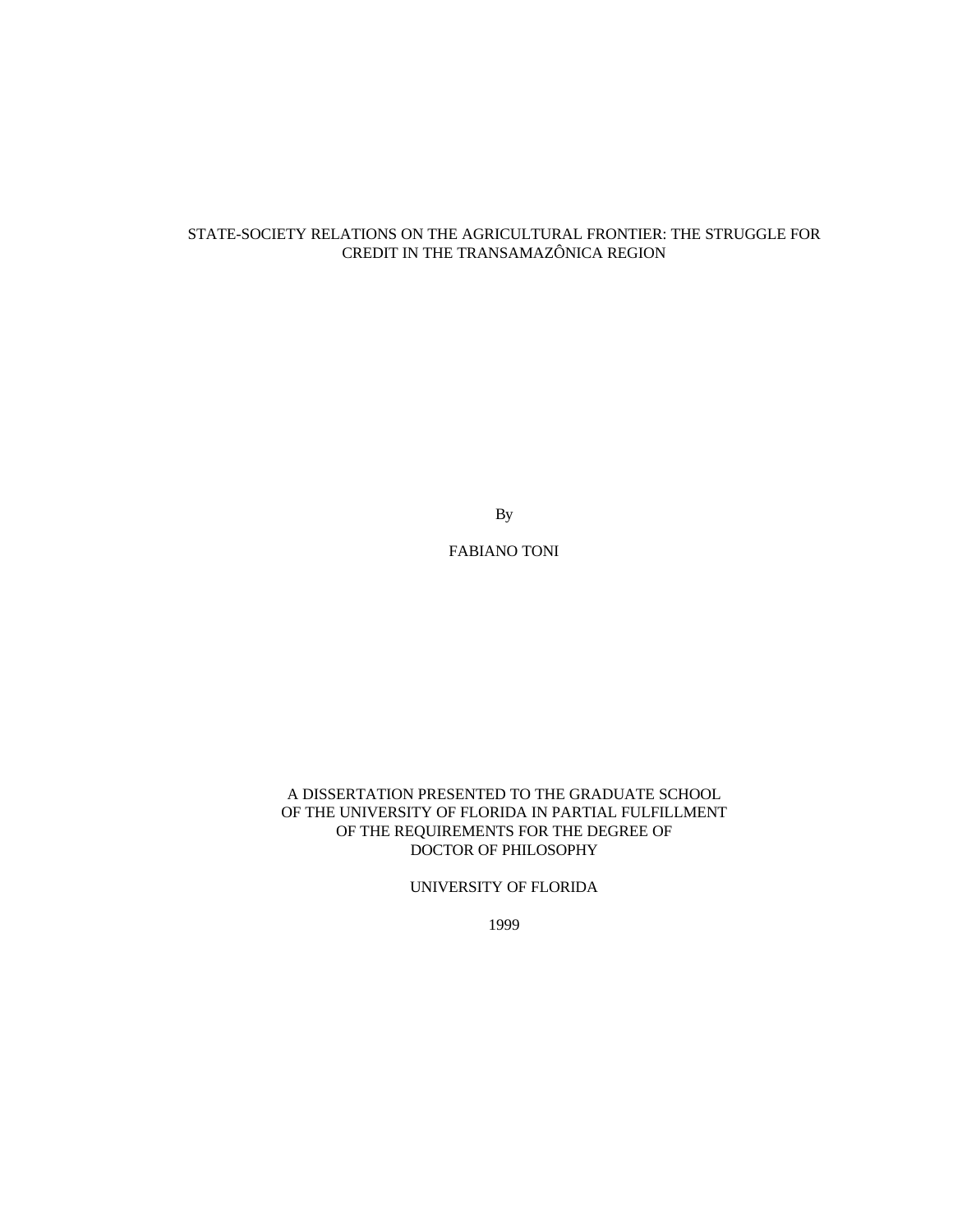# ACKNOWLEDGMENTS

<span id="page-1-0"></span>I am grateful for all the support that I received from the members of my committee. I would like to thank Dr. Steven Sanderson for all his help and support. Besides a great researcher, teacher, and advisor, he was a true inspiration as a scholar. I would like to thank Dr. Charles Wood for all his enthusiasm for my research and for giving me the opportunity to go to the field with him in 1996, when he suggested that I do research on rural credit in the Transamazônica. I thank Dr. Philip Williams and Dr. Leann Brown for their thorough comments and critiques during all the writing of this dissertation. I am also grateful to Dr. Marianne Schmink and Dr. Terry McCoy for their comments on the final version.

Dr. Robert Walker provided valuable suggestions and insights during the elaboration of the questionnaire and the interpretation of the data. Stephen Perz made a valuable contribution to this work, particularly by helping me with the statistical analysis. I am grateful to both of them.

I would like to thank the University of Florida Tropical Conservation and Development Program, the Tinker Foundation, the Ford Foundation, and the National Air and Space Administration for the research grants that enabled me to do field work. Also, I would like to thank he Empresa Brasileira de Pesquisa Agropecuária (EMBRAPA) for all the support they gave me while I was in Brazil conducting this research. Jonas Bastos da Veiga facilitated this institutional support and I am grateful for his help. In addition, I have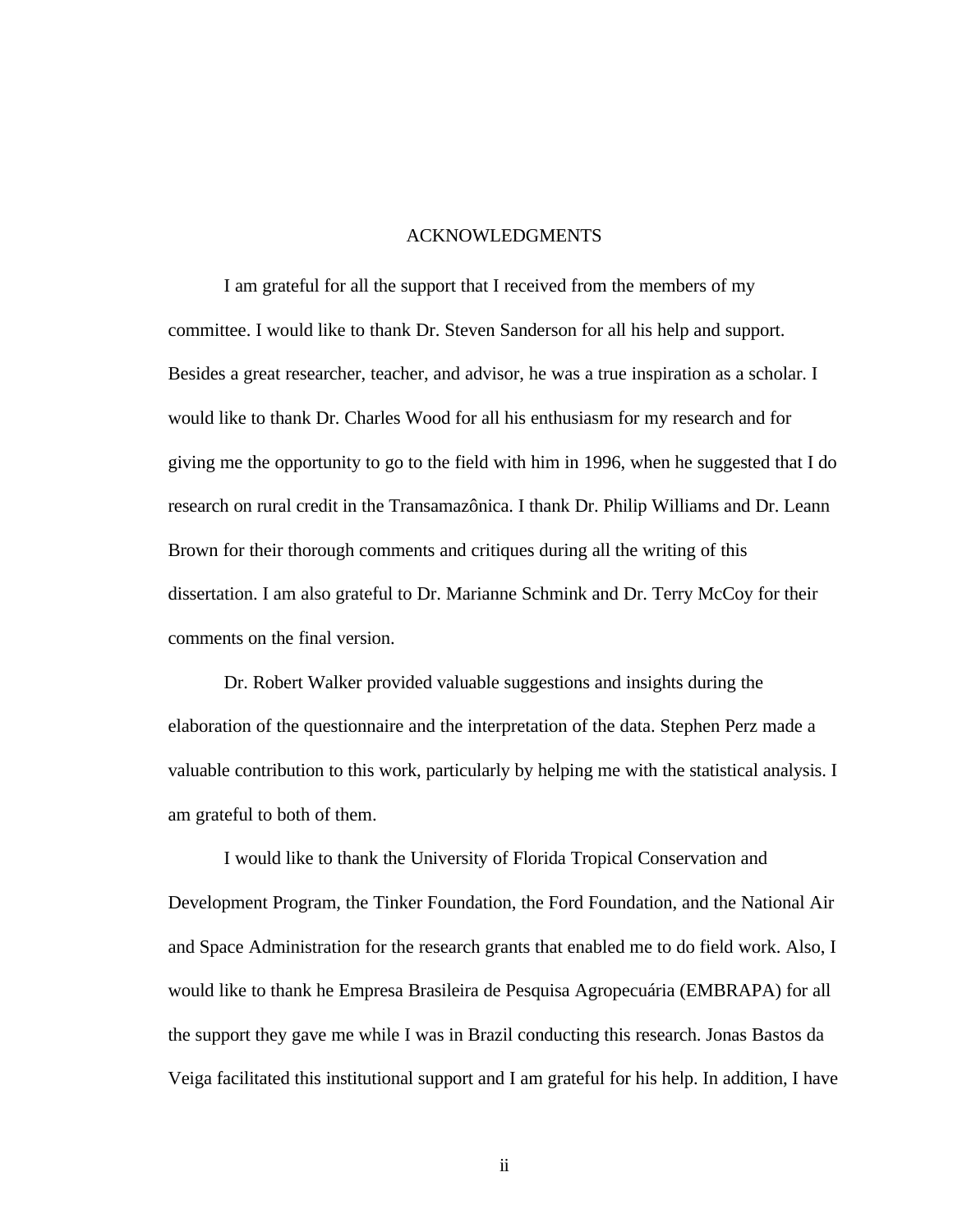also benefited from travel grants from the University of Florida Student Government, the Political Science Department, and the Center for Latin American Studies. I want to thank Marty Swilley and Debbie Wallen for all their help in the Political Science department and Margarita Gandia for making everything so easy in the Center for Latin American Studies.

Many people provided crucial help during field work in Brazil. Special thanks go to Jean-François Tourrand, who offered all assistance within his reach to make this work possible and my life comfortable in Belém and Uruará. In Belém, Rui Ludovino, and Paulo and Natália Albuquerque offered me their hospitality and friendship. I am grateful to all of them.

In Uruará, I was lucky to meet someone like Darcísio Quanz, who guided me through the local politics and provided all the logistic help to make my survey possible. I want to thank him for all the help and friendship. François "Padre Chico" Glory helped me by sharing his perspective on the social and political life of Uruará and Pará. I want to thank him for those insightful comments and all the pleasant conversation. Also, I want to thank Neide and Paulo Remy Machado for the long hours of entertaining, chatting, and all the great food that they shared with me.

I would like to thank all the interviewees who participated in the surveys and the key informants who shared their views on the FNO-e. Several people provided additional data on the FNO-e and the history of the labor movement in Pará. Special thanks go to Letícia Tura (FASE), Aloísio Solino (FASE), Clarisse Leonel (IDESP, FETAGRI) Alfredo Homma (EMBRAPA), José Maria Trindade (BASA), and Lecyr Peixoto (LAET).

Living in the United States would have been a less pleasant experience without good friends. I want to thank Ed Greaves, Vilma Fuentes, Shawn Bird, and Mike Kenney

iii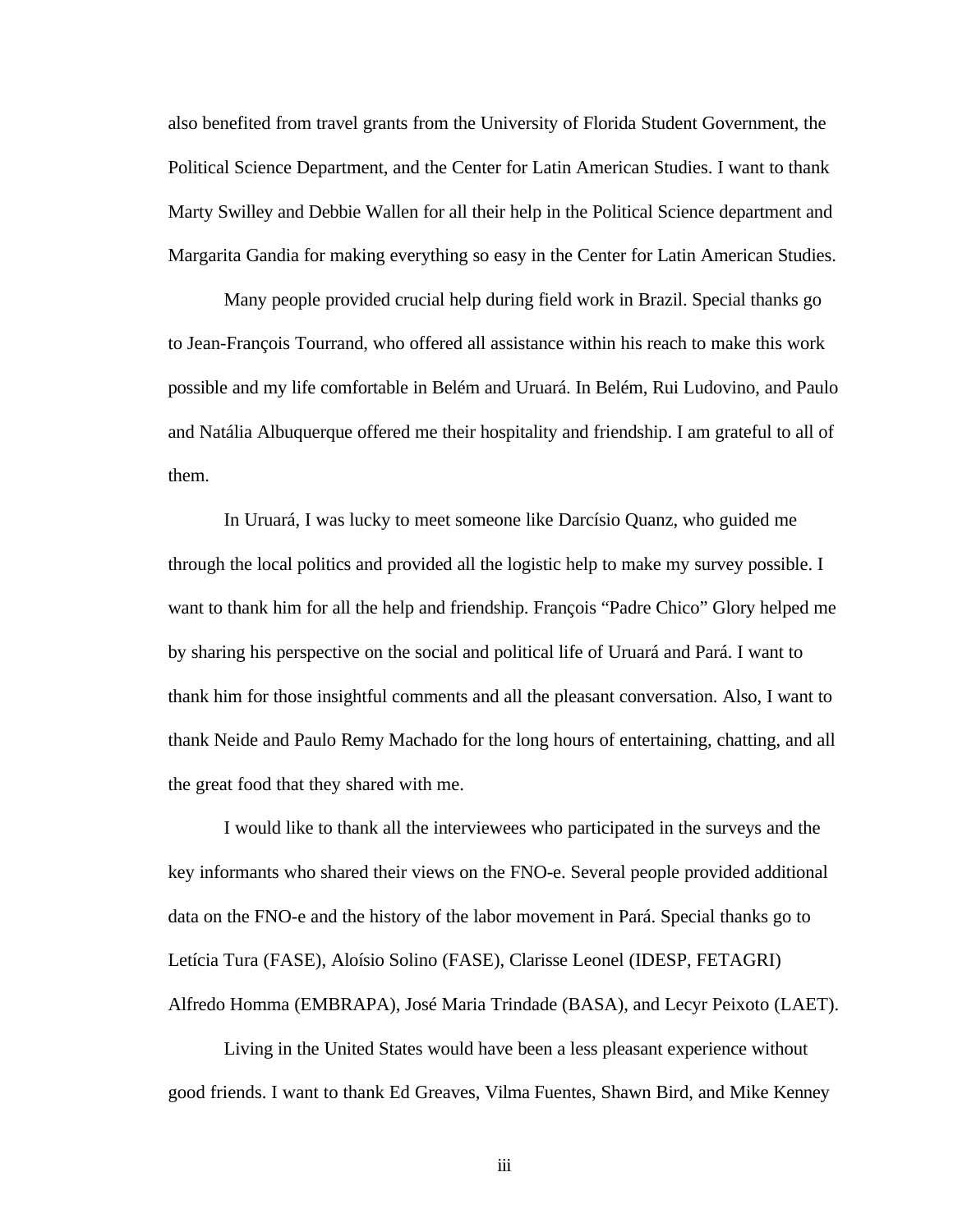for all their support during these years as a graduate student at the University of Florida. Besides all the academic support, they guided me through the American way of life with a good deal of humor. A vast Brazilian Community made Gainesville home away from home. It was a pleasure and a privilege to work with such a nice group of people to create the Brazilian Student Association at UF (BRASA).

Despite all the difficulties that Brazil faced during the years that I spent in Gainesville, the Conselho Nacional de Desenvolvimento Científico e Tecnológico (CNPq) honored its commitment to fund my studies in the United States. I will be always thankful to CNPq and I hope to fulfill their expectations about my career as a researcher in Brazil.

Family members usually do not understand why someone would bother staying in school a few more years only to see his chances of getting a good job decrease. My brothers Joao Batista and Graciliano, and my mother, Dulce B. Toni, however, always gave me all the support they could during these years in graduate school. Besides being very supportive, my wife Daniela B. Lopes has also been a student during all our life as a couple. Her intellectual support, companion, friendship, love, and care turned my life as graduate student into an unforgettable experience. I am profoundly grateful to her.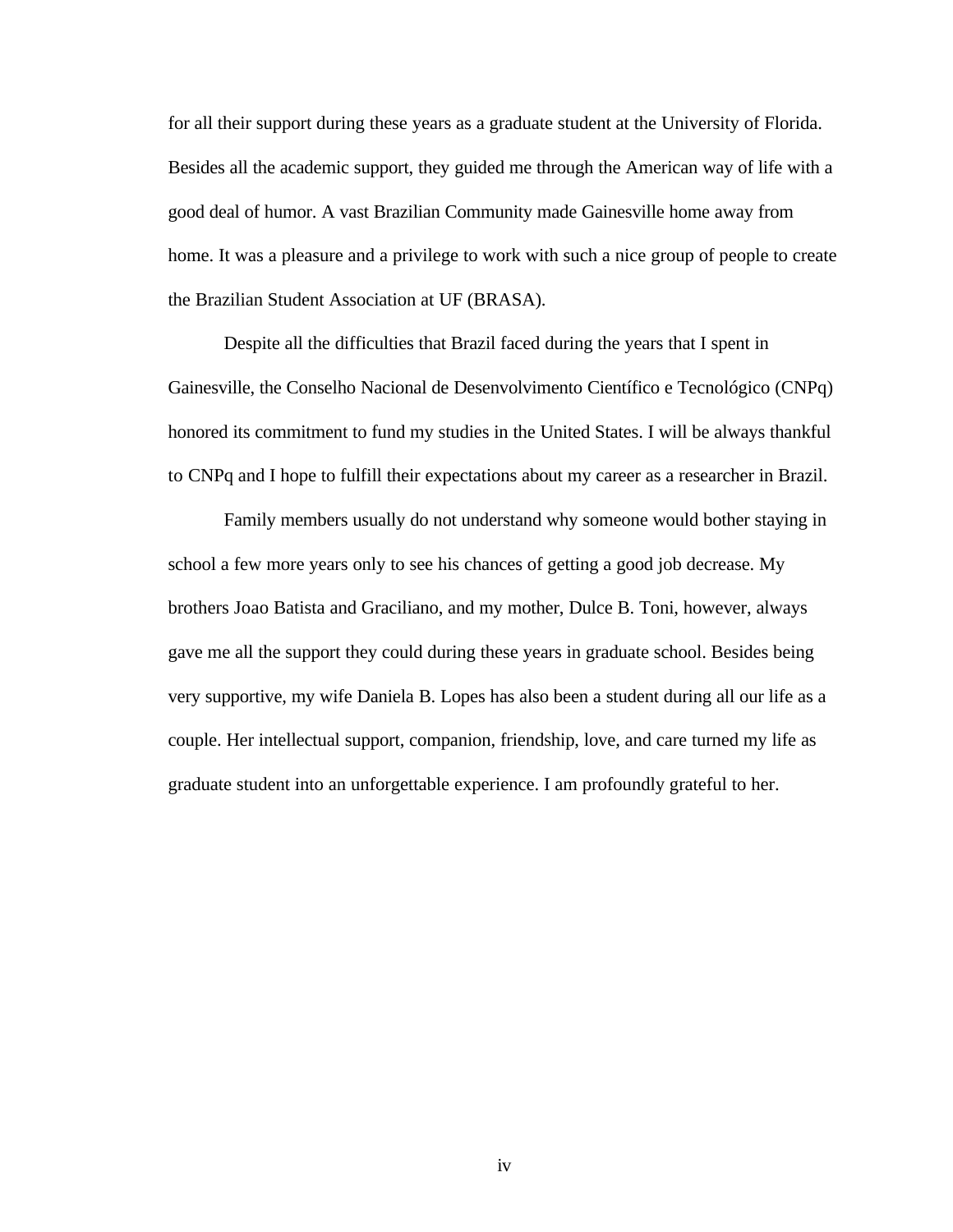# TABLE OF CONTENTS

# **CHAPTERS**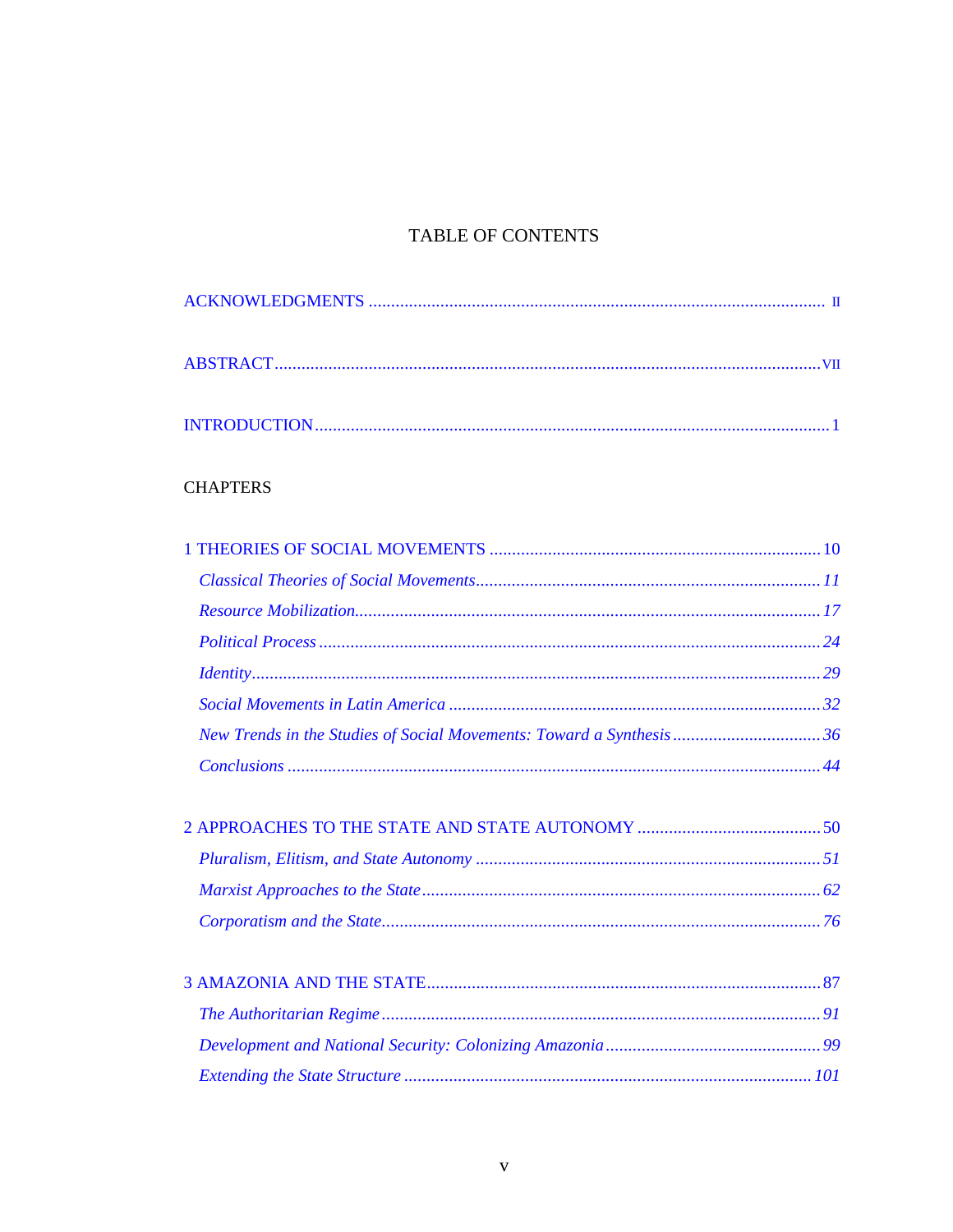| The Second Military Phase: The National Integration Plan (1970-74) 106 |  |
|------------------------------------------------------------------------|--|
|                                                                        |  |
|                                                                        |  |
|                                                                        |  |

| 4 SOCIAL ORGANIZATION AND MOBILIZATION IN THE TRANSAMAZÔNICA  128      |  |
|------------------------------------------------------------------------|--|
|                                                                        |  |
| The Second Cycle: Social Movements in Action – the Gritos da Terra 162 |  |
|                                                                        |  |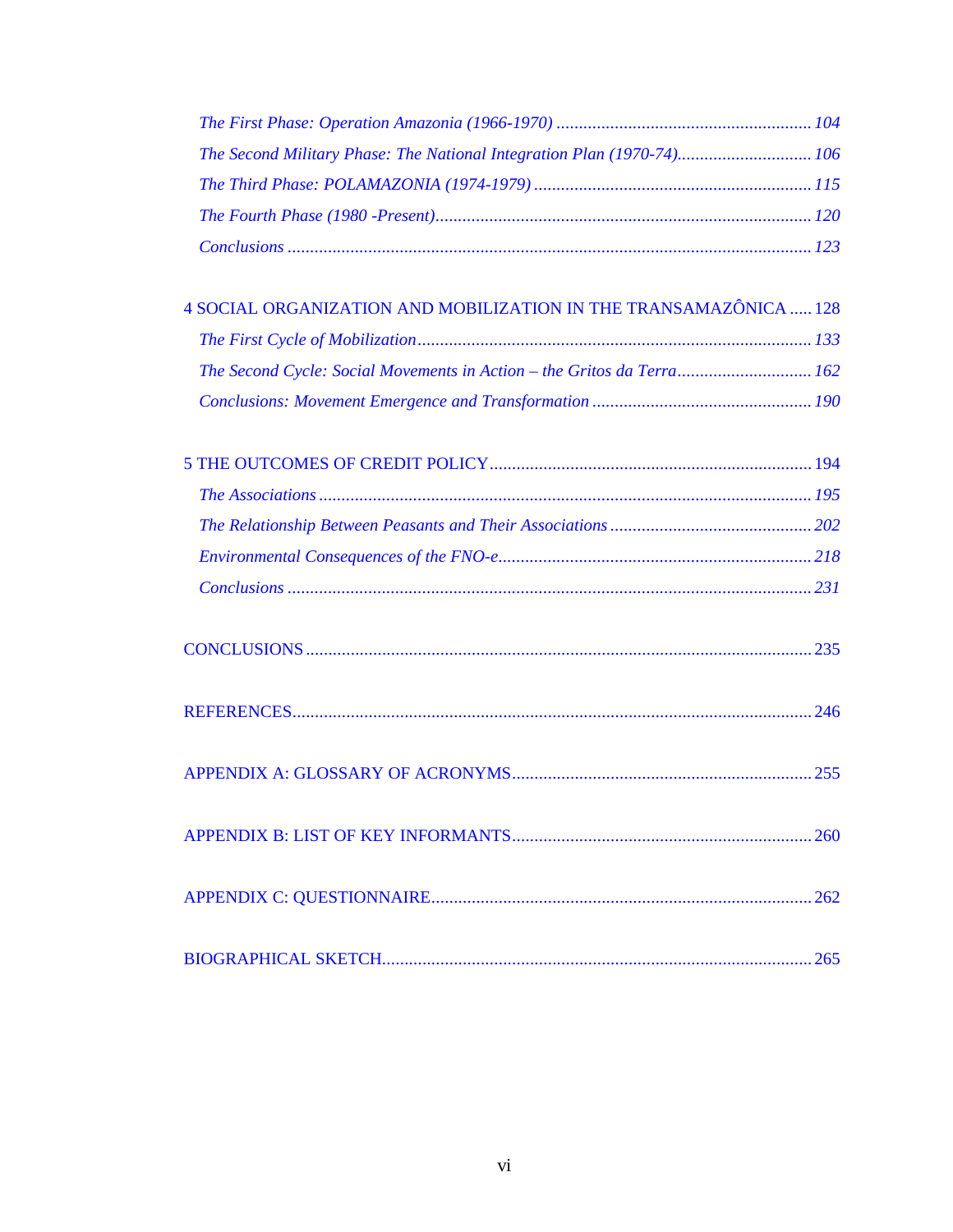Abstract of Dissertation Presented to the Graduate School of the University of Florida in Partial Fulfillment of the Requirements for the Degree of Doctor of Philosophy

# <span id="page-6-0"></span>STATE-SOCIETY RELATIONS ON THE AGRICULTURAL FRONTIER: THE STRUGGLE FOR CREDIT IN THE TRANSAMAZÔNICA REGION

By

Fabiano Toni

May 1999

Chairman: Steven E. Sanderson Major Department: Political Science

This is a study about peasant mobilization in the Brazilian Amazonia and the relationship between the peasant movement and the State. In the early 1970s the federal government promoted the colonization of a vast area in the state of Pará. A few years later the government withdrew its support to the settlers. In the late 1970s the peasantry started organizing in Catholic communities. This movement grew and the rural workers engaged in a successful struggle to democratize labor unions in the countryside. As the regime became more democratic, the organized peasants fought for more political participation. This struggle culminated in the creation of a unique credit policy designed to support poor farmers who do not have title to their lands. This credit was channeled through peasant associations and cooperatives, as a means to strengthen the labor movement.

In this work I analyzed the factors that allowed the rural workers to mobilize, as well as to adapt their mobilization strategies to a changing political environment. Also I

vii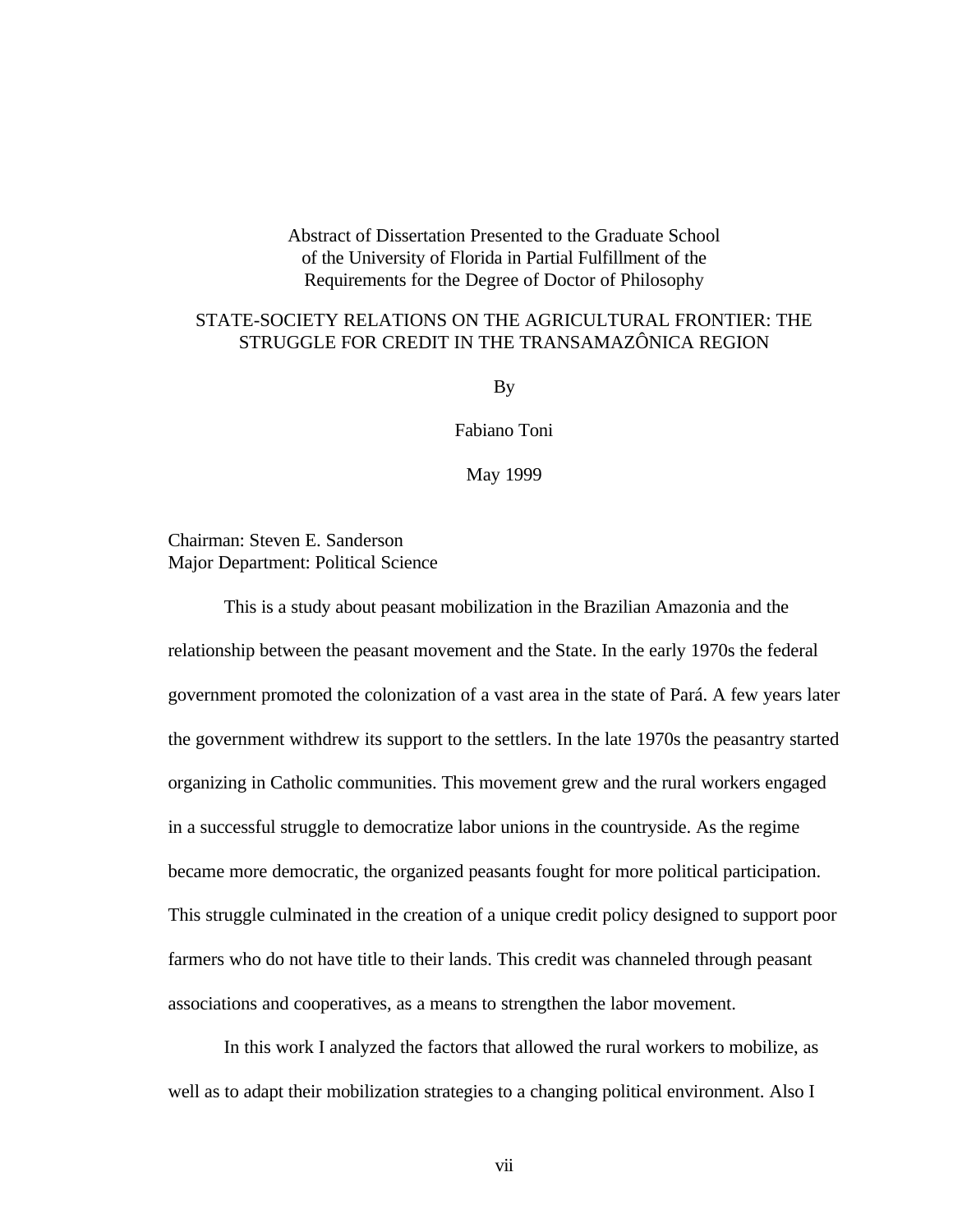looked at the opportunities that the state provided for the peasantry to mobilize, and how it responded to their demands. To do that I used archival research, as well qualitative interviews with key informants. I also surveyed 60 beneficiaries of this credit policy.

Different factors were crucial to the success of the movement at different points in time. Catholic identity allowed peasants to start organizing. Later, strategic alliances with other sectors of civil society became more important. Constructing the image of the peasantry as environmentally responsible farmers was crucial to gain access to subsidized credit. The outcomes of this credit policy however, challenged this identity. Credit recipients invested the money in cattle and cleared forest for pasture. Another unforeseen consequence of this policy was the appearance of hundreds of new peasant associations in the region. Rather than strengthening the peasant movement, these associations served the interests of local bosses, state officials, and large ranchers, who gained political and economic power using public money. This association between state officials and private actors challenges the concept of state autonomy in policy making.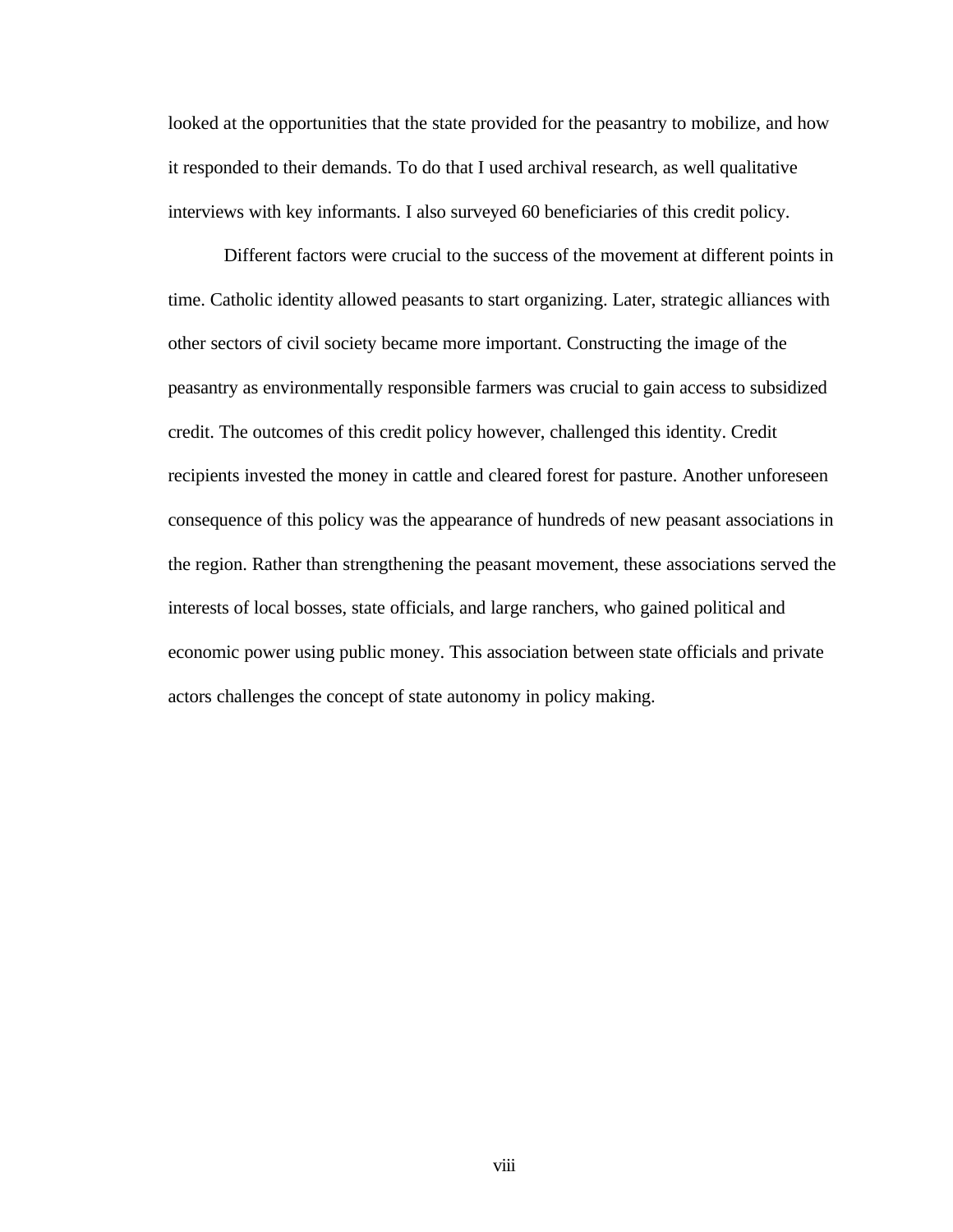# **INTRODUCTION**

<span id="page-8-1"></span><span id="page-8-0"></span>This study is about the implementation of a rural credit policy by the Brazilian federal government, designed to serve colonists in Amazonia who did not have title to their lands and could not provide collateral for loans. Unionized rural workers demanded this credit (FNO-e), with some help from other sectors of civil society. The struggle for access to credit required a tremendous effort of collective action, for the workers had to gather in local, regional, and national levels to discuss their needs and to press state officials to attend to their demands. In this study I try to answer 3 simple questions: 1- Why did the workers mobilized when they mobilized? 2- What factors allowed them to succeed? 3- How has this credit policy affected the rural workers movements?

The creation of this credit policy was a significant accomplishment for the peasantry because it challenged a development model implemented by the military government between 1964-85. This model sought to promote capitalist accumulation on the agricultural frontiers with little regard for the livelihood of poor peasants. During the authoritarian period, and even after the transitions to democracy, the Brazilian government and international agencies, such as the World Bank financed large scale development programs in this region. Most of these programs were aimed at promoting ranching, mining, energy production, and timber extraction.

The implementation of this model required foreign loans that contributed to a gigantic Brazilian debt. Moreover, its social and economic benefits were minimal, whereas

1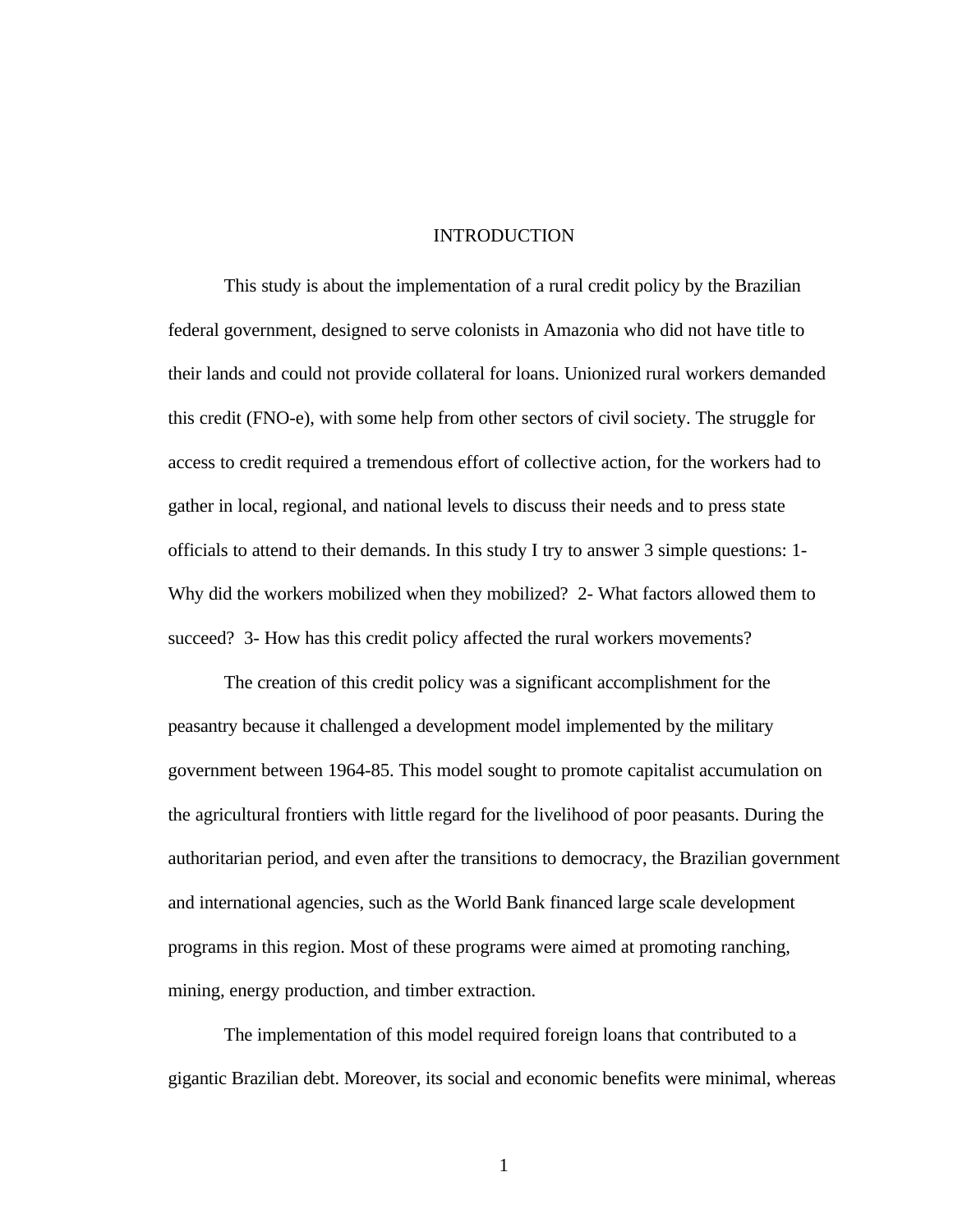their negative ecological consequences were overwhelming. Subsidies to cattle ranching rank among the most detrimental development policies adopted by the Brazilian government. Cheap credit precipitated not only a violent struggle for land between settlers and big ranchers, but also spurred deforestation, due to the low carrying capacity of the land.

The organizations and institutions that the military government created to implement this development model in Amazonia are still functioning and command large amounts of resources. In this context, the achievements of the rural workers are all the more spectacular. The collective effort of the rural workers meant the possibility of improving their lives by gaining access to public resources that traditionally has been beyond their reach. Moreover, the struggle for the creation of FNO-e also meant an unprecedented participation of the grassroots in policy making, which is a valuable contribution to the consolidation of democracy in Brazil. Questions one and two are directly related to this relative success of the movements. In this work I will try to explain how the workers beat the odds and successfully engaged in collective action. My hypothesis (hypothesis I) is that although several factors contributed to the success of the movement, one in particular stood out: the way they framed their struggle against the state. By opposing the development model implemented by the military and constructing the image of the peasant as a sustainable alternative to this model, the rural workers were able to attract societal support and powerful allies to their cause.

In spite of these positive aspects of the struggle for access to rural credit, the introduction of FNO-e may have created serious problems for the rural movement in the long run, for two main reasons. First, the rural workers demanded that the FNO-e be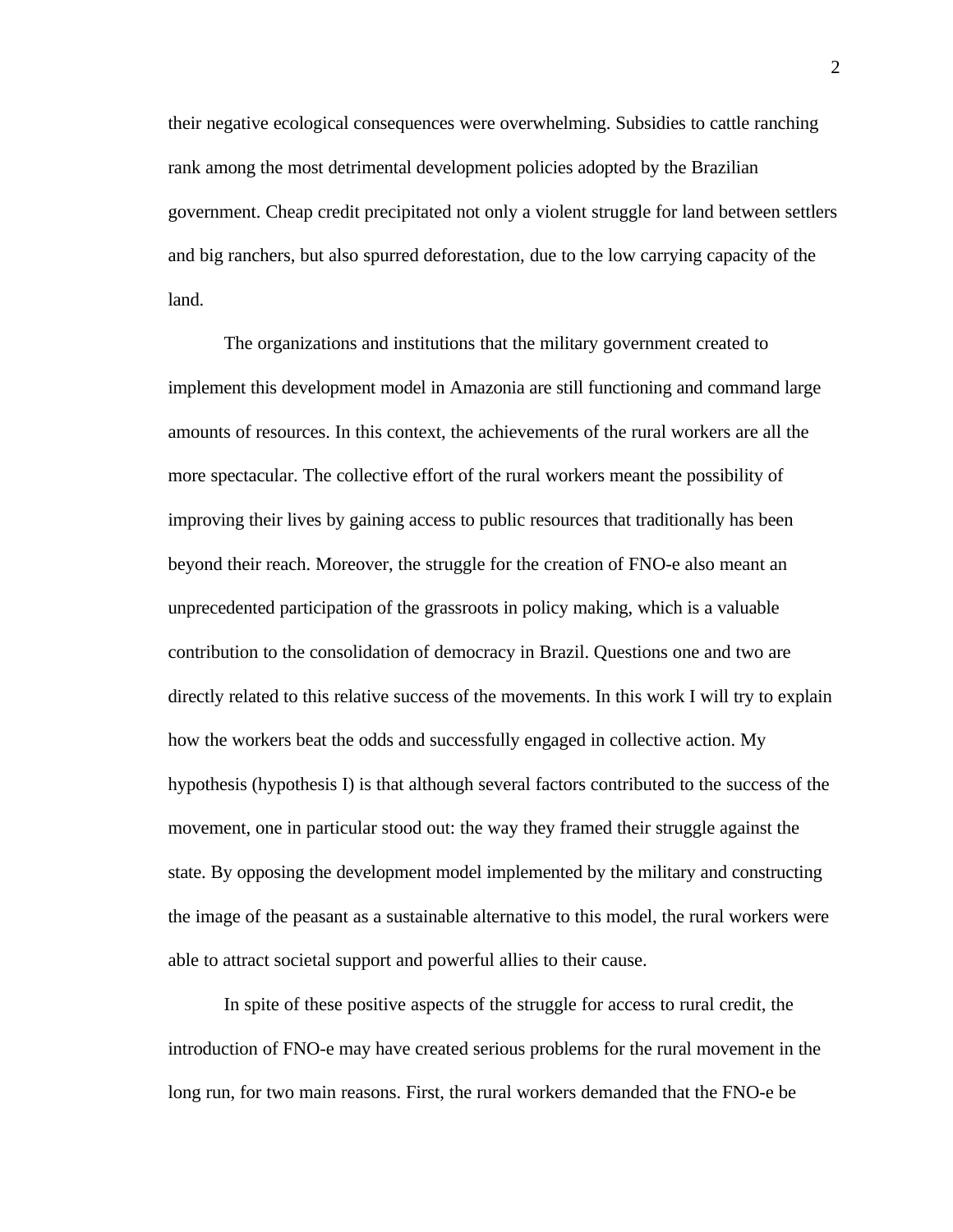channeled through rural unions or peasant associations. In their view, this requirement would strengthen the labor movement. After a few rounds of negotiation, state officials agreed to channel the loan through associations, but not through unions, which would be illegal. As the rural workers could not control which associations would receive the loans, their expectations to increase grassroots participation did not come true. Concerning this problem, which is related to the third question asked above, my hypothesis (II) is that the introduction of FNO-e created new opportunities for clientelism and patronage through the peasants associations.

Second, the introduction of FNO-e did not have the positive economic and ecological impact that the leaders of the movements anticipated. It is my hypothesis (III) that this credit line promoted a sharp increase in cattle herds, particularly in the Transamazônica region<sup>1</sup>, in the state of Pará, where a large number of loans was released. Due to the low carrying capacity of the lands in this region, credit recipients had to aggressively clear forest for pasture. If this was really the case, it mayh undermine the workers' framing of their struggle and, thus, their ability to attract certain types of allies and supporters.

The theoretical framework to answer the questions that underlie this study, particularly questions one and two, comes from the field of social movements studies. Scholars in this field have pointed out the role of strains in triggering mobilization – the "classical approach" (Korhauser, 1959, Davies; 1969; Gurr, 1970). Supporters of the "resource mobilization" approach argue that people mobilize when they accumulate

<sup>&</sup>lt;sup>1</sup> This is the central and West portions of Pará State, South of the Amazonas river, crossed by the Transamazônica highway.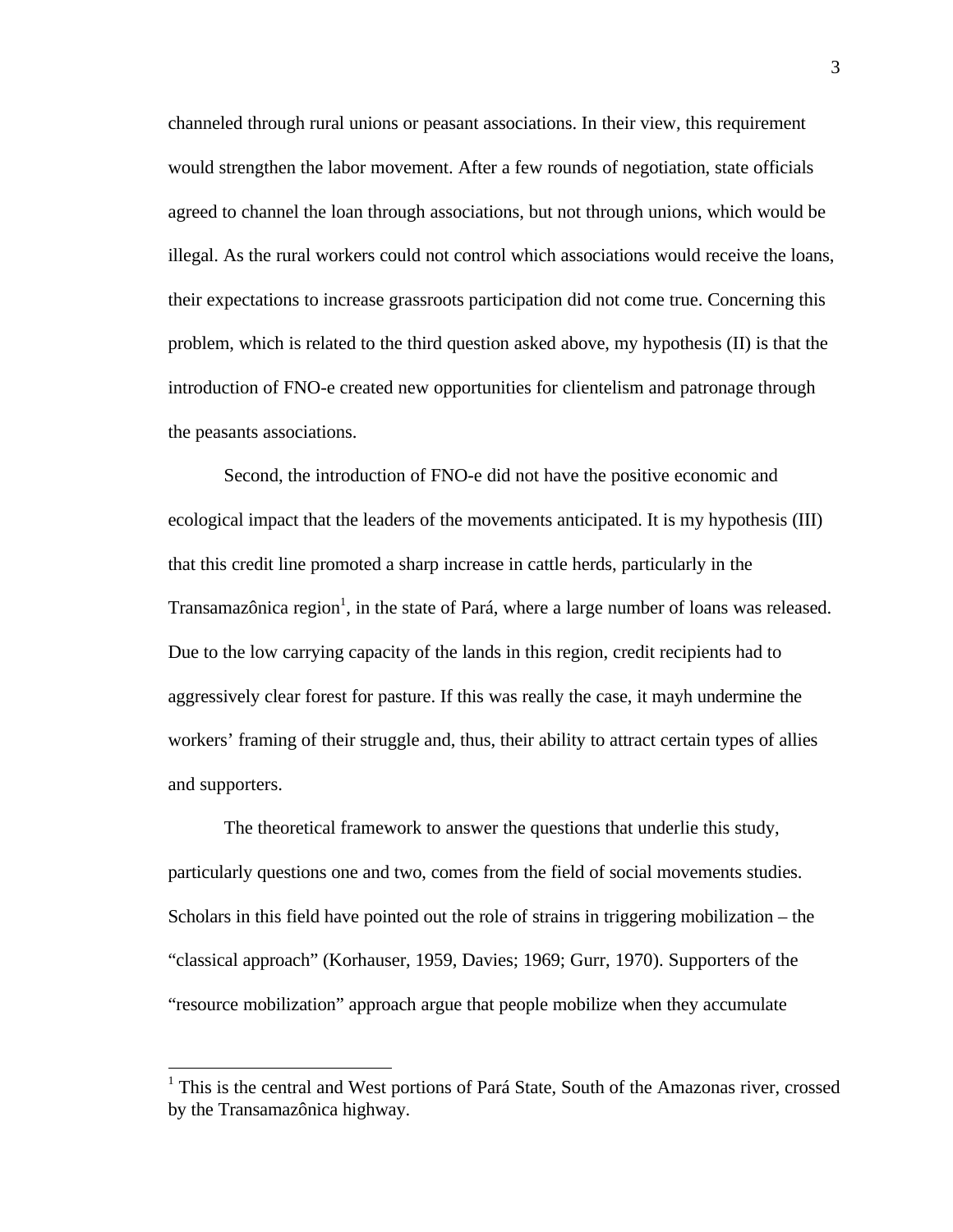resources, or enter alliances with stronger actors who give them resources to mobilize (McCarthy and Zald, 1973; McAdam, 1982; Jenkins and Perrow, 1977). Other scholars stress the importance of political opportunities that emerge due to structural and conjunctural changes in the social and political environment (Tilly, 1978; Tarrow, 1994, 1998). Followers of a fourth model of mobilization emphasize the role of social movements in establishing new group identities and fighting for their rights (Melucci, 1989; Calderon et al., 1992; Escobar, 1992; Alvarez et al., 1998). In contrast to the other approaches, these authors argue that society, rather than the state is the main locus of political struggle for social movements.

The literature on the state also helps answer these two first questions, particularly the literature that addresses the issues of state autonomy. The state is an important component of the political opportunity and the resource mobilization approaches to social movements. Most movements either press their demands on the state (which is certainly the case of the rural workers in Amazonia) or reap the opportunities to mobilize that arise when the state faces trouble, or do both. Yet, most students of social movements do not pay enough attention to theoretical perspectives on the state. It is likely that some characteristics of any given state will affect the emergence of social movements. State autonomy is one important characteristic. The degree of autonomy from society that a state has and the way it uses this autonomy will very likely affect the emergence of social movements, as well as its organization and agenda. Whether a state represents the interests of a specific class or acts as a neutral arbitrator of competition between groups also affects social mobilization.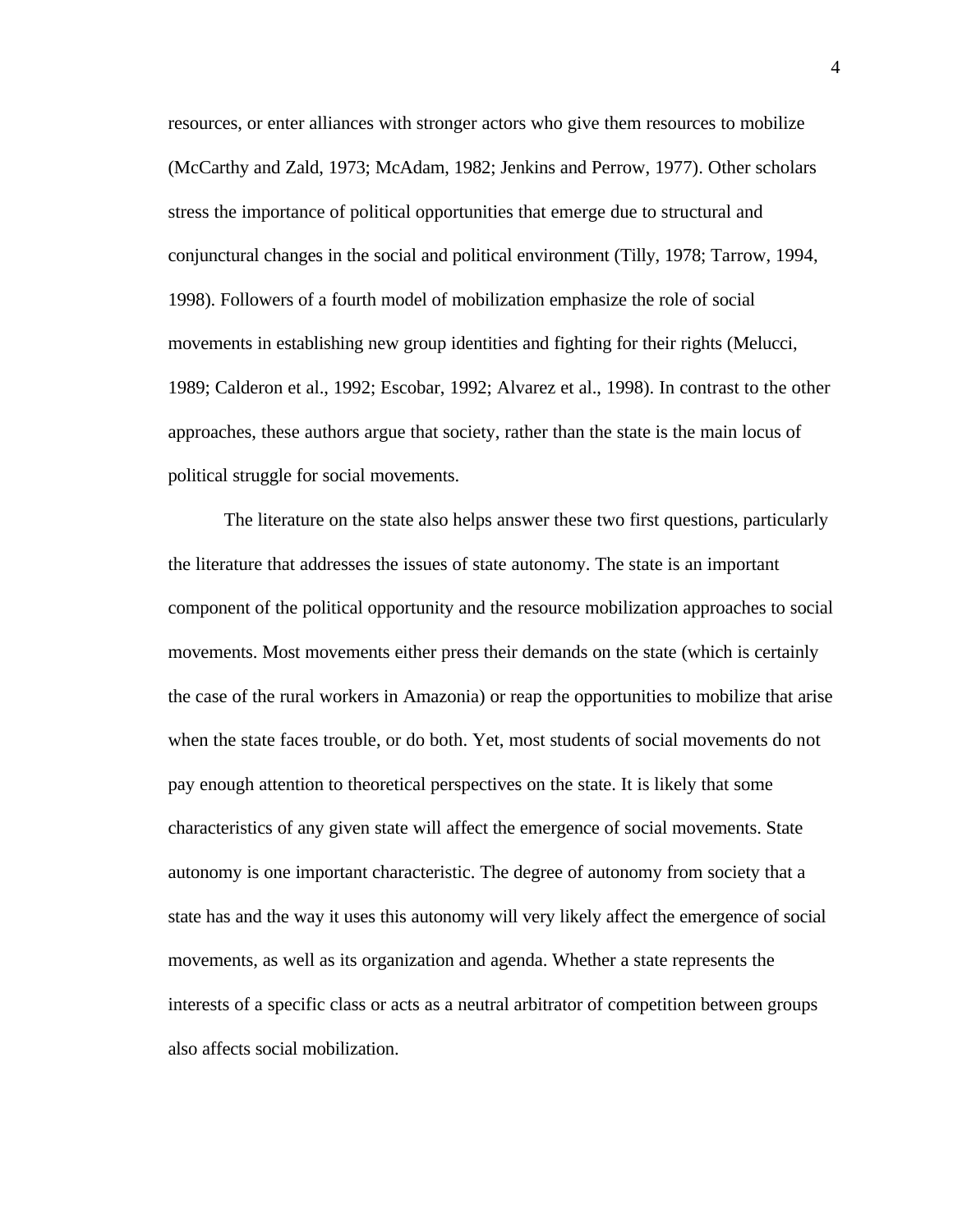Using these two theoretical approaches, I analyzed the history of the rural workers movement in Pará, which culminated in the creation of FNO-e. To reconstitute the main points of the history of this movement and to answer the first two questions (hypothesis I) I used a few bibliographical references available, and archival material kindly made available by the Federation of Rural Workers Unions of Pará and Amapá – FETAGRI. Most of the data, however, came from qualitative semi-structured interviews with key informants (a complete list of interviewees is presented in Appendix B).

To answer the third question (how the introduction of FNO-e has affected the workers movement) I used the qualitative interviews, data on agricultural output for the *Município*<sup>2</sup> of Uruará and the Transamazônica region<sup>3</sup>, and two surveys. The first one is a survey of FNO beneficiaries, that I conducted in 1997. The other one is a survey on land use that was carried out in the summer of 1996, also in Uruará. The qualitative interviews and the survey were particularly useful to address the effects of credit on social organization of the peasantry (hypothesis II). The IBGE data and the surveys were particularly useful in addressing the effects of credit on land use (hypothesis III).

The first survey was carried out in the town of Uruará, where I spent two months and interviewed 60 colonists, using a structured questionnaire. All the interviewees were recipients of FNO-e and were randomly selected from a list of credit recipients provided by the association through which they get access to this credit. A copy of the questionnaire used in the survey is presented in Appendix C. The second one is a survey of

<sup>&</sup>lt;sup>2</sup> Município is the smallest administrative and political independent unity of the state.

<sup>&</sup>lt;sup>3</sup> These data were collected and processed by the Brazilian Institute for Geography and Statistics (Instituto Brasileiro de Geografia e Estatística (IBGE).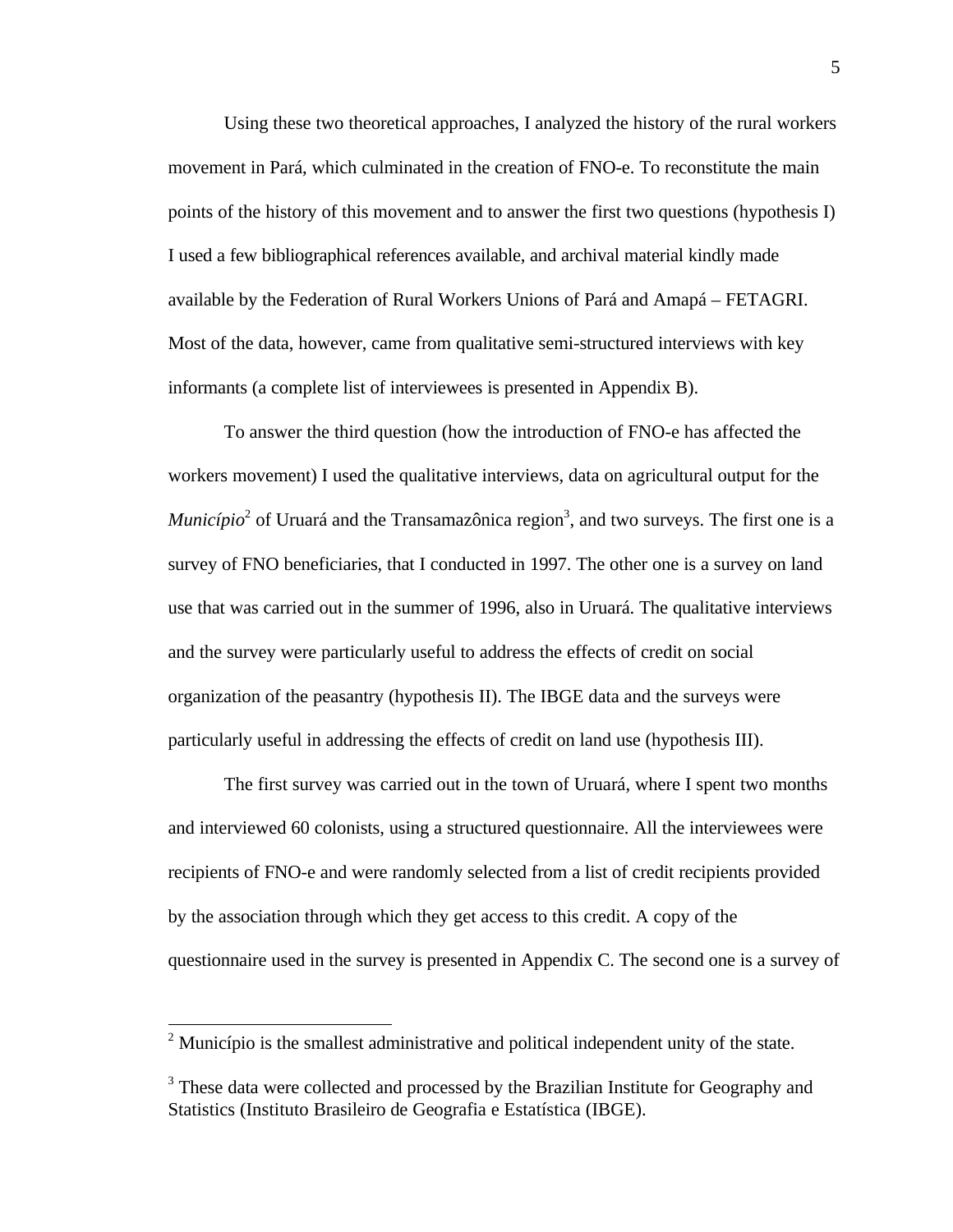241 farmers, conducted in the summer of 1996, also in Uruará. Although the latter survey was not aimed at collecting data on the FNO-e, it contained valuable information on land use and credit in the *município*. BASA also supplied limited (due to legal constraints) information on FNO-e disbursements. The qualitative interviews and archival research were conducted between October 1997 and March 1998, in Uruará, Altamira, and Belém.

My findings show that hypothesis I was correct. The way in which the rural workers framed their cause – an alternative to the unsustainable development model implemented by the military – was crucial for them to broaden their alliances. However, this explanation alone does not account for the whole history of social mobilization in rural Pará. A fundamental factor that allowed peasants to mobilize in the first place was the assistance that they received from progressive sectors of the Catholic Church. Catholic priests provided the peasantry with fundamental human and material resources without which the movement probably would never have taken off.

Opportunities were also important for the success of the movement. The very democratization of the country contributed to the success of the rural workers movement. By the time they mobilized, urban workers had already engaged in a struggle to break the shackles of the corporatist structure of labor representation. The example of urban workers and the support of the Catholic Church guided the rural workers in their very first task: to gain control of the labor unions that already existed in the region.

Two other opportunities made the movement stronger in terms of participation and cohesion. The first was a strike that broke out in an alcohol mill, in 1984, when the state police beat up protesters and members of the clergy. The second opportunity was the murder of a union leader, in 1991. After these two events, angry workers took to the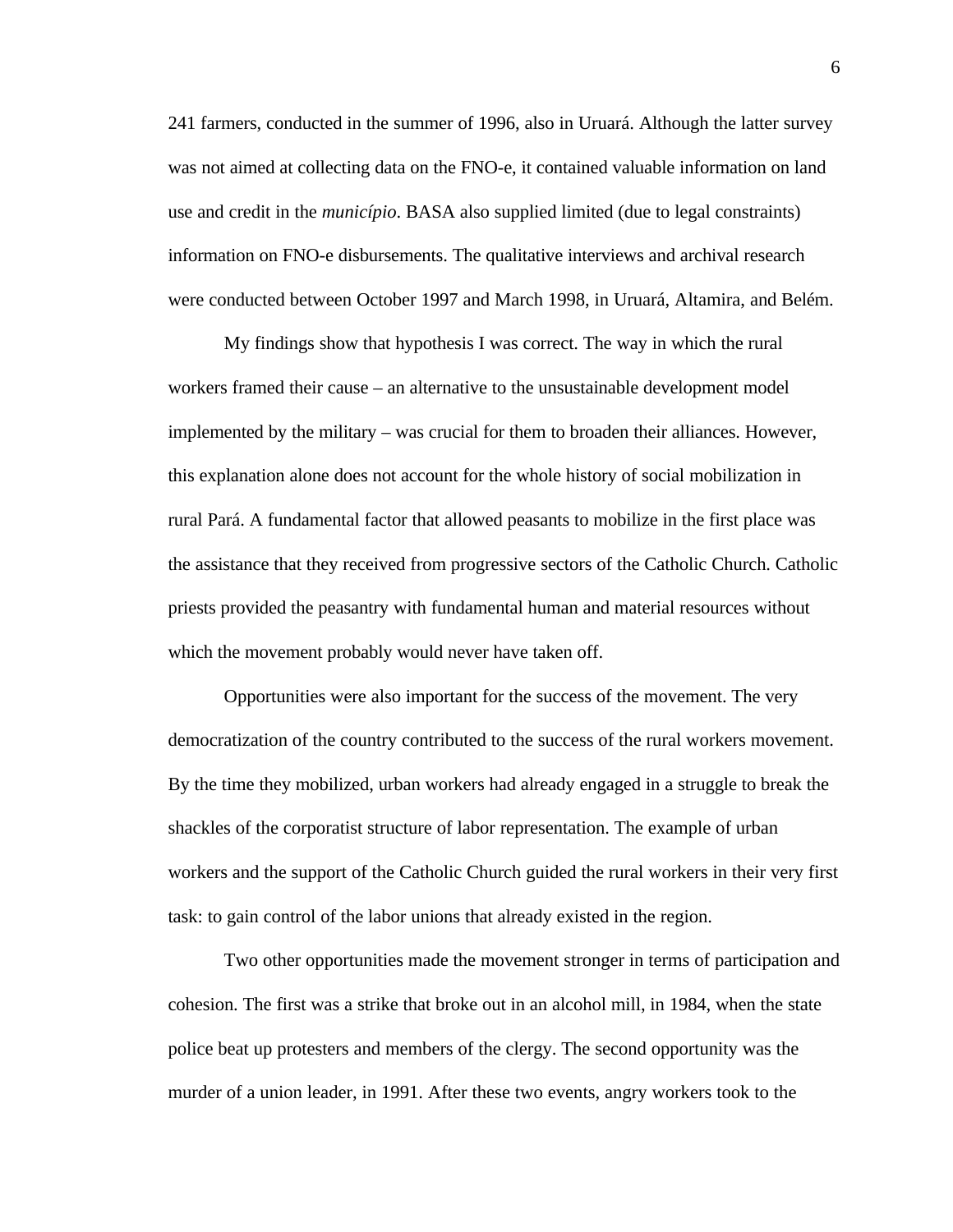streets to protest, gained new allies, and dispatched representatives to the state and federal capital cities to pressure state officials.

I start this work with a discussion of the main approaches to social movements in the literature: classical approaches, resource mobilization, and identity-oriented approaches. I discuss the weaknesses and strengths of each of these approaches in chapter I. Rather than selecting any specific model, I try to combine those aspects of each one that can contribute most to the analysis of my case study.

Chapter 2 is a review and discussion of the main approaches to the state: Marxism, Pluralism/Neopluralism, and Corporatism. In this discussion I pay special attention to the issue of autonomy. In simple terms, I define autonomy as the capacity of the state to transform its preferences into policy, or conversely, to prevent societal groups to turn their preferences into policies. As said earlier, the Brazilian Authoritarian State established most of the state structure that social movements in Amazonia dealt with during a period of exceptionally high degree of autonomy.

With the onset of military rule in 1964, the state sought to promote the occupation of Amazonia. The state established a vast network of bureaucratic agencies in the region, brought legions of landless peasants to colonize the region, and usurped power from municipal and state governments. During this period the state shifted emphasis from public colonization to large scale private enterprises. This change meant the abandonment not only of the colonization plans, but also of the colonizers, or so they perceived latter. I discuss the history of the recent state-led occupation of Amazonia in Chapter 3. This chapter provides historical evidence to the theories of state discussed in Chapter 2.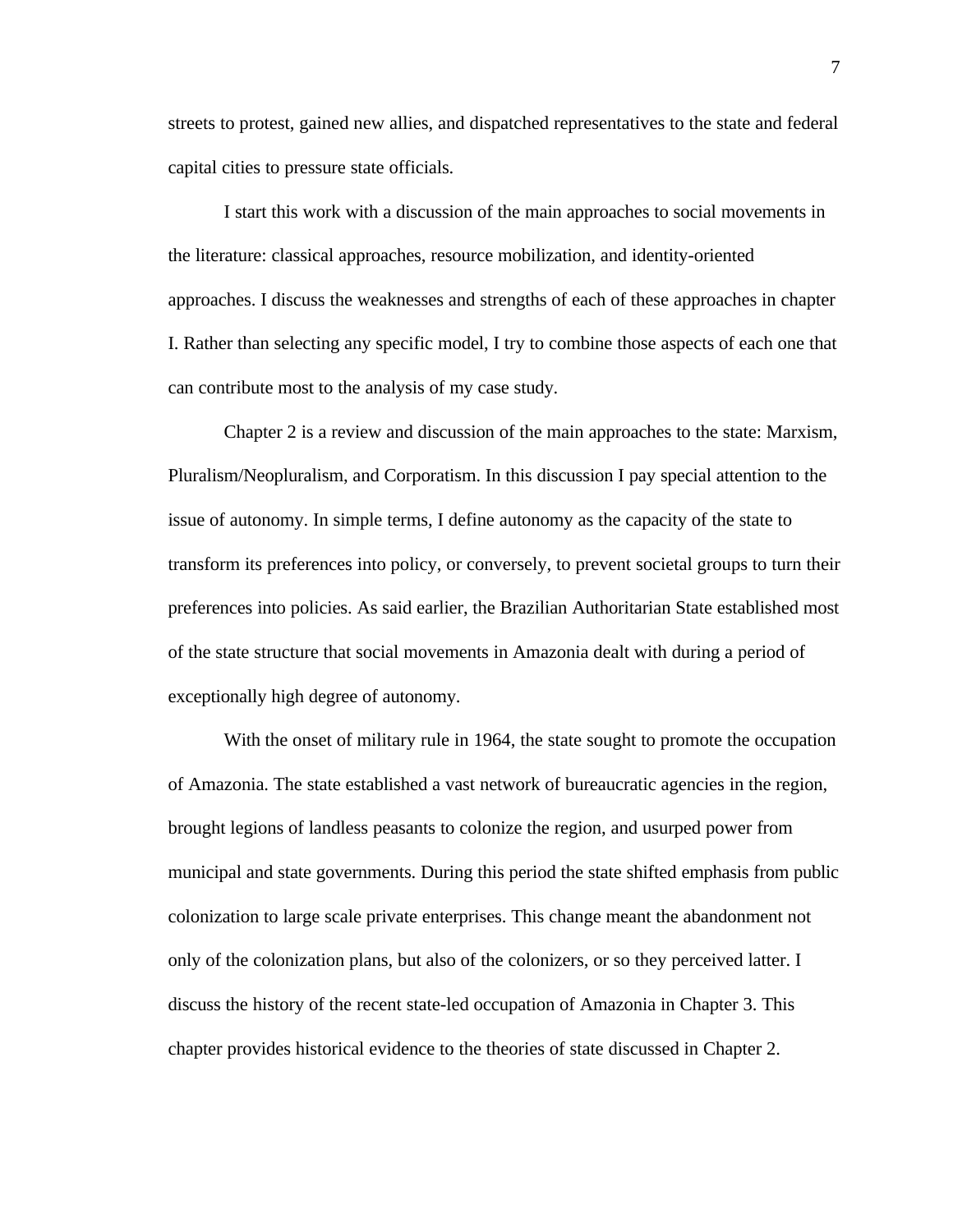Moreover, it describes the background against which the social movements in the rural areas of Amazonia emerged.

In Chapter 4, I examine the social movements that fought for the creation of the FNO-e. I begin with a historical account of the movement since its early days, when Catholic priests started organizing their communities. In the following section I stress the struggle to take over the corporatist structure of unionism and the organization, which was the main objective in the first cycle of mobilization. The following section is an analysis of the workers' annual protests in Belém that started in 1991, the *Gritos*. In the last section of this chapter, I use the theories of social movements presented in chapter two to explain the mobilization of the peasantry on the Transamazônica region.

Finally, in Chapter 5, I present and discuss the data on the outcomes of the FNO-e. Most of the quantitative data in this work is presented here. In the first part of the chapter I showed that the FNO-e helped create a large number of associations in Uruará. Some of these associations were linked to the rural unions and other were created or controlled by opportunistic leaders. Using quantitative data form the surveys I discuss some differences in the relationship between leaders and rank and file in these two types of associations. In the following section I explore the technical aspects of this credit policy. In other words, I try to explain what the peasants did with the money they got from the bank. I also discuss the economic results and the impact that the activities financed by this credit line may have had on land use.

Before proceeding with the analysis of the case, it is necessary to explain the use of the terms peasant, rural worker, and colonist in this work, for I use all of them interchangeably, although they have different meanings. The majority of the small farmers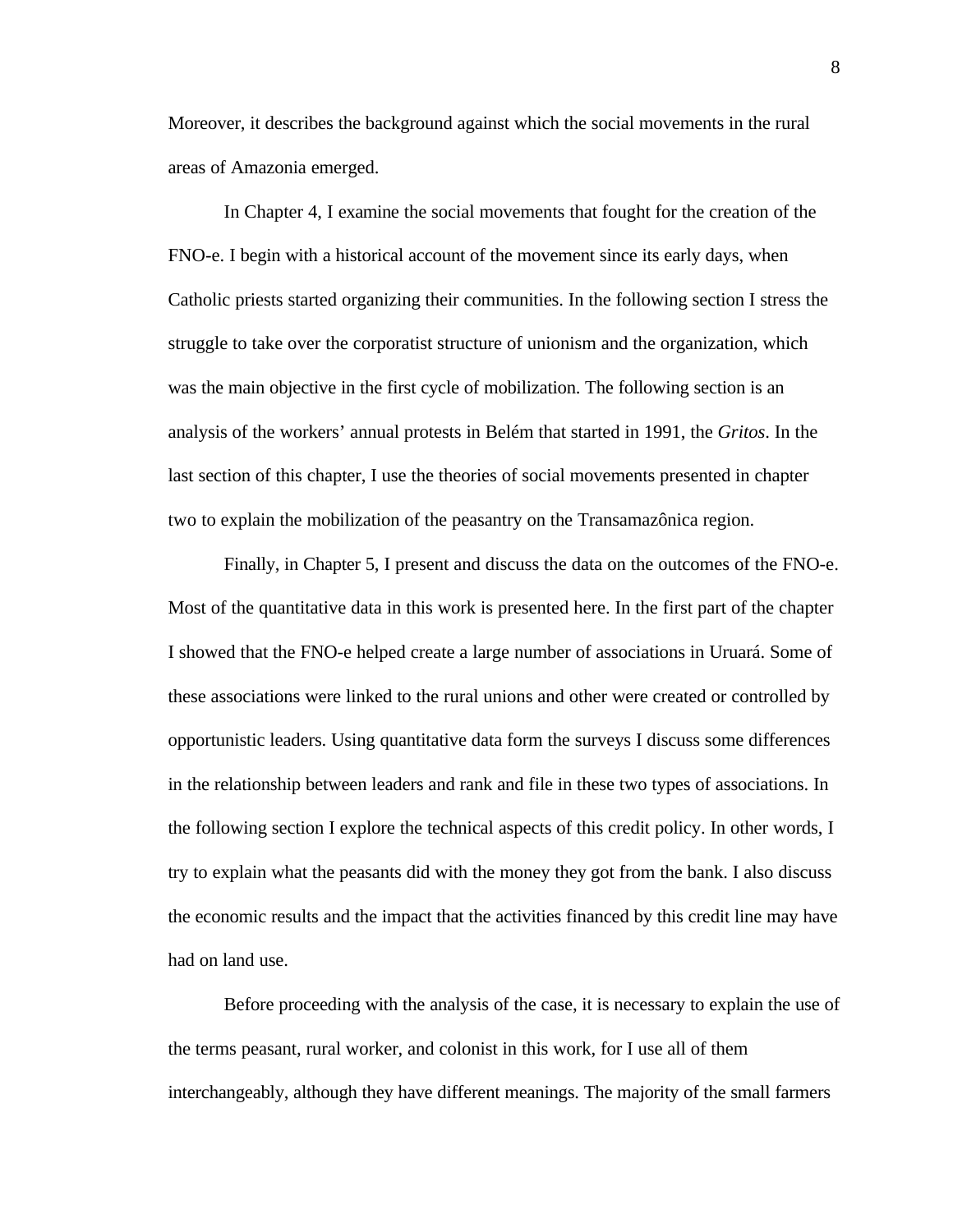who live in the Transamazônica are colonists. The state brought most of them to this region and gave them land, which they cleared and cultivated. Even those who did not receive land from the government consider themselves colonists, at least in Uruará. The social movement behind the creation of the FNO-e, however, represents diverse groups spread throughout Amazonia, and many of those groups are not colonists. As the movement is organized around the rural workers unions, and the leaders and active members of the movement identify themselves as rural workers, in many instances I used this term as well. Yet, some groups that were affected by this movement and by the creation of FNO-e are neither colonists nor rural workers, therefore I also used the term peasant.

The very definition of peasant is a contested domain in the social sciences and engaging in this discussion would be beyond the scope of this dissertation. I simply adopt the term peasant as a synonym of a rural poor person. Any elaboration of this term would be based solely on my limited field experience and would not fairly represent the diversity of groups represented by the rural workers movement in the past 25 years.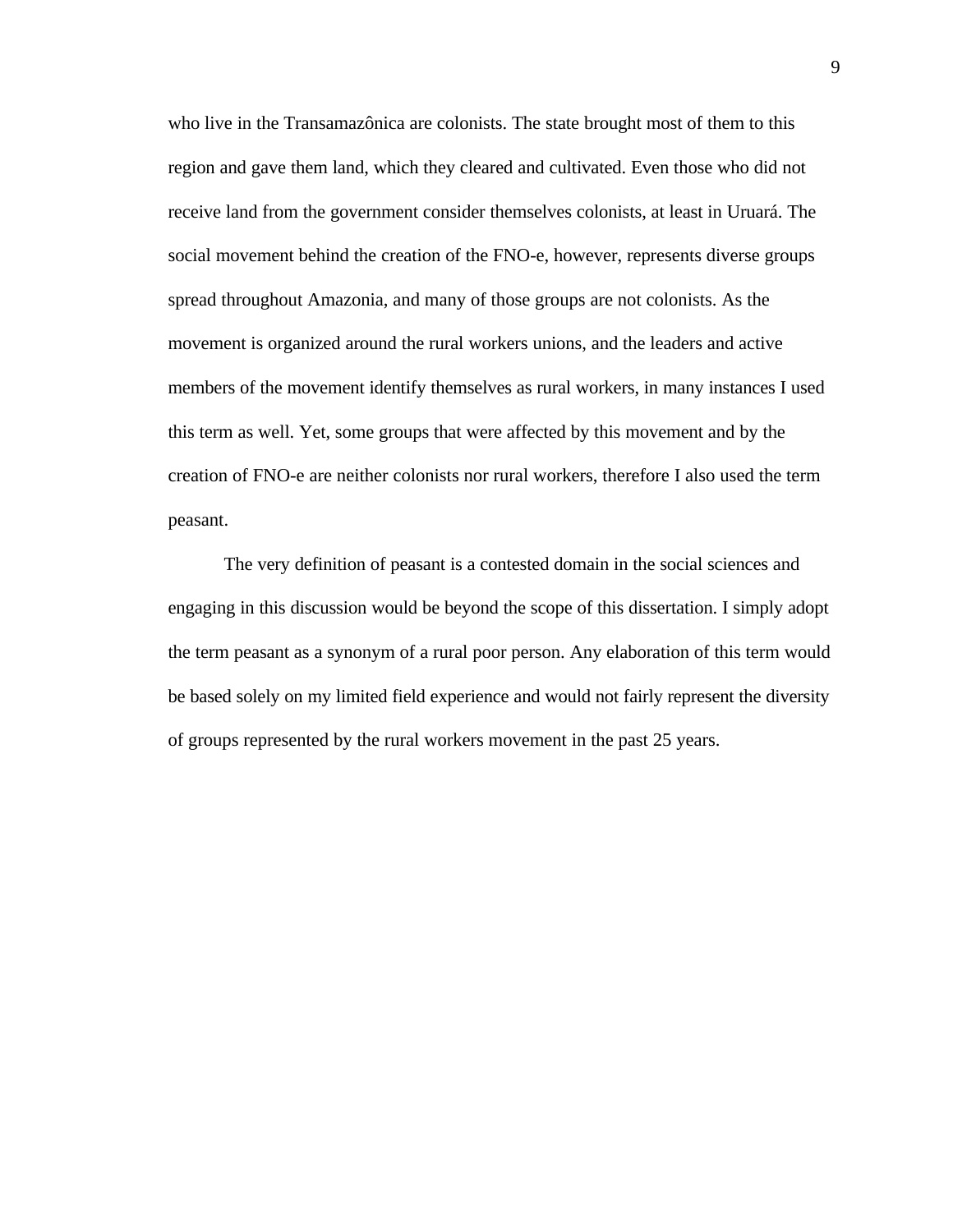# CHAPTER 1 THEORIES OF SOCIAL MOVEMENTS

A vigorous wave of studies of social movements is now celebrating its third decade. This wave was ignited by spectacular instances of mobilization and collective action that swept the United States and Europe (and Latin America, to a lesser extent) in the late 1960s. This renewed academic interest was equally evident on both sides of the Atlantic. Besides the appeal of the social events unfolding before their eyes, social scientists also found academic motivation to address the phenomenon: the weakness of existing social movements theories.

Despite their common empirical roots, the schools that emerged in Europe and the United States were completely different, and, unfortunately, for more than a decade there was little cross fertilization between these schools. In the late 1980s, Latin American scholars engaged in social movement research. This was a delayed response, since substantial social mobilization on the continent started in the 1970s and early 1980s. Also, Latin American scholars were unable to capture the strengths and to weed out the weakness of each model. Rather they adopted some concepts of the European literature that were inappropriate for the local context. The recent literature in Latin America, Europe, and in the United States, however, points to an integration of these approaches, which apparently has reinvigorated the field.

In this chapter, I review the trajectory of social movements studies in the last thirty years. First, I review the so called "classical model" of social movements, which

10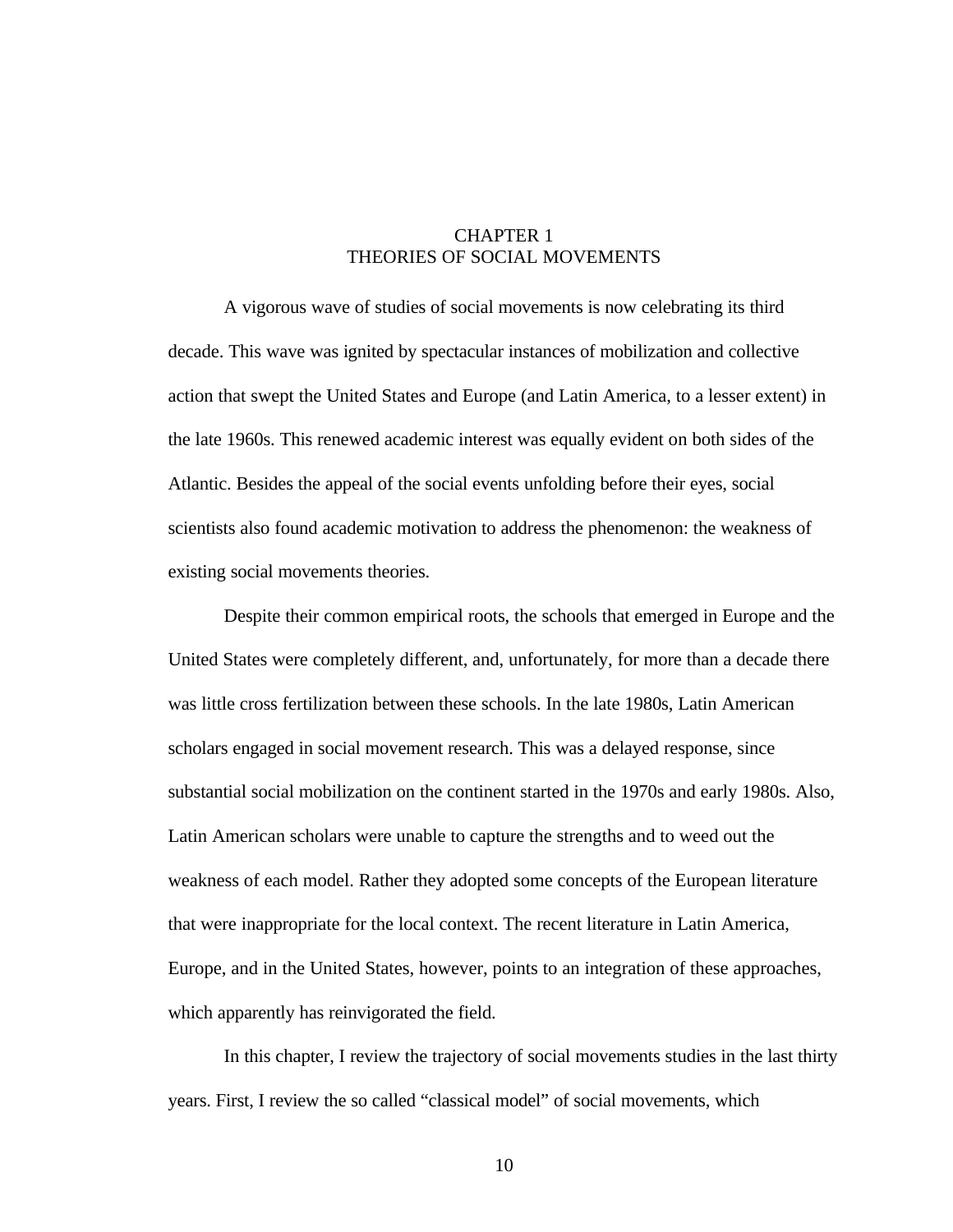<span id="page-18-0"></span>dominated the field until the emergence of challenging models in the 1970s. Next, I discuss the two variants of the current American approach that substituted for the classical model: resource mobilization and political process. After that I present the European approach – the identity oriented model. Following a chronological sequence, I present the Latin American interpretation of identity, developed in the 1980s upon the European model. After introducing each approach, I discuss how the recent literature is coming to common ground. Finally, drawing on this literature, I present some variables or parameters that deserve attention in case studies of social movements.

# **Classical Theories of Social Movements**

The classical approach, which dominated the field of social movements until the 1970s, followed the social-psychological tradition of the Chicago school, according to which, social strains cause psychological changes and abnormal behavior. Rather than presenting a single theory, however, this tradition encompassed several distinct approaches that shared the following assumptions:

(1) Political action is either institutional-conventional or non-institutionalcollective. $1$ 

(2) Non-institutional collective behavior is not guided by existing social structures and emerges to meet undefined or unstructured situations.

(3) These kinds of situation occur during periods of structural changes in society and when the organs of social control break down.

 $<sup>1</sup>$  Simply put, institutional political behavior is action according to the rules of the game:</sup> voting, joining political parties, filing lawsuits, etc. Non-institutional action is political participation by other means (rebellions, protests, terrorism, etc.).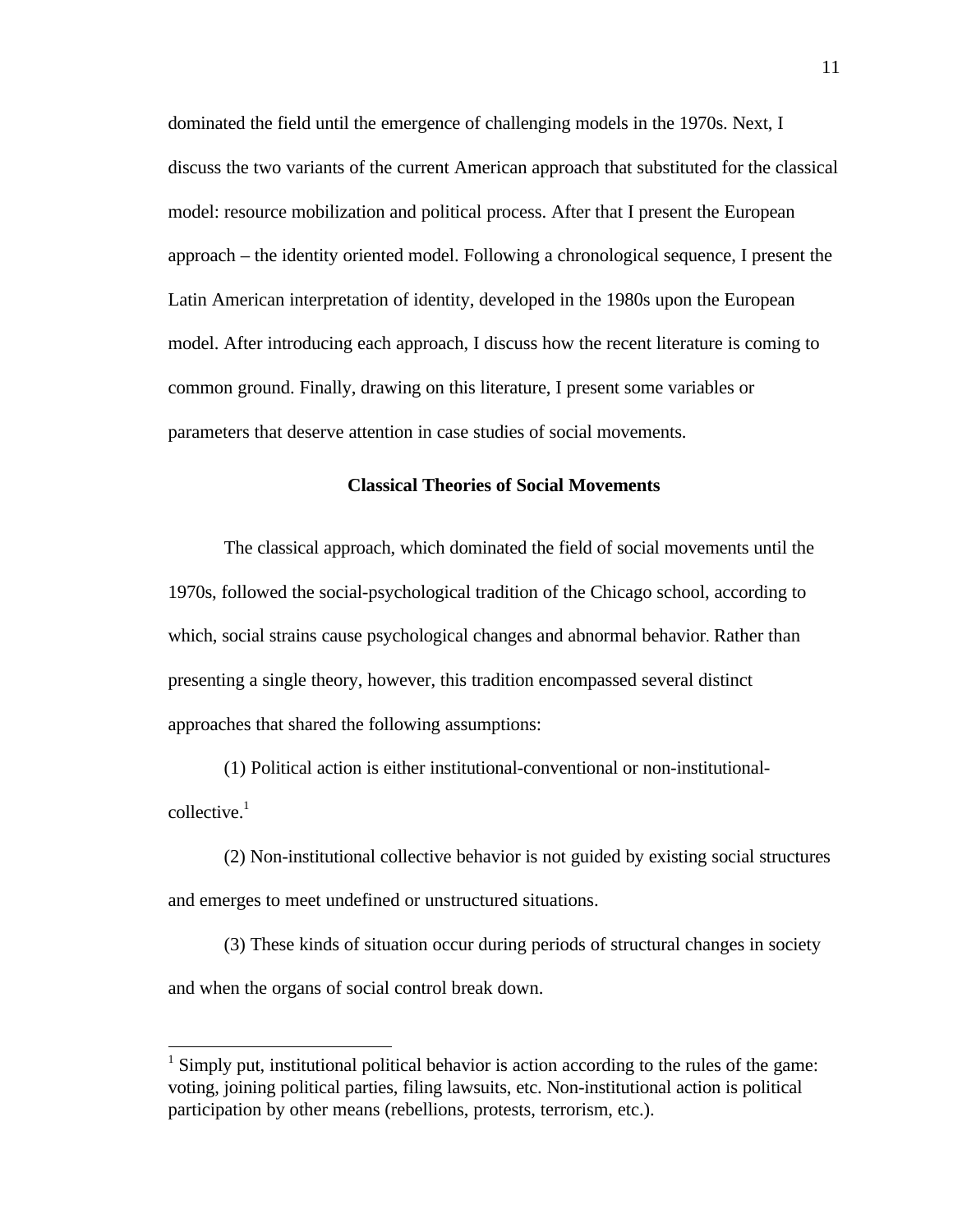(4) The resulting strain, distress, frustration, and discontent lead individuals to engage in non-institutional collective action.

(5) Non-institutional action follows cycles that move from spontaneous crowd action to the formation of social movements.

(6) The emergence of these social movements within these cycles occurs through "crude modes of communication," as contagion, rumor, circular reaction, diffusion, etc.

In sum, this early approach considered social movements abnormal behavior that emerged due to structural changes in society and the psychological strains they cause. As a result, an "epidemic" of irrationality broke out and people started resorting to "non acceptable" forms of participation (non-institutional action). Social mobilization is one of these forms. According to McAdam (1982), under the umbrella of classical theory there are five main models of collective action that seek a similar explanation of social movements: mass society, collective behavior, status inconsistency, rising expectations, relative deprivation, and Davies' J-curve.

Collective behavior theory explains social movements in terms of responses to the normative ambiguities that structural changes cause. The causes of these structural changes may be industrialization, urbanization, rapid rise in unemployment, technological changes, migration, and others. This approach is the most general of all classical models. Supporters of collective behavior do not consider any particular kind of structural change as the underlying cause of social movements. Rather, they speak in terms of general changes (Smelser, 1962; Gusfield, 1970). These changes have the power to disrupt the normative order of a given society. The breakdown of this order raises the anxiety and hostility that lead people to participate in social movements (McAdam, 1982)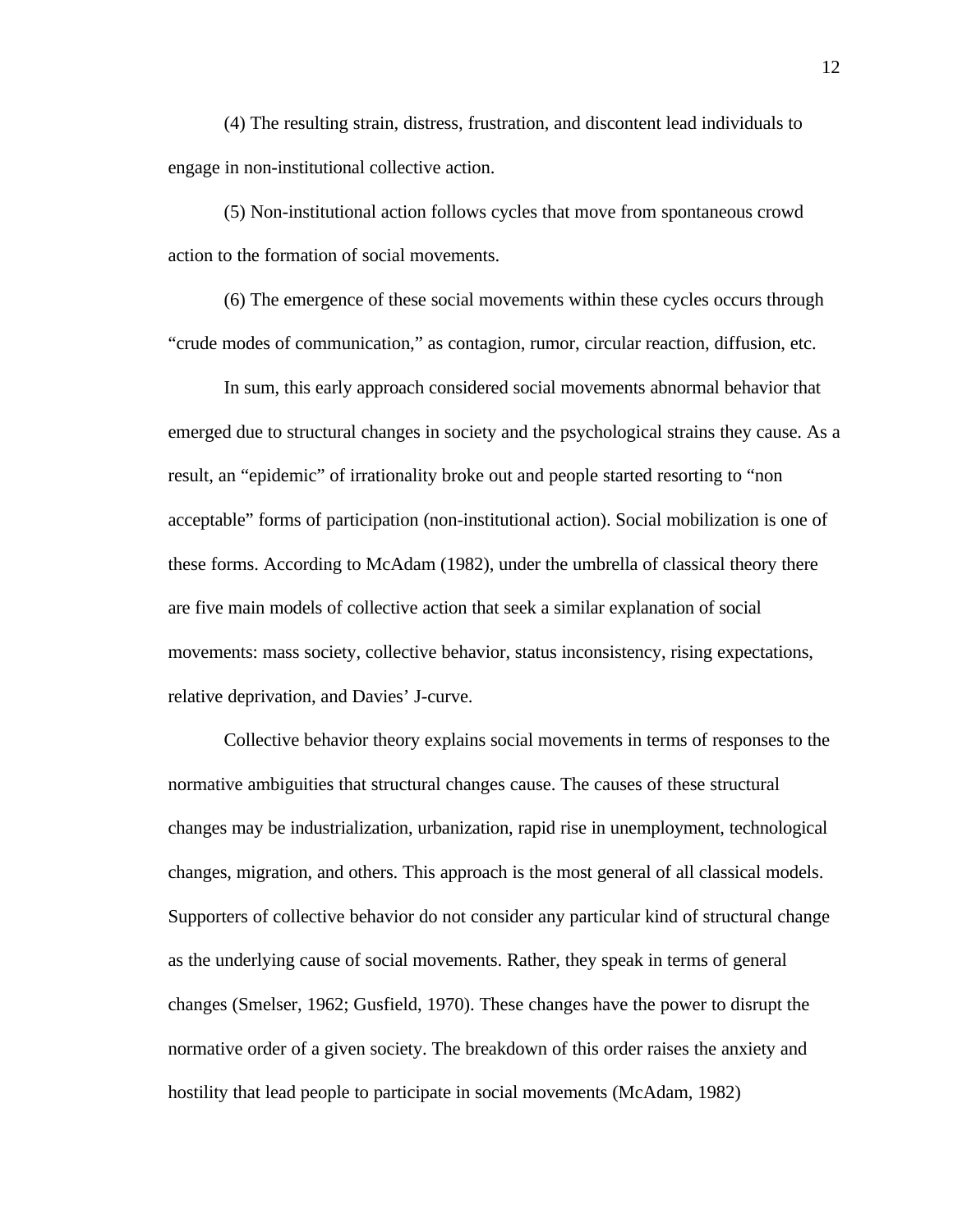According to supporters of mass-society theory, such as Kornhauser (1959), the main cause of structural strains is the absence of an extensive structure of intermediate groups through which people can integrate into social and political life. This lack of intermediate structures isolates individuals who feel alienated and anxious. In these situations, violence and irrational behavior are escape valves for the strained individuals (McAdam, 1982). This model follows Durkheim's idea of anomie, according to which modernization breaks down community solidarity and impels humans to seek new roles and identities by joining new collectivities (Tarrow, 1998).

Proponents of status inconsistency (Broom, 1959; Lenski, 1954; Gerschwender, 1964) argue that a discrepancy between a person's ranking on a variety of status dimensions (education, incomes, occupation, etc.) produces some degree of cognitive dissonance, which is upsetting and leads the individual to collective action (McAdam, 1982).

Similarly, theories of relative deprivation explain collective action in terms of frustrated expectations of individuals or groups who are not satisfied with their material or status condition relative to others. In Ted Gurr's words: "The social-psychological potential for collective violence is a diffuse disposition toward aggressive action, a primary variable whose immediate determinants in a collectivity are the intensity and scope of Relative Deprivation" (1970: 321).

In his famous *Political Order in Changing Societies*, Samuel Huntington advances an argument similar to Durkheim's. In his view, societies that undergo rapid modernization are prone to a breakdown of political order. As societies change due to industrialization and urbanization, people seek new forms of participation to maintain a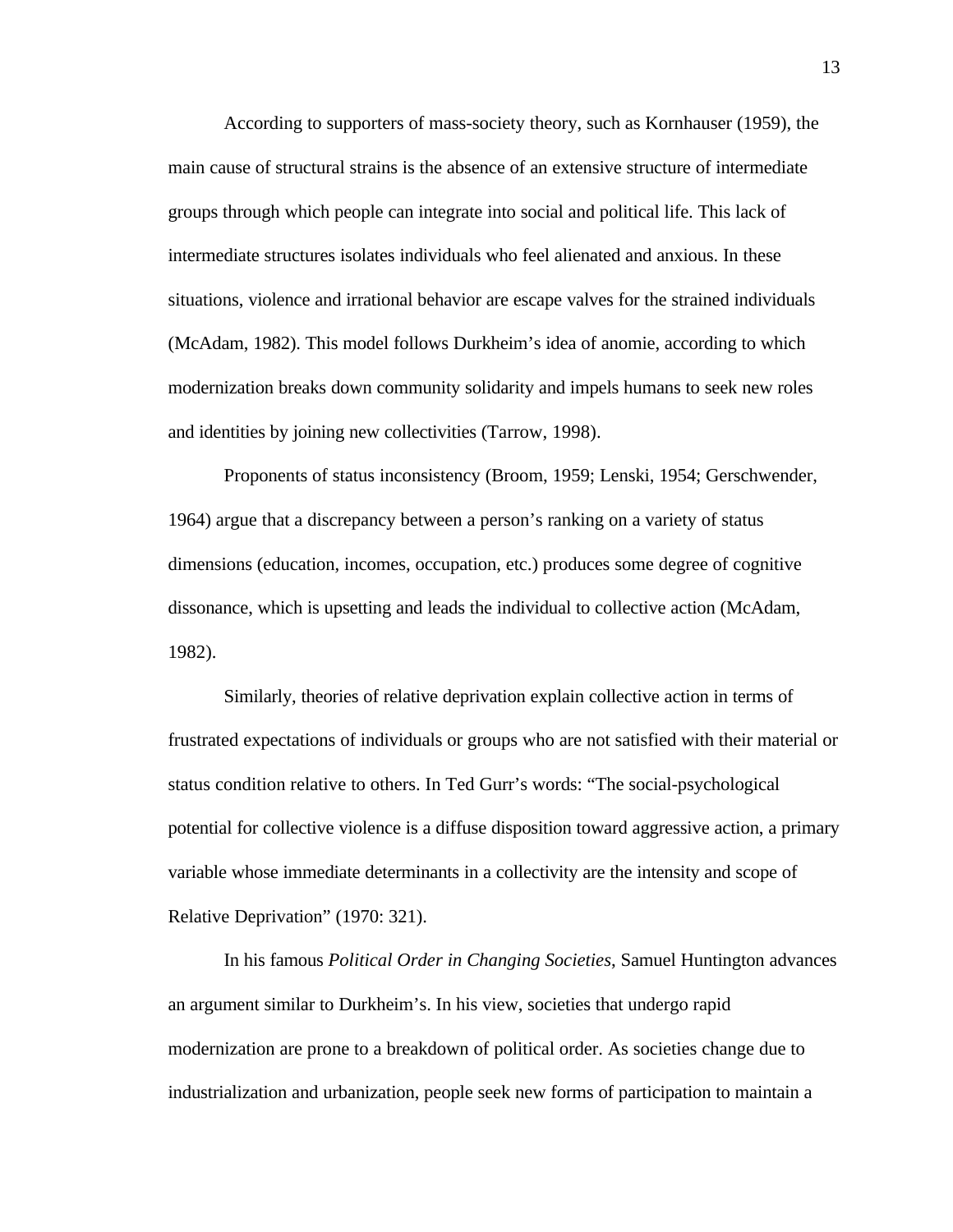high level of community. These changes demand new, stronger, and more complex political institutions, which usually develop more slowly than political participation. Increased mobilization undermines the old and anachronistic institutions and leads to confrontation (Huntington, 1968).

The J-curve theory is a variation of the relative deprivation theory. It tries to reconcile Marx's and Tocqueville's views on revolution. According to Marx, revolutions erupt when the misery of the proletariat increases relative to the economic situation of the bourgeoisie. Tocqueville considered revolutions as the product of liberalization of previously oppressive regimes. Drawing on these two conflicting ideas, J. Davies (1969) built a model according to which revolutions are likely to erupt when a prolonged period of economic and social growth is followed by as short period of sharp reversal. During the period of prosperity people develop expectations of "continued ability to satisfy needs– which continue to rise – and, during the latter [period of economic decline] a mental state of anxiety and frustration when manifest reality breaks away from anticipated reality" (Miller et al., 1977).

All the different variations of classical theory have a few common points. First, they stress the reactive nature of collective action. Structural strains cause tensions that trigger social insurgency when they reach a certain threshold. Second, although addressing collective action, these approaches focus on the psychological effects of social strains on individuals, whose reactions are the proximate cause of movement emergency. Finally, the need to resolve those psychological strains, rather than to achieve political goals is a common feature of all these approaches.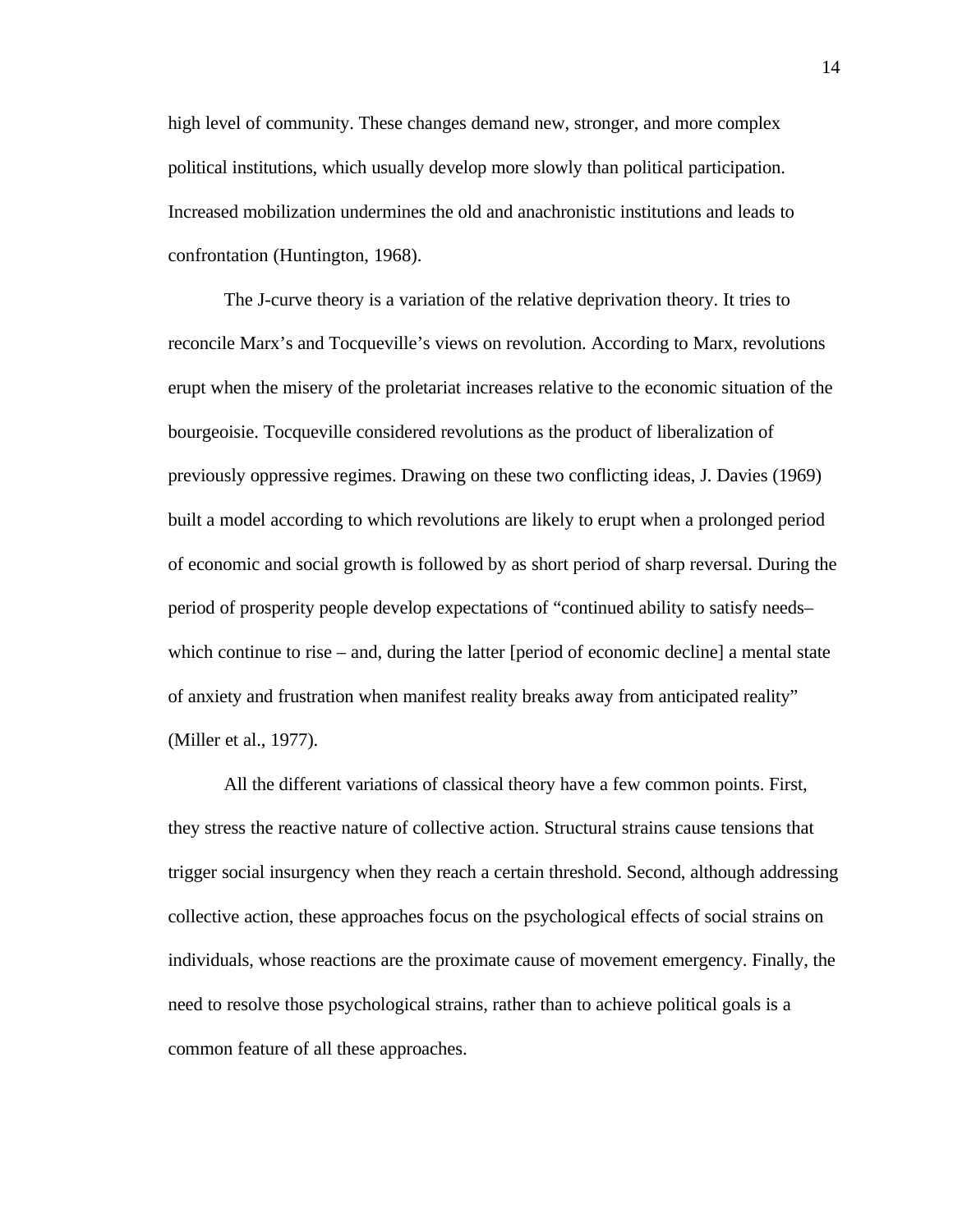The wave of social movements that swept the United States and Western Europe during the 1960s helped discredit the classical theory of social movements. For one, as Cohen (1985) notes, the development of well-organized movements in democratic pluralist systems did not show any sign of irrationality and deviance. Most groups engaged in the confrontational politics of the 1960s had very objective and clear goals as well as strategies to reach them. Also, the actors engaged in the protests and mobilization during those years did not resemble the anomic, isolated, and alienated individuals depicted in the classical approaches.

As far as deprivation goes, it is hard to correlate all contentious groups with feelings of psychological strain due to relative deprivation, considering that many movements cut across class, gender, and race divisions. Even amidst the more socially and economically fragile subordinate classes it is hard to identify instances of particularly accentuated strain. The work by Jenkins and Perrow (1977) is exemplary in this sense. In their study of farm worker insurgencies, they claim that there is no reason to believe that workers' discontent during the 1960s was greater than during the previous decade, when there were no strikes or movement activity whatsoever. In the 1960s, they argue, wages were at their highest and the government had already extended at least a few welfare benefits to farm workers. Even more significant was the fact that linguistic and cultural cleavages were less pronounced in the mid-1960s, when Mexican descendants were finally settling and establishing their communities.

Strains are a constant in the lives of the subordinate. Nonetheless, reality shows that revolutions, riots, protests, and confrontation do not happen all the time. It is easy to associate social change and social disruption *post hoc*. However, as society is constantly

15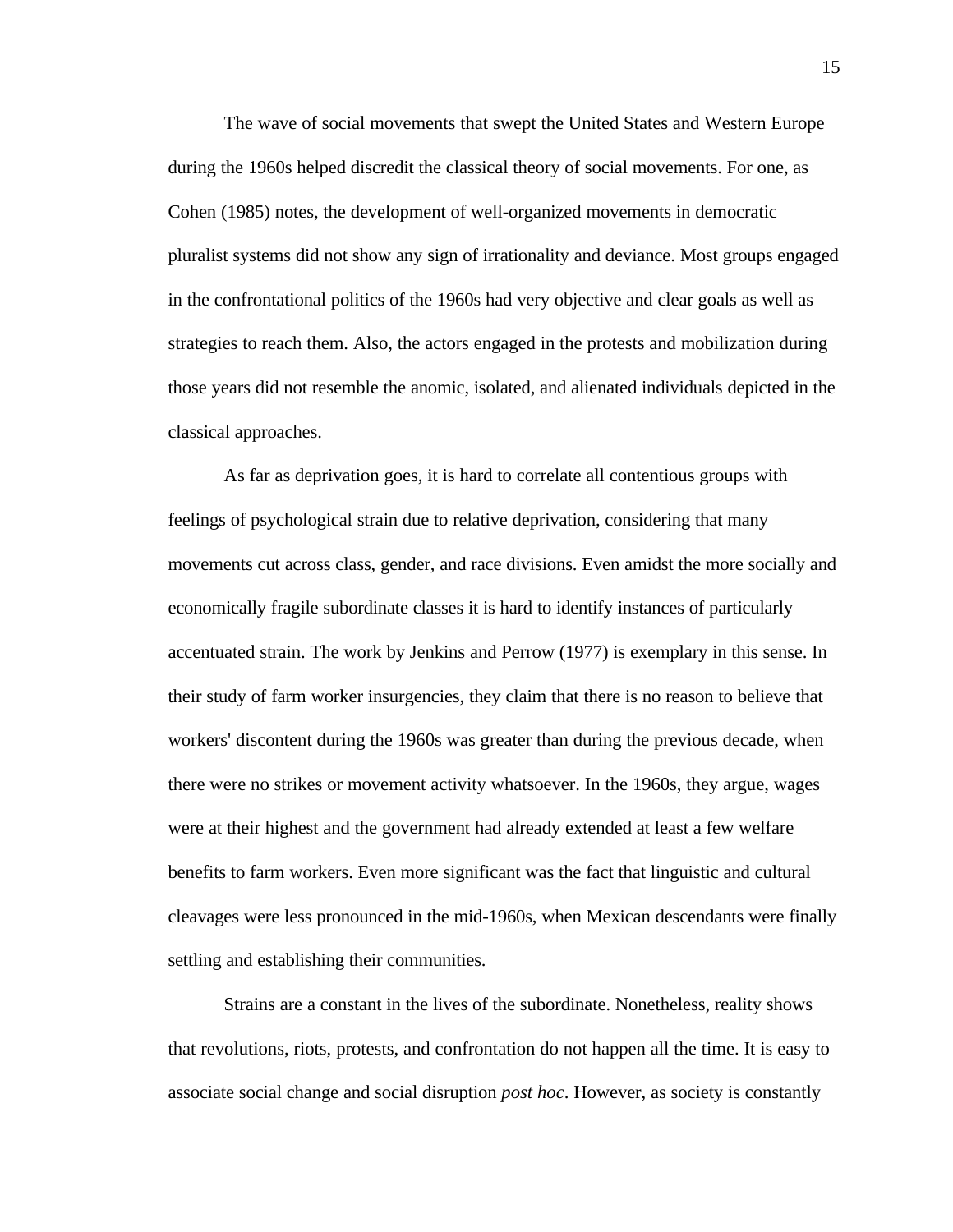changing, it is difficult to predict the emergence of social movements based on structural changes. As McAdam (1982) notes, system strain may be, at best, a necessary, but insufficient cause of social movements.

Another critique of the classical approach targets its emphasis on individual discontent as the proximate cause of social movements. As classical theorists would have it, movement participants differ from the average citizen due to their abnormal psychological profile. McAdam (1982) suggests that this characterization of rebels may serve to discredit insurgents but has little, if any, explanatory power. In any event, classical theorists fail to explain how crowds of individuals characterized by severe psychological traits get together and engage in collective action. Moreover, as McAdam points out, "impressive evidence exists that seriously challenges the assumption of individual malintegration. Especially significant are the many studies that have actually found movement participants to be better integrated into their communities than 'nonparticipants' " (1982: 13). Even more important is the fact that proponents of the classical theory failed to provide evidence to support the claim that social strain is the main cause of social movements. If social change causes psychological strain, which in turn causes mobilization, they should have compared psychological strains among participants and nonparticipants. Accordingly, an analysis of social strain over time would be crucial to prove this point; however, what theorists provide are snapshots of a given situation during the eruption of social movements.

The most frustrating flaw in the classical approach is that it denies a direct link between social problems and political action. The characterization of participants as psychologically ill individuals seeking relief ignores their obvious political engagement.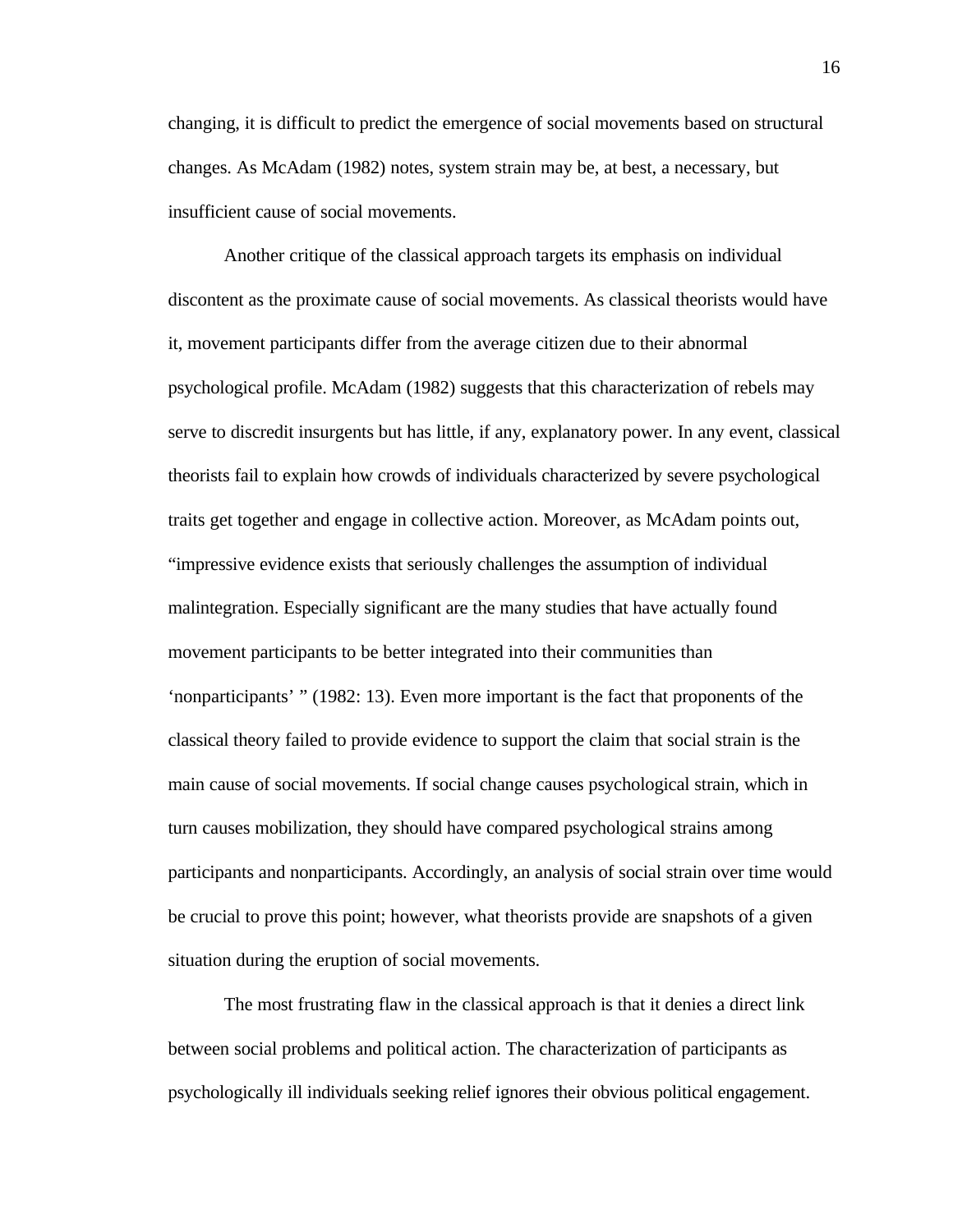The roots of this denial, as McAdam (1982) suggests, lay in an uncritical acceptance of pluralist state theory by students of social movements. The logic here is simple: If the (American) political system is really open, democratic, and responsive, those who choose not to use the institutionalized channels of politics do not behave rationally. "If, however, one rejects the pluralist model, in favor of either an elite or a Marxist view of power in America, the distinction between rational politics and social movements disappears" (1982: 19).

<span id="page-24-0"></span>The critiques of classical theory outlined above are the best starting point to understanding the paradigm that substituted for classical theory as the dominant one in the US in the 1970s: resource mobilization. As we shall see, this paradigm has evolved from an initial narrow focus on the availability of resources to a broader one, which, besides the availability of resources, considers the effects of political opportunities on collective action. Some authors treat these two approaches (resource mobilization and political process) as the same thing (Cohen, 1985); others classify them separately (Mayer, 1991). The literature shows that they emerged from the same intellectual roots. Nonetheless, for the sake of clarity, I will discuss them in separate sections.

#### **Resource Mobilization**

Pluralist theories and their limited conception of the state became discredited during the 1960s and 1970s. Not coincidentally, during this same period social movements mushroomed in the United States. As noted above, pluralist approaches to the state considered the American political system open and responsive. But the classical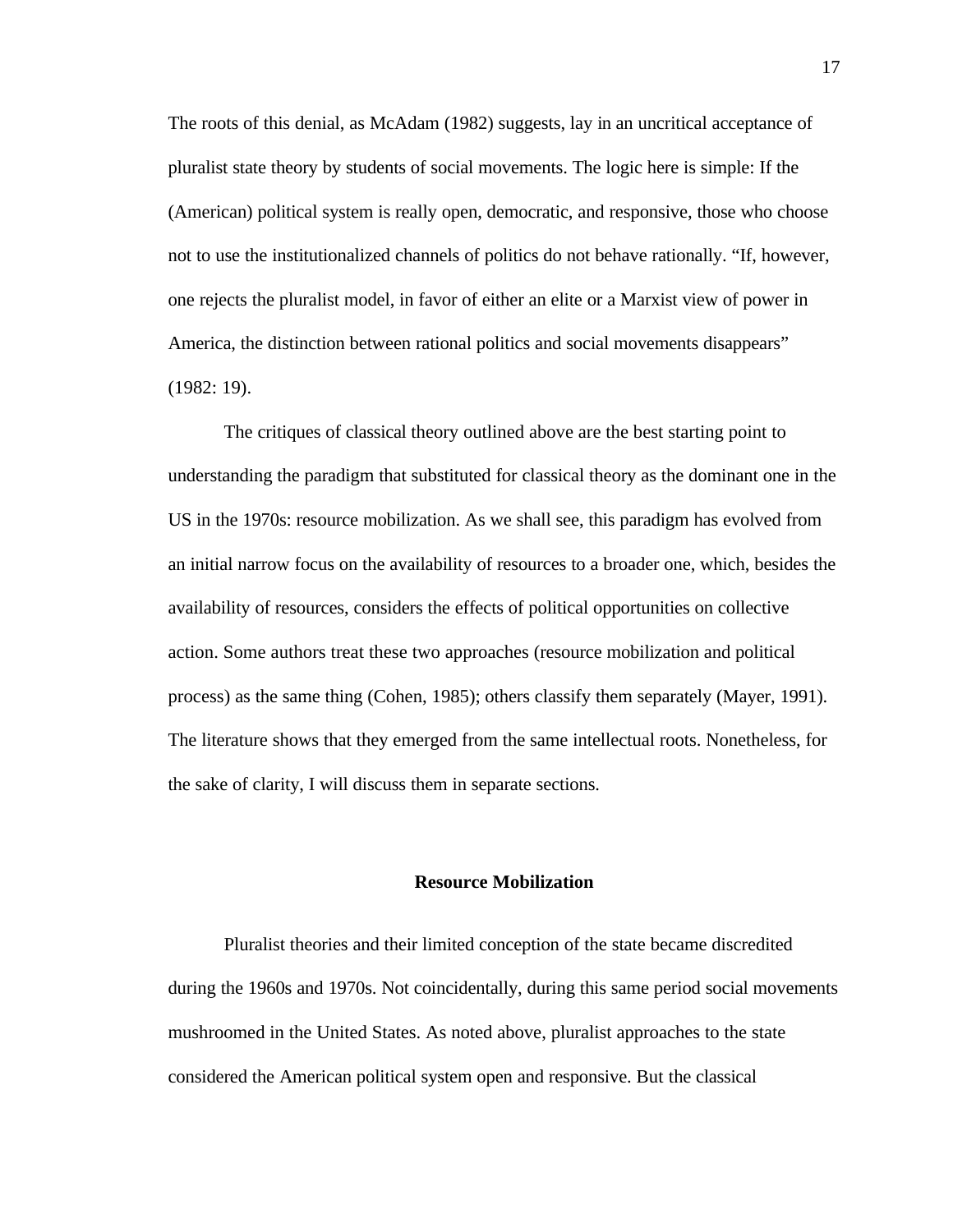interpretation of social movements as anomalies operating within a fair political system did not convince most students of politics. Instead, many students started looking at the pluralist theory of the state as an anomaly. Soon critiques emerged. The idea that interest groups have equal power and similar chances of success when competing in a pluralist system came under attack. It became clear that some groups are stronger, better organized, and, therefore, more effective than others. These differences may reflect the political and organizational skills of each competing group. More important, though, is that they reflect the imbalances in the distribution of resources among competing groups. As McAdam puts it: "There may exist a political arena in America, but it is not the teeming convention hall depicted by the pluralists, but rather a restricted club reserved for the wealthy and powerful. Only those with sufficient political capital need apply" (1982, 20).

When citizens operate in a system that is not completely open and unbiased, resorting to mobilization and confrontation, rather than to the institutionalized means of politics, does not seem to be irrational in any sense. To face the challenge of competing against powerful interest groups, powerless groups or classes have to create new strategies to mobilize resources that can give them some political leverage.

Although McCarthy and Zald (1973) were the first to use the term "resource mobilization," many other authors have used a similar approach, despite some significant differences in their works. Cohen (1985), contrasting this paradigm with the classical, identifies 8 common trends in these works:

(1) Social movements must be understood in terms of a conflict model of collective action.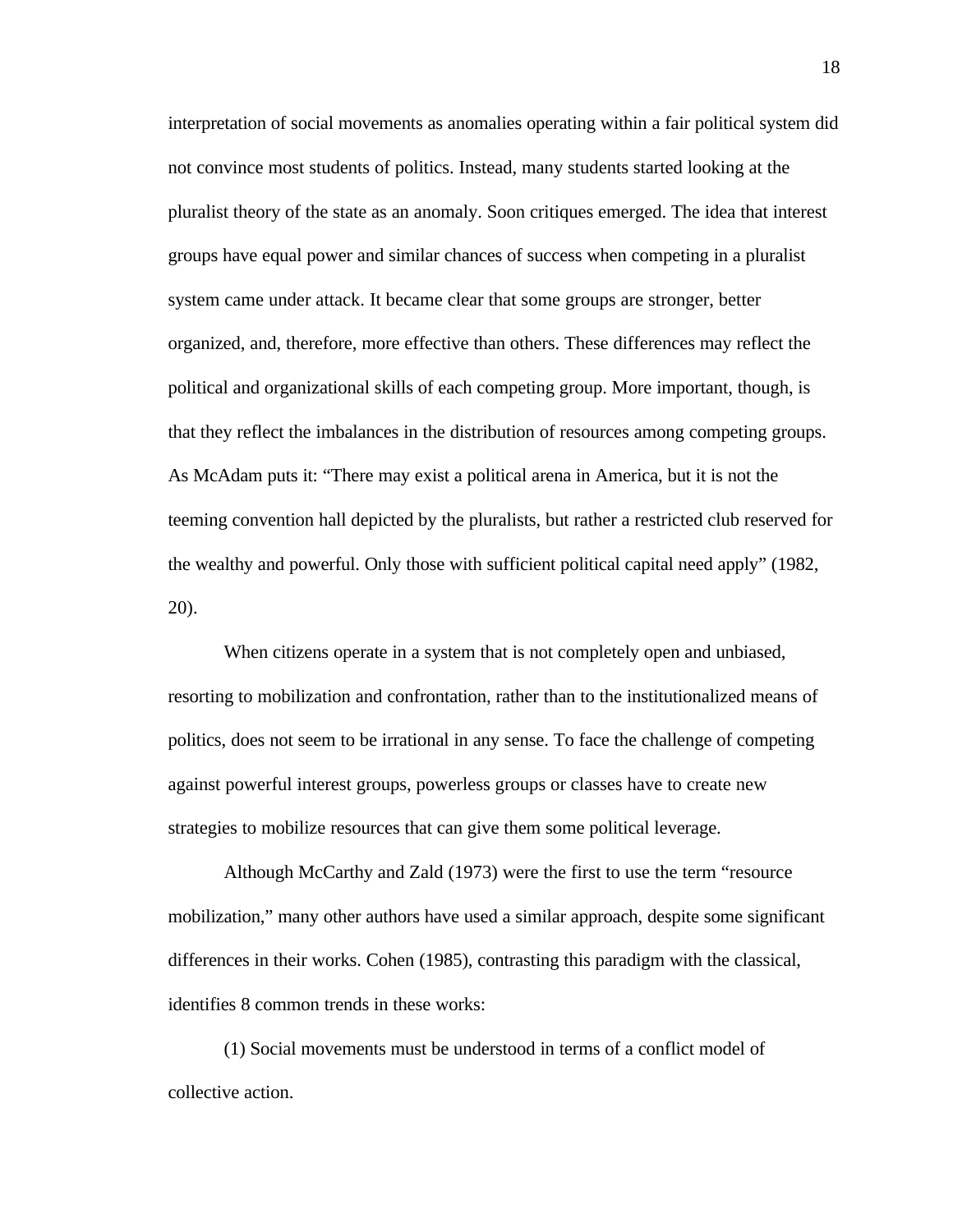(2) There is no fundamental difference between institutional and noninstitutional collective action.

(3) Both entail conflicts of interest built into institutionalized power relations.

(4) Collective action involves the rational pursuit of interests by groups.

(5) Goals and grievances are permanent products of power relations and cannot account for the formation of movements.

(6) Collective action depends on changes in resources, organization, and opportunities for collective action.

(7) Success is evidenced by the recognition of the group as a political actor or by increased material benefits.

(8) Mobilization involves large-scale, special-purpose, bureaucratic, formal organizations.

McAdam (1982) summarizes the resource mobilization approach in a simple way: It is the study of the relationship between constant discontent over time and the increase in resources, which allow groups to mobilize (the interplay of factors 5 and 6 above). Again, the relation between resource mobilization theory and neopluralist, or elite theory is very clear. Elite theorists depict society as characterized by a sharp disparity in power between some societal elites and the masses. The effect of this imbalance is the exclusion of most segments of society from any meaningful role in the exercise of political power. As a consequence, proponents of resource mobilization shift the focus of the studies from the masses to the elite, i.e., from the resource-poor to the resource-rich. (McAdam, 1982)

In a theoretical work that outlines the principal elements of resource mobilization theory, MCarthy and Zald (1977) state the importance of elites for social movements.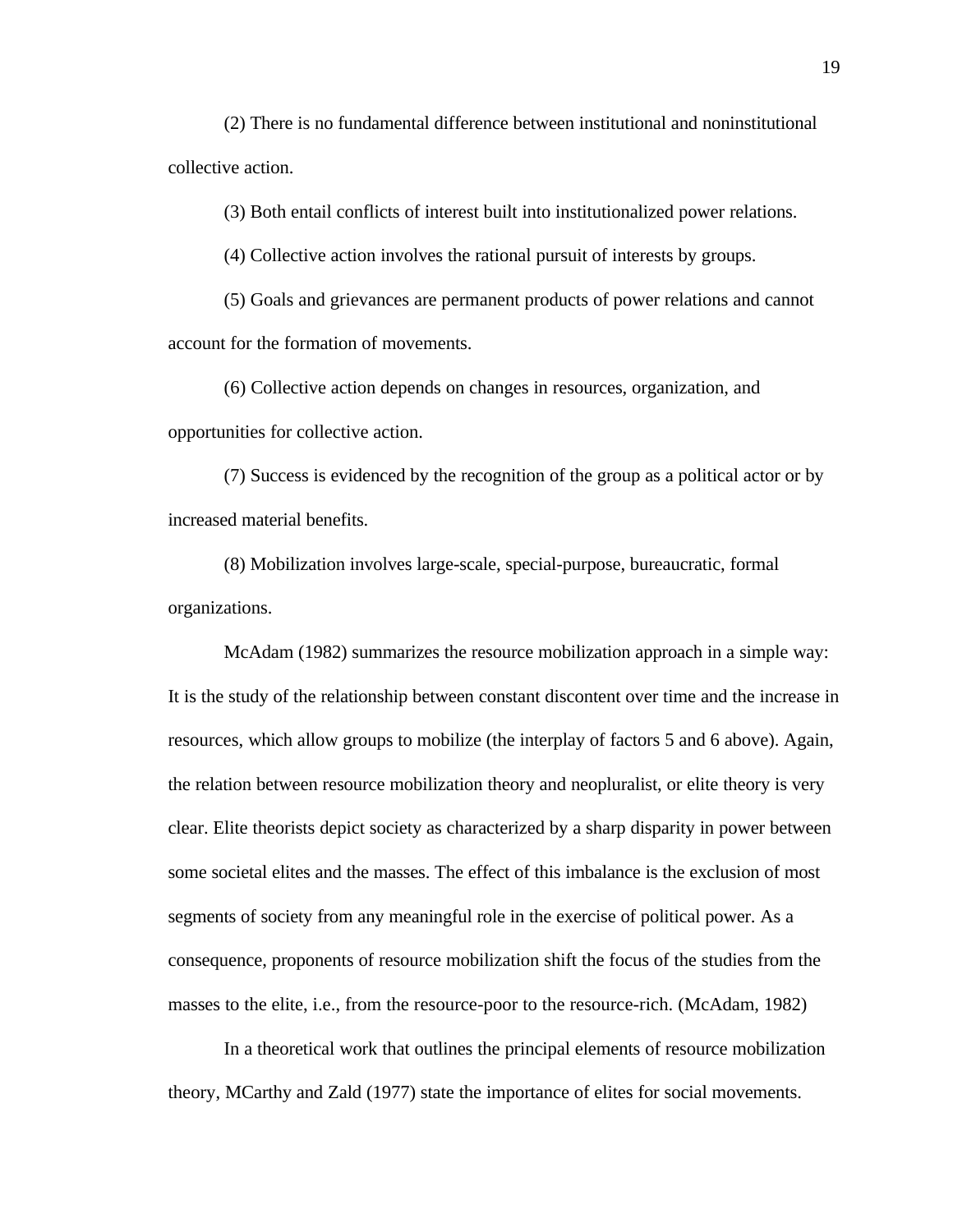According to them, "social movements tend to be very limited in their control of discretionary resources. It is only when resources can be garnered from conscience adherents that viable social movement organizations  $(SMOs)^2$  can be fielded to shape and represent the preferences of such collectivities" (1977: 1226). Discretionary resources, they explain, are time and money. By conscience adherents they mean individuals and groups who are part of the social movement but do not stand to benefit directly from SMO goal accomplishment. In other words, if social movements are to take off, they need the active support of an outside elite. As will become clear in Chapter 4, the Catholic Church played the role of a conscience adherent in the case of peasant mobilization in Amazonia. The work of Jenkins and Perrow (1977) on the insurgency of farm workers is a good example of applied resource mobilization theory. They concluded that the powerless rural workers were able to check the elite bias of policy makers by allying with some sectors of the elite. In their words: "Sponsors then serve as protectors, insuring that the political elite remains neutral to the challenge" (1977: 266).

This approach was a direct reaction against classical theories, which considered social movements as the aggregate manifestation of irrational individuals. Also, considering that in the 1970s rational choice theory was gaining momentum in the social sciences, it comes as no surprise that students of resource mobilization embraced strategic rationality in their models.

<sup>2</sup> *Social Movements Organizations* (SMOs) are organizations that mobilize their constituency for collective action guided by political goals, that is, to obtain some collective good. Together, all the SMOs of a given social movement form the *Social Movement Infrastructure* (SMI). The SMIs of all social movements in a society form the *Social Movement Sector* (SMS) (Kriesi, 1996: 153-4). McCarthy and Zald (1977) propose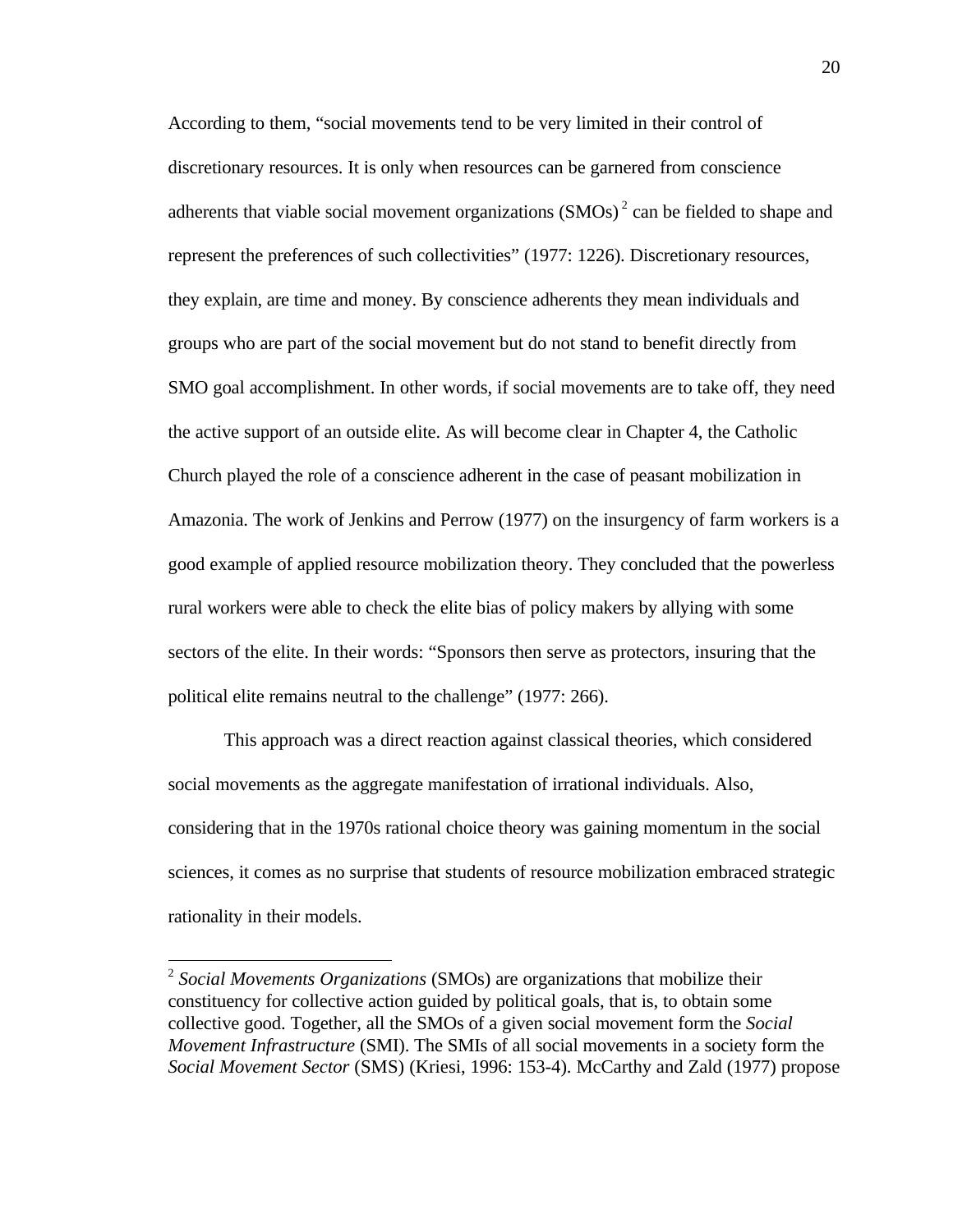The first task resource mobilization theorists faced, therefore, was explaining how social movements overcome the dilemma of collective action (Tarrow, 1994, 1998; Foweraker, 1995). According to Mancur Olson, self-interested rational individuals will not join large groups that produce public goods. Instead s(he) calculates that others will do that and s(he) will reap the benefits anyway:

Just as it was not rational for a particular producer to restrict his output in order that there might be a higher price for the product of his industry, so it would not be rational for him to sacrifice his time and money to support a lobbying organization to obtain government assistance for the industry. In neither case would it be in the interest of the individual producer to assume any of the costs himself. A lobbying organization, or indeed a labor union or any other organization, working in the interest of a large group of firms or workers in some industry, would get no assistance from the rational, self-interested individual in that industry. (1965: 11)

For Olson (1965), the only way to overcome this "free-rider" problem is by offering selective incentives to would be members or, conversely, by imposing sanctions on those who do not cooperate. McCarthy and Zald (1977) acknowledge this problem and see the solution in organizational terms. They argue that the real task for social movement organizations is to aggregate resources and to translate these resources into action: "The resource mobilization task is primarily that of converting adherents into constituents and maintaining constituents involvement" (1977: 1221). In other words, the challenge is to make people contribute to the movement with time and money. Indeed, they agree with Olson's idea that selective incentives can affect someone's decision of whether or not to join a social movement. Using rational choice language, they explain that selective incentives play an important role in altering someone's perceptions of the costs and

a similar categorization, however, they refer to all organization within a social movement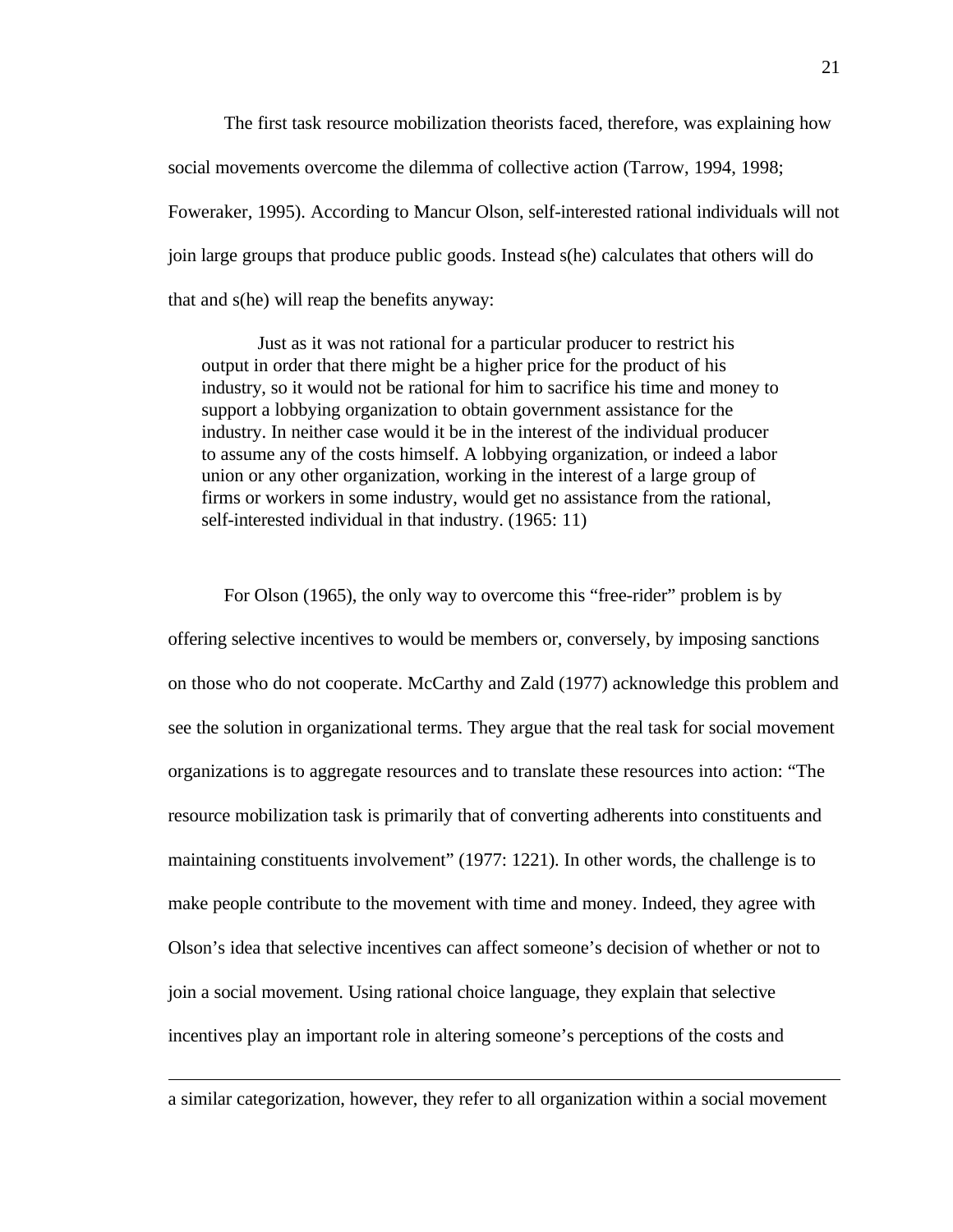benefits of participation. Also, a gradual professionalization of social movement organizations would offset the problem of collective action.

As the early resource mobilization theorists worked within a rational choice framework, they precluded the very possibility that people may act according to their beliefs and ideologies, rather than according to strategic rationality. Participation in social movements and other forms of collective action may be a reward per se, disregarding selective incentives and social sanctions (Hirschman, 1982).

Having outlined some important aspects of the resource mobilization approach, it is possible now to discuss some of its strengths and weaknesses. Of course, the most important thing about the approach is that it rejected the stigmatization of social movements that underlay the classical theories. Instead of psychologically disturbed actors, resource mobilization considered the members of movements as rational individuals. These individuals join social movements to advance substantive political demands, rather than to alleviate their strains by joining uncontrollable mobs.

A second important departure is the recognition that social movements need and do have some degree of organization. Resource mobilization theorists introduced several analytical categories that help understand mobilization, like social movements, social movement organizations, and social movement sector. Moreover, they discuss how social movement organizations interact among themselves and with their environment. This is important not only because it reveals important organizational aspects of social movements, but also because it sheds light on the problem of collective action. Olson (1965) stressed that the free rider problem is a distinctive feature of large groups. Students

as *Social Movement Industry* (SMI), rather than infrastructure.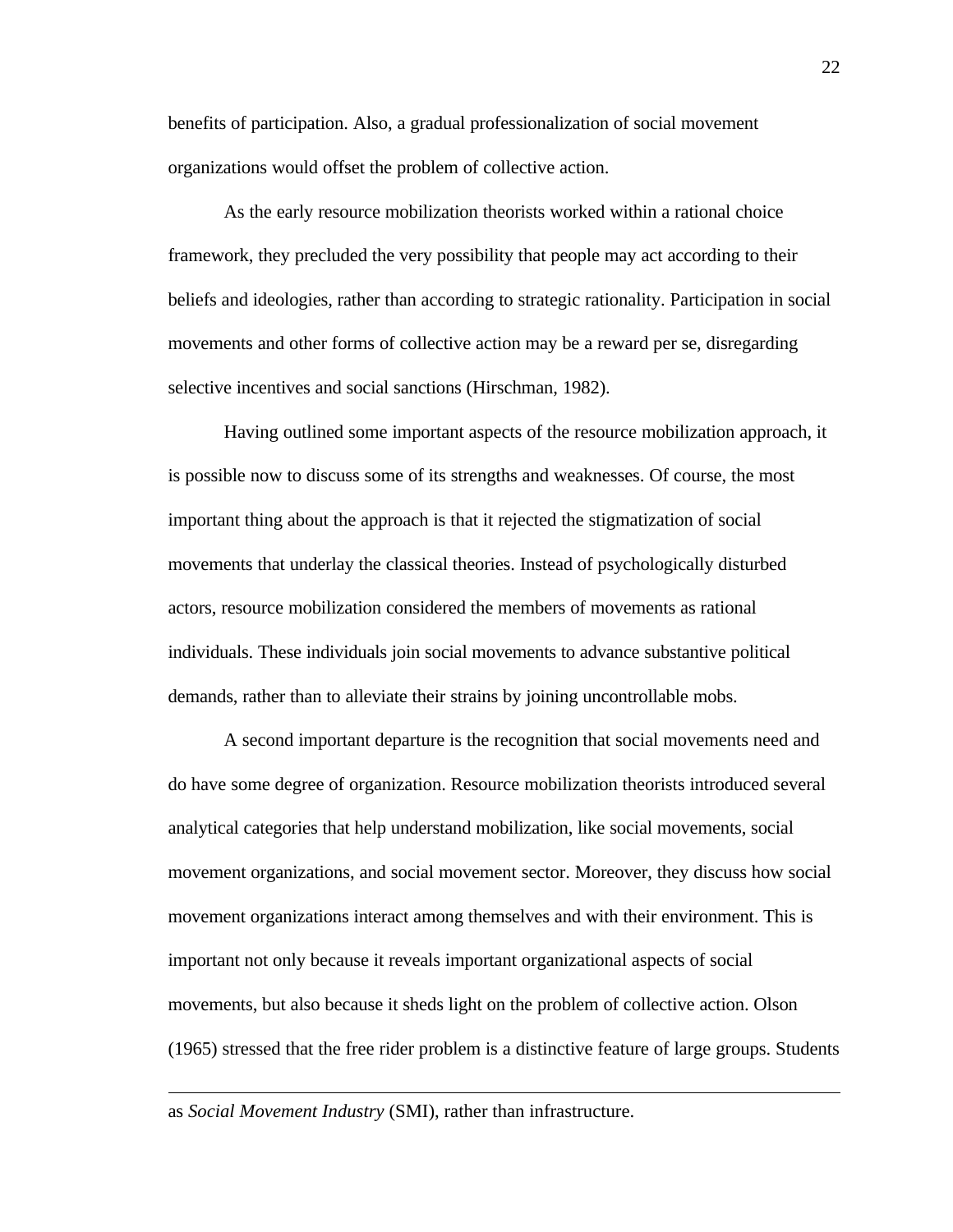of resource mobilization, however, made an important point in showing that social movements are not necessarily large organized collectivities, but usually webs of smaller organizations and solidarity groups working together to achieve common goals.

The interaction between social movements and their environment (allies and opponents), McAdam (1982) points out, is important because it accounts for the effect of external groups on the social movements. In his words: "According to most resource mobilization theorists, these opportunities and costs are, in large measure, structured by groups external to the movement. Accordingly, these groups command far more research attention in this perspective than in the classical model" (1982: 23).

Resource mobilization as depicted above makes a valuable contribution to the study of social movements. Nevertheless, it has a strong bias toward neopluralist interpretations of the state. On the one hand, classical theorists considered social movements irrational outbursts of collective action due to the participants' refusal to engage in institutionalized politics. Supporters of resource mobilization, on the other hand, treat social mobilization as simple attempts by organized groups to break the barriers to participation that exist in a system marked by elite politics. According to McAdam:

What is needed are several theories specifically tailored to particular categories of action. Resource mobilization is such a theory: defensible when applied to a certain class of collective actions, inadequate as a general explanation of insurgency. The limits of the model's applicability stem from the failure of its proponents to adequately differentiate organized change efforts generated by excluded groups and by established polity members. (1982: 24)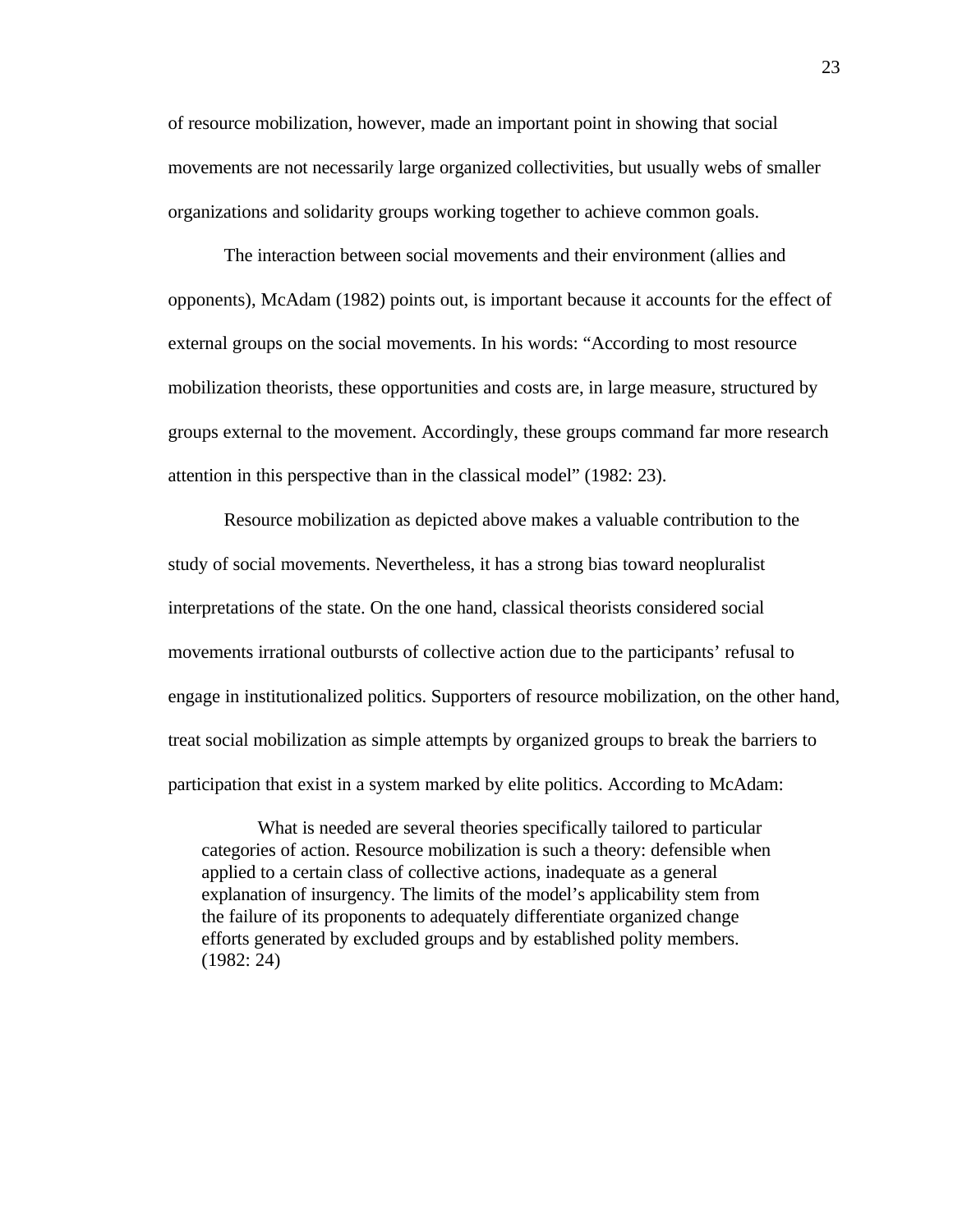# **Political Process**

<span id="page-31-0"></span>As a response to the pitfalls of traditional resource mobilization theory, a new approach, currently known as the political process model, emerged during the late 1970s and 1980s. This model is more concerned with strategic interactions between social movements and their environment. Also, it stresses the political and social context, rather than the utilitarian logic of individual actors and elite participation. Yet, some students of social movements, as Cohen (1985), classify it as part of resource mobilization theory  $3$ . Particularly important for students of political process is the reason why social movements emerge. The resource mobilization theorists somehow neglected this basic question to focus on how social movements mobilize.

To a certain extent, followers of political process pay more attention to a variable whose importance classical theory pointed out, namely, structural changes in society. Of course the political process model does not have any of the "psychologism" present in classical theory. However, it does acknowledge that changes in society may cause changes in the interests and opportunities for subordinate groups to mobilize, as well as in the ways these groups defend their interests. The works of Charles Tilly are central to this approach.

In his *From Mobilization to Revolution* Tilly (1978) stresses how the spread of capitalism and the establishment of nation-states changed modes of social control, and,

 $3$  Some critics of this approach refer to this division as a split within the approach, rather than a development. As a result of this split, two competing perspectives emerged. RM I "conceives of the social movement sector in free competition with other sectors of society on an open market place of groups and ideas. RM II "is more concerned with the structure of political opportunities and with the degree of organization within the deprived social groups" (Mayer, 1991).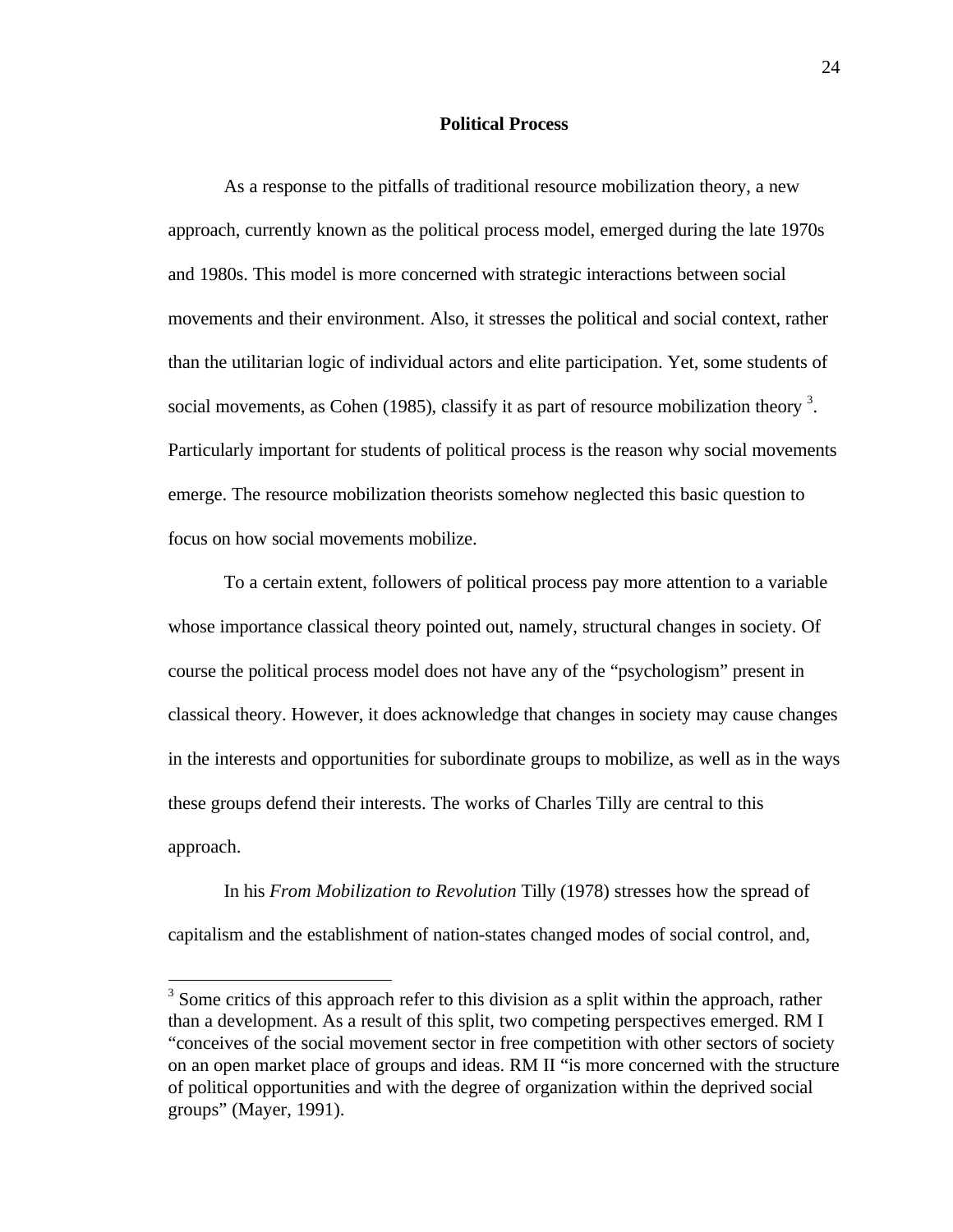therefore, of social resistance. Although he does not propose any linear and deterministic model of evolution of social mobilization, he outlines some general trends in changes of modes of resistance. Tilly classifies collective action in three main categories, according to the claims that mobilizing groups assert: competitive, reactive, and proactive. Competitive claims are those involving groups that compete for the same resources. Reactive collective action involves groups that try to maintain or regain established claims when an outsider challenges them. Proactive collective actions assert group claims that have not been previously exercised.

Although Tilly warns against viewing these three modes as stages in an evolutionary process, he does suggest that there is a long-term shift from competitive and reactive modes to the proactive one (Cohen, 1985). As the nation-states appeared and capitalism spread throughout the world, traditional modes and targets of protests changed, and new challenges, as well as opportunities, emerged. In the language of supporters of the political process model, these changes provided political opportunities for people to organize and mobilize.

Political opportunities, however, do not appear only when major structural changes occur, as in the case of the emergence of nation-states. They are also present in less spectacular events that states face periodically. As Tarrow (1994) puts it: "Not only when reform is pending, but when institutional access opens, when alignments shift, when conflicts emerge among elites and when allies become available, will challengers find favorable opportunities." (1994: 81). In a more recent and refined definition, Tarrow (1998) explains that "by the concept of political opportunity, I mean consistent – but not necessarily formal or permanent – dimensions of the political environment that provide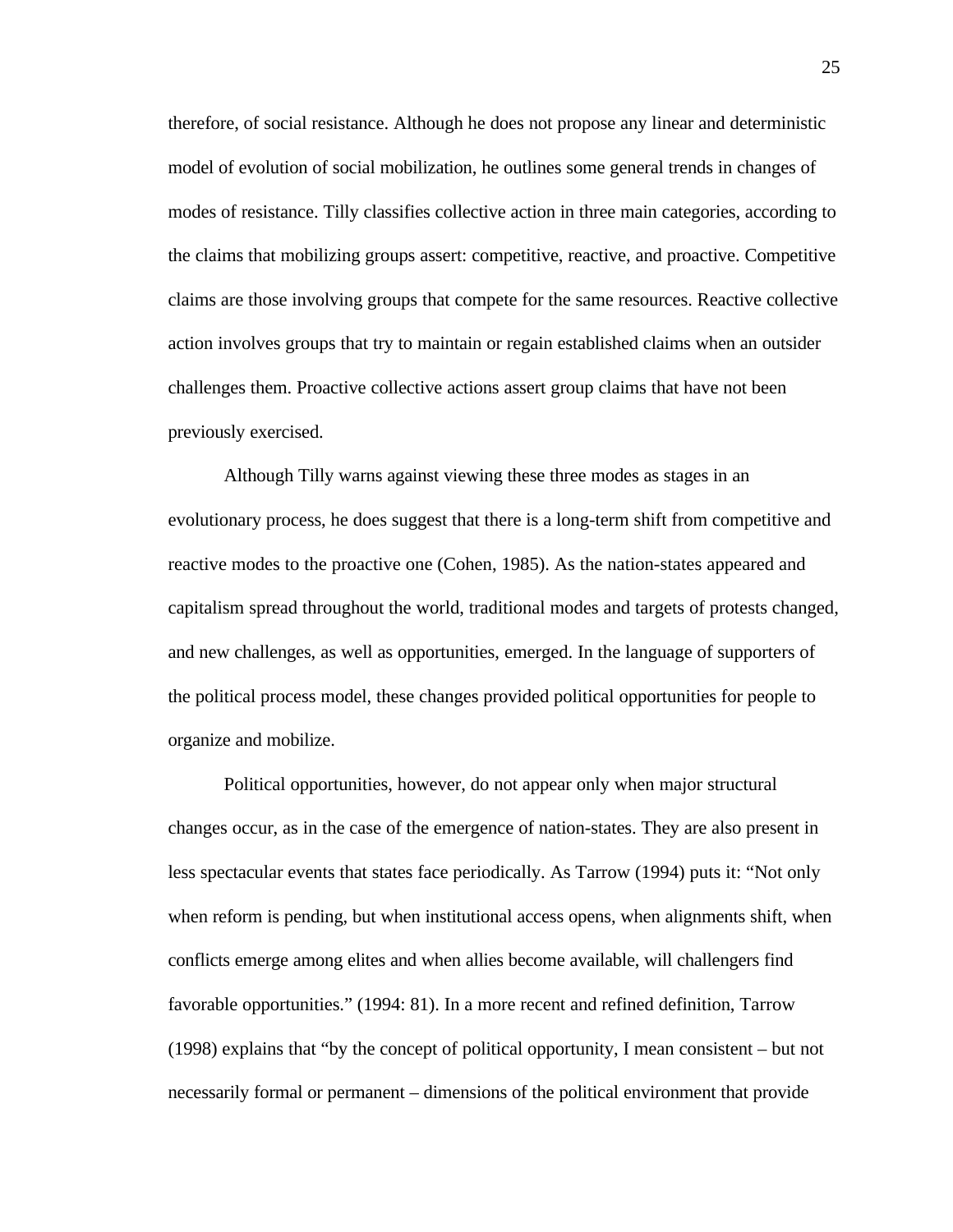incentives for collective action by affecting peoples'expectations for success or failure" (1998: 76-77).

Tarrow (1998) identifies five main dimensions of political opportunities: (1) the liberalization of the political system, which means increasing opportunities for participation; (2) the evidence of political realignment within the system; (3) the appearance of strong allies; (4) divisions among the elites; and (5) a decline in the state's capacity to repress dissent. All these dimensions shifted in Brazil during the transition to democracy, and certainly contributed to the emergence of the social movements studied here. I will return to this point in Chapter 4.

When challengers seize the political opportunities to mobilize, they may expand these opportunities to other groups or social movements by giving them an example to follow and by exposing the weaknesses of those they challenge. When other groups follow suit, simple mobilization may become a longer cycle of protests, one in which less mobilized and resourceful groups also resort to confrontational politics. Usually, these cycles are geographically broad, even crossing state boundaries, as occurred in the United States and Europe in the 1960s.

In many instances, social and particularly technological change worked not only to instigate mobilization, but also to provide new forms of communication and coordination (Tarrow,1994, 1998). Particularly important, in Tarrow's view, was the popularization of the printing press in the eighteenth century. Coupled with the new forms of civic association that became popular in this same period, it provided an unprecedented opportunity for individuals and groups to organize and ally. In this sense, the connection with the resource mobilization paradigm is clear here: New technologies and new forms of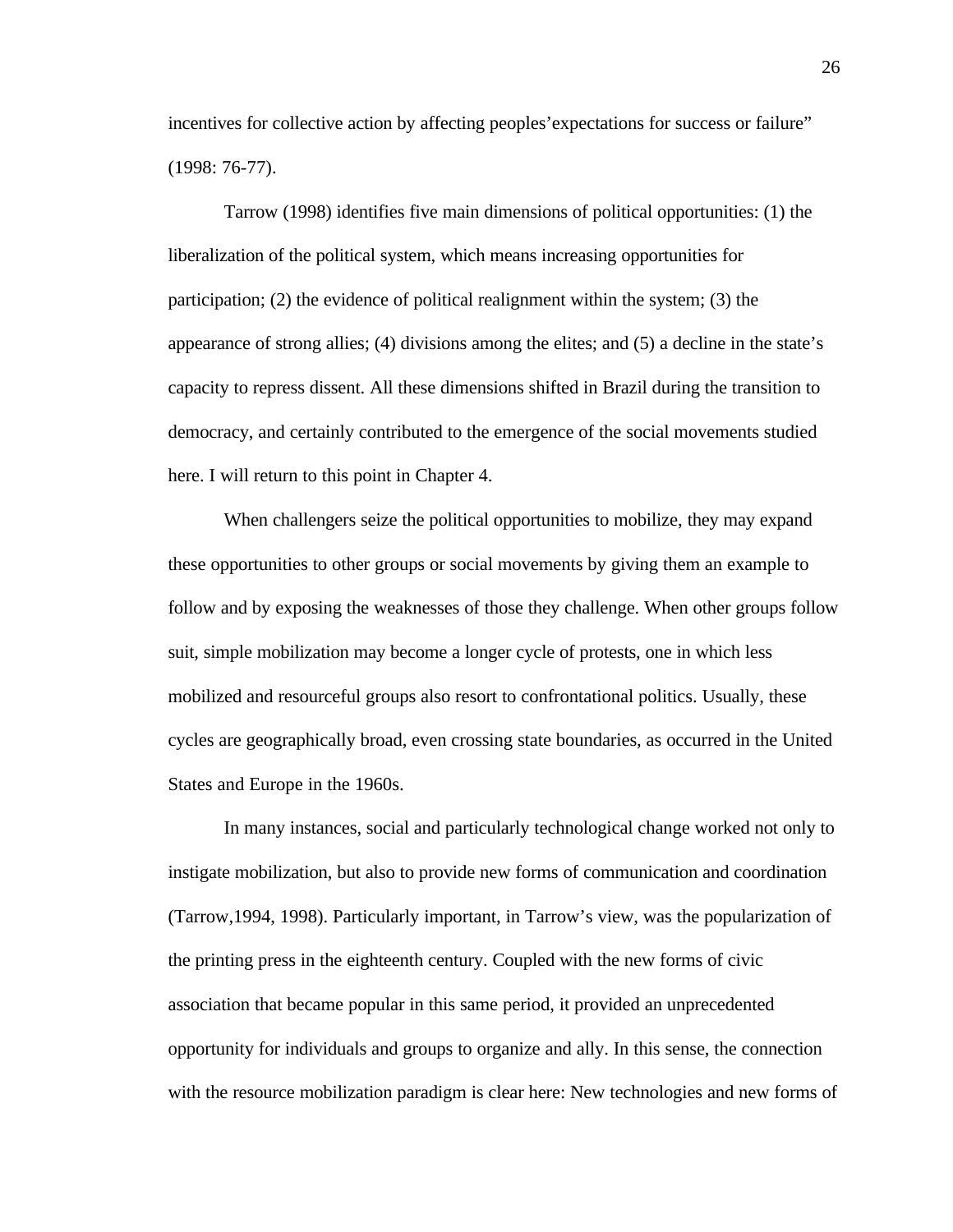association are resources that became available to discontented groups and individuals. The novelty in this approach, however, is that these resources are prior to mobilization. They worked as a catalyst of individual discontent, rather than as a lever to increase some group's power.

Political opportunity provides a powerful explanation for waves of mobilization and revolutions and also for single cases of mobilization, but one must be careful in using it. It may be too easy for any researcher to find changing structures of opportunity behind a given social movement and use them to explain the case *a posteriori*. In other words, political opportunity takes the risk of explaining nothing due to its power to explain everything. In the case analyzed here, it is clear that democratization created opportunities for mobilization, but was not the causal mechanism of peasant protests.

This risk of explaining everything may lie with the very assumption that grievances are a constant in society. Resource mobilization theorists in general believe that these grievances will cause mobilization when aggrieved groups accumulate enough resources or when windows of opportunity open. However, Buechler (1993) shows that new grievances reshaped and revamped contemporary women's movements in the United States. Women who experienced discrimination within the context of other social movements led the formation of the women's liberation movement (a faction of the women's movement). He argues that grievances can be as important as access to resources and opportunities in explaining social movements. Indeed, new grievances may function in a similar way as opportunities in generating mobilization, but they are analytically distinct categories. The emergence of new grievances does not necessarily involve shifting alliances, splits within elites, and increasing opportunities for participation.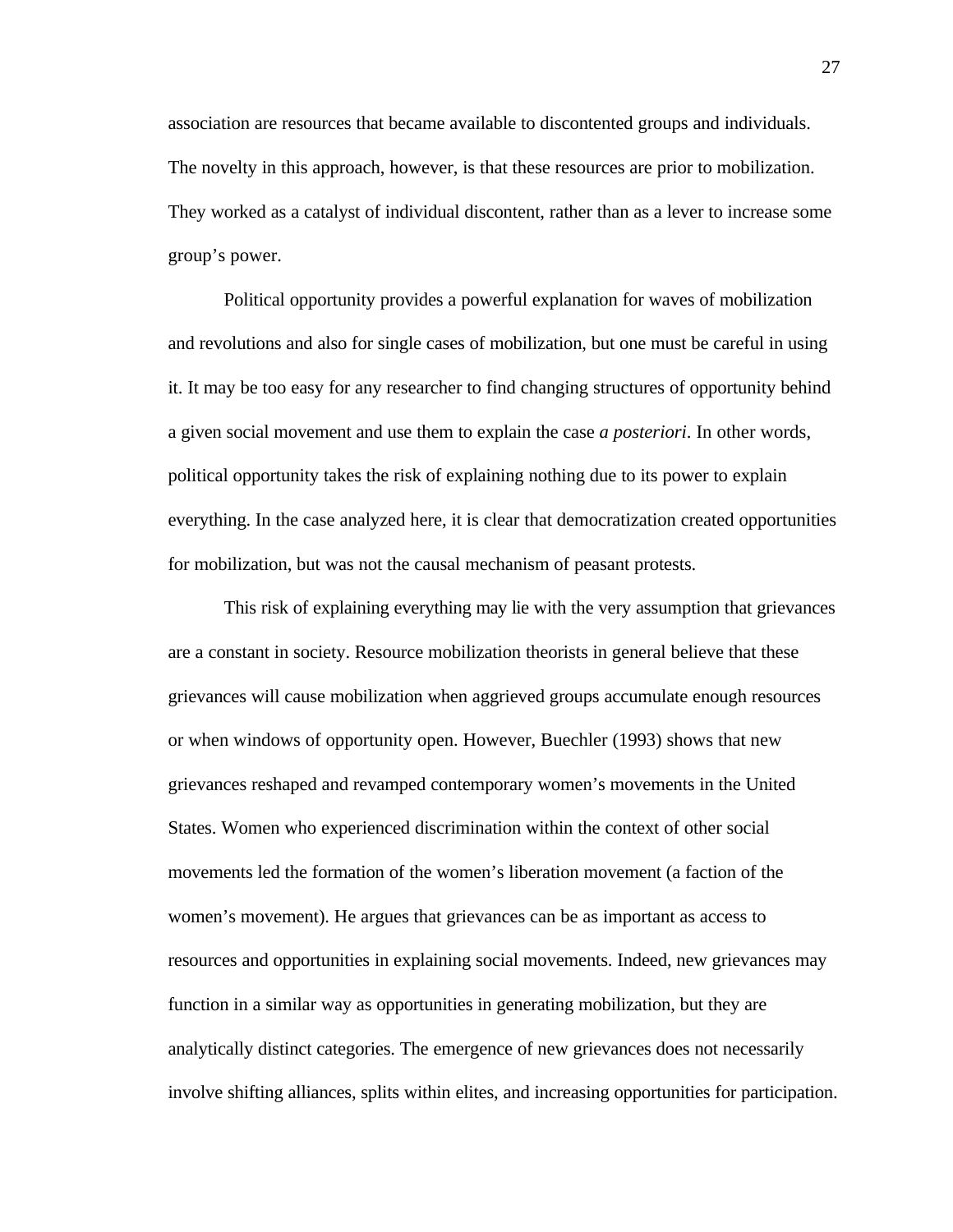Later in this chapter we will see that social groups may construct new grievances by changing the way people interpret old ones.

Another important distinction between the resource mobilization and political process approaches concerns the role of elites in mobilization. Whereas followers of resource mobilization consider elite support a key aspect of mobilization, those working within the political process approach see elites as enemies rather than allies of insurgents. According to McAdam:

Proponents of the resource mobilization model depict segments of the elite as being willing, at times even aggressive, sponsors of social insurgency. By contrast, the political process model is based on the notion that political action by established polity members reflects an abiding conservatism. [T]hey work against admission to the polity of groups whose interests conflict significantly with their own. (1982: 38)

It comes as no surprise, therefore, that McAdam (1982) considers elements of Marxist theory more compatible with the political process model than pluralist theory. For Marxists, the power disparity between elites and the subordinate classes is huge, but not immutable. They consider the subjective transformation of consciousness as a crucial process in the generation of insurgency, an idea that McAdam considers part of the political process model, as he proposes it, too $4$ . As this new model of political process incorporates some aspects of the identity-oriented paradigm, we need to present the latter before proceeding.

<sup>&</sup>lt;sup>4</sup> Whether elites are potential allies or enemies of social movements may depend on the very definition of elites. In the case of rural workers mobilization, an economic elite (ranchers) were clearly the enemies of the rural workers. However, these workers found reliable allies in other actors, such as researchers, intellectuals and members of the clergy, who are also elites.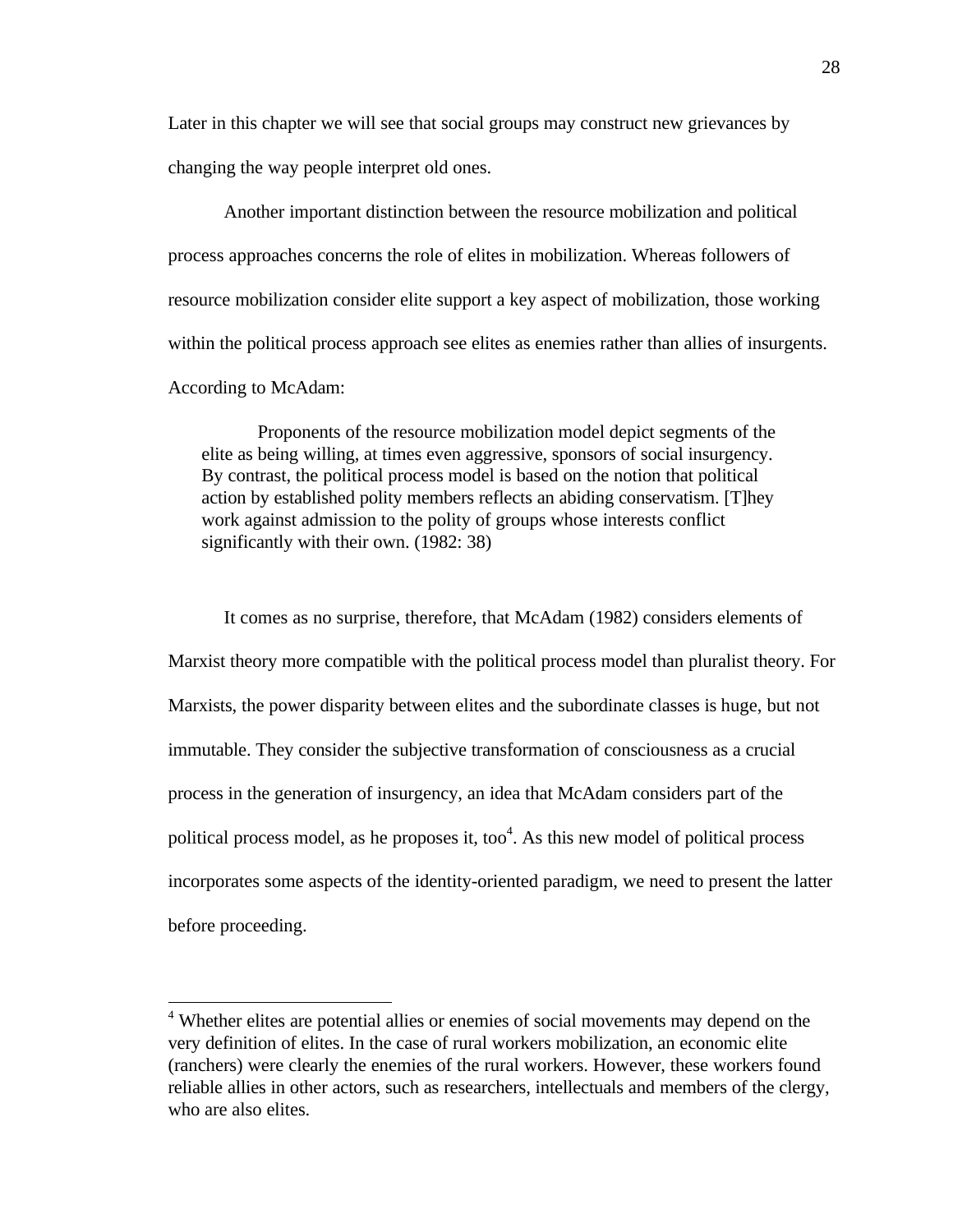### **Identity**

The mushrooming of social movements during the 1960s and 1970s did not occur solely in the United States. Europe experienced a similar phenomenon, which did not escape the attention of local social scientists. As we have seen, theories of social movements in the United States have been shaped by epistemological and theoretical developments in the social sciences during the 1970s. Europe experienced a similar process. However, whereas in the United States students of social movements built their theories upon, or responding to pluralism and economic rationality, in Europe the major influences were Marxism and structuralism (Cohen, 1985; Escobar and Alvarez, 1992; Tarrow 1994, 1998; Foweraker, 1995).

An interesting and very obvious departure from Marxism lies at the very foundations of the European approaches to social movements (to which Cohen later attached the label "identity-oriented"). Social scientists acknowledge that these movements did not emerge following traditional class cleavages. Environmentalism, feminism, civil rights movements, gay rights, and other interests were, for the first time in history, at the core of social mobilization. Due to this change in the nature of claims, some authors designated these movements as the *new social movements*.

Another distinction between the identity approach and the traditional Marxist approach is the rejection of the state as the central locus of struggle for mobilizing groups. "They [new social movements] target the social domain of 'civil society' rather than the economy or the state, raising issues concerned with the democratization of structures of everyday life and focusing on forms of communication and collective identity" (Cohen,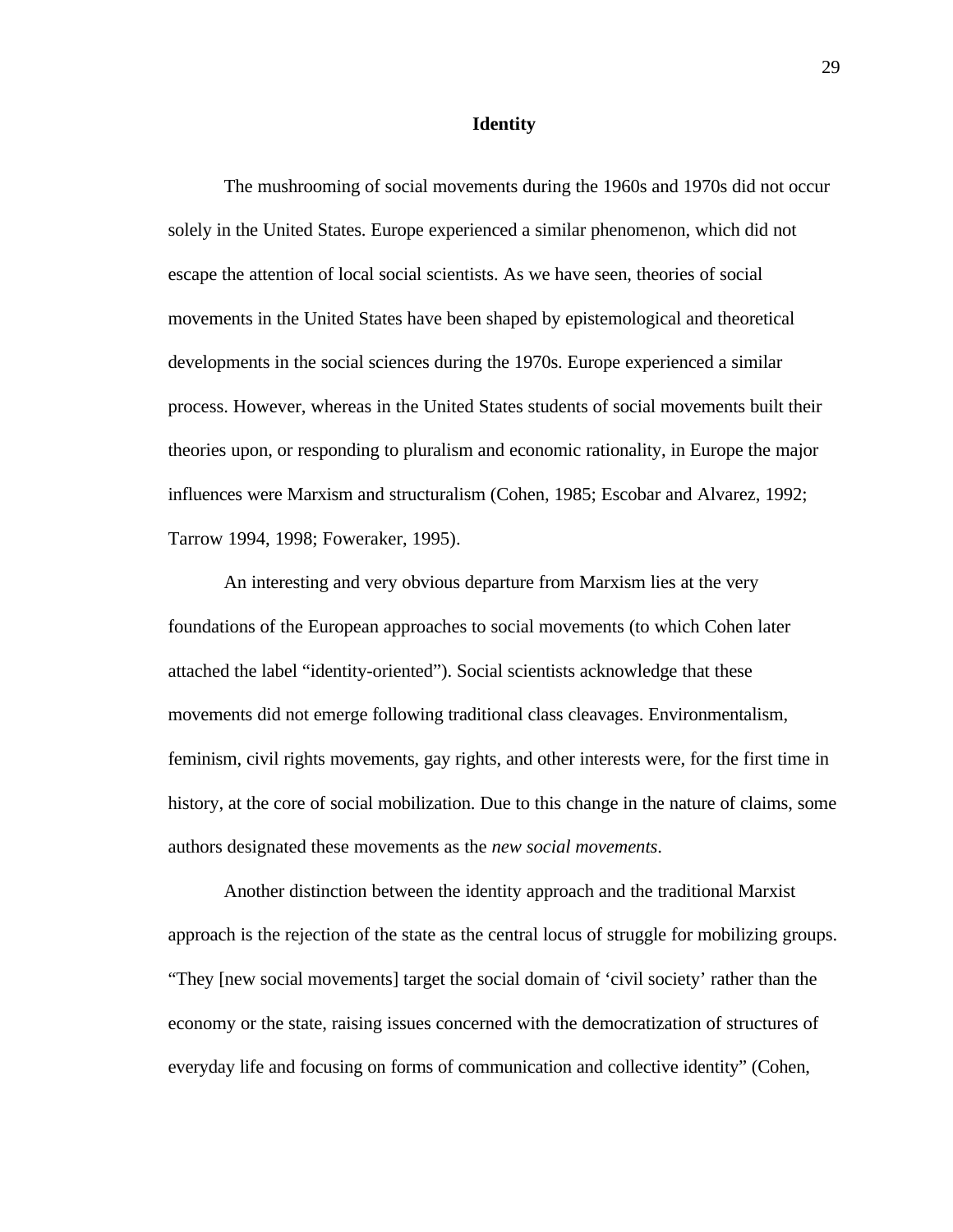1985: 667). Alberto Melucci (1989), a leading scholar within the identity approach claims that contemporary conflicts develop in areas where both symbolic investments and pressures to conform are heaviest. In Gramscian terms, new social movements engage in a war of position in the realm of civil society, rather than in direct confrontations against the state.<sup>5</sup> In Melucci's words, "contemporary movements operate as signs, in the sense that they translate their actions into symbolic challenges to the dominant codes"(1989: 12).

The associations and groups through which individuals organize are not simply the means to achieve mobilization in large scale and the consequent political gains. Rather, organization in new groups is an end by itself. The assertion of group identity means the legitimization of the group in society at large. Democratization, according to this perspective is beyond the realm of the state. It has to reach state, market, and society (Cohen, 1985).

This new form of social organization, according to French thinker Alain Touraine (1985), is exclusive to modern post-industrial, or "programmed" societies (1985: 781). This new kind of society is the result of a complex set of actions that society performs in itself. In other words, society establishes new values, rules, and cultural meanings, which cause groups to mobilize to control these new symbols and meanings, or to produce new ones. This "reflexivity" of actors and the new arenas of struggle, rather than new repertoires of contention, are the factors that make new social movements new. Also, this reflexivity emerges from the arenas opened up by postindustrial society (Touraine, 1985). As Cohen points out, the circularity of the argument is obvious for, by definition,

 $\overline{a}$ 

<sup>&</sup>lt;sup>5</sup> In advanced industrial societies, society is strong and sustains the state. In this case, a "war of movement" to conquer the state is useless. The task for the revolutionaries is to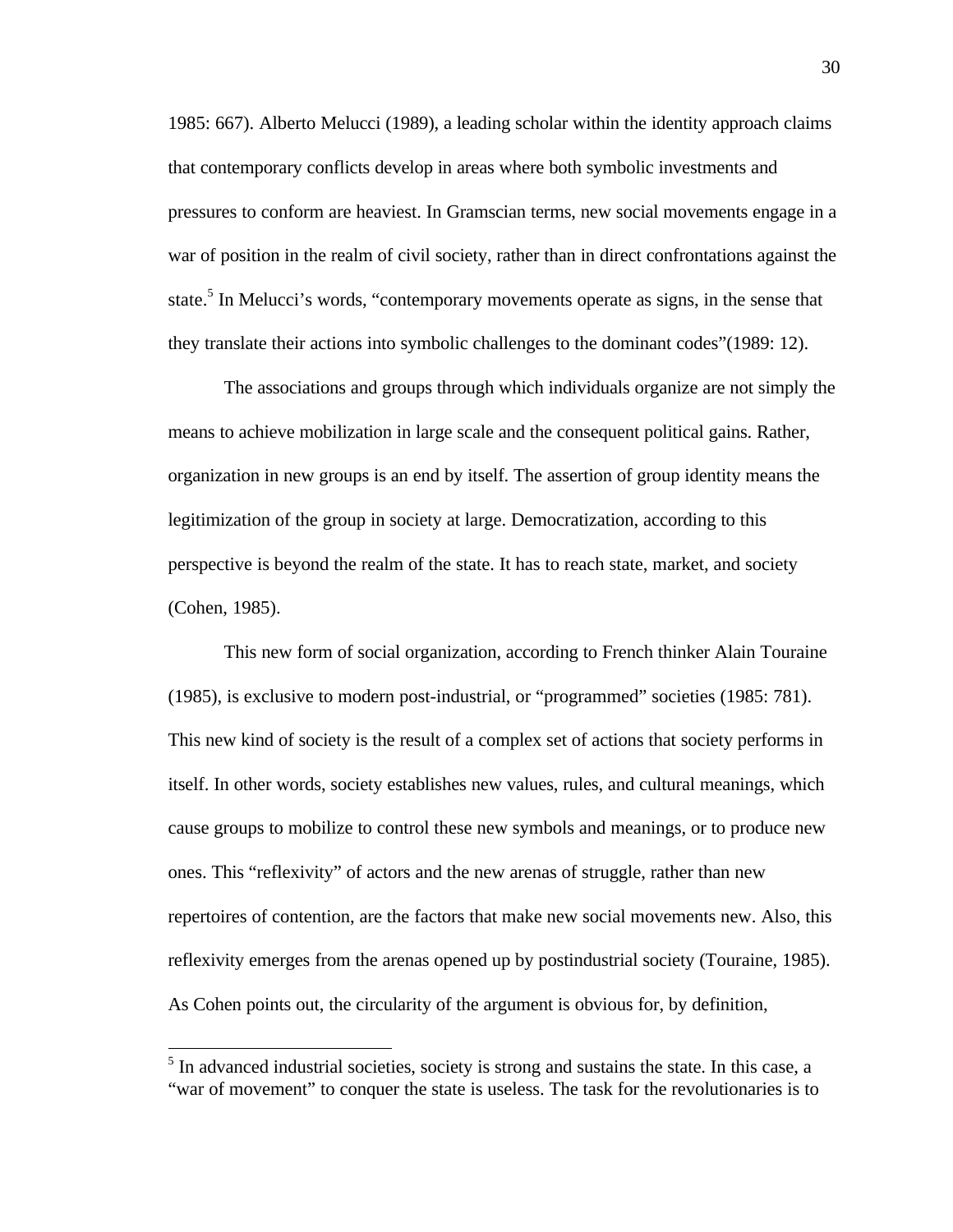postindustrial society is defined as such because it generates new forms of collective action (Cohen, 1985).

At this point, Melucci and Tourraine are at odds. Melluci (1989) argues that both supporters and critics of the new social movements approach share a common epistemological limitation: They tend to regard the phenomenon of social movements as a unified empirical object. By doing so, supporters try to stress its novelty, whereas critics identify historical continuities with old movements. Melucci argues that the novelty of these movements is exactly what both sides of the debate missed; the "different relationships and meanings" of these movements (1989: 43).

This debate has had at least one positive consequence: It has stressed the plurality and diversity of social movements concerning their objectives, constituency, targets, strategies, and meanings. The diversity of social movements demands a diversity of methodological tools in the box of social researchers. Students within the resource mobilization framework, according to Melucci (1989), fail to recognize this need for methodological and epistemological diversity. They focus on the "visible" aspects of social mobilization and collective action, and by doing so commit the mistake of "political reductionism." By political reductionism he means the limitation of analysis to the aspects of social movements that are clearly political, like protesting to confront authority. By focusing on these visible aspects of social movements, resource mobilization theorists make all movements that do not target the polity directly irrelevant, or "invisible," as Mayer puts it (1991: 175).

take control of civil society, in a "war of position"(Gruppi, 1978).

 $\overline{a}$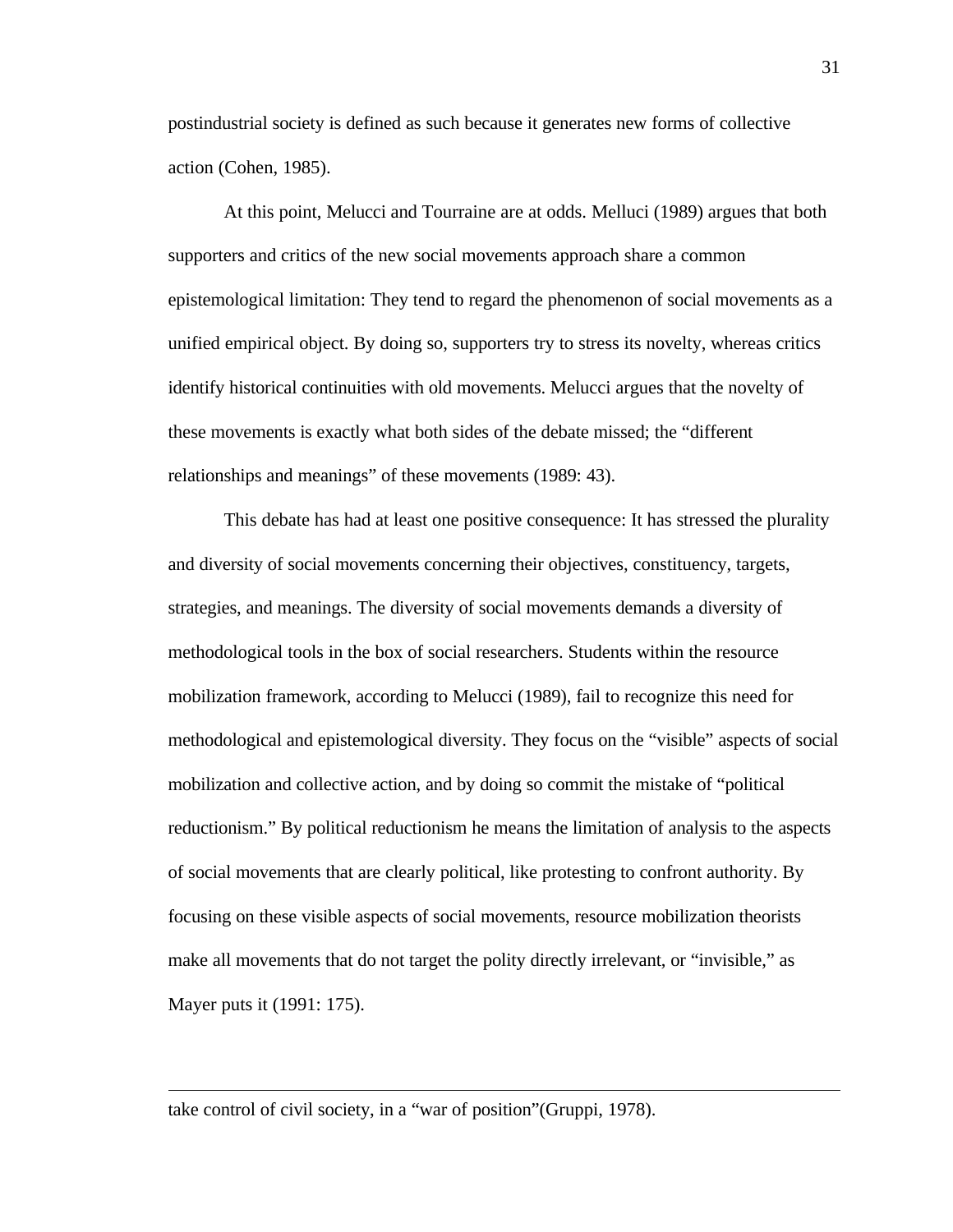Even if new social movements are not so new, this approach has made a great contribution to the study of social movements by stressing the importance of identity, a factor neglected by other approaches. The main problem in this approach is certainly its neglect of political struggle, particularly struggle against or within the realm of the state, which is a fundamental of most social movements, traditional or "new." Also, as Foweraker notes, identity is a slippery concept. Individuals must come together to form collective identities, but how and why they get together in the first place is a crucial question that the identify-oriented approach does not address adequately $6$ .

## **Social Movements in Latin America**

Social sciences in Latin America were also affected by the revival of social movement studies in the first world. The identity-oriented approach had a significant impact on the continent, initially in a somewhat naïve way, which produced a wave of "romanticized" studies of social movements (Roberts, 1997). Most students rejected the emphasis on resources and strategies that characterize the resource mobilization approach, but many scholars paid due attention to the political opportunities, particularly state crises, that facilitated the emergence of movements throughout the region. The idea of identity developed within the new social movements approach was particularly well received by Latin Americans and students of social movements in the region.

-

<sup>&</sup>lt;sup>6</sup> Although Hirschman (1982) did not engage in this debate, he considers participation in collective action as a means to achieve personal satisfaction and to alleviate the frustrations of consumerism and rational individualism, which are common features of modern society.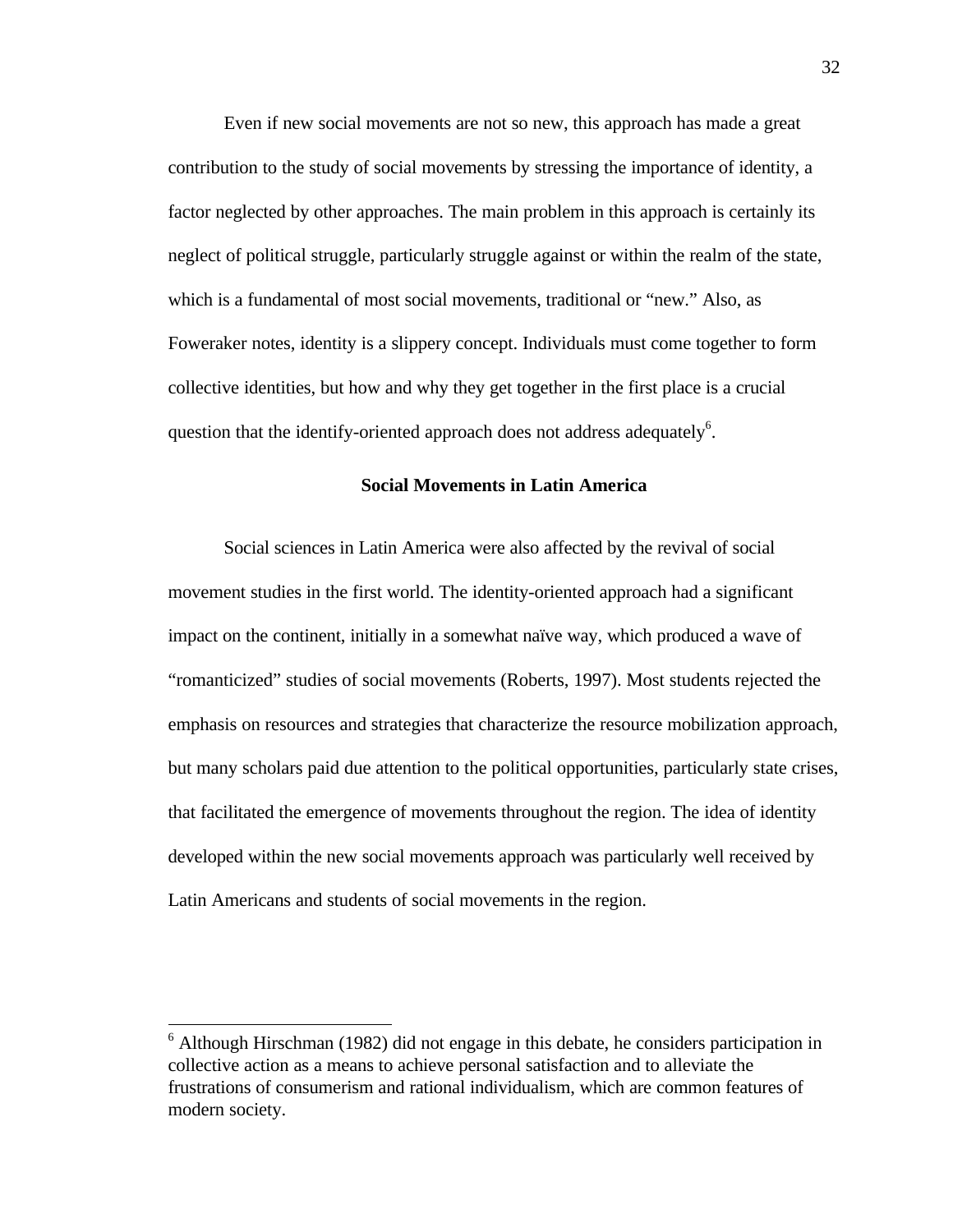Latin American scholars did not uncritically import Touraine's idea of reflexivity in postindustrial societies. According to Escobar (1992) and Calderón et al. (1992), they rather adapted and reshaped it in a syncretical way. According to these authors, Latin American scholars have a tradition of syncretism that has already produced powerful research approaches, such as dependency and some versions of modernization theory.

In Latin America, it was precisely the crisis of the state that triggered the new phase of social protests (Calderón et al, 1992; Escobar, 1992; Escobar and Alvarez, 1992). The failures of the developmentalist/populist state in the Southern Cone and of the oligarchic state in Central America, and a general crisis of mechanisms of representation are particularly important components of this crisis. As opposed to the post-industrialism of European society, Escobar (1992) argues, Latin America was experiencing an "organic" crisis of modernity. Under these conditions, Latin America was not getting past a crossing of a modern era. Rather, it was skipping modernity altogether:

Social polarization, heterogeneity, and exclusion have reached unprecedented proportions in the development era. The erosion of modernity is evident in everyday life, in the concrete behavior of people, in the economic crisis, and in the disenchantment with the modern projects of nation-building, politics, and development. What is hanging in the balance is not only politics, progress, and democracy, but also a whole civilizational design based on modern reason. (1992: 68)

What is clear in the studies of social movements in Latin America, however, is the rejection of the crudest versions of the resource mobilization approach. For one, this rejection is grounded on empirical and epistemological aspects of resource mobilization, particularly the inappropriateness of the pluralist theory of the state in the Latin American context. For some critics, the resource mobilization model is a blueprint for the inclusion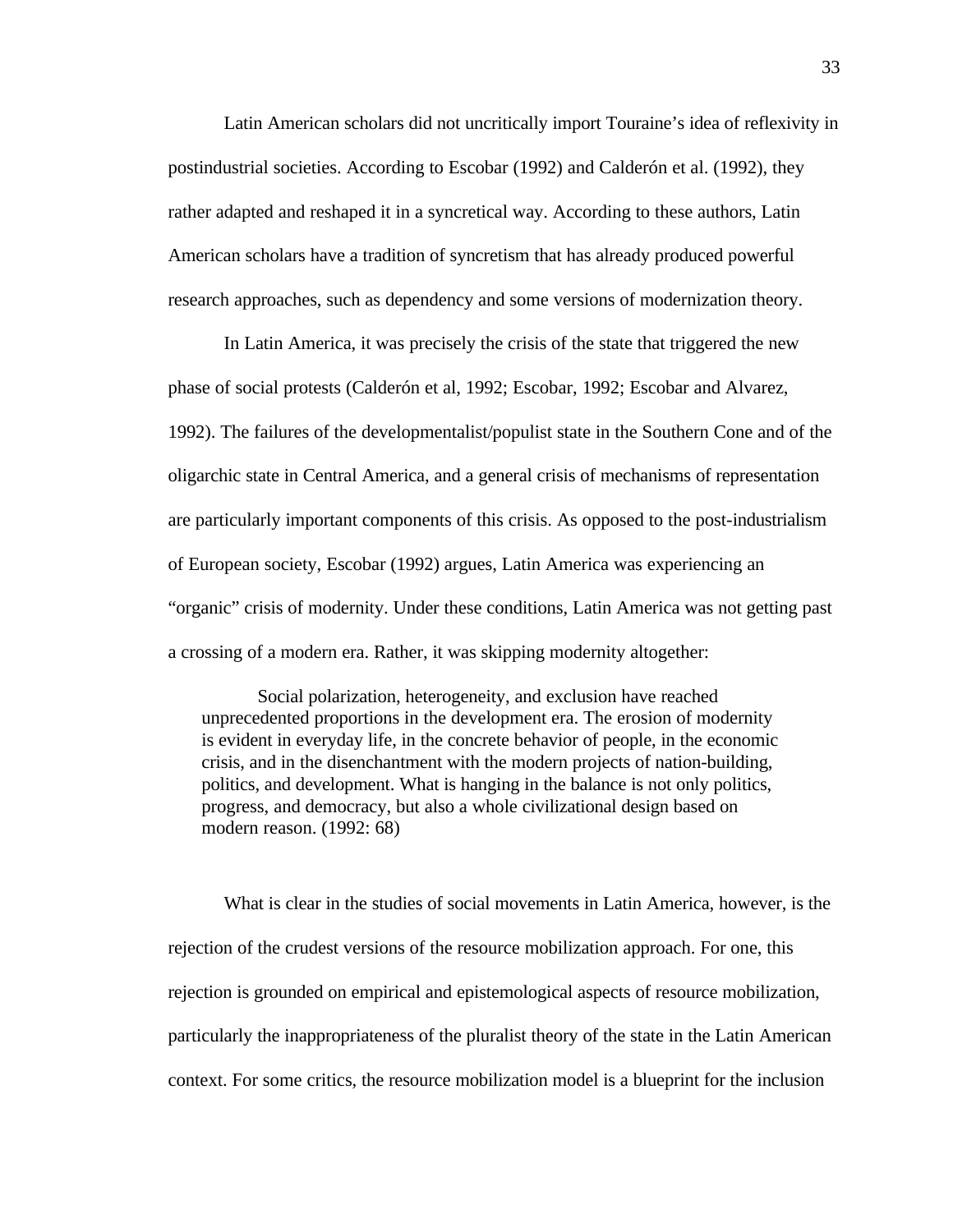of middle-class movements into the American political system, a process marked by bargains and alliances, and, above all, a peaceful process. Disparity of power and income, as well as the undemocratic and repressive character of most regimes in Latin America, make normal politics difficult. What is significant, as Foweraker (1995) notes, is that, despite these (true) aspects of Latin American society and politics, most social movements in the region are peaceful and "seek democratic changes through strategic calculation" (1995: 26). It is his opinion, therefore, that Latin American theorists should not discard resource mobilization altogether.

Another critique of resource mobilization concerns epistemological aspects of this approach. Latin Americans reject the quasi teleological aspects of the approach implied in the model of economic rationality. Feminist theorists have been very critical of this model. In their view, it ignores class, gender, and race specificities that render the concept of a rational actor useless. For those feminists, the selfish rational actor is the white middle class male of western advanced societies, and has little, if anything to inform research outside this context (see Foweraker, 1995). This critique of both rational choice and grand theory is strong within postmodern academic circles. In Escobar's words:

Poststructuralist and postmodernist insights of various kinds inform social movements theory in different parts of the world, especially in Western Europe and Latin America. More clearly in Latin America than elsewhere, the move toward a grand "theory of social movements" is actively resisted. (1992: 62)

In general, Latin American social scientists rejected the American approach on the ground of its context specificity. Some scholars criticized the American paradigm for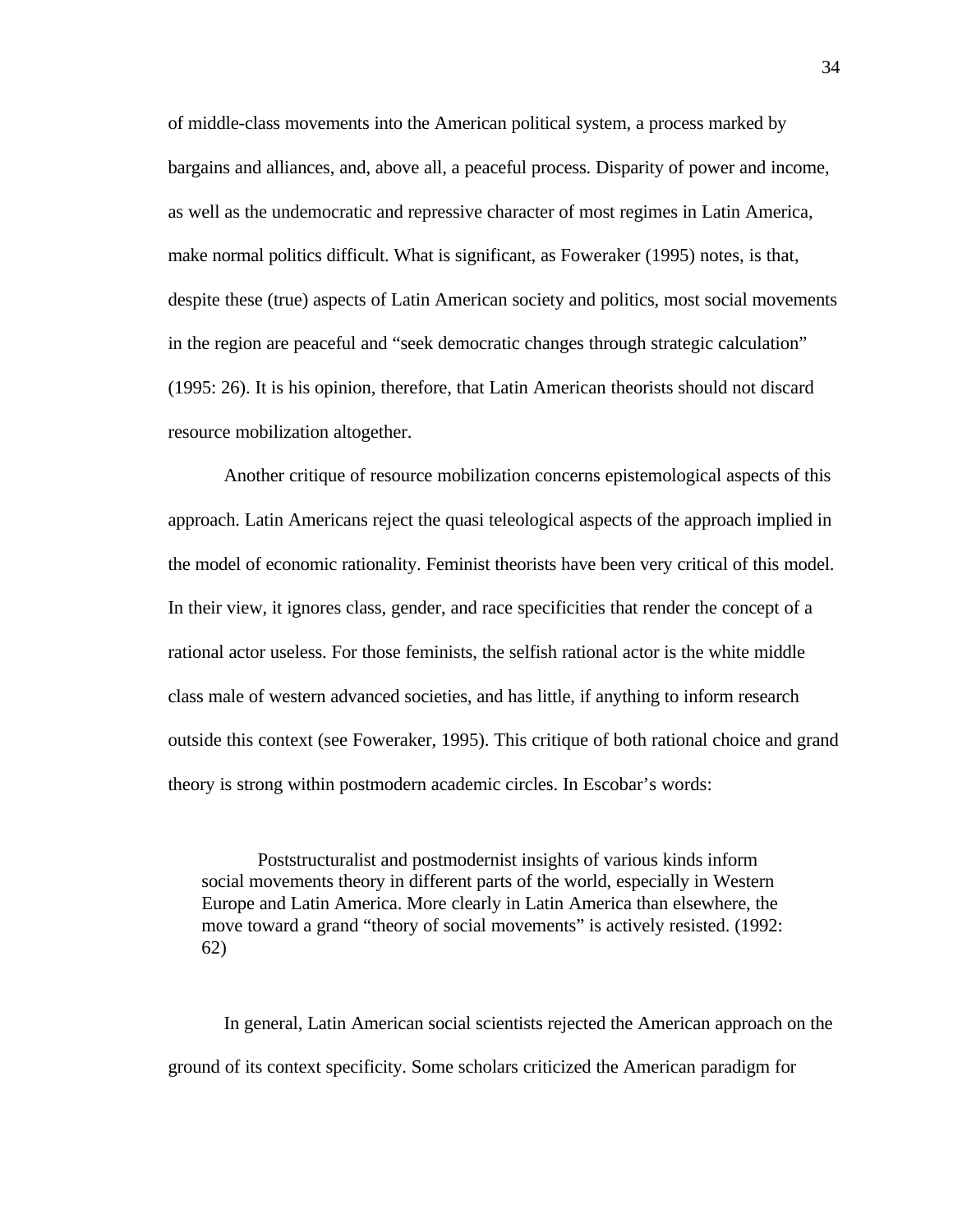failing to account for differences in the nature of the state and, therefore, of the political struggle here and there. Paradoxically, they embraced a theoretical approach that virtually ignores the importance of the state as a contender, as an arena, and as the arbitrator of politics:

But we cannot overlook the fact that the social movements of twentyfive years ago had strong state/political orientations and that, in contrast, many of today's actors are searching for their own cultural identities and spaces for social expression, political or otherwise. (Calderon et al., 1992: 23)

By recognizing that transitions to democracy and a general crisis of representation contributed to the emergence of social movements in the region, Latin American scholars recently accepted some insights of the resource mobilization approach, particularly the idea of political opportunities, as we shall see in the next section. Nonetheless, the main focus of the Latin American scholarship during the 1980s and early 1990s was society, rather than the state. In other words, scholarship in the region chose the "invisible" side of social movements, to the detriment of the more "visible" political struggle.

The fact that scholars from distinct schools of social science have been able to identify and conceptualize different factors that affect social movements is a very significant contribution to understanding collective action. Nevertheless, the refusal to accept the insights of other approaches has hindered the studies of both social movements and collective action. The idea of competitive paradigms fits well the situation in the field of social movements during the 1980s and early 1990s. Fortunately, a new generation of studies is using the existing approaches in a complementary, rather than competitive way. The next section is a discussion of this tentative synthesis.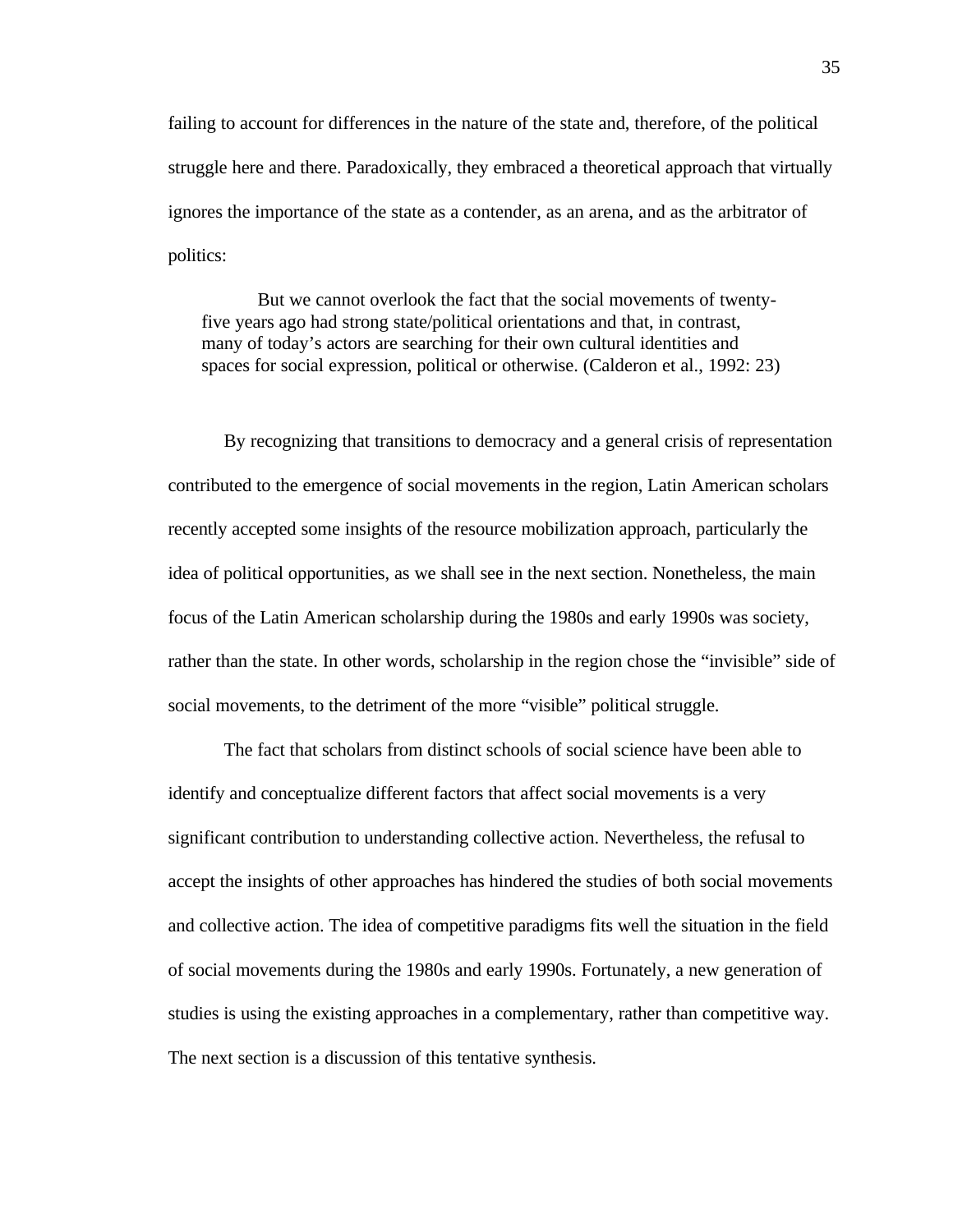#### **New Trends in the Studies of Social Movements: Toward a Synthesis**

In a review of recent books on social movements in Latin America, Roberts (1997) criticizes the ideological side, as well as the optimism around the studies of social movements in the region during the 1970s and 1980s:

For a generation of left-wing academics and political activists disillusioned by the repression of vanguard parties, the defeat of guerrilla movements, and the political weakness and vicissitudes of organized labor, new social movements were a godsend: a new form of popular subjectivity that aimed at a radically egalitarian and participatory sociopolitical order and thus restored faith in the progressive march of history. (1997: 138)

The course of events, according to him, dismissed the high expectation implicit in this romanticized view of popular movements. Scholars responded to this dissonance between facts and expectations by adopting a "more sober tone." According to him, the best of recent literature is not merely praising the emergence of grassroots organizations or the opening of new spaces for social expression. This literature is "making a serious effort to understand how social movements engage the formal arenas of institutional politics and try to influence public policy"(Roberts, 1997: 139).

One important aspect of Latin American politics that greatly affects the emergence and disappearance of social movements is the very opening of the political systems and the subsequent democratization that most countries in the region have experienced. Of course, the political process model offers useful insights to the analysis of the relationship between regime transition and social mobilization. An example of this new approach to social movements in Latin America is Oxhorn's study of shantytown organizations in Chile. While stressing the importance of creating and maintaining a collective popular identity within the popular sectors, he also scrutinizes how these popular movements translated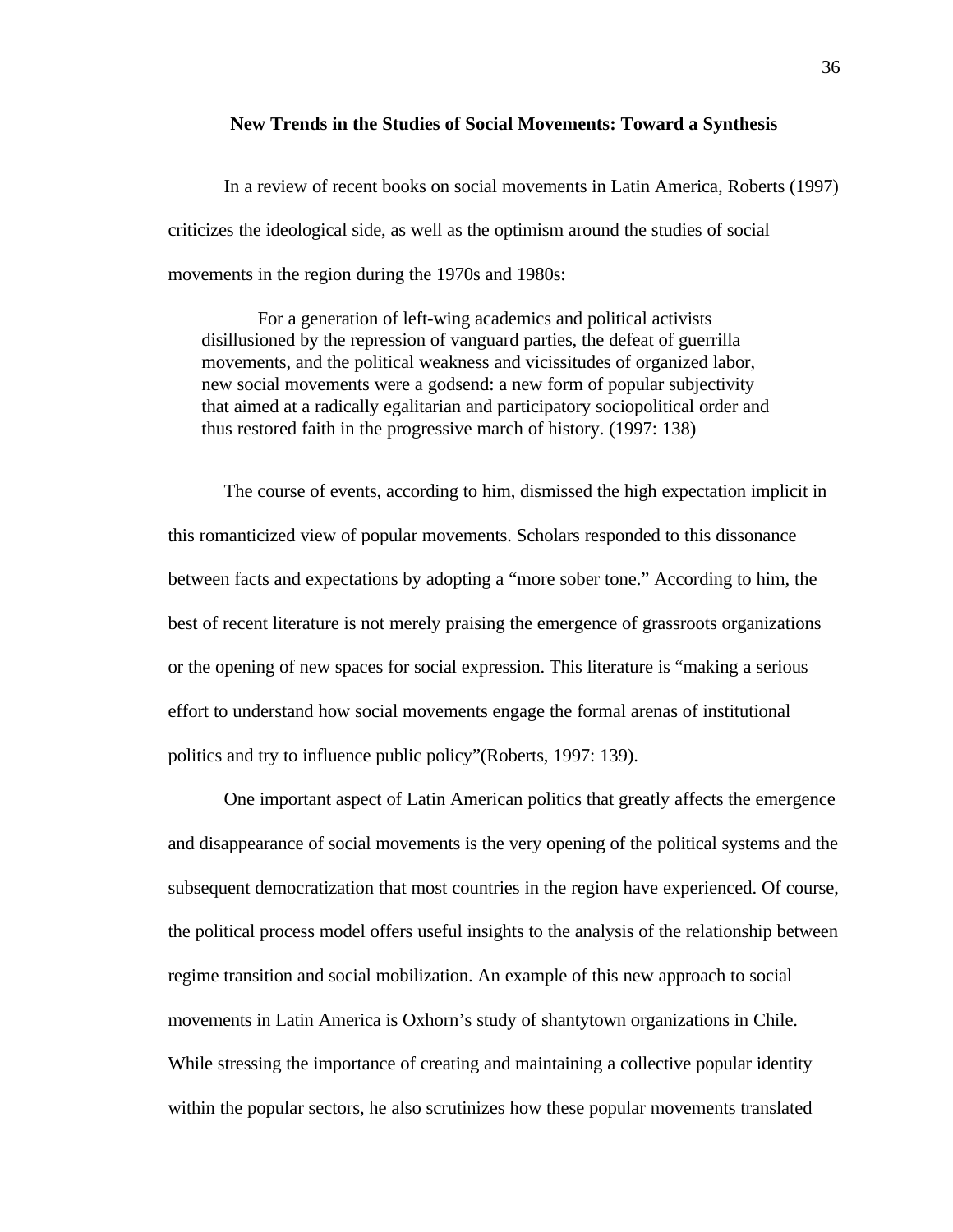such a collective identity into action. The idea of political opportunity is central to his thesis that under certain circumstances, the resumption of significant base-level organizational activity is not only possible under an authoritarian regime, but also a "direct result of the authoritarian experience itself"(Oxhorn, 1995: 6). By repressing traditional modes of political participation, the authoritarian state may offer new opportunities for reorganization of society along new lines, like territorially-based urban movements.

Oxhorn explores the modes and strategies of organization and mobilization of these social movements too. He acknowledges the importance of "umbrella organizations" in protecting base-level organizations against state repression during authoritarianism. In the case of Chile, and in Latin America in general, the Catholic Church has been able to provide such protection due to two main factors. First, grass-roots movements consider the Church a trustworthy ally. Second, the Church is relatively immune from the state repressive apparatus, due to its popular support and to the Christian values embedded (at least rhetorically) in the state ideology. My study partially corroborates Oxhorns's view. The Catholic Church was certainly a trustworthy ally for the peasantry, although it was not always immune form state repression.

Another important study following these lines is Stokes' analysis of the relationship between social movements and the state in Peru (Stokes, 1995). She identifies the advent of the corporatist State in Peru as a factor that enabled the formation of new identities among the poor:

The rise of the "classist" labor movement, the injection of the "critical idea" of Peruvian history and society into public school curricula, the arrival in the shantytowns of legions of outside organizers with new messages about the source of poverty and possibilities for change – all of these, direct or indirect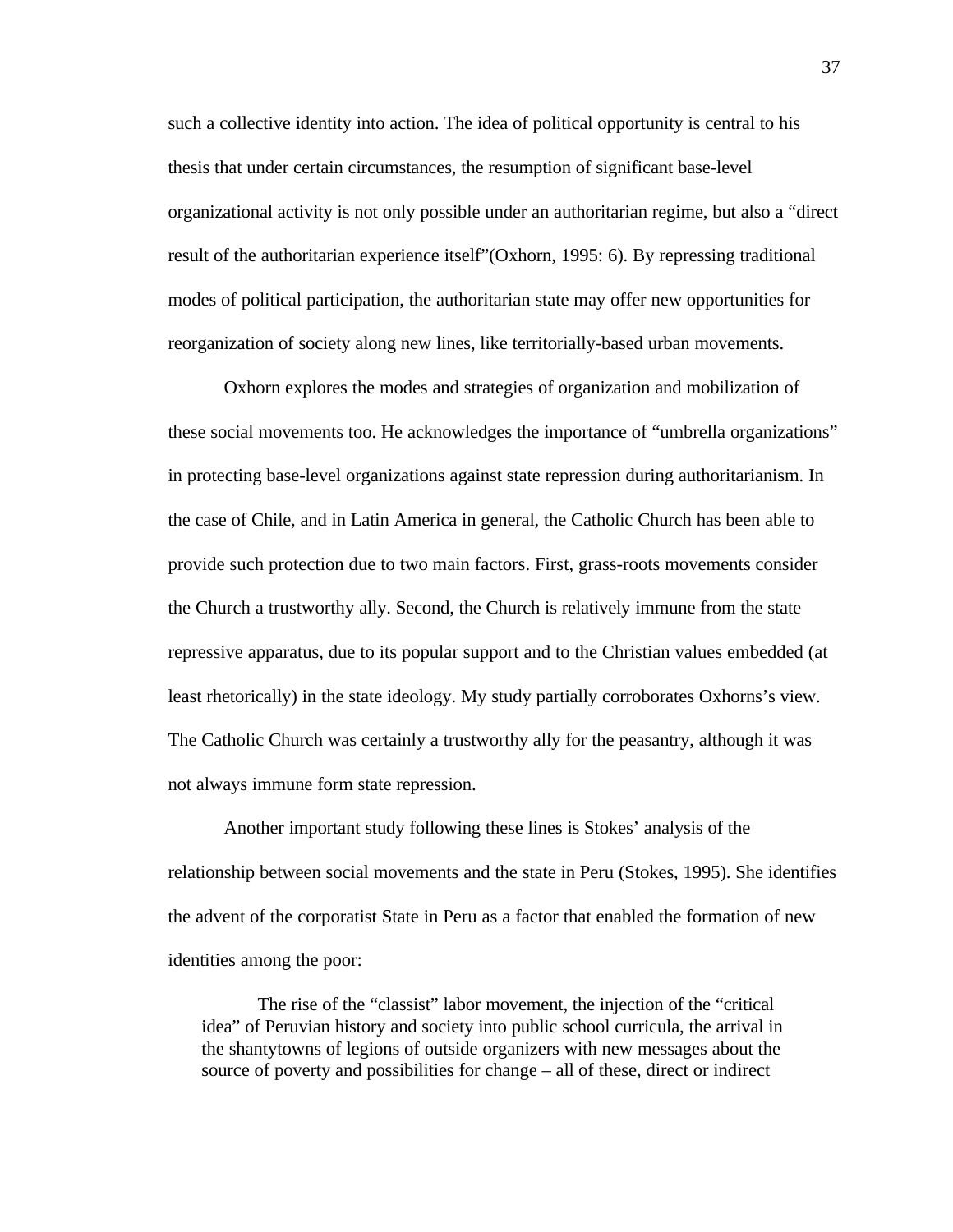results of the military government policies, transformed the worldviews of large segments of the Urban poor. (1995: 116)

The central focus in Stokes' work was the role of popular culture in the emergence of social movements, but she did not limit her study to vague concepts of identity. Rather, she discussed how different political cultures lead to different strategies of organization, mobilization, and confrontation (or to the decision of not mobilizing at all). These strategies are based on normative aspects that tell the actor what kind of political action is right and what is inappropriate.

Another work that stressed the importance of culture was provided by Alvarez et al. (1998) who claim that social scientists have neglected the linkages between culture and politics. There is, according to the authors, a need to go beyond the textuality and forms of representation to understand what social movements really mean:

Culture is political because meanings are constitutive of processes that, implicitly or explicitly, seek to redefine social power. That is, when movements deploy alternative conceptions of woman, nature, race, democracy, or citizenship that unsettle dominant cultural meanings, they enact a cultural politics. (1998:7)

It is important to emphasize the fact that in Latin America today all social movements enact a cultural politics. It would be tempting to restrict the concept of cultural politics to those movements that are more clearly cultural. Alvarez et al. (1998) argue that in the 1980s, this dichotomization resulted in a useless division between "new" and "old" social movements. The new movements were indigenous, ecological, women's, gay, and human rights movements. The old movements were peasants, labor, and neighborhood movements involved in more traditional forms of struggle. They rejected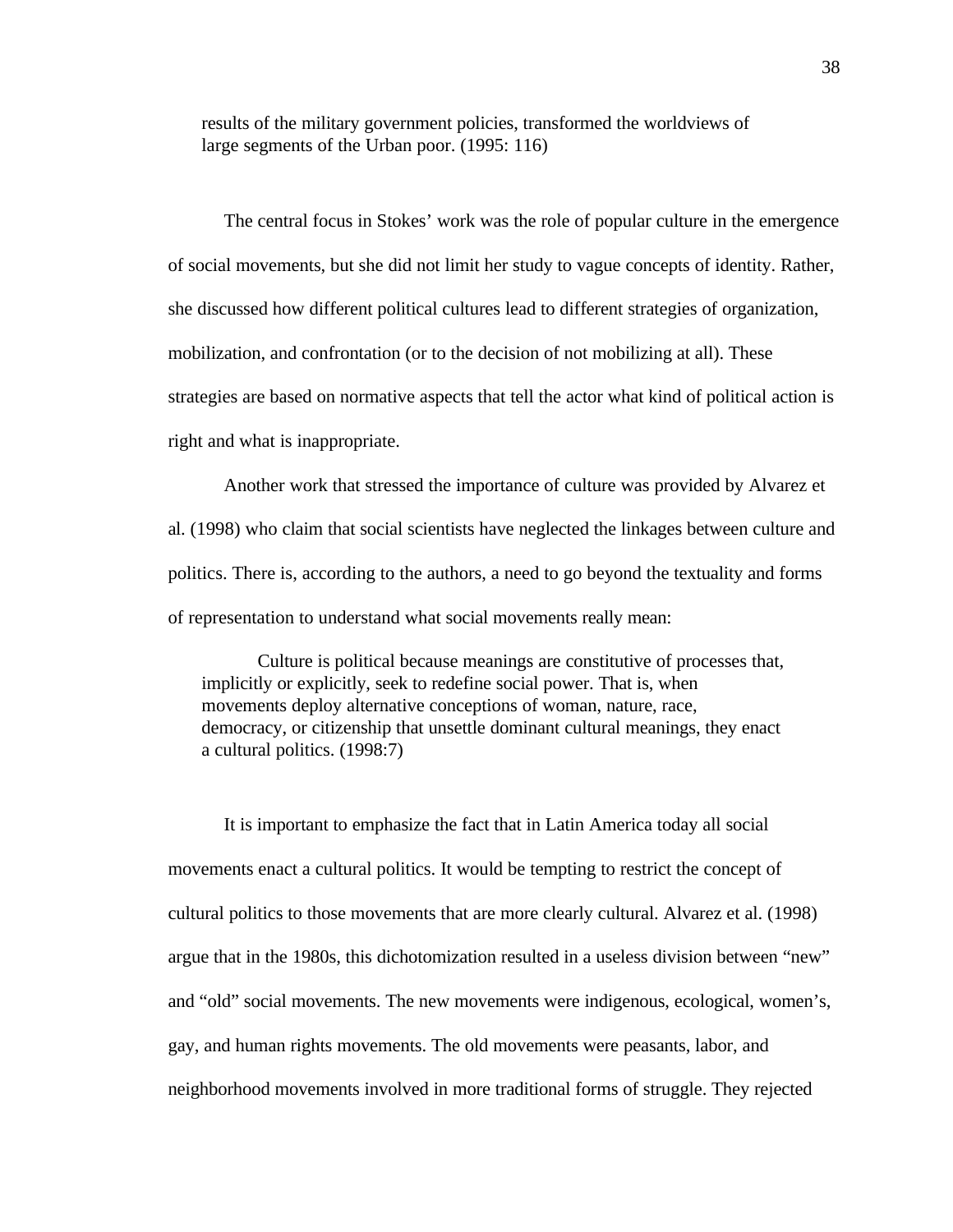this differentiation between new and old, and along with it, the antagonism between identity and strategy that once existed in the field:

In their continuous struggles against the dominant projects of nation building, development, and repression, popular actors mobilize collectively on the grounds of very different meanings and stakes. For all social movements, then, collective identities and strategies are inevitably bound up with culture.(Alvarez et al., 1998: 6)

The authors also recognize the importance of the webs of social movements. These webs, in their view, connect, in an informal and sometimes chaotic way, a plethora of social movement organizations, individuals, churches, NGOs, sympathizers, party members and even state officials. These webs help social movements achieve their goals, particularly by deploying their "discourses and demands in and against dominant political cultures and institutions" (Alvarez et al., 1998:16) – an argument very close to Melucci's idea that new social movements "operate as signs, in the sense that they translate their actions into symbolic challenges to the dominant codes" (1989: 12). When one examines the success of social movements, therefore, he or she needs to consider to what extent these alternatives, discourses, demands, and practices have penetrated society through the ramifications of these webs.

This cultural dimension of power has its roots in the ideas of Italian thinker Antonio Gramsci, who criticized the materialist reductionism of European Marxists. The Latin American left committed the same mistake by interpreting the state as a "thing" that can be seized and controlled. This perspective ignores the roles of ideas and culture in producing and reproducing unequal relations of power. Recently, the Latin American left incorporated a Gramscian approach which, according to Dagnino (1998):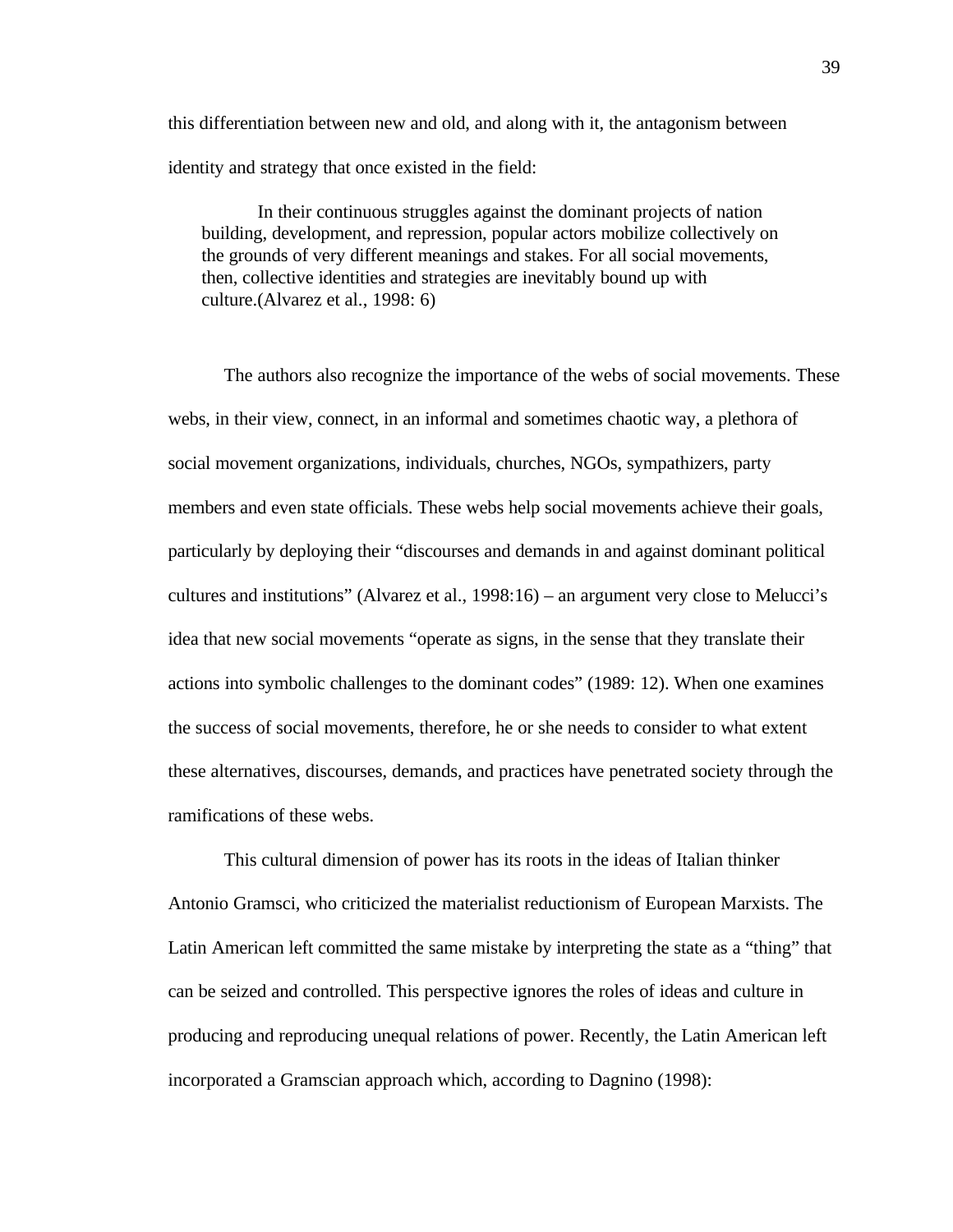[S]tresses the confluence of three different tendencies: a renovative critique of traditional Marxism, an emphasis on the building of democracy with its correlated strengthening of civil society, and, in the interstices of these two, a new approach to the relationship between culture and politics. (1998: 39-40)

As state and society are not separate pieces according to the Gramscian approach, but rather a continuum, political changes have to encompass both. This organic relation between state and society is key to understanding the idea of cultural politics and how it relates to social movements. Social movements have been able to overcome limited conceptions of democracy by targeting society in general, rather than only the "political institutions as traditionally conceived" (Dagnino, 1998: 47). In a hierarchical society whose members are ranked along gender, race, class, sexual orientation, social movements have to press for changes in attitudes as well as in political practices. The struggle to change citizens' rights goes hand in hand with the struggle to assert their rights to rights before society. In other words, the demise of state authoritarianism will be complete and real only when, and if, "social authoritarianism" is eliminated (Dagnino, 1998).

These recent changes in the intellectual orientation of social movement studies in Latin America have produced some insights that should be seriously considered by any student of social movements. Contrary to the early studies that focused on identity in a narrow way, this new approach does not exclude the main focus of other approaches. Nonetheless, it still overemphasizes struggles over meanings and symbols to the detriment of confrontation in the political arena.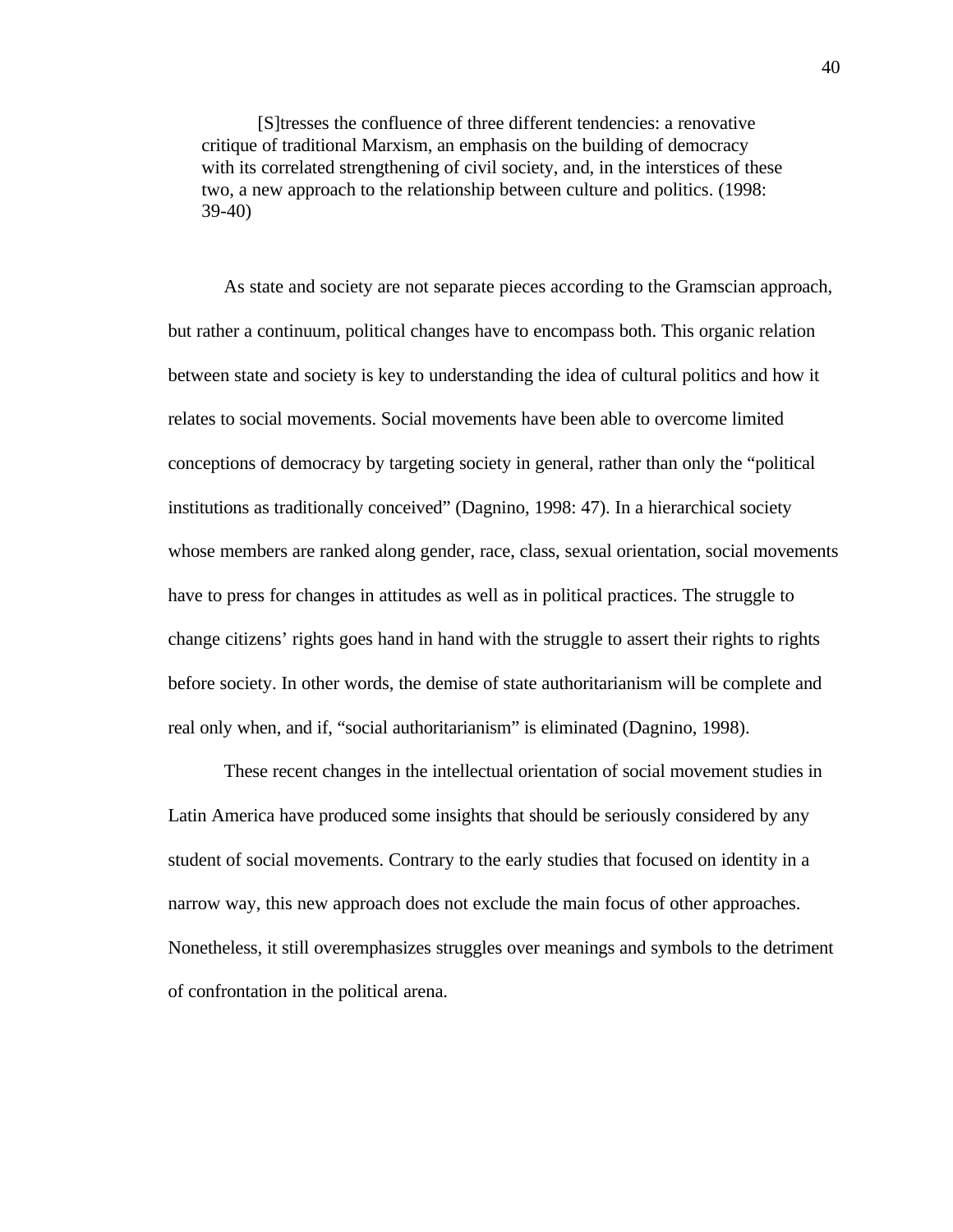Clearly the theory developed within the tradition of identity has refined its concepts and incorporated some ideas of other paradigms. It is legitimate now to ask how the proponents of the other paradigms have dealt with identity and culture.

In his introduction to a recent edited volume on social movements, McAdam (1982) praises the increasing recognition in the field of social movements of the three main factors that affect collective action. These factors are (1) the structure of political opportunities and constraints; (2) the forms of organization available to insurgents; and (3) the collective processes of interpretation, attribution, and social construction that mediate between opportunity and action. It is worth noting that McAdam et al. (1996) did not adopt the term identity, but rather "framing process." Both terms, however, have a similar meaning. What is significant is the central position of the framing process in McAdam's model. According to him, framing is a *sine qua non* condition for mobilization:

If the combination of political opportunities and mobilizing structures affords groups a certain structural potential for action, they remain, in the absence of other factors, insufficient to account for collective action. Mediating between opportunity, organizations, and action are the shared meanings and definitions that people bring to their situation. At least people need to feel both aggrieved about some aspect of their lives and optimistic that, acting collectively they can redress the problem. Lacking either one or both of these perceptions, it is highly unlikely that people will mobilize even when afforded to do so. (McAdam et al., 1996: 5)

The lag between the emergence of identity as a factor in the study of social movements and its adoption by followers of both resource mobilization and political process has two reasons. First, as McAdam et al. (1996) stress, the conceptual imprecision of the term *identity* has scared scholars away from it. Recent writings, they argue, "have equated the concept [cultural framing] with any and all cultural dimensions of social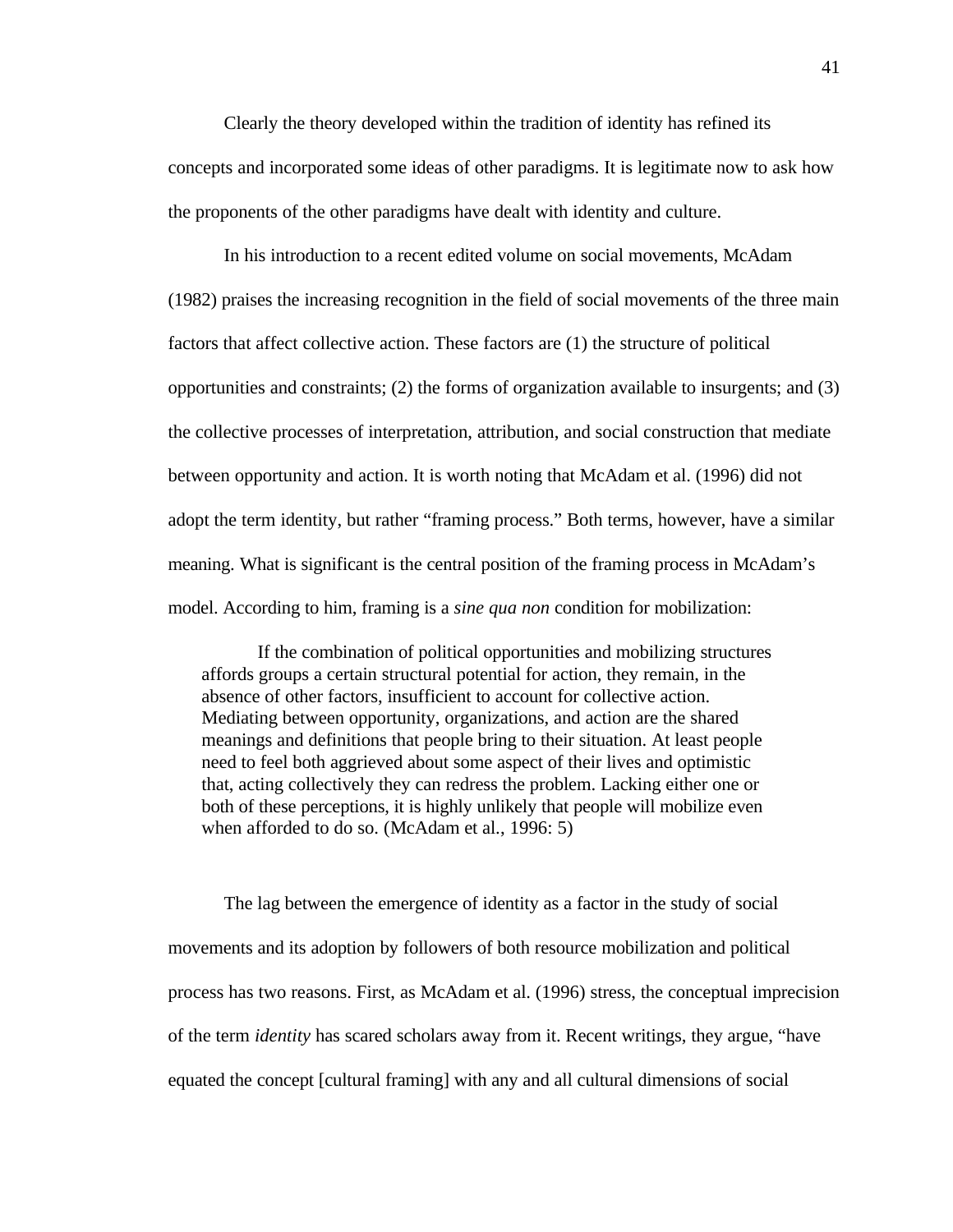movements" (1996: 6). The early works on identity in Latin America, as we have seen before, certainly contributed to this problem. Second, culture traditionally has been perceived as structural characteristics of societies and communities, which does not fit the more dynamic model of political process. This view has been replaced by "conceiving of culture and framing as strategically produced," which has made it more attractive to students of political process (Zald, 1996: 261). This new view of cultural framing emerged from several distinct branches of social sciences, particularly from cultural anthropology, social psychology, and dramatistic and rhetorical analysis. It was also a development within the field of studies of social movements, particularly the analysis of culture as repertoires of action (Zald, 1996).

Latin American theorists have stressed the importance of cultural politics in creating counter-hegemony in authoritarian state-society systems. Scholars coming from the political process and resource mobilization tradition point to a related although distinct issue: competing groups. For them, social movements contest not only authorities and society in general, but also other organized groups. These opposed groups compete in mobilization contests, flexing their muscles to show who can rally more support and resources. More important, though, is the competition around meanings, aimed at establishing legitimacy and showing the rightness of their causes to society and state (Zald, 1996).

Starting in the late 1980s, American and, to some extent, European literature on social movements increasingly combined studies of political opportunities and analysis of organizational strategies of social movements with very good results (McAdam et al., 1996; Tarrow, 1994, 1998). Recently, the idea of identity and cultural politics has started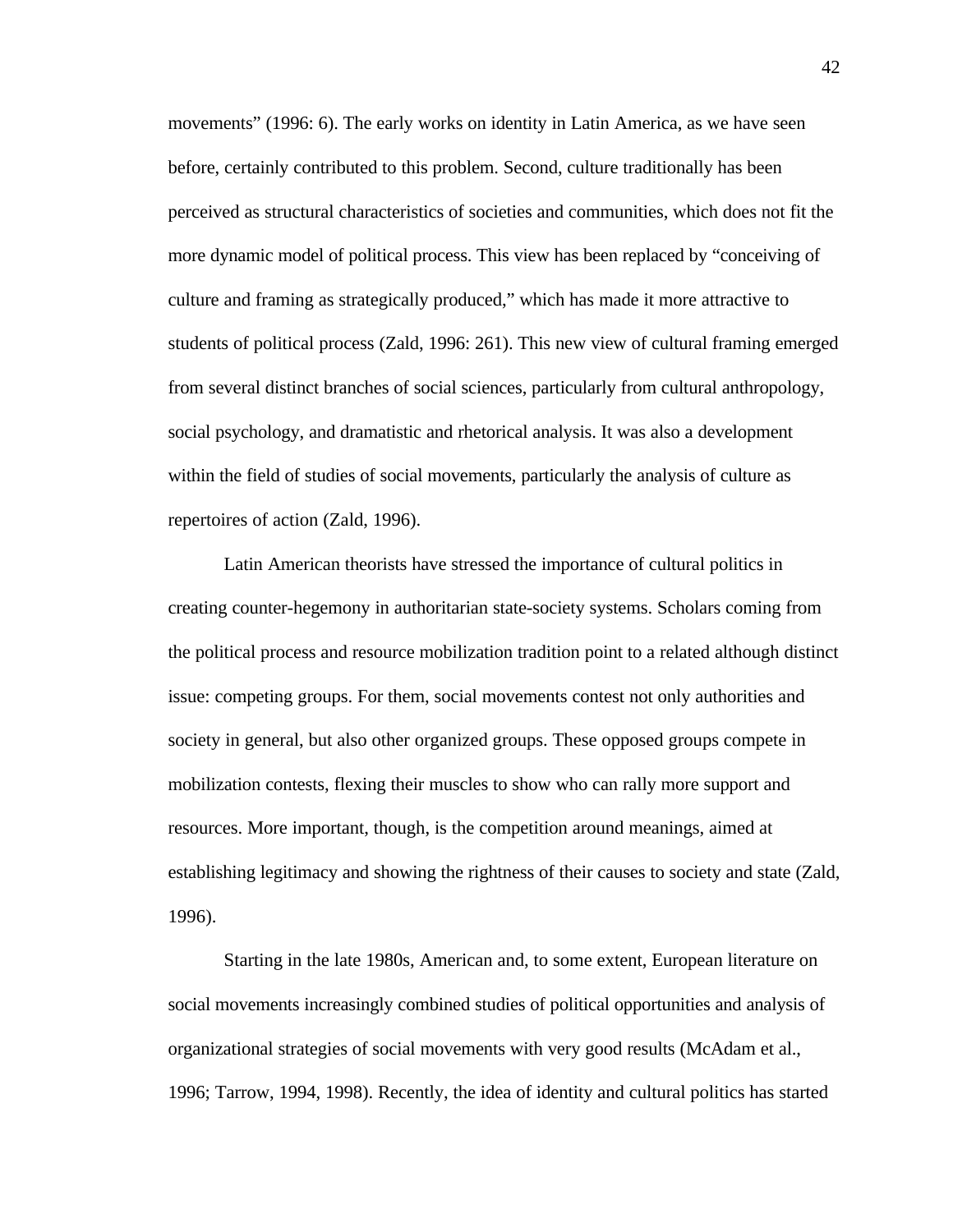diffusing among supporters of these two approaches. The opposite is also true; proponents of identity and cultural politics are more and more accepting of insights from the other paradigms. This is good news for the study of social movements. However, empirical studies are just beginning and the development of the field will demand a lot of case studies and cross comparisons that integrate culture, strategies and opportunities. The words of McAdam are a good starting point for new studies of social movements:

Ultimately, however, the analytic utility of these three models [classic, resource mobilization, and political process] will be determined not on their abstract theoretic merits but on the basis of how well each accounts for particular social movements. Thus, my final objective will be, wherever possible, to assess the degree of "fit" between the empirical implications of these three perspectives and the data.(1982: 03)

I do agree that neither of the main approaches to social movements is theoretically superior to the others. However, the literature provides us with some clues on how to guide empirical research. There are significant differences between the "new social movements" and the "traditional" ones. Supporters of the identity-oriented approach convincingly argue that some forms of movements are targeted at society and fight in the realm of symbols and meanings, whereas other forms of movements struggle in the more traditional realm of politics. Nevertheless, a dichotomous classification of social movements along the lines of old/new or visible/invisible is neither analytically accurate nor useful. Instead, it seems more appropriate to think of the nature of social movements as a continuous between a theoretical "pure" society-oriented and its opposite: a pure polity-oriented form. Also, there is no reason to believe that some movements cannot, or actually do not, fight to change both subjective meanings and the more objective political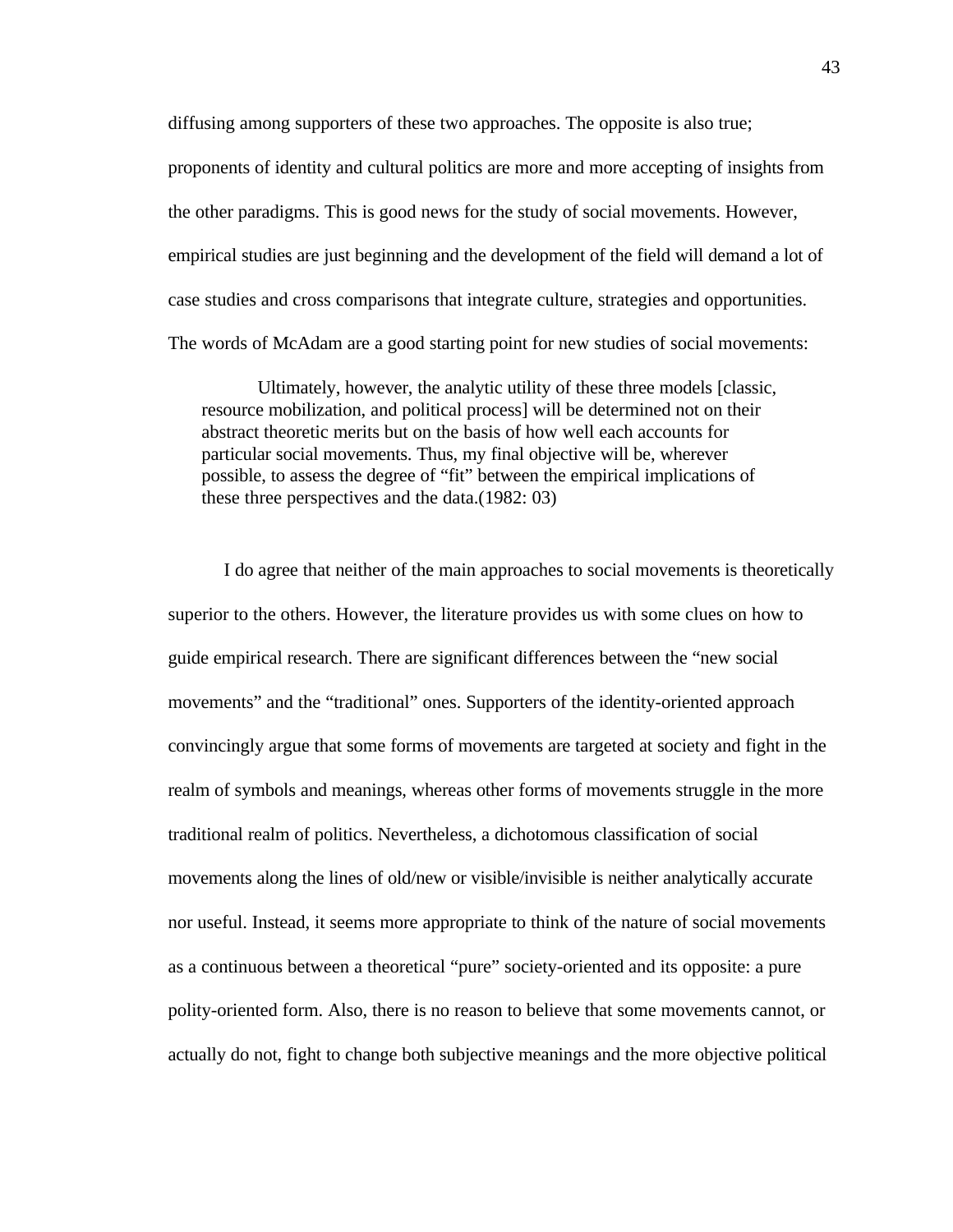reality. Or yet, social movements may change their very nature during their lifetime or even keep switching their locus of action back and forth from society to the polity.

The very nature of a given social movement is, therefore, an empirical question that demands research. The case I study in this work, however, is close to the polityoriented spectrum of social movements that I suggested above. Rural workers directly confronted the state to increase their access to state resources and to policy making. Therefore, resource mobilization and political opportunity approaches are more useful in guiding the analysis of the case.

## **Conclusions**

The case of peasant mobilization in Transamazônica is simple: the movement targeted the state which, according to one movement leader, "brought us to the middle of nowhere and, all of a sudden, abandoned us leaving all their promises unfulfilled." Their struggle was aimed at gaining access to tangible state resources, such as schools, health care, transportation infrastructure, and rural credit. The underlying idea of resource mobilization – that social movements are an extension of politics by other means – is extremely relevant in this case. Peasants who live in the frontier, in a very delicate ecosystem, are among the least enfranchised groups in Brazil. Their capacity to mobilize and disrupt normal politics is one of their greatest assets, and the strategies they use to deploy it are key to understand their struggle. Also, although the focus of the movement was not cultural, but rather materialistic, the peasants engaged in a struggle to establish their rights and importance as a social group. By working on their image of food producers, environmentally friendly farmers, they attracted new allies and social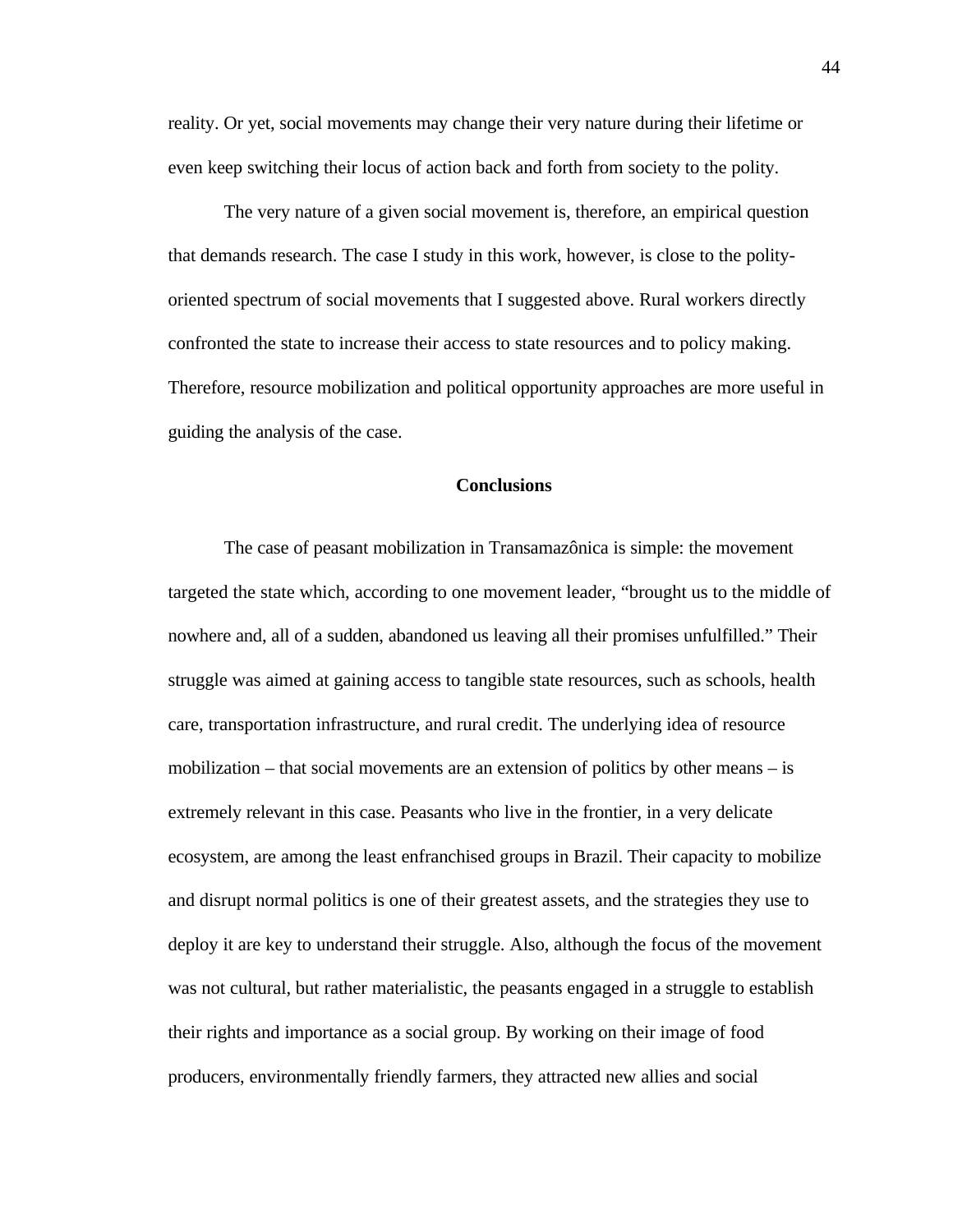supporters to their cause. In other words, identity may have played an important role in this movement, but in a rather strategic way. For these reasons, the resource mobilization/political opportunity approach provides an adequate framework for the case studies here.

Rucht (1996) claims that external factors profoundly affect not only the emergence, but also the very organization of social movements. Simply put, he considers that both mobilization and organization are dependent variables, whereas political opportunity is the independent variable. Moreover, he advocates the use of structures as the independent variable, for they are more stable and comparable than simple opportunities.

Structure has three contextual aspects: cultural, social, and political. The cultural context refers to the attitudes, values, and behavior of individuals who may or may not support the movement (or, using Rucht's words, be consonant or dissonant with the movement). The social context is the embedding of the social movement in its social environment. The environment may facilitate or restrict the formation of collective identities, the establishment of support networks, and even the socialization of potential movement supporters. Finally, the political context deeply affects the overall likelihood and nature of political opportunities. The main variables of the political context , which can facilitate are the formation of collective identities are: (1) *access to participation*; including both formal and informal channels to influence political decisions (2) *the policy implementation capacity of authorities*; (3) *alliance structure*; and (4) *the conflict structur*e, which is the constellation of adversaries of the social movements. To these variables Tarrow (1998) adds (5) the *repressive capacity of the state.*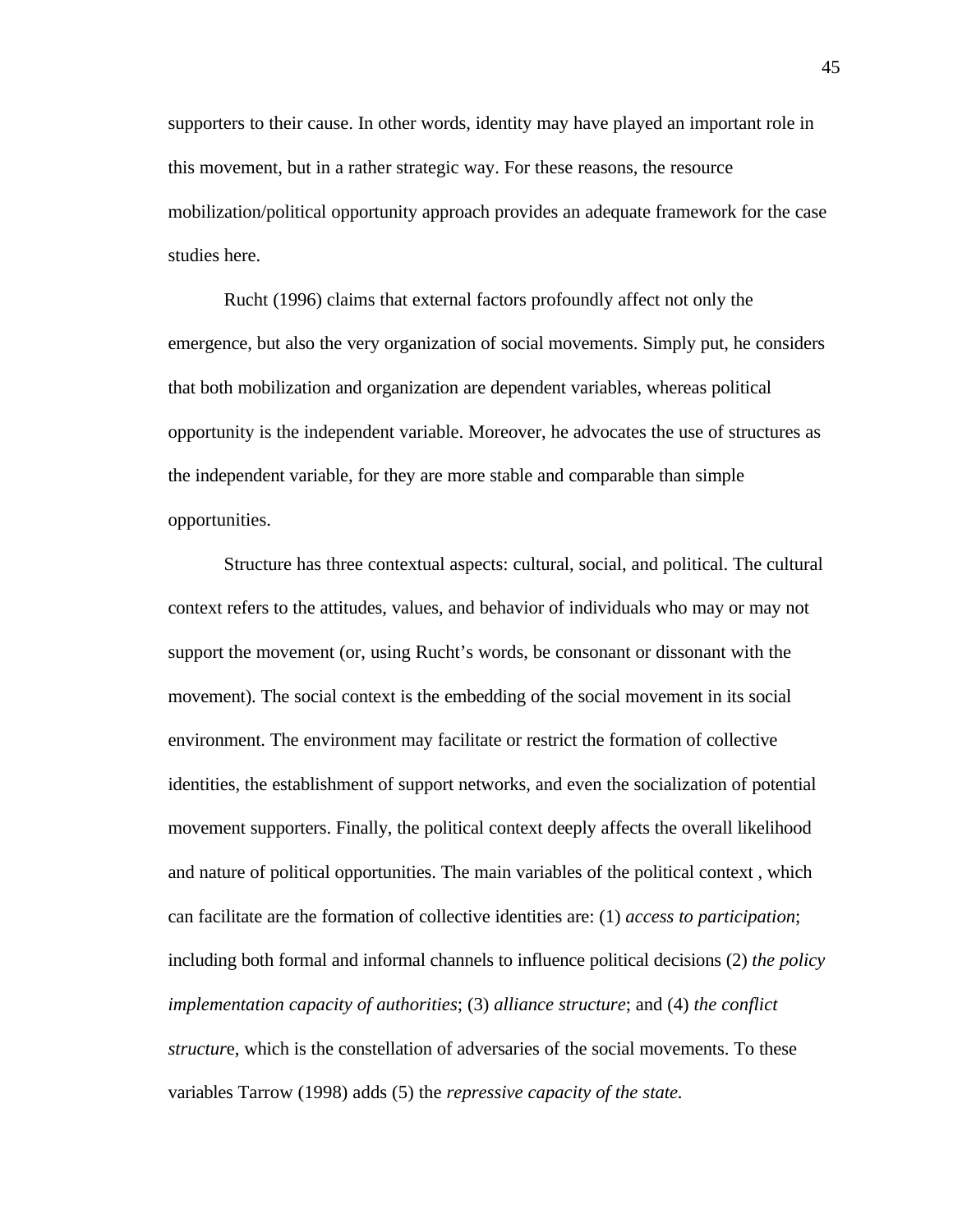A study of social movements should pay attention to how these structural aspects, under normal conditions, facilitate or constrain the emergence of social movements, as Rucht (1996) argues. As the structural context affects the organizational structure of social movements, the five aforementioned variables will determine the type of movements that will likely emerge under certain circumstances.

The case studied here is complex because the political structure underwent profound changes during the period analyzed. In fact, these changes represented opportunities for the rural workers to mobilize. To make the analysis clearer, I discuss at length the political environment within which the movement operated in Chapter 3. In Chapter 4, I discuss some of the other structural variables (cultural and social) while reconstructing the history of the movement.

Kriesi (1996) proposes a model for analyzing the evolution of social movements. In this model he stresses four parameters of organizational development: (1) *organizational growth* and decline– the changes in size of the social movement sector, and the variation of resources within a given social movement organization (SMO); (2) *internal structuration* – as an immediate consequence of the resource flow, a SMO can experience formalization, professionalization, internal differentiation and integration; (3) *external structuration* – refers to the integration of the SMO with its constituency, allies, and authorities; and (4) *goal orientation and action repertoire* – as a SMO evolves, it tends to change its goals. Many times, the very maintenance of the organization becomes its main goal, which implies a conservative accommodation of the movement.

Variations in these variables can lead a SMO to four different evolutionary paths: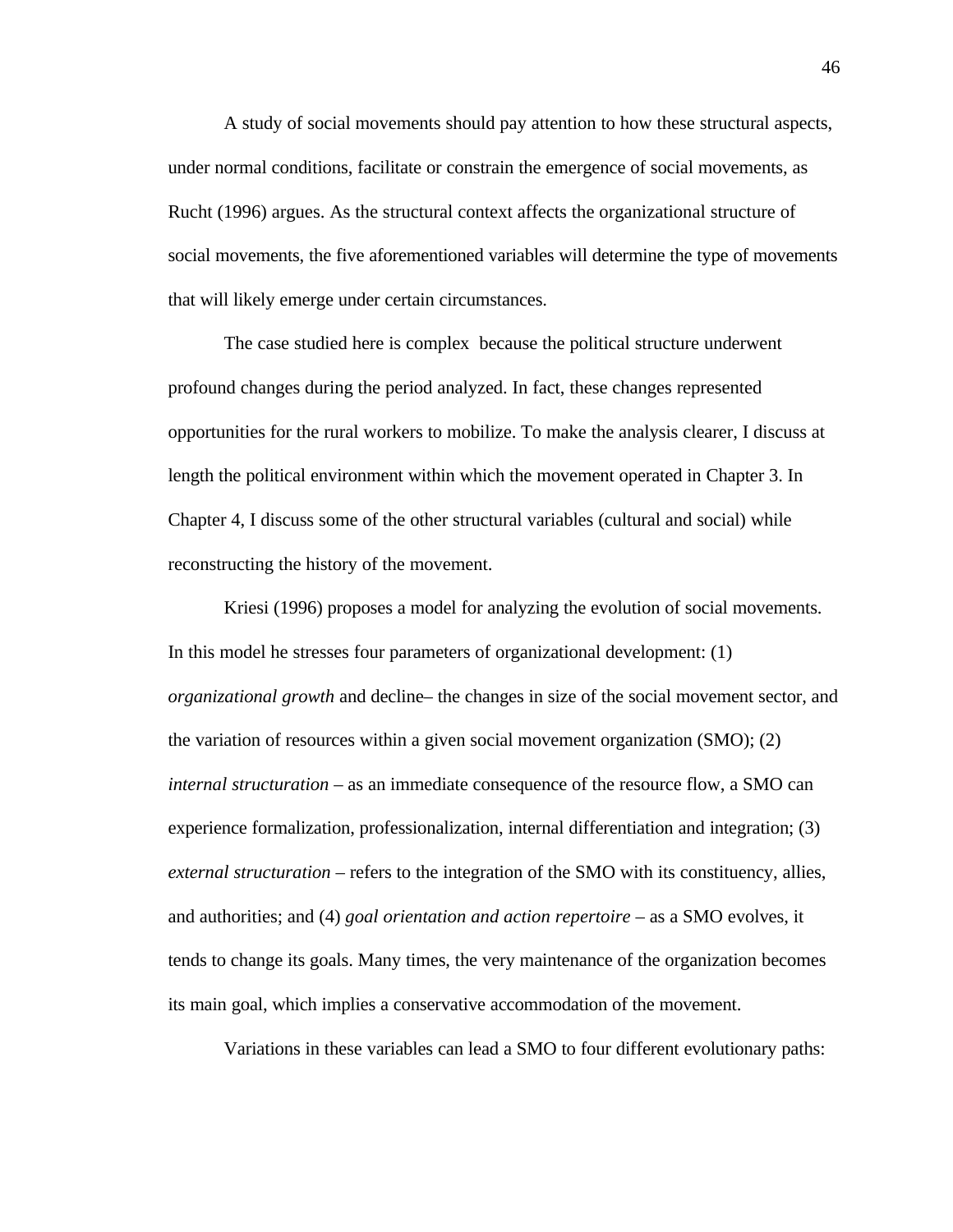- (1) *Institutionalization -* a SMO becomes institutionalized when it stabilizes its resource flow, the development of its internal structure, its relations with external actors, its goals, and repertoire of action. At this point, the SMO resembles a party or an interest group.
- (2) *Commercialization* is the transformation of a SMO into a service organization. This may occur on purpose, or as an intended consequence of an increased emphasis on the use of selective incentives to maintain and increase membership.
- (3) *Involution* is a change toward an exclusive emphasis on social incentives, like mutual help and solidarity. In this case the SMO becomes something resembling a club, selfhelp group, or voluntary association.
- (4) Finally, the SMO may reinvigorate mobilization to achieve its goals, undergoing a process of *radicalization*.

To the four paths suggested by Kriese, one could add *co-optation* by establishing or reinforcing existing patron-client relations. Stokes (1995) stresses the importance of this path in her study of social movements in Peru. She defines clientelism as

[A] dyadic relation between two unequal actors in which the superior actor trades goods and services for other valued goods (political support, labor) from the inferior actor. Although the exchange is beneficial to both parties in some limited ways, it does not enhance the power of the inferior actor. Clientelism is thus a strategy for dominant groups to retain their position of superiority. (1995: 112)

These patron-client relations may develop between movement leaders and rank and file, between movement leaders and state authorities, or between movement leaders and power brokers that mediate the relationship between the movement and the state. State officials may seek to promote patron-client relations either as a way to sabotage a social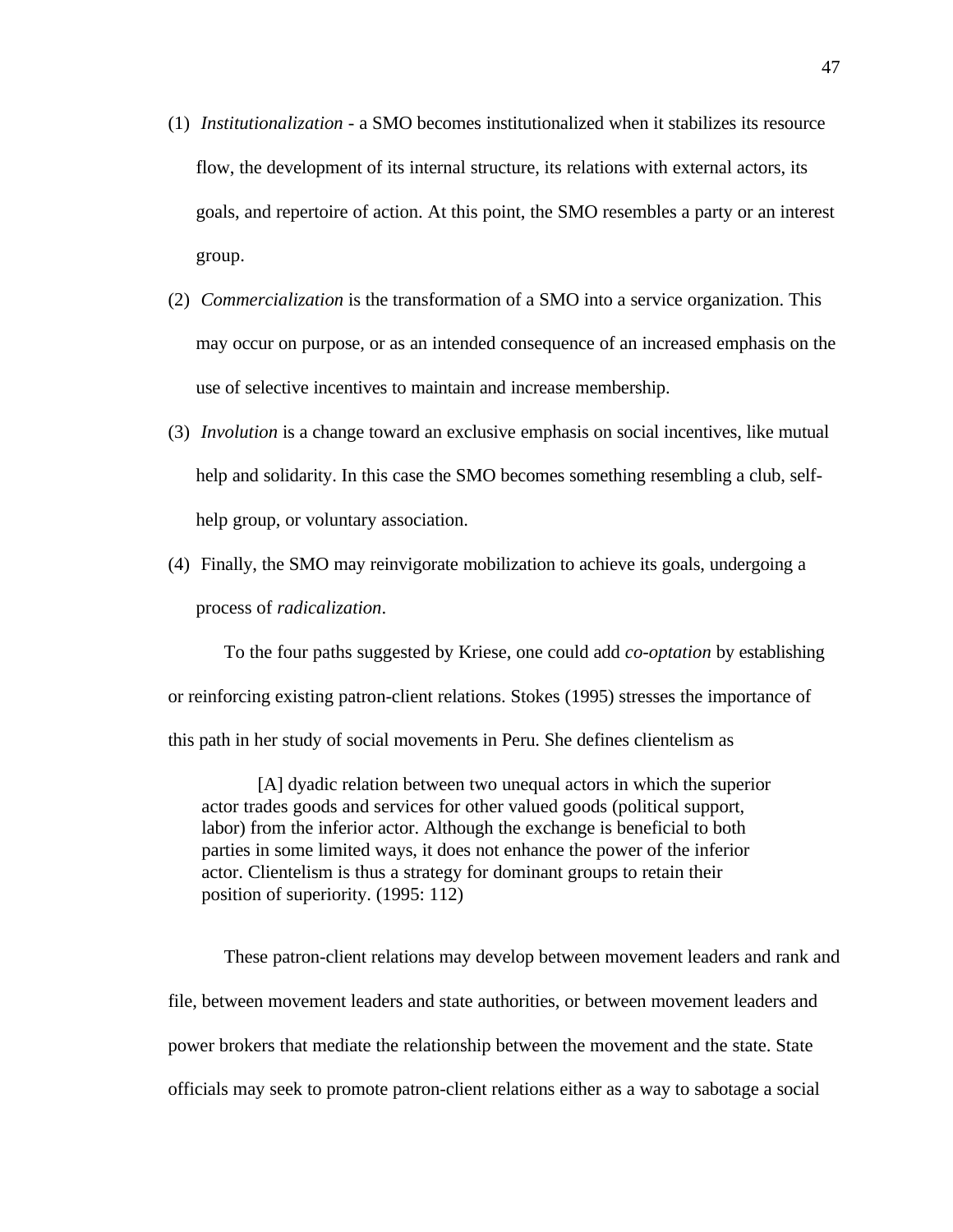movement or as a rent seeking strategy. As will become clear in Chapter 4 and Chapter 5, the introduction of rural credit created new opportunities for patronage and clientelism; however, it would not be fair to say that the movement was co-opted. We shall return to this point later.

It is important to stress that the evolution of social movements is not unilinear or unidirectional. It can take many paths and shift back and forth from one path to another. The rural workers movement in Pará experienced periods of radicalization followed by institutionalization, and then back to radicalization. At the time of this research the movement was at a crossroads, due to the ambiguous outcomes of its most recent achievement: access to rural credit. Therefore, it is important to assess the outcomes of social movements. Relative success or failure of a movement has to be measured against the formal goals of the movement, as well as the expectations of its constituency. The very evolution of a social movement may be linked to its performance. As Hirschman points out, frustration with public participation may lead individuals to exit collective action and to shift their attention and energy back to their private lives. Conversely, the fulfillment of a movement's demands may demobilize its members and kill the movement, or lead it to a path of commercialization or involution, as described above.

The discussion of theories of social movements suggests that, at least in cases like the one studied here, the state has an overwhelming effect upon the emergence, durability, and achievements of social movements. Yet, the approaches presented here fall short of providing acceptable accounts of the relationship between the state and social movements. This relationship between state and social movements is a major gap in the political science and sociology literature. State theorists, on the one hand, "have largely focused on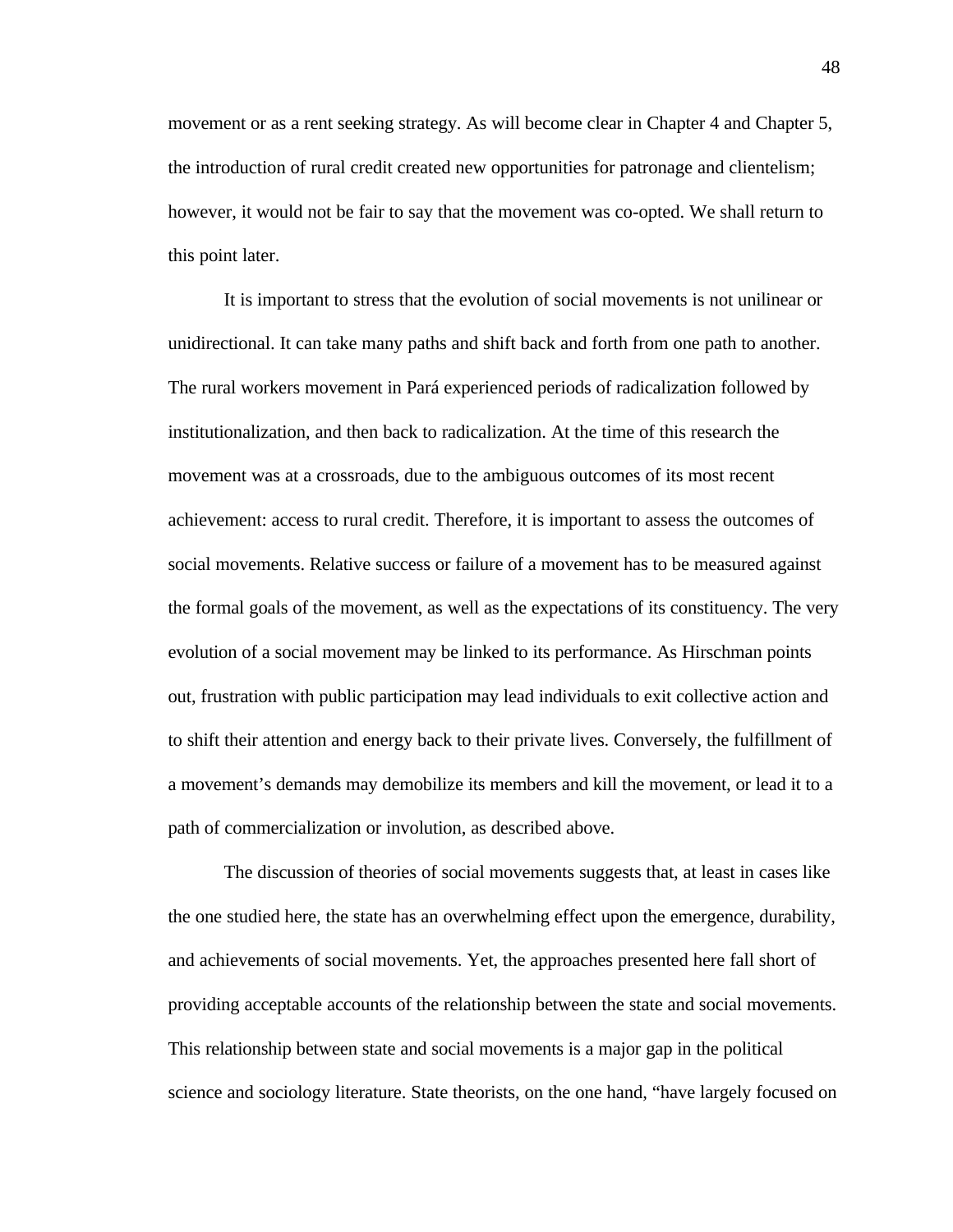those who hold and wield power rather than studying their challengers. Social movements scholars have focused primarily on those who are contesting power rather than their relations with the powerful" (Jenkins, 1995: 15).

The common critique that the resource mobilization approach is based on a narrow US-centered neopluralist interpretation of the state has its merits. As much as social movement theory, state theory is a contested field of political science, and a state-centered view of social movements must account for the very nature of the state. I do not have the ambition to bridge this gap here, but a study of peasant mobilization in the Transamazônica region does require some theoretical as well as empirical study of the state. The relationship between the peasantry and the state was central to every aspect of this case, and an uncritical acceptance of the neopluralist assumptions implicit in the resource mobilization approach would cripple this study. In the next chapter, I outline the major points of the debate on the state. Chapter 3 is a historical analysis of contemporary state action in the Brazilian Amazon.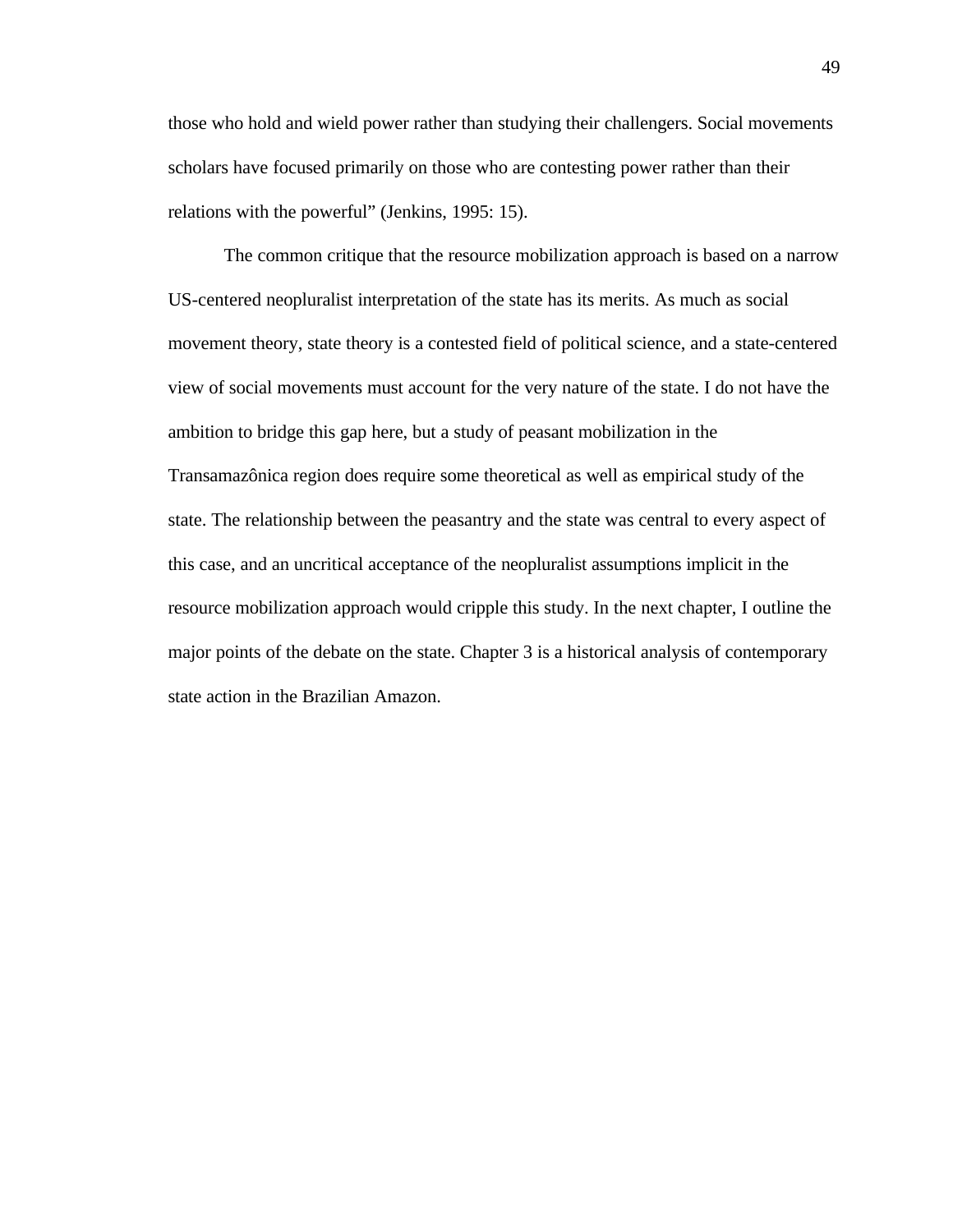# CHAPTER 2 APPROACHES TO THE STATE AND STATE AUTONOMY

Popular mobilization does not occur in an institutional vacuum. As soon as social movements arise, they must deal with the state, which regulates acceptable forms of mobilization, and has discretionary power to repress societal elements that threaten its authority. Moreover, movements aimed at gaining access to the state policy-making structure and state resources, like the one I study here, must adapt themselves to the very structure they deal with. The state, therefore affects social movements during their interaction, and, in extreme cases, the outcomes of popular mobilization may depend on the state as much as on the attributes of the social movement itself.

As we have seen in the previous chapter, the approach that accounts best for the relation between state and social movements – resource mobilization and its variations – entails some problematic assumptions about the state. The nature of the state can account for the opportunities and constraints that social movements face, and, therefore, for the diversity of strategies they deploy in distinct contexts. More important, however, is the fact that states vary in their capacity and willingness to implement or to resist implementing policies once a compromise is reached. The pluralist and elitist assumptions embedded in the resource mobilization approach fail to capture this "supply side" of policy making. Even though recent works recognize the importance of structural and institutional factors (Rucht, 1996; Tarrow, 1998), the literature on social movements largely ignores the academic debate on the state, which is crucial to understanding the emergence and

50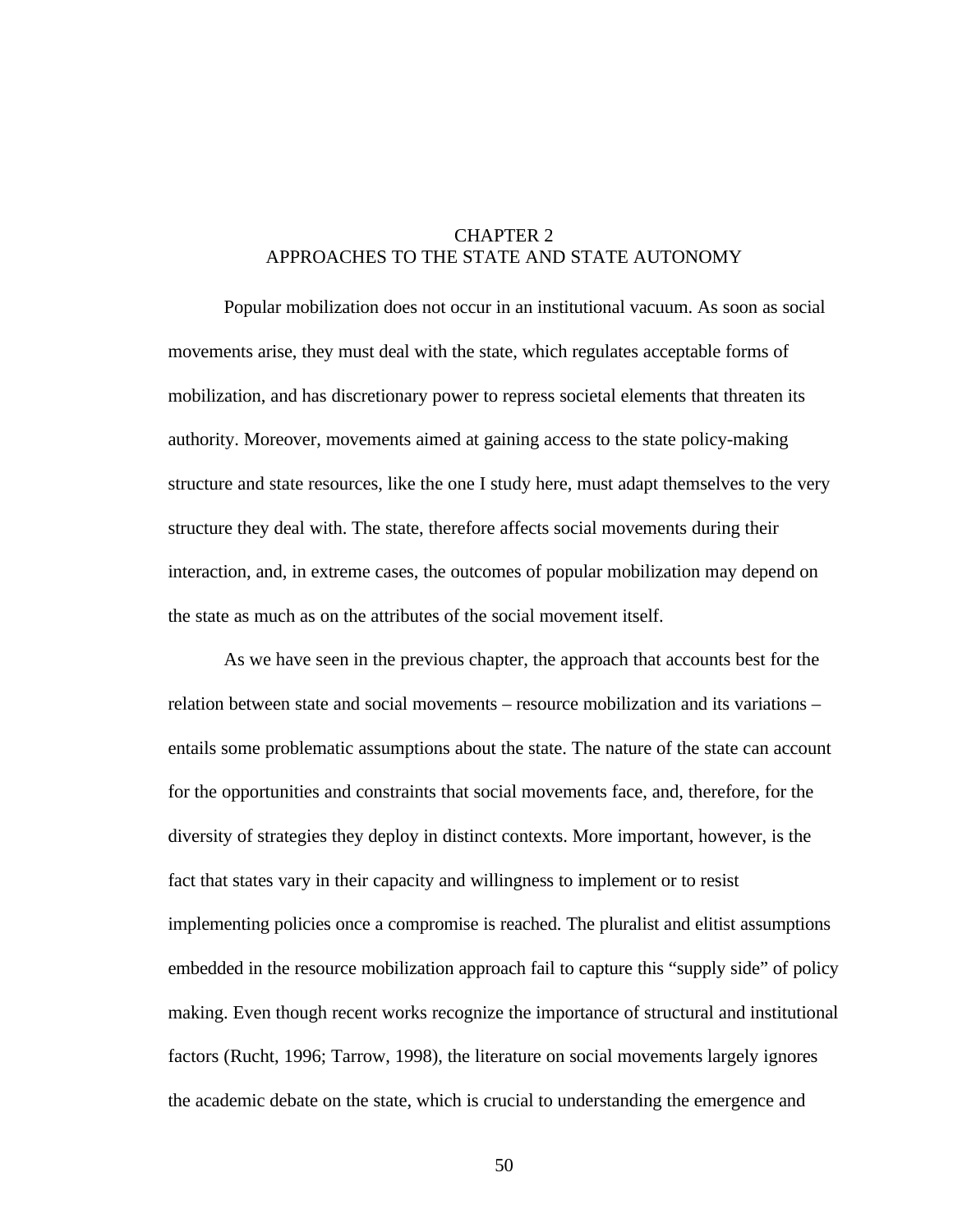evolution of social movements, as well as the outcomes of the policies they demand. This chapter presents a discussion on the main theories of the state and the issue of state autonomy and how they relate to social movements. I begin with the pluralist and elitist approaches to the state, which are not only the bases of the resource mobilization model, but also the very focus of the debate on state autonomy. After that, I review the literature on Marxist approaches to the state, and discuss how it relates to both this debate and to the theories of social movements. Finally, I do a similar analysis of the corporatist model of the state.

#### **Pluralism, Elitism, and State Autonomy**

Until the early 1980s, the state would rarely appear in academic works as a meaningful independent actor or an organizational structure, much less as an independent variable in the studies of politics. Nettl (1968) argues that the state vanished as a conceptual variable due to epistemological as well as ideological and geographic factors. From an epistemological perspective, the concept of the state, as it is commonly used in studies of international relations, proved to be problematic. The idea of sovereignty, which is in the core of the definition of the modern state, came under attack and was pushed to the margin of political science by Frederick Watkins, who said it was a "limiting concept an ideal-typical situation that had to be qualified in all sorts of ways" (Nettl, 1968:560). For him, in the late 1960s, the problem of sovereignty was, for social scientists, a "dead duck." Even more problematic was the very idea of nation-state. Although there were exceptions to the idea of one nation corresponding to one state (like Switzerland), the exceptions almost became the rule recently. In Nettl's words: "If the entry of the third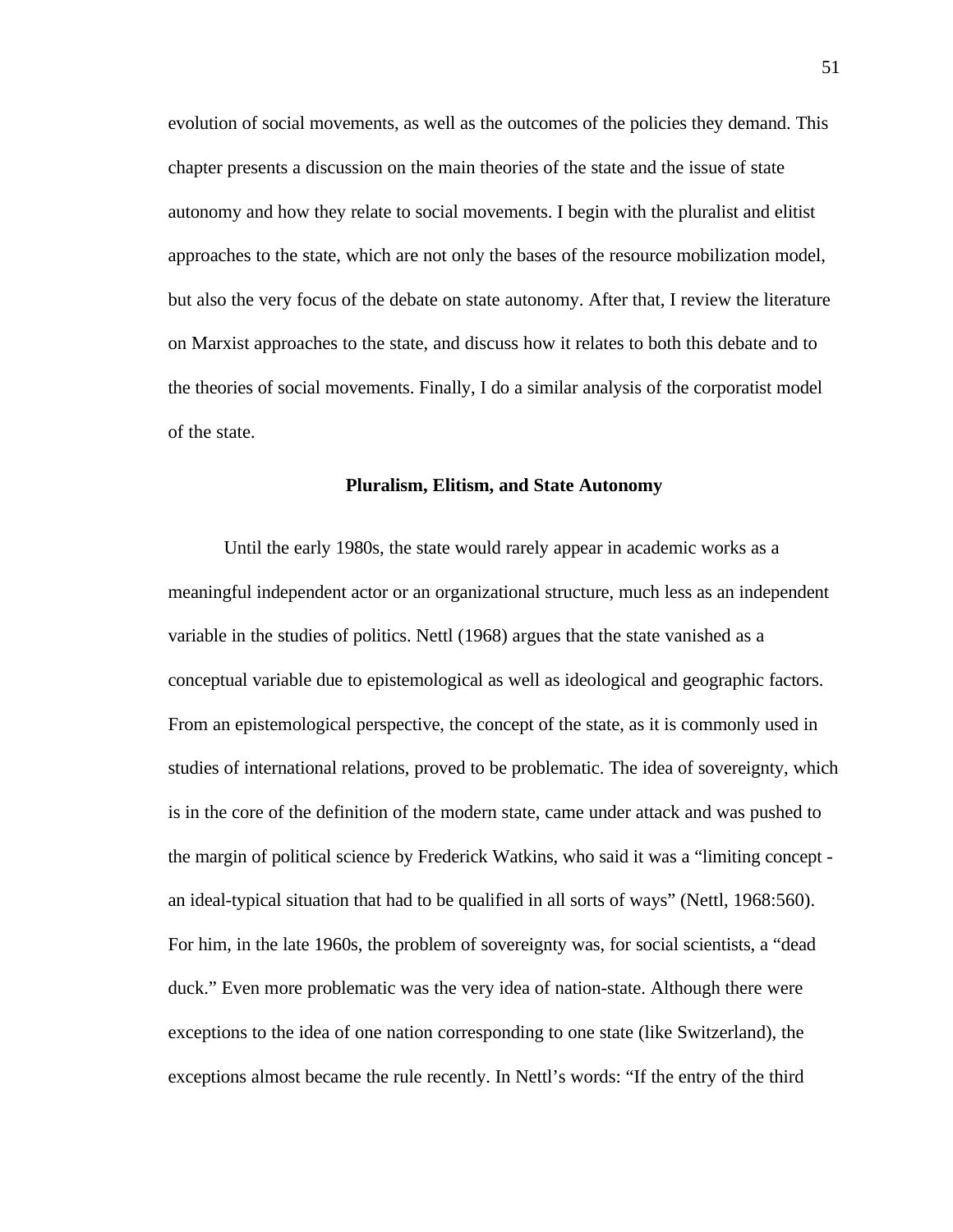world onto the stage of modern socio-scientific consciousness has had one immediate result or should have had, it is the snapping of the link between state and nation" (1968: 560).

The geographical and ideological factors that Nettl referred to are the shift of the epicenter of social science research from Europe to the United States. As Almond (1988), drawing upon Garson's work (Garson, 1974), points out, "[P]olitical science grows largely reactively […], rather than through the self-conscious testing of analytical models" (1988: 854). This shift meant the "contamination" of political science by the "statelessness" of American Political Science Scholarship, which was a refection of the very "statelessness" of the American political system. Skocpol (1985) corroborates this view. She claims that the "statelessness" of American political science scholarship was embedded in the American and British liberal ideology:

As long as capitalist and liberal Britain, and then capitalist and liberal America, could plausibly be seen as the unchallengeable "lead societies," the Western social sciences could manage the feat of downplaying the explanatory centrality of states in their major theoretical paradigms - for these paradigms were riveted on understanding modernization, its causes and direction. And in Britain and America, the "most modern" countries, economic changes seemed spontaneous and progressive, and the decisions of governmental legislative bodies appeared to be the basic stuff of politics. (1985: 6)

The major theoretical paradigms that Skocpol referred to are the pluralist and neopluralist traditions. It is important to note, however, that these two schools are not the only "society-centered" approaches in the field of empirical democratic theory. Social corporatism and Marxism also have societal constraints as their main core assumptions. Nonetheless, pluralism has dominated this field in the United States, at least until the 1960s.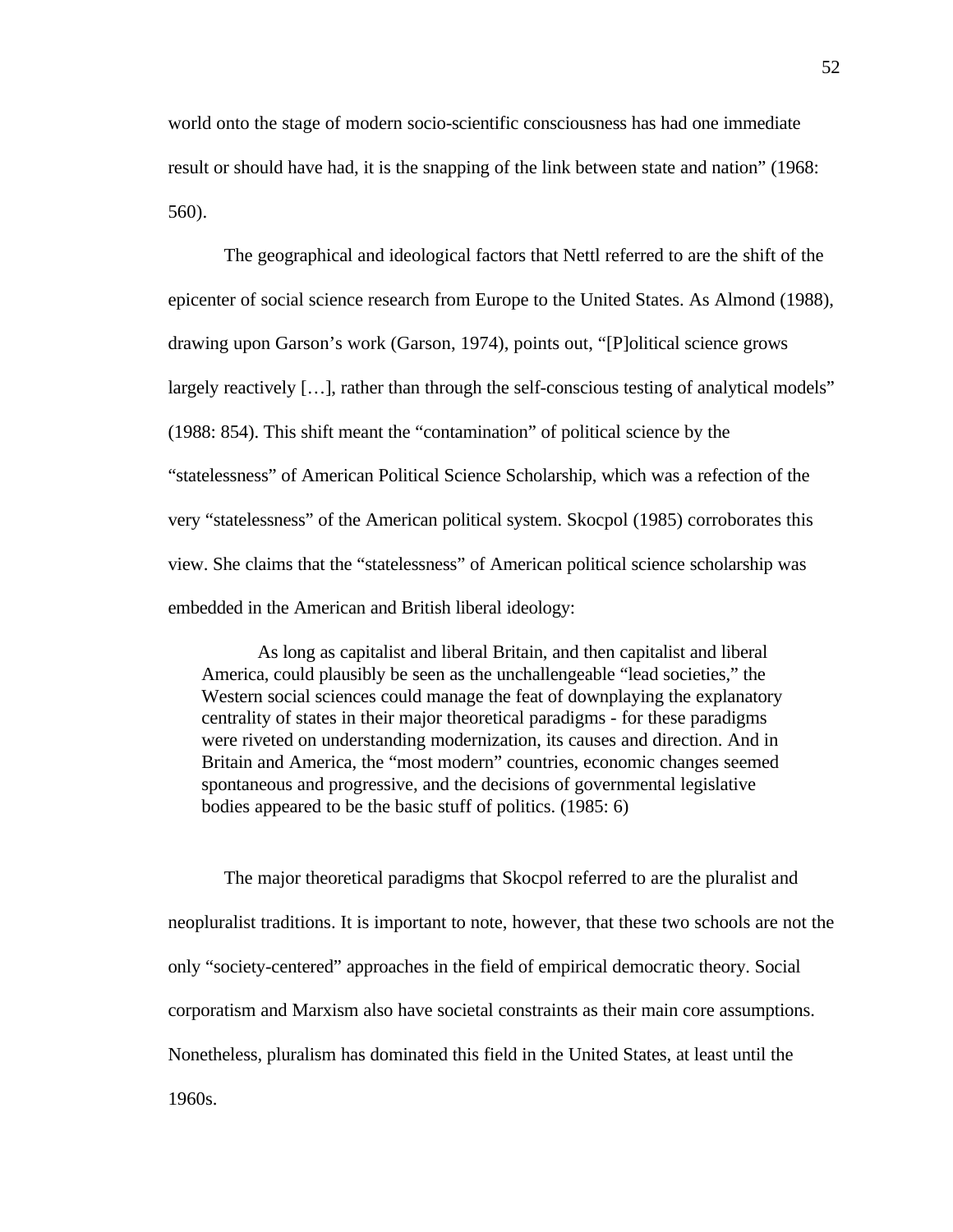The main theoretical focus of pluralism is group competition and its effects on policy-making. According to pluralists, the state does not play any role other than summing up the preferences of the competing groups and allocating resources according to these calculations. In Nordlinger's words:

As portrayed by pluralism, civil society is made up of a plethora of diverse, fluctuating, competing groups of individuals with shared interests. Many effective political resources are available to them: numbers, votes, organization, money, expertise, information, social status, a positive public image, access to mass media, and control over economic resources. The liberal state is guided and constrained by the resource-weighted parallelogram of societal preferences; its authoritative actions are the "resultant of effective access by various interests." With voters choosing the elected officials they prefer, elected officials competing for popular support and tailoring their public actions to calculations of electoral advantage, elected and appointed officials being lobbied at numerous access points and pressured at permeable decision sites, and public policies and group cooperation in implementing them - under these conditions the state consistently responds to societal demands. Public officials are even wary of acting contrary to the interests of "potential groups." (1981: 151-2)

Social preferences emerge as a resultant of vectors of group preferences, which Nordlinger (1981) calls the *resource-weighted parallelogram of social preferences*. Pluralists are concerned with problems of allocation, rather than those of rule and control. Many pluralists ignore the role and preferences of public officials and the structure of the state. The function of the state, according to their perspective, is to assure that the game of politics among the social actors is played fairly, and that the results of these games become public policies (Krasner, 1984).

This utopian view of the political system helps one understand the classical approach to social movements discussed in the previous chapter. If the political system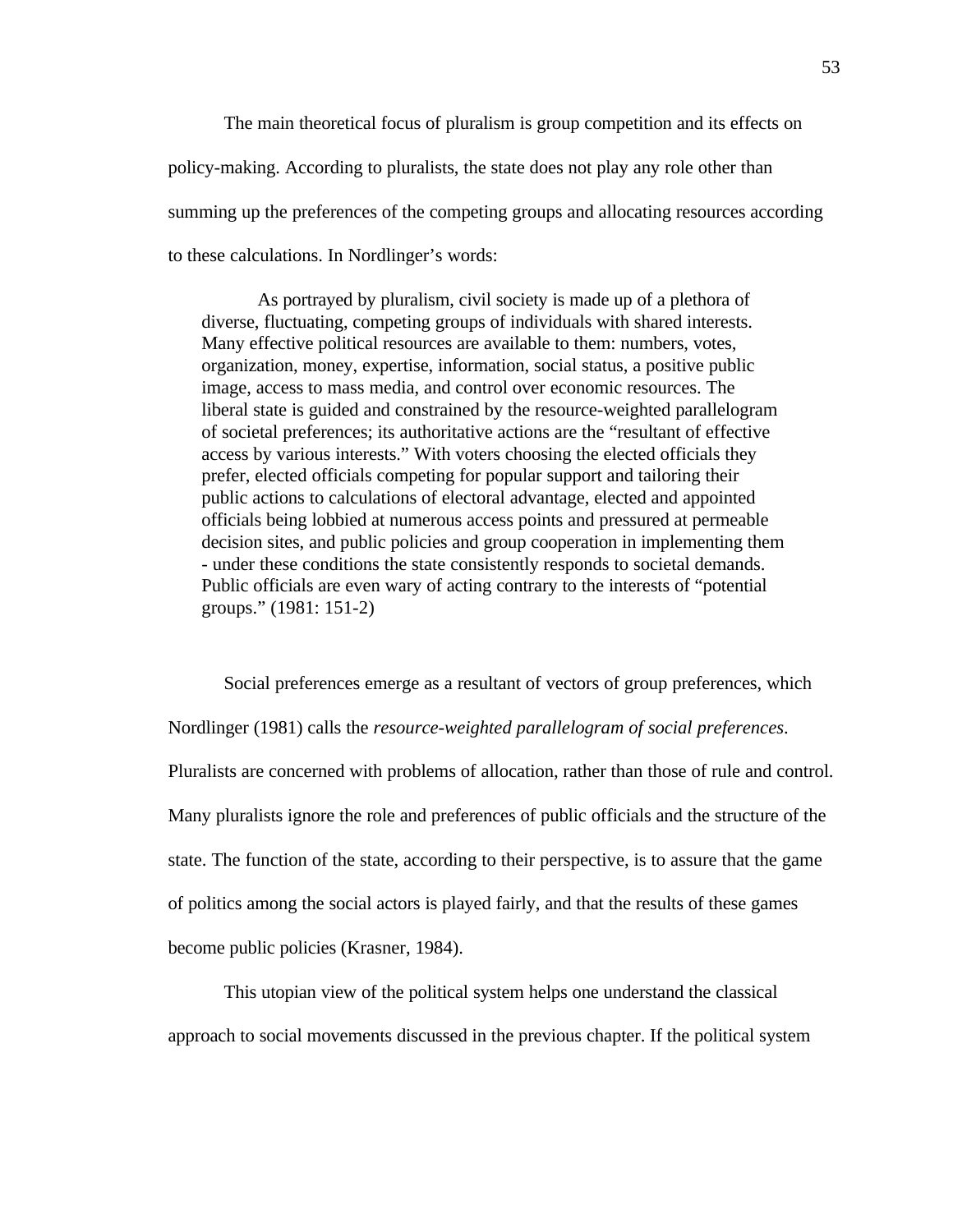were really open, democratic, and unbiased, as pluralists claimed, there would be no rational explanation for noninstitutional political action.

A variation of the pluralist tradition is neopluralism, or elite theory. Neopluralists are less sanguine about the equality of access to the political system. In their view, competing groups do not have the same power and influence on public officials. A novelty in this approach is the concept of "effective groups." These are groups that know which resources are effective to influence officials and to constrain the state. Moreover, these groups control such resources and use them at the expense of competing groups. Effective groups are usually those well-organized wealthy groups with clear interests in specific policy issues. According to Nordlinger, due to the effectiveness of their resources, as well as a liberal bias of public official towards organized groups, "the state enfranchises 'the most interested and best organized' business, labor, agricultural, trade and professional associations as the exclusive representatives of particular social interests"(1981:45).

This interpretation clarifies the emphasis of the resource mobilization approach on accumulation of resources and strategic alliances with more powerful actors. Following an elitist interpretation of the state, resource mobilization theorists concluded that the only way for small groups to reap political gains was by leveraging their power to the point that they become acceptably organized and, therefore, competitive.

This bias towards organized and powerful groups caused a general disillusionment and demoralization in U.S. politics during the 1960s and 1970s. As a consequence, scholars lost their confidence in the pluralist model, leaving room for the more realistic neopluralist perspective and other less society-centered approaches (Almond, 1988).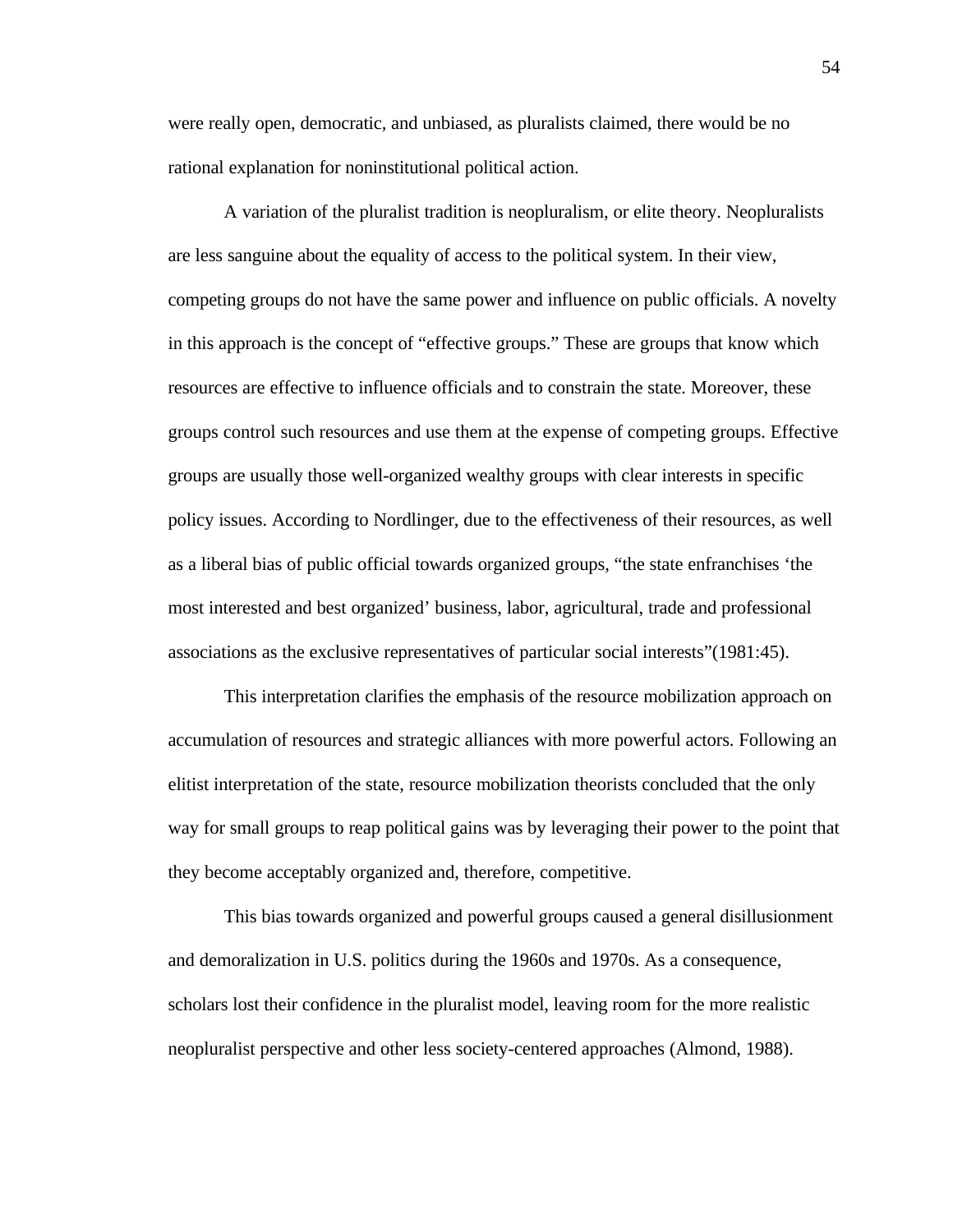Also, abrupt social and economic changes after World War II contributed to the decline of society-centered models. Keynesian macroeconomic management, in which state expenditures are central, became the norm in advanced societies, even in the United States. Also, the end of colonial empires gave birth to myriad new states, which soon realized that the pathway of Western liberal democracy was unfeasible for them in the short term (Skocpol 1985).

As a consequence of these changes, the state came to the forefront of politics and the pluralist model came under criticism, accused of "societal reductionism." Almond (1988) vehemently refuses this accusation. He claims that critics of pluralism fail to consider important pluralist works in their literature reviews, overlooking studies that recognize some degree of government autonomy. After reviewing part of this pluralist literature, he concludes that:

Though this literature does by and large stress the importance of interest and pressure groups in policy-making, it clearly does not support the reductionist thesis. Autonomous government agencies are present and important throughout this literature. The pluralist "paradigm" is not the onesided one of Skocpol, Krasner, and others, but rather a two-directional one with the state influencing the society as well as the society influencing the state. (1988: 866)

Some pluralists do emphasize the role and leadership of government officials in policy-making. However, their role has been depicted as constrained by "societal forces, commanding resources that are derived from a variety of public and private sources" (Krasner, 1984: 229). He also points out that this pluralist view gained momentum in the 1960s, as part as the "behavioral revolution" that swept the social sciences in the United States. Behavioralism rejected the primacy of formal institutions and rules in the political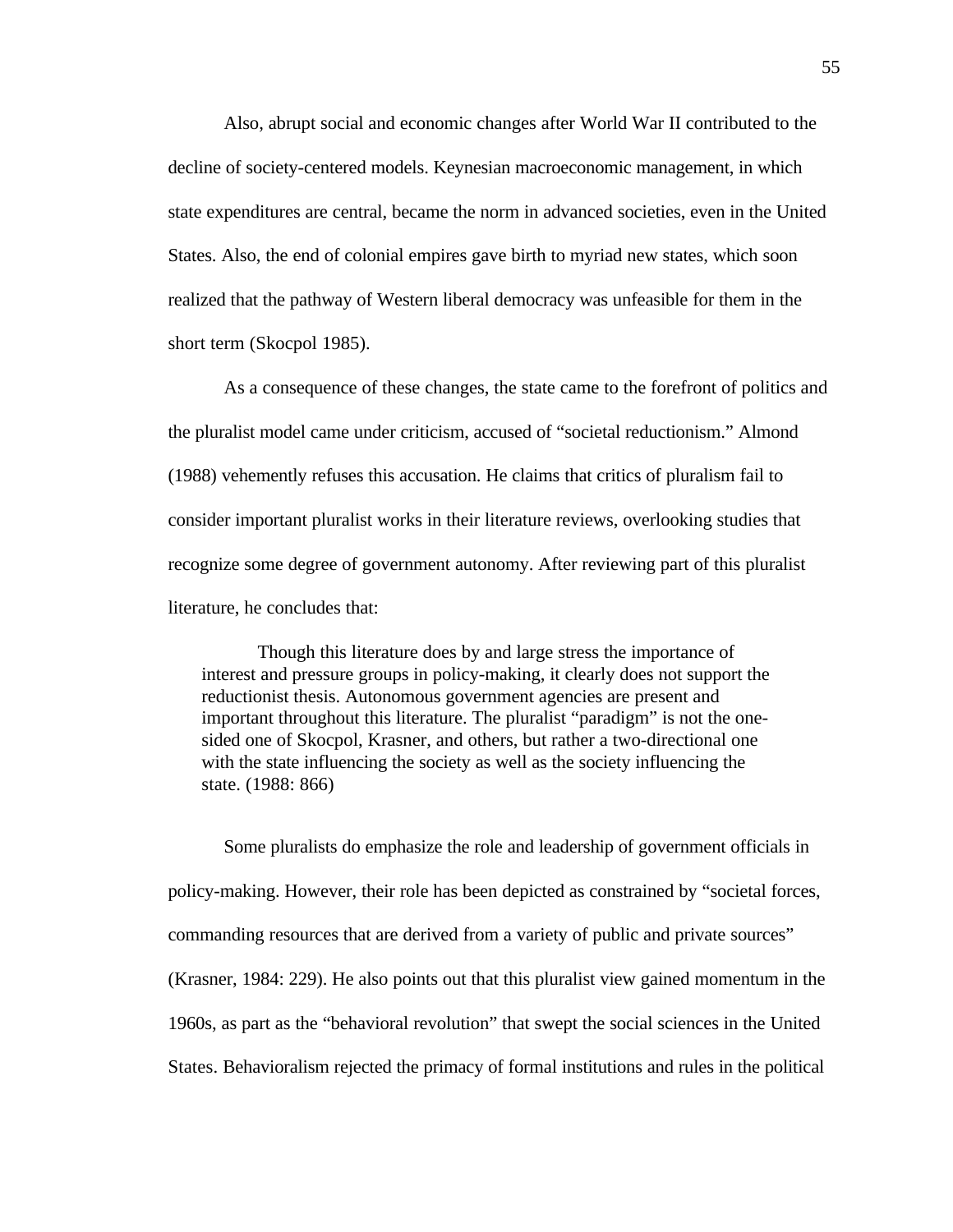process and emphasized individual preferences. Society substituted for formal legalism, which prevailed in American political science during the first half of the twentieth century. For behavioralists, political outcomes are determined by preferences and power capabilities of societal actors.

The discussion of behavioralism is important to put Nordlinger's work in perspective. On the one hand, he supports the idea of state autonomy, challenging the view that the state responds solely to societal stimuli. On the other hand, his view of state and society preferences as the resolution of parallelograms does not challenge behavioralist assumptions. He considers the state as a group of individuals, rather than a conjunction of individuals, institutions, and structure. According to him, individuals make decisions; offices and agencies do not. He defines the state in a Weberian manner:

It refers to all those individuals who occupy offices that authorize them, and them alone, to make and apply decisions that are binding upon any and all segments of society. Quite simply, the state is made up of and limited to those individuals who are endowed with society-wide decision-making authority. (1981: 11)

In sum, Nordlinger defines state as government and bureaucracy. By doing so, he claims to be avoiding misleading anthropomorphization and reification fallacies, that is, treating organizations as human beings. In his view, institutions and organizations cannot make decisions or express preferences; only human s can. Therefore, he responds to pluralists by granting autonomy to the state parallelogram of preferences, but he does not accept the state as anything other than actors that have personal preferences and control certain amounts of resources.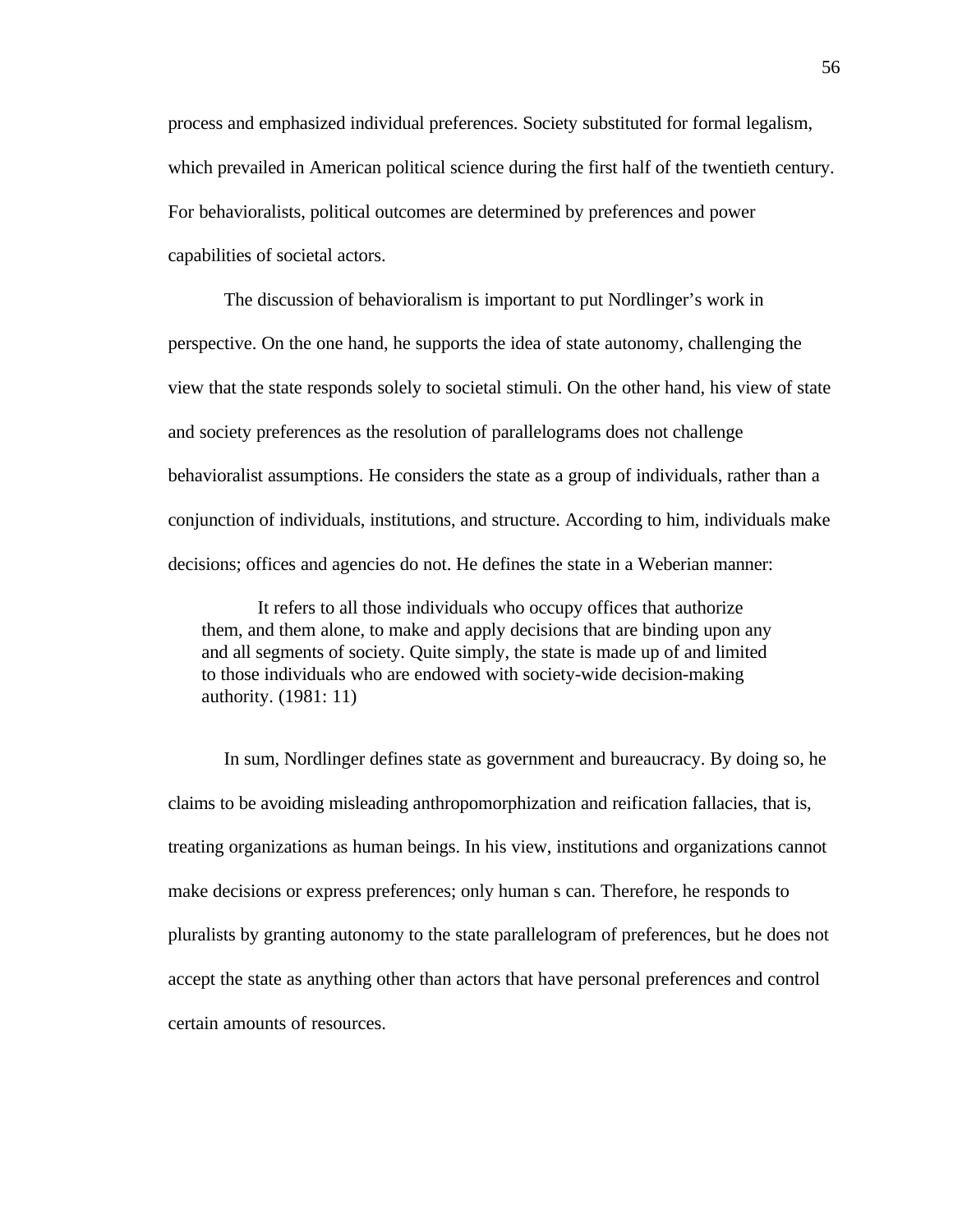Other supporters of the state-centered perspective reject this definition of state as government. Stepan (1978: xii) argues that "the state must be considered as more than the government." It is the continuous administrative, legal, bureaucratic and coercive systems that attempt not only to structure relationships between civil society and public authority in a polity but also to structure many crucial relationships within civil society as well." In a comparative study of development in Brazil, Zaire, and East Asian newly industrialized countries, Peter Evans (1989) concludes that the differences in their achievements were related to the very structure of the state. Developmental states, he claims, "[A]re embedded institutions historically as well as social structurally" (1989: 583).

In spite of his timid definition of the state, Nordlinger's idea of autonomy does represent a significant departure from pluralism. He believes that state officials are able to translate their resource-weighted preferences in what he call "authoritative actions." Autonomy is, therefore, related to "the degree to which any and all state preferences coincide with authoritative actions" (1981: 25). He defines authoritative actions as:

[B]oth the public policies that have been adopted and those that have not, including those whose consideration has not even been placed on the formal or informal agenda. Authoritative actions are not limited to highly visible ones that have a great impact upon many individuals, such as the enactment of new social welfare legislation; authoritative interpretations and applications of narrowly focused regulations are also included. (Nordlinger, 1981: 13)

Autonomy and capability are distinct concepts. A state can be strong but not autonomous and vice-versa. Capability refers to the resources available to the state (Nordlinger, 1981). Nordlinger accepts the relational notion of state strength (in relation to society). States that act on their preferences with social support are stronger than those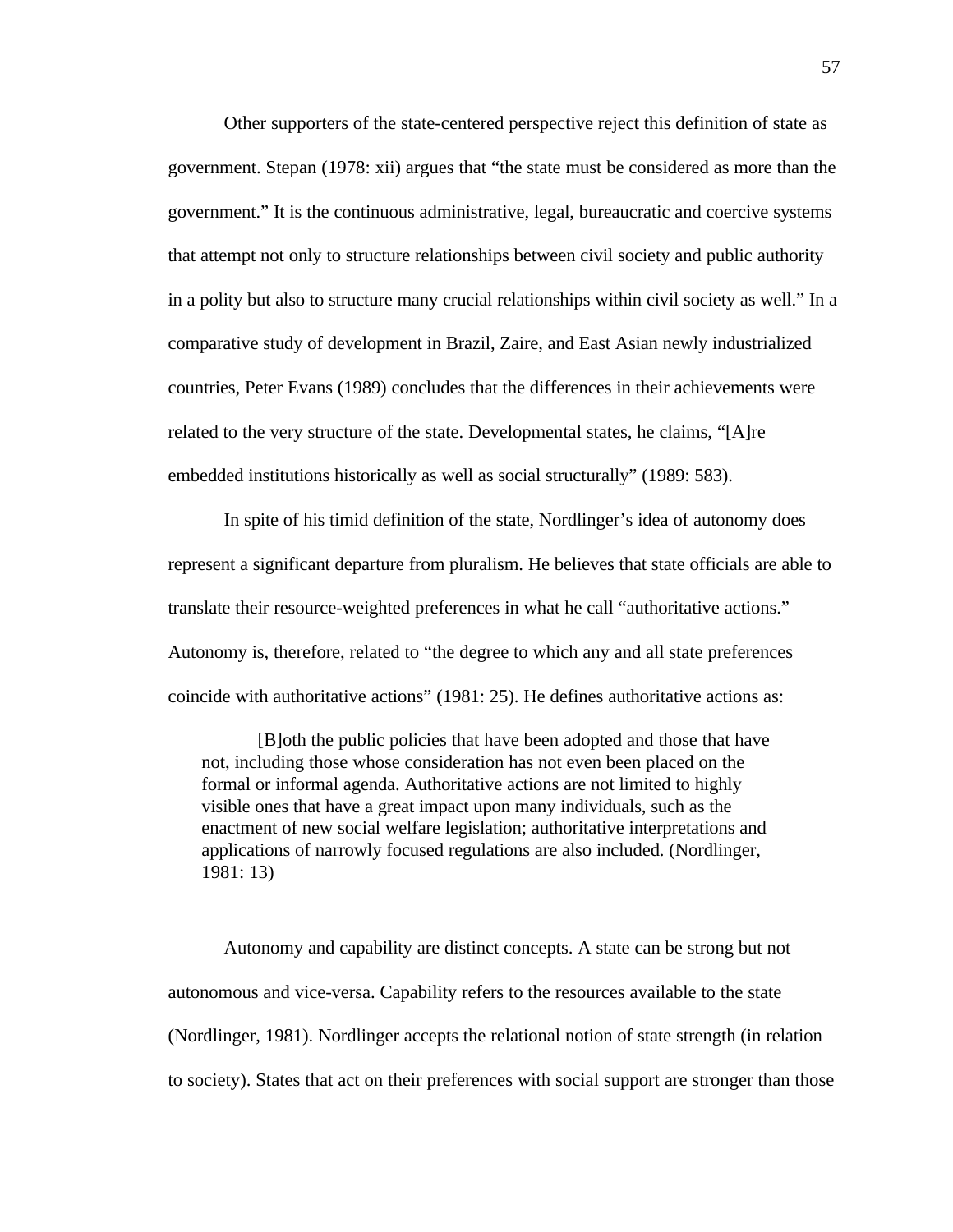that must overcome societal opposition. Also, he claims that states that can change the societal preferences are also strong, even if they cannot act until they change the parallelogram of societal preferences. Another important feature of his theory is that autonomy is not restricted to the instances when society opposes the state. Autonomy can also reflect decisions made by the state without societal resistance. If society neither opposes nor supports some policy initiative, the state is, by definition, acting autonomously by translating its internal preferences into authoritative actions.

According to the state and society preferences and the authoritative actions of the state, Nordlinger builds a typology of state autonomy in a simple matrix, reproduced in Figure 2.1. The top half of the chart shows the cases when the state acts according to its preferences. The lower box in the left, the lack of state autonomy. In this case, societal preferences prevail.

Type I autonomy explanations are those in which the state and society preferences are divergent, but society does not succeed in imposing its preferences on the state. Accordingly, the state does not feel constrained by this divergence to the extent that it decided not to translate its preferences into authoritative actions.

Those situations in which the state does not face opposition from society, and do translate its preferences into authoritative actions form the type III autonomy. Authors who build their perspective on state autonomy within the Marxist tradition usually ignore this kind of autonomy. Those authors consider the state to be autonomous only when it makes decisions against the preferences of the dominant classes. An example of this approach is Skocpol's *States and Social Revolutions*. In this work, she discusses how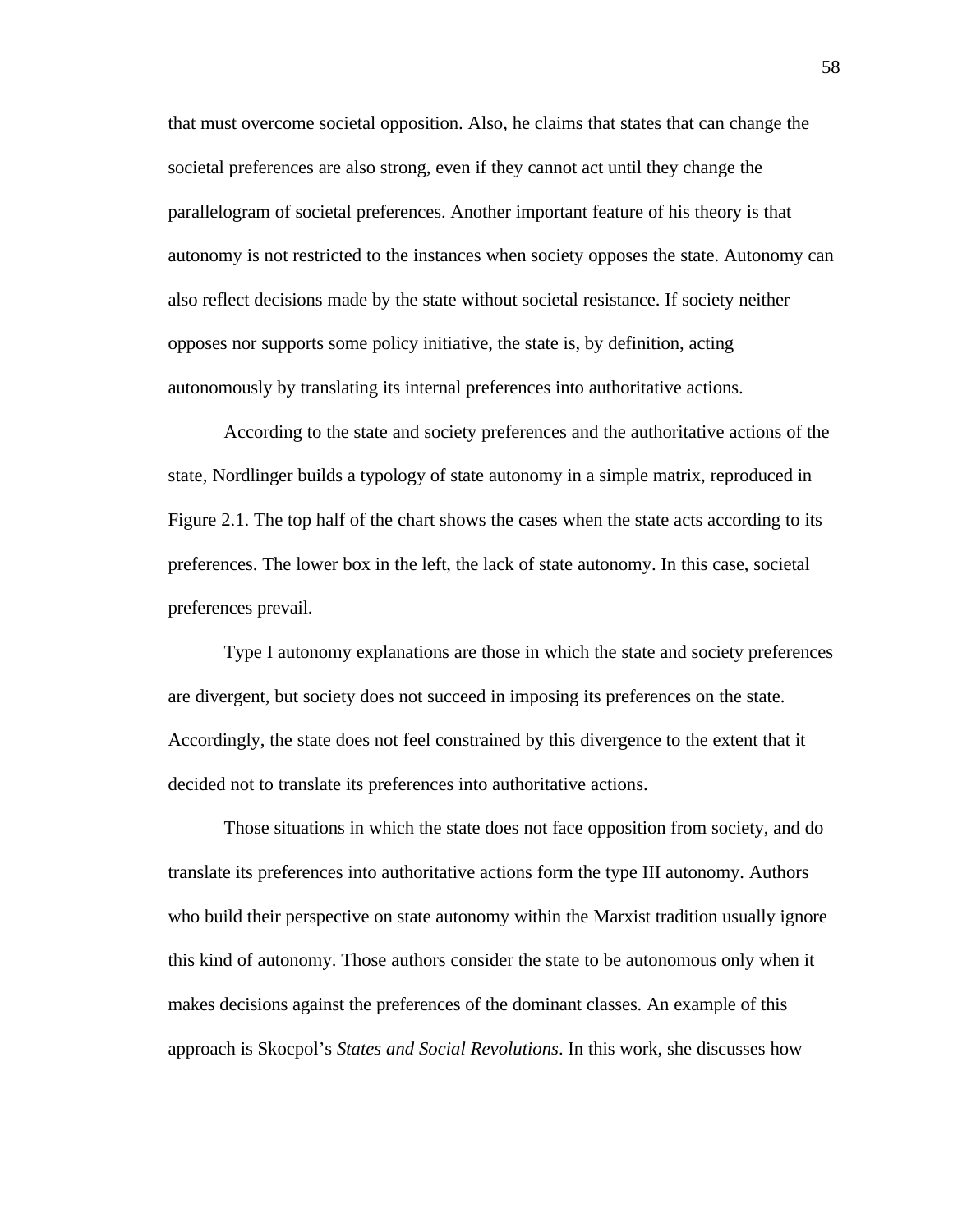states act against the long term interests of the dominant class when its position in the international system is challenged (Skocpol, 1979).





Figure 2.1: Types of state autonomy, according to Nordlinger (1981).

The discussion of type II autonomy is perhaps the most important contribution in *On the Autonomy of the Democratic State*. In these cases, the state preferences prevail and the state also uses its resources to change societal preferences and to hide itself from societal constraints. In type II cases of state autonomy, "public officials purposefully bring about a shift in the societal parallelogram of resource-weighted" (Nordlinger, 1981: 99). Marxists and pluralists alike have ignored, in general, three important factors. The first one is the regular availability of resources and opportunities for public officials to change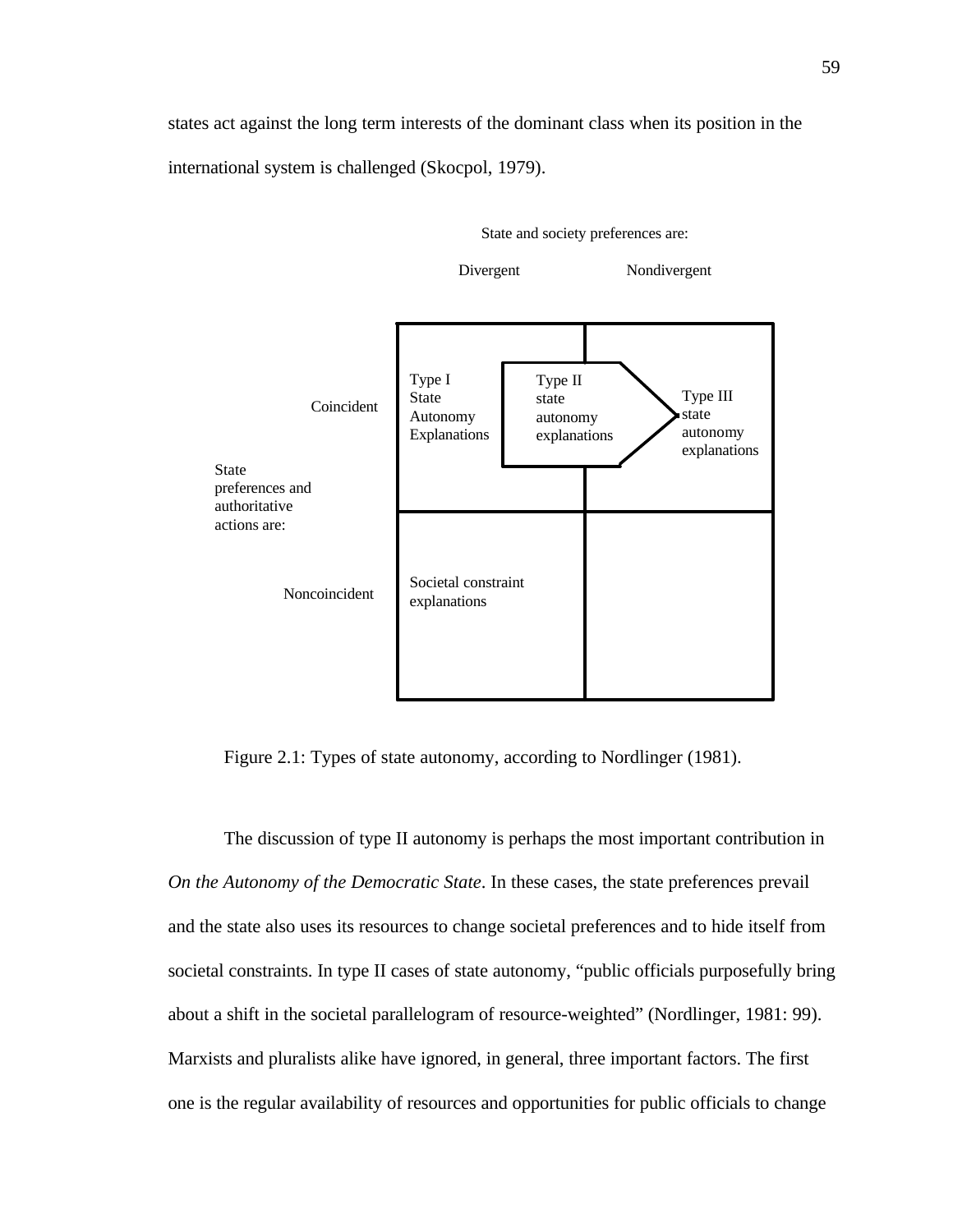societal preferences. Second, they overlook the willingness of state officials to use those resources and capabilities to enhance their autonomy. Finally, they do not seriously consider the likelihood of success of state officials when they attempt to interfere with those societal preferences (Nordlinger, 1981).

In cases of type II autonomy, public officials can deploy four strategies to transform divergent societal preferences into non-divergent ones. The first strategy consists of persuading actors with divergent preferences. If officials cannot change their preferences, they at least try to instill enough uncertainty to make their opponents withdraw from the policy-making process. The second strategy focuses on avoiding or limiting the use of resources by societal forces to hinder state autonomy. A third strategy is aimed at bringing indifferent societal actors to side with the state, as an effort to counter-weight the resources of those who oppose the state preferences. Whereas this strategy focuses on calling the attention of certain social groups to the policy issue under discussion, the fourth strategy consists of increasing the level and weight of resources employed by the supporting groups to offset the resources of those who oppose the state.

This discussion of state autonomy contradicts the pluralist view that the state is neutral by introducing the preferences of state officials in the analysis of policy making. Even the less naïve elitist view of the state is challenged, for it denies the neutrality of the state but does not account for the role of state officials in shaping social preferences. Of course the idea of autonomy poses a great challenge to the resource mobilization approach to social movements. If state officials can change the preferences of social actors, any study of social movements need to pay attention to state preferences, as well as to the preferences of the movement itself. In the following chapter I discuss how state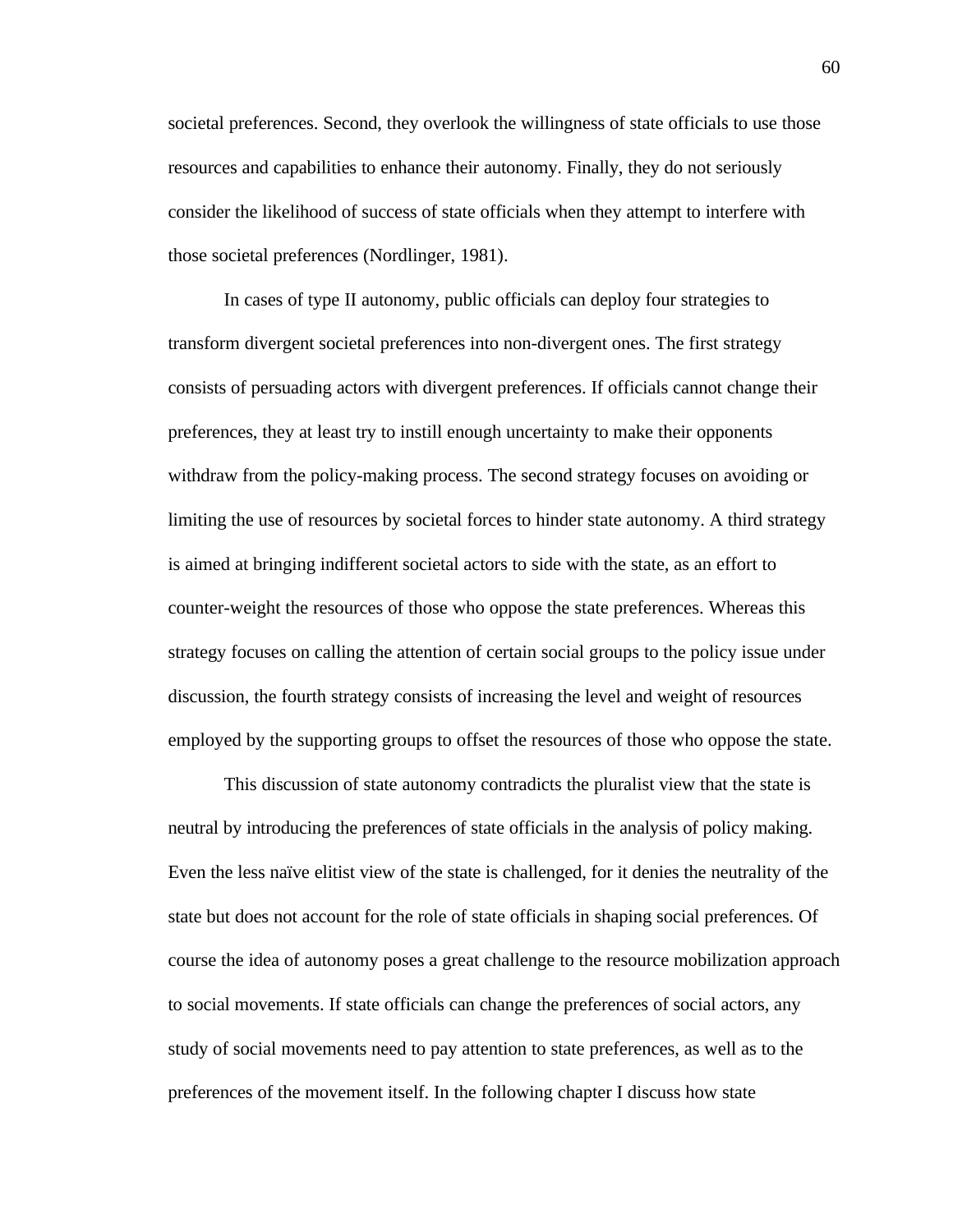preferences deeply affected the recent colonization of Amazonia and became the very target of the social movements that appeared in the 1970s and later.

Although Nordlinger presents an interesting typology of state autonomy and makes a great contribution by discussing the mechanisms of state manipulation of societal interests, he does not address institutional development. *On the Autonomy of the Democratic State* does not explain how states became what they are. The book is concerned with the impact of state upon society. Other political scientists (Stepan, 1978; Evans, 1989), however, have addressed the institutional and evolutionary aspect of the state. Both approaches are complementary, rather than antagonistic. As Skocpol (1985), a leading figure in what became known as the "bringing the state back in" movement, stresses:

The point is that policies different from those demanded by societal actors will be produced. The most basic research task for those interested in state autonomy surely is to explore why, when, and how such distinctive policies are fashioned by states. (1985: 15)

And then she comments on the importance of the institutional aspects of the state:

This second approach may be called "Tocquevillian," because Alexis de Tocqueville applied it masterfully in his studies. In this perspective, states matter not only because of the goal-oriented activities of state officials. They matter because their organizational configurations, along with their overall patterns of activity, affect political culture, encourage some kinds of group formation and collective political actions (but not others), and make possible the raising of certain political issues (but not others). (1985: 21)

Krasner divides the literature on the state that appeared in the late 1970s and 1980s according to its temporal dimensions. There are studies on the autonomy of the state and studies on the congruity of the state and its environment. The issue of autonomy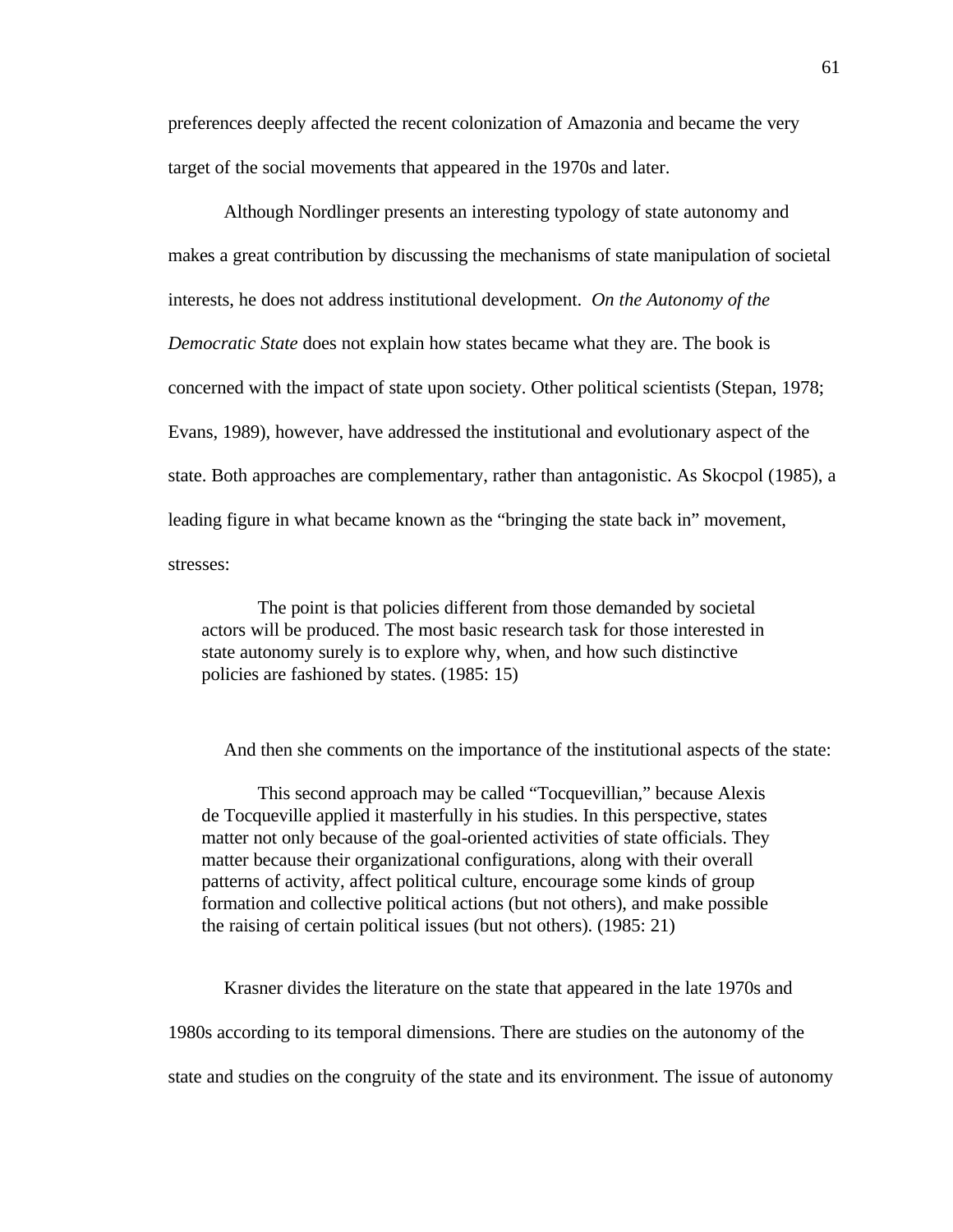is a temporally static one, in which the state is viewed as an exogenous variable.

Congruity, on the other hand, has a temporal dynamic. Researchers following this trend focus on changes in the domestic and international environment and their impacts on the state structure. Besides that, those studies also pay attention to the effect of the state on its environment during periods of "normality." The main question researchers seeking to understand this temporal dynamic ask is "how do institutional structures change in response to alterations in domestic and international environments and then in subsequent time periods influence these environments" (Krasner, 1984: 224).

This idea of congruity is relevant to students of social movements who follow the political opportunity approach. However, the literature on state autonomy goes beyond the literature on social movements in the sense that it presents a two-way interaction between state and society. Whereas students of political opportunities look at how changes in the state configuration affect the emergence of social movements, students of the state are also concerned with the possibility that social movements can also reshape the state. The obvious exception is Charles Tilly, who has studied long-term interactions between state and society (Tilly, 1978).

# **Marxist Approaches to the State**

Critics of society-centered approaches criticize pluralism and Marxism equally. The Marxist view of the state commonly has been reduced and simplified to what some authors call instrumentalism. According to this view, the state is the executive committee of the bourgeoisie, or a tool or instrument of ruling-class domination. As Carnoy (1984) points out, Marx himself never produced a single coherent theory of politics, and thus, of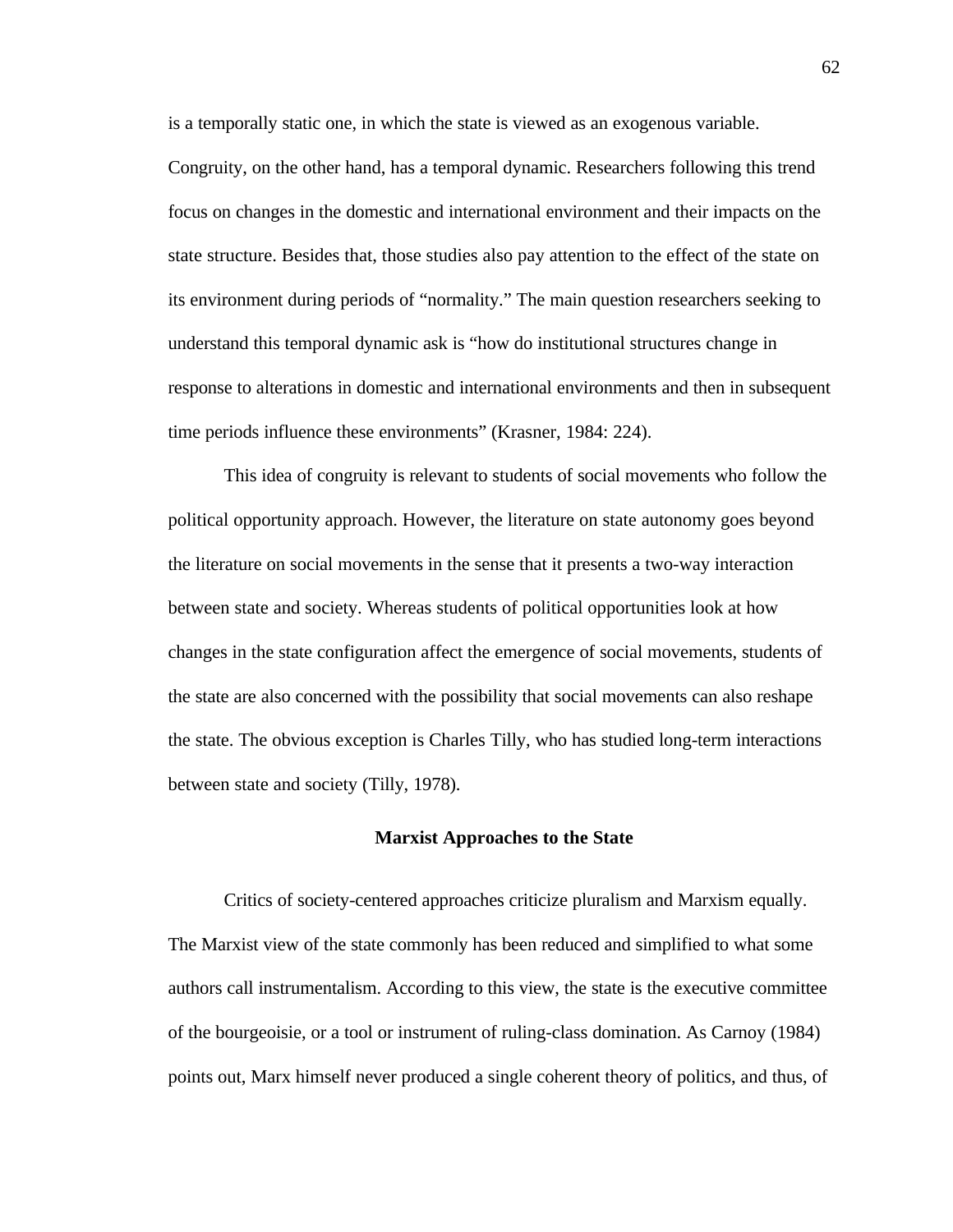the state, in his writings. His political ideas surface in his discussions on political economy; however, they were spread in so many sources and vague enough to leave room for subsequent interpretations by his followers and critics. Of course some authors would dispute this description of Marx on the state. Thomas is one of them, to whom:

It does not follow from this that, all on its own, ruling-class theory constitutes a viable theory of the state. But to say that Marx had no real theory of the state because of the evident shortcomings of ruling-class theory would be a serious mistake […] there is in Marx's writings a theory that is viable. It is viable not because of Marx's various dogmatic utterances but despite them. It has to be elicited, drawn out and retrieved from its writings, not read into them. (1994: 10-  $11)^1$ 

Indeed, Carnoy acknowledges that, despite the possibilities of diverse

interpretations, there are some fundamental Marxist ideas (in Marx's own works as well as

in most of his followers') that frame the debate on Marx and state theory:

First, Marx viewed the material conditions of a society as the basis of its social structure and of human consciousness. The state is a product of the relations of production, not from the general development of the human mind or from the collective of men's will. In Marx conception, it is impossible to separate human interaction in one part of society from interaction in another: the human consciousness that guides and even determines these individual relations is the product of the material conditions—the way things are produced, distributed, and consumed. (Carnoy, 1984: 46)

At this point, Marx is at odds with Hegel, who considered the state as a rational

structure that involves a just, ethical relationship of harmony among elements of society.

The Hegelian state is eternal, not shaped by historical conditions, as opposed to the

 $\overline{a}$ 

<sup>&</sup>lt;sup>1</sup> Although claiming that there is a theory of the state in Marx's writings, Thomas concedes that these works are rather full of "complexity, ambivalence, and equivocation" (1994, 11).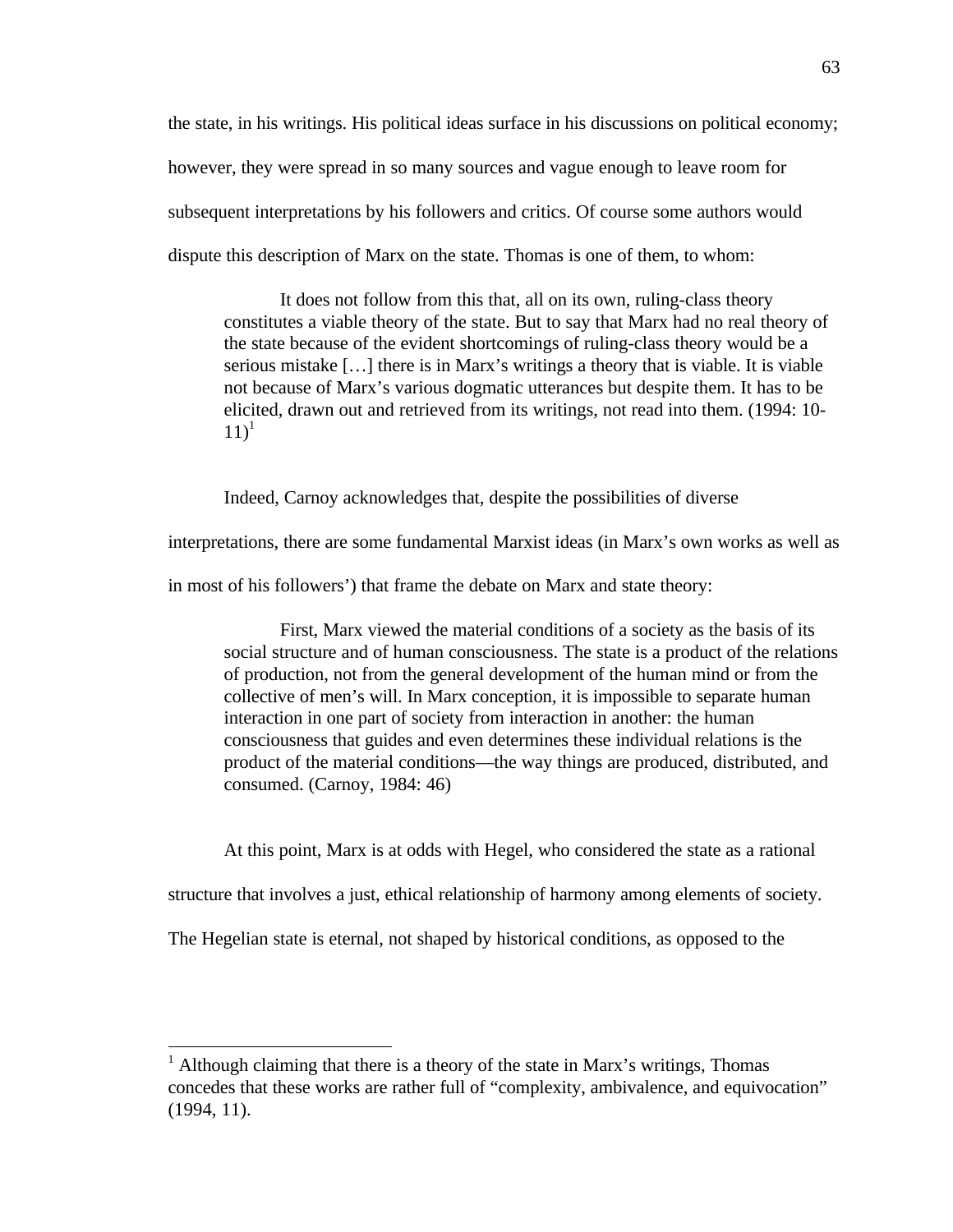Marxist state, which is a product of the historical and material development of a society (Carnoy, 1984).

A second common trait of the Marxist interpretation of the state is the rejection of the idea that the state represents the common good. Rather, Marx identified it as the expression of the class structure and class relations, which are, again, conditioned by the mode of production. Contrary to Classical and Liberal views (such as the ones by Hegel, Locke, Rousseau, Hobbes, and Smith) the state does not represent the "social collectivity," nor does it stand above the interests of particular groups. According to Marx and other Marxists, the state is not above class struggles; rather, it is deeply engaged in them.

This second characteristic of Marxist thought has not always been so clear in Marx's own works. In his early writings, Marx, deeply influenced by the political and social conditions in Germany, agreed with Hegel's idea of a "communal state," noting that it had to be a democratic state. He conceded that the state could have some autonomy from society. However, he did not accept Hegel's view that this was a universal trait of the state. He based this early acceptance of a state that was not class-bounded on historical conditions, as Carnoy explains:

For young Marx, then, the state had some life of his own, separated from civil society, having its own particular interests. Given conditions in Germany at the time, it is not unusual that Marx should see the state in this way: there was a separation of the state on the one hand and a rising civil society of the bourgeoisie on the other. The state was not an instrument of the bourgeoisie. In absolutist Prussia, the state was still in the hands of a precapitalist ruling class, with very different social values from those of the increasingly powerful bourgeoisie.(1984: 48)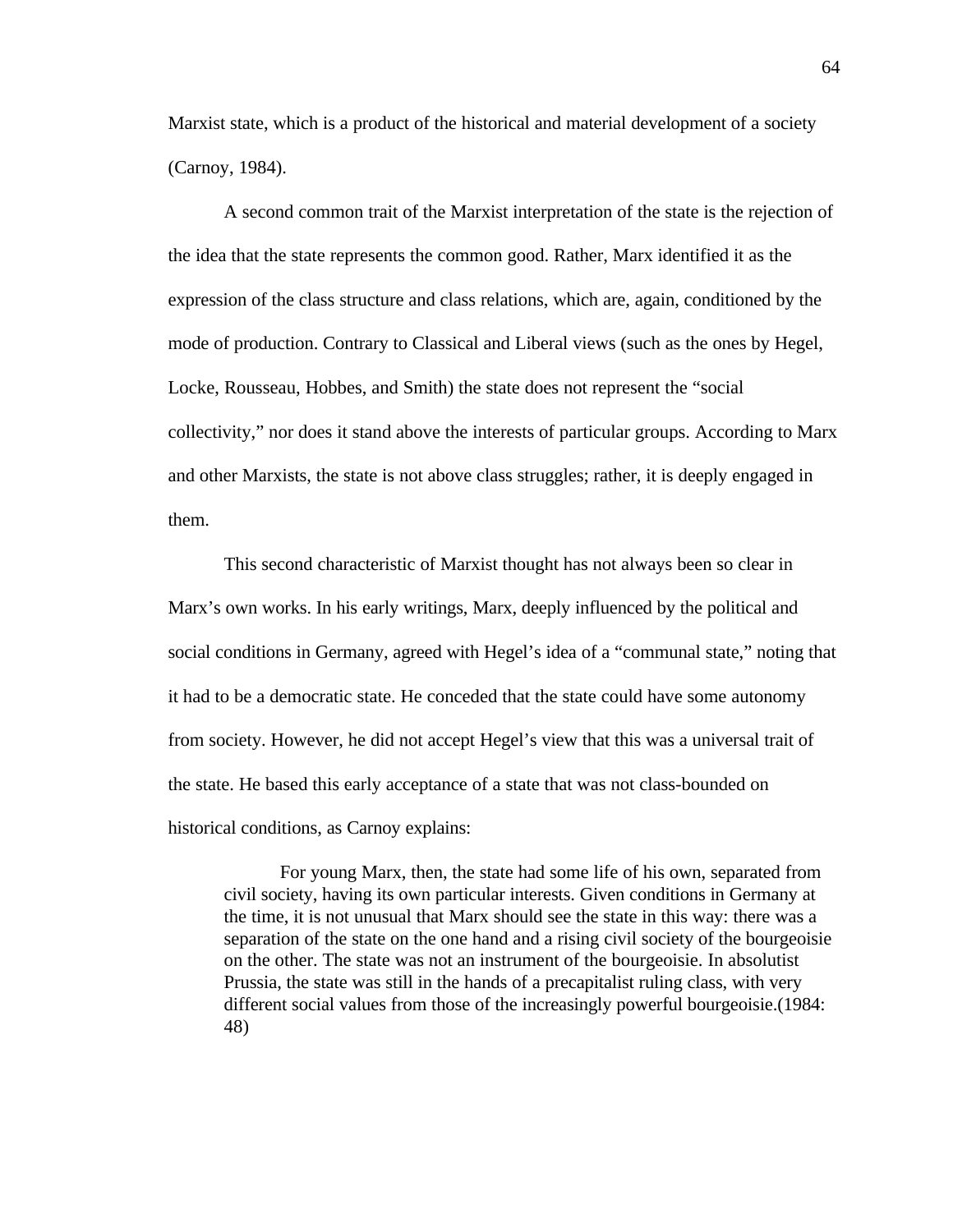Draper (1977), quoted in Carnoy (1984), explains that:

This Prussian state was indeed forced to exercise control over the aristocracy itself, it was no longer the simple feudal state, but the *Beamtenstaat* of absolute monarchy—the state of the functionaries, who had to keep a rein on all classes in order to keep the growing antagonisms from pulling society apart. (1977: 169)

According to Jessop, Marx's early works depict the state as "an irrational abstract system of political domination which denies the social nature of man and alienates him from genuine involvement in public life" (1982: 7). His early view fell short of anything resembling an instrumentalist theory of the state. Contrary to Hegel, who considered the bureaucracy in the modern state a universal class seeking to realize the universal interest of society, Marx argued that universal interest is a pure abstraction. Moreover, Marx pointed out that if, on the one hand, the state elite represents private interests, on the other hand, the bureaucracy may become another interest group among many others that seek to influence state decisions (Jessop, 1982).

An early version of a class theory of the state was presented by Engels in his *The Condition of the Working Class in England.* In this study, he argues that the English bourgeoisie secures control over the working class by controlling the state. Engels and Marx later elaborated this new approach in *The German Ideology* and in the *Manifesto of the Communist Party*. It is important to stress, however, that rather than a coherent theory of the state, what those authors presented was a "complex array of ideas and arguments unified (if at all) through their common concern with the general framework of historical materialism" (Jessop, 1982).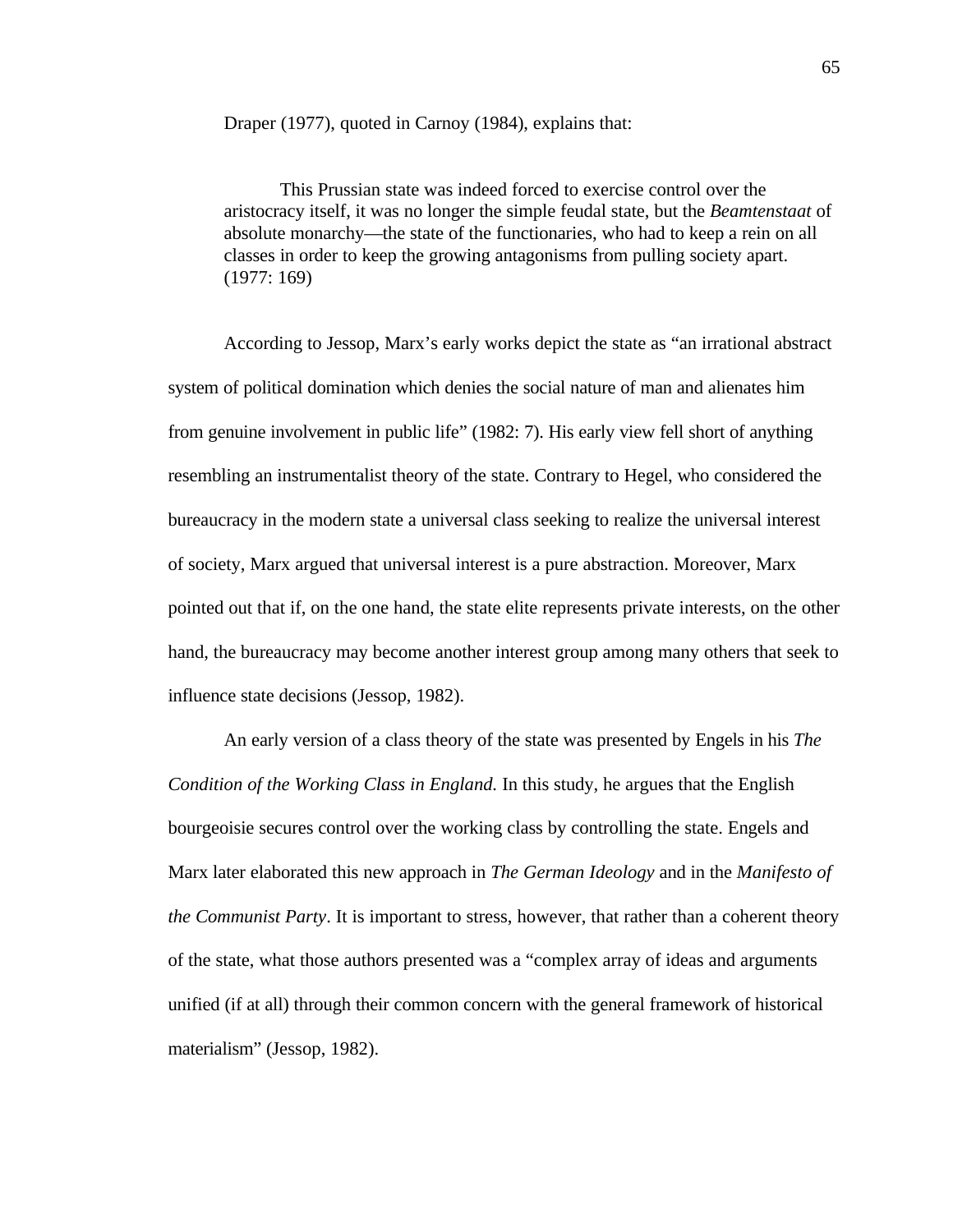The struggles within the modern capitalist state, according to Marx and Engels, represent the struggles within society itself, particularly class struggles. The state mediates contradictions between individuals and the community; as the bourgeoisie dominates the community due to its control over the means of production, it also dominates the state. The state, therefore, is not a result of a class plot. Rather, it reflects the balance of power within the community: "Hence, the state does not exist owing to the ruling will, but the state which arises from the material mode of life of individuals has also the form of a ruling will" (Marx and Engels, 1964: 358, quoted in Carnoy, 1984: 48-49).

Also, as evidence that Marx did not take the instrumentalist view to extremes, Jessop (1982) shows how he stressed the effects of different types of state on the balance of class forces in different societies. Marx developed this argument in *The Civil War in France*, wherein he explains that "the state is a system of political domination whose effectiveness is to be found in its institutional structure as much as in the social categories, fractions, or classes that control it" (Jessop, 1982: 27). In other words, Marx grants some autonomy to the state instead of simply collapsing it into society.

Even though the state was not a class plot, it was not a structure of universal representation of class interests. Most states pretended to be representative of all classes, but in fact protected the interests of the capitalist class, and this false idea of universal representation was, according to this Marxist view, a central ideological function of the state. According to this Marxist tradition, collective action will emerge when the subordinate classes are in fully developed contradiction with its antagonists. In the case of western societies, this would be possible after capitalists had deprived workers of their tools and driven them into large factories. In this situation, unions could provide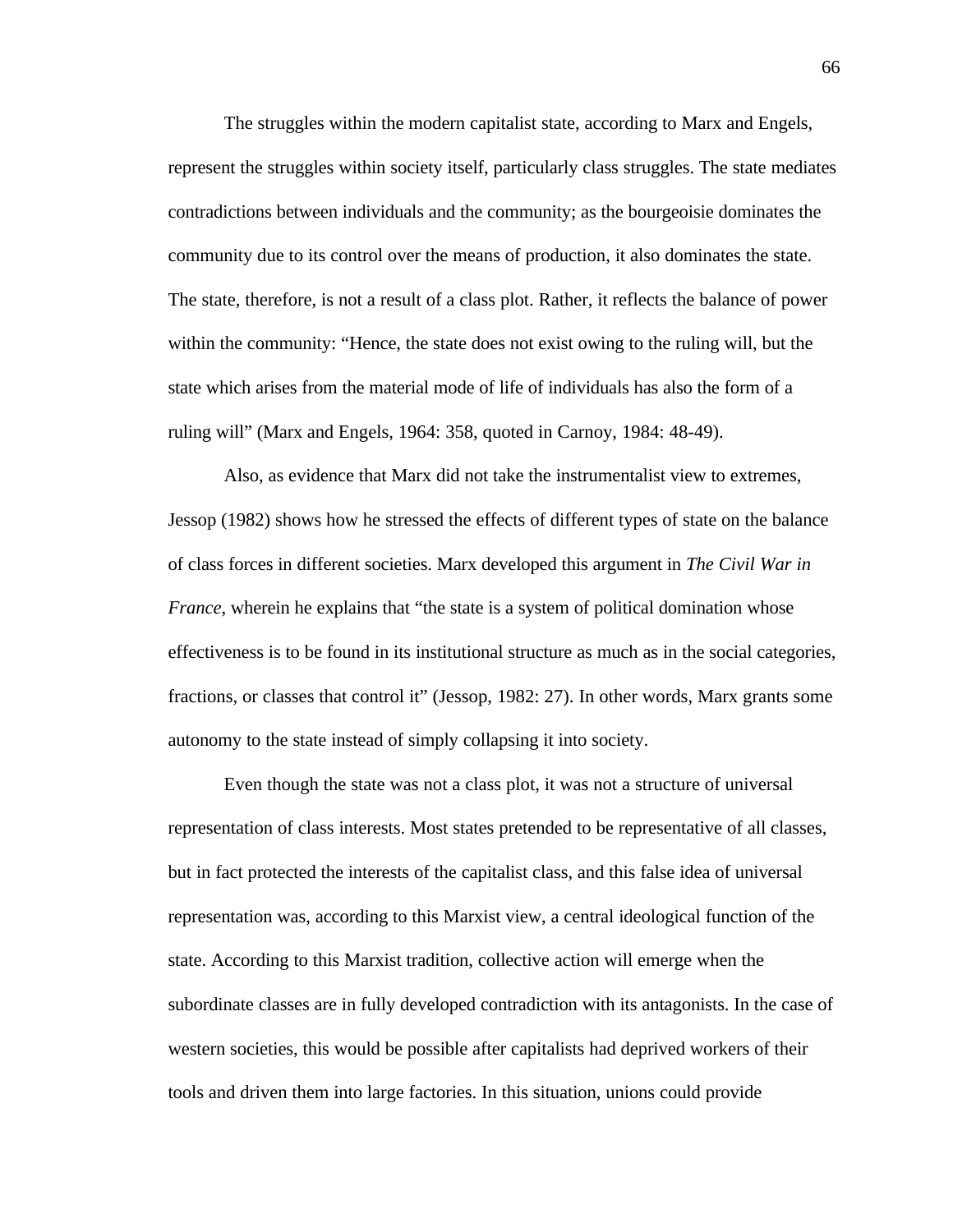organizational resources, and raise the class consciousness necessary for mobilization. It is worth noting that Marx and Engels considered liberal democracy and the liberal state as an institution and a structure that could be useful to the workers if they captured them; hence the idea that capitalism paves the road to socialism. As workers often failed to rise against their oppressors, Marx blamed them for developing a "false consciousness," instead of a true class consciousness. He ignored splits within the labor movement as well as tacit support some sectors gave to capitalists in exchange for welfare benefits and integration into capitalist democracy (Tarrow, 1994;Jenkins, 1995).

If someone is to blame for the mistaken Marxist instrumentalist view of the state, Lenin is probably the right person. For Lenin, the state is an organ of class rule, whose main function is to moderate class conflict by controlling the lower classes. According to him, petty bourgeois ideologists distorted this fundamental principle of Marxism by depicting the state as an organ of class conciliation. He claims that class conciliation is impossible, and the dominant class uses the state to perpetuate class oppression. In his view, in a society without class struggle, there would be no need for the state. In fact, in this kind of society, the state could not exist altogether. Contrary to Marx and Engels, Lenin (1929) considered that the capitalist state had no use for the lower classes:

If the state is the product of the irreconcilable character of class antagonisms, if it is a force standing above society and "separating itself gradually from it," then it is clear that the liberation of the oppressed class is impossible without a violent revolution, and without the destruction of the machinery of the state power, which has been created by the governing class and in which this "separation" is embodied.  $(1929: 116)^2$ 

 $\overline{a}$ 

 $2$  This was Lenin's second attack on the "betrayers" of Marx and Engels – directed to Kautsky. Contrary to the "petty bourgeois ideologists", Kautsky acknowledged that the state was a mechanism of class domination, but he also distorted Marxism by denying that revolutionary forces had to destroy this mechanism.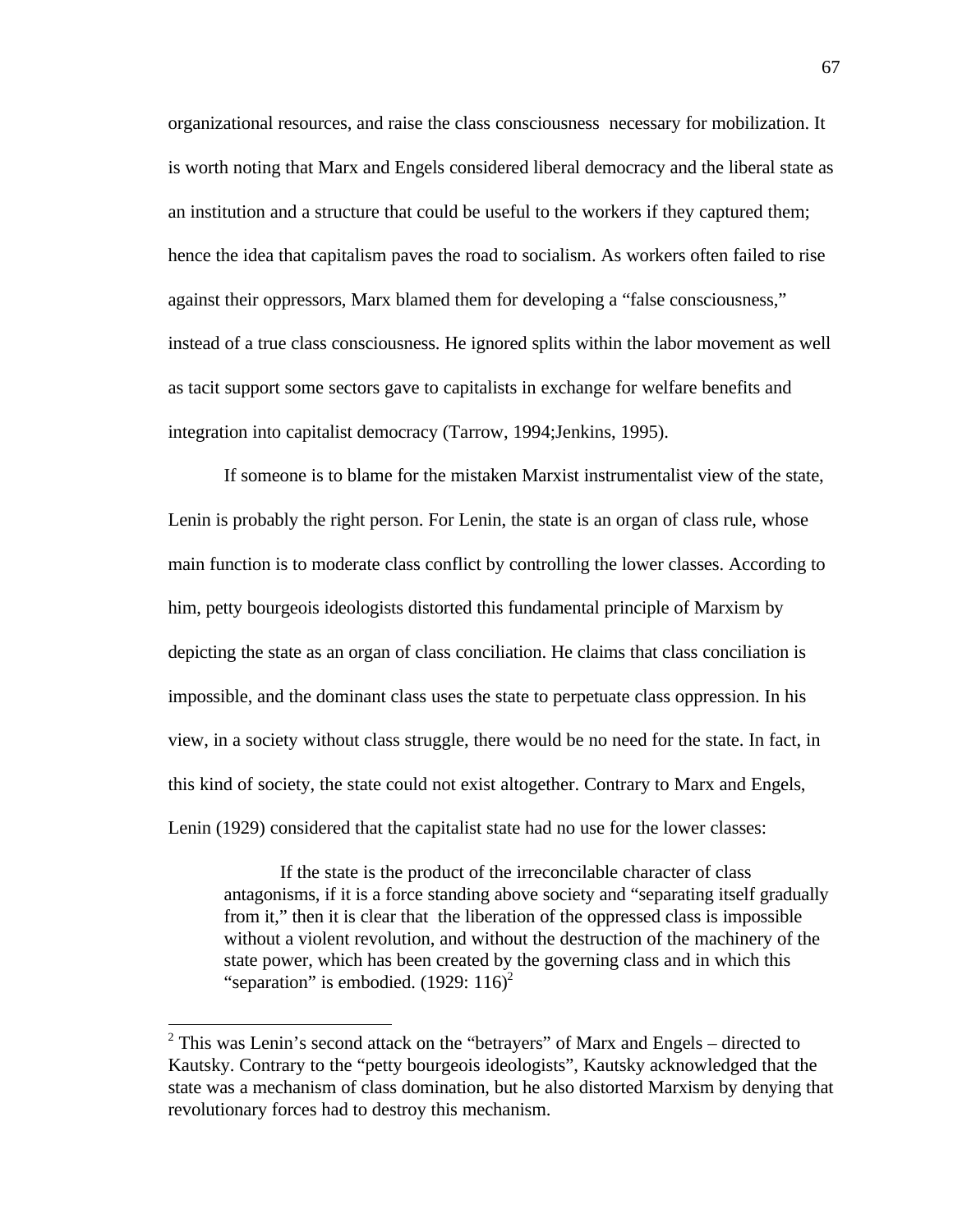Thomas (1994) claims that the Russian revolution deeply affected Lenin's works, particularly *The State and Revolution*, wherein he exposed his main ideas. Critics of Lenin argue that he was overwhelmed by the events surrounding him when he wrote the book and, as a result, it is more of a revolutionary blueprint than a piece of scholarship:

He [Lenin] was of course able to back-reference what were largely organizational imperatives by invoking phrases drawn from the available writings of Marx and Engels, but such invocations were necessarily tendentious and almost incantatory. Marx and Engels were not invoked in a spirit of calm, scholarly objectivity; concepts and phrases were torn from their contexts and made to carry talismanic force under the impress of events. (Thomas, 1994, 123)

In conclusion, Lenin does not leave room for any form of state autonomy by affirming that the capitalist state apparatus is of no use for the working class, "for the capitalist state apparatus is organized structurally – in form and content – to serve the capitalist class, and cannot be taken over by the working class to serve its ends"(Carnoy, 1984, 59). A new society, one with no class struggle (due to the suppression of the bourgeoisie), will require and imply a new state. The dictatorship of the proletariat, in this case, substitutes for the dictatorship of the bourgeoisie.

Italian thinker Antonio Gramsci is commonly credited with being the first scholar to systematize a Marxist science of political action. As opposed to Marx, who stressed the primacy of political economy in shaping society, Gramsci gave primacy to politics, granting it some autonomy from the economy. An underlying preoccupation in Gramsci's works is the locus of power in the political system. To some extent, he agreed with Lenin by considering that a significant amount of power lies in the state, where it takes the form of domination. However, he also acknowledged that power also lies in a network of social institutions, which, sometimes, have no direct connection to the state (Thomas, 1994).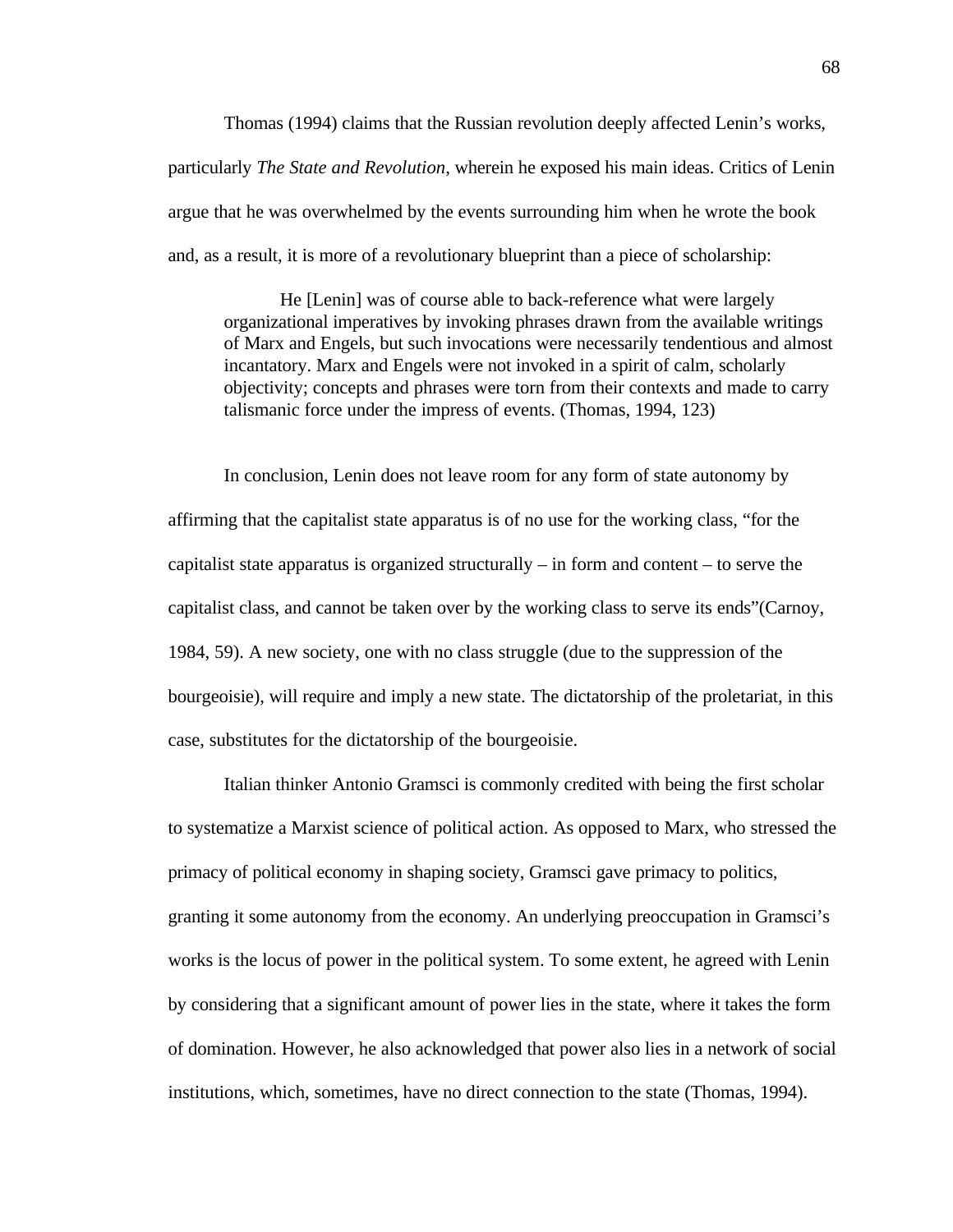Marx and Engels considered the state as a product of society. Society is the decisive element, whereas state is the subordinate one. In Marxist terms, society is the structure, the state is the superstructure, and both coexist in a dialectical relation. The essence of the structure are the relations of production, which produce a juridical and institutional order: the state (superstructure). Gramsci had a different view. In Carnoy's words:

For both Marx and Gramsci, civil society is the key factor in understanding capitalist development, but for Marx civil society is structure (relations in production). For Gramsci, on the other hand, it is superstructure that represents the active and positive factor in historical development; it is the complex of ideological and cultural relations, the spiritual and intellectual life, and the political expression of those relations that become the focus of analysts rather than structure.(1984: 66)

These cultural and intellectual relations that Carnoy referred to are at the core of Gramsci's theory and are the factor that most differentiates it from Leninism. The state is not simply a tool for class domination. In reality, if the bourgeoisie is able to spread its ideas, norms, and values throughout society, it will not need to resort to violence to control the subordinate classes. The cultural and intellectual relations among classes, in this case, lead to the internalization of class domination. This is what Gramsci called *hegemony*.

Beyond a simple intellectual response to the utilitarian view of the state, the concept of hegemony reflects institutional and historical differences among European countries. Whereas Lenin was particularly influenced by what he saw in tsarist Russia, Gramsci's built his theory upon the experiences of Western European representative democracies. Gramsci did not substitute hegemony and consent for coercion and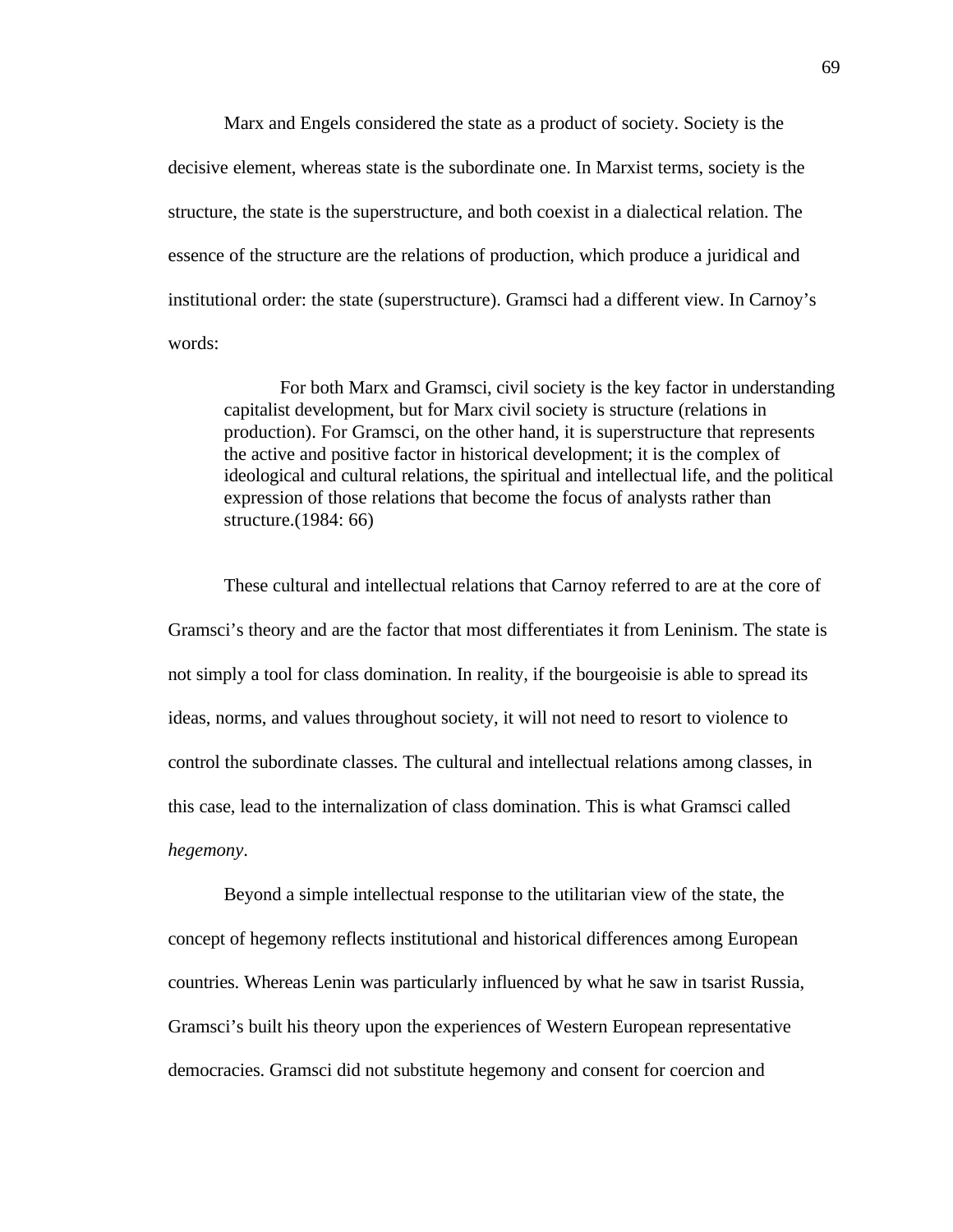domination. Rather, he argued that both modes of social control could exist, at the same time, in different states.

The preponderance of civil society over the state in the West can be equated with the predominance of 'hegemony' over 'coercion' as the fundamental mode of bourgeois power in advanced capitalism. Since hegemony pertains to civil society, and civil society prevails over the state, it is the cultural ascendancy of the ruling class that essentially ensures the stability of the capitalist order. For in Gramsci's usage here, hegemony means the ideological subordination of the working class by the bourgeoisie, which enable it to rule by consent. (Anderson, 1977: 45)

This definition emphasizes the role of society in the political process, to the detriment of the state, in a clearly Marxist fashion. Later, Gramsci admitted that society was not the only locus of hegemony; rather, state and society were responsible for ideological control. In this new formulation, however, he confused the attributions of state and society by arguing that these two spheres of public life share both force and consent. Repression, or the use of force, however, is restricted to the state, not an attribute of a normal society. As an attempt to fix this analytical problem, Gramsci finally merged state and society in a larger unity with hegemonic and coercive powers<sup>3</sup>. Anderson claims that due to this change "the very distinction between state and society is canceled…which undermines any scientific attempt to define the specificity of bourgeois democracy in the West" (1977: 34).

Although largely criticized, this lack of differentiation between state and society had some supporters. Althusser was a radical follower of Gramsci in his claim that society

 $\overline{a}$ 

<sup>&</sup>lt;sup>3</sup> These definitions appeared in *The Prison Notebooks*. Anderson suggests that the second definition wherein both state and society have repressive powers may have been the result of Gramsci's living in Italy during the fascist years, when militias were common and the state lost the monopoly of use of force.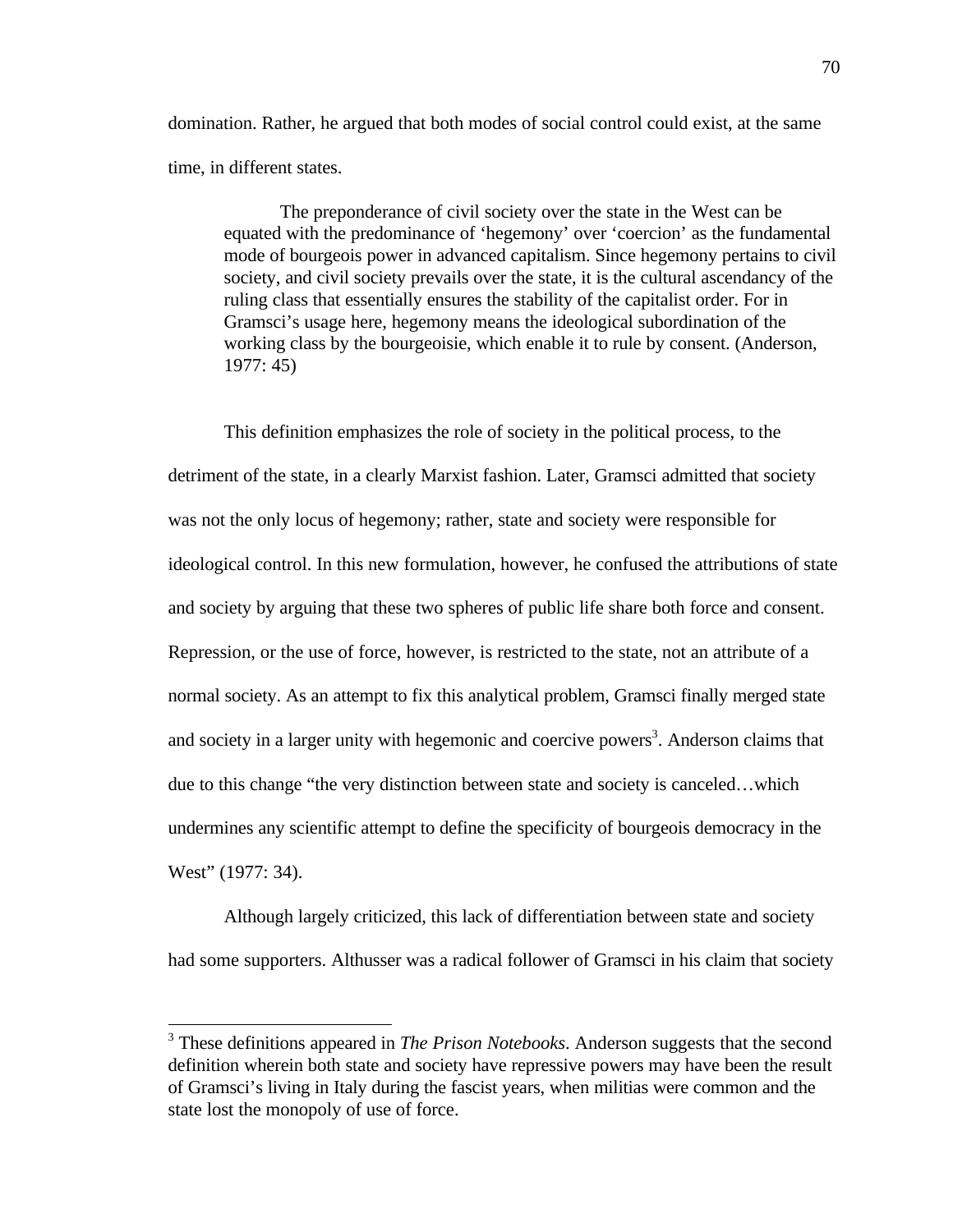and state cannot be distinguished one from another<sup>4</sup>. In his view, any institution, private or public, is part of the state ideological apparatus: family, church, education, trade unions, parties, newspapers, etc. This definition made a distinction between a representative democracy and a fascist regime not only impossible, but also unnecessary (Anderson, 1977). Rather than individuals or institutions, what determines this lack of boundaries between state and society is ideology. Such a determinism comes as no surprise considering Althusser was a radical structuralist (which Gramsci, of course, was not).

With this theory of ideology, Althusser constructs a mechanism by which individuals willingly subject themselves to an ideology (Gramsci's hegemonic "consensus"), and it is this subjugation that defines them in the society itself. Inherent in the ideology is the necessary ignorance of the reality that the ideology represents, and this reality is, in the last resort, the reproduction of the relations of production and the relations deriving from them (Carnoy, 1984: 92).

The installation of the state ideology is the real stake in the class struggle. It is not by seizing the state that a class establishes its supremacy; rather, it is by installing its ideological state apparatus. Anderson argues that Althusser may have been deeply influenced by the Chinese Cultural Revolution, which, in last instance, was aimed at destroying the existing ideological state apparatus and installing a new one.

If Althusser, on the one hand, did not differentiate private institutions and organizations from the state, Gramsci, despite his late view of state and society as one single entity, never went that far. He did not follow the Chinese revolution from a comfortable distance as Althusser did; rather, he lived in and was a victim of a fascist state. He realized, drawing on his own life experience that there was a clear difference

 $\overline{a}$ 

<sup>&</sup>lt;sup>4</sup> Whereas Gramsci's work focused on political process, Althusser idealized the state apparatus.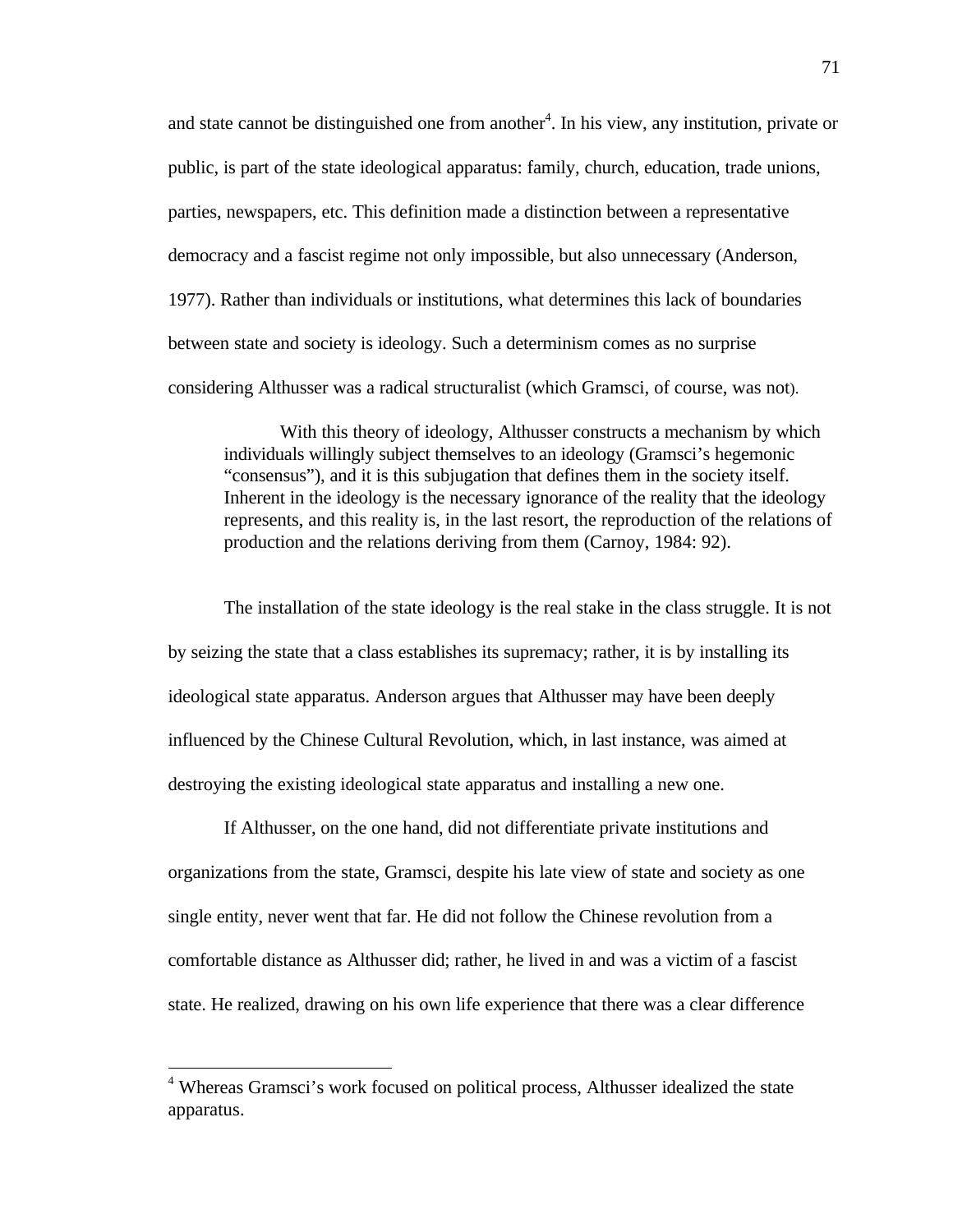between a bourgeois state with relative influence on society and a fascist state that controlled society by means of force.

Despite the absence of a clear and definitive gramscian interpretation of the relation between state and society, students of the state usually consider his societycentered view as predominant. Some students of social movements, as we have seen in the previous chapter, definitely consider the realm of superstructure as the main battlefield of social movements, at least the so called new social movements (Alvarez et al., 1998). Even though followers of this trend do not go as far as Althusser to erase the borders between state and society, they do, at least implicitly, claim that changes in society at large are as important, or perhaps even more important, than changes in the "visible" aspects of the polity, namely the state. In fact, the students of politics of culture do reject the Althusserian structural determinism embedded in his view of ideology. According to this Althusserian interpretation, the relations of production (infrastructure in the classical Marxist tradition) are the source of ideology, which shapes the superstructure (the state). Under this perspective, material conditions determine cultural politics, stripping it from the autonomy that some students of social movements believe it has (Dagnino, 1998). If the relationship between state and society is the opposite, as Gramsci argues, then culture, not material relations, shapes politics.

Later developments in the Marxist tradition, however, returned to the state as a relatively independent actor. Poulantzas (1978) acknowledges the repressive and ideological aspects of the capitalist state, but he rejects the reduction of the state to these two dimensions (force and ideology). Poulantzas argues that this Althusserian view, despite its radicalism, in fact masks a more critical view of the state.

72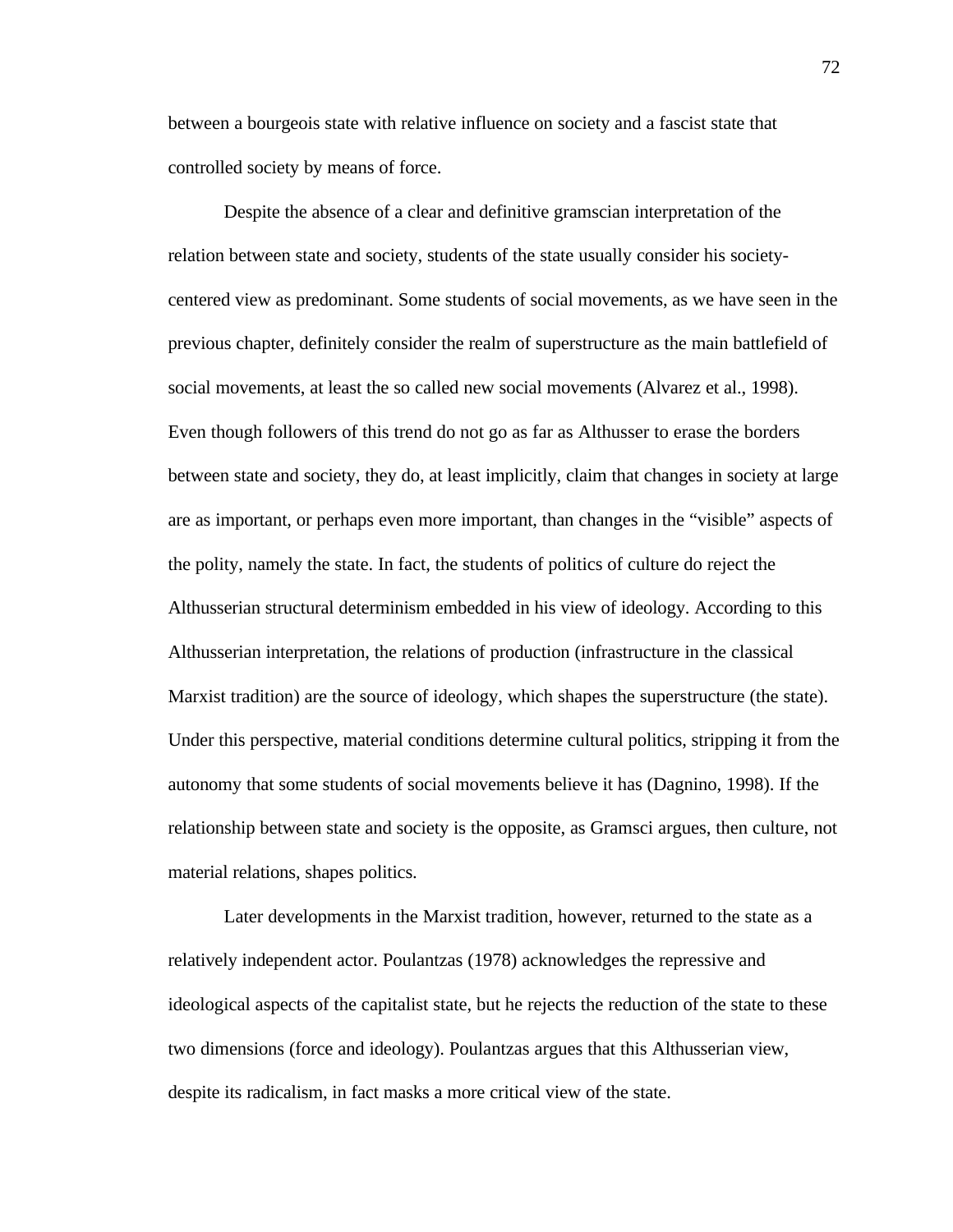The exercise of power is split between two groups: the repressive and the ideological state apparatuses. This apportionment diminishes the specificity of the *economic state apparatus* by dissolving it into the various repressive and ideological apparatuses; it thus prevents us from locating the state network in which the power of the hegemonic fraction of the bourgeoisie is essentially concentrated; and it obscures the character of the modalities required to transform this economic apparatus in the transition to socialism – as distinct from those required to transform the repressive and ideological apparatuses.(Poulantzas, 1978: 33)

In other words, Poulantzas argues that the state has a more active role in producing the conditions that enable capitalism to reproduce itself. The state has a stronger link to the dominant classes than other Marxists supposed. For Poulantzas (1978: 77), it is the state that "represents and organizes the long-term interests of a power block, which is comprised of several class fractions[...] and which sometimes embraces dominant classes issuing from other modes of production that are present in the capitalist social formation." As the dominant classes are not homogeneous, the state has relative autonomy from them, so that it can ensure the organization of the interests of the bourgeoisie under the leadership of monopoly capital (the leading fraction of the dominant class).

Another important neo-Marxist who addressed state theory was Offe. He considered the state as a crisis manager—an institution that emerged in capitalist society in response to the crises that naturally arise from the contradictions of capitalism. These crises were the result of "increasing socialization of labor (the incorporation of wage labor) and continuing private appropriation (surplus extraction by capitalists)"(Carnoy, 1984:131). These crises trigger both market responses (emergence of oligopolies and monopolies) and state intervention.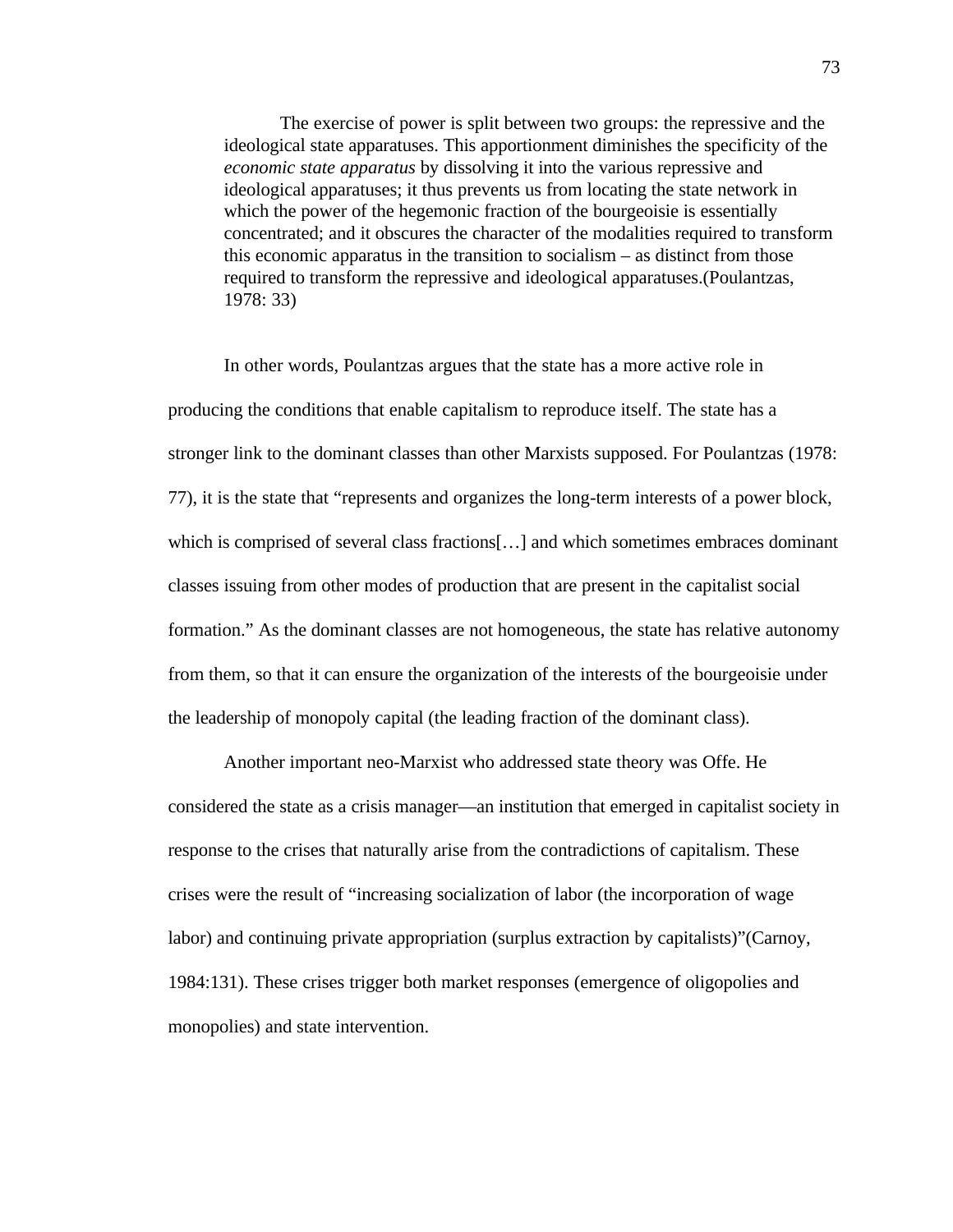The state best represents the ruling class when it does not act upon the will of this class, but rather upon its own routines and formal structures. Specific interests of a sector of the bourgeoisie tend to deepen the cleavages within it, also diminishing the state ability to intervene and solve crises. The state does not have a selective bias that purposefully excludes non bourgeois citizens from its structure, nor a structural constraint that impedes it from adopting strategies that hurt the interests of the capitalist class. For Offe (1973), what drives the capitalist state to work to the benefit of the dominant class is its need to survive and to reproduce itself.

The capitalist state, by definition, does not have direct control over the accumulation process, which is the sole responsibility of private actors. As the state depends on private accumulation to survive, by means of collecting taxes on profits and wages, it has, therefore, the authority and the mandate to create the conditions that will promote private accumulation. Nevertheless, even though capitalist interests underly state strategies, representatives of the capitalist class do not take direct control of the state apparatus not only because of class cleavages, as discussed above, but also because of a concern with legitimacy. As Carnoy points out:

Since the personnel of the state apparatus do not have a power base of their own, they need some mandate for action derived from some alternative source of power. This mandate for action must come from the concept of the state representing the common and general interests of society as whole.(1984: 134)

In Offe's own words:

This is to say that the state can only *function* as a capitalist state by appealing to symbols and sources of support that *conceal* its nature as a capitalist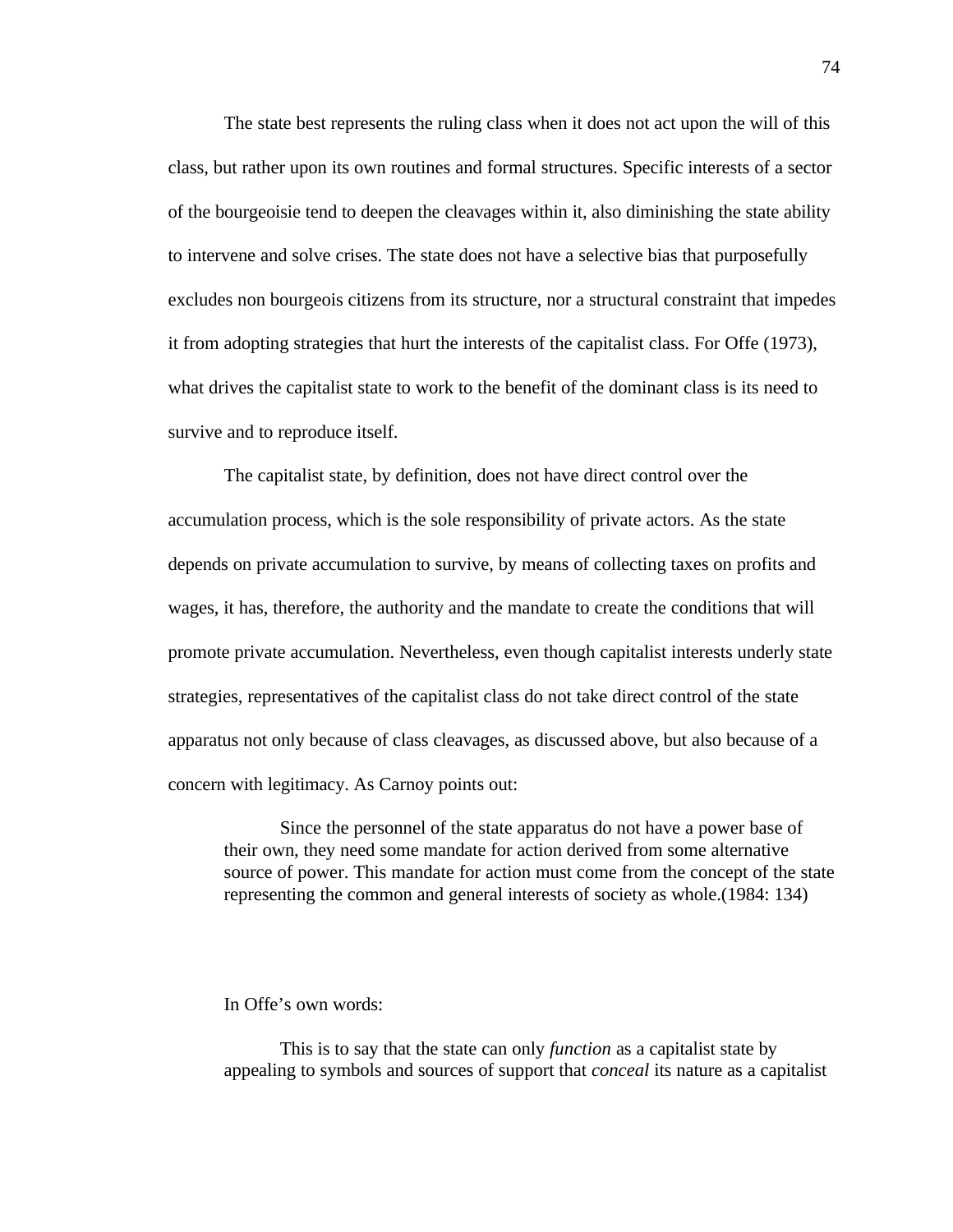state; the existence of a capitalist state presupposes the systematic *denial* of its nature as a *capitalist* state. (1973: 127)

Of course these two imperatives of the state are relatively contradictory, imposing limits one on the other. At the same time, the capitalist state has to facilitate investment by private actors, as well as ensuring that the working class is employable and employed. Block (1977) calls this linkage between the state and the capitalist class the main *structural mechanism* of class control. He notes, however that there are other *subsidiary mechanisms* that make the state serve capitalist interests. This structural mechanism, according to Przeworski and Wallerstein (1988), is false in a static sense, but true in a dynamic one. According to them, any distribution of consumption between workers and capital owners is compatible with continual private investment once an appropriate set of taxes and transfers is in place. However, the anticipation by capitalists of any changes in this distribution cause them to reduce investments and slow down the economy.

The first subsidiary mechanism is direct pressure on the state, through *influence channels*. Although the capitalist class lacks a collective consciousness, individual capitalists have a very clear idea of what their short-term interests are, and they will press the state to realize those interests. These influence channels include the recruitment of ruling-class members into public offices, the formation of lobbying groups, campaign financing, bribing public officials, and others. In many instances, this kind of pressure runs against the reproduction of capitalism, and it is counter-weighted by the structural mechanism (Block, 1977). A second subsidiary mechanism is cultural hegemony. Block follows Gramsci in his definition: "the widespread acceptance of certain unwritten rules about what is and what is not legitimate state activity" (Block, 1977: 14).A government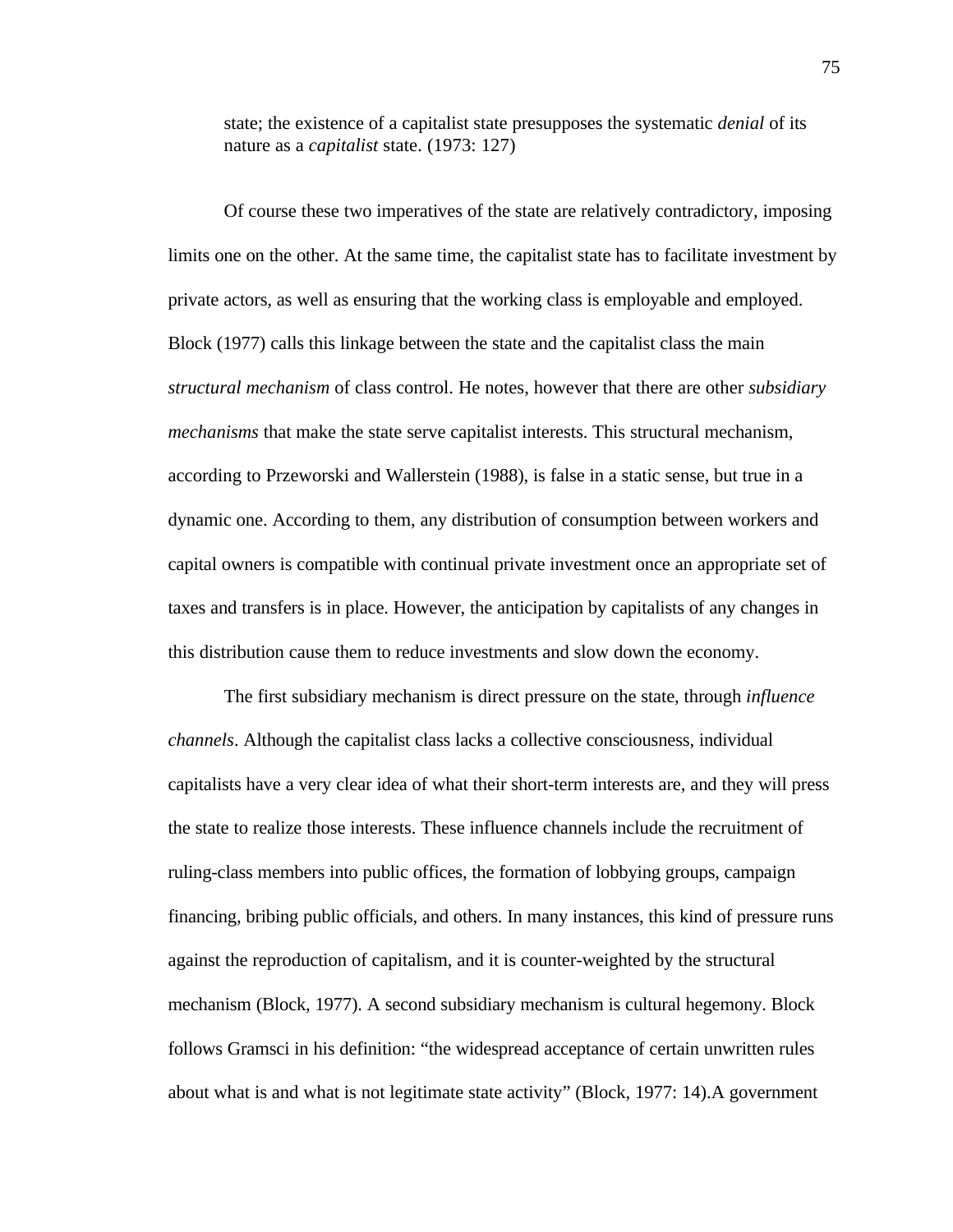that violates these rules runs the risks of losing popularity and even legitimacy, which, of course, discourages a democratic government from adopting anti-capitalist measures.

The idea of structural dependence of the state on capital implies a high degree of state autonomy. Even though the state is subject to hegemonic ideas and has to protect the interests of the capitalist class, at the same time it adopts policies that run counter to these interests and ideas. In the following chapter I show that the Brazilian authoritarian state conforms to this Marxist discussion of state autonomy. At some points the state acted with a high degree of autonomy from society. In other instances, representatives of the capitalist class had ample access to the state decision making structure. In both cases the military government sought to promote private accumulation of capital. If the state has autonomy to veto particular interests of the most powerful class, it certainly has an overwhelming power over the lower ones, especially if their demands pose any apparent challenges to economic performance. This autonomy has obvious consequences to the social movements approaches. Contrary to what followers of resource mobilization claim, strategic alliances with more powerful groups will not necessarily result in incorporation into politics. If the state perceives these alliances as a threat to economic performance, it will use its power to neutralize them.

## **Corporatism and the State**

Corporatism is an applied form of what Alfred Stepan (1978) calls an organicstatist approach to the state. This approach, he argues, is "not as textually and historically specific as classic Marxism or Liberal Pluralism," yet has an intellectual lineage that runs "through Aristotle, Roman Law, medieval natural law and into contemporary Catholic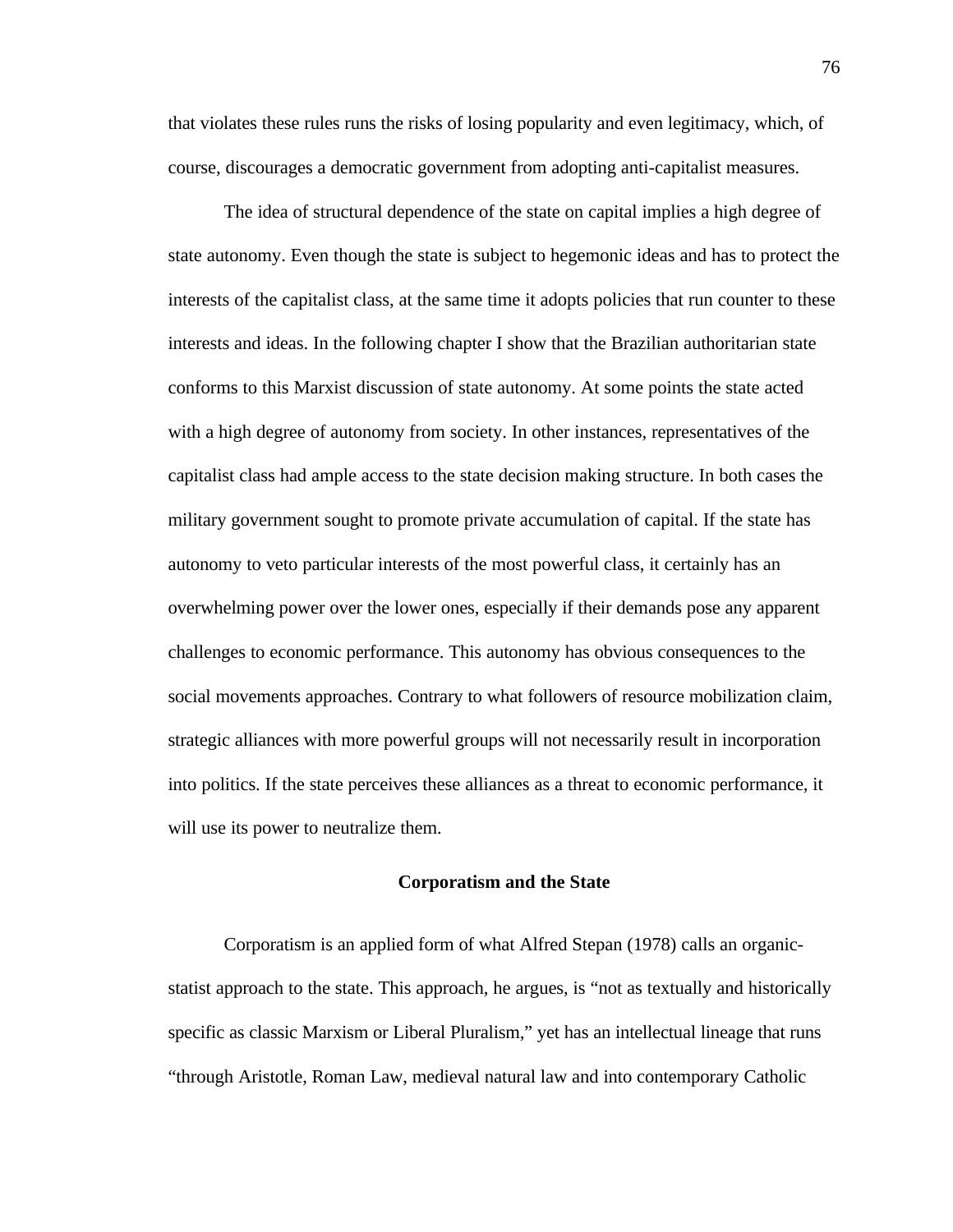social philosophy" (1978, 27). An interesting characteristic of this organic statist tradition is that it is built upon a normative, rather than descriptive or analytical view of the state.

Liberal pluralist views of the state are descriptive in the sense that they evolve from what liberals consider a basic trait of human beings, namely individualism and selfinterest. Accordingly, Marxists develop their theories from a descriptive analysis of the dominant mode of production and its consequential class struggles. Organic-statist interpretations, on the other hand, do not start from accounts of what society is, but rather from what society ought to be.

What society ought to be, according to prominent organic-statist thinkers, is a well integrated and functional system wherein different parts coexist harmonically and perform differentiated tasks. The earliest intellectual conceptualization of this kind of social integration is St. Paul's letter to the Christians at Corinth, when he suggested that society should be an integration of separate parts, much like the human body (Wiarda, 1997). This integration is achieved through the insertion of humans in communities – a basic feature of all texts that influence corporatist approaches.

Aristotle had a similar view of mankind. According to him, man's nature can only be fulfilled within a community. Men have, consequently, a natural tendency to form political associations. The best way to functionally organize society, therefore, would be along the "natural" existing groups and divisions of society. Participation in the "polis" is a fundamental part of human life, even prior to the family and to the individual (Stepan, 1978). A third influence on the organic statist approach comes from ancient Rome. As in Greece, political participation was a fundamental characteristic of society, but whereas the Greek practiced direct citizen participation, the Romans had a system of indirect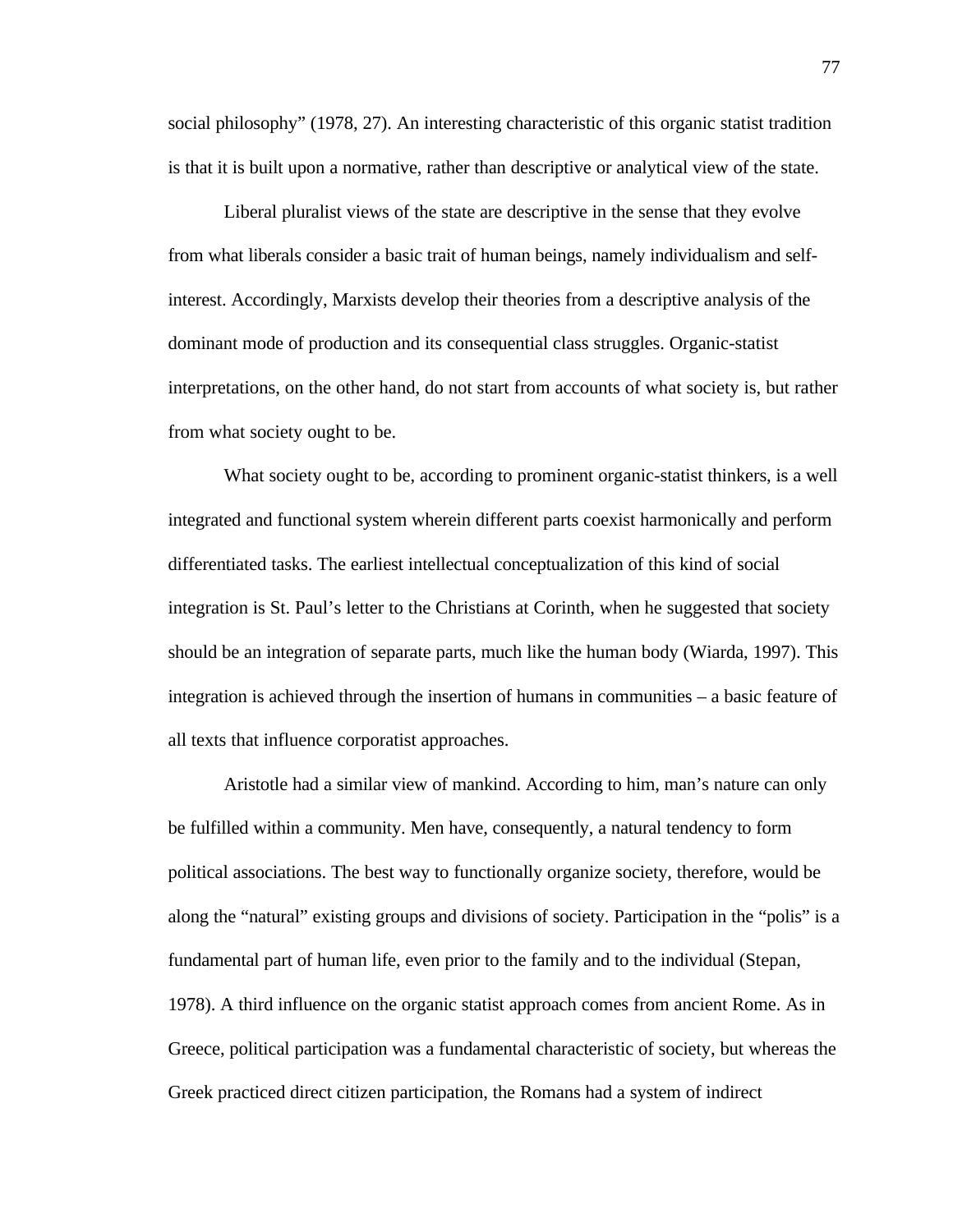representation. This system granted representation to the existing social groups, such as the military, professional associations, and religious institutions, often organized under *colegios*. In a typical corporatist way, the groups entitled to participate in the political system were monopolistic in character. In other words, one and only one group represented each meaningful segment of society. Moreover, all these groups operated under the tutelage of the state.

The collapse of the Roman empire buried corporatist practices and theories for centuries. It was not until the late middle ages that groups began organizing again, due to economic changes that brought about professional guilds, more structured military, and religious orders. The decay of the feudal system opened new opportunities and needs for corporate representation. The eventual prevalence of the absolutist state, however, soon closed the opportunities for substantive participation.

It was not until the late eighteenth century that the corporate statist ideology reemerged within the realm of political philosophy. German romanticists rescued this tradition and strongly rejected the individualism that was characteristic of the French and American revolutions. Individuals could not claim their part in the formation of the will of the state directly, but only as a member of a *Stand*. The romanticists manifested their support to the central tenets of the organic state approach by stressing the importance of a strong central authority – the Monarch – but not an absolutist one. Checks and balances on the authority of the monarch are not in the hands of a parliament or any other structure of direct representation. Rather, the most capable members of the "Estates" should surround the king and represent their groups' interests. A confrontation between the monarch and his subjects would certainly lead to this undesirable form of government.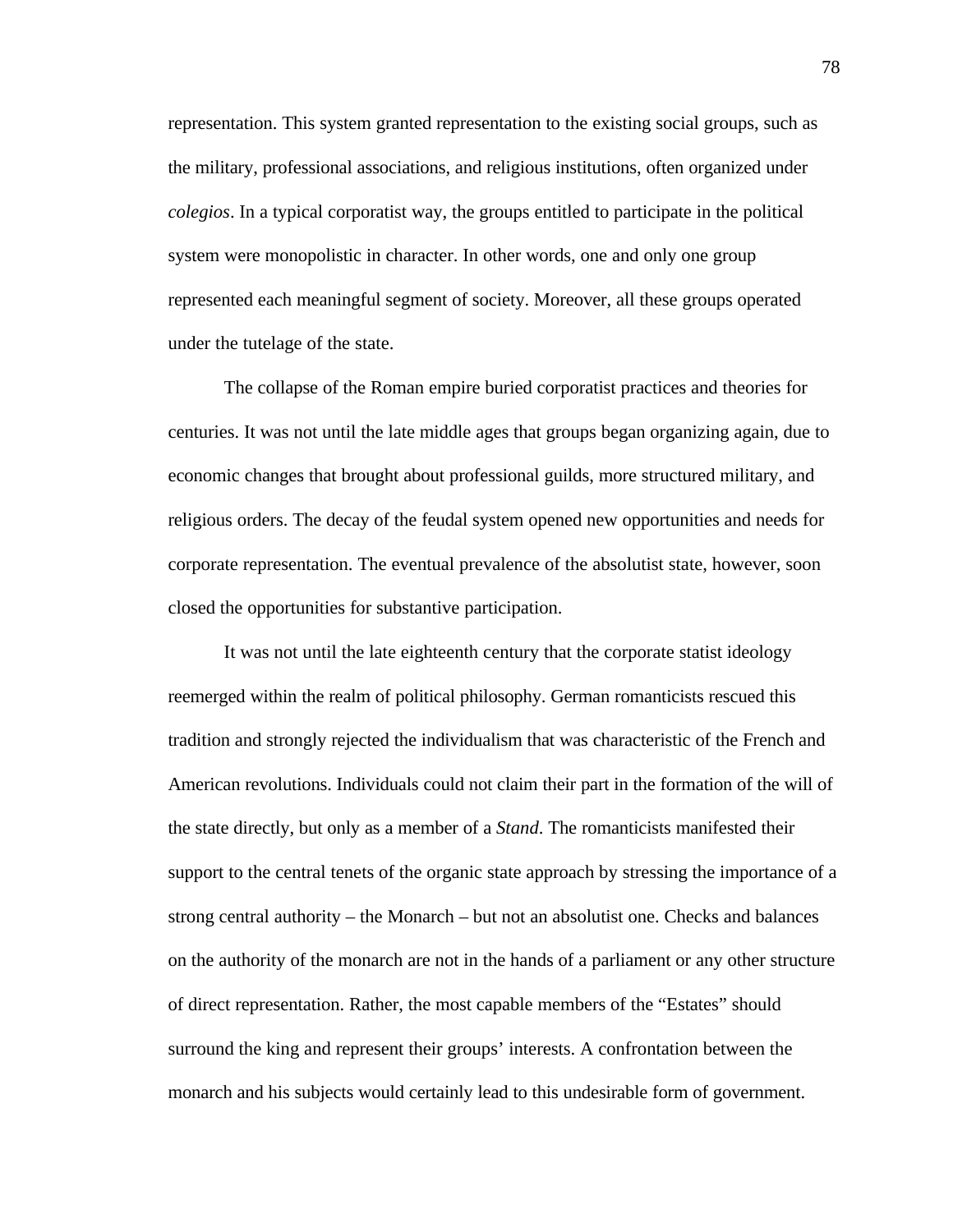Representation through "Estates" was the only effective way to mediate these relations (Landauer, 1983).

It is interesting that up to this point, lineage and economic function were closely correlated. The proponents of organic state, therefore, simply accepted the traditional modes of voting and representation, based on hereditary status. As social and economic development unfolded, economic function and hereditary status became increasingly separated. The corporatist literature reflected this change by gradually focusing on economic function and abandoning the concept of hereditary rights (Landauer, 1983).

As romanticism started fading, so did theoretical studies of corporatism. Economic development, however, made social problems more acute and, by the 1860s, proposals of corporatist remedies to these problems reemerged. Also, this corporatist revival was a response to two emerging ideologies of last century: Marxism and liberalism. Following the communitarian tradition, corporatist arrangements stressed the importance of the group, rather than individual, as in the liberal ideology. The organization of politics according to traditional social divisions would bring peace instead of the class struggles that Marxists predicted.

Again, the Catholic church was a strong source of corporatist ideology. In 1881, Pope Leo XIII commissioned a study of corporatism and how it related to the Catholic doctrine. A group of thinkers and of theologians met at the University of Freiburg in 1884, and produced the first definition of corporatism:

A system of social organization that has as its base the grouping of men according to the community of their natural interests and social functions and, as true and proper organs of the state they direct and coordinate labor and capital in the common interest. (Wiarda, 1997)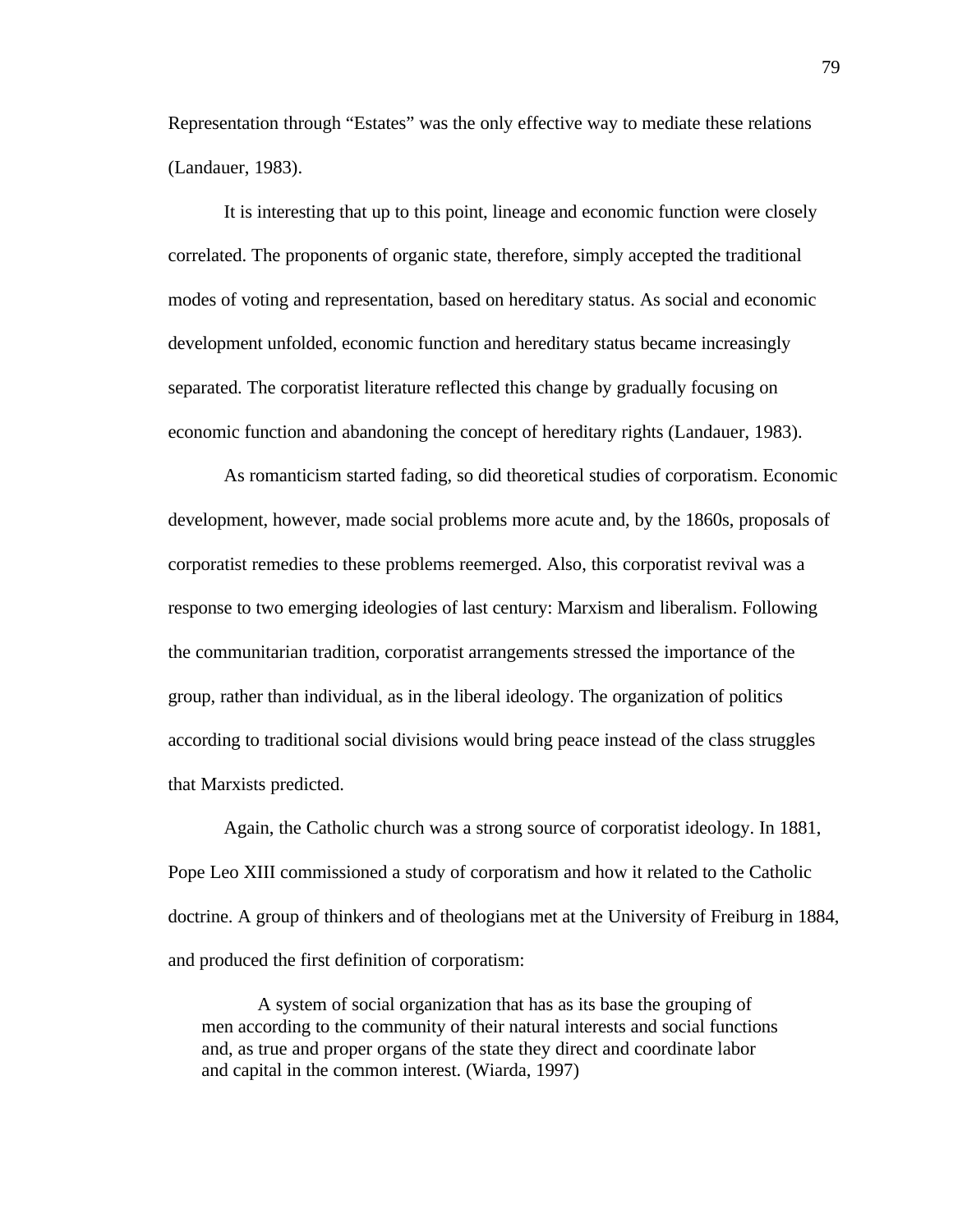This work had a direct influence on Pope Leo XIII's *Rerum Novarum* encyclical which, for the first time in the catholic doctrine, recognized the rights and importance of working men. This document advocated the dignity of labor conditions, as well as the incorporation of the working force into politics. Of course, ideally, this incorporation should follow corporatist guidelines. Indeed, labor initially organized following these corporatist tenets, under the tutelage of the Catholic and Protestant churches. By the turn of the century, labor unions had spread throughout Europe, competing with socialist unions. Also, other forms of religious associations mushroomed: youth associations, business organizations, women's associations, and even Christian democratic parties (Wiarda, 1997).

It is important to stress that, in the beginning of the century, corporatism had a progressive side, for it advocated the incorporation of laborers into politics. On the other hand, it also was conservative in the sense that the state should dictate the scope and depth of this incorporation. Moreover, the conservative character of corporatism is evident when it is compared with the growing Marxist and anarchist trends of the labor movement, in the early decades of the twentieth century.

If corporatism had been mostly restricted to the realm of philosophy and ideology until the early twentieth century, it became a substantive mode of political practice during the inter-war period. At this point, it is important to retrieve Stepan's distinction between corporatism and organic statism. The latter refers to a normative approach to the state, as we have discussed above. The former is a system of government that tries to follow the guidelines or the rationale of organic statism. To the same extent that no state has ever come close to a pure form of communism, corporatist states have never approximated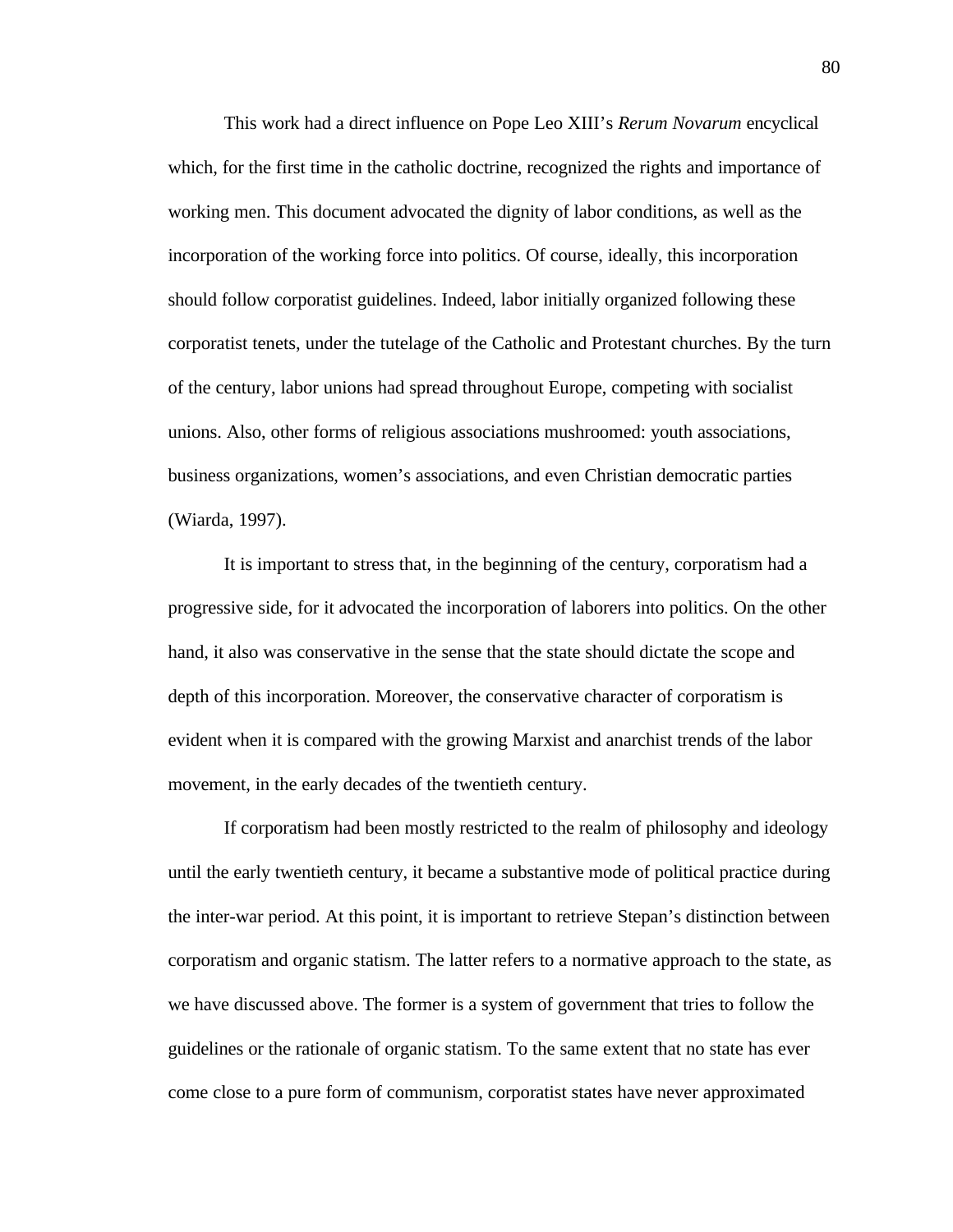pure organic-statism (Stepan, 1978). Despite the deviations from the theoretical guidelines of organic statism, there are some characteristics that define a corporatist state. According to Schmitter:

Corporatism can be defined as a system of interest representation in which the constituent units are organized into a limited number of singular, compulsory, noncompetitive, hierarchically ordered and functionally differentiated categories, recognized or licensed (if not created) by the state and granted a deliberate representational monopoly within their respective categories in exchange for observing certain controls on their selection of leaders and articulation of demands and supports. (1974: 93-94)

Stepan (1978) argues that this organization of society in functional groups, under the tutelage of the state, is a reaction by elites to crises. By controlling the state and reshaping the relationships between sectors of civil society and the state, these elites overcome crises in an orderly way. Although Stepan's idea is not unanimous among students of corporatism, it has its appeal as an explanation of emergence of corporatist regimes in the first half of the twentieth century. The failure of parliamentary liberal regimes before World War I, the Bolshevik revolution in 1917, the economic crisis of the 1930s, and the escalation before World War II were all critical elements that may have affected the emergence of corporatist experiences throughout the world. Be that as it may, Stepan's point is that corporatism is a "policy output," rather than a "social input" (1978: 47).

Although Italy under Mussolini was a *de facto* authoritarian regime, it started as a corporatist experiment<sup>5</sup>. Mussolini himself changed the electoral laws to concentrate

-

<sup>&</sup>lt;sup>5</sup> Stepan rejects the common misinterpretation of fascism as a form of corporatism. Corporatist regimes are responsive and, to some extent, accountable to those groups that are recognized by the state. Totalitarian regimes do not have this commitment to any group. Totalitarianist regimes do not integrate functional societal sectors, but rather try to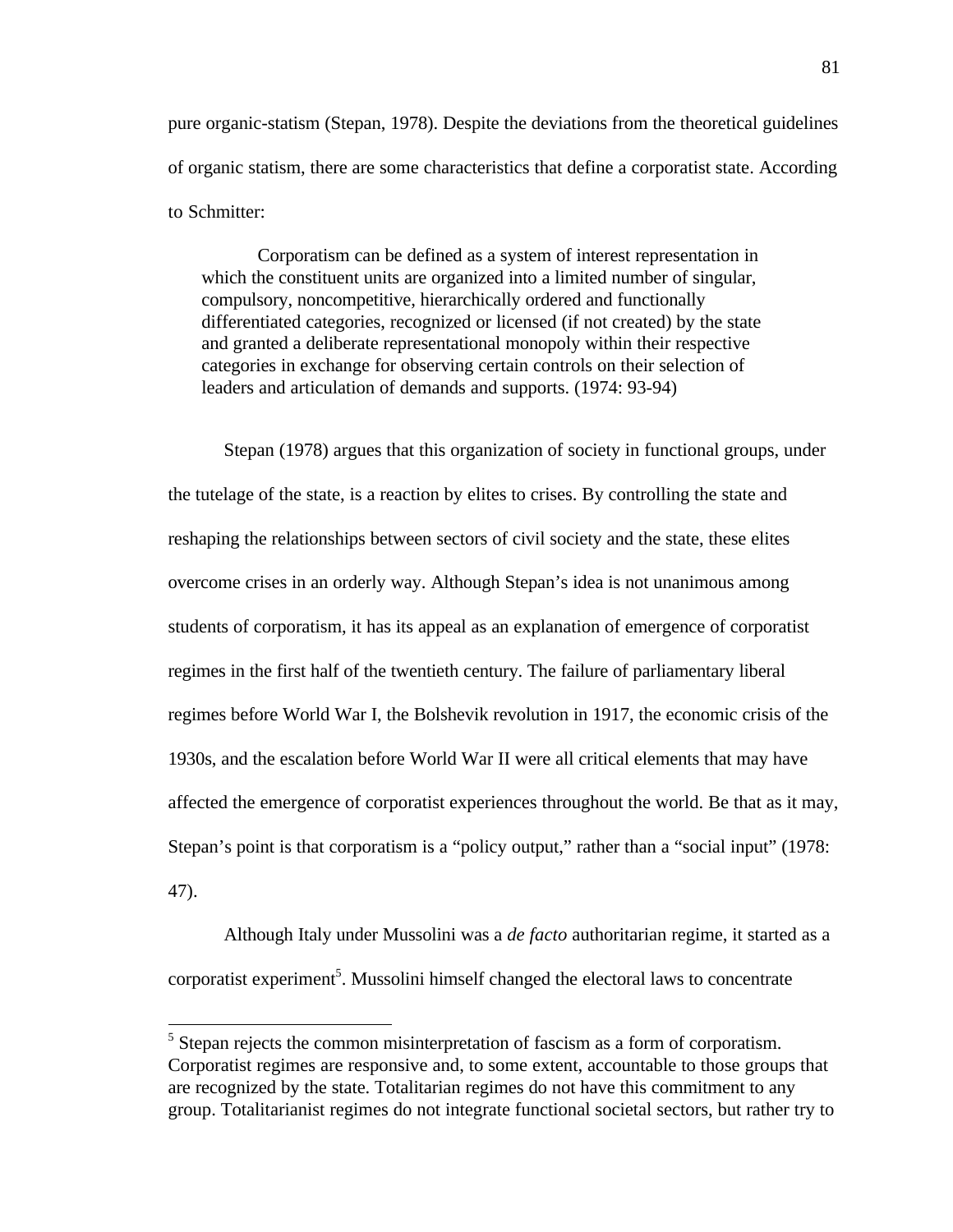power in the hands of the majority party, and then passed other constitutional arrangements that ultimately substituted a corporate organization for the party system. Accordingly, Hitler's Germany also fell short of a corporatist regime and exhibited the same vicious traits of Italian fascism. The idea of building corporatist structures, however, also emerged out of the economics of the war efforts.

In France, Henri Pétain also sought a corporatist formula to solve economic problems; however, his plans were frustrated by World War II. Austria was another country that experienced corporatism as a remedy against crises. In this case, a constitutional crisis led the country to a civil war and then to the corporatist regime of Kurt Von Schuschnigg, between 1934 and 1938. In Portugal, Antonio de Oliveira Salazar, influenced by his social Catholic background, also resorted to corporatist arrangements to overcome economic crisis, although with limited success (Landauer, 1983).

Portugal is an interesting case in point, because, as Landauer stresses, Catholicism had a deep effect on Salazar. However, the adoption of a corporatist system in Portugal should not support the idea that Catholic societies are prone to this form of government. This cultural determinism is exactly the underpinning of another approach to corporatism. Authors like Wiarda (1973, 1997) do not explain corporatism as a proactive policyresponse to crises, but rather as a historical continuity based on "medieval institutional conceptions of harmony, the common good, and the state" (Stepan, 1978: 52).

Wiarda (1997) claims that after extensive research in Latin America, Portugal, and Spain, during the 1960s, he

subjugate them. Also, corporatism seeks a peaceful integration of functional groups, whereas fascism has been associated with popular control through paramilitary groups and

-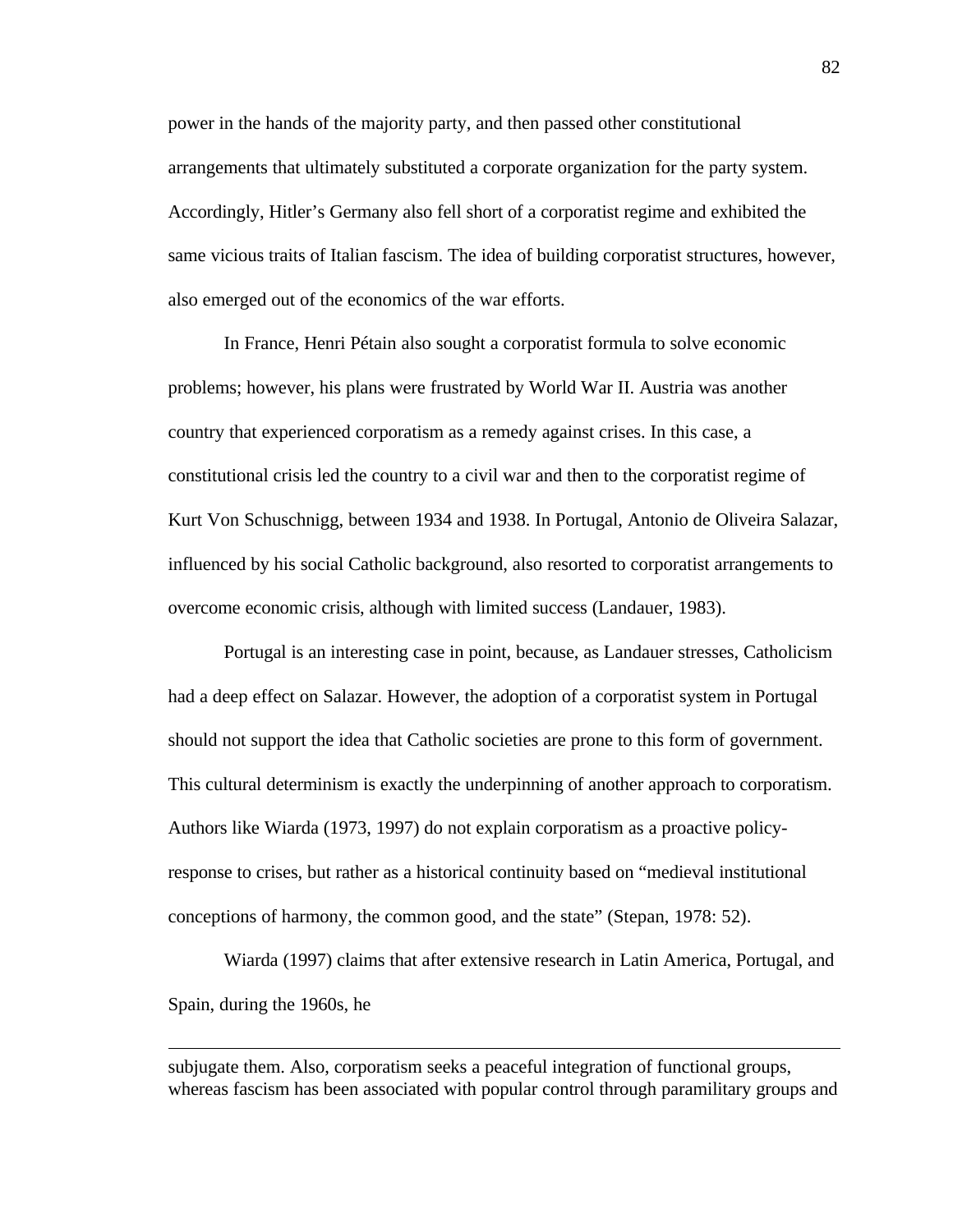[F]ound many of the same persistent and characteristic features, namely organic, integralist, top-down, statist, and corporatist institutions and practices that stood at considerable odds with the generally prevailing orthodoxy that proclaimed liberalism and pluralism as the model of developmentalism. After finding corporatism, organic statism, authoritarianism, patrimonialism, and these other features so omnipresent in so many regimes, the author determined that there was a distinct model of corporatism or organic statist (the terms were often used interchangeably) development "out there" that was particularly characteristic of Iberia and Latin America. Moreover, this model stood in marked contrast to the liberalpluralist and Marxist models, both of which had proved inadequate for a full understanding of Latin America. (1997: 58)

Stepan (1978) refutes this cultural/historical explanation on empirical grounds. Historical continuity is a fallacy, for corporatism was in fact stronger in Latin America during the 1970s than it was in the 1950s, or in the liberal period of the late nineteenth century. Also, he argues that the common Iberian heritage fails to explain why countries like Colombia and Ecuador, where the Iberian-Catholic ethos is as strong as anywhere else in the continent, did not develop corporatist structures and practices.

Wiarda (1997) argues that corporatist culture is a source of resistance against change in state structure and institutions in Latin American societies. Stepan (1978) responds to this conclusion by pointing out that abrupt changes led by elites were exactly what brought corporatist arrangements to power in contemporary Latin America.

Rogowski and Wasserspring (1971) present a more society-centered variant of this approach to corporatism. They share with Marxists and pluralists the idea that society determines politics. Societies that are segmented will, in their view, naturally produce corporatist regimes. The case that is closest to their theoretical definition is Mexico. Stepan, however, shows how the state and political elites reshaped and even formed

even a romanticized view of violence (Stepan, 1978).

 $\overline{a}$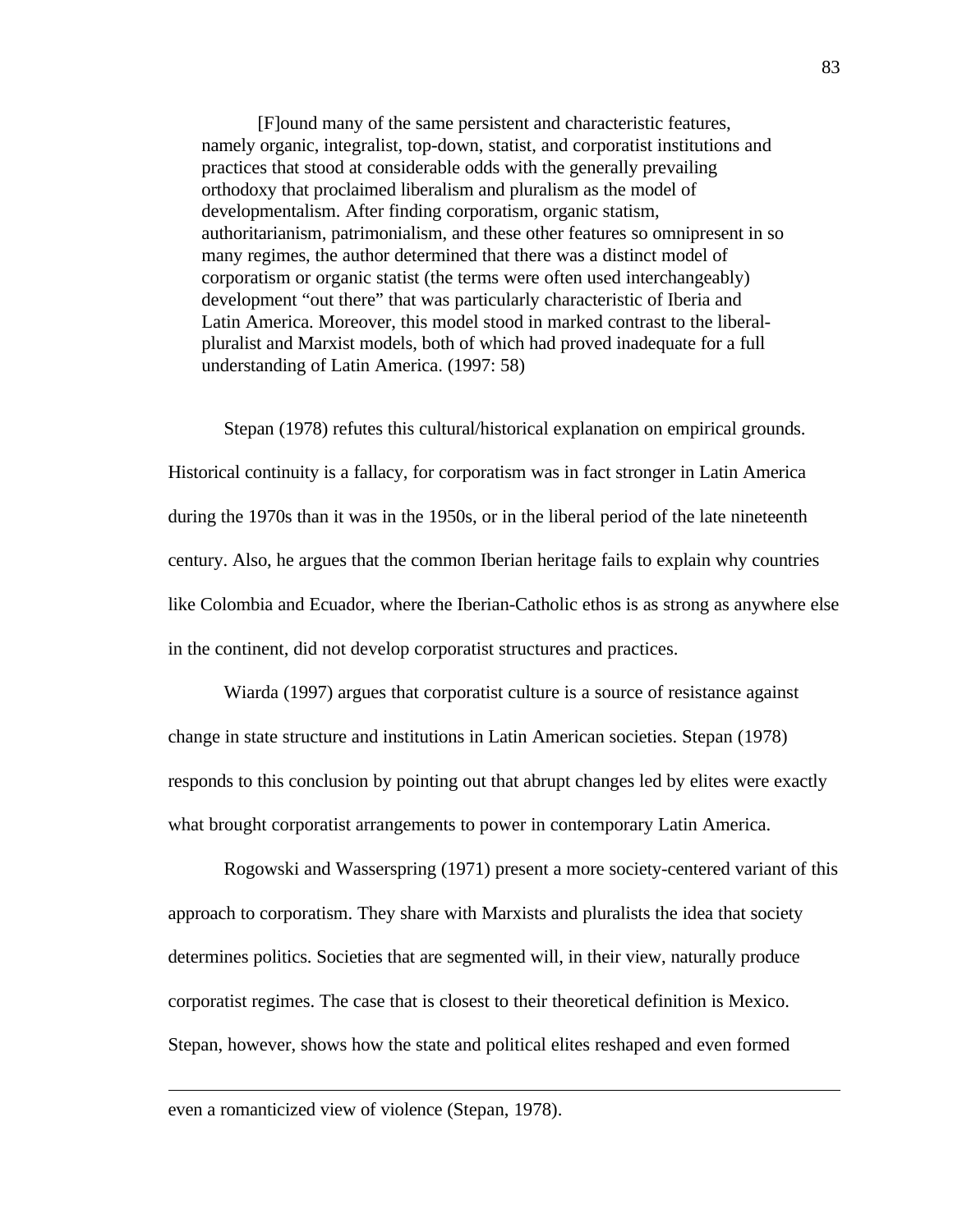groups in Mexico, rather than being a product of societal forces. Historical experiences in Mexico and elsewhere show the role of the state or state leaders in marking the boundaries between groups and selecting and tutoring their leaders (Stepan, 1978).

Schmitter (1974) recognizes the importance of societal forces in some corporatist regimes. He divides corporatism in two types: societal corporatism and state corporatism. Societal corporatism refers to systems that are democratic and produce corporatist arrangements in a contractual way. These arrangements are characteristic of some industrialized countries that have "relative autonomous multilayered territorial units, open competitive electoral processes and party systems; ideologically varied, coalitionally based executive authorities" (1974: 105). Sweden, Switzerland, and Denmark are some examples of these countries. State corporatist systems are usually present in countries with a more centralized structure of power, with less competitive or non-existent electoral systems, and ideologically exclusive executive authorities. In other words, in authoritarian regimes.

Societal corporatism, or democratic corporatism, or yet consociationism, has its origins in historical conditions that facilitated bargaining and the formation of coalition, rather than in cultural characteristics of a given society. Katzenstein (1985) argues that European states successfully adopted democratic corporatist measures in the 1930s and 1940s as a direct response to the crisis of the inter-war period.

Democratic corporatism is a policy aimed at achieving a stable, bourgeoisdominant regime. These changes are a response to economic crises and have as a rationale the need to include subordinate classes and status groups into the political process. This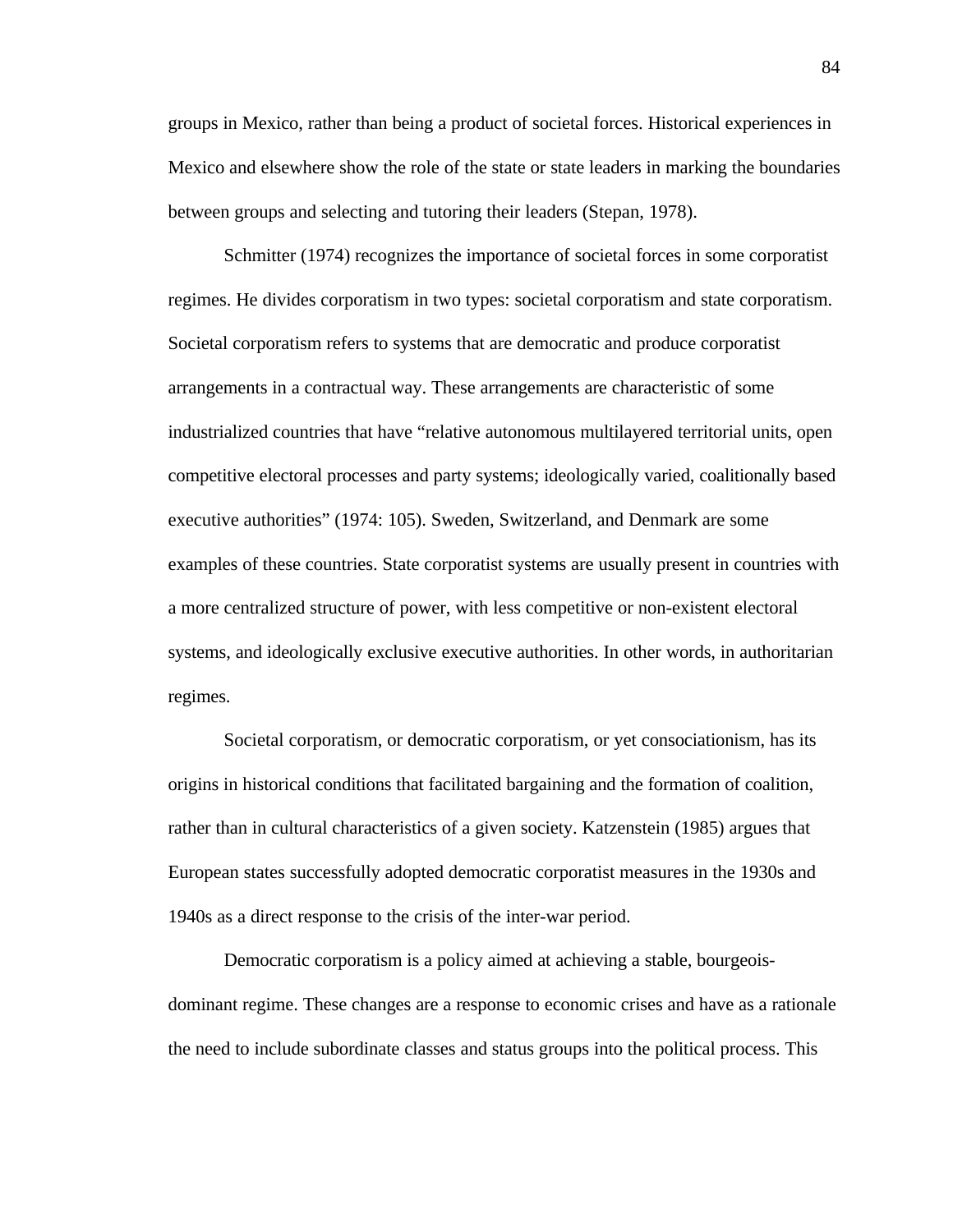kind of response is typical of societies where pluralism slowly decays. Conversely, state corporatism is, according to Schmitter:

[C]losely associated with the necessity to enforce 'social peace,' not by coopting and incorporating, but by repressing and excluding the autonomous articulation of class demands in a situation where the bourgeoisie is too weak, internally divide, externally dependent and/or short of resources to respond effectively and legitimately to these demands within the framework of the liberal democratic state. (1974: 108)

Corporatism, therefore, in any of its variations, is a political system antagonistic to pluralism. Both state or social corporatist models rule out the possibility of universal access to politics and group competition. Social movements that operate within these systems cannot be fully explained in terms of resources and alliances, following the resource mobilization approach.

From this discussion, I do not conclude that the resource mobilization approach fits only pluralist states. Rather, what it suggests is that studies of social movements must account for the political context in which these movements are embedded. The underlying assumptions of resource mobilization cannot be taken for granted even in pluralist regimes, much less in authoritarian, corporatist, or transitory ones. Whether and to what extent the state is autonomous is a relevant empirical question. Rather than subscribing to any model, I, therefore, try to assess the Brazilian state on empirical grounds. I do have to say, however, that I reject Nordlinger's methodological individualism and follow an institutional approach to the state.

It is important to stress again that corporatism is, as Stepan (1978) puts it, a "policy output." Contrary to Marxism and pluralism, it is not an analytical, but rather a normative approach to the state. Therefore it is not paradoxical that Marxist theories may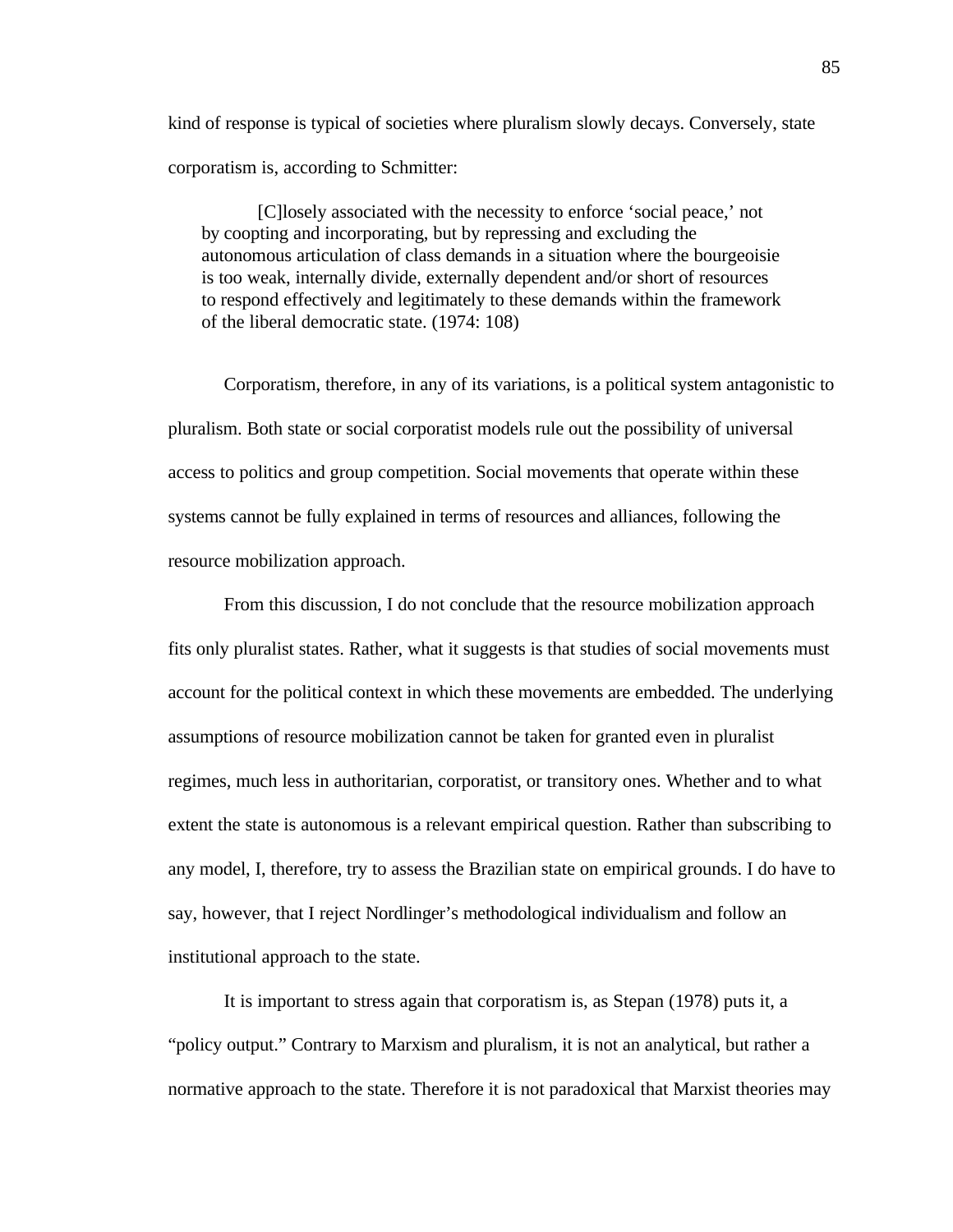help explain a state that adopted corporatist policies, as it is certainly the case of the Brazilian military state between 1964 and 1985.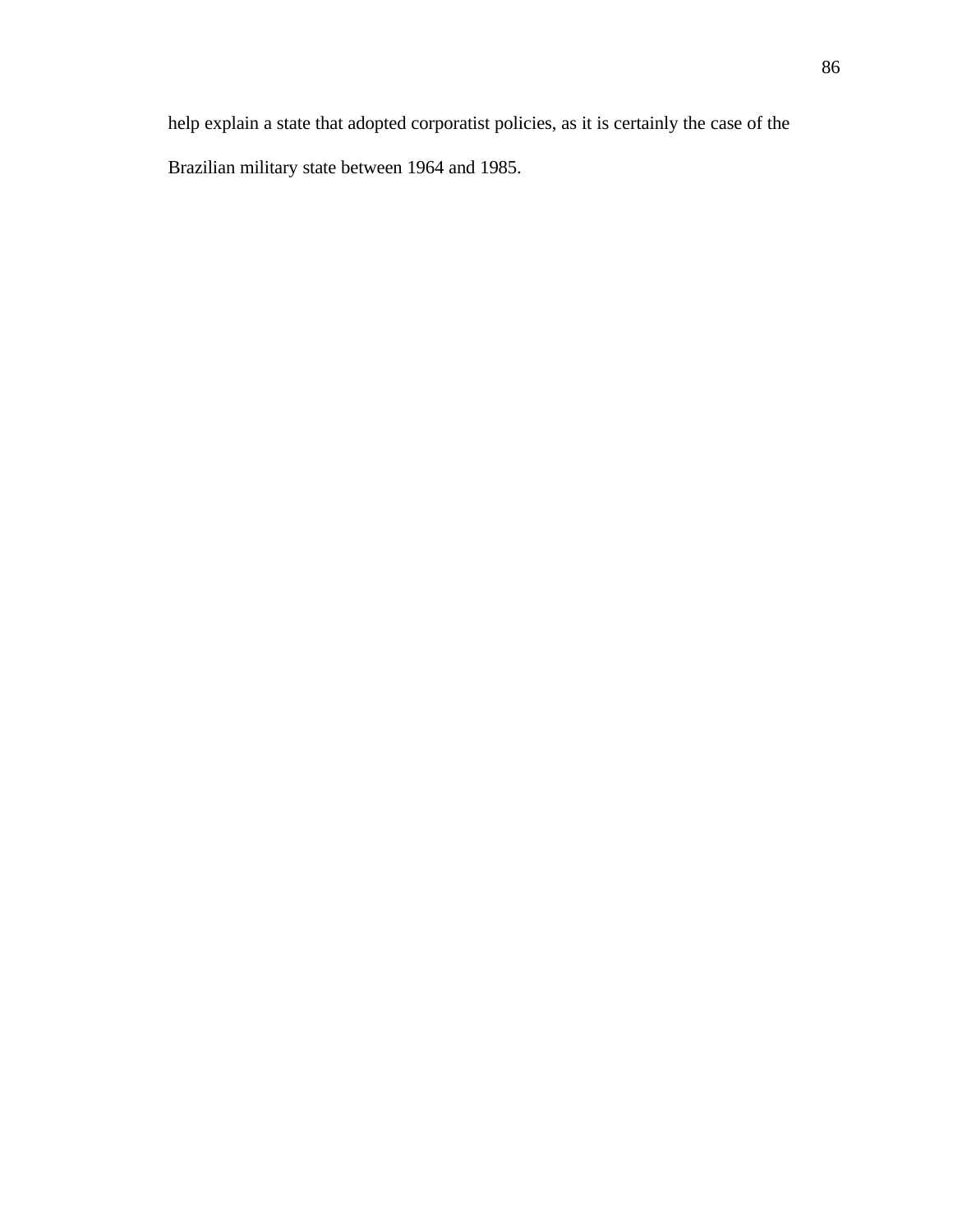## CHAPTER 3 AMAZONIA AND THE STATE

The Brazilian authoritarian regime promoted a spectacular occupation of Amazonia between 1966 and 1985. The rationale behind this endeavor was promoting economic growth and ensuring national security. Although these goals underlined the whole period of occupation, the means to accomplish them varied during the military rule. These changes were the result of an interplay of three variables: the results of the governmental projects (measured against their own standards – security and economic growth), the interests of the regime's allies, and the interests of the peasantry in the region (which usually opposed the state and confronted its capitalist allies). During the 21 years that the military stayed in power, there were four phases of occupation of Amazonia demarcated by different economic and security policies.

In a first phase of state-led development of the Amazonia, peasants did not represent a threat to the capitalist interests in the region. Migration into Amazonia was spontaneous and slow. Squatters occupied small tracts of land in few sites close to the Belém-Brasília highway, in Southern Pará. As long as the government managed to keep indian groups inside restricted reservations, the capitalist groups met little competition for access to land. Contractors supplied cheap labor to do the work necessary to start the new enterprises. Also, the investors pressed the state to speed up the approval of their projects and to build the transportation infrastructure necessary for their operations. This phase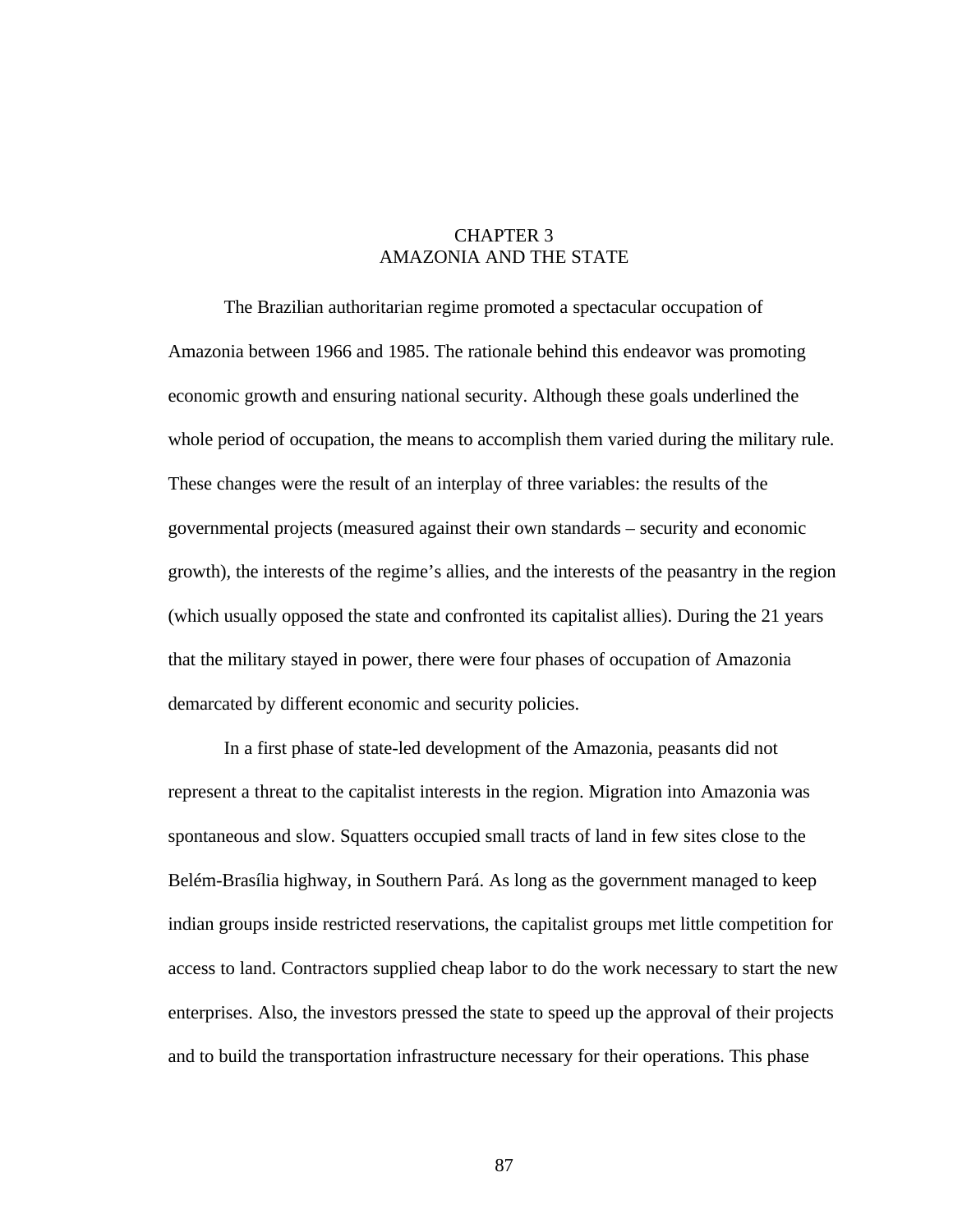started in 1966, with a program know as *Operação Amazônia*, and ended in 1970, when the government started promoting immigration and public colonization of the region.

The construction of the road system and a massive influx of migrants to the region marked the second phase of frontier expansion. The sudden increase in the population changed the relations between the capitalist groups and peasantry. Competition for land became fierce, and the entrepreneurs changed their demands on the state to protect their interests. At this point, the expansion of the road network, contrary to what happened in the first phase, would most likely hurt their interests, as more roads would increase migration and competition for land. Also, squatters and land speculators usually accompanied the peasantry moving into the region, making the distribution of land and titles even more difficult.

For the owners of large enterprises, in this phase, more important than appropriation of material resources was the establishment of institutional mechanisms to protect them: "Emphasis shifted from the 'economical and physical' occupation of the area to a concern for the 'legal and juridical' occupation of state lands by private investors" (Pompermayer,1984: 435). Particularly important for the owners of large estates was gaining titles to their land before migrants settled in the vicinities. If the government did not respond immediately to their claims, they argued that the success of the existing projects, as well as the development of new ones, would be compromised. This phase lasted for five years (1970-74). After that, the government shifted policies again.

In the third phase, the Amazonian entrepreneurs sought to consolidate their business and retain large tracts of land. The greatest challenge to their interests was the contingent of workers they once brought to the region to open their ranches and then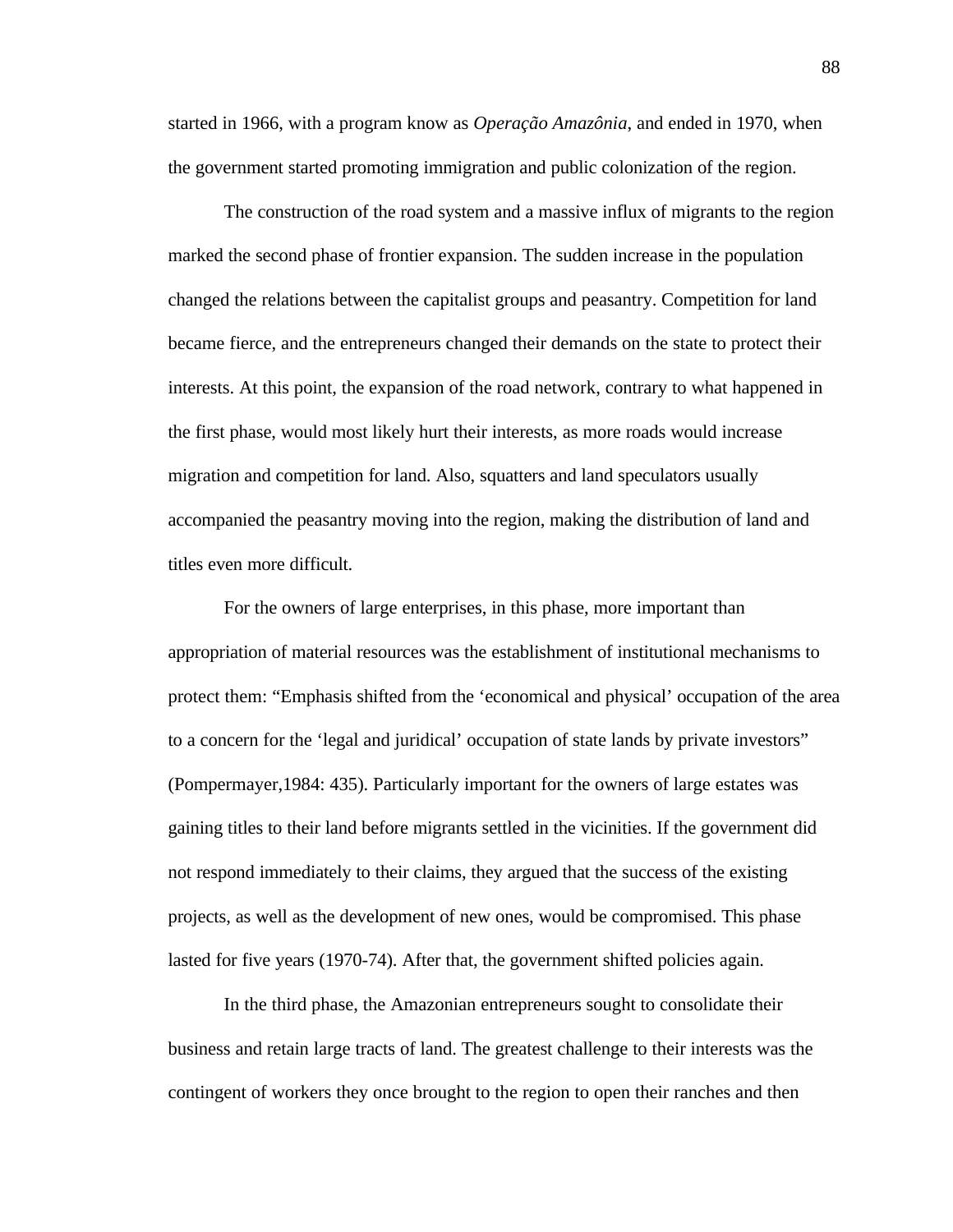fired. By that time, there was a large population of rural workers struggling in the Amazon, particularly in southern Pará. With help from the Catholic Church, these workers started invading large ranches frequently, posing another threat to the continuation of capitalist enterprises in the region. This time the investors called on the state to guarantee the security of their investments, which was usually accomplished by use of force. There was no single event that marked the end of this phase; however, changes in policy became more noticeable in the late 1970s.

In the fourth and last phase of recent occupation of Amazonia the state at the same time withdrew support for private enterprises and tried to tighten social control of the peasantry. In this phase, SUDAM cut support to failing projects as the state faced economic trouble. On the other hand, the military intensified its presence in southern Pará, where land conflict was becoming a pressing issue. Even after the transition to a civilian government, the military remained in command of Amazonian development and security policies. At the same time, however, the subordinated classes came to organize in the region, and slowly got an active voice in policy making. This phase outlived the authoritarian government and still endures.

This division of the recent history of occupation of Amazonia is arbitrary. These four phases roughly correspond to the role of the state as promoters of economic growth in the region. As we will see later, the fourth phase could be easily divided in several other phases. The withdraw of governmental support was not the only significant characteristic of this phase, and perhaps not even the most important one. During this phase that the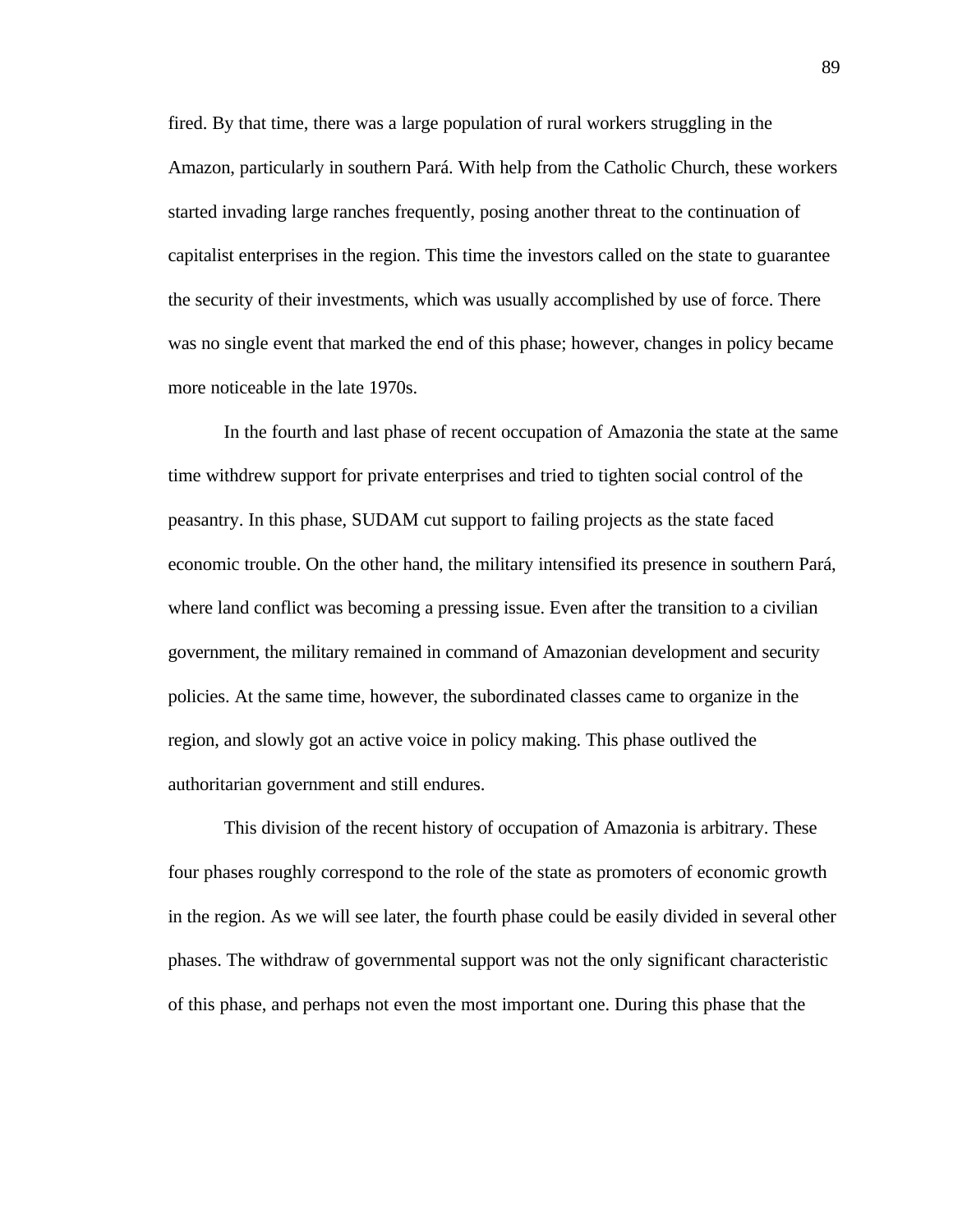military crated  $GETAT<sup>1</sup>$ , which represented an unprecedented instance of state autonomy. At the same time, the authoritarian government lost popular support and its capacity to repress mobilization and free speech. In 1985 the military returned power to civilians. At the same time the military tried to maintain its control over Amazonia, by successfully lobbying for the creation of a huge occupation project along Amazonia's Northwest border – *Calha Norte*, which was created in 1986. In 1988 Brazilian congress approved a new constitution that granted subordinated groups and minorities new rights.. In 1992 Brazil hosted the United Nations' Conference on Environment and Development – UNCED. All these were critical events that marked this fourth phase of colonization. Some of them were particularly relevant to social movements and will be discussed later in this chapter.

I start this chapter with an overview of the military intervention that began with a coup in 1964. In this section I explain the general doctrine that guided the authoritarian regime. After that, I briefly discuss the differences between previous attempts to develop Amazonia and the military intervention. The next sections are discussions on the four aforementioned phases of occupation of Amazonia. In the end of the chapter, I discuss some theoretical aspects of the recent history of state intervention in the region. Since there are many relevant phases, names, and dates in this recent history of Amazonia, I summarized some of them in the last page of this chapter (Figure 3.1).

-

<sup>1</sup> *Grupo Executivo de Terras do Araguaia e Tocantins* (Executive Group for the Araguaia Tocantins Lands).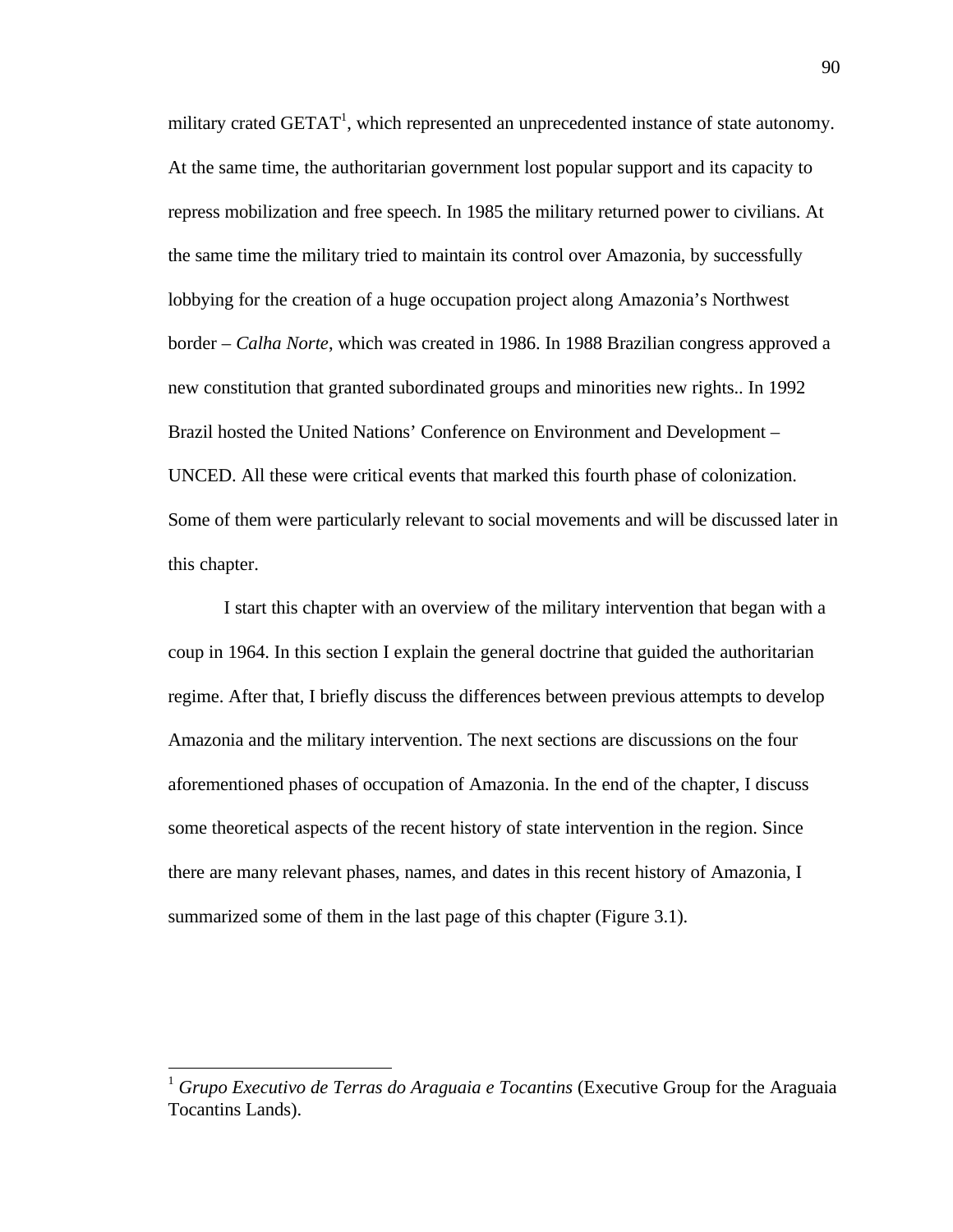## **The Authoritarian Regime**

On March 31, 1964, the Brazilian military overthrew the constitutional government in a quick coup that met little resistance. By the time of the coup, the country was experiencing economic turmoil, which included hyperinflation and negative growth rates. Political and ideological cleavages had deepened, particularly after the inauguration of vice-president João Goulart's term in office, following the resignation of president Jânio Quadros, in August, 1961. Goulart's support from leftist groups and his populist rhetoric and policies fed the fear of communism and left some elites uneasy, including the military.

The military intervention occurred after a period of increasing polarization of politics. Although the radical left was small and weak, the threat of a leftist revolution scared the upper classes and mobilized right wing extremists: "[T]he economic stakes of political brinkmanship, as *perceived* by the propertied classes, had risen very high by 1964" (Skidmore,1973: 4. Italics as in the original text)

Most of the military and parts of the upper classes were also discontented with the economic performance of the country and the economic policies of João Goulart's government. In 1964, Brazil was experiencing a negative growth of per capita income, as well as out of control inflation. Also, the country was on the verge of default on its foreign debt. Solving these problems would require unpopular orthodox economic measures, which Goulart's populist government was not willing to implement. Even if the government wanted to adopt hard measures, there was little reason to believe that it could successfully do that within the existing democratic institutions, or so thought the military.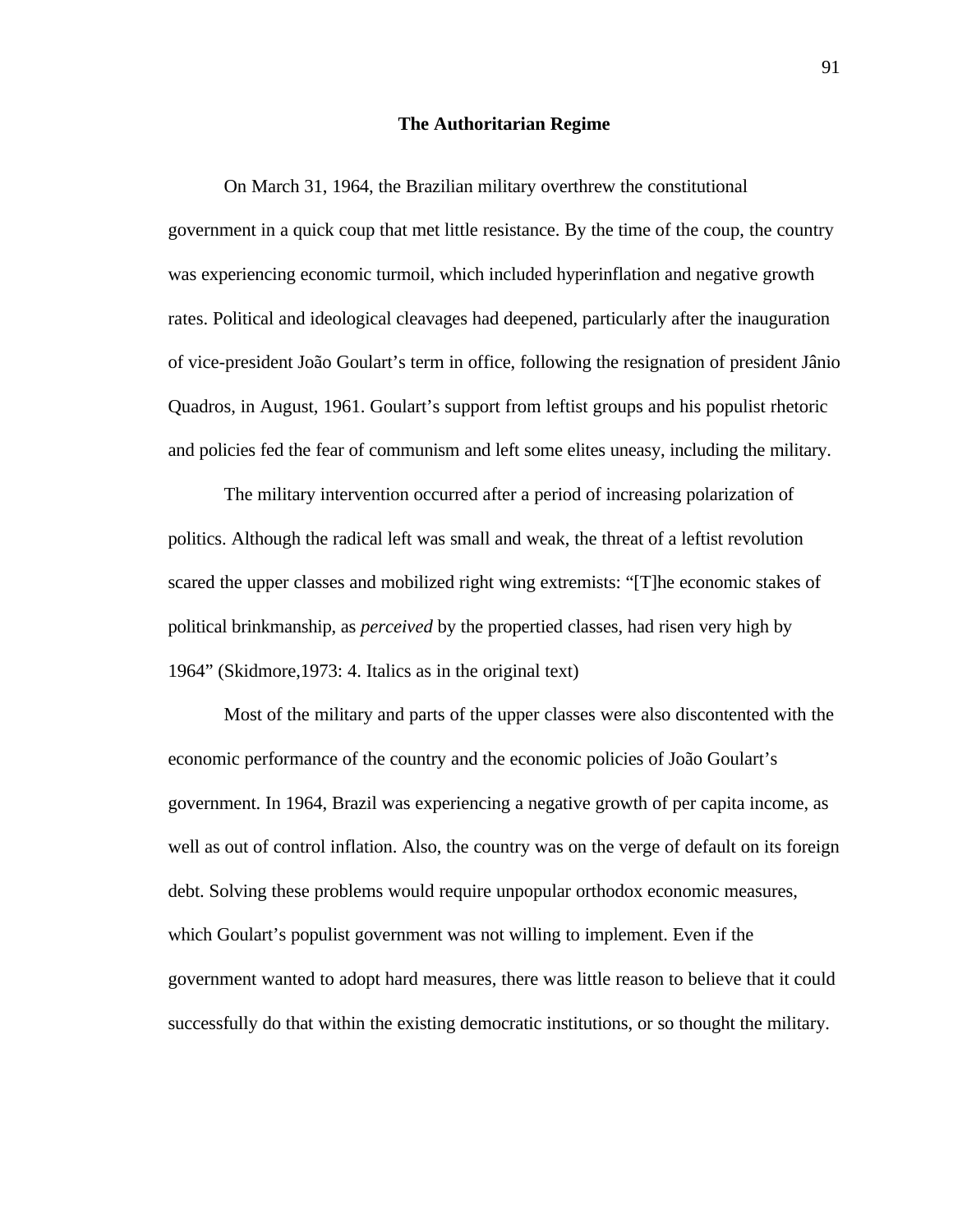Economic adjustment was, therefore, a rationale for military intervention. Due to its disregard to popular support and democratic procedures, the authoritarian regime should have been able to carry out the reforms, and, after that, return power to civilians. The first military government (1964-67), headed by President Humberto de Alencar Castello Branco, engaged in an unpopular fight against inflation endorsed by the International Monetary Fund. Two respected liberal economists – Otávio Gouveia de Bulhões and Roberto Campos – led a team of technocrats, in this battle. First, they cut increases in currency supply, slashed public expenditure, froze the government-set minimum wage, cut subsidies and protection to domestic businesses, and increased the prices of public services. Still more impressive was the government's capacity to go against interests on both sides of the political spectrum. On the one hand, it overcame the economic nationalism that had been enshrined during Goulart's term in office. On the other hand, the government got rid of tax shelters and loopholes that prevented it from collecting income tax from a large part of the population (mostly higher classes)<sup>2</sup>.

As a result of these policies, the country was first engulfed by a deep recession that was particularly damaging to the industrialized state of São Paulo. By the end of Castello Branco's term, however, the technocrats had brought inflation and federal deficit down, and reestablished appropriate conditions for resuming economic growth<sup>3</sup>.

-

<sup>&</sup>lt;sup>2</sup> Between 1967-69, the number of individual income tax payers grew from 470,000 to 4,000,000 (Skidmore, 1973).

 $3$  In the first quarter of 1964 annual inflation was above 100%. It went down to 66% in 1965, 41% in 1966, and 31% in 1967. The federal deficit declined from 4.2 % of GDP in 1963 to 1.1% in 1966 (Skidmore, 1973).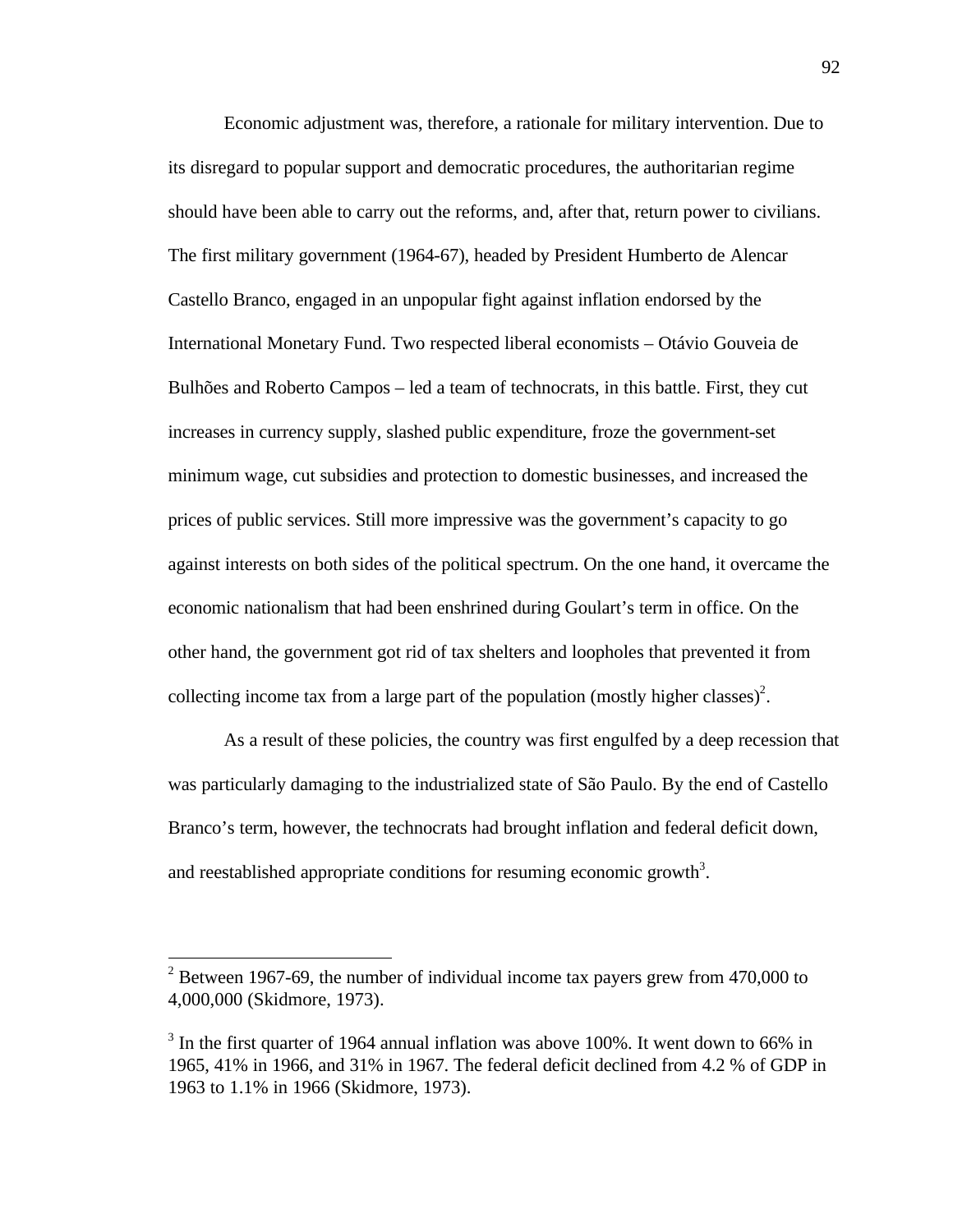Despite the successful economic adjustment, the reestablishment of civilian rule did not come about. The transfer of power from Castello Branco to his successor, General Artur da Costa e Silva represented not only an increase in the repressive role of the state, but also the inauguration of a phase of increased state participation in the economy. In this second phase the military sought to implement its own project of economic modernization of the country – a project that excluded popular participation and gave priority to economic growth.

O'Donnell (1973) named this type of regime "bureaucratic-authoritarian" (BA). These regimes were excluding and emphatically non-democratic. Their central actors were high-level technocrats, civilian and military, who worked in close collaboration with representatives of foreign capital. These technocrats "perceived high levels of popular sector politicization as an obstacle to economic growth" (Collier, 1979: 27).

I will not use the term bureaucratic authoritarianism because it entails some assumptions whose accuracy are debatable and beyond the scope of this study<sup>4</sup>. Nonetheless, the studies of bureaucratic-authoritarianism that followed O'Donnel's work offer a good characterization of the military in Brazil. The first important point is that this regime differed form previous forms of authoritarianism (civil or military) because it was not a case of personal rule. Rather, it was the military as an institution that ruled Brazil

-

<sup>&</sup>lt;sup>4</sup> The studies of bureaucratic-authoritarianism emerged as a response to the shortcomings of modernization theory, according to which democracy would naturally follow economic development. Modernization in some Latin American countries (particularly Brazil and Argentina), on the contrary, was followed by polarization and conservative authoritarianism. O'Donnel argues that bureaucratic authoritarianism emerged as a response to crises of modernization. This kind of regime could deepen industrialization by concentrating capital in the more competitive sectors and, at the same time, limiting the demands of the lower classes.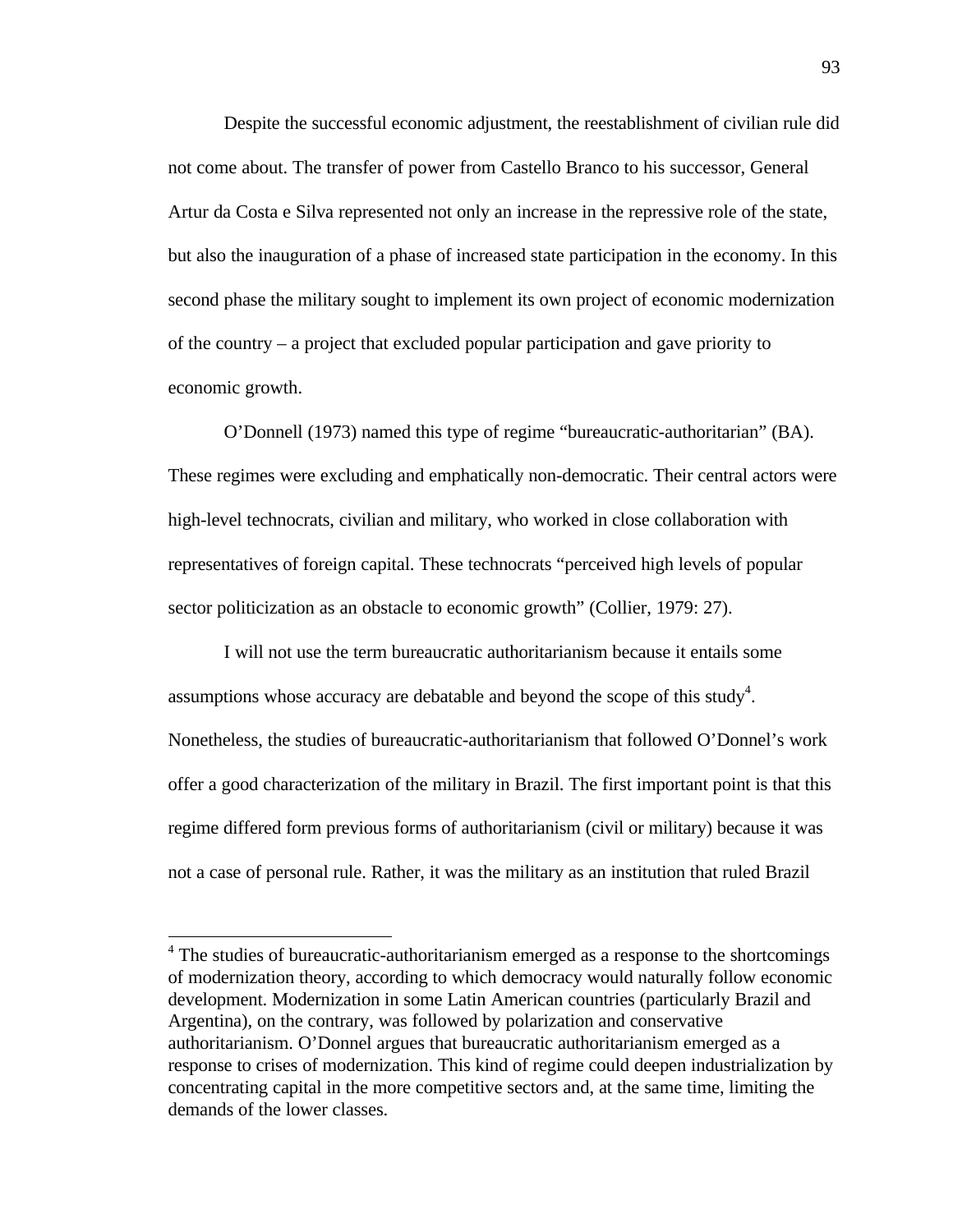and Argentina for several years: "The armed forces take power not as in the past to maintain a dictator in power (such as Vargas or Perón) but rather to reorganize the nation in accordance with the 'national security' ideology of modern military doctrine" (Cardoso, 1979: 36).

This idea of "institutionalization" of the military doctrine opposes Nordlinger's idea of state autonomy, according to which states are merely groups of individuals, rather than individuals, institutions, and structures. Despite the internal splits in the military and the policy changes during their 21 years in power, the doctrine of national security (and, to a lesser extent, state-led economic growth) guided successive authoritarian governments in Brazil<sup>5</sup>. Moreover, this doctrine left its imprint in the agencies that the authoritarian government established during this period.

In order to achieve its goals, the military government had to insulate itself from the interests of even its strongest societal allies. This strategy was important to attract foreign capital, a crucial point in the economic plan of the military. As foreign capital could also mean foreign competition, some sectors of the national bourgeoisie did not support this kind of policy. Nonetheless, at least for a while, the state imposed an economic model without regard to the national bourgeoisie. According to O'Donnell:

First, the historical moment in which the BA is implanted is a particularly diaphanous moment of dependence. Second, in its initial stage, this state – which excludes the popular sector, punishes economically many of

 $\overline{a}$ 

<sup>&</sup>lt;sup>5</sup> It is worth noting that economic policies varied across Latin American authoritarian regimes. After Castello Brancos's term, Brazil emphasized investments in public enterprises; in Chile, the military opted for a liberal model based on private investment. Also, in Brazil the state allied with multinational capital in joint ventures. In Chile, the state only attracted multinational enterprises. In Peru, on the other hand, the military contributed to the weakening of foreign enterprises. Variations like this render the concept of bureaucratic-authoritarian as a solution to a specific economic crisis problematic.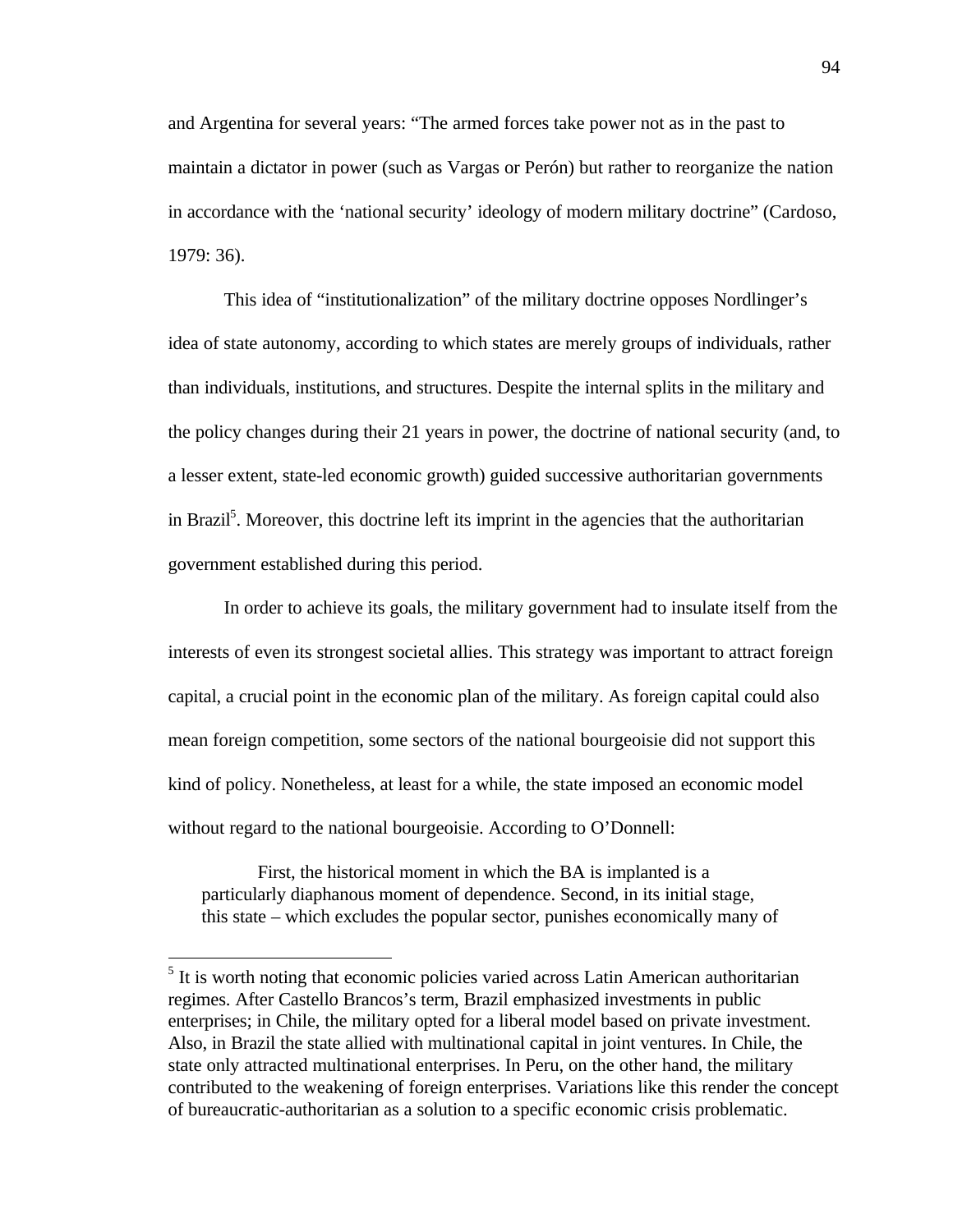its allies, is almost deaf to the national bourgeoisie, and strongly expands so as to "reorder" society – is highly autonomous with respect to that society. This entails the explicit denial of the state as the site of representation and public presence of a society that is bent upon profoundly shaking up from one end of the social scale to the other. (1978: 18)

The implementation of an economic policy that opposed the interests of strong social actors is an example of type I state autonomy according to Nordlinger's model (Nordlinger, 1981). This autonomy, however, did not last long, as pressure from the internal allies of the military built up. Soon, the state brought the national bourgeoisie into its economic plans, forming a triple alliance among the state, national capital, and foreign capital (O'Donnell, 1978; Evans, 1979).

In this second phase, cooperation as much as co-optation underlay the relationship between the state and the industrial bourgeoisie. Martins (1986) argues that one of the methods deployed by the military to generate support involved granting economic benefits that could compensate for the lack of political freedom. This strategy clearly resembles Nordlinger's account of type II state autonomy: The state could not act according to its own preferences before bypassing some forms of societal resistance. Later, as the economic project of the military went sour, the cost of this strategy became unsustainable.

Martins also points out that "political authoritarianism and economic 'modernization' have been present, in one form or another, throughout Brazil's political and economic evolution" (1986: 76). However, the military regime differed from other state-led development experiences to the extent that it changed the whole structure of authority and the very organization of the state. Also, the military made an unprecedented effort to guide public policy in all levels of government according to its development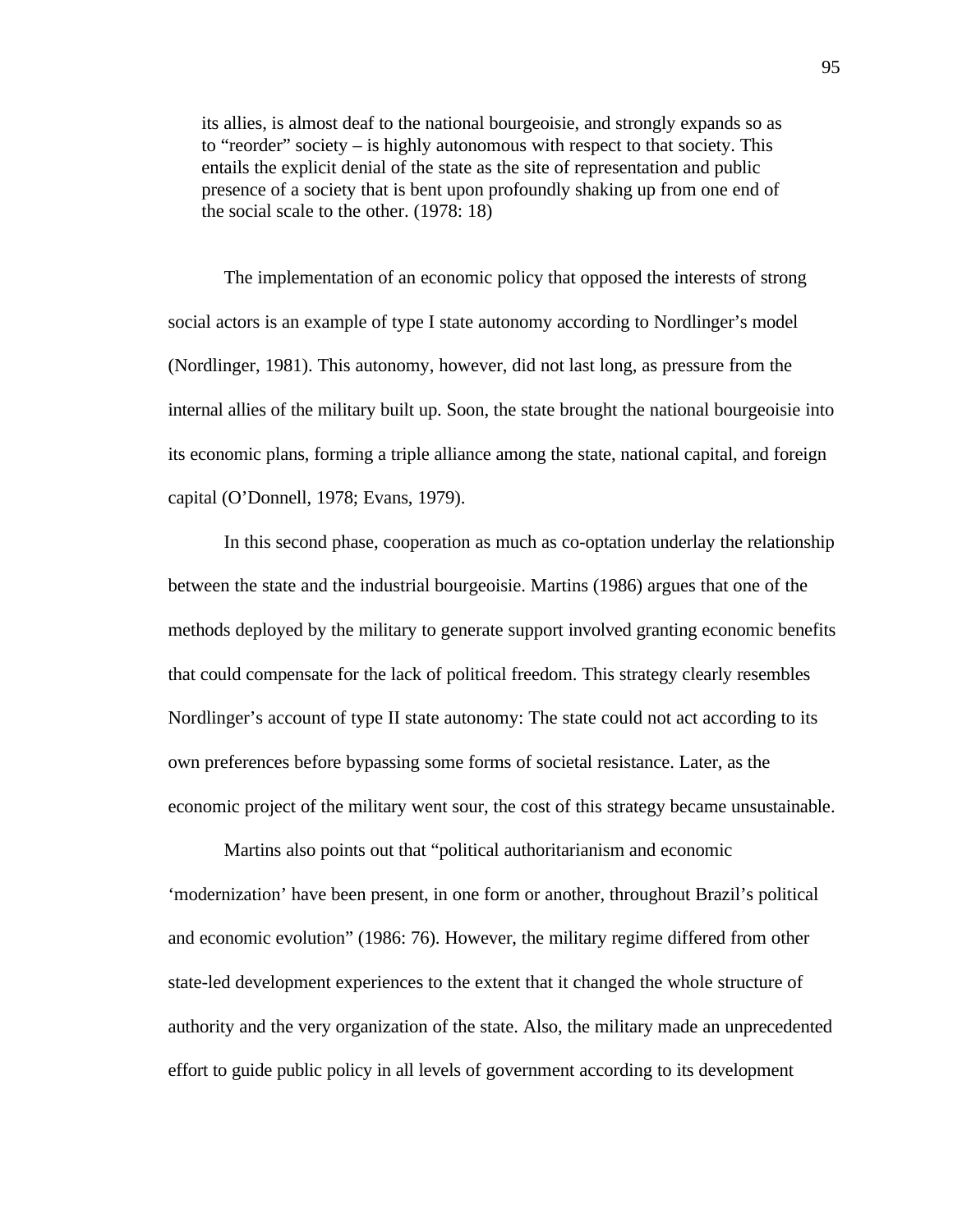model. Particularly important in this new mode of development was the military notion that Brazilian society was not prepared for full democracy. Further capitalist development was a pre-requisite for the establishment of a stable democracy.

The military quickly reorganized most of the institutional framework of the state. They modified laws and bureaucratic procedures to facilitate their development project, and suppressed traditional channels of interest representation. They changed the rules of elections and party organization, in order to obtain predictable electoral outcomes. Also, they expanded the prerogatives of the federal government over the states and *municípios* and those of the executive power over the legislative and judiciary powers. The military, for the first time in Brazil, took direct and exclusive control of the executive, partially abolishing corporatist practices that granted non bureaucratic actors access to decisionmaking positions. Moreover, the government created an extensive intelligence service to control loyalties within the state and monitor ideological preferences of civil servants (Martins, 1986).

In the realm of public policies, the regulatory and entrepreneurial roles of the state expanded significantly. The state increased its capacity to levy taxes and resorted to foreign loans to carry out its investment plans. Military officers and bureaucrats imbued with state ideology became the managers of this new economic model aimed at promoting a fast-growing, state-led, capitalist development.

At this point, it is worth mentioning that economic development was just one side of the military intervention in Brazilian politics. The other side was a concern with internal security, which is usually considered the proximate cause of the *coup d'etat* in 1964. Both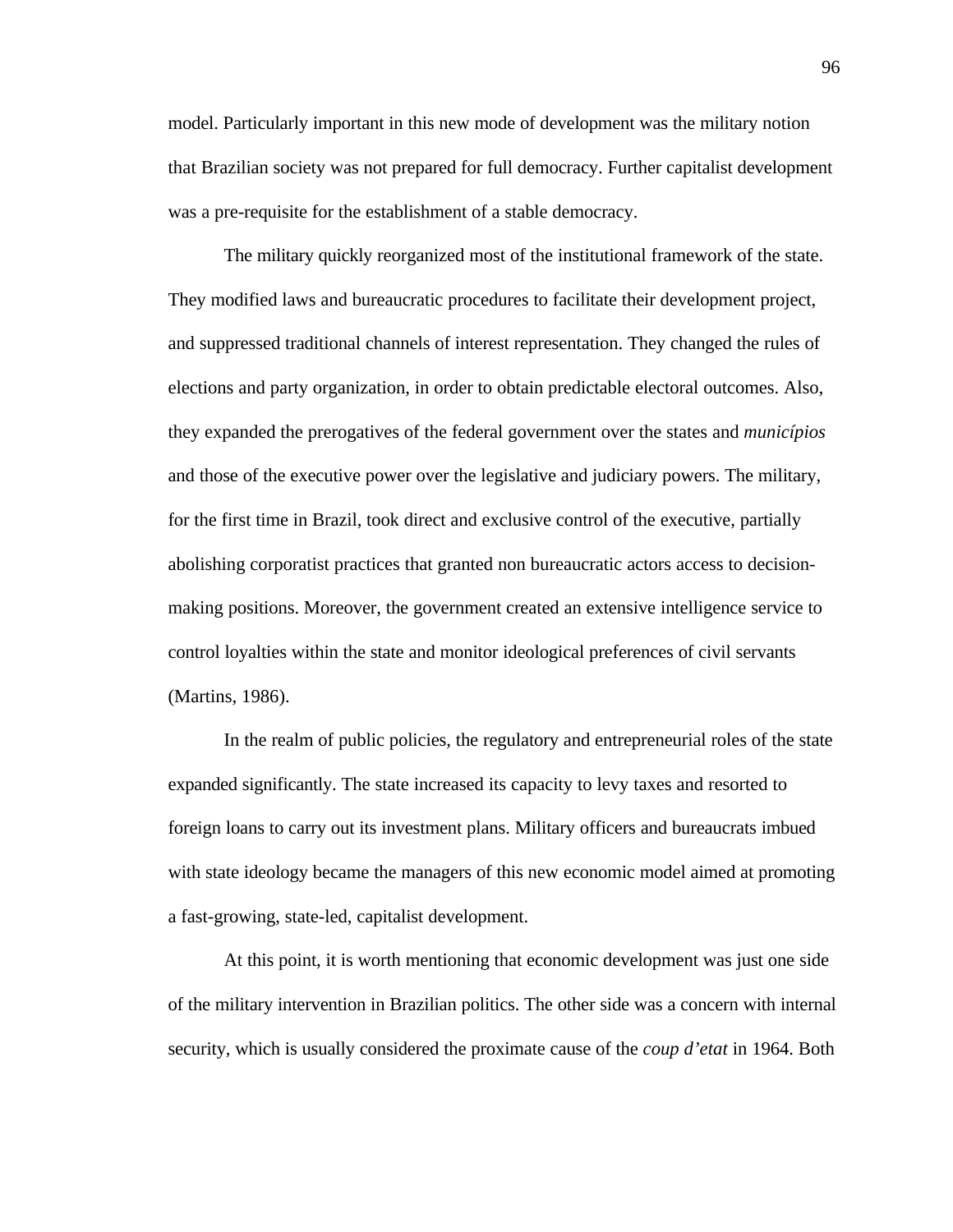the developmental and the security aspects of the authoritarian regime are part of what Alfred Stepan calls the "new professionalism" of the Brazilian military (Stepan, 1973).

The professionalization of the military meant the introduction of highly specialized technical education and training. As modern warfare became more complex, the military focused on the skills needed to carry out their mission. By doing that, they would, at least in theory, have less time, interests, and resources to pay attention to domestic issues, gradually distancing themselves from internal politics.

This professionalization required high educational standards, which were already present to some extent in the Brazilian armed forces. According to Stepan (1973), in Brazil only a very small fraction of the military<sup>6</sup> would reach the highest rank, and only after completing extensive academic training. As opposed to other realms of the public sector, the military, by 1964, had very clear and institutionalized meritocratic procedures for admission and promotion. Professionalization of the armed forces, however, did not keep the military away from politics in Brazil and in many other developing countries during the 1960s and 70s.

Stepan (1973) argues that this involvement in politics was not a deviation from the concept of a professional military. Rather, it was a natural development of a military doctrine that shifted attention from external to internal security. The United States was particularly active in spreading this new concern, moved by its fear of revolutionary warfare techniques that could defeat conventional armies in fights to establish socialist

 $\overline{a}$ 

<sup>&</sup>lt;sup>6</sup> In 1950, 21.7% of the officers in the U.S. Army were colonels and generals, whereas the figure for Brazil, in 1964, was 14.9%. To be eligible for the position of general, a Brazilian officer has to graduate from the Military Academy, the Junior Officers School, and the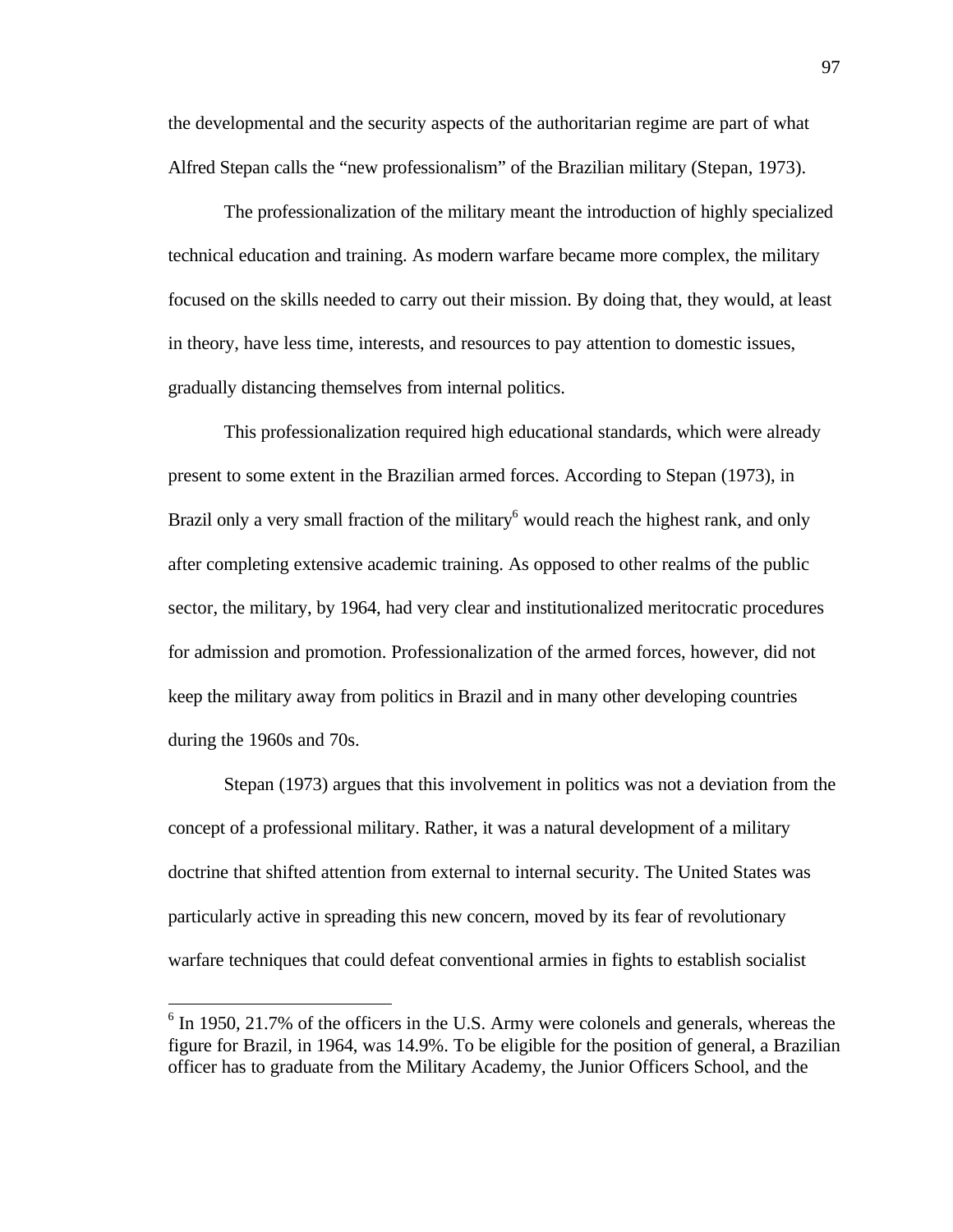regimes, as had already happened in China, Indochina, Algeria, and Cuba. Moreover, the military perceived communism as a threat not only to the nation, but also to its very corporate cohesion, for leftist ideologies had already caused some disturbance among the military ranks.

The most important source of the national security doctrine in Brazil was the Superior War College (Escola Superior de Guerra, ESG). President Dutra created the ESG in 1949, with help from an American advisory mission that stayed in Brazil from 1948 to 1960. The ESG had seven academic divisions: (1) political affairs, (2) psychological-social affairs, (3) economic affairs, (4) military affairs, (5) logistical and mobilization affairs, (6) intelligence and counter-intelligence, and (7) doctrine and coordination.

The way ESG was organized reflected military concern with internal threats to the national security. Gradually, ECEME also became involved with the doctrines of this new professionalism, creating a near consensus on the new role of the military among young top officers, in the early 1960s (Stepan, 1973). This new role included leading the economic development of the country, a task that, in the military view, traditional politicians were not prepared or willing to accomplish. The same skills and training that led them to diagnose the problem behind the crisis made them believe that nobody else could lead the country out of it. Therefore, in contrast to earlier instances of military intervention, this time they decided not to return power to civilians immediately after the intervention. As with economic policy, the decision not to return power to civilians

 $\overline{a}$ 

General Staff School (ECEME), whose written entrance examinations failed more than three quarters of the candidates (Stepan, 1973: 53).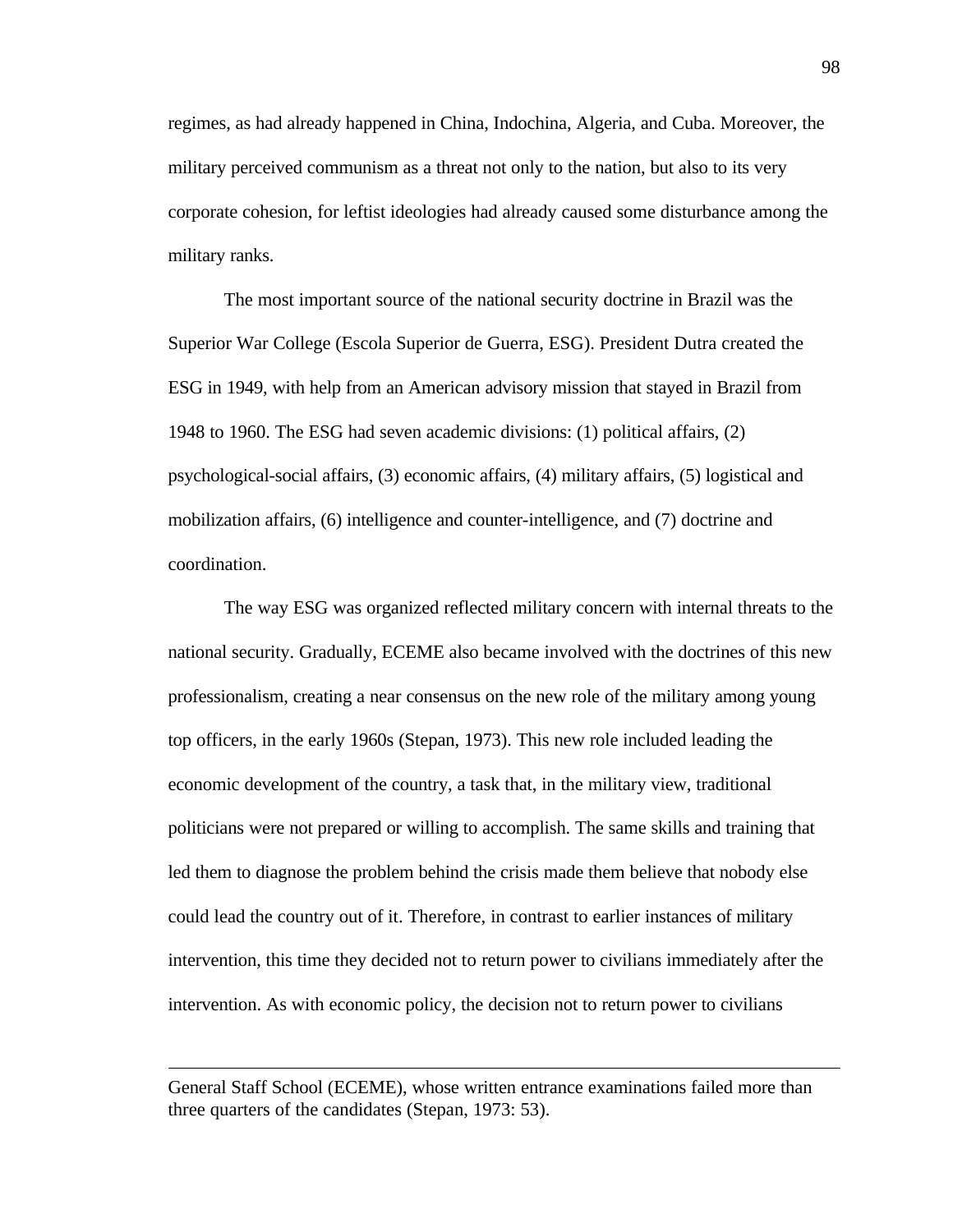evolved over some years. Parts of the military and civilian technocracy hoped to return power after the liberal economic adjustment, but instead, the government became more interventionist and repressive after 1968.

## **Development and National Security: Colonizing Amazonia**

Nowhere was this coupling of national security doctrine and state-guided developmentalism clearer than in Amazonia. It was in this region that the military took concentration of power to its extreme. As Schmink and Wood observe:

The changes that held the most far-reaching consequences targeted the institutions and procedures that regulated access to Amazonian resources. By increments the federal assault on state autonomy revamped the entire bureaucratic framework that governed the procurement of land and minerals on the frontier. (1992: 59)

The military intervention created a new state structure that broke down the traditional political, social, and economic organization of Amazonia and established a new pattern of state-society relations in the region. These changes were part of the military agenda to boost capitalist development and to guarantee national security. Government planners considered the development of the region as one of the best ways to achieve fast economic growth. The region had a vast amount of unused or underused land that could house export-oriented agricultural operations. The exploitation of mineral deposits was another promising source of export revenues. Moreover, government technocrats hoped that the development of these sectors could spill over into the rest of the local economy, creating and developing more dynamic industrial sectors.

From the perspective of national security, the region was important for both internal and external factors. The military considered the size of the region, coupled with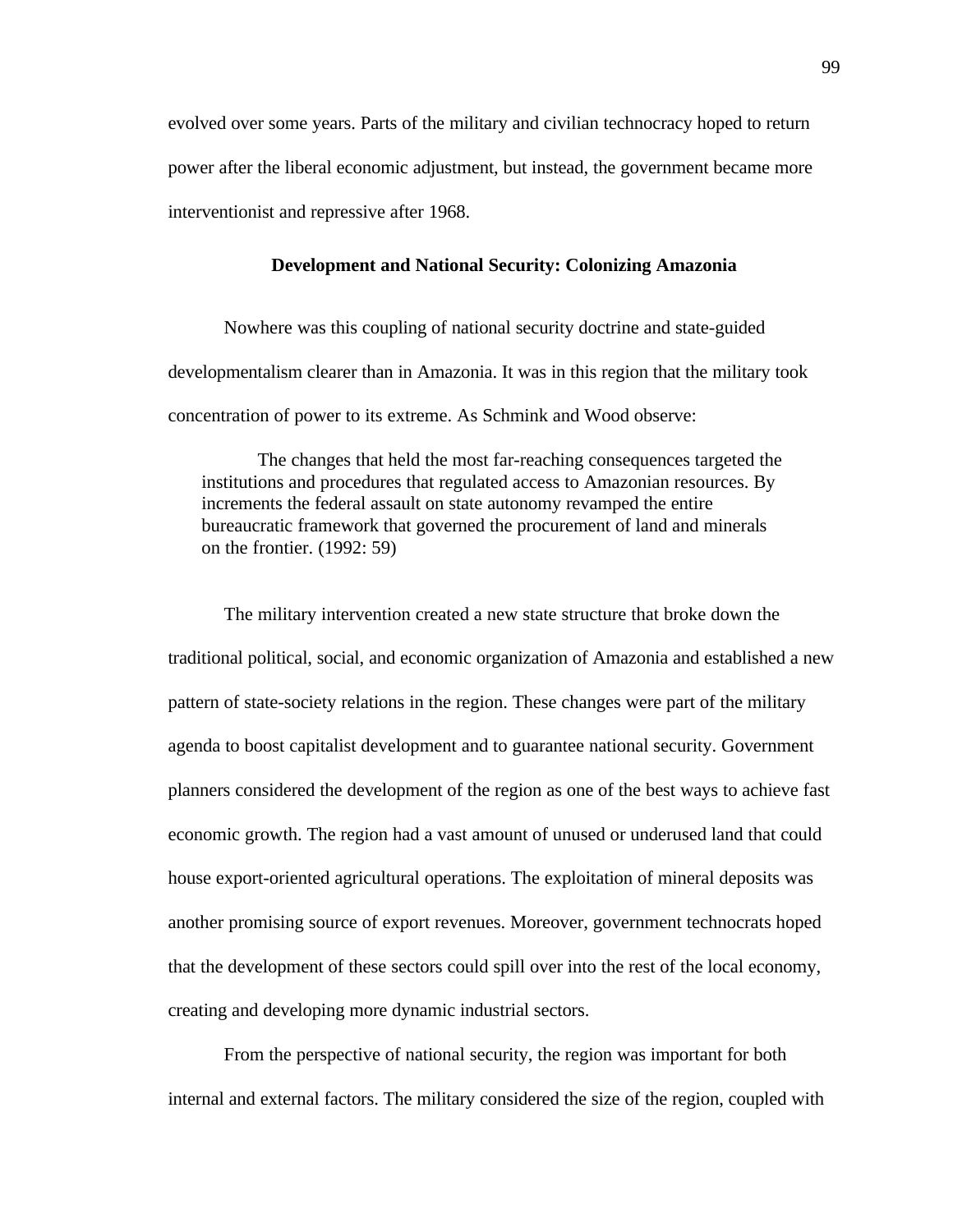its low demographic density and its richness as a temptation for other states bordering the Brazilian Amazon. According to their geopolitical doctrine, occupation by Brazilians was the best way to establish sovereignty over the region and to avoid future claims by neighboring countries.

In terms of domestic insurgency, Amazonia was not considered a threat, with the exception of the South of Pará. In fact, despite the low standards of living in the region, the poor could make their living by means of extractive activities, like rubber tapping, fishing, and collecting Brazil nuts. The low demographic density of the region also contributed to its tranquility. The strategic interest of the military in the region rested precisely on the putative "emptiness" of Amazonia. As poverty was becoming acute and dangerous in the Brazilian Northeast, government officials started looking at Amazonia as an escape valve.

Although the basis for colonization had been established earlier, the military did not prioritize the colonization and development of Amazonia until after 1970, when the peasantry in the Northeast of the country reached unprecedented levels of poverty. The living conditions of the northeastern peasantry provided a perfect environment for the emergence of social unrest and the spread of communist ideas. Repression was too costly for a government that already lacked legitimacy and popular support.

Social movements and popular leaders in the Northeast had been the main target of state repression during the first years of the military regime. The government banned peasant associations and intervened in rural unions. It arrested, tortured, and extradited some of their leaders; yet, mobilization persisted. Land reform in the Northeast was not an option, since the military had taken power in the name of opposing President Goulart's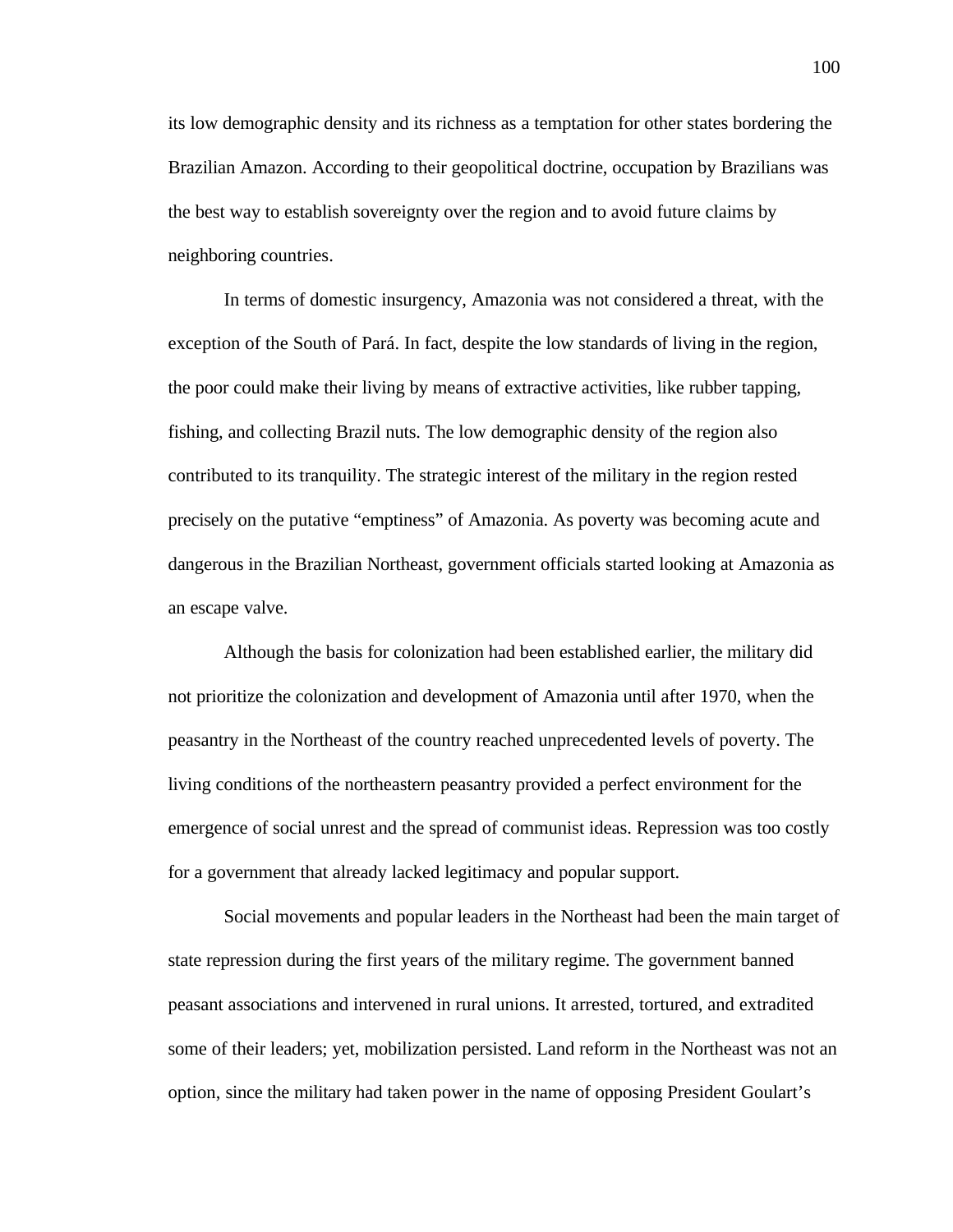land reform rhetoric. Moreover, part of the military support came from the landed elites, who would not tolerate any discussion about redistribution of private lands.

The first measures aimed at developing Amazonia had already been included in the1946 constitution, which prevailed until 1967. Senators and deputies from the region suggested and passed an article establishing that 3% of the tax revenues of the union, states, and *municípios* be invested in the development of the region for at least twenty years (Article 199, cited in Cardoso, 1977; Mahar, 1978). Later, in 1953, President Vargas passed a law (no. 1806), also known as the Plan for Valorization of the Amazonia (Plano de Valorização da Amazônia, PVA), which defined, in broad strokes, the use of this fund. The main objectives of the plan were to promote the economic development of the region, particularly through agriculture, ranching, and extractive activities, but seeking diversification away from rubber tapping.

## **Extending the State Structure**

An important part of the Plan for Valorization of Amazonia was the establishment of the infrastructure necessary to support development in the long run. This included a transportation program, an energy program, the creation of credit lines, and the generation of local scientific and technological expertise. Also, the government reorganized the bureaucratic apparatus of the state. This new administrative structure aimed to coordinate the work of all the federal agencies in the region and the work of federal, state, and municipal governments. President Vargas created the Superintendency for the Valorization of the Amazonia (Superintendência para Valorização da Amazônia, SPVEA), in 1953, to carry out the plan. The SPVEA was an autonomous agency, linked directly to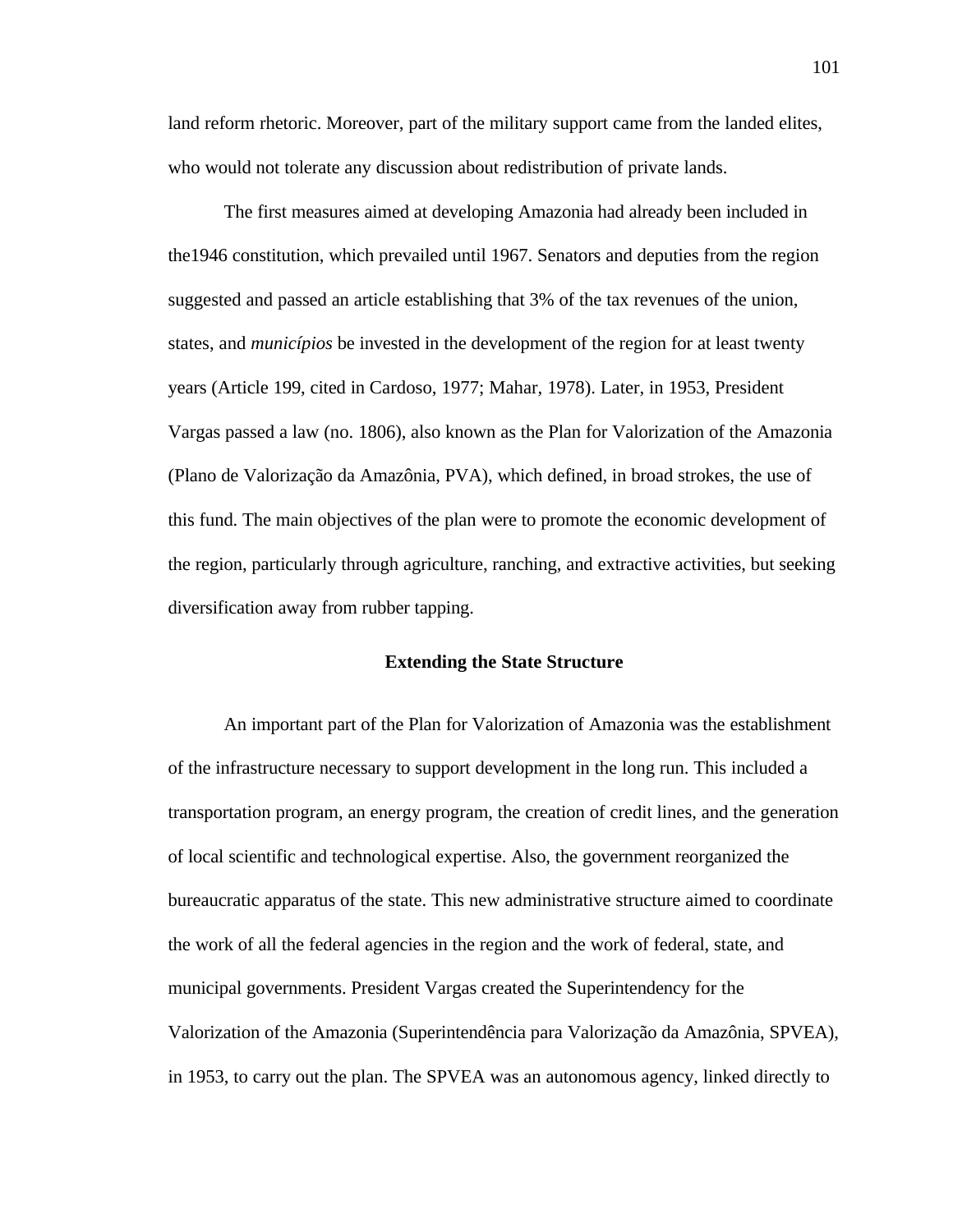the Presidency. A superintendent was in charge of executive affairs of the agency, whereas a 15-member board was responsible for the elaboration and overview of its programs. Out of those 15 members, 6 represented the issue areas that concerned the agency: education, health, agriculture, trade and credit, natural resources, cultural development, and transportation. The other members represented the states and territories directly affected by  $S\text{PVEA}^7$ .

SPVEA played a relatively modest role in the development of the region. The most important achievement during its existence from 1953 to 1966 was the construction of the Belém-Brasília highway (1956-60), linking the capital city of Pará – Belém – to southern Brazil, and some other regional roads. This agency also brought fresh money to the region, opening credit lines through the Amazon Credit Bank (Banco de Crédito da Amazônia - BCA). This credit enabled the development of new agricultural and industrial sectors that competed with the traditional extractive activities.

Mahar (1978), analyzing public development policies in Amazonia, considered the impact of SPVEA minimal. The administrative structure of the agency was a constraint in itself. Since the members of the board represented a plethora of interests, coordination and consensus among them were hard to achieve. The goals of the first five-year plan were too ambitious and vague. To make things worse, technical knowledge of the social and economic structure of the region was scarce. As a result, the Brazilian Congress never

-

 $<sup>7</sup>$  During the discussions on the law no. 1806, which created the SPVEA, the Brazilian</sup> Congress created the definition of the Legal Amazonia (Amazônia Legal). The Legal Amazonia comprises the former Classical Amazonia (Amazônia Clássica) – the States of Amapá, Acre, Roraima, Rondônia, Amazonas – plus the North of the state of Mato Grosso, the North of the state of Goiás (now this region is the state of Tocantins) and the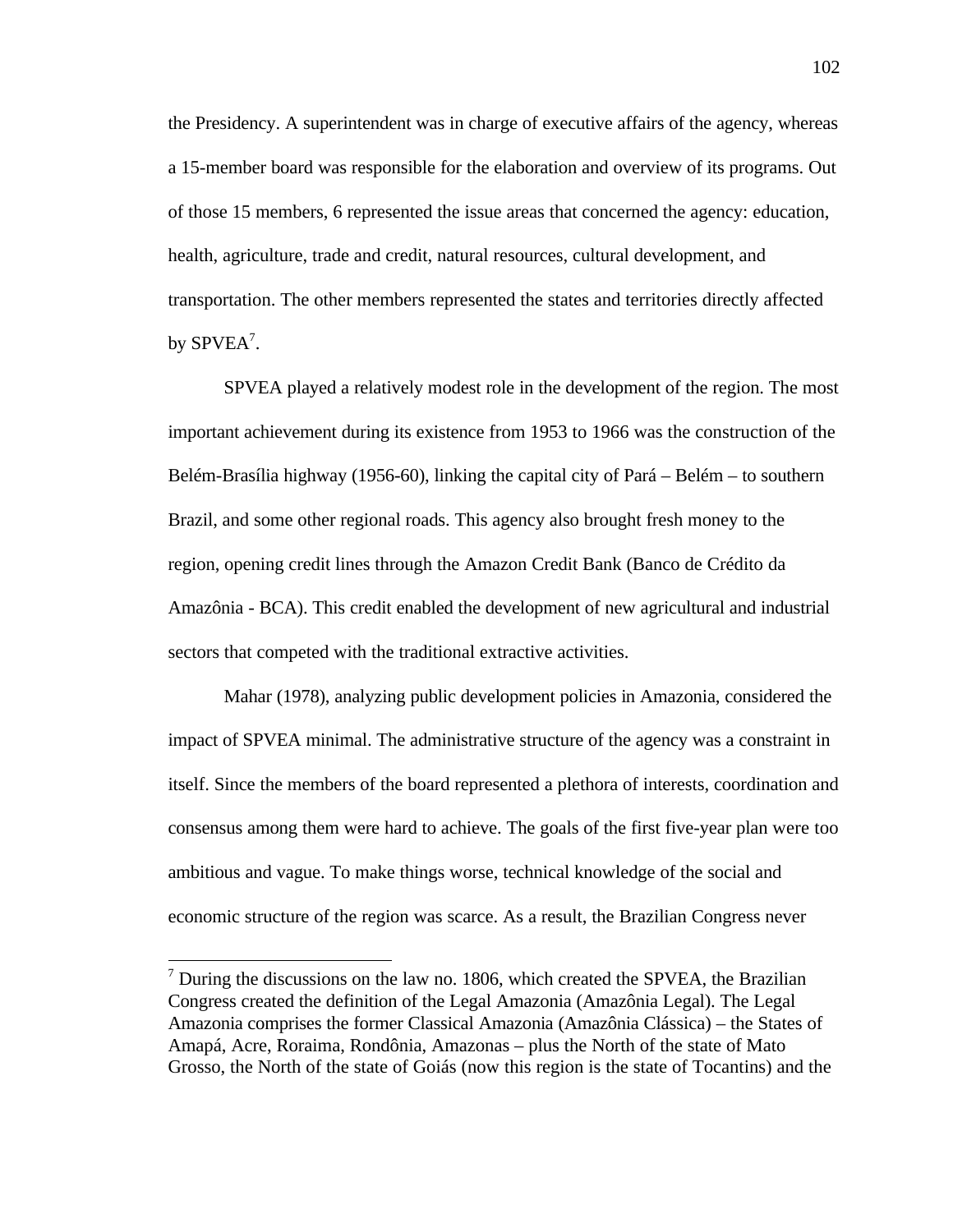approved the five-year plan, and decided to provide the agency's budget on an annual basis. During its existence, SPVEA frequently faced budgetary cuts by the Congress, which forced revision of some projects and the cancellation of many others. Table 3.1 shows the budget approved and the one realized for the period 1955-60. On average, the agency was unable to use almost 40% of its budget. These problems contributed to the geographical and functional fragmentation of SPVEA's resources, crippling the long-term planning mission of the agency.

|                               | Approved | Spent    | Difference | $\%$    |
|-------------------------------|----------|----------|------------|---------|
| <b>Budget Category</b>        | (1)      | (2)      | $- (2)$    | (2)/(1) |
| Transportation/Communications | 4,890,2  | 2,840,0  | 2,050,2    | 58.1    |
| Credit                        | 4,290,6  | 2,742,1  | 1,548,5    | 63.9    |
| Health                        | 2,961,5  | 1,979,5  | 982,0      | 66.8    |
| Energy                        | 1,472,7  | 1,021,8  | 450,9      | 69.4    |
| Agriculture                   | 1,792,0  | 1,066,9  | 725,1      | 59.5    |
| Education                     | 1,100,8  | 556,3    | 544,5      | 50.5    |
| Natural resources             | 661,9    | 398,2    | 263,7      | 60.2    |
| Total                         | 17,169,7 | 10,604,8 | 9,564,9    | 61.8    |

Table 3.1: Approved and realized budget for SPVEA, 1955-1960 (Cr\$ 1000, 1978).

Source: Mahar (1978).

 $\overline{a}$ 

Besides its budgetary provision, SPVEA was also the supervisor of a fund aimed at providing credit to agricultural and industrial operations (Fundo de Fomento à Produção). The government created this fund in 1950, as a tool to finance the rubber sector through the BCA. When SPVEA was created, the Bank got 10 % of the agency's budget to invest according to the plans designed by SPVEA. Mahar claims that the effect of this fund upon the development of the Amazon was negligible. According to him,

West of the state of Maranhão. This redefinition of the Amazon increased it by approximately 30%, covering almost 60% of the Brazilian territory.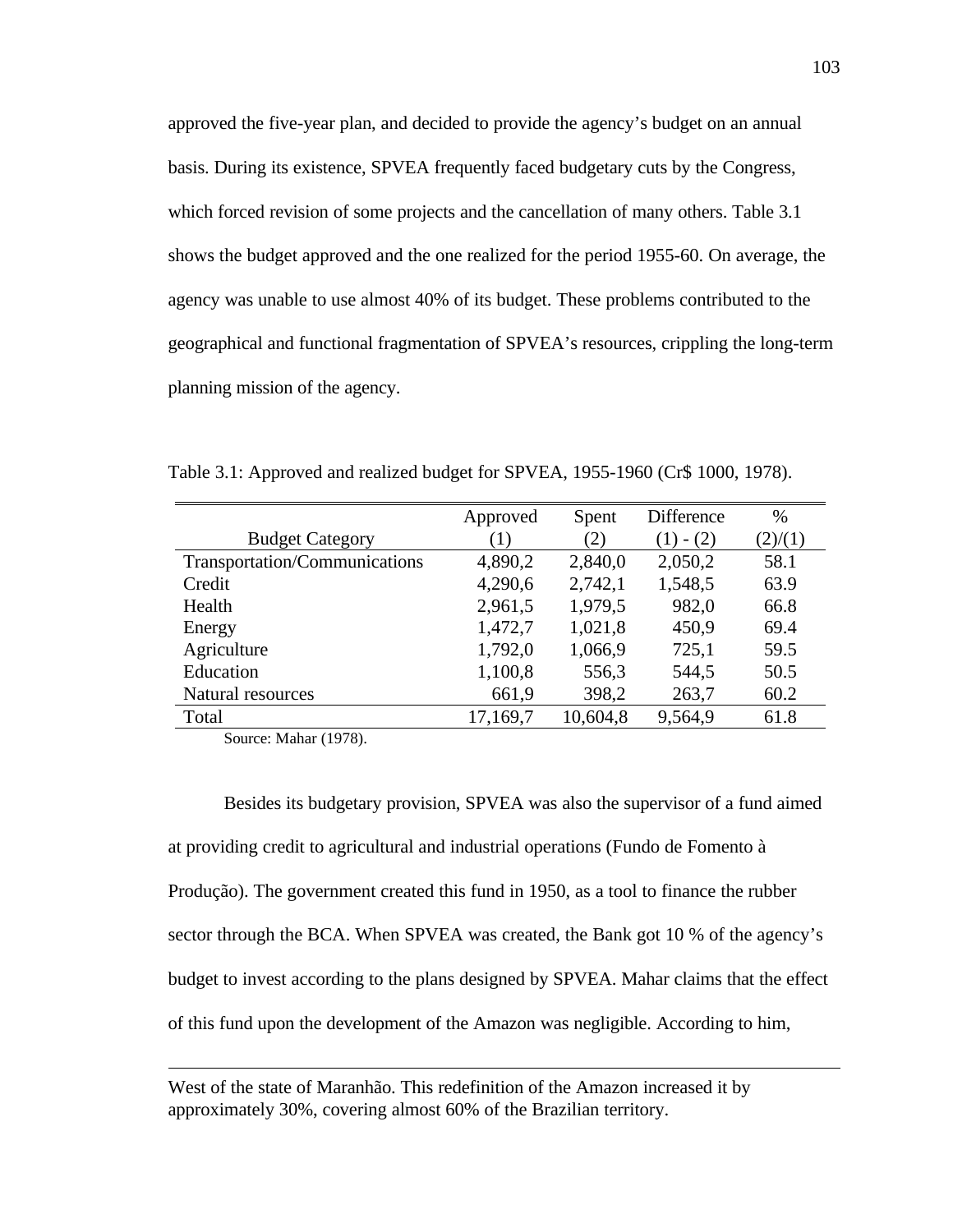although the balance sheet of the bank always demonstrated that the money was used in accordance to SPVEA's policies, there was an overall suspicion that most of the money went to the traditional rubber sector. Critics of the bank also accused it of diverting parts of the fund to its more profitable commercial and financial activities (Mahar, 1978).

There are two important differences between this first attempt to modernize the local economy and the one made by the military two decades later. First, the later military effort was much larger than this early program. Second, and even more important, is the difference in the very nature of the state intervention in these instances. As noted by Cardoso and Müller (1977) the creation of the fund, in 1946, was an initiative that came from Amazonian politicians. Furthermore, the local rural elites benefited from the credit lines created by SPVEA, appropriating public land to invest in agriculture and ranching. Urban elites also took advantage of this money, for SPVEA offered credit for industrial development in Belém, a program that, according to Schmink and Wood, "absorbed the lion's share of the available funds" (1992: 49). As we will see in the next section, the military plans to develop the Amazonia in the 1970s would alienate local elites from policy-making.

# **The First Phase: Operation Amazonia (1966-1970)**

In 1964, the new superintendent of SPVEA described it as "a failed and disorganized institution, unable to carry out its tasks as an agency of social and economic development of the region" (Mahar, 1978: 20). In 1965, the first military president after the coup – Castello Branco – declared the intentions of the regime to seek a new model of development in the Amazon. This model followed the general trend of the regime to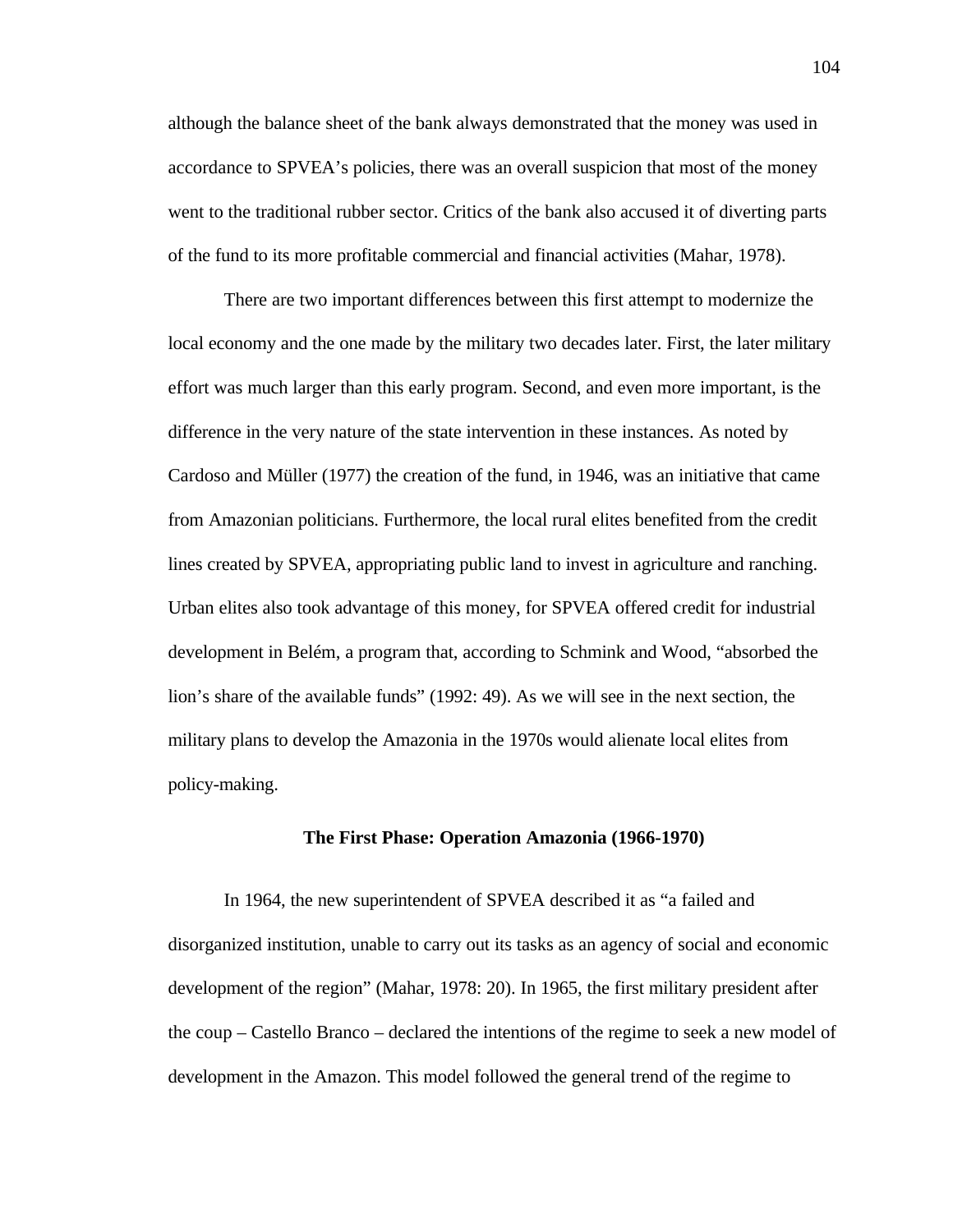centralize planning and to promote economic growth according to the blueprints of its technocrats. The military identified in Amazonia the same problems they considered to be hindering development everywhere else in Brazil; the subordination of technical economic decisions to political interests, which was certainly true in the case of SPVEA.

As a result of the decision to change policies in Amazonia, the President issued a decree creating a five-member committee to define the new development policies for the region and to draft all the required legislation to implement it. Congress approved this new legislation in 1966, initiating what became known as *Operação Amazônia* (Operation Amazonia). The main objectives of this new plan were to establish development poles (Polos de Desenvolvimento) and self-sustaining population centers; stimulate in-migration; create incentives for private capital; develop infrastructure; and promote research on the natural resources of the region.

The most immediate effect of the new legislation was the extinction of SPVEA and the creation of the Superintendência de Desenvolvimento da Amazônia (Superintendency for Development of Amazonia – SUDAM) as the new development agency for Amazonia. A new bank, the Bank of Amazonia (Banco da Amazônia, BASA) replaced the Amazonia Credit Bank. The main mission of this bureaucratic structure was to attract private capital from other parts of the country and from abroad by means of fiscal subsidies.

According to the laws that constituted the Operation Amazonia, private companies that SUDAM considered to be of regional strategic interest could qualify for exemptions of up to 100% of their income tax obligations due until 1982. The law also exempted those companies from export taxes on their products and import taxes for machinery and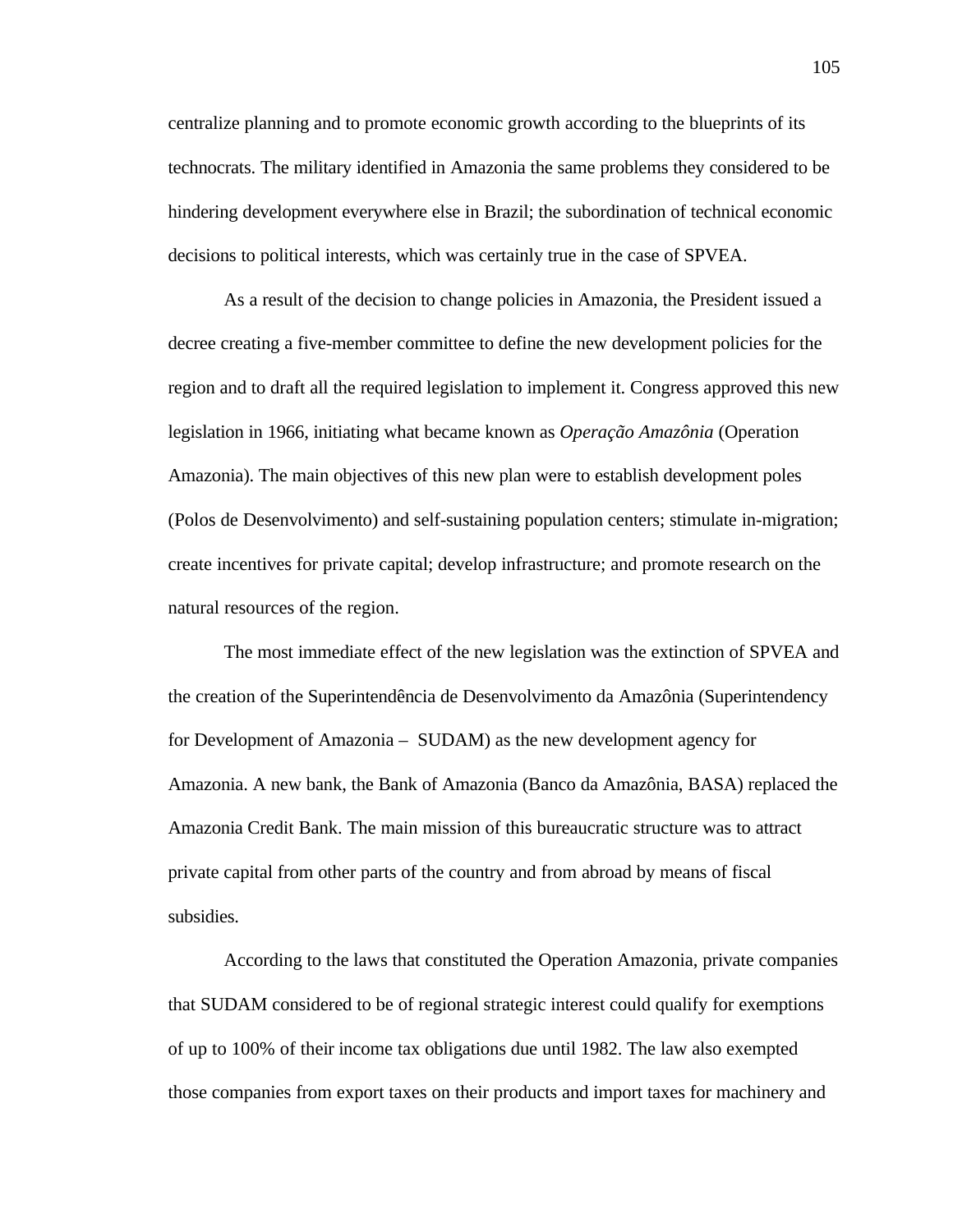industrial equipment (Mahar, 1978). BASA also made funds available for loans or equity for approved projects, initially lending two dollars for every dollar invested and, later, lending up to 75% of the total cost of the projects (Schmink and Wood, 1992).

Another important part of Operation Amazonia was the creation of the Superintendency for the Manaus Free-Trade Zone (Superintendência da Zona Franca de Manaus - SUFRAMA), by a decree-law issued in February 1967. The SUFRAMA, like SUDAM, is linked to the Ministry of the Interior, which is responsible for the management of the Manaus Free-Trade zone. The rationale for the creation of this agency was the integration of western Amazonia with the rest of the country. Critics of the previous plans to develop the region claimed that they directed most of the available resources to eastern Amazon, particularly to Belém and its vicinity (Mahar, 1978). As an attempt to create an industrial nucleus, SUFRAMA offered an attractive package of fiscal incentives<sup>8</sup> for private companies to operate in the region (Cardoso and Müller, 1977).

# **The Second Military Phase: The National Integration Plan (1970-74)**

State intervention in Amazonia reached an unprecedented level in the early 1970s, when the military regime promoted massive migration into the region, following the opening of a long network of highways and roads throughout the region. Besides the deployment of huge financial incentives, another important characteristic of this second phase was the expansion and consolidation of the bureaucratic framework that the state established after 1966, with Operation Amazonia. The landmark of this phase was the

 $\overline{a}$ 

<sup>&</sup>lt;sup>8</sup> The subsidies included exemption from the main taxes: Industrialized Products Tax (Imposto sobre Produtos Industrializados, IPI), Sales Tax (Imposto sobre Circulação de Mercadorias, ICM) and import and export taxes.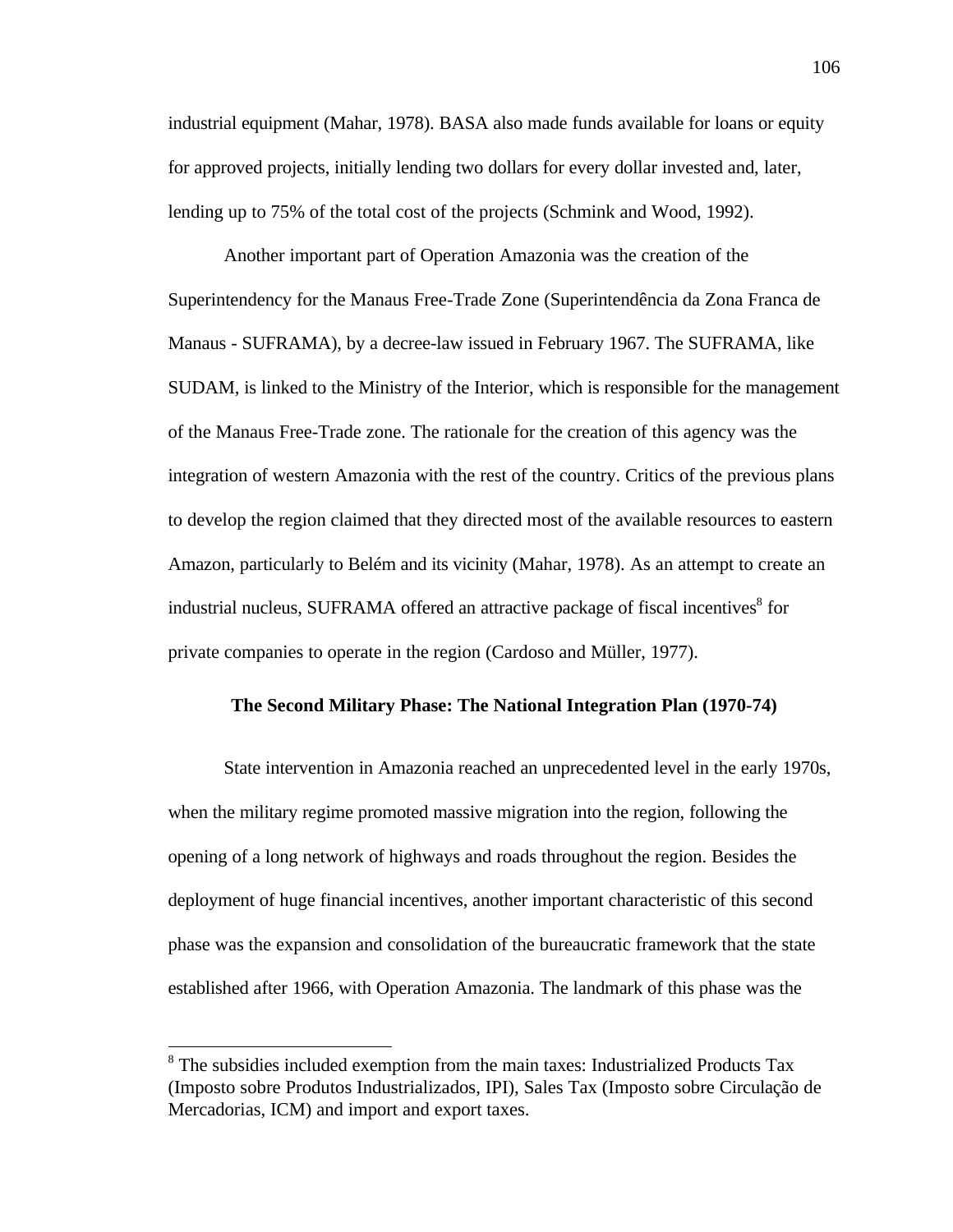National Integration Plan (Plano Nacional de Integração, PIN), launched in 1970. This plan, like Operation Amazonia, was embedded in the military doctrine of economic development and national security. Nonetheless, circumstances required a more proactive state intervention, or so perceived the military leaders. As Martins puts it:

Médici's regime was characterized by the attempt to balance pomp with circumstance. The pomp was reflected by large and ambitious development projects, such as the National Integration Plan (PIN), announced in June of 1970, and PROTERRA, put forth the following year. The circumstance included the dramatic and politically volatile drought in 1970 and the hunger and need for land among workers in the Northeast. Public policy was supposedly designed to resolve these problems. (Martins, 1984: 476)

Severe droughts drove the northeastern peasantry to a worrisome situation. As poverty was endemic and inequalities increased, the social and political environment become explosive. At the same time, the concentration of landless peasants close to large ranches in southern Pará created a favorable environment for the establishment of a leftist guerrilla group. In a visit to the Northeast in 1970, President Médici felt the pressure to adopt effective measures to alleviate the social tensions. As a means to avoid real land reform in a highly populated region where land concentration was paramount, the government decided to "bring the people without land to the land without people."

As its name suggests, the main goal of the PIN was to link the Amazon to the rest of the country. The most important means to accomplish that was the construction of the Transamazônica and the Cuiabá-Santarém highways. Planners designed the Transamazônica to cross the Northeast and the legal Amazonia from East to West. This highway would allow the migration of the landless peasants and drought refugees into the region, as well as stimulate the economic integration of the region. Similarly, the Cuiabá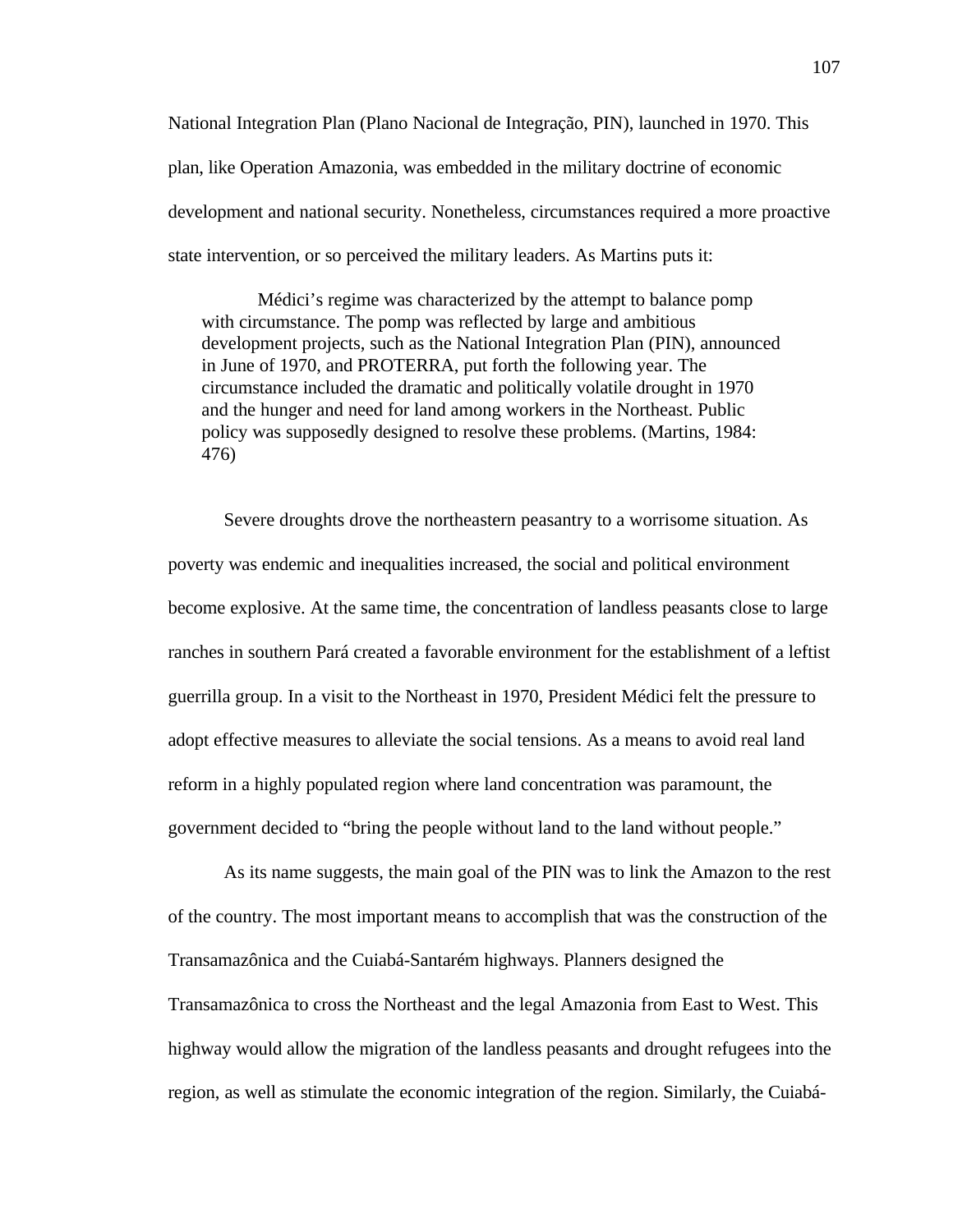Santarém highway provided a link between the capital of Mato Grosso state – already linked to the South by roads – and Santarém, the second largest city in Pará state. This North-South integration was also important for migration purposes, because the agricultural modernization in the South was driving small farmers off their lands.

The move by the federal government sounded like a legitimate concern for those worse off. Nonetheless, it was also a maneuver to avoid addressing the very root of the problem: land concentration. Of course the "pomp and circumstance" that underlined the PIN put a toll on acceptable technical and economic planning. Conservatives attacked the program, claiming that it was a backward step in planning. Leftists, on the other hand, considered it a poor substitute for land reform. Politicians from the Northeast considered the PIN detrimental to their interest, for it diverted resources that they could use in their region. Unexpected opposition came from the federal bureaucracy itself: SUDAM felt that the emphasis on colonization challenged its leading rule in developing the region. Moreover, private groups allied with SUDAM, and beneficiaries of its development policies felt threatened and lobbied against the PIN (Schmink and Wood, 1992).

Besides the construction of the highways, the federal government also planned the colonization of a ten-kilometer land strip on both sides of the new roads. The settlers would receive one-hundred-hectare plots from the Ministry of Agriculture, which was responsible for the settlement of migrants. To effect the distribution of land, the federal government added a new agency to its bureaucratic structure, the National Institute for Colonization and Agrarian Reform (Instituto Nacional de Colonização e Reforma Agrária, INCRA).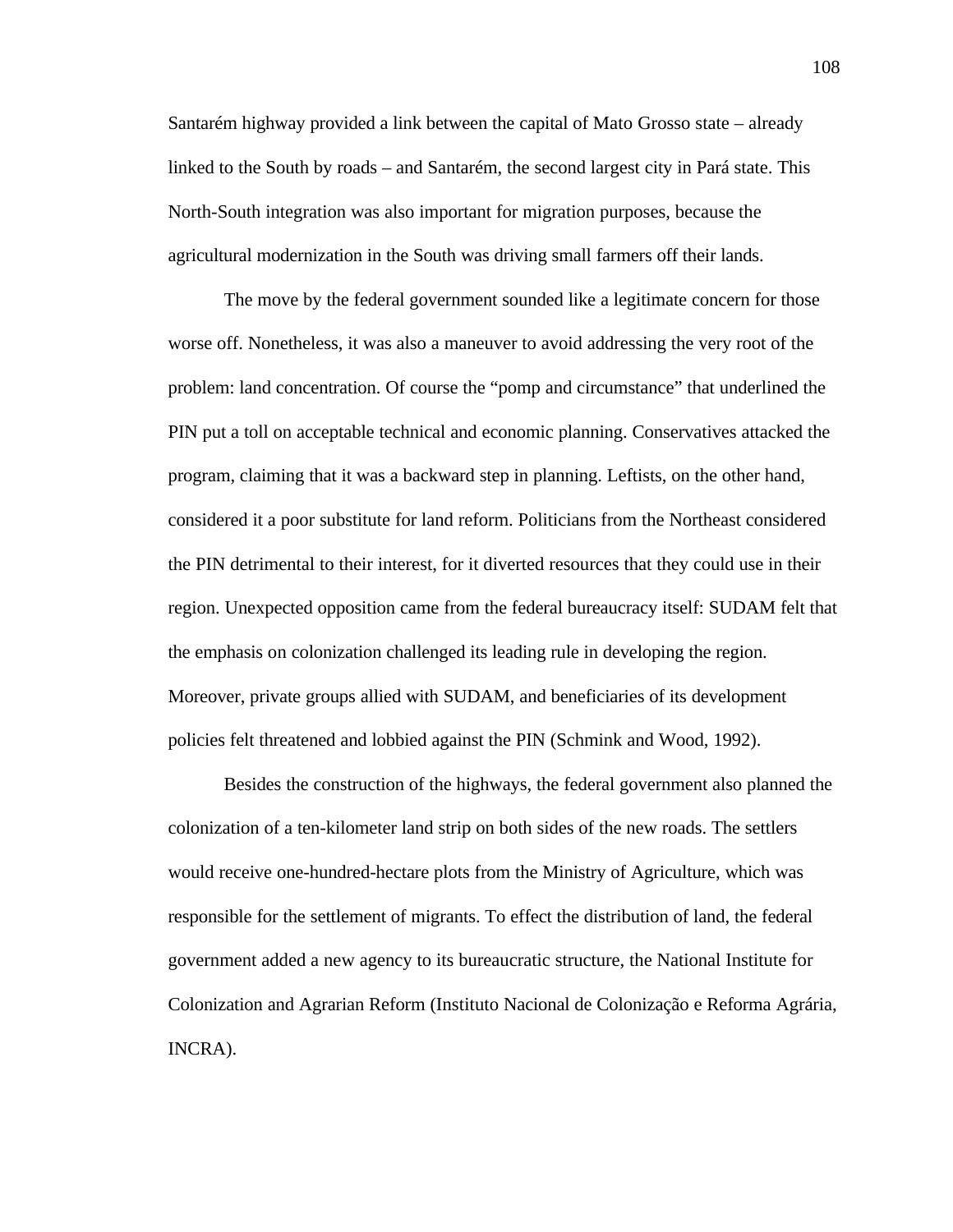Another important part of the colonization and (limited) land reform program was the Land Redistribution Program (Programa de Redistribuição de Terras, PROTERRA). The PROTERRA was aimed at facilitating land purchase, improving rural working conditions, and promoting the vertical integration of the agricultural sector in the North and Northeast. The INCRA, which administered PROTERRA, was to purchase or expropriate *latifúndios* that would be later sold to small farmers. Besides acquiring land, INCRA was also responsible for providing rural credit and financing the infrastructure for agribusiness in the colonization sites (Mahar, 1978).

To understand the plans of the military to colonize Amazonia, it is necessary to understand the view of their technocrats on the modernization of agriculture. Until 1970, the agrarian issue had had little importance in the governmental plans to develop the region, although the military created a legal and bureaucratic apparatus to deal with the agrarian question as soon as they took power. Modernization of the agricultural sector was a priority for the new regime, and some of the planers concerned with this modernization considered the agrarian structure as a barrier to achieve their goals. The issue of land concentration was part of an intense academic and political debate on the development options that Brazil faced in the early 1960s. Nationalists and leftists advocated autonomous national development as the best way to deepen the import substitution industrialization that was already reaching its limits. For those groups, the most appropriate option to continue the process was by means of expanding the internal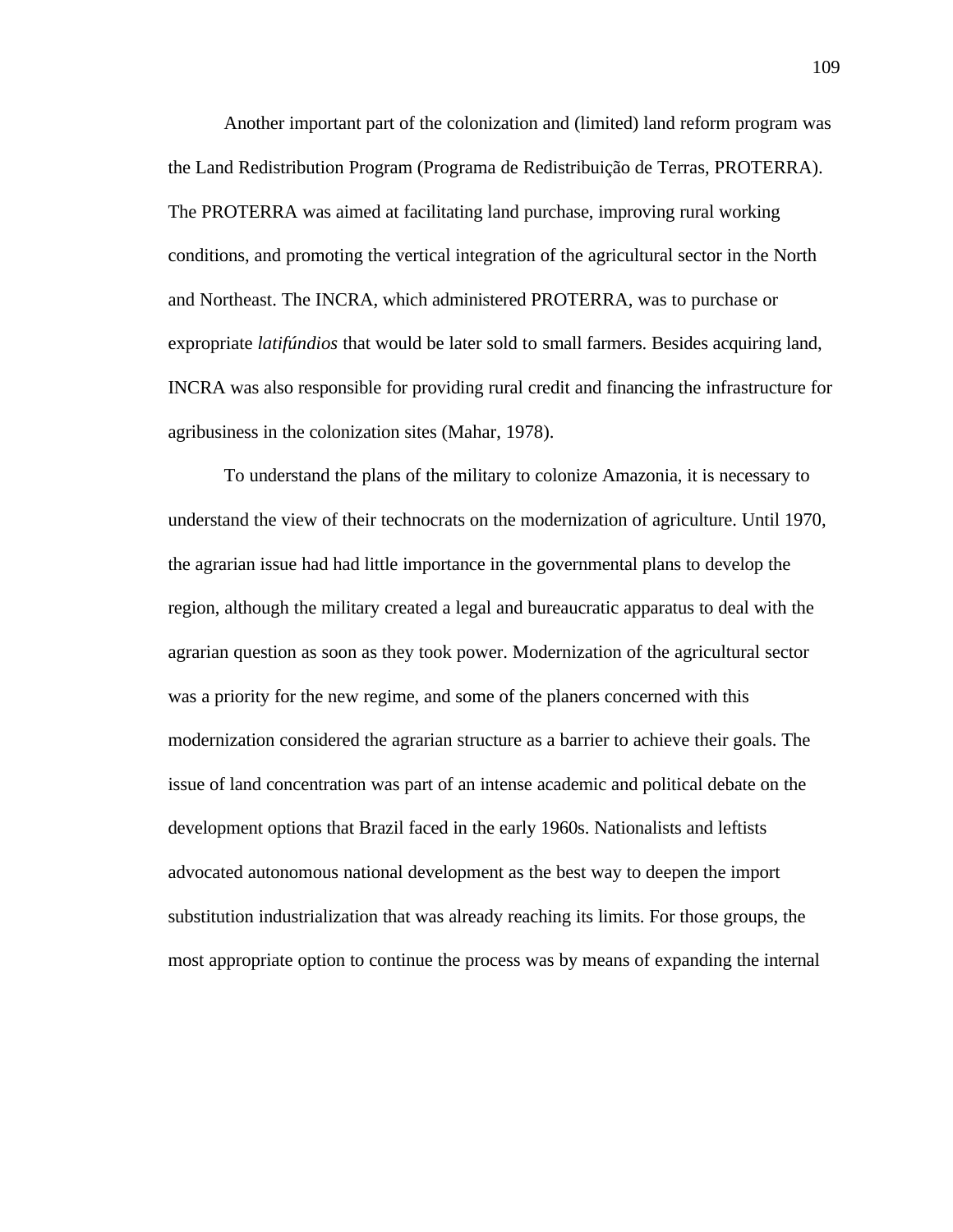market and increasing domestic savings. They considered a reform in the agrarian structure as an essential step toward these goals<sup>9</sup>.

A more conservative trend pointed to international capital as the solution to move industrialization ahead. For the supporters of this view, the Brazilian agricultural model did not hamper industrial development. On the contrary, some even argued that the agricultural sector was playing an effective role in the economy, transferring productivity gains to the commercial and industrial sectors. According to Delfim Netto, a distinguished conservative economist who later became Minister of Agriculture, the development of agriculture in Brazil did not depend on the distribution of lands. Rather, he argued, the bottleneck of agriculture was technological: the low technical qualification of the working force, the low degree of mechanization, and the lack of fertilizers and genetically improved seeds (Gonçalves-Neto, 1997).

The former view of the role of the rural sector is clearly expressed in the Threeyear Plan (Plano Trienal de Desenvolvimento Econômico e Social - 1963-1965) prepared by Goulart's minister, Celso Furtado. Although part of President Goulart's government

1

<sup>&</sup>lt;sup>9</sup> The archaic agricultural sector hindered economic modernization due to three main factors. First, and most important, the supply of agricultural products did not keep up with the demand, causing prices to increase at a faster pace than industrialized products, causing a transfer of income from the industrial to the rural sector. This transfer impeded the accumulation of capital necessary for the industrial sector to make further investments. Also, it caused an undesirable accumulation of resources by the owners of *Latifúndios*, who were not willing to invest it in the modernization of their sector. As the agricultural prices increased, they affected the cost of living in urban centers, pressing wage increases that would act against accumulation in the industrial sector too. Second, the maintenance of anachronistic modes of production in the rural sector, like sharecropping and disguised form of serfdom, alienated a significant part of the population from the market. Third, this same rural structure would not create a demand capable of developing an industrial sector to supply tractors, machines, pesticides, fertilizers and other inputs of modern agriculture (Gonçalves-Neto, 1997).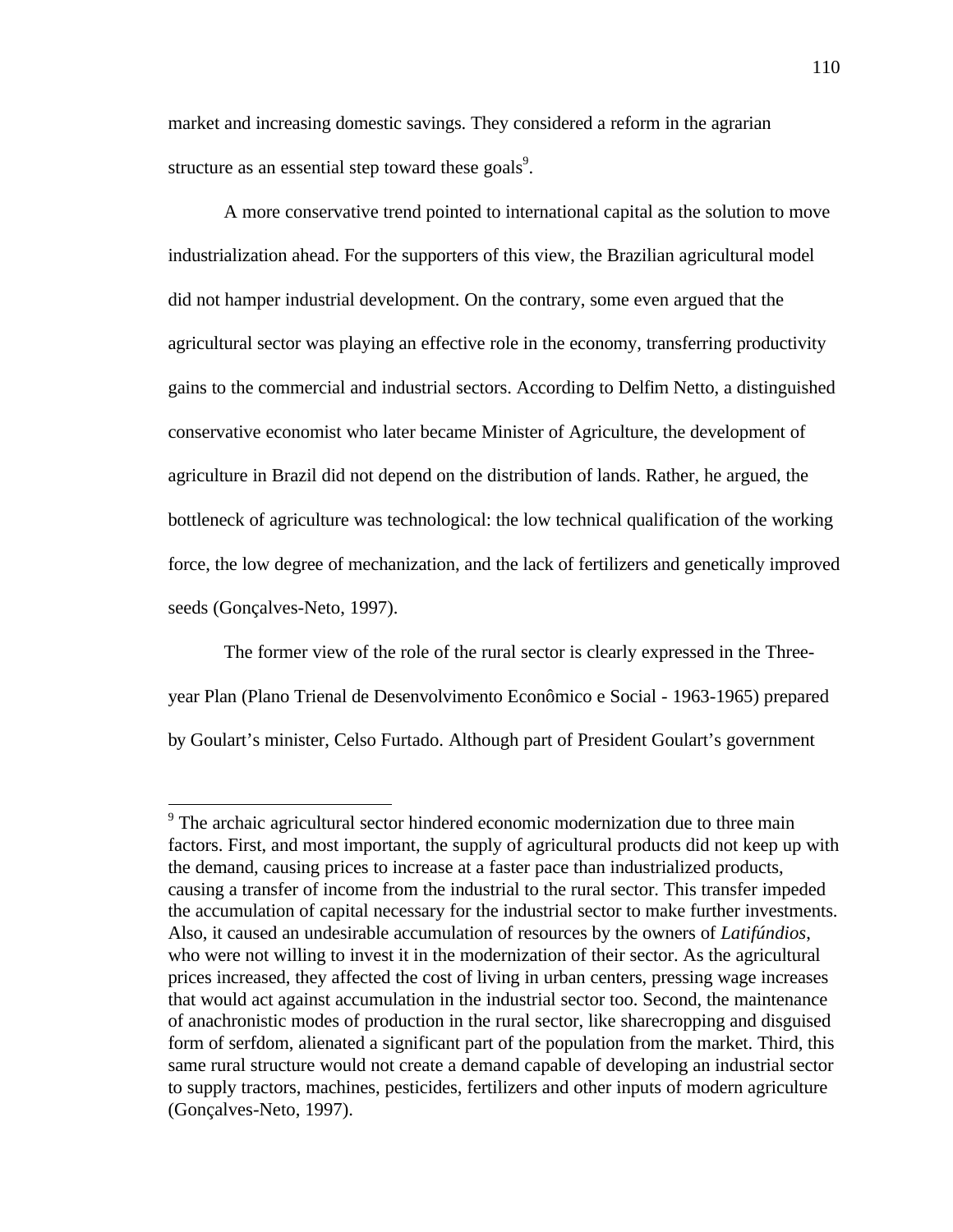program (which the military execrated), this plan supplied the military regime with some insights for their first economic plan. The first minister of planning during the military period prepared a Governmental Economic Action Program (Programa de Ação Econômica Governamental, PAEG) in 1964. In accordance to the conservative nature of the new regime, the program stated the government's faith in liberal economic doctrine. However, at the same time, it asserted the need for some governmental intervention in the economy to accelerate development and to solve inequalities in income and wealth distribution.

Contrary to the conservative view, therefore, the bureaucrats considered the traditional agricultural sector as a barrier to economic development. Furthermore, they also agreed that the agrarian structure was partially responsible for the backwardness of Brazilian agriculture. Considering these economic aspects of the agrarian structure, in 1964 the government passed new legislation, the Land Statute (Estatuto da Terra, law no. 4.504, 11/04/1964, cited in Ianni, 1979). This law established the institutional and administrative infrastructure for an eventual land reform.

Surprisingly, the government passed a law that was very clear and technically sound. The Land Statute defined what constituted the possible targets for land expropriation and redistribution, introducing the concepts of *Latifúndio por Tamanho* (oversized properties subject to expropriation), *Latifúndio por Exploração* (underused properties, disregarding size, subject to expropriation), and *Empresas Rurais* (Rural Enterprises, not subject to expropriation). These precise definitions were in fact a response to the vague definitions of *Latifúndio* discussed by leftists during the troubled years prior to the coup. Those vague definitions could, in theory, make any rural property subject to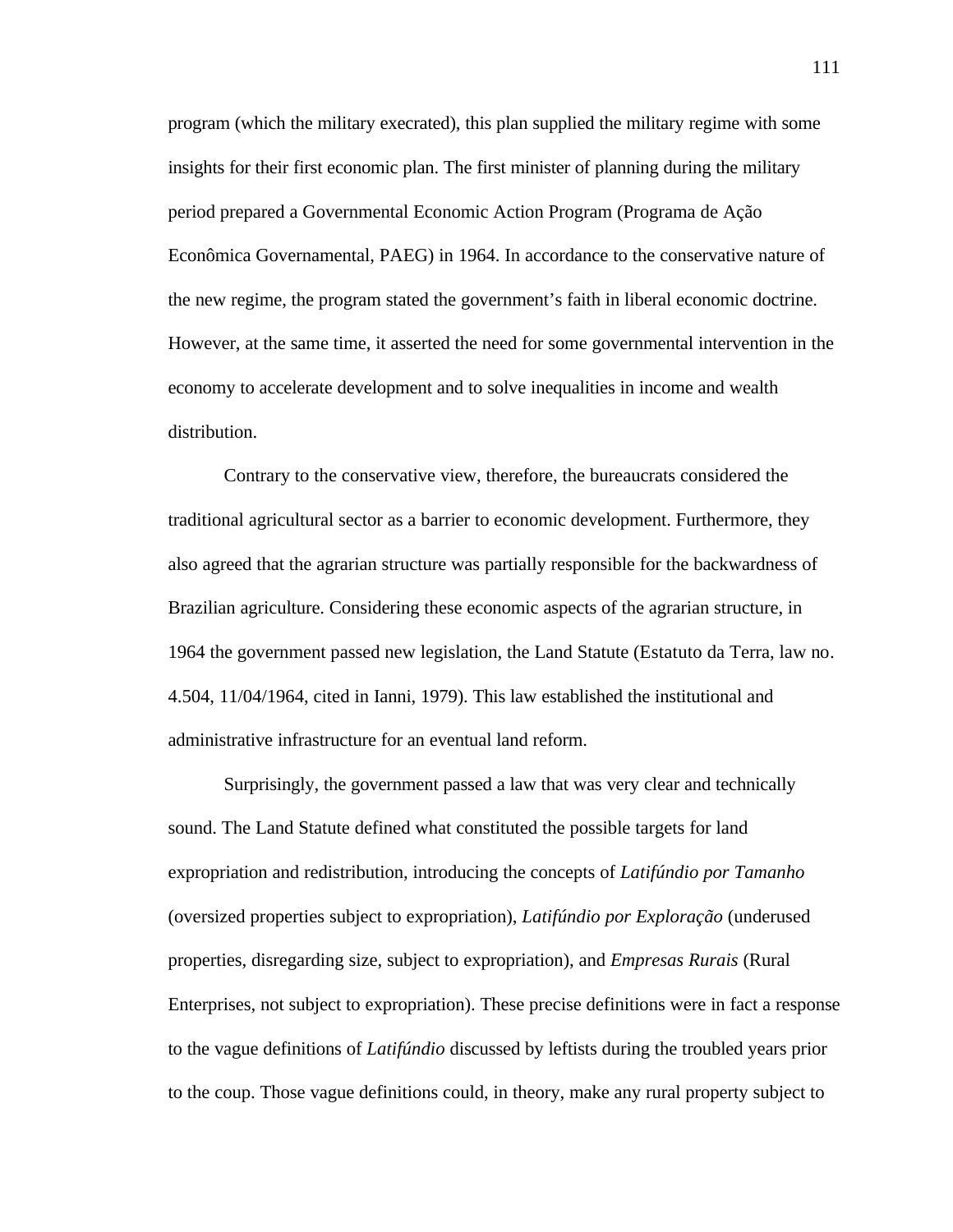expropriation, which especially angered land owners (Ianni, 1979; Martins, 1994). Moreover, the Land Statute eliminated the requirement that expropriations be paid in advance. It also created the opportunity for the government to pay expropriations using bonds, instead of cash (Sorj, 1980).

Besides the legislation, in 1965 the military created three executive agencies to deal with issues of land reform and colonization: the Brazilian Institute for Land Reform (Instituto Brasileiro de Reforma Agrária, IBRA); the Executive Group for Land Reform (Grupo Executivo de Reforma Agrária, GERA); and the National Institute for Agrarian Development (Instituto Nacional de Desenvolvimento Agrário, INDA). These agencies, however, played no important role in Amazonia, or anywhere else in the country. The low profile of these agencies, along with repression of rural labor leaders, showed that the politicization of land distribution was unacceptable for the military. Any attempt to promote land reform would be based on technical criteria and serve the purpose of expanding capitalist agriculture (Ianni, 1979).

If, on the one hand, the military tried to depoliticize the issue of land reform by claiming that ideological claims from the left were not legitimate, on the other hand, they did not overcome the conservative ideological resistance against any changes in the agrarian structure that came from the right. Even though the new regime intended to carry out any measures required to promote economic development, and land reform was one of those measures, the military could not turn against its allies and run the risk of losing most of its social support. As Martins puts it:

The 1964 military coup and the form of land reform proposed by the military are part of this framework of historical and institutional stalemates. First, because the coup would not have been possible without the action and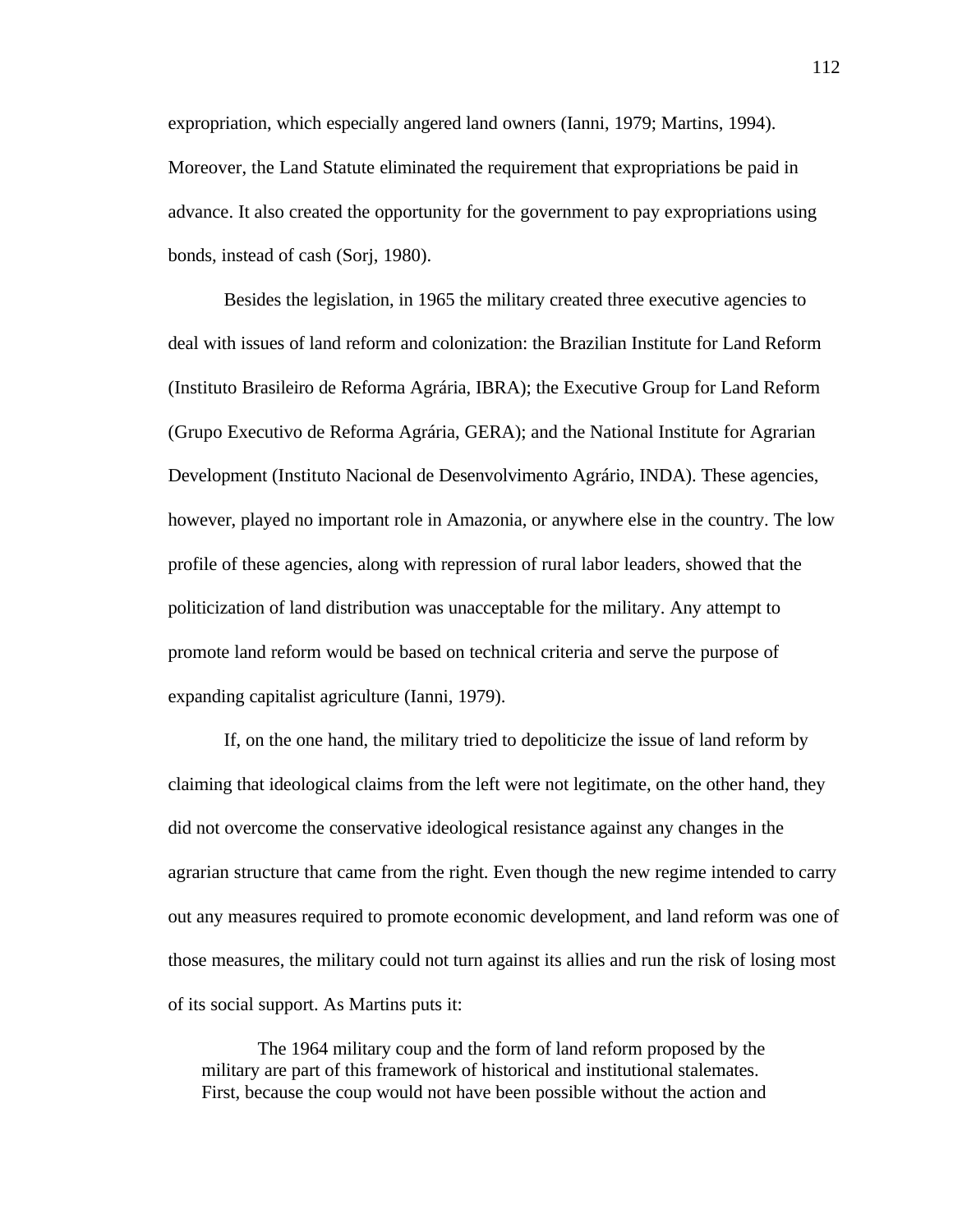intervention, rather ideological than political, of a social class so broadly spread throughout all the territory as the land owners. It was them, with support from conservative groups within the clergy and parts of the middle class, who succeeded in taking the idea to resist social reform to the streets, evoking the holiness of values and tradition. (Martins, 1994:78)

The most important bureaucratic change that followed the PIN was the creation of the National Institute for Colonization and Land Reform (Instituto Nacional de Colonização e Reforma Agrária, INCRA). INCRA absorbed the responsibilities of all existing colonization and land reform agencies: INDA, GERA, and IBRA. The new laws gave INCRA the responsibility for administering colonization and the organization of cooperatives. The new legislation determined that 30% of the fiscal incentives granted in the region be redirected to the PIN for the period 1971-1974.

More impressive than INCRA's financial resources, however, was its control over land. In 1971, Decree Law no. 1164 extended the Federal States authority to land lying one hundred kilometers on either side of federal roads. This included actual roads as well as planned ones, which gave INCRA power to seize municipal and state lands (Schmink and Wood, 1992). This concentration of power gave INCRA control over approximately thirty-one million square kilometers of the Brazilian territory in thirty-three colonization projects (Almeida, 1992). The most impressive case of land seizure by the federal government was the state of Pará, where INCRA took over about 70% of the state territory (Schmink and Wood, 1992).

In spite of INCRA's unprecedented power, the creation of this agency represented a demotion in the status of land reform. IBRA had been directly linked to the Presidency, with a administrative status similar to that of a Ministry. INCRA, on the other hand, was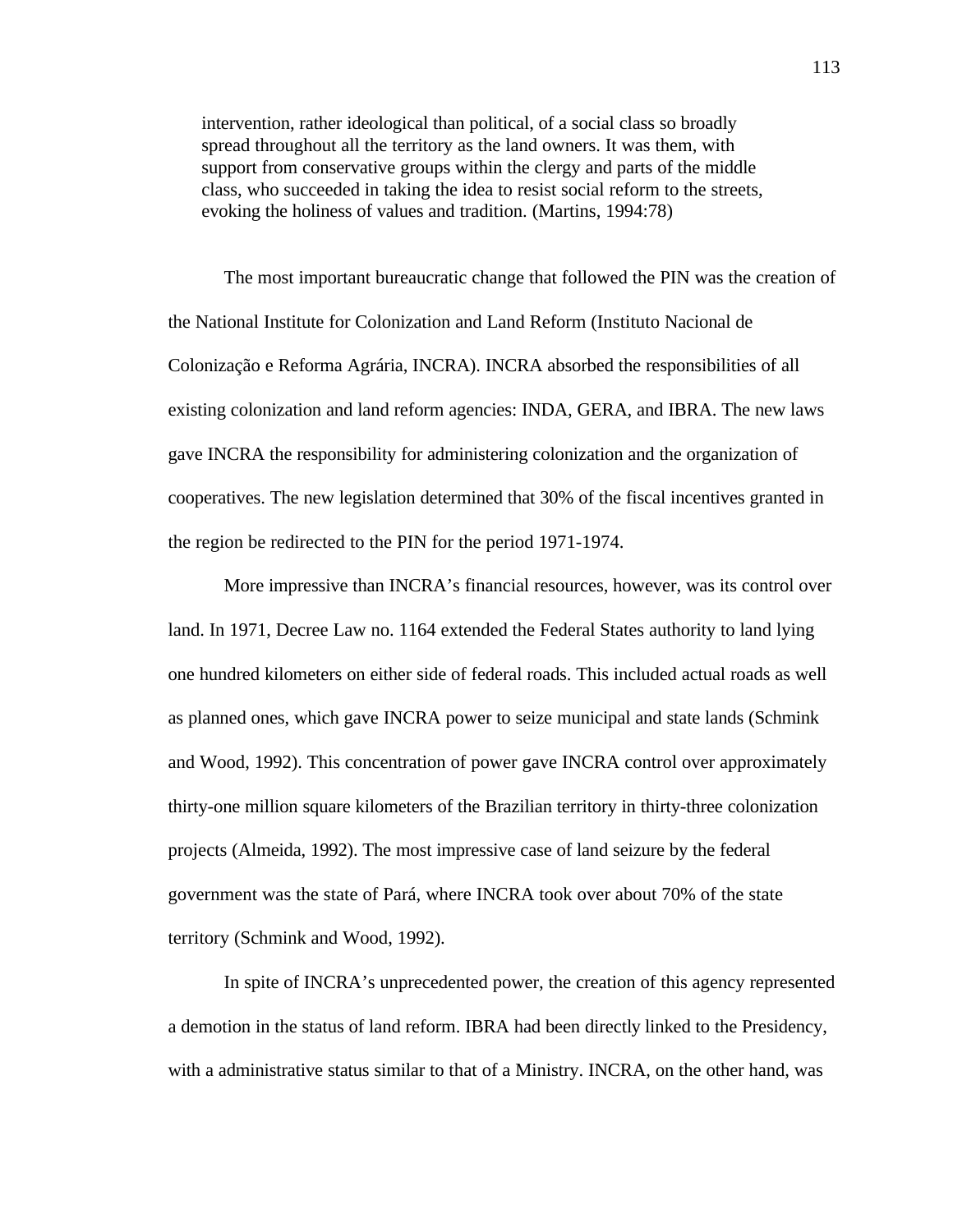part of the Ministry of Agriculture. By making this change the military tried to frame land reform as a sectoral concern, rather than a pressing social problem (Martins, 1984). In practical terms, colonization became isolated from other issues and agencies that played important roles in the development of the region. Migration into the region and the settlement of the colonizers should have been the focus of the occupation of Amazonia. Instead, it was just one issue competing among so many others. Martins presents a sharp summary of the PIN:

Development projects were disengaged from the question of land tenure and greater weight was given to private interests. Government policy aimed to shift migration flows out of the countryside so as to permit the expansion of large enterprises, especially in frontier areas. In effect, these trends implied that the government reneged on its original plans for Amazonia and tacitly revoked the land statute. In this way Médici's regime appeared to act in favor of landless rural workers while, at the same time, it progressively undermined the institutional basis for an agrarian reform. (Martins, 1984: 476)

Also, the model of colonization adopted by INCRA had, according to Almeida, "(A) complex and idealized spatial organization, excessively lengthy bureaucratic procedures, and ambitious objectives" (1992: 85). Indeed, although aimed at creating a rural middle class, the PIN fell short of its economic goals and reproduced in Amazonia the undesirable social problems that the military tried to solve in the Northeast. The coexistence, particularly in southern Pará, of large cattle ranches and a large population of migrants who did not receive much support from INCRA created further social unrest. The landless workers soon started invading the ranches, and violence escalated.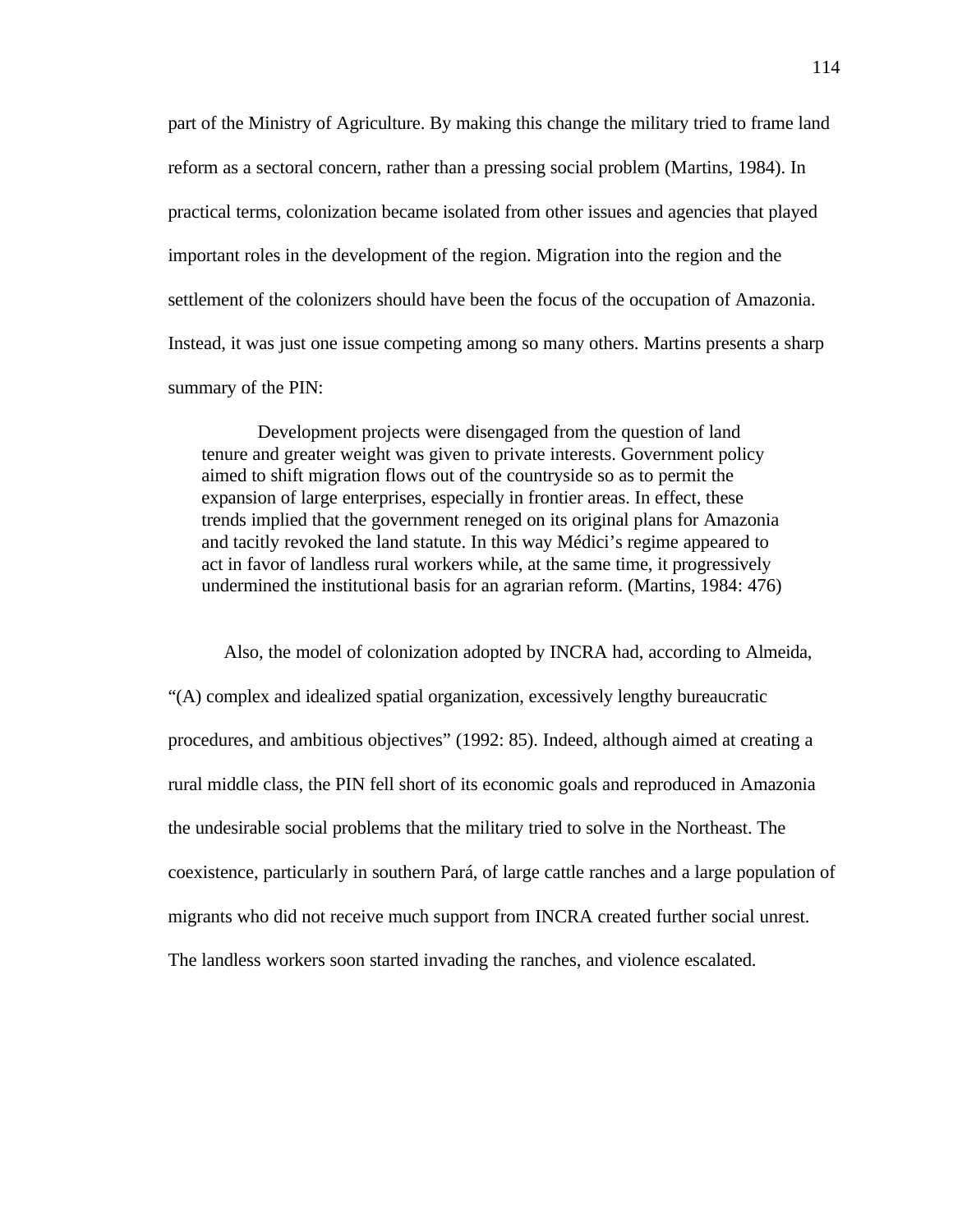## **The Third Phase: POLAMAZONIA (1974-1979)**

The technical and social failure of the colonization program served as ammunition for those who opposed distribution of public land. The antagonism between the peasantry and large investors had been present since the beginning of official colonization; however, as roads were opened, the value of land in Amazonia increased, and so did the interest of the investors. The continuation of public colonization would increase competition to acquire more land and to consolidate tenure over the lands already occupied by ranchers, legally or not.

An organization representing the interests of businessmen, the Association of Amazonian Entrepreneurs (Associação de Empresários da Amazônia, AEA) fiercely fought against the continuation of official colonization. They directly lobbied the Ministers of Interior, Planning, and Agriculture, claiming that an occupation based on private colonization and large scale ranching was the most rational way to develop the region $10$ . The failure of the peasants was blamed on their lack of managerial and technical skills to succeed in commercial agriculture (Wood and Schmink, 1978).

The shift in governmental priorities did not require a huge lobbying effort by capitalists from the South. Private interests were attuned to the government planners' view of development. This was particularly true in the Ministry of Planning, which housed SUDAM:

 $\overline{a}$ 

 $10$  In spite of its name, the association was a group of powerful entrepreneurs from the state of São Paulo. They formed the AEA in 1968 to defend the interests of the agroindustrial sector, which was being excluded from important governmental decisions. The creation of SUDAM and its generous subsidies attracted the attention of those businessmen. They felt that it was more productive to organize in a lobbying group to circumvent bureaucratic barriers (Pompermeyer, 1984).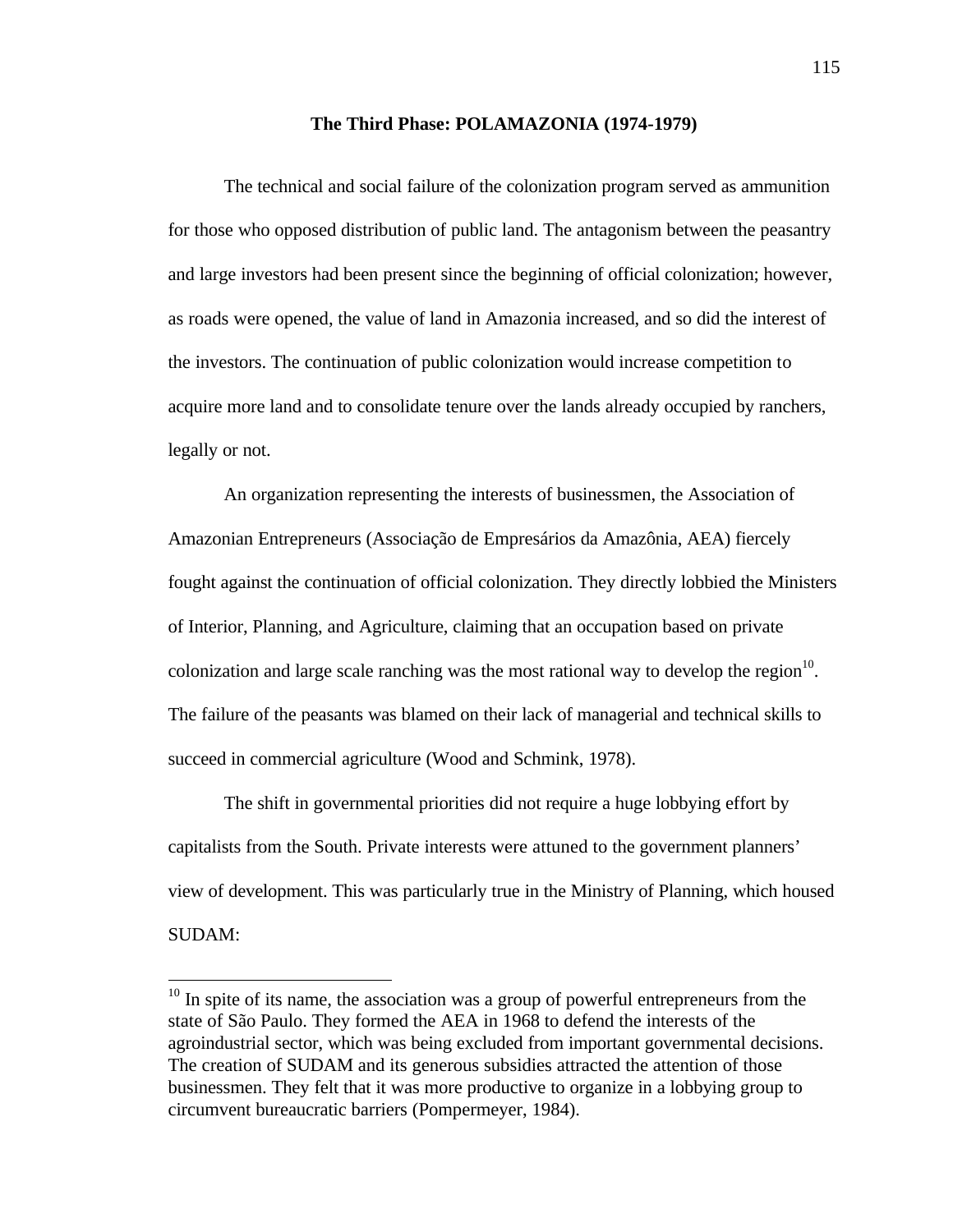Technocrats in Brasília, especially in the Ministry of Planning, did little to hide their scorn for most INCRA officials, whom they considered woolyheaded idealists trying ineffectually to carry out an egalitarian land settlement program that ran counter to the main trust of the country's development priorities. In the Amazon itself, INCRA became jokingly known as the *Instituto que Nada Conseguiu Realizar na Amazônia* ("the Institute that Managed to Accomplish Nothing in Amazonia"). (Schmink and Wood, 1992)

The official development discourse provided enough support to undermine the public colonization of Amazonia. Government officials and businessmen claimed that the occupation of the region by small farmers was technically and economically inefficient and should be replaced by private colonization and large scale cattle ranching. Suddenly, even environmental degradation was being blamed on the peasantry, and the bureaucrats in Brasília started advocating a less predatory occupation of Amazonia through large enterprises (Schmink and Wood, 1992).

The military and their allies gave the same unexpected twist to the agrarian problem. According to the new discourse, it was the existence of *minifúndios* (undersized propereties), rather than the *latifúndios*, that caused the backwardness of the rural sector. Concentration of *minifúndios* in larger properties that could afford modernization was, according to this "modern" interpretation, necessary to develop capitalist agriculture (Sorj, 1980).

As a result of the unsuccessful public colonization and the campaigns from within and outside the state to terminate it, the government shifted its policies again in 1974. This new phase was marked by subsidies to large-scale operations, particularly ranching and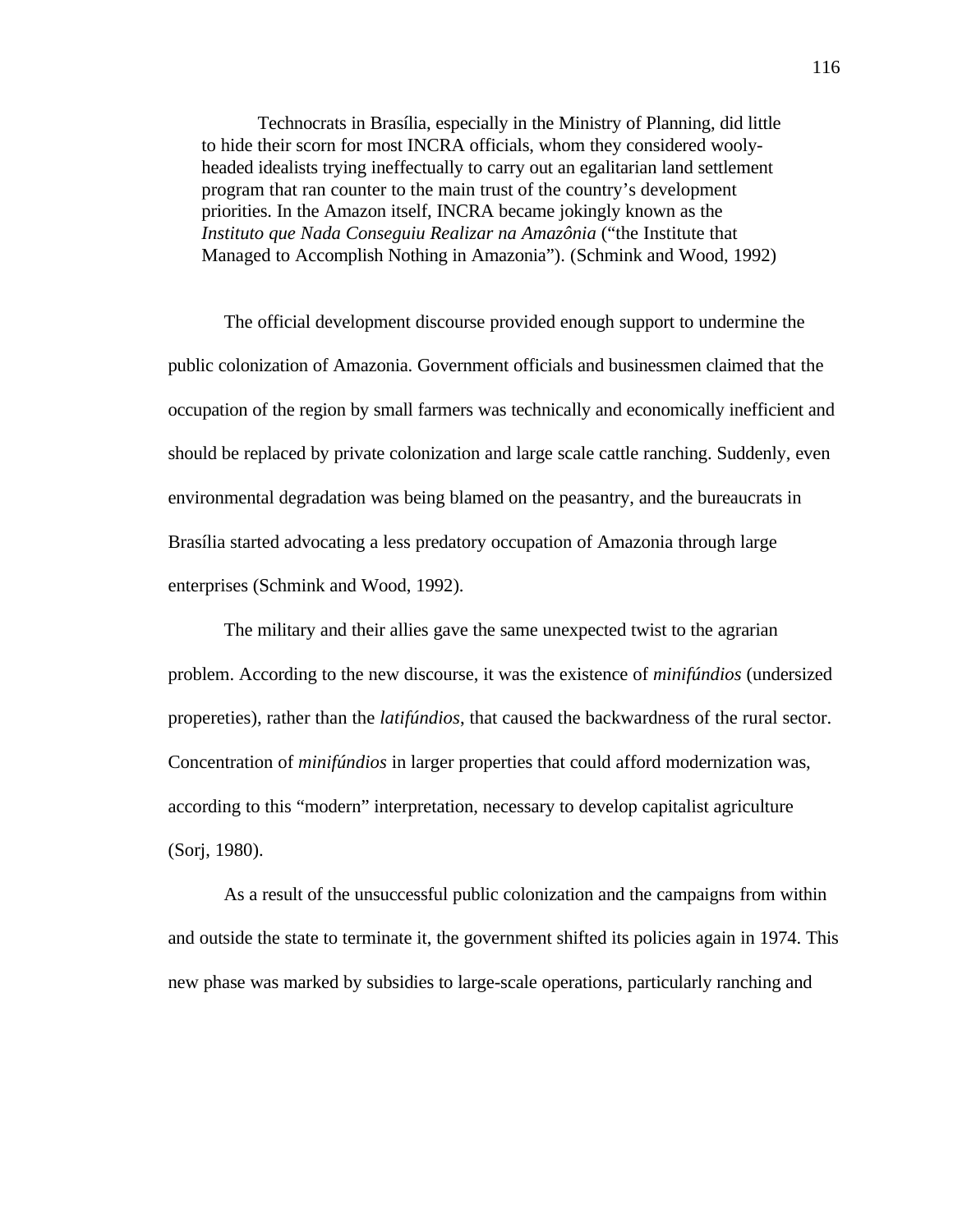private colonization<sup>11</sup>. The landmark of these new policies was the new Program for Development of Agriculture, Ranching, and Mining Poles (Programa de Polos de Desenvolvimento Agropecuário e Agrominerais da Amazônia, POLAMAZONIA), launched in 1974.

The strategy of POLAMAZONIA was to create a suitable environment for the development of private business outside large urban areas. The initial goal of the program was to develop fifteen sites, selected according to their comparative advantages (Mahar, 1978). Although the government never implemented some of these poles, other grew fast and yielded the economic growth that the state expected so eagerly. This was the case of the Serra dos Carajás region, in the state of Pará, where the federal government created the necessary infrastructure for the exploitation of its huge reserves of iron ore.<sup>12</sup>

This shift also meant the triumph of SUDAM over INCRA. The real battle between these two agencies was not a fight for resources between the peasantry and businessmen. Rather, it was a dispute over prestige and resources between bureaucratic agencies. As soon as POLAMAZONIA replaced the PIN, most of the budget for developing the region passed from INCRA's hands to SUDAM's. Table 3.2 shows the weakening of INCRA relative to SUDAM.

 $\overline{a}$ 

 $11$  PROTERRA provided subsidized credit for private investors to purchase huge tracts of land. These investors would then survey and demarcate the land, build roads, and sell the plots to settlers. As these colonizing companies had a legal duty to colonize only 20% of the lands they acquired, this policy contributed to land concentration on the frontier (Almeida, 1992).

<sup>&</sup>lt;sup>12</sup> The original fifteen sites were: Xingu-Araguaia, Carajás, Araguaia-Tocantins, Trombetas, Altamira, Pré-Amazônia Maranhense, Rondônia, Acre, Juruá-Solimões, Roraima, Tapajós, Amapá, Juruena, Aripuanã, and Marajó.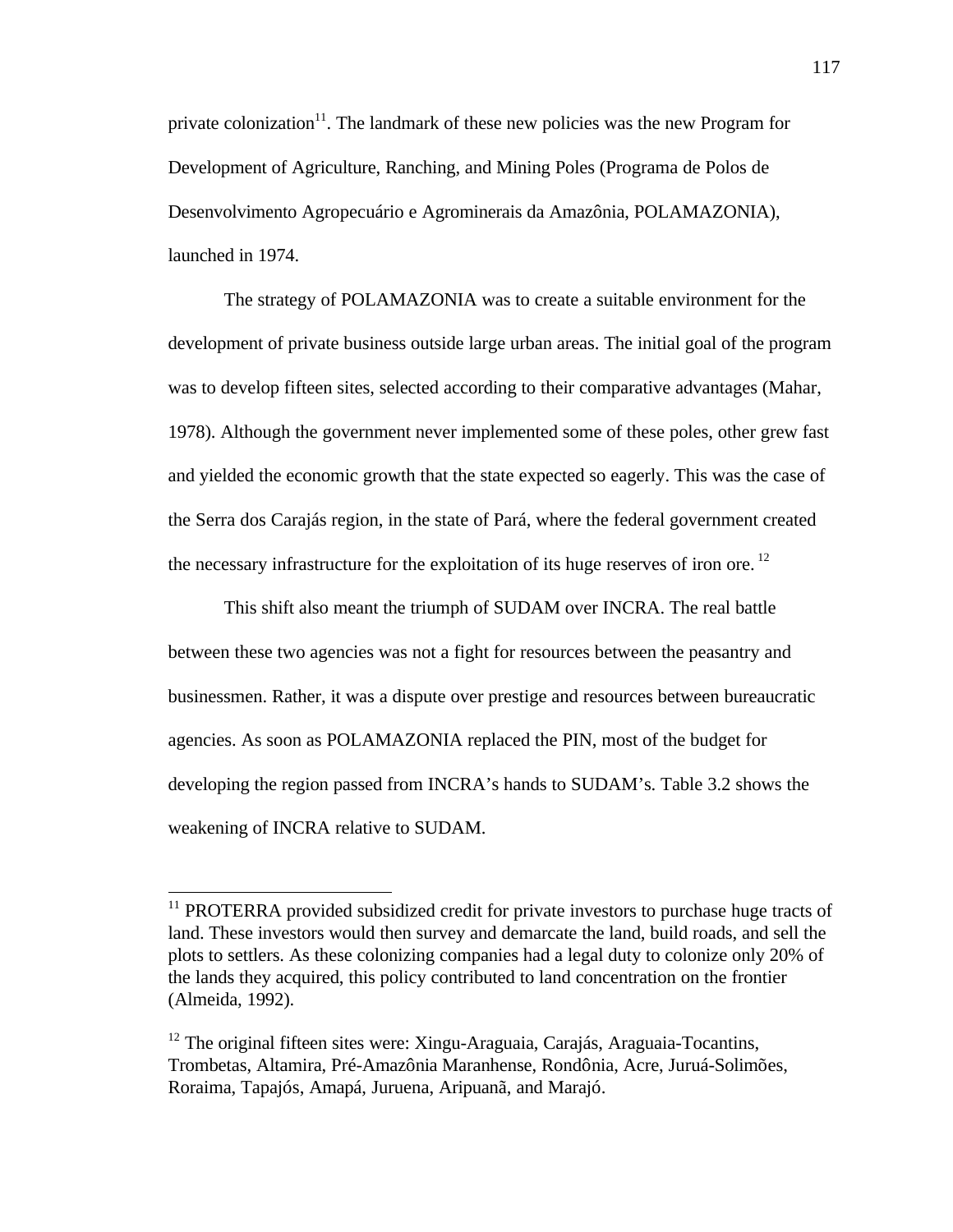|      | Colonization - PIC Altamira and |              | Large Enterprise   |                          |  |  |  |  |  |
|------|---------------------------------|--------------|--------------------|--------------------------|--|--|--|--|--|
|      | Itaituba                        |              |                    |                          |  |  |  |  |  |
|      | <b>INCRA Budget</b>             | <b>INCRA</b> | <b>INCRA Land-</b> | <b>Fiscal Incentives</b> |  |  |  |  |  |
|      |                                 | Personnel    | Tenure             | <b>SUDAM</b>             |  |  |  |  |  |
|      |                                 |              | Classification     | <b>Disbursements</b>     |  |  |  |  |  |
| 1970 |                                 |              |                    | 632,758,447              |  |  |  |  |  |
| 1971 |                                 |              |                    | 561, 533, 792            |  |  |  |  |  |
| 1972 | 128,265,518                     | 1,228        |                    | 424,298,206              |  |  |  |  |  |
| 1973 | 159,330,205                     | 1,651        | 324,000            | 477,618,018              |  |  |  |  |  |
| 1974 | 119,719,014                     | 833          | 510,000            | 487, 391, 435            |  |  |  |  |  |
| 1975 | 112,065,111                     | 700          | 600,000            | 923,671,516              |  |  |  |  |  |
| 1976 | 95,190,642                      | 517          | 1,486,200          | 652,922,274              |  |  |  |  |  |
| 1977 | 39,700,639                      | 248          | 559,700            | 504,926,063              |  |  |  |  |  |

Table 3.2: Indicator of government activities in colonization compared with indicators of activities related to large-scale enterprises (1977 Cr\$).

Source: Adapted from Bunker, 1985, p. 114.

 $\overline{a}$ 

INCRA did not fight against the new policy; rather, it adapted itself to accomplish the new goals of the planners (Ianni, 1979). In 1973, changes in INCRA's top management had already cleared the way for private colonization and the abandonment of the small farmer settlement scheme (Martins, 1984). By that time, the federal government had already agreed on licensing large tracts of land to private businesses. Initially, these new licenses were limited to private colonization projects up to 100,000 hectares <sup>13</sup>.

In 1976, INCRA announced its intent to sell even larger plots of public land to

private investors. The federal government allowed those interested in colonization projects

 $13$  INCRA was organized in separate departments, directed to seven basic tasks: (1) examination and validation of claims to occupied or titled land; (2) survey and sale by public bid of federal lands in lots of up to 3,000 hectares and the sale of larger lots subject to congressional approval; (3) maintenance of cadastral survey and collection of the national land tax; (4) supervision and regulation of private colonization companies; (5) establishment of federal colonization projects; (6) agrarian reform as defined by the Land Statute; and (7) promotion and regulation of agricultural cooperatives.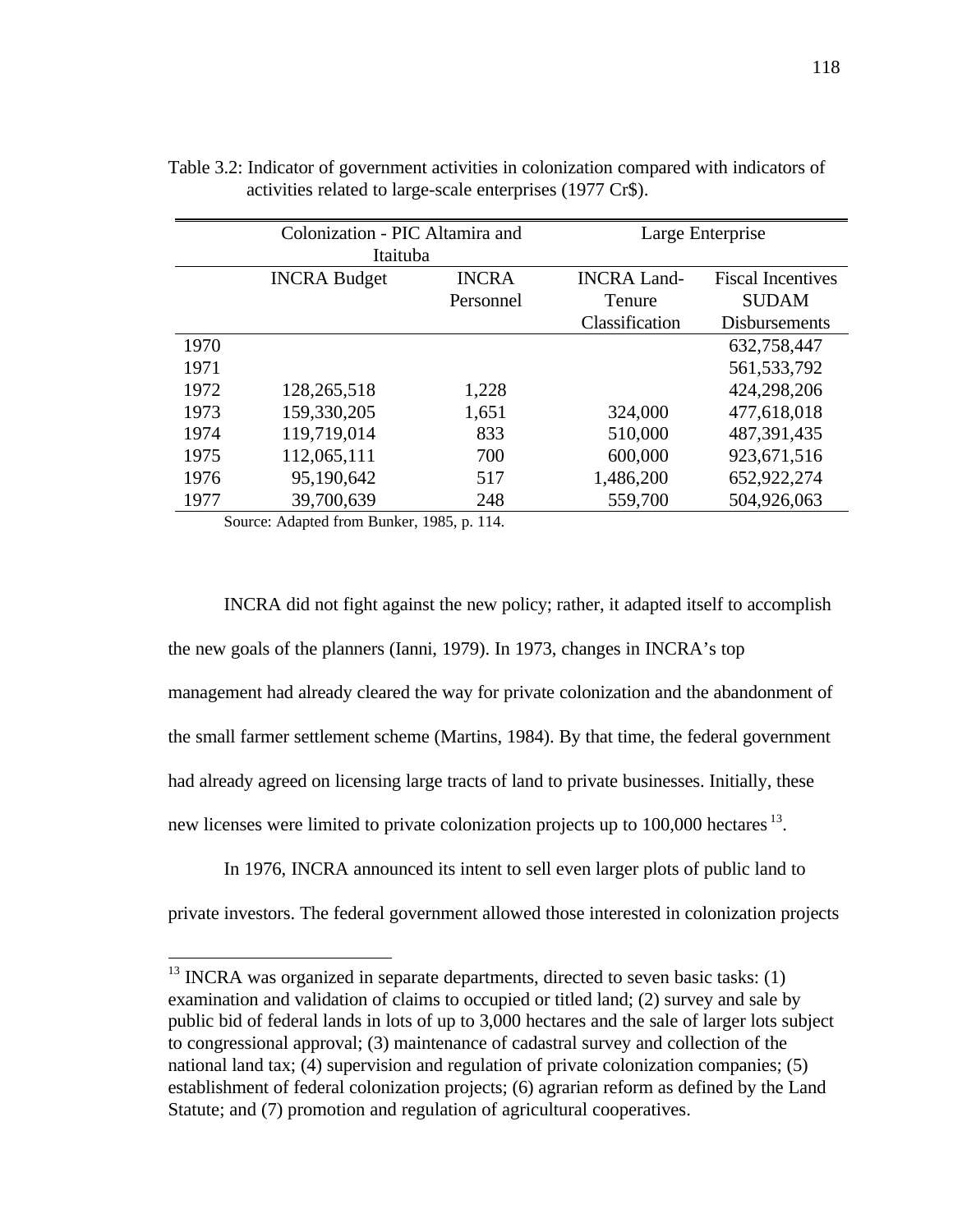to buy up to 500,000 hectares. INCRA also extended the limits of ranches and forest exploitation units to 72,000 and 66,000 hectares, respectively. This was the government's real priority: developing the country through state, private, and multinational capital, rather than a legitimate concern for the poor. As Martine notes:

The launching of a major government program centered on small farmers and geared primarily to the needs of the poorer segments of the rural population was certainly not a characteristic move in Brazil's concentrative model of growth which, in 1970, was reaching the height of its "economic miracle"; indeed, it can convincingly be argued that the PIN constitutes a historical anomaly within the context of the predominant Brazilian model. The inherent inconsistencies between the PIN's concern with the rural poor and the overall philosophy of the prevailing political and economic model soon came to the fore and these incongruencies can be considered the primary determinant of the colonization programmes's failures on the Transamazônica highway. (Martine, 1980: 86)

As the president of INCRA, who took office on May 1974, claimed:

This does not mean that the colonization projects failed, it implies a lack of necessity to attract colonists, for they still are flowing into the region spontaneously. Therefore, it is INCRA's duty to rationally channel these migratory flows and to offer job opportunities along with grants to benefit companies and cooperatives. The Integrated Colonization Projects will be carried out only in cases of national security, as in Roraima. (Ianni, 1979: 88- 89. My translation)

Indeed, INCRA did not do anything to attract migrants. It never managed to control the flux of migrants or to provide jobs to the colonists either. The new roads and the apparent availability of land continued to attract poor rural workers from all over the country. This continuing migration, coupled with the preferential status of private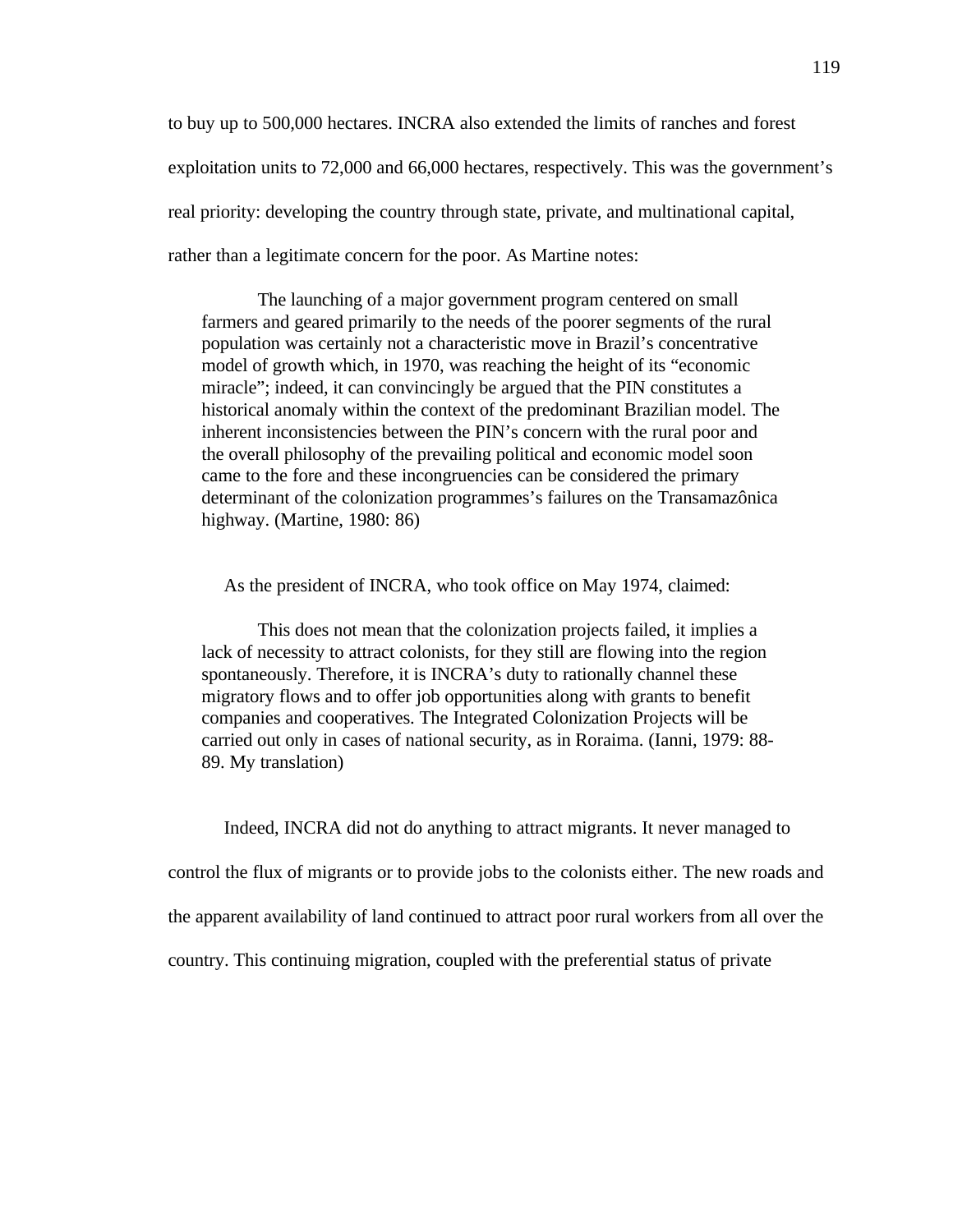colonization aggravated the agrarian conflicts in the region $14$ , and precipitated a military intervention in the state of Pará in 1980.

# **The Fourth Phase (1980 -Present)**

Students of Amazonia do not necessarily agree with the chronological division of the military period presented here. Théry (1980) divides the state action in the region in two periods: one of intense state intervention, during the rule of President Médici, and one of free enterprise, which was dominant during the President Geisel years. It is true that the state became less active in the region during Geisel's years, but free market was never the trademark of his government. What happened, instead, was that capitalism, after a few years of state tutelage gained a life of its own in Amazonia. It is a mistake, however, to think that the state retreated from the region. Instead, it cut its support to (some) failed enterprises, but maintained its interest in the aspeccts of occupation of Amazonia linked to national security. Gradual withdraw form the local economy is, therefore, the underlying characteristics of the fourth phase.

According to Pompermayer (1984), a significant retreat of the state from the economy happened in the last military government, in 1979:

With regard to cattle ranching, for example, once the intense landgrabbing phase was over, a selection process began to weed out those who were in Amazonian investments for purely speculative reasons. In 1979, SUDAM canceled its support for sixty of this type. When they no longer received fiscal incentives, many were absorbed by other, presumably larger and more capable firms. In another category were the projects that were canceled altogether. Because they were not viable economic ventures to begin with, they were taken over by SUDAM. (1984: 428-429)

 $\overline{a}$ 

 $14$  Schmink and Wood (1992) present a detailed study of the effects of road opening on land occupation in southern Pará.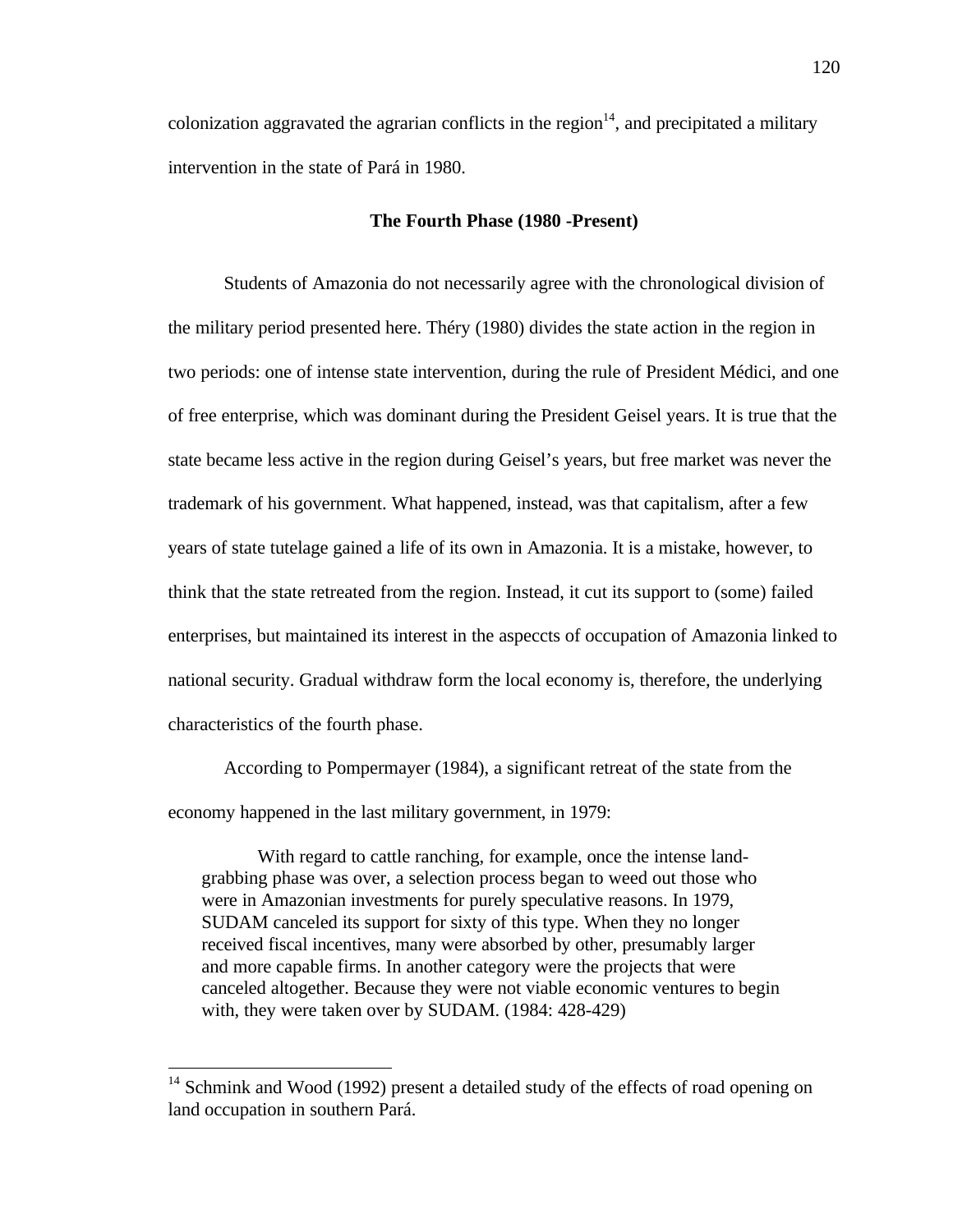This retreat of support to private businesses reflected the economic difficulties that the military experienced during its last years in power. The development plans introduced after 1968 initially succeeded, but the high growth rates of the early 1970s were not sustained for long. At the same time, the Brazilian foreign debt reached gigantic proportions. These difficulties diminished the state capacity and willingness to invest public resources in projects whose success was doubtful.

Another important aspect of this phase was the governmental intervention in southern Pará, were tension due to land conflicts had reached a dangerous level. In 1980, President João Batista de Figueiredo created GETAT, an special agency whose mission was to pacify the struggle for land in this region using administrative and coercive means. This agency accumulated an unprecedented amount of resources, and was placed in a high hierarchical level (it was directly linked to the presidency and to the national Security Council). The GETAT took resources and personnel from INCRA, and also accumulated the duties of this and other governmental agencies (municipal, state, and federal) in this region.

An important function of GETAT was issuing of land titles where conflicts existed between ranchers and squatters. Also, the agency offered land title in exchange for support for governmental electoral candidates. This mode of operation later became known as "crisis colonization" (Schmink and Wood, 1992). An important consequence of this kind of intervention, was the increase of conflicts. Squatters learned that the fastest way to be settled was by means of mobilizing and confronting ranchers. As the threat of violence escalated, GETAT would intervene and distribute land and title to the squatters. Moreover, this kind of response by the peasants became a crucial part of the repertoire of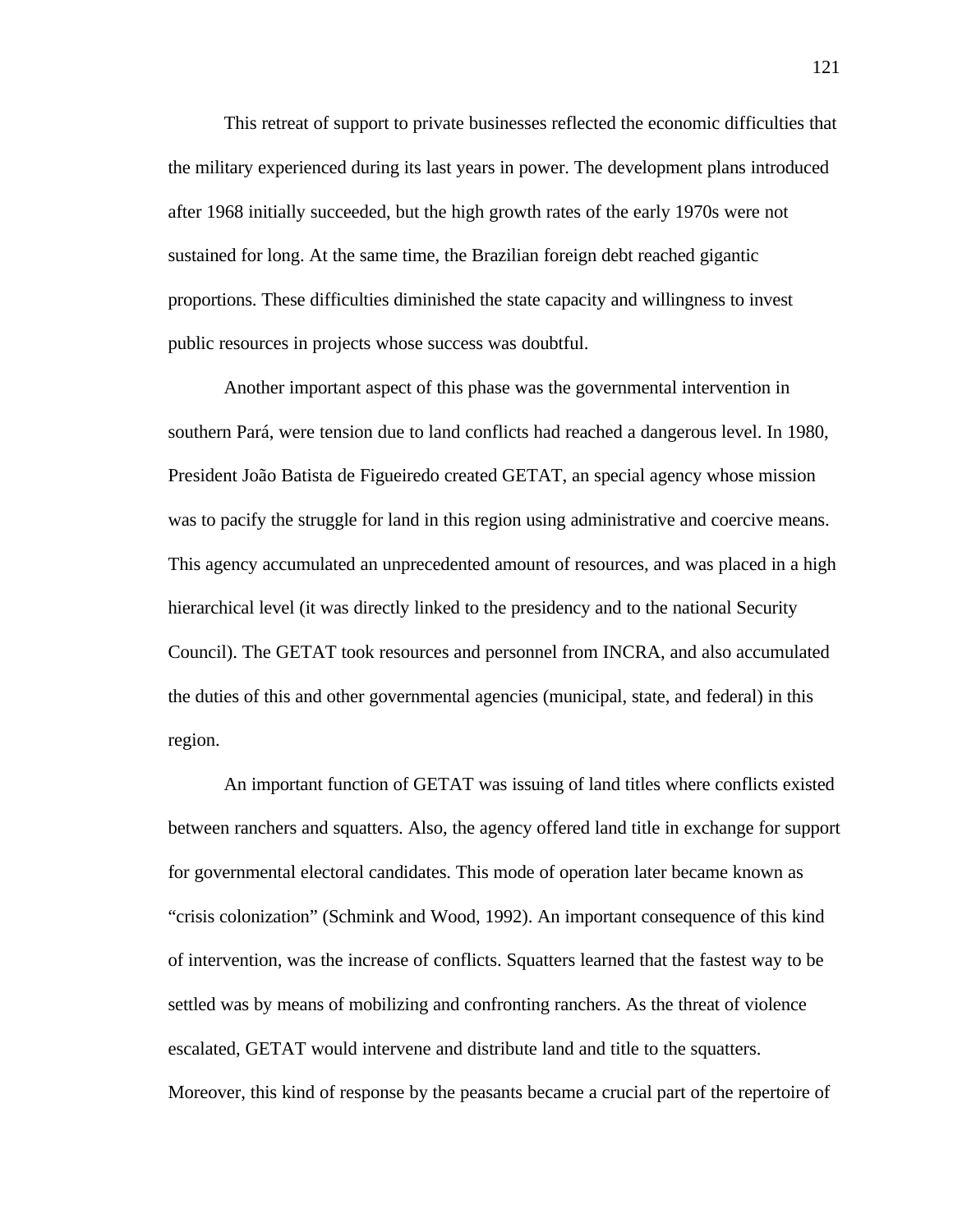action of the social movements that emerged in the region thereafter. As I will show in the next chapter, the peasantry learned that they could use their capacity to provoke political disturbance to their advantage.

After 1984, the power of GETAT slowly faded until its virtual abandonment, in 1987. The decadence of this agency, however, did not mean a retreat of the military from Amazonia, not even after 1985, when a civilian government took power. As a matter of fact, the military continued to treat Amazonia as a national security problem, and national security was a "reserved domain" of authority for the military until very recently<sup>15</sup>.

Perhaps the best example of the continued interest of the military in Amazonia was the creation of the Calha Norte program, in 1986. Calha Norte was a defense program aimed at protecting the Brazilian territory along the border with Venezuela. Again, the military planned to implement colonization poles in the region and an extensive road net linking them. If the program had been fully implemented, it would had a serious negative impact on the environment and land rights of indigenous groups. As Schmink and Wood (1992) noticed, despite the continuities this was a period of important changes:

By the late 1980s the interests expressed by grassroots movements in the region and by opposition groups at the national level increasingly coincided with the content of the new international debate regarding the environmental consequences of conventional development models. The result was the forging of novel alliances that established direct links between lobby groups with a global agenda and activists that operated at the local level. New sources of power – including material resources, access to information, and new bases of legitimacy – became available to native Amazonians and their

1

 $15$  Valenzuela (1992) introduced this concept in a study on the role of the military in postauthoritarian regimes. According to him, the military can hamper the consolidation of democracies in four ways. First, by maintaining tutelary powers over elected officials. Second, by creating reserved domains of authority and policy making. Third, by creating and maintaining discriminatory electoral processes. Finally, by maintaining conditions for the establishment of government through non electoral means.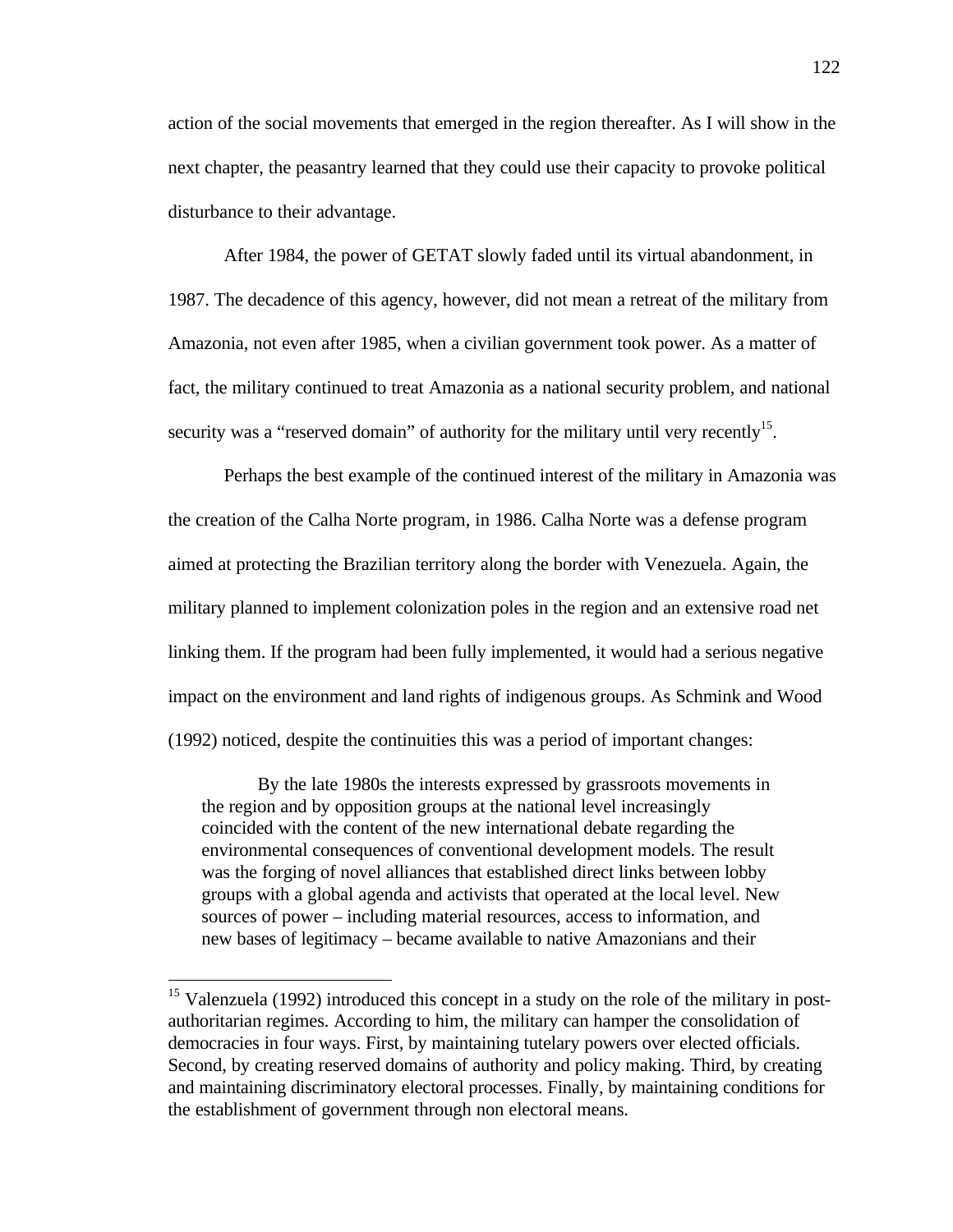supporters. For the first time, the people who lived in the region began to have an impact on the course of Amazon development policy (1992: 96).

These changes were only possible due to the weakening of the military government and the gradual process of democratization. The state lost societal and international support, and, therefore its capacity and will to repress. Under these conditions new social movements emerged throughout the country, communication and alliances between urban and rural groups became easier, and international actors (such as non governmental organizations) became more influential.

# **Conclusions**

The recent colonization of Amazonia challenges the literature on the state in several aspects. First, it shows that even an authoritarian state has problems in maintaining its autonomy. In the early years the authoritarian government state was able to impose its will on Brazilian society. First, Castello Branco's government promoted a recessive economic adjustment that hurt the interests of capitalists and wage laborers alike. In the case of Amazonia, it challenged the existing local elites and alienated them from its development plans for the region. The beneficiaries of this development policy were mostly large enterprises, foreign and from the South.

Even an authoritarian government cannot operate in a vacuum of societal support, and the Brazilian military was no exception. When the government realized that its developmentalist programs were failing, and that its support would follow, the military began making more concessions to the capitalist class. Initially the military thought they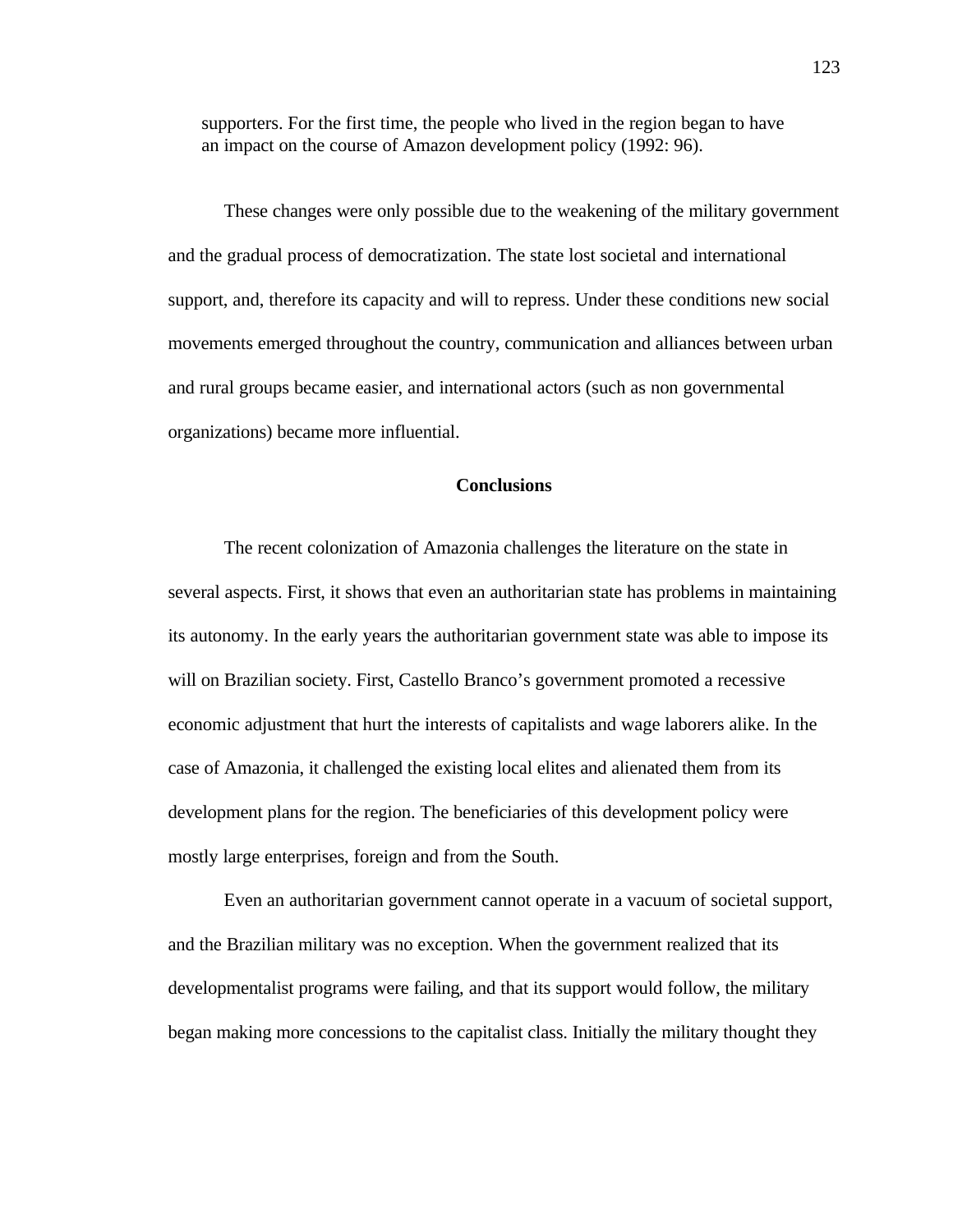could govern without help from the local dominant groups. Soon after they alienated these groups, they had to resort to other elites to govern. As Martins puts it:

The subordination of the public authority to private interests, a common feature in the interior was reinforced by the dismantling of the old power structures run by local bosses, a process that served to place public officials at the service of powerful new groups on the frontier. (1984: 472)

The very fact that there was a local elite, whose interests were opposed to those of a "foreign" elite, contradicts Nordlinger's idea of societal preferences emerging as a "vector of social preferences." The military played a very distinguished role in determining whose preferences should prevail in Amazonia. Accordingly, state preferences did not and still do not reflect the preferences of state officials, as a vector. As we have seen in this chapter, the authoritarian government dramatically increased the bureaucratic structure of the state by creating new agencies and expanding the existing ones. Although the government sought to create more centralized administrative structures and procedures, by the end of military rule the state was bigger and more fragmented than ever. The state agencies and ministries were the stage of open confrontation of diverse interests. These confrontations occurred inside the agencies as well between them, as was the case of INCRA and SUDAM. The interests represented in these struggles were those of the clients of the agencies (legitimate or not), the top planners of the government, and the bureaucracy itself. Pompermayer stresses the power that capitalist classes had in this battle:

The transformations in the state apparatus that took place after 1964 and the new forces that crystallized as a result of these changes disrupted the traditional channels through which different groups operated (...) New mechanisms were created whereby multinational capital and investors associated with domestic groups could lobby for their interests. These "class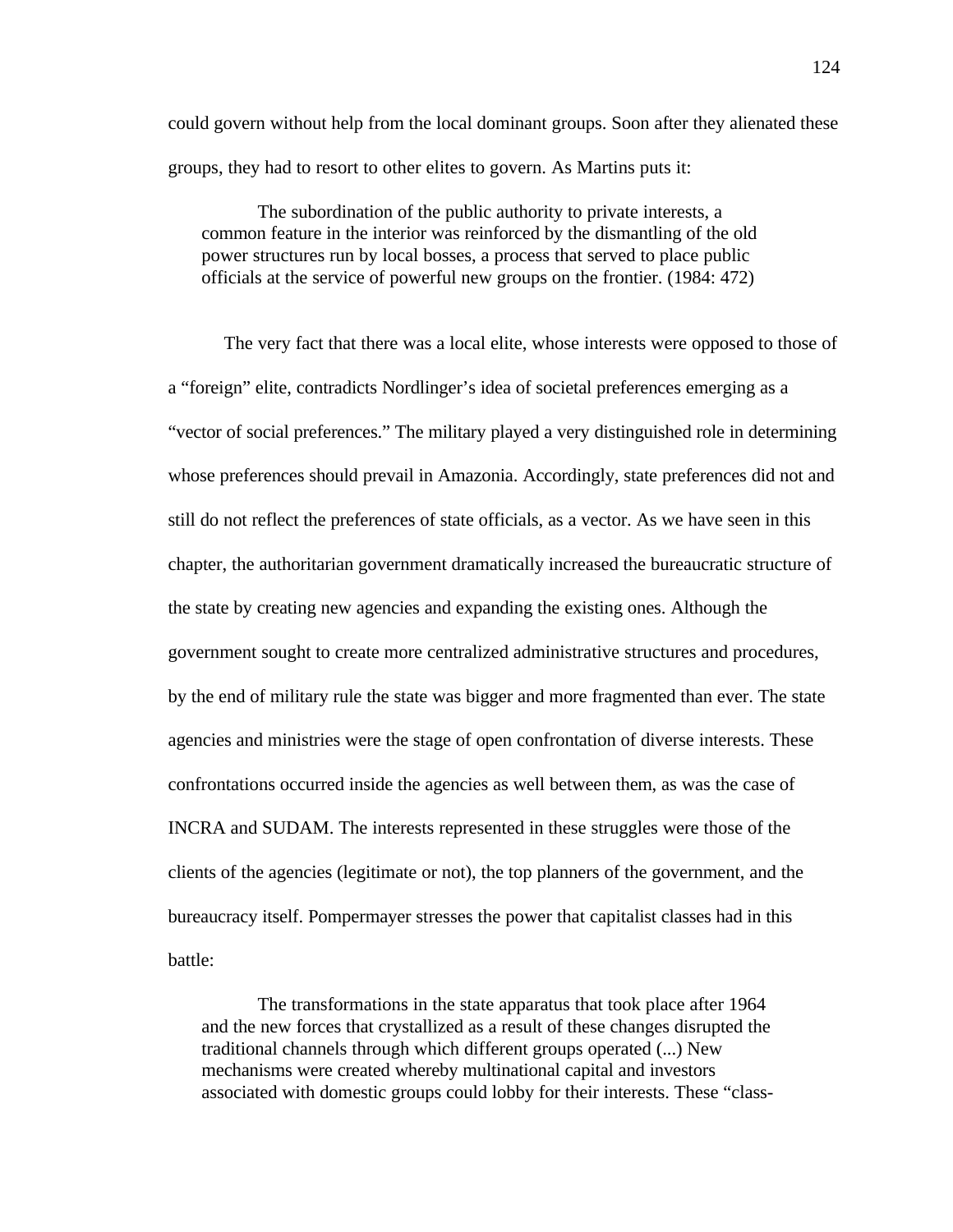based" associations had already begun to emerge prior to 1964. In the earlier period, however, they operated parallel to the traditional mechanisms that characterized the populist state. After 1964, in contrast, these new associations took on greater importance. As they gained direct and immediate access to the state apparatus, they were able to circumvent the more traditional forms of "state corporatism" (...) while these segments of modern capital were able to achieve direct access to the decision-making process within the state, the reverse was true for labor. In the specific case of the rural sector, peasant groups were systematically excluded. (1984: 425)

Marxist theories of the state may help interpret the role of the Brazilian state in Amazonia. As discussed in the previous chapter, some neo-Marxists argue that the state is structurally bonded to capital. The very survival of the state depends on its ability to protect the long-term interests of capitalism, even if it hurts the short-term interests of the capitalist class. This is what Block (1977) called the main *structural mechanism of class control*. He explained that there are *subsidiary mechanism*s as well. One of these is direct pressure by capitalists on the state, including the active participation of their representatives in government offices. The state intervened in the economy against the interests of the bourgeoisie to ensure the conditions for the reproduction of capitalism. This was particularly true during Castello Branco's term in office. When the economic situation came under control, the subsidiary mechanisms of class control discussed by Block (1977) assumed greater importance. Direct pressure on the state was paramount in the relationship between state and capital. Bunker corroborates this view:

The Brazilian authoritarian regime was unable to limit private access to its own bureaucracy. Nor was it able to prevent the public airing of conflicts between its own administrative units (. . .). The high levels of the state bureaucracy had grown rapidly in size, strength, and autonomy during the years following the 1964 revolution. In the early 1970s, however, national and international capitalist groups significantly increased their influence on development policy, both through direct pressure on government and by penetrating key positions within the state bureaucracy. (1985: 111)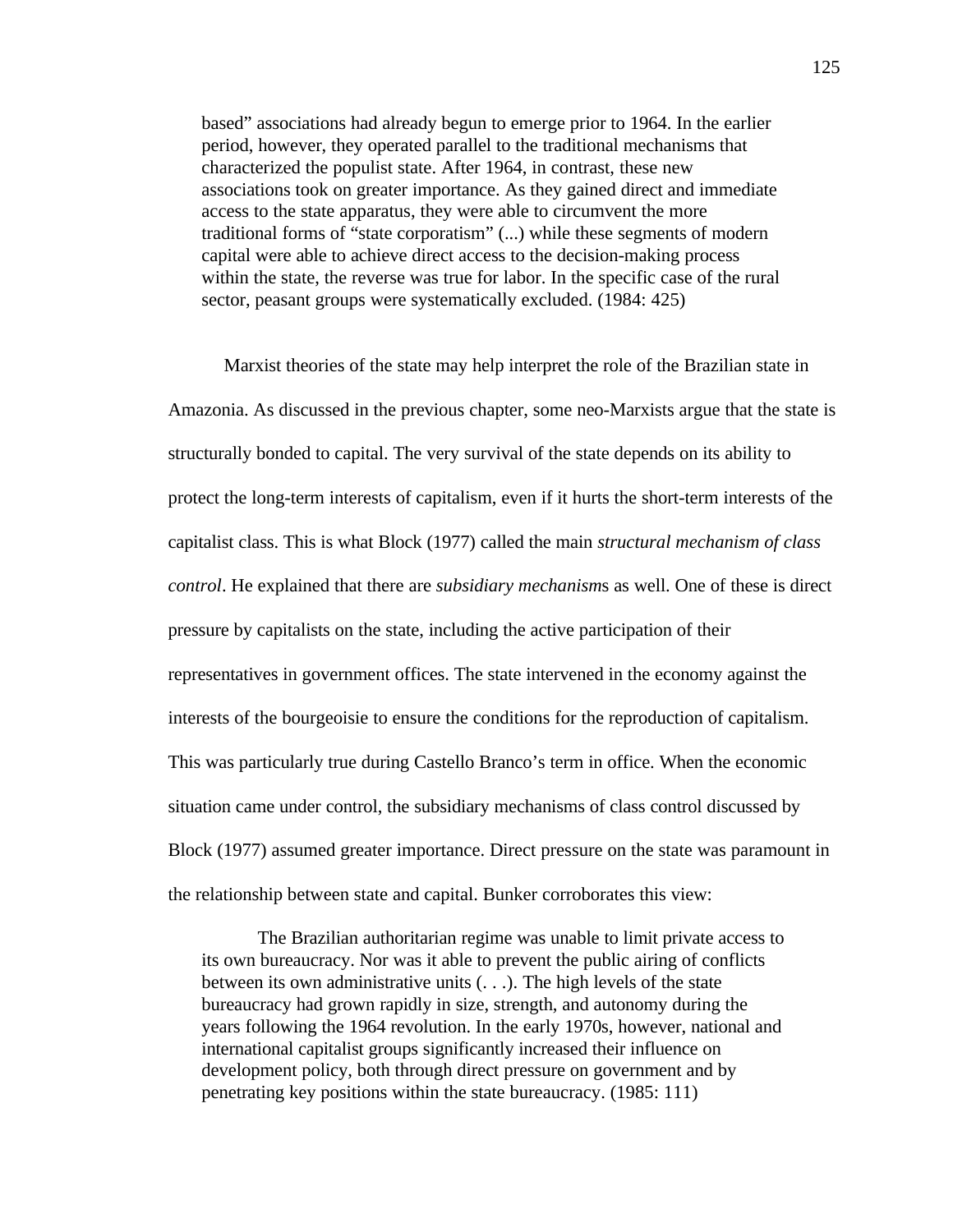In retrospect, it is debatable whether the state provided conditions for the regional survival and reproduction of capitalism at all. The authoritarian state fomented private business that generated too few jobs and failed to increase tax revenues (on the contrary, most businessmen from the South considered Amazonia as nothing but a tax shelter).

The literature on corporatism sheds some light on this case too. First, the state sought to control the peasantry and rural urban workers by means of corporatist labor legislation. This legislation restricted labor rights and ruled out free organization of the workers in unions. This was a policy aimed at containing agitation and the potential spread of leftist ideologies among the workers. As we shall see in the next chapter, this corporatist character of the Brazilian authoritarian state has had a profound impact on the social organization of the peasantry in Amazonia. But labor legislation was not the only variable that would affect the interaction between state and society latter. The very administrative and bureaucratic structure that the military bequeathed to their successors shaped the relationship between the peasantry, state, and capital in the following decades.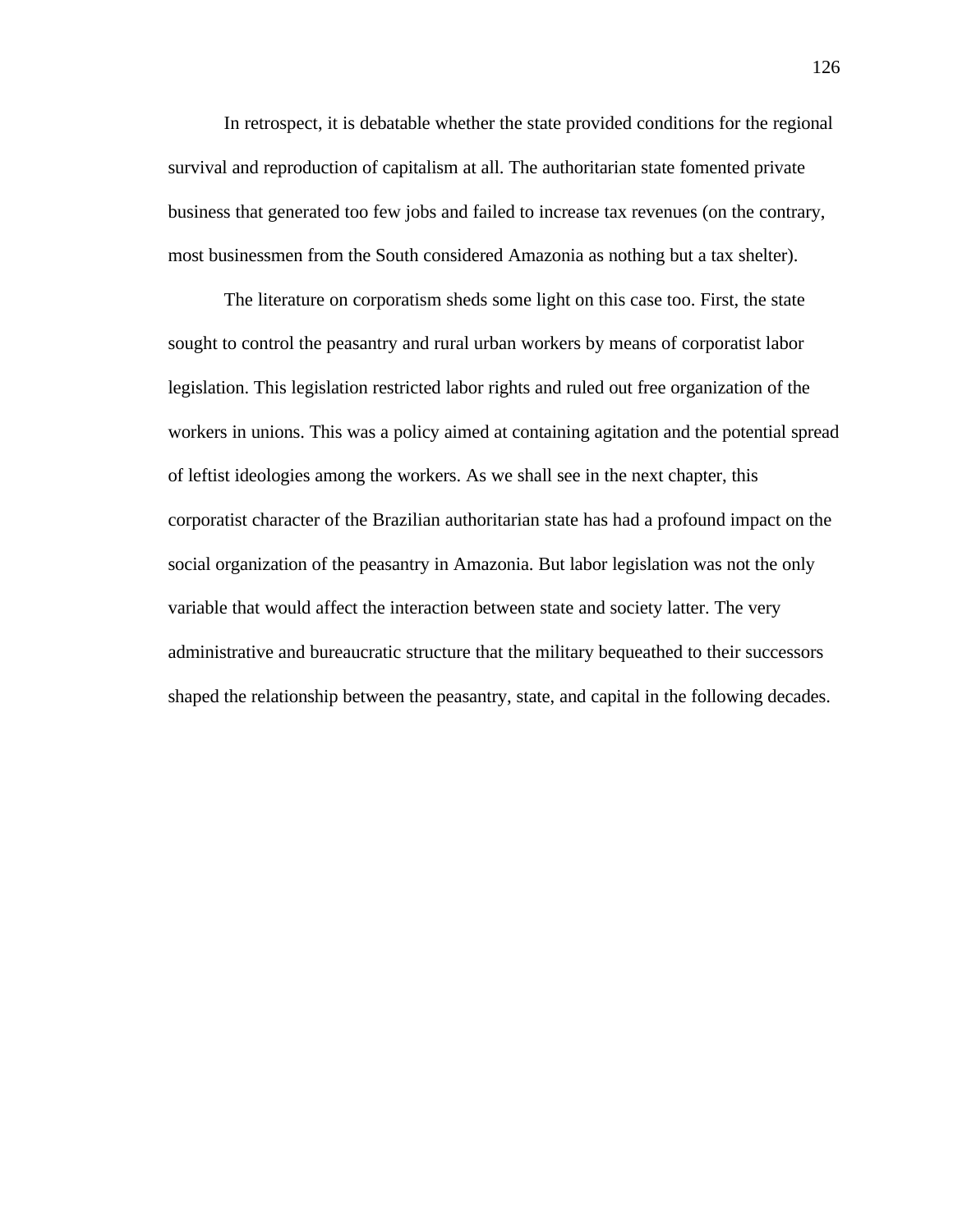| <b>President</b>     |         | Castello<br><b>Branco</b> | Costa<br>e Silva |    |                                                                                                                    | Médici |                                                                                                                                      |    |  |       | Geisel |                                                                            |    |    |    | Figueiredo |                                                                                           |  |  |  |  | Sarney |                         |  |       |  |
|----------------------|---------|---------------------------|------------------|----|--------------------------------------------------------------------------------------------------------------------|--------|--------------------------------------------------------------------------------------------------------------------------------------|----|--|-------|--------|----------------------------------------------------------------------------|----|----|----|------------|-------------------------------------------------------------------------------------------|--|--|--|--|--------|-------------------------|--|-------|--|
| Year                 | 1964 65 |                           | 66               | 67 | 68 69                                                                                                              |        | 70                                                                                                                                   | 71 |  | 72 73 | 74     | 75                                                                         | 76 | 77 | 78 | 79         |                                                                                           |  |  |  |  |        | 80 81 82 83 84 85 86 87 |  | 88 89 |  |
| <b>Key</b><br>events | Coup    |                           |                  |    |                                                                                                                    |        | PIN<br><b>PROTERRA</b>                                                                                                               |    |  |       |        |                                                                            |    |    |    |            |                                                                                           |  |  |  |  |        | Calha<br>Norte          |  |       |  |
| Operação Amazônia    |         |                           |                  |    |                                                                                                                    |        |                                                                                                                                      |    |  |       |        | <b>POLAMAZONIA</b>                                                         |    |    |    |            | Power returned<br>to civilians<br><b>GETAT</b>                                            |  |  |  |  |        |                         |  |       |  |
| <b>Phase</b>         |         |                           |                  |    | 1 <sup>st</sup> Phase<br><b>Tax</b><br>incentives<br>Creation of<br><b>SUDAM</b><br>and BASA<br>Free Trade<br>Zone |        | $2nd$ Phase<br>Public<br>colonization<br>Construction of<br>Transamazônica<br>and Cuiabá-<br>Santarém<br>Creation of<br><b>INCRA</b> |    |  |       |        | 3rd Phase<br>Private<br>colonization<br>Subsidies to<br>cattle<br>ranching |    |    |    |            | 4 <sup>th</sup> Phase<br>Support<br>Intervention in South Pará<br>Grassroots mobilization |  |  |  |  |        |                         |  |       |  |
|                      |         |                           |                  |    |                                                                                                                    |        |                                                                                                                                      |    |  |       |        |                                                                            |    |    |    |            |                                                                                           |  |  |  |  |        |                         |  |       |  |

Figure 3.1: The four phases of military occupation of Amazonia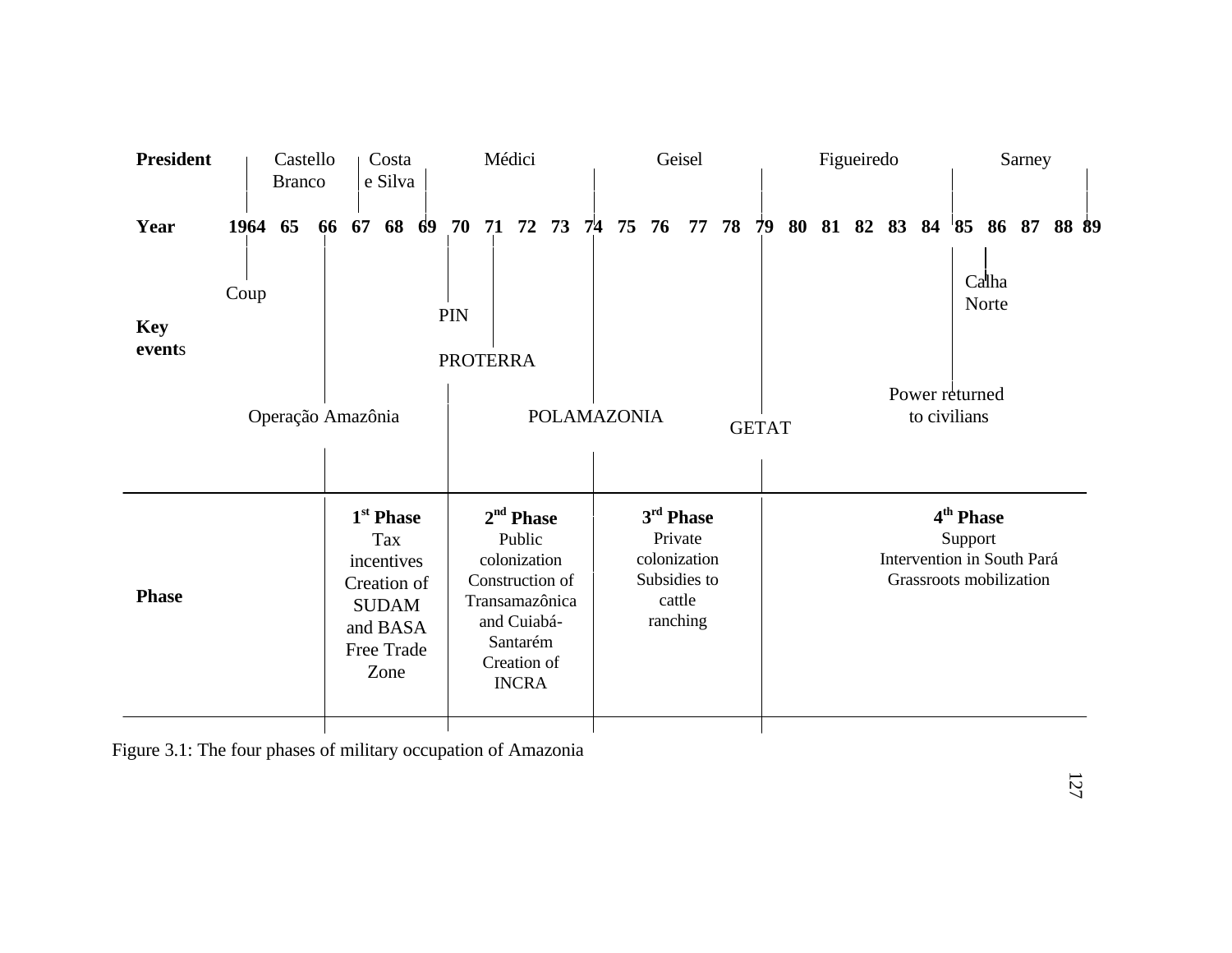# CHAPTER 4 SOCIAL ORGANIZATION AND MOBILIZATION IN THE TRANSAMAZÔNICA

The emergence of strong social movements in Amazonia is directly linked to the military's model of occupation and development. As we shall see in this chapter, social movements, particularly rural unionism in the state of Pará responded to local manifestations of the state, but gradually took on national scope. Their presence is all the more remarkable since mobilization and social organization of the peasantry only started 25 years ago, with the inauguration of the colonization projects (PICs). Before that, there existed only incipient peasant organizations, mostly restricted to the Bragantina region in the northeastern portion of the state.

The state of Pará experienced two vigorous cycles of peasant mobilization. The first one started in the late 1970s and was a long phase of grassroots mobilization followed by a struggle to control existing rural unions. This first cycle lasted until the late 1980s, when the movement was already in command of most rural unions in the state and controlled the state federation of rural labor unions. After all its achievements in this first cycle, the movement experienced a short period of crisis. Some of its leaders defected and allied with conservative politicians to pursue their own interests; others felt lost after conquering the labor representation structure, without knowing what to do with the power they had earned.

Rural workers from the Transamazônica region played an important role in overcoming this crisis. They tried to connect the labor structure to the pressing needs of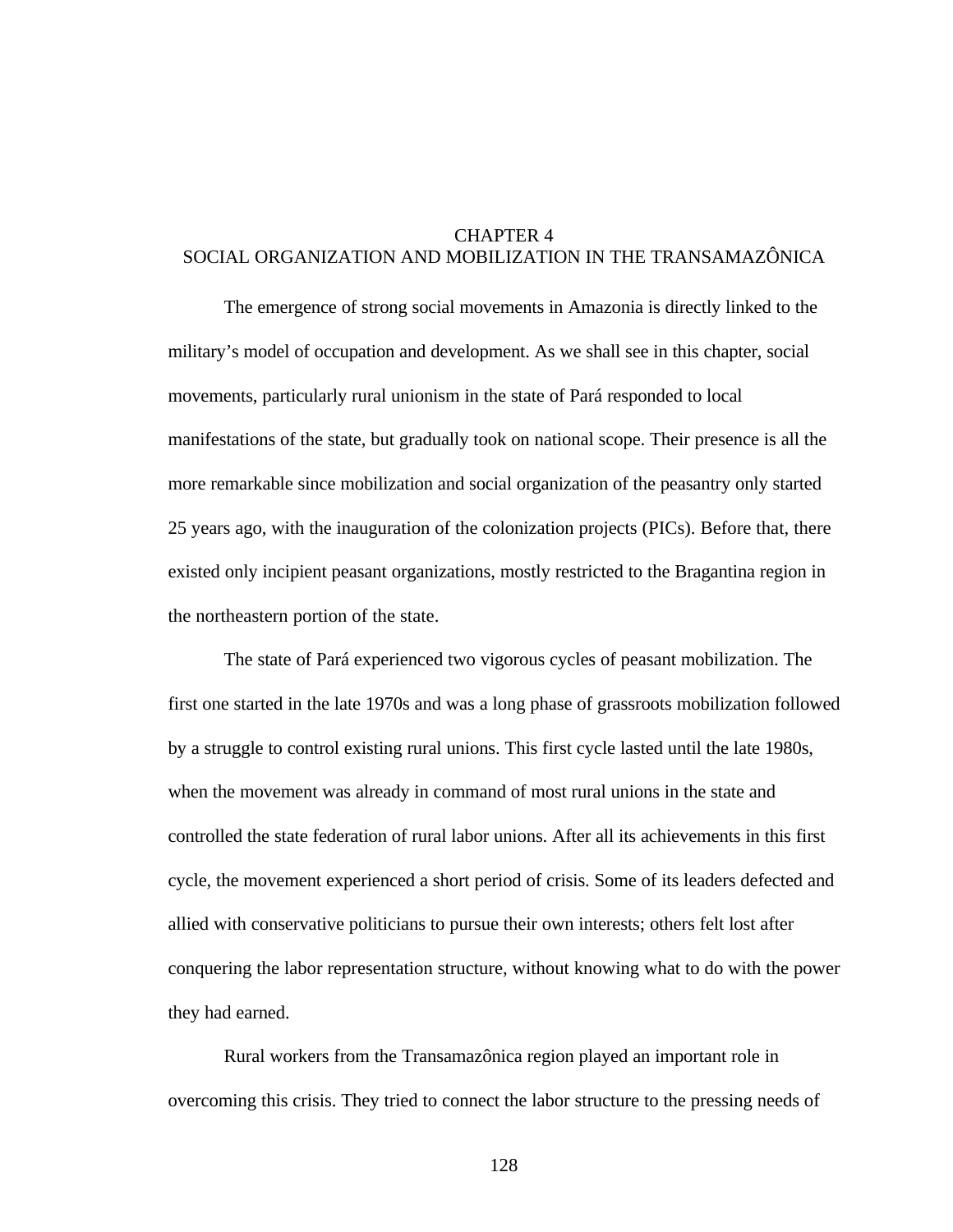their constituents. By identifying the needs of the peasantry, they were able to set a new agenda that was much more attractive to the grassroots and, therefore, to increase popular participation in a second cycle of mobilization. Although the rural workers still kept protesting against the state, in this second cycle they sought a more proactive participation in policy making. As they became more organized, and the regime more democratic, the workers were able to get significant concessions from the state. The conjunction of protest and negotiation is particularly well represented in the *Gritos*, the annual demonstrations that the workers organize in the state and federal capital cities. The most impressive achievement of the rural workers in this second cycle was the creation of a new form or rural credit designed to attend the needs of the poorest peasants in the region.

In this chapter, I will reconstitute the major points in the history of peasant mobilization in Pará, drawing particularly on the experience of the workers of the Transamazônica region, who have been leading this movement since its early years. I try to link this historical account to the theoretical issues discussed in Chapter 1. Particularly important in this case are the factors that facilitated the emergence and evolution of this movements. There are four crucial dimensions that vary along the evolution of the movement: (1) the available resources and the alliances made by the rural workers; (2) the structure of political opportunities, or the social and political environment within which they operated; (3) the way they framed their grievances and built group identities; and (4) the repertoire of action deployed by protesters.

Before proceeding with the analysis it is important to make a few comments on the use of the terms *unionism* and *social movements*. In Brazil, membership in labor unions, for most professional categories, is restricted to workers who formally participate in the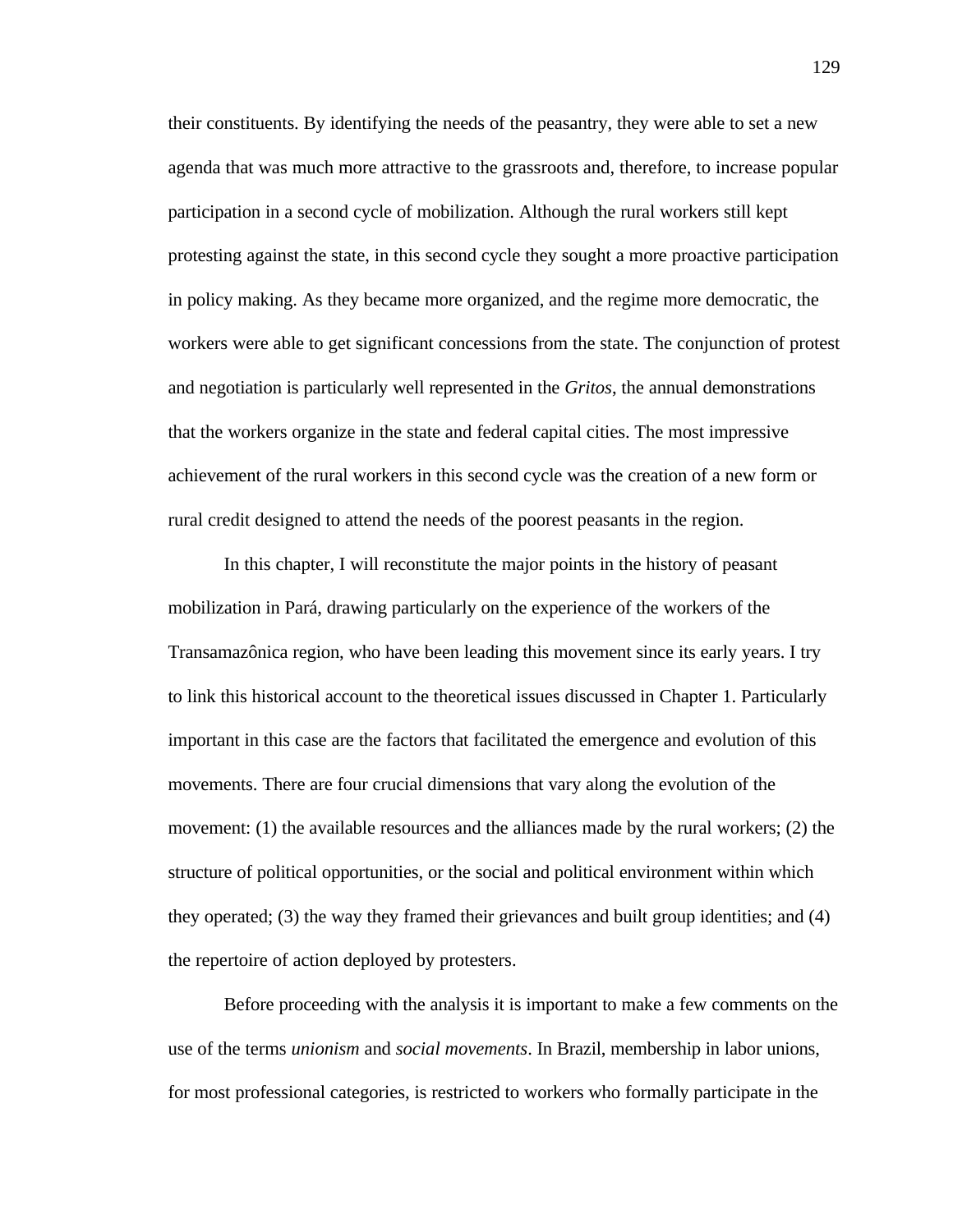labor market, usually as monthly employees. The Rural Labor Unions (Sindicato dos Trabalhadores Rurais – henceforth STRs), however, comprise both the employees of rural enterprises, permanent or temporary, and self employed or independent labor. Small farmers, sharecroppers, employees, and daily laborers can join an STR. In Pará, particularly in the Transamazônica region, most members of the STRs are small farmers who live in colonization sites.

Although there were rural unions in Pará and elsewhere in Brazil before the first mobilization efforts by the peasants, state bureaucracy dominated them. They were corporatist organizations aimed at controlling popular participation. The peasantry fought to take over and democratize this structure, and to build other structures and mechanisms of representation. This struggle, which started in the late 1970s, and the "noninstitutional" means deployed by the peasants characterize the mobilization in the countryside as a true social movement.

It is also necessary to stress the importance of a major change in the social and political environment that affected peasant mobilization during the period covered in this works: the transition to democracy. I refer to transition in broad terms, not only the return of power to civilians, but also the process of political liberalization – *abertura* – that started in the late 1970s. The *abertura* was at the same time a policy that the authoritarian regime adopted to ensure a peaceful transition to democracy and an indicator of the weakening of the regime.

If the state did not lose absolute capacity to repress social during democratization, it certainly lost the will to repress. First, the regime was no longer cohesive, and a divided military made repression and social control much more difficult then it had been in the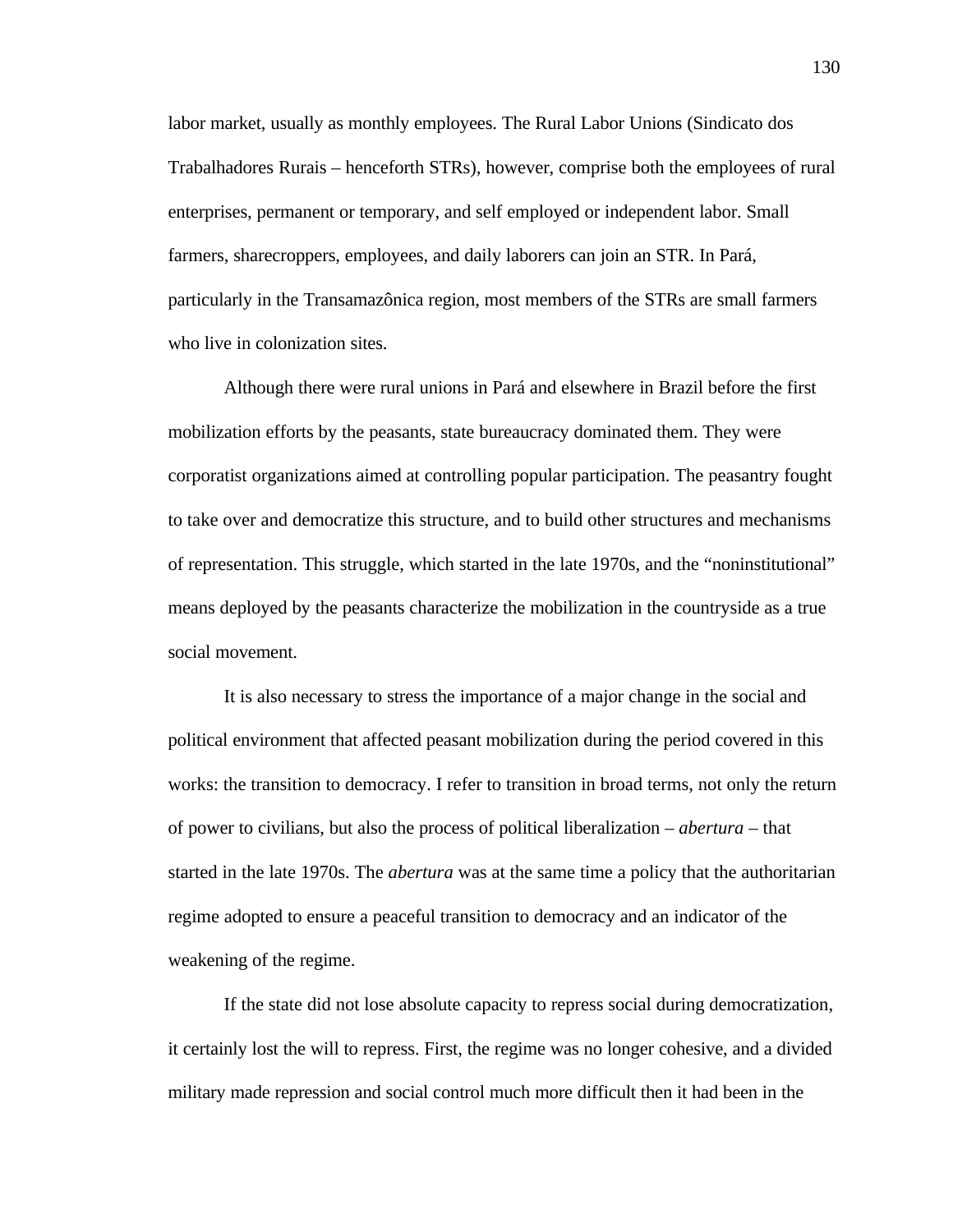previous years. At the same time, the authoritarian government was losing social support from the economic elites that had helped bring it to and maintain it in power. Using Rucht's (1996) and Tarrow's (1994, 1996) terminology (see Chapter I), the state lost part of its *policy implementation* and *repressive capacity*, the *access to participation* increased significantly, the *alliance structure* and the *conflict structure* shifted against the state and in favor of the would-be social movements. In other words, the transition to democracy represented a major change in the Brazilian political environment.

It was amidst this environment of new opportunities that the fight for independent unions (rural and urban) took off. This movement was aimed at overcoming the shackles of the existing corporatist labor structure. As a consequence of this struggle, the workers succeeded in extending their freedom of association and representation. They took unions from the hands of the conservative leaders and created new unions and federations of unions. Also, allied with intellectuals and some sectors of the middle class, they founded the Workers Party, in 1978.

Although rural unionism was a very important part of this movement, it is still necessary to separate it from the labor movement as a whole, at least for the purposes of this work. The two movements coincided in some instances, but not in others. The rural workers of Pará were very active in the struggle against "official" unionism; however, their struggle included some issues that are peculiar to their region. The main focus of this study, the creation of FNO-e, was one of these issues. The history of social mobilization in the Transamazônica region shows that rural workers have brought myriad demands to the bargaining table: credit, electrification, health care, education, transportation, land reform, public security, and others.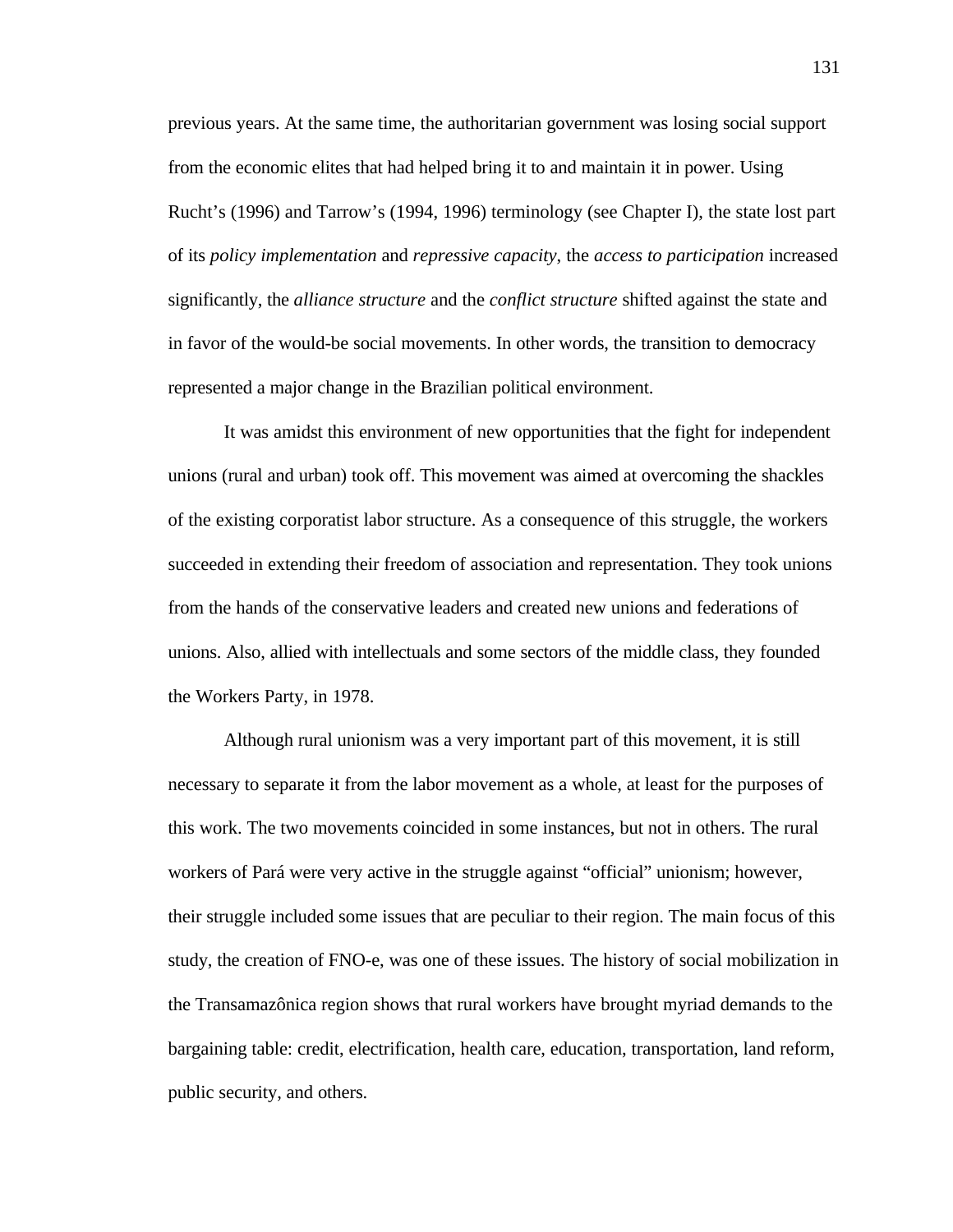To the same extent that the goals of the urban and rural movements differed, so did the factors that affected their emergence and development. The most important evidence of these differences is the fact that there was a significant temporal lag between them. When the struggle between workers and the state was peaking, between 1978-81, the movement in the countryside had not yet taken off yet. The most important step for the rural workers, in terms of unionism, was the take over of the FETAGRI, which occurred only in 1987.

Social organization and mobilization are easier and more likely to happen among urban workers than among rural workers, considering the environment in which they live. Whereas urban workers meet every day and have more opportunities to protest, rural workers live apart and, in the case of colonists, cannot afford stopping their work to engage in collective action frequently. This is particularly true for rural workers who live in the Transamazônica region, for they face harsh environmental conditions and live close to the line of poverty. These negative factors may have delayed mobilization in Pará, but they did not prevent the locals from mobilizing. Also, considering that rural workers in Pará led the rural labor movement in Brazil, other factor may help explain why they mobilized.

In other words, the *abertura* was a major opportunity for social mobilization in Brazil a necessary, but not sufficient condition for the emergence of social movements in rural Amazonia. Explaining the emergence of the rural labor movement simply as a consequence of democratization would be too simplistic. There were other factors that help explain the emergence of the social movements in Pará, as we will see in the discussion that follows.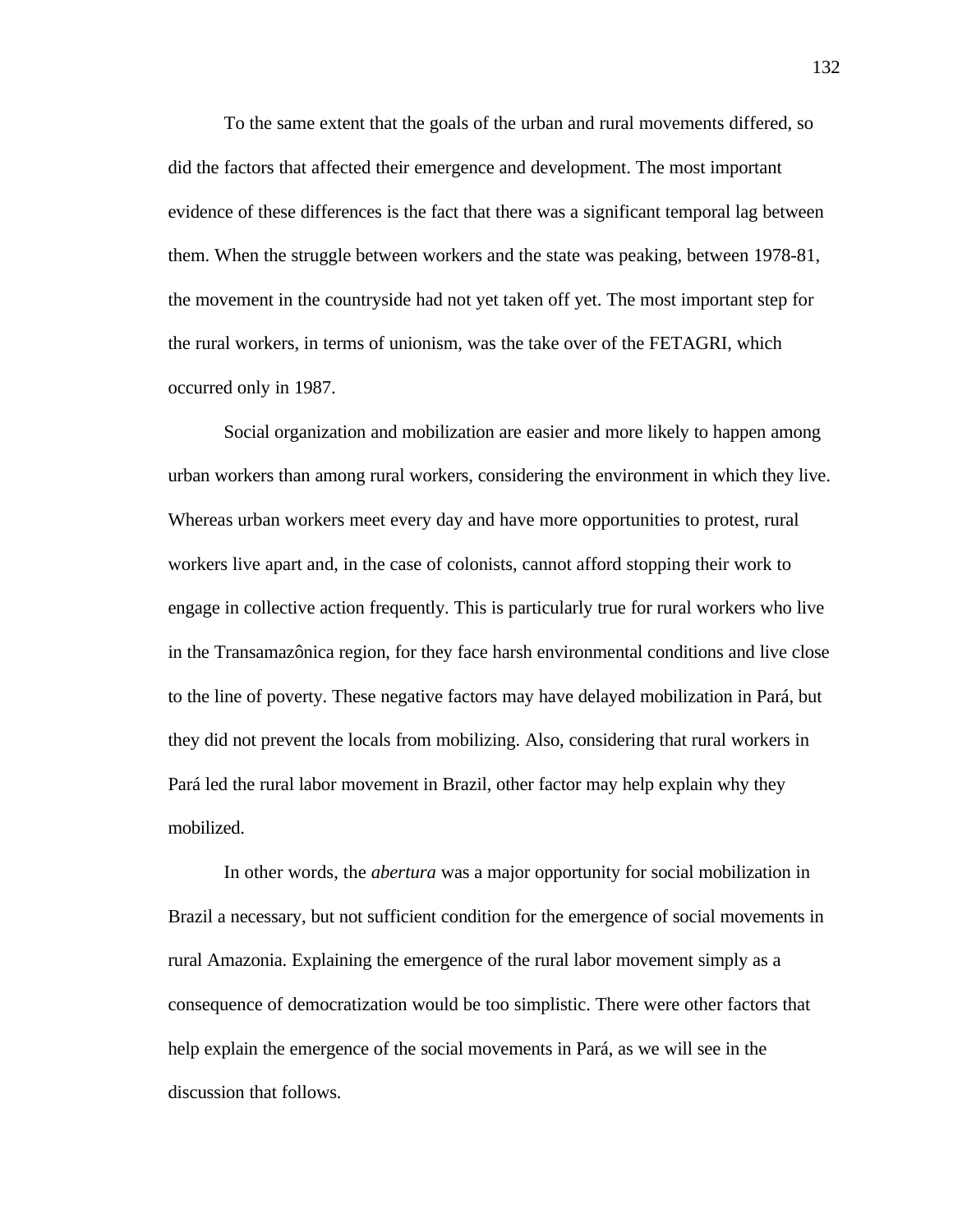#### **The First Cycle of Mobilization**

The state was responsible for the first attempts to organize colonists in the region. INCRA established and ran cooperatives in the *municípios* where peasants were settled, in order to provide them with some infrastructure to market of their crops and to mediate their relationship with the state. In the PIC-Altamira<sup>1</sup>, INCRA created, in 1970, the Cooperativa Agrícola Agropecuária Mista Nova Fronteira - COPERFRON, with branches in some villages inside the PIC area. These local branches later became independent smaller cooperatives, as the villages where they were located became independent *municípios* in the late 80s. Although most cooperatives still exist, they failed to provide efficient means through which the colonists could sell their crops and buy agricultural inputs.

The failure of the cooperatives is, in part, a consequence of the difficulties that the Brazilian State has faced since the early 1980's. The enormous foreign debt and an out of control inflation limited the state capacity to invest resources in cooperatives. More important, however, the cooperatives' very dependence on the state is a failure in itself, for they never became profitable sustainable enterprises. The top-down approach that the state used to create the cooperatives, as well as their centralized control in the hands of INCRA, alienated their clientele from fully participating in the development of the region. Also, as leaders of cooperatives and associations in Uruará pointed out, it was extremely difficult to engage the colonists in any kind of collective action. For those leaders, most peasants did not understand the advantages of participating in a cooperative or

 $\overline{a}$ 

<sup>&</sup>lt;sup>1</sup> The concept of PIC was discussed in Chapter 3. This PIC encompassed a large area around the town of Altamira, in the middle of the Transamazônica highway.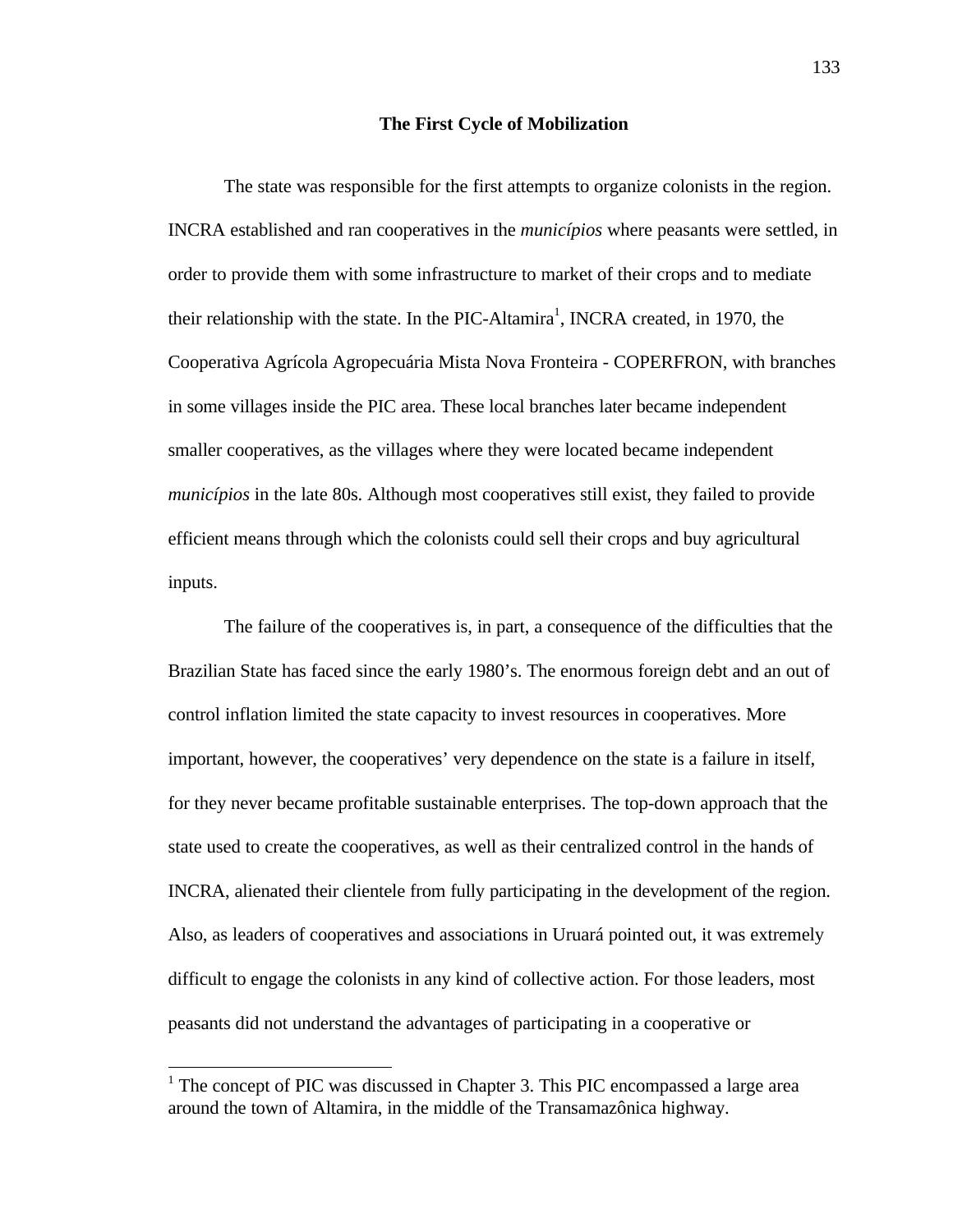association, especially those who came from the northeastern part of the country, where such organizations were scarce. Distrust also was a barrier to collective action. Peasants in this region were very suspicious of their leaders (politicians, government officers, and directors of cooperatives and associations), particularly when their money was at stake. Also, solidarity among the peasantry was generally weak and limited to kinship and to groups with same geographic origin.

The failure to organize the peasantry in the backlands of Amazonia did not mean that the obstacles to social organization were insurmountable. Rather, it meant that the corporatist tactics that the state deployed were ineffective. Members of the Catholic Church have adopted a slower and relatively more successful bottom-up approach to organizing the colonists in the region.

# **The Roots of Social Organization: the Catholic Church**

-

The *Comissão Pastoral da Terra* (CPT) is a commission linked to the Brazilian National Conference of Bishops (CNBB) that deals with agrarian issues in the country. CNBB founded the CPT in 1975<sup>2</sup>, amidst the accelerated process of agricultural modernization that was taking place in Brazil. The CPT has played a crucial role in the development of rural social movements in Brazil by supporting rural workers and their organizations.

<sup>&</sup>lt;sup>2</sup> Perhaps it would be more appropriate to say that the CNBB recognized and formalized the CPT in 1975. The struggle to engage the Catholic Church in the agrarian issue started a few years early, when D. Pedro Casaldáliga was appointed Bishop of São Félix do Araguaia, in 1971 (Poletto, 1985). There was fierce resistance against this progressive orientation of the Church within its rank, in the Catholic communities, and, of course, in the state. In 1975, D. Pedro Casaldáliga organized a meeting with all the Bishops from Amazonia, which culminated in the creation of the CPT.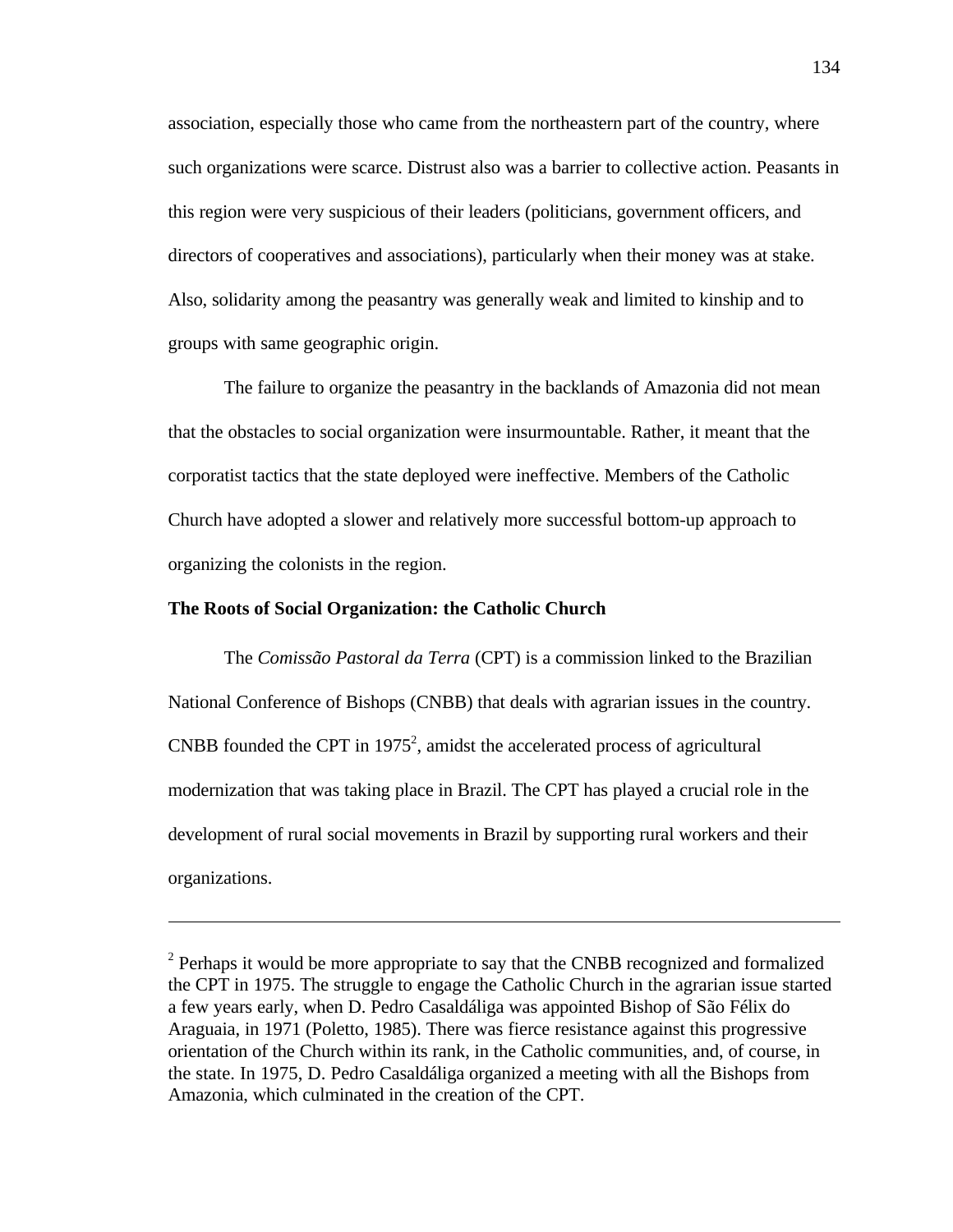The Catholic Church has had a deep impact on Brazilian Amazonia, as will be evident by the end of this chapter. Interestingly, the unsuccessful development experiment in the Brazilian North has also affected the Brazilian Catholic Church. The precarious conditions of the peasantry were not new to the Church, which had been witnessing human exploitation in the Northeast since the early years of colonization by the Portuguese, in the  $16<sup>th</sup>$  century<sup>3</sup>. The colonization of Amazonia, renewed the interest of the Church in the agrarian question. The social and economic relations that characterized the Northeast were soon being reproduced in the North, showing that, more than historical contingencies, they were the core of Brazilian agrarian economy. At the same time, the expansion of export crops in the South was driving small farmers out of their lands there and elsewhere.

Paradoxically, modernization failed to produce an efficient agricultural system, in Amazonia. The "modern" companies that implemented large ranches in the region engaged in the exploitation of labor, frequently resorting to slavery to keep costs downs. Also, they confronted indians and squatters that were already living on the land they wanted. The result of these encounters was the eviction, usually by violent means, of the least powerful. In the late 1960s, following theological and pastoral innovations that began with the 1968 Medellin Conference of Latin American Bishops, Catholic missionaries started paying close attention to the social problems emerging in Amazonia. This new

1

 $3$  As Schwantes wrote in a piece celebrating the 10 th anniversary of the CPT: "The Churches have been distant from the peasant movements in Brazil. In many instances they even opposed those movements. There are exceptions, but lack of involvement has been the general rule" (1985: 14; my translation).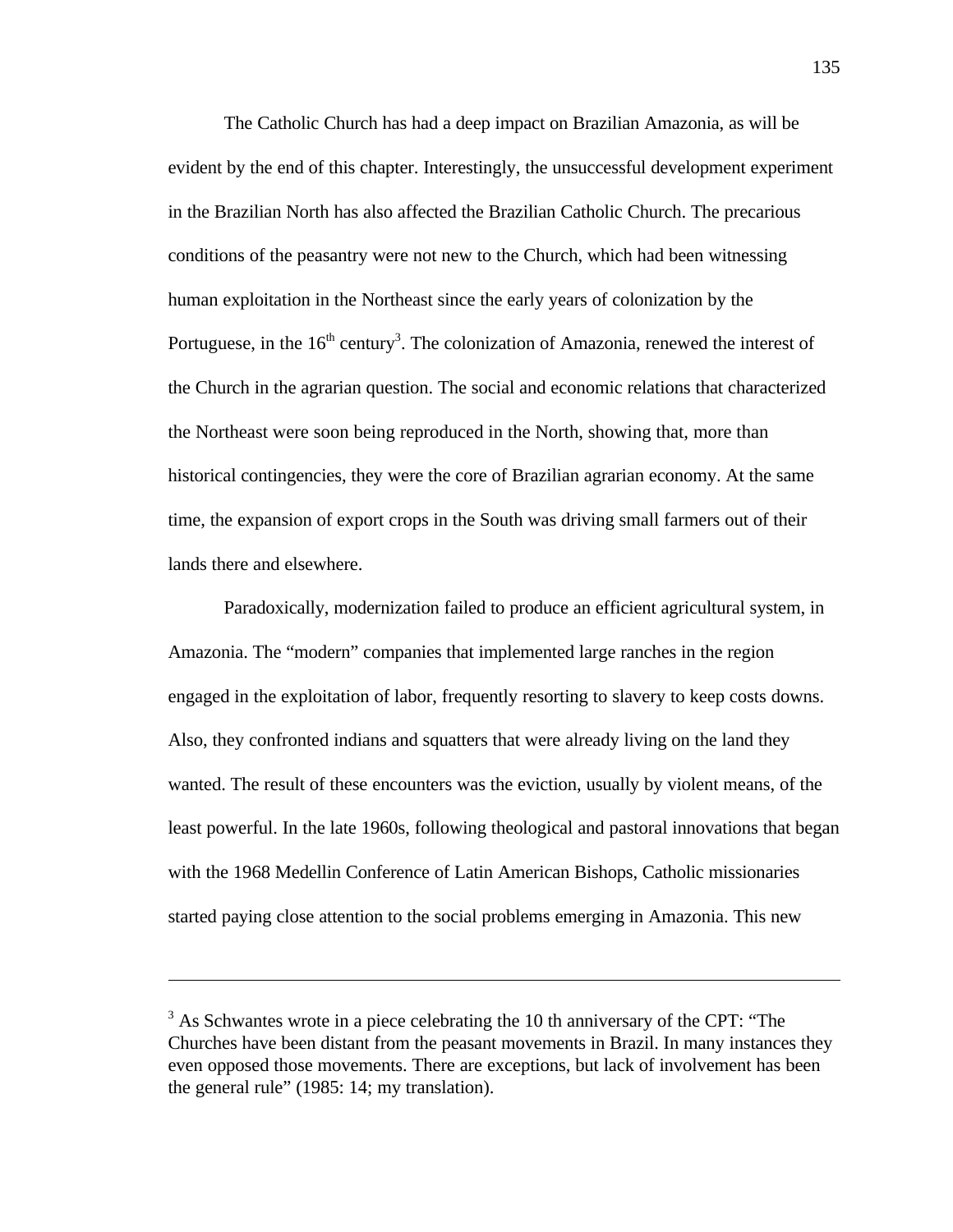orientation toward the oppressed gained momentum in 1971, when the Catholic hierarchy published documents denouncing the exploitation and violence against Indians and rural workers. A direct consequence of this shift in the orientation of the Church was the creation of the Indian Missionary Committee (Conselho Indigenista Missionário – CIMI), in 1972, and the CPT, in 1975.

With the creation of the CPT, the Church engaged in a struggle against the economic interests of large land owners who exploited rural workers and took land from squatters and indians. This struggle was also against the state, which was viewed as responsible for the introduction of this economic model in the region. Besides the establishment of the physical infrastructure for the occupation of land and the fiscal incentives offered to attract businesses, the state's administration also ensured the survival of this exploitative economic model. The judiciary system and the police have always been controlled by oligarchies and worked against the interests of indians and peasants in the region. Members of the clergy were the first to raise their voices against this bias, and the Catholic Church embraced the task of extending full citizenship to these excluded groups (Martins, 1994).

At the time this field work was conducted, the CPT had two representatives in the Transamazônica; one, who is also the CPT coordinator for northern Brazil, in Uruará; the other in Pacajá. The CPT is usually very active in places where violent struggle for land is paramount, which is not the case of Transamazônica<sup>4</sup>. The greatest challenge in this

 $\overline{a}$ 

<sup>&</sup>lt;sup>4</sup> The CPT has historically supported the "Peoples of the Forest" (rubber tappers and riverine people) in Acre, Amazonas, and Rondônia; squatters in southern Pará, Tocantins, and Goiás; drought refugees in the Northeast; small farmers and landless peasants in the South; and, of course, colonists as those in the Transamazônica region. The CPT has been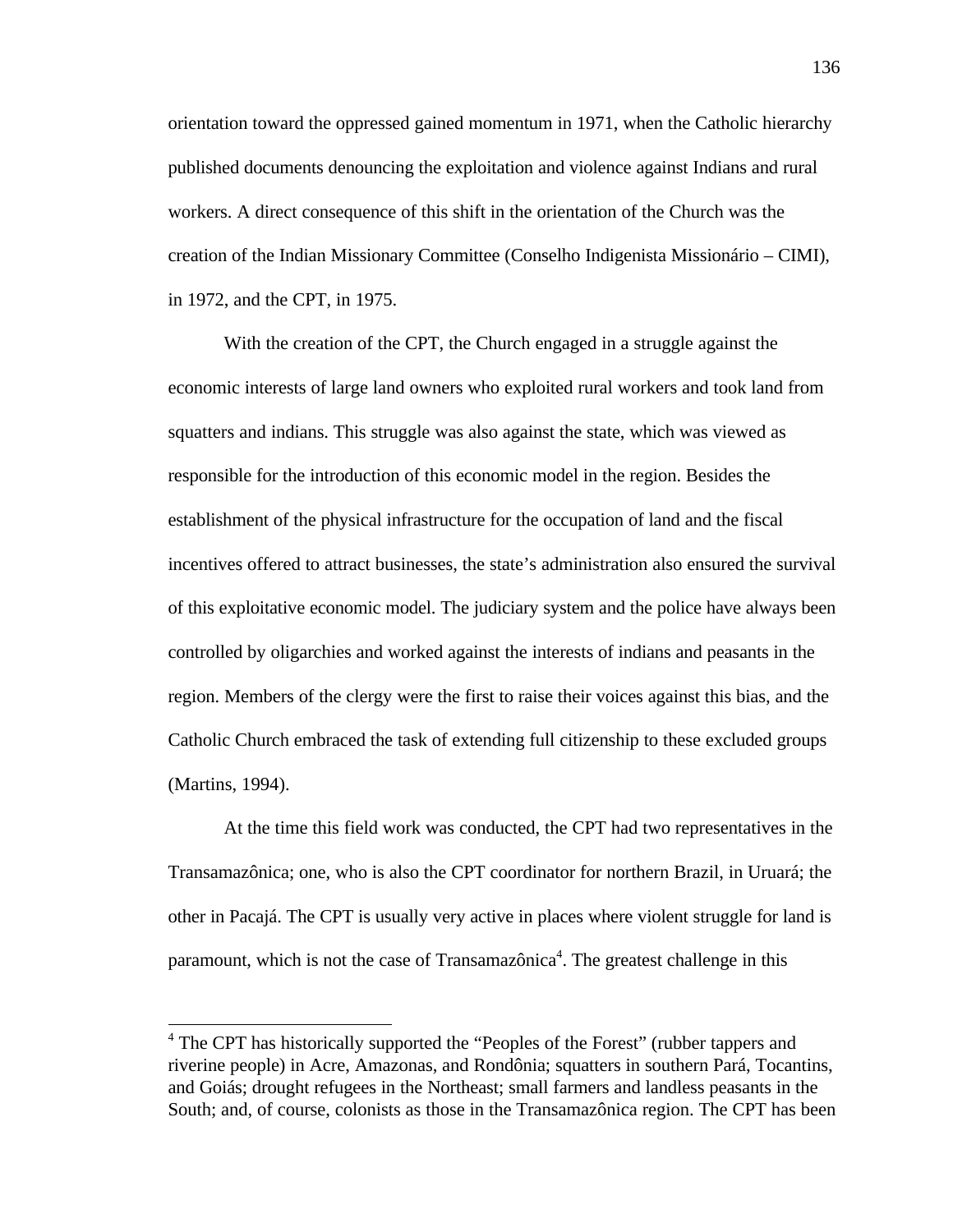region, according to the regional coordinator, is to fight the "everyday violence of the region, expressed in the lack of education, health care, transportation, justice, reliable police...which are a subtle but steady form of violence.<sup>5</sup>"

The presence of the Church in Transamazônica became strong in the late 1970s, when two priests, one in Uruará<sup>6</sup> and the other in Medicilândia, started working with community leaders. Both priests had been members of the Young Catholic Workers Movement (Juventude Operária Católica – JOC), and had previous experience with leadership training. Their work in the region has profoundly affected the early leaders of the peasants' movements. Most founders of the cooperatives and local STR branches in the Transamazônica were associated with these priests. They supplied the local residents with practical leadership skills as well as ideological guidance.

In the case of Uruará, some of the interviewees for this study claim that the priest's leftist ideology was too radical for most members of the Catholic community. In his sermons he would advocate the disengagement from any sort of capitalist agriculture, including growing perennial cash crops like cacao, which fed international capitalism. Despite his relative success in forming active political leaders, he failed to "raise the consciousness of the masses." His radicalism scared the grassroots away from political

particularly active in places where land concentration produces violence, like in Southern Pará; or where modernization leads to eviction of men and women from their land, like in the South region of the country.

 $\overline{a}$ 

<sup>5</sup> Interview with the CPT coordinator for northern Brazil and priest of the Uruará parish. Uruará, November, 1997.

 $6$  This was not the priest at the time of the interview. The new priest, who is also CPT's regional coordinator arrived in town in 1984, when the former priest left.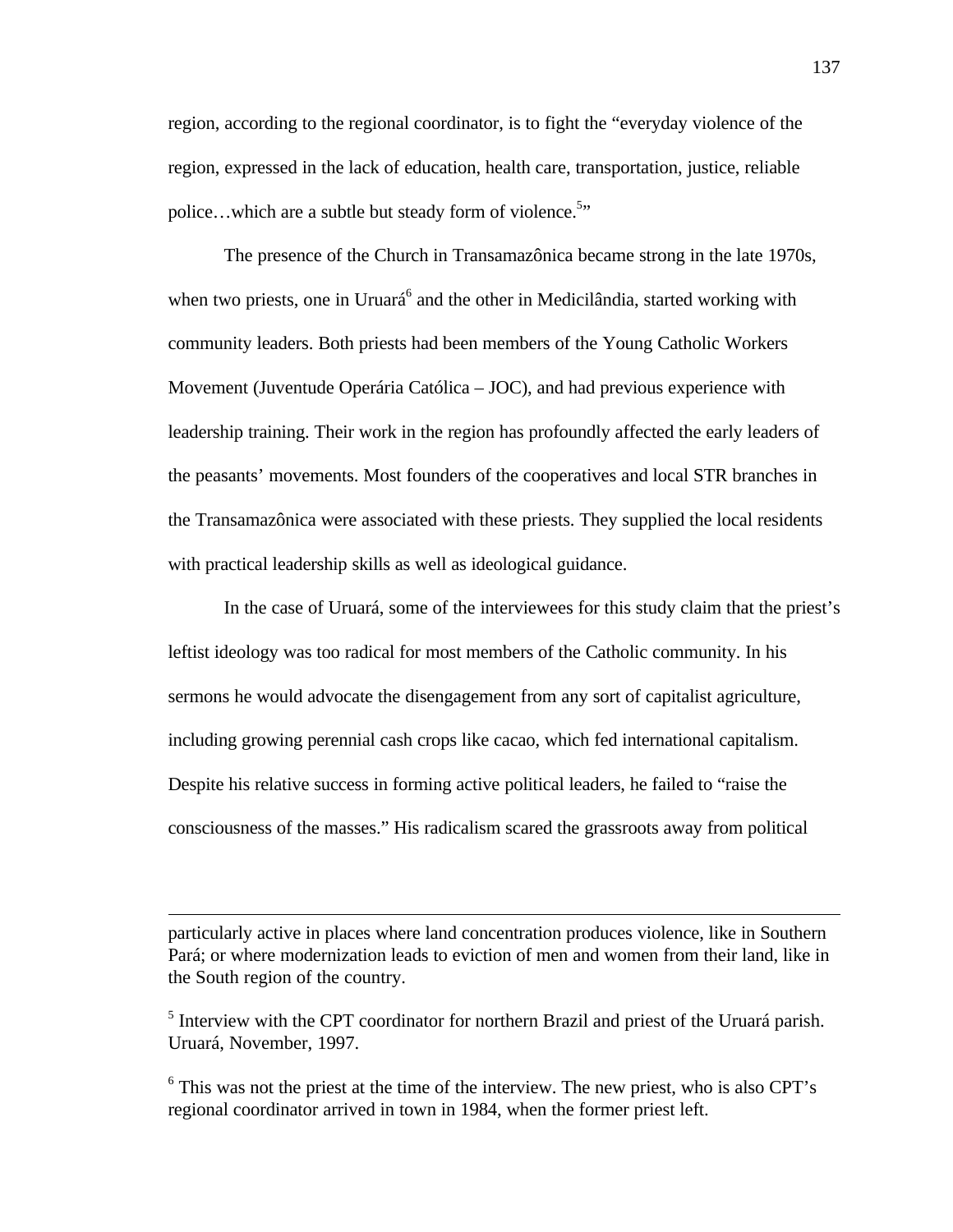participation. Curiously, some of these leaders who undertook radical ideological training later engaged in more institutionalized forms of politics and betrayed the labor movements that they helped create<sup>7</sup>. Personalism and clientelism substituted for ideology, turning them into adversaries of the grassroots movements as well as of the Catholic Church itself.

The arrival of a new priest in Uruará, in 1984, changed the strategy and the outcomes of grassroots mobilization. The new strategy, following the CPT guidelines (see Perani, 1985), has been based on organizing the rural workers around local associations, the union, and small community-based development projects. These projects include communal gardens and orchards, building small schools, and running a small truck, bought by the Church, to provide transportation from the side roads to town. Although some of the projects never achieved the expected results, this early approach proved to be a fundamental step towards building local leadership. Indeed, the majority of the current leaders of the rural unions, associations (the serious ones), and the Worker's Party were trained by the Catholic Church, or emerged from within the Catholic communities.

These communities are, according to the current priest of the Uruará parish, groups of people who live around or gather at a school or small chapel and request religious service from the Church. The priest visits the community frequently, offering religious, as well as social and political assistance, according to the demand. In his view, there are three types of communities in his parish. One, which he calls "patriarchal" are

<sup>&</sup>lt;sup>7</sup> One of the early community leaders in Uruará, and another in Medicilândia became Union leaders and were very active in the struggle to emancipate these towns. When the opportunity emerged, they allied with the governor and became the administrators of the towns. In the first elections after emancipation, they cut alliances with conservative parties and left the labor movement. I shall return to this point later.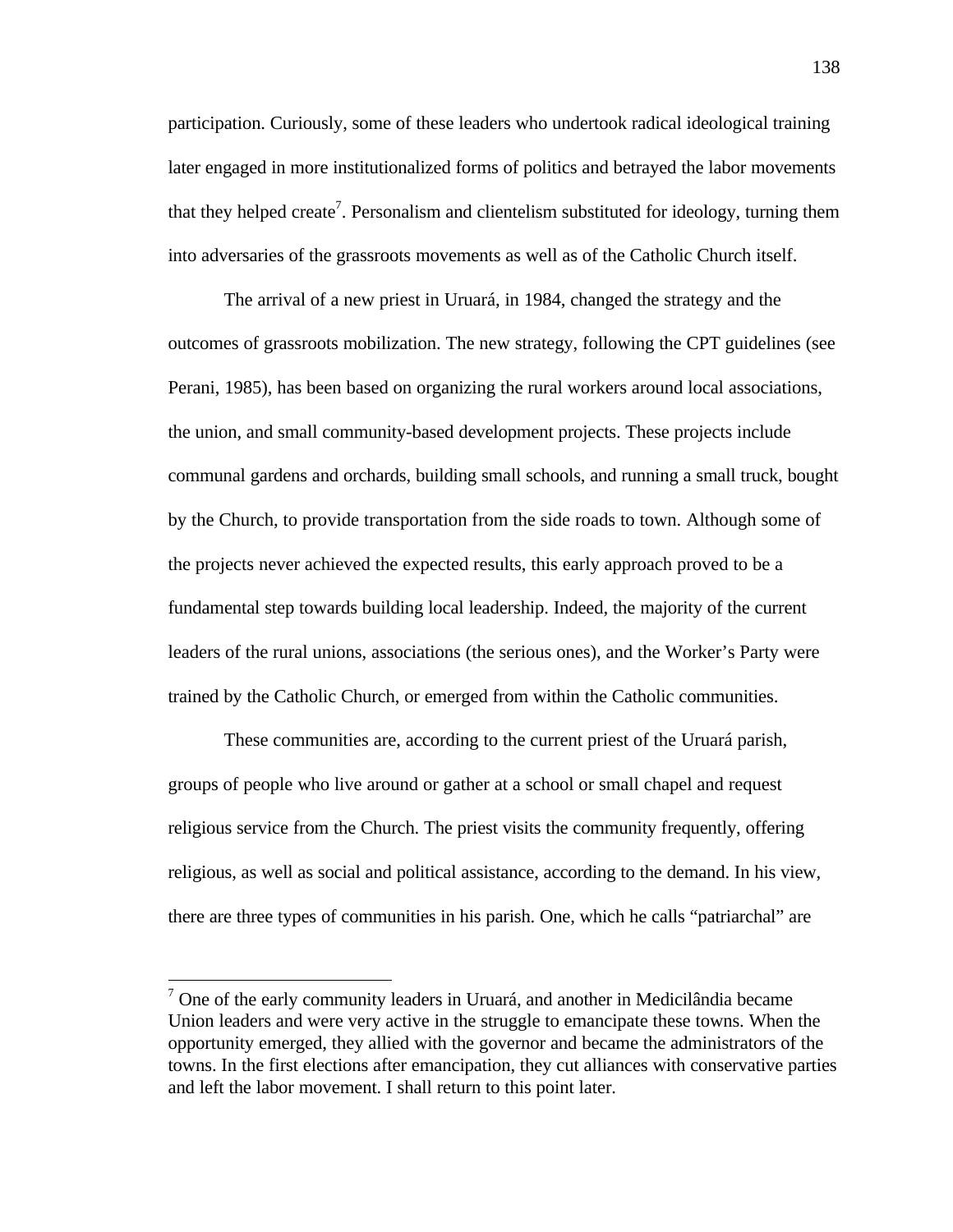formed by families that group around an old male leader. Usually, those families have the same geographical origin (states in the Northeast region of the country). These communities are, in his view, very friendly, spontaneous and very religious. Politically, they tend to be conservative. The practice of *apadrinhamento* among members of these communities is common: people chose their best man or the godfathers of their sons and daughters not according to Christian principles, but according to their social status and economic or political power. A father may invite a neighboring *fazendeiro* or a member of the city council to be his daughter's godfather. By doing that, he will benefit from the prestige of having a strongman as his *compadre*. Most times, however, granting this benefit entails the strongman the right to call on his *compadre* for favors, especially for votes and seasonal labor.

A second type of community is composed of people grouped in small associations (formal or informal) of colonists, who are not as religious as the former group, but yet require religious services in their parties. Most of these communities are formed by migrants from the South who are slightly less conservative than the members of the patriarchal communities. Most colonists in this category are, according to local standards, "middle-class", and reject what they perceive to be the radicalism of the PT and, sometimes, of the labor movement.<sup>8.</sup>

The third group is referred to by the priest as the "conscious" or "ideological" communities. Members of these communities are also practicing Catholics, but have a

<sup>&</sup>lt;sup>8</sup> Besides the class-based explanation of their conservatism, the radicalism of the previous Catholic priest in Uruará had contributed to it. Some interviewees declared that his antimarket ideas caused resentment amongst those who were doing well planting coffee, cacao and pepper.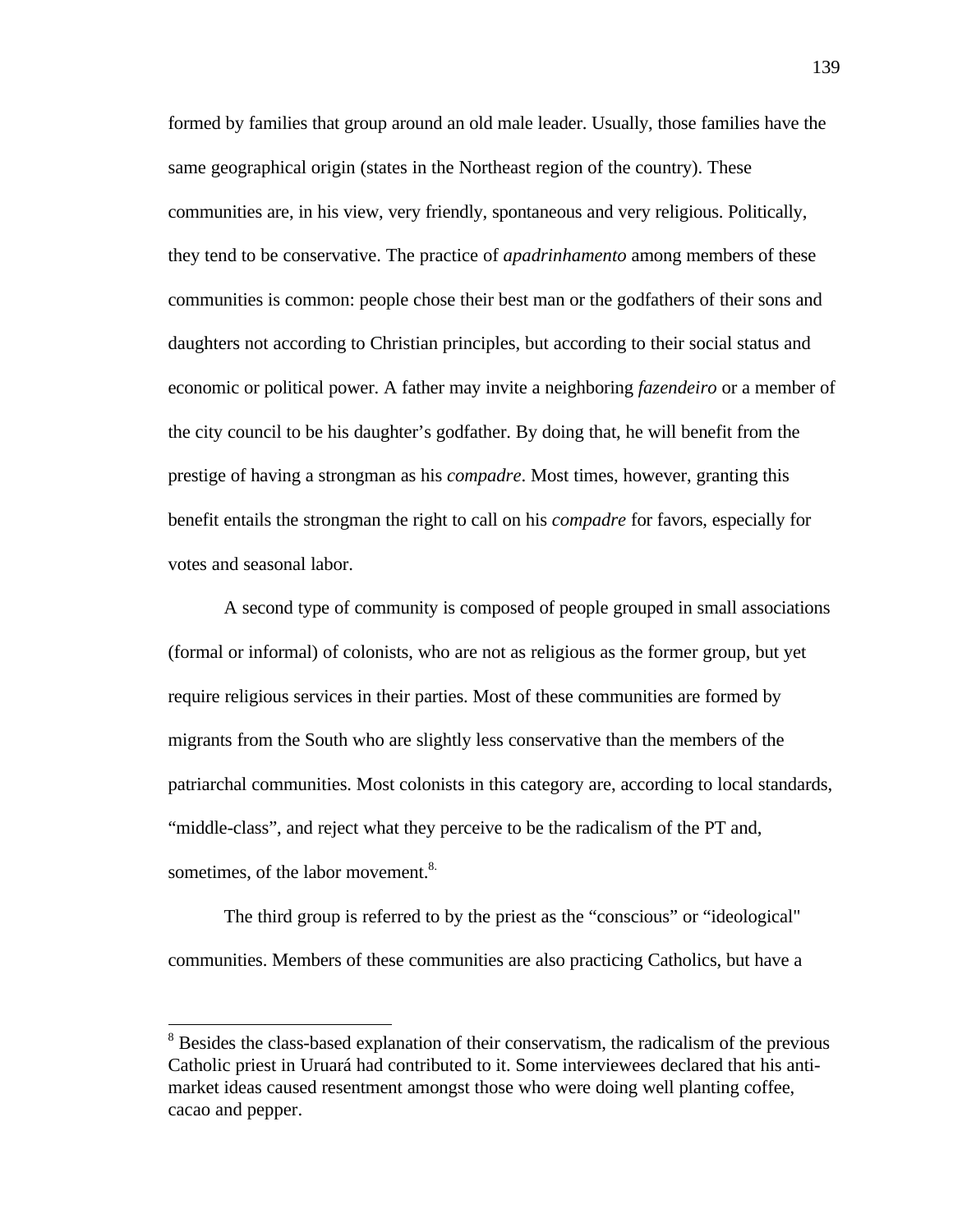greater involvement in politics and want to change their lives by being active within the local political framework. Many of them are unionized, participate in the local peasant associations (those linked to the unions), in the broader social movements and in the PT.

Geographically, the parish of Uruará roughly corresponds to the *município*, and has eighty catholic communities, most of which, according to the interviews with the priest, fall in the first category described above. The "associativist" communities are the second largest group, and the ideological communities are the minority in the region.

The history of the president of a local peasant association exemplifies the work of leadership building developed within the Catholic communities. He settled in Uruará in 1977, bringing his wife and their three children. Soon, he became involved with the Catholic community and formed a group to discuss religion and their social and economic problems. According to him, the most pressing issues for the colonists, by that time, was the lack of schools for their children, and they decided to organize the community to address that problem.<sup>9</sup>

This community succeeded in establishing a primary school on the side road (*travessão*) where they lived, but, after a couple of years, they felt the need to have a secondary school. This time, the task required more organization and political bargaining with the Secretary of Education of Pará, because a secondary school had to serve a larger number of citizens in the region. The Secretary required the group to find a suitable

<sup>&</sup>lt;sup>9</sup> This account is based on an interview with the president of APRUR, the largest peasant association in Uruará. This interview was done on November, 1997.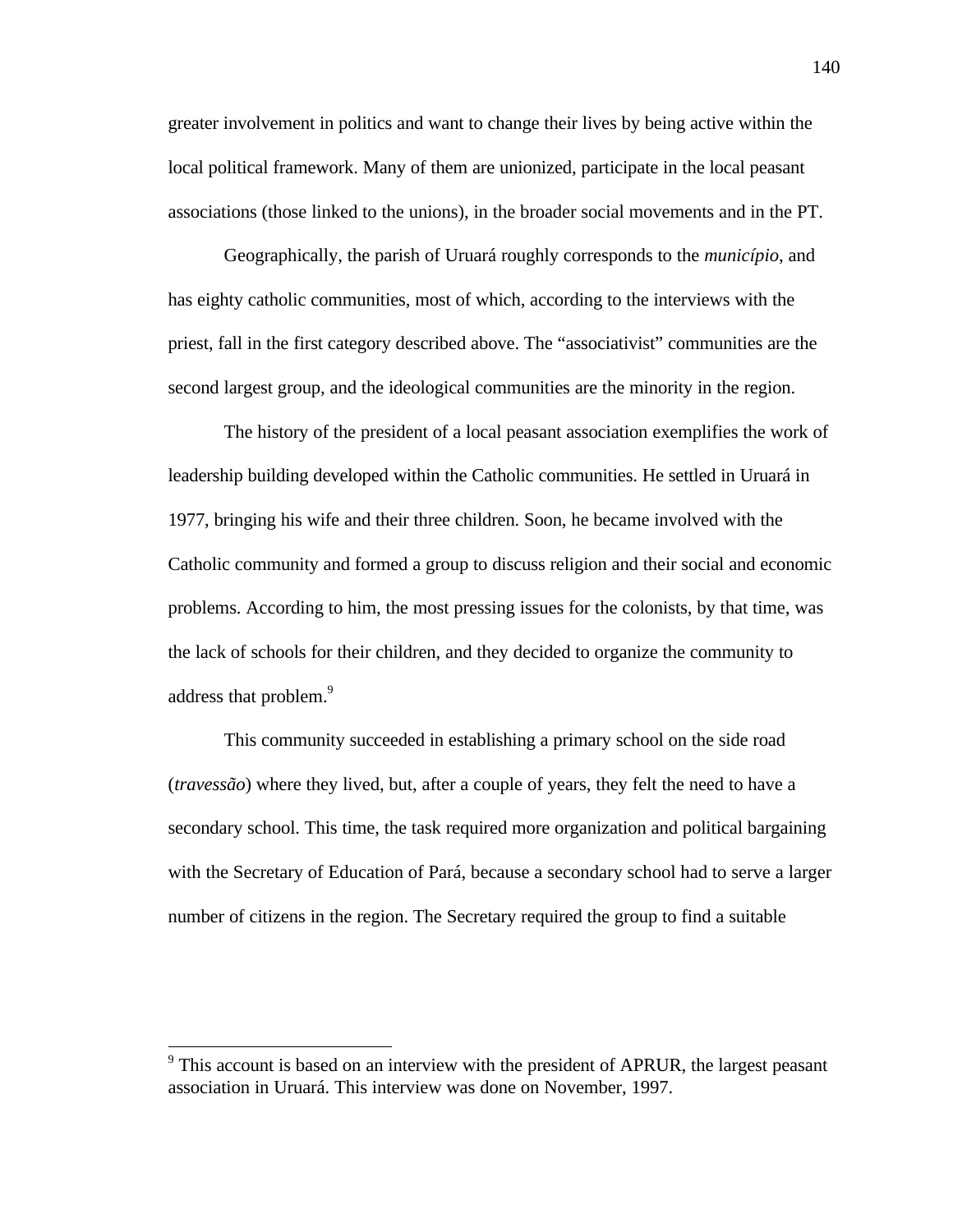location for the school, close to the main road or in an established *Agrovila*<sup>10</sup>. He also asked them to find three professors and a school secretary, to build three classrooms, and to show that there was a demand of at least twenty-five students. The community successfully negotiated the location of the school with other colonists, raised funds, and built the school, which they inaugurated in 1983.

The intense contact with the community during the struggle for the schools, and the interaction with the Church provided this leader and other colonists with valuable leadership skills. Sooner after that, he became a member of the parish council and a director of the Rural Worker's Union. After eleven years in the Union, he became cofounder and the first president of the largest association of colonists in Uruará.

Other leaders of the labor movement in the region currently holding offices at local unions, grassroots organizations, and in the legislature had similar experiences. This work was a consequence of the spontaneous initiative of some progressive members of the clergy, but was also a result of an endeavor led by the Federation of the Social Assistance and Education Organizations (Federação dos Órgãos de Assistência Social e Educação – FASE), who worked with students of Catholic seminars to strengthen rural unionism, in the late 1970s.

The history of social movements in the Transamazônica shows that the Catholic Church has been a very strong ally of the rural workers since the early years of colonization. Nonetheless, this relationship between the rural workers and the Church was more than a transient strategic alliance (although, as it will become clear later, it was

<sup>&</sup>lt;sup>10</sup> Agrovilas are villages that were established or planned during the colonization of the region. Some of them were never built; others became independent towns.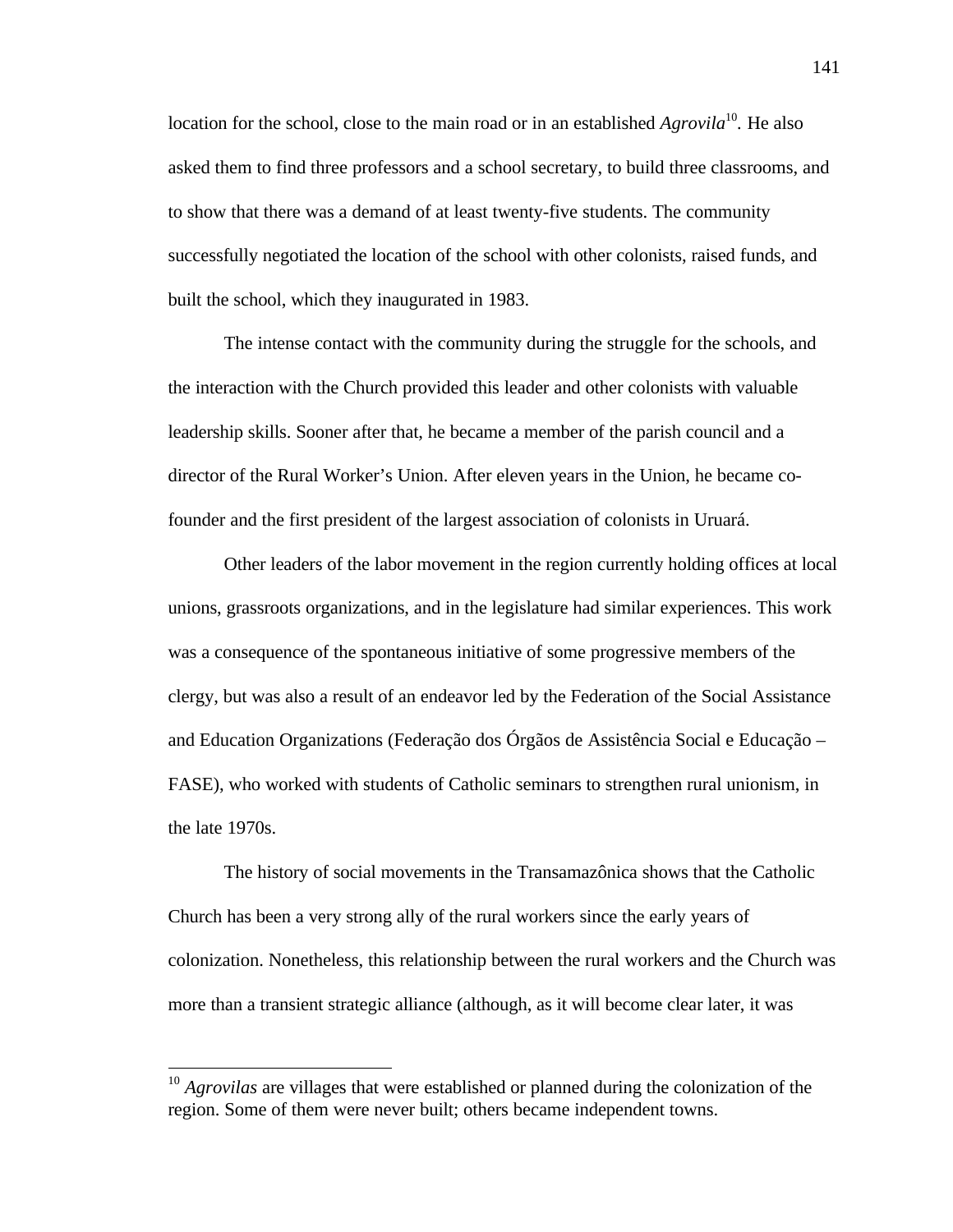strategic for the workers at some points in time). The Church provided basic resources that enabled workers to organize and mobilize. These resources were material, like money, land, and trucks; and human, like skilled priests who reached out to the communities to provide training to leaders of the peasants and to support their causes. The Catholic priests used their "social capital" to unite the peasants and to start their movement. In other words, they provided the "social glue" that the peasantry lacked. The Church was able to use the catholic identity of its followers as a valuable resource for social organization.

Although very important, the material resources represented little when compared to the human resources involved in the organization of the peasantry. The example of the community leader aforementioned is just one among many. The majority of the current leaders of the labor movements come from the catholic communities that were formed in the rural areas during the late 1970s and 1980s. The older leaders moved to the region with little formal education, and most of the younger leaders did not have access to education beyond fourth grade. Therefore, most of their skills came from the contact with the clergymen and a few non-governmental organizations, like FASE.

The Catholic doctrine of the Pastoral Commissions induced the peasants to care for their community and to work collectively. Beyond these Christian communitarian values, however, some members of the Church engaged in more direct forms of social and political organization of the communities. This was certainly the case of the two priests who worked in the Uruará parish since the late 1970s. These priests provided intellectual and ideological training as well as valuable organizational skills to the peasants, who later became members and founders of numerous associations, unions, and political parties.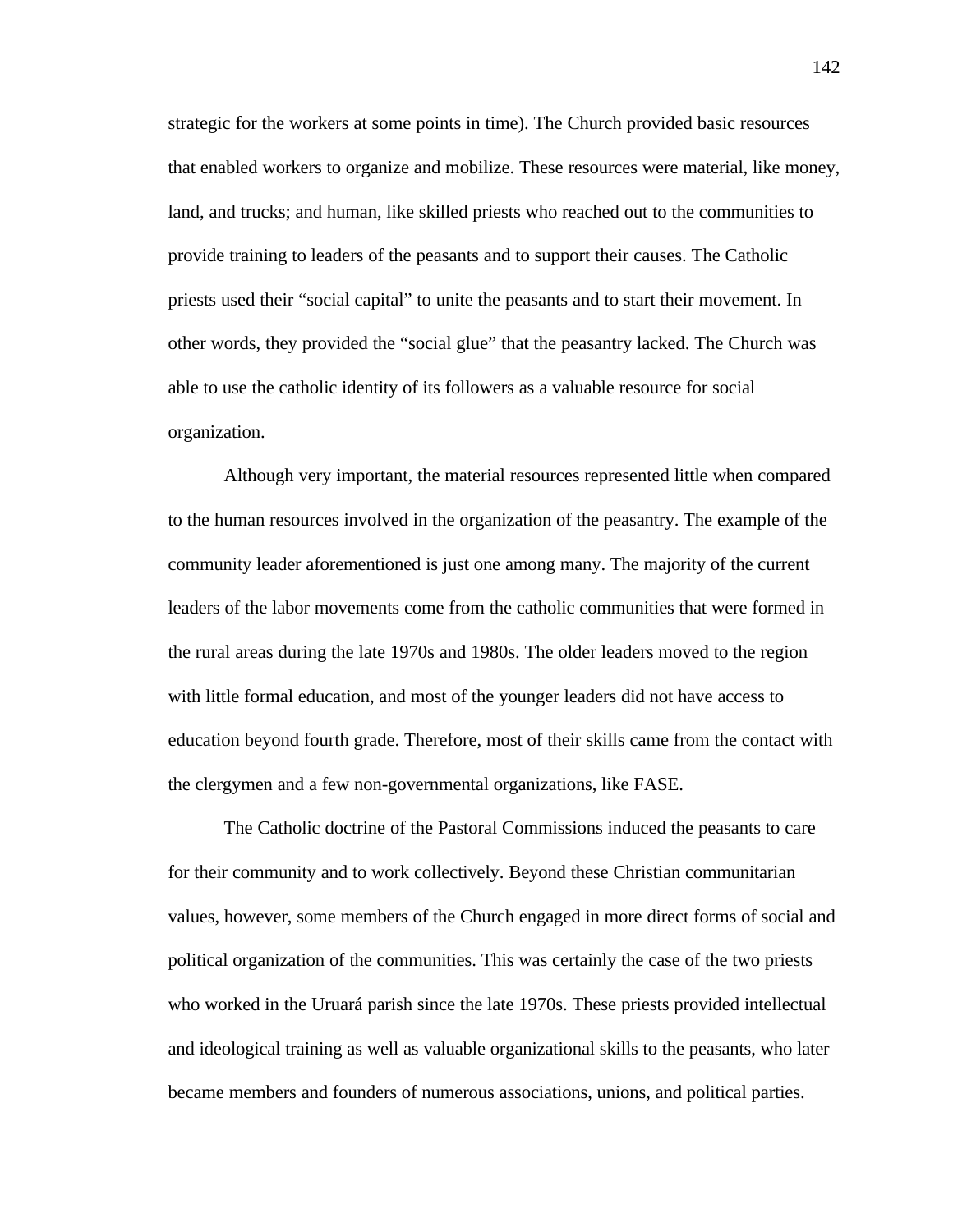The mobilization of the peasantry in the Transamazônica does not resemble the new social movements discussed by European and Latin American scholars. First, most actions of this movement targeted the state, not society in general. The struggle for FNO is certainly the best example: It has been a fight for participation in the state policy making structure as well as to get access to state material resources. Second, the main actors in this story are peasants who dwell in an agrarian economy barely integrated into the market, in other words, they are far way from the post-industrial society described by Touraine (1985). Yet, contrary to the expectations raised in Chapter 1, identity did play a role in this case, not only in strategic terms, following McAdam's concept of framing (McAdam et al, 1996), but also in the sense advocated by proponents of the *identityoriented approach.* In this case, the catholic identity of the peasantry facilitated their engagement in collective action, particularly during the early stages of the organization process.

It is worth noting, however, that this catholic identity was also constructed, at least to some extent. As McAdam points out, for movements to emerge, people must engage in a process of interpretation, attribution, and social construction. This process, which he calls framing, is what turns opportunity into action (McAdam et al., 1996). Indeed, most peasants in Brazil are catholic and live in poor conditions. Yet, most of them never mobilized. At this point, we have to consider the role of the Catholic Priests in framing the Catholicism they preached as something different from traditional Catholicism: libertarian, as opposed to lawgiver; communitarian, rather than hierarchical $11$ .

 $11$  Ireland (1991) provides an interesting analysis of the construction of a communitarian Catholicism by progressive priests in Brazil.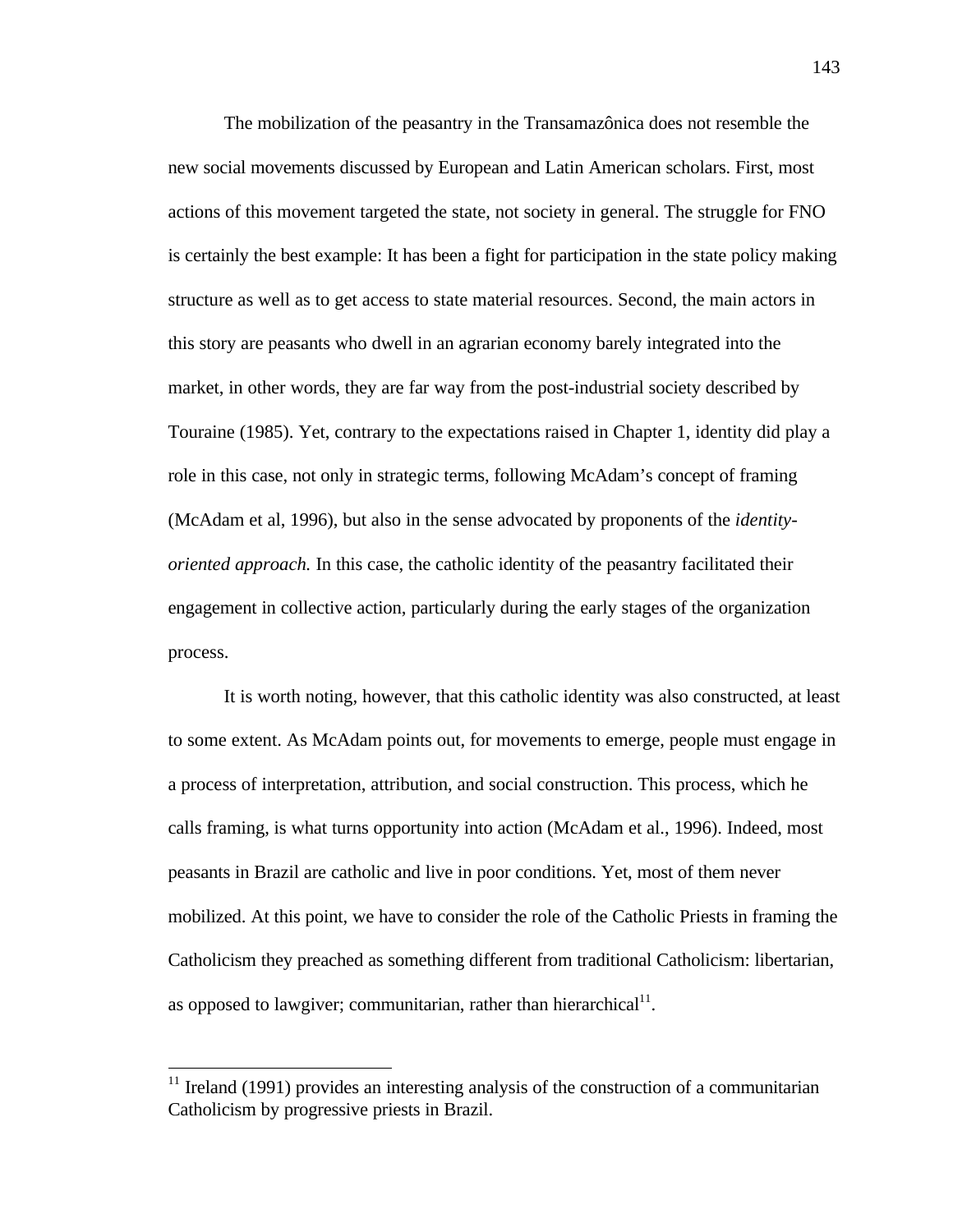The case studied here shows that cultural aspects of identity played an important role in the mobilization of the peasantry in Pará, particularly in its early years. Catholicism brought people together in the first place, but the priests purposefully and strategically used this identity to engage the peasants in collective action.

The Catholic Church is still very active in the rural communities; nevertheless, the workers have already developed a critical mass that enabled them to continue this work of consciousness-raising and leadership formation at the grass roots. As some leaders declared in the interviews, at a certain point they felt that it was necessary to gain independence form the Church, due to their different agendas<sup>12</sup>. Also, they realized that even though Catholicism was a binding factor that facilitated social organization, in the long run a complete identification of their movement with the Catholic Church could hurt the movement. Although most of the population in the Transamazônica region is Catholic, a significant and increasing portion is not<sup>13</sup>.

 $12$  Interview with the General Coordinator of the MPST. November, 1997. It is worth noting that members of the Church were also concerned with the excessive involvement of the CPT labor unionism to the detriment of other ways to help Catholic communities (Perani, 1985).

 $13$  A good example of the limits of the Catholic identity was the 1996 Mayor election. The Catholic priest supported and campaigned for a liberal coalition between the PT and the PSDB. The head of the alliance was a local shopkeeper, and the candidate for vice-mayor was an old time militant in the labor movement and general coordinator of the MPST. As their campaign gained momentum, their main opponent, who was running as the head of a conservative alliance, resorted to a dirty trick. He addressed the evangelical communities, claiming that if his opponent won the election, the priest would be running the town, and his first measure would be to shut down the evangelical churches. Ironically, this candidate was a former leader of the labor movement, who had been trained by the previous catholic priest.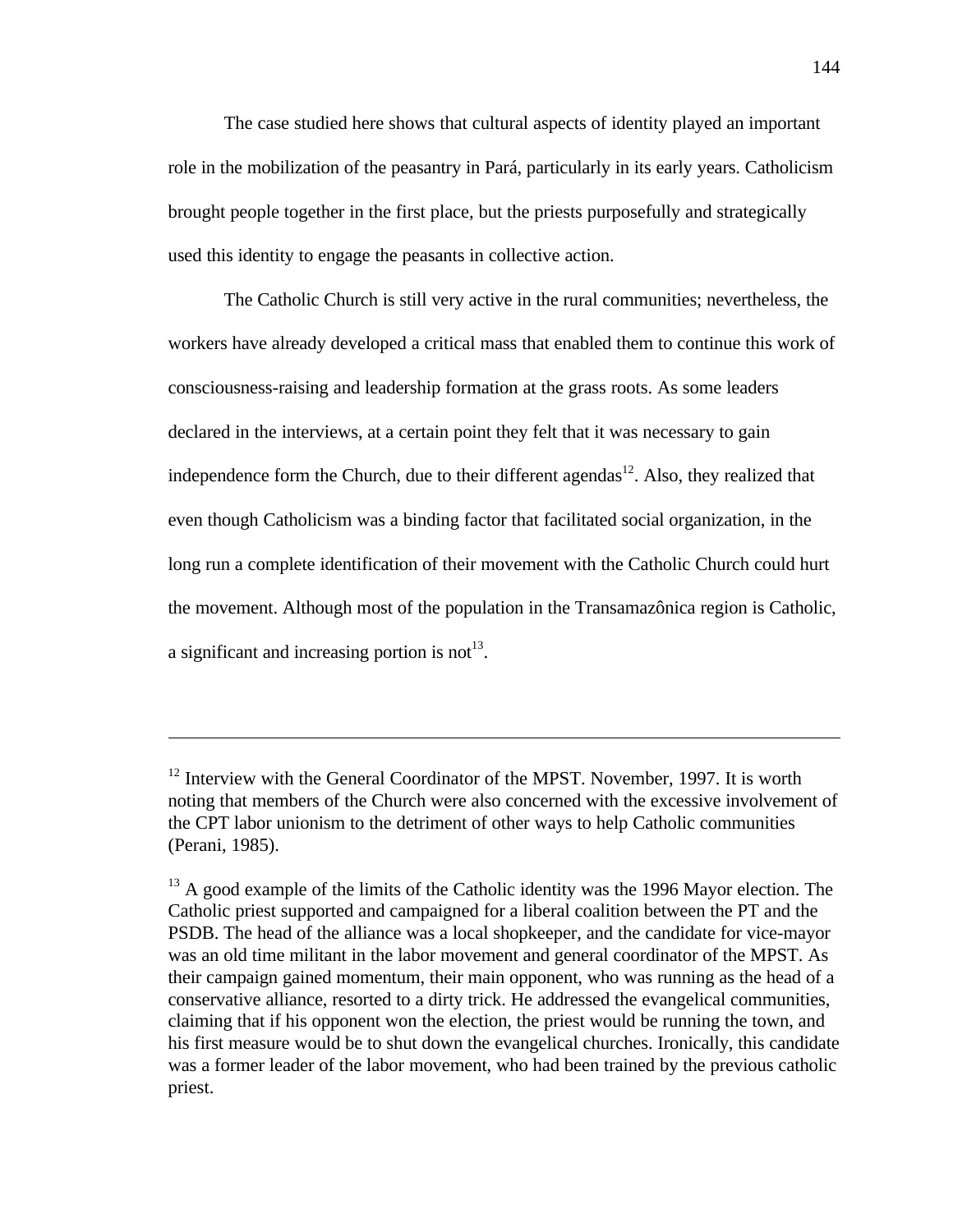## **The Branches: Rural Workers Unions**

 $\overline{a}$ 

The struggle for independent unionism is the most interesting and important aspect of peasant mobilization in Pará, for it constituted an unprecedented grassroots attempt to break down the traditional anti-democratic mechanisms of social control. With some help from the Catholic Church and other allies, the peasantry realized that the unions could be a concrete tool for their social, economic, and political advancement<sup>14</sup>. This struggle has already produced some concrete achievements that have reached subordinate rural groups far away from its original epicenter, which was the Transamazônica-Santarém region.

Corporatist Brazilian labor legislation required that all peasant labor organizations be channeled through official state-sponsored labor unions. These unions had to be noncompetitive and organized at the municipal level (one union per municipality) and membership was open to small family farmers, peasants, and wage laborers. The local STRs were hierarchically linked to a single state federation of unions, and the state federations linked to the National Confederation of Rural Workers (Confederação Nacional dos Trabalhadores da Agricultura – CONTAG). As a means to attract and control the peasantry, the military government created a rural welfare system (FUNRURAL) whose control was (and still is) in the hands of the  $STRs<sup>15</sup>$ . This hierarchy

 $14$  This was an overt objective of the CPT. Among the resolutions approved in the CPT's first national assembly, one clearly addressed this issue: "Considering that the independent organization of the peasants is a required step toward their liberation, we should support all from of peasant organization and work for unions that truly represent their interests" (Perani, 1985: 79-80. The translation is mine).

<sup>&</sup>lt;sup>15</sup> In 1963 the Brazilian Congress passed the Rural Labor Laws (Estatuto do Trabalhador Rural), granting rural workers some benefits that Urban workers already had, such as the right to minimum wage, access to official retirement plans, annual paid vacations, etc. Following the corporatist labor laws established by Vargas, the *Estatuto* also imposed the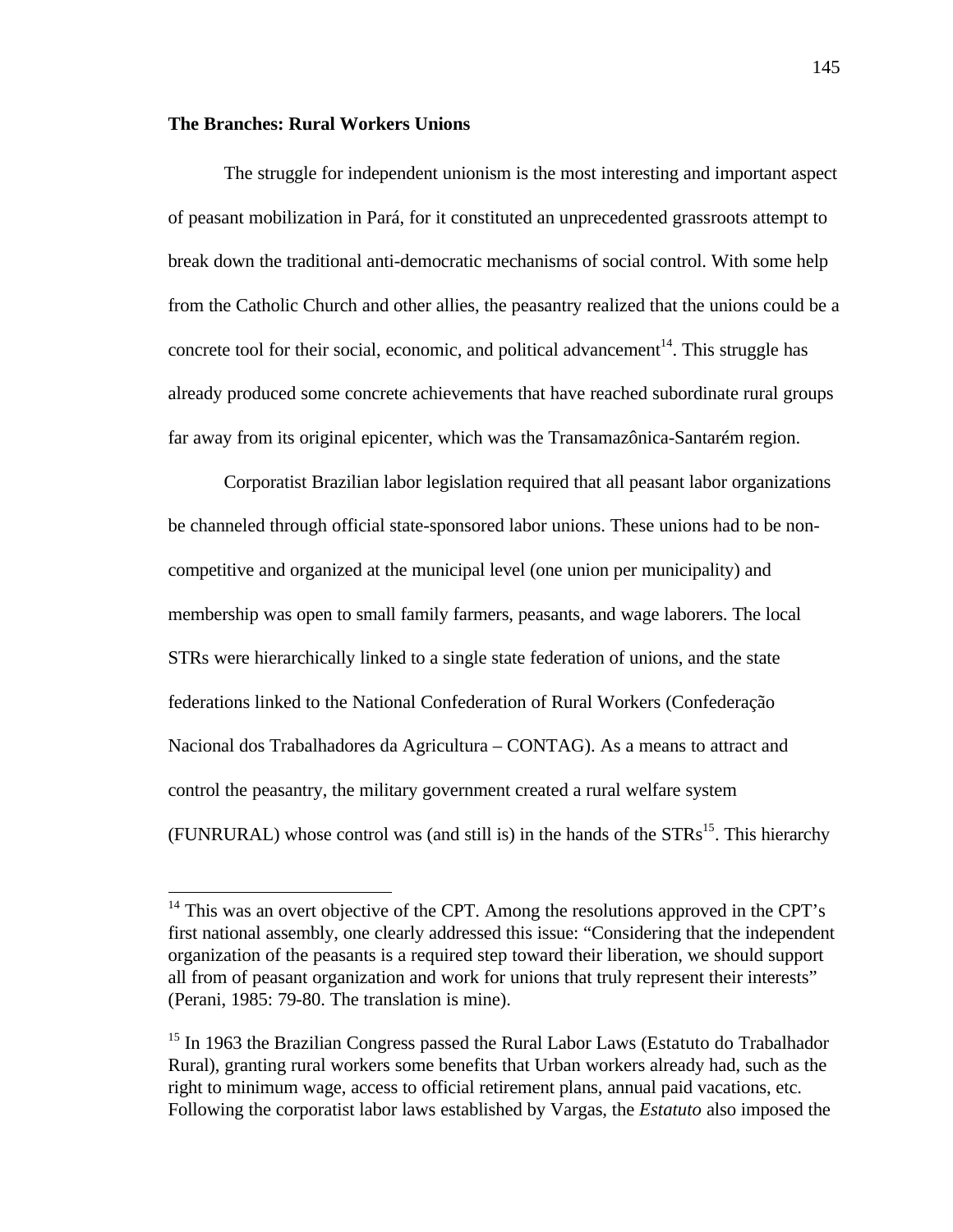put the unions under stiff state control and proved to be a strong tool for clientelism, which in practice turned the STRs into "extensions of state power."(Grzybowski, 1990: 28).

The only way to advance the interests of the peasants *vis à vis* the state was by means of establishing a direct mechanism of class representation, which was impossible then, due to the allegiance of union leaders to the state corporatist practices. In the late 1970s, independent Unionism was growing and gaining unprecedented power in the country, as a consequence of the well known liberalization process (*abertura*) under the military of the time. Changes in the STRs followed the emergence of the New Unionism movement (Novo Sindicalismo) that emerged in the larger Brazilian industrial centers between 1978-82. This movement was aimed at establishing independent trade unions in advanced industrial centers.

Due to the legacy of Getúlio Vargas and the labor legislation of the 1940s, the main characteristic of the unionism was cooperation with the state and indirect representation of the workers within the state apparatus. Due to the Brazilian corporatist labor legislation that created them, the STRs, the FETAGs, and CONTAG were all statederived structures. To achieve a more democratic mode of representation, rural workers had to conquer the existing STRs and change them from inside (the creation of new unions would be illegal according to the labor law). As far as the FETAGS and CONTAG, peasants could either overcome or bypass them. They have done both with relative success, thanks partially to the very bureaucracy that had once made them strong.

corporatist mechanisms of representation and control on the peasantry. In the same year the Federal Government created the state labor federations (FETAGs) and CONTAG.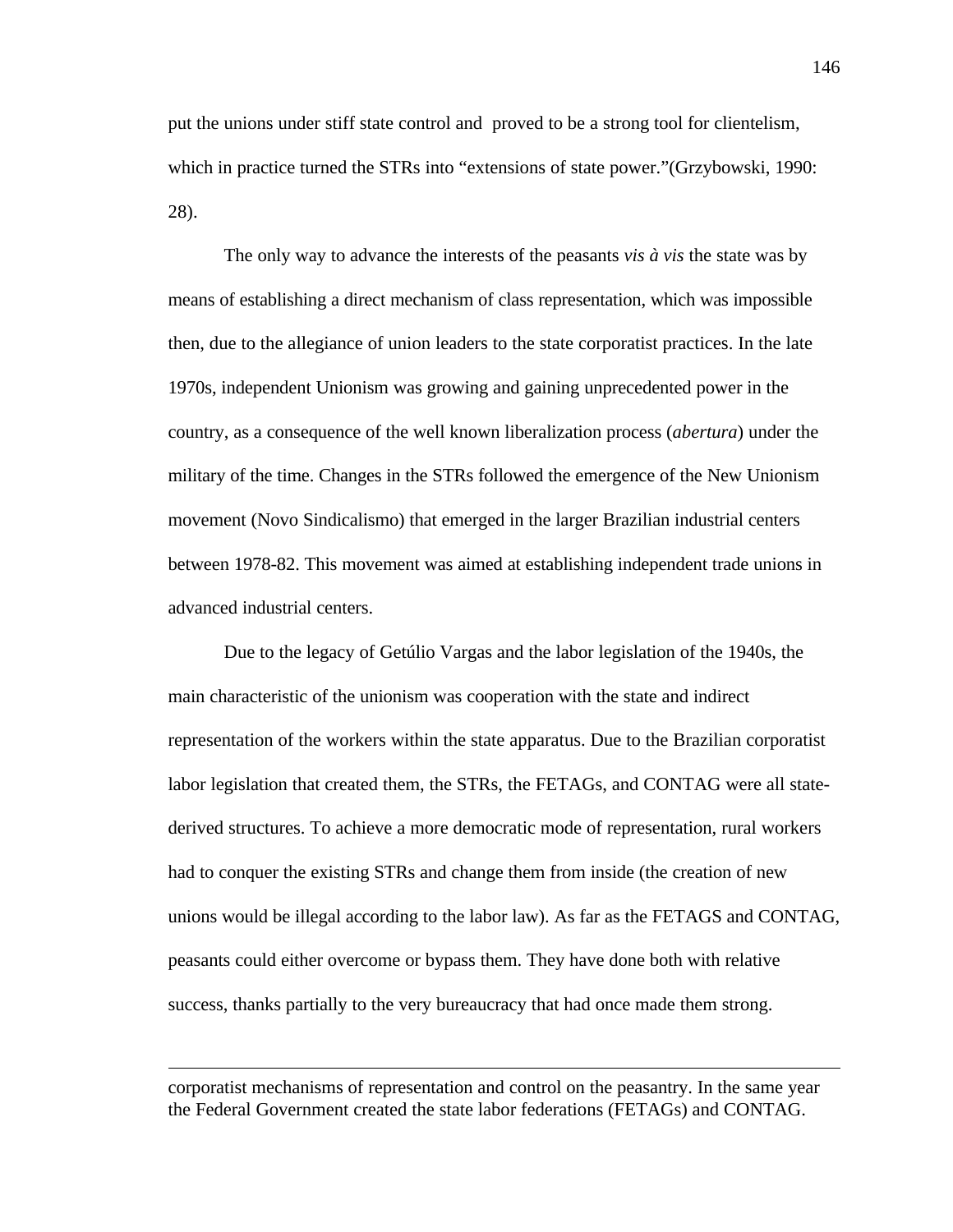In the early 1980s, the CPT made an effort to organize and strengthen the existing grass roots organizations in the region – an operation known as "The Assembly of the People of God." The first concrete result of this initiative was what the local union leaders call the "conquest" of the Rural Union of Santarém – the second largest city in Pará. At that time, workers serving the interests of either their employers or the government, what is known in Brazil as *peleguismo*<sup>16</sup>, had control of the Union.

The Santarém STR was founded in 1972 and kept under unchallenged control by the *pelegos* until 1977, when an opposition group unsuccessfully contested the election. Peasants who had been working in close cooperation with members of the Catholic Church and FASE formed this group. They slowly expanded their membership by bringing more peasants into their discussion groups. In 1980, they finally outnumbered the supporters of the traditional labor leaders and won the local STR election. This victory was a stimulus for other groups in the region, which were just beginning to contest their local STRs or to discuss the constitution of local unions.

In 1984, Uruará was still a village within the *município* of Prainha, whose officials were housed more than 500 km away, across the Amazonas River. Prainha already had a Union, and the workers in Uruará decided to open a local branch of the union in the village. Soon, peasants in other villages followed suit, opening local branches of the STRs in Medicilândia (also a district of Prainha), Rurópolis (district of Santarém), and Pacajá (District of Tucuruí). The founders of these local offices were aligned with the progressive

<sup>&</sup>lt;sup>16</sup> Pelego is a sheep skin that Brazilian cowboys put over the saddle of their horses to make the ride easier. Rather than true representatives of their class, the *pelegos* were chosen by state officials to direct the unions and to make their relationship with workers easier. The main goal of the "new unionism" was to rid the labor structure of *peleguismo*.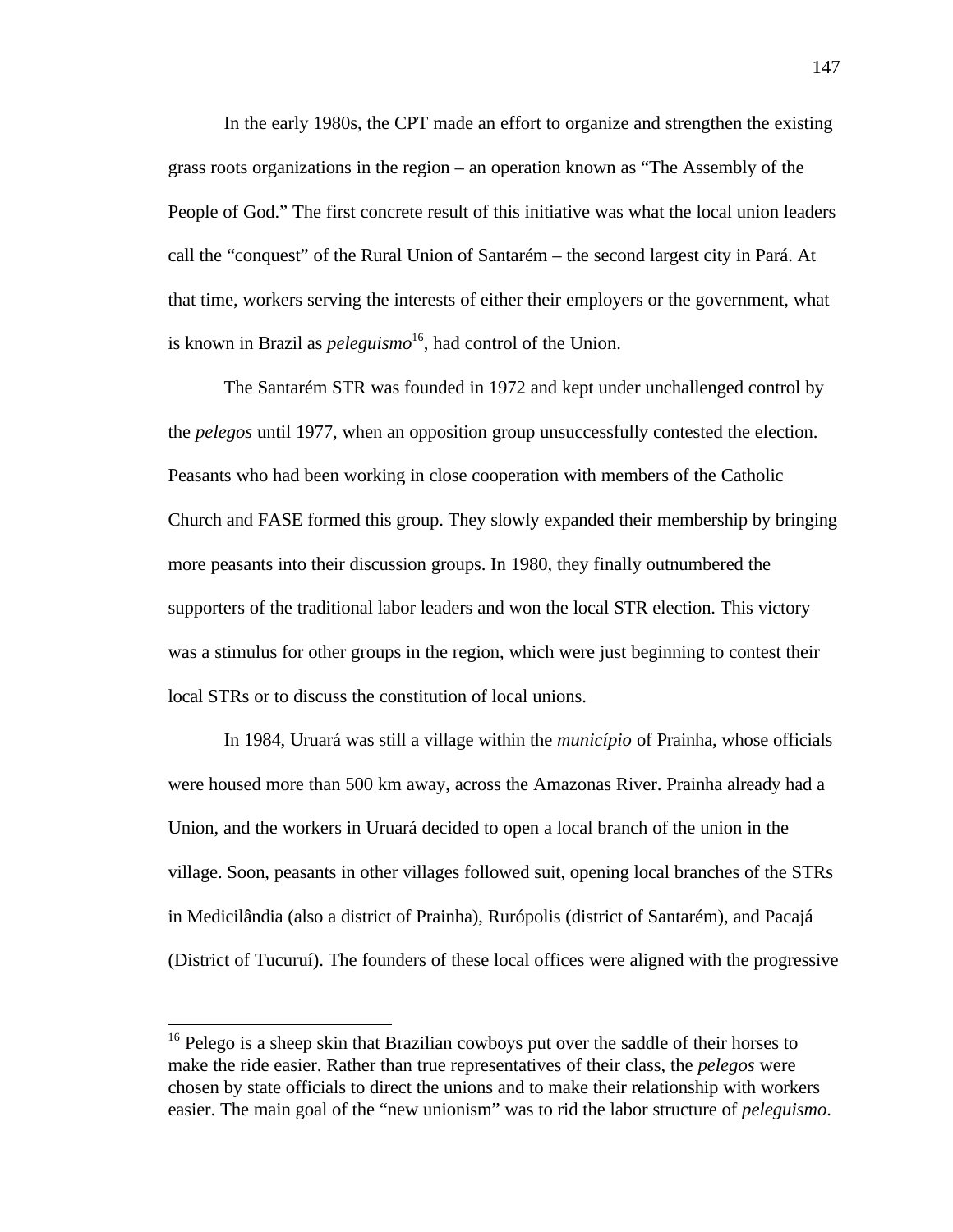group already in control of the Santarém STR, and most of them had been working with members of the CPT. After the establishment of all those branches, the movement gained enough strength to take over the unions in Altamira (the largest town in the Transamazônica region) and Itaituba (the second largest town in the region), which were still dominated by *pelegos*.

The success of the new unionism movement led its leaders to attempt to take over the state federation of STRs (Federação dos Trabalhadores da Agricultura do Estado do Pará e Amapá – FETAGRI). In 1981, the workers organized an opposition group to run against the conservative group that had ruled FETAGRI since its foundation $17$ . As the election was through an assembly of representatives of STRs, the opposition got only a few votes (7) from the representatives of those STRs in the Santarém-Transamazônica region. In 1984, the opposition ran again and once more fell short of a victory, but doubled its number of votes (15).

If taking over the structures of state and national representation was not possible, the workers could try to bypass them in their attempts to organize and increase their power. As they could not outnumber the representatives of traditional unionism in FETAGRI's elections and assemblies, leaders of the more progressive STRs began looking for alternative structures of regional and national representation. In 1983, some of these unions allied with powerful urban unions to form the Worker's Central Organization (Central Única dos Trabalhadores – CUT). The president of Santarém's STR became the

1

<sup>&</sup>lt;sup>17</sup> The president of FETAGRI, who had held office since its foundation, had been the Mayor of Igarapé-Mirim. He was linked to the "Tradition, Family, and Property" (Tradição, Família e Propriedade – TFP), an ultra conservative Catholic independent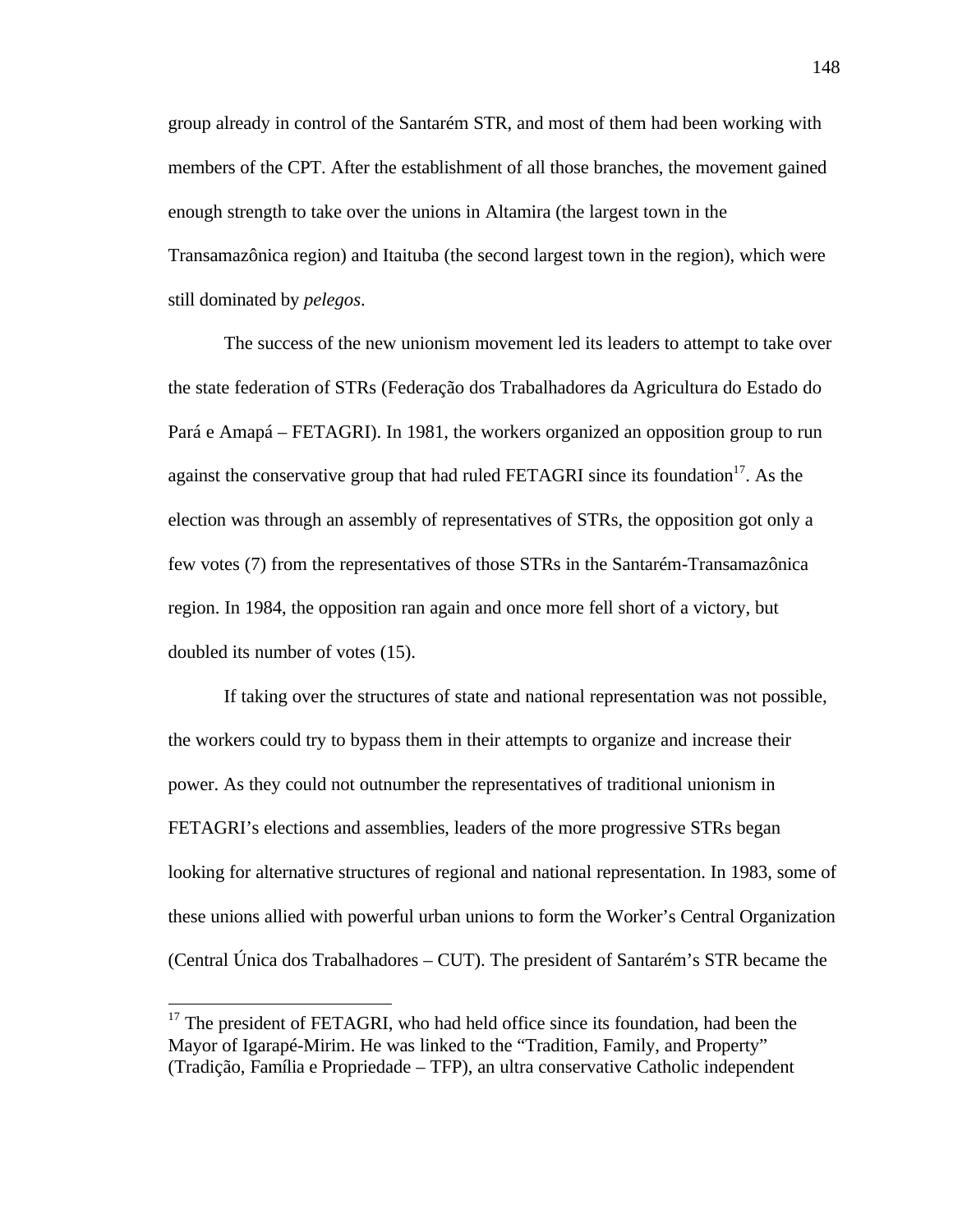first head of this organization's rural office and, a few years later, CUT's vice-president. The rest of the labor organizations in Pará, however, followed CONTAG when it supported the foundation of CUT's main rival organization, CONCLAT, later renamed CGT (Central Geral dos Trabalhadores, or General Labor Confederation).

Although supporting the CUT, the progressive unions were still linked to the FETAGRI and the CONTAG (which was the only legal national confederation of rural workers' unions). This dual membership was a novelty in the Brazilian labor system, since it broke down the tradition of non-competitive representation. The very existence of two national labor organizations (CUT and CGT) defied the legislation, not only because they were competitive, but also because they were alliances of unions representing workers from several economic sectors. One of the pillars of corporatism was precisely representation of individual sectors of the economy, rather than class representation, which was the ultimate goal of the CUT and CGT.

The links between the progressive unions and the CUT would soon become stronger, as rural workers were one of the most important groups that helped found the CUT's state office in Pará (CUT-PA), in 1984. In 1986, the CUT created a national department for rural issues. Together, this department and CUT's state office helped rural workers strengthen their movement by making the takeover of FETAGRI their number one priority.

As part of its efforts to take over FRETAGRI, the CUT-PA started organizing meetings with leaders of the STRs who already supported CUT and other leaders who

group that supported the 1964 coup and strongly opposed land reform, as its very name suggests.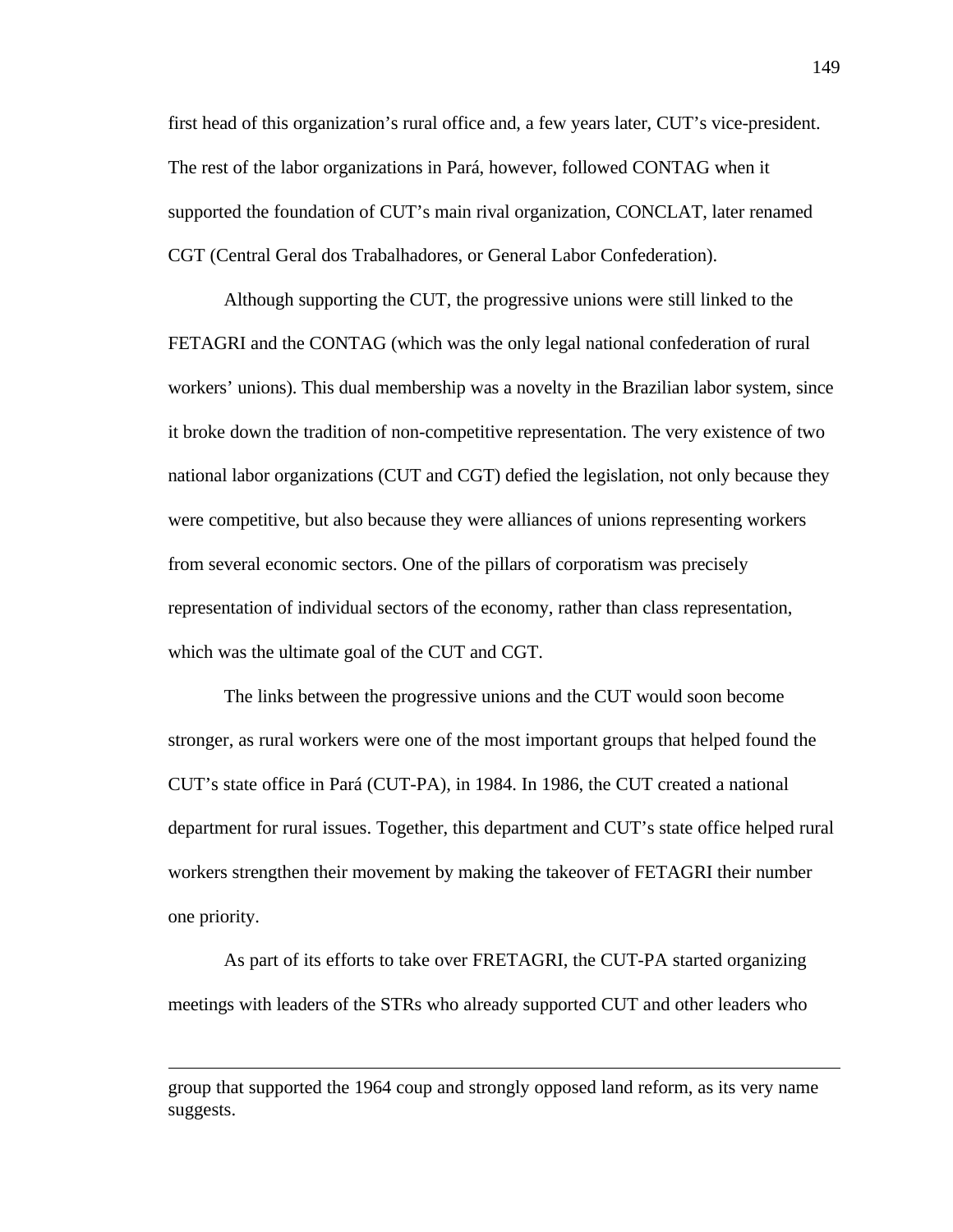could contest elections in the conservative unions. Besides making alliances and recruiting new supporters, the leaders of the movement also began using the media to advance their cause. They were able to weaken FETAGRI's incumbents by criticizing their political strategies and making accusations of mismanagement. Finally, in 1987, the delegates representing the progressive unions outnumbered the conservatives and the opposition won the election for FETAGRI, which became the first FETAG controlled by the opposition in Brazil.

Building on this victory, the movement grew steadily and spread throughout the state. In the early 1990s, supporters of the new unionism controlled about half of STRs in the state. According to Marques (1994), about 50 % (48 out of 98) of the STRs in Pará and 54.3% of all Unions in the North were already affiliated to the CUT in 1990, a figure well above the 15% rate for the country (see table 4.1). These numbers were so high because there were fewer unions in the North than in other regions, but also due to the role of the Catholic Church in this region. In 1995, CONTAG left the CGT to join the CUT. This represented a dramatic increase in the size of the CUT, as CONTAG added 3200 unions to the 2250 under CUT's umbrella.

This struggle to take unions form the hands of the *pelegos* and to create new ones was, therefore, very successful. At this point, it is appropriate to revisit Kriesi's four parameters of organizational development: *organizational growth*, *internal structuration*, *external structuration*, and *goal orientation and action repertoire* (Kriesi, 1996, see Chapter 1). This first phase of mobilization in Pará represented an spectacular instance of *organizational growth.* This was a phase of intense *internal structuration* – the workers established a robust network of representation, attracted new members and promoted the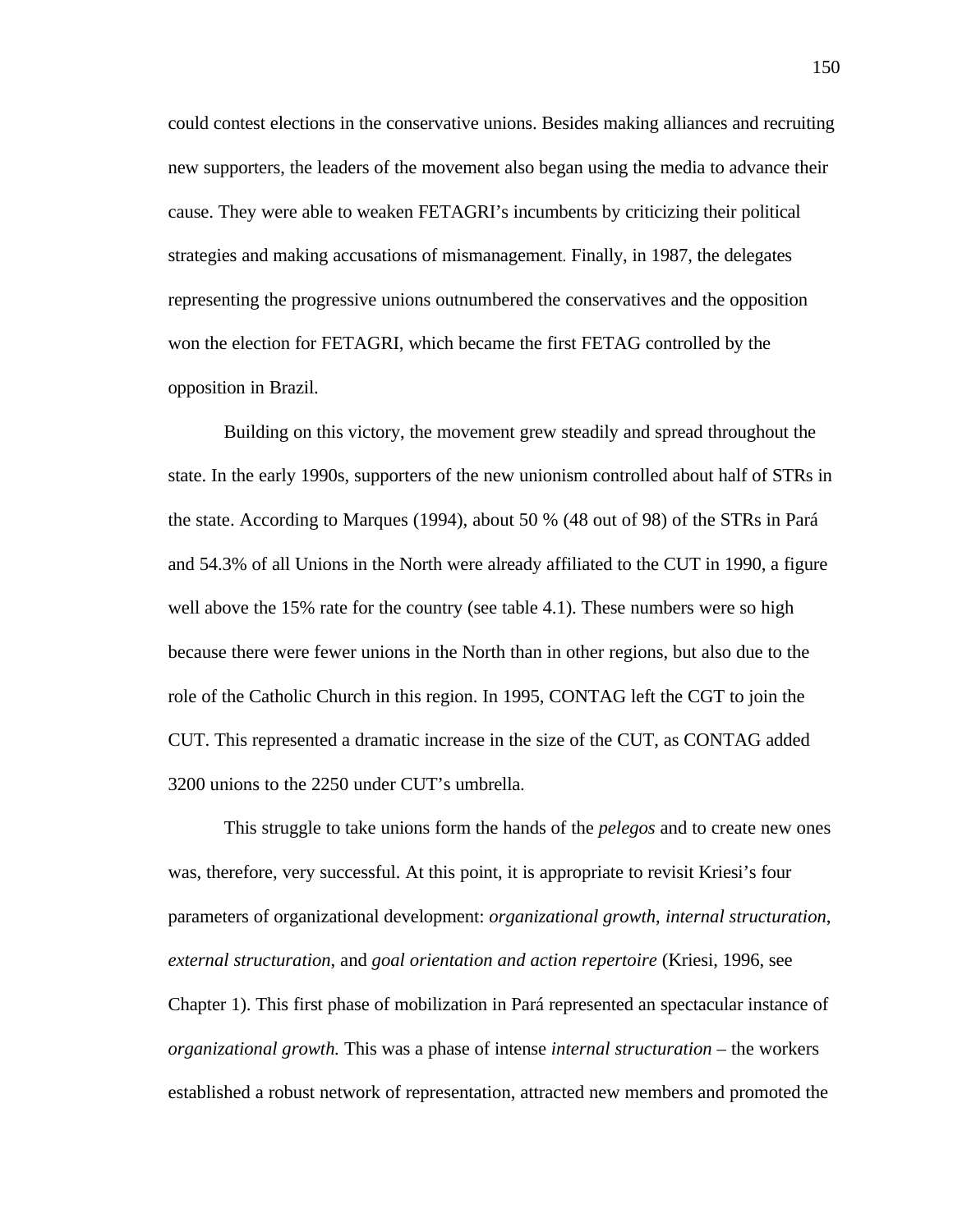professionalization o some of their leaders. Also, the movement experienced some external structuration: The relationship with allies (particularly the Catholic Church) were crucial to the success of the movement, and the rural workers developed strong links with a national political party, the PT. Their integration with authorities, however, did not develop to the same extent during this first cycle of mobilization. This phase represented, therefore, the *institutionalization* of the movement. In the following years, the movement experienced a re-orientations of its goals, following a period of relative stagnation during which the movement had problems to connect with both its constituents and authorities.

Although rural workers form the Transamazônica were very active in this struggle to institutionalize the labor movement, they also focused on issues that were unique to their region. Their experience was fundamental to help the labor movement to overcome the crisis between the first and second cycles of mobilization.

## **Mobilization in the Transamazônica: a Bridge to the Second Cycle**

While rural workers throughout Pará organized and mobilized to take over the state federation, in the Transamazônica they also gave attention to pressing local problems. As some of the leaders pointed out in interview, in the late 1980s the unions in general focused on protesting against the government and public policies that they perceived as unfair<sup>18</sup>. These protests were, according to these leaders, too vague and disconnected from the everyday problems of the peasantry. This problem, paradoxically, became more evident as the power of the new unionism grew. During the 1980s, labor leaders directed most of their efforts to "raising consciousness" and expanding their base

 $18$  Interviews with the coordinator of the MPST, Uruará, October, 1997; and with a state representative who was a former leader of the labor movement. Belém, February, 1998.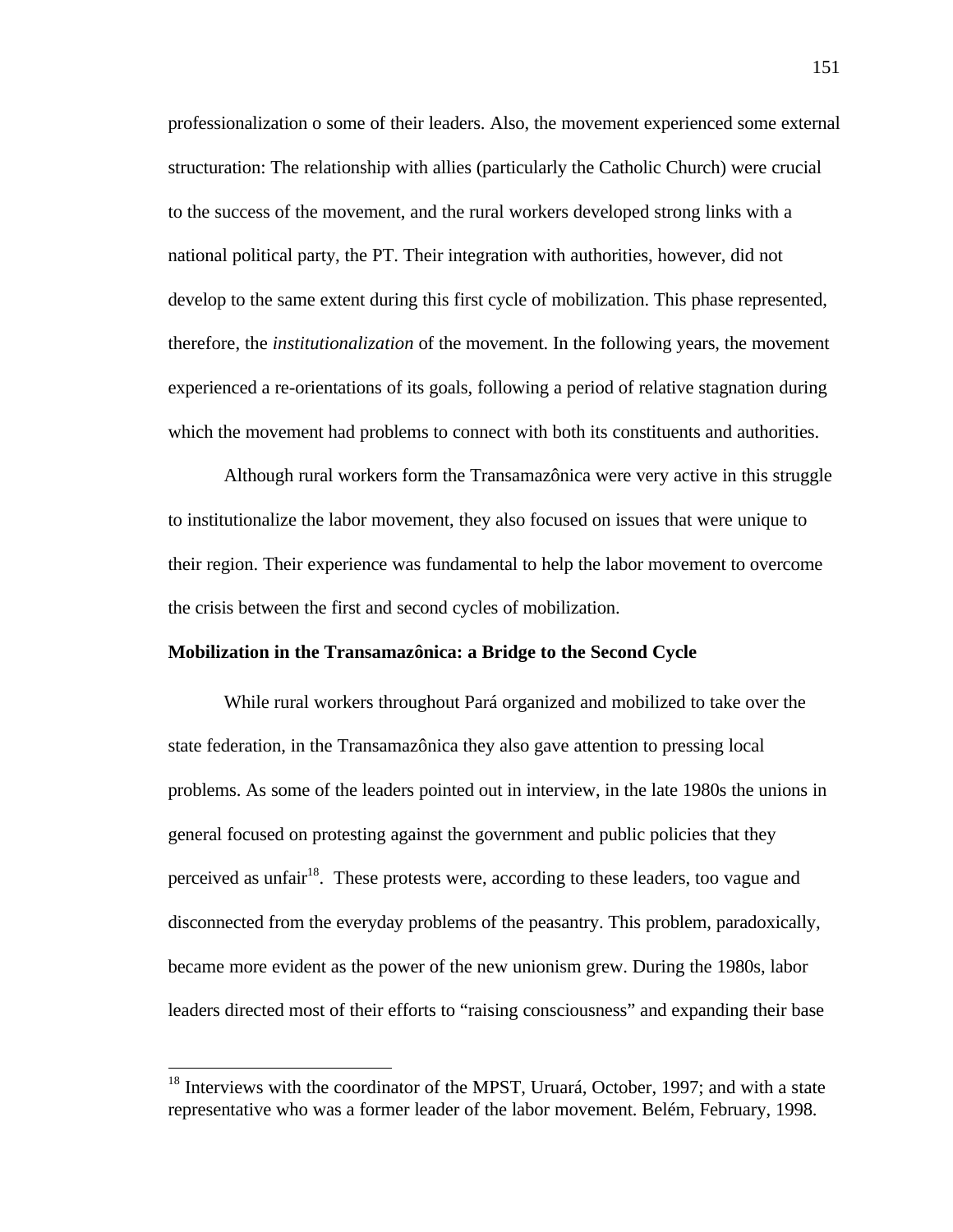of support. Taking over the STRs and the FETAGRI became practically an end in itself, rather than the means to achieve more substantive goals.

| Region              | Number       | % of total in | Unions           | % of Unions   | CUT/          |
|---------------------|--------------|---------------|------------------|---------------|---------------|
|                     | of Unions    | <b>Brazil</b> | affiliated to    | affiliated to | <b>Brazil</b> |
|                     |              |               | the CUT          | the CUT       |               |
| <b>South</b>        | 713          | $(25.1\%)$    | 76               | $(17.7\%)$    | 10.7%         |
| <b>PR</b>           | 232          | $(8.2\%)$     | 30               | $(7.0\%)$     | 12.9%         |
| RS                  | 284          | $(10.0\%)$    | 21               | $(4.9\%)$     | 7.4%          |
| <b>SC</b>           | 197          | $(6.9\%)$     | 25               | $(5.8\%)$     | 12.7%         |
| <b>Southeast</b>    | 582          | $(20.5\%)$    | 81               | $(18.9\%)$    | 13.9%         |
| ES                  | 45           | $(1.6\%)$     | 10               | $(2.3\%)$     | 22.2%         |
| <b>MG</b>           | 335          | $(11.8\%)$    | 42               | $(9.8\%)$     | 12.5%         |
| RJ                  | 34           | $(1.2\%)$     | 5                | $(1.2\%)$     | 14.7%         |
| <b>SP</b>           | 168          | $(5.9\%)$     | 24               | $(5.6\%)$     | 14.3%         |
| <b>Central-West</b> | 198          | $(7.0\%)$     | 32               | $(7.5\%)$     | 16.2%         |
| GO                  | 83           | $(2.9\%)$     | 24               | $(5.6\%)$     | 28.9%         |
| <b>MS</b>           | 55           | $(1.9\%)$     | 5                | $(1.2\%)$     | 9.1%          |
| MT                  | 59           | $(2.1\%)$     | 3                | $(0.7\%)$     | 5.1%          |
| DF                  | $\mathbf{1}$ | $(0.0\%)$     | $\boldsymbol{0}$ | $(0.0\%)$     | 0.0%          |
| <b>Northeast</b>    | 1200         | $(42.2\%)$    | 156              | $(36.4\%)$    | 13.0%         |
| $\mathbf{Al}$       | 78           | $(2.7\%)$     | $\mathbf{1}$     | $(0.2\%)$     | 1.3%          |
| <b>BA</b>           | 284          | $(10.0\%)$    | 58               | $(13.5\%)$    | 20.4%         |
| CE                  | 157          | $(5.5\%)$     | 11               | $(2.6\%)$     | 7.0%          |
| MA                  | 130          | $(4.6\%)$     | 9                | $(2.1\%)$     | 6.9%          |
| PB                  | 139          | $(4.9\%)$     | 21               | $(4.9\%)$     | 15.1%         |
| PE                  | 141          | $(5.0\%)$     | 8                | $(1.9\%)$     | 5.7%          |
| PI                  | 104          | $(3.7\%)$     | 25               | $(5.8\%)$     | 24.0%         |
| <b>RN</b>           | 59           | $(2.1\%)$     | $\mathfrak{Z}$   | $(0.7\%)$     | 5.1%          |
| <b>SE</b>           | 59           | $(2.1\%)$     | 3                | $(0.7\%)$     | 5.1%          |
| <b>North</b>        | 151          | $(5.3\%)$     | 82               | $(19.1\%)$    | 54.3%         |
| AC                  | 9            | $(0.3\%)$     | 3                | $(0.7\%)$     | 33.3%         |
| AM                  | 23           | $(0.8\%)$     | 12               | $(2.8\%)$     | 52.2%         |
| AP                  | $\mathbf{1}$ | $(0.0\%)$     | $\mathbf{1}$     | $(0.2\%)$     | 100.0%        |
| PA                  | 98           | $(3.4\%)$     | 48               | $(11.2\%)$    | 49.0%         |
| <b>RO</b>           | 6            | $(0.2\%)$     | $\sqrt{6}$       | $(1.4\%)$     | 100.0%        |
| <b>TO</b>           | 15           | $(0.5\%)$     | 12               | $(2.8\%)$     | 80.0%         |
| <b>Total</b>        | 2844         | $(100.0\%)$   | 429              | $(100.0\%)$   | 15.1%         |

Table 4.1: Number of STRs in Brazil and percentage of unions affiliated to the CUT

Source: Adapted from Marques (1994).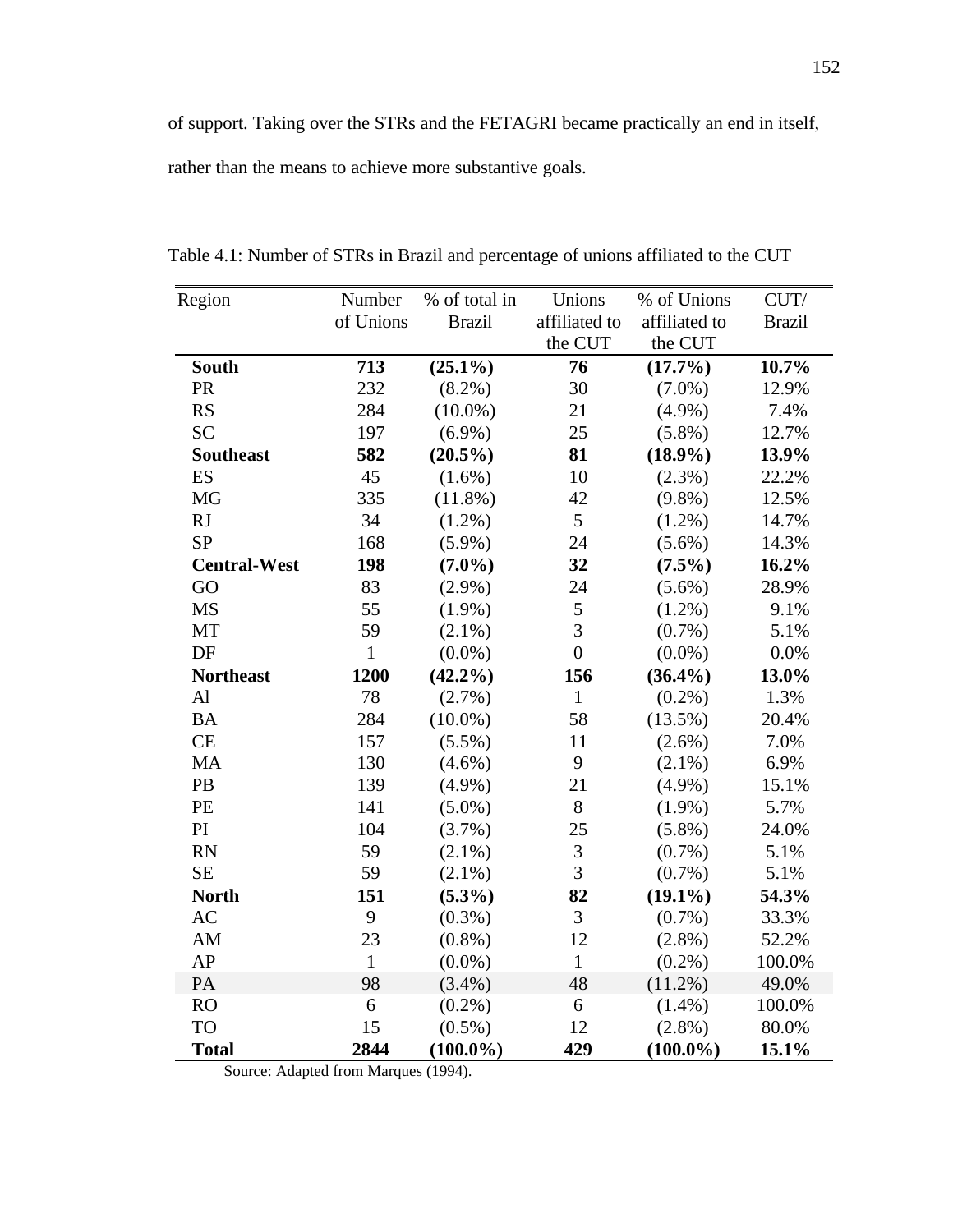In the Transamazônica region, however, activists were also concerned with more concrete problems, such as the absence of transportation infrastructure, health care, and education. In 1983 and 1984, the local unions attempted to form a broader coalition to address their problems before the federal government; however; the movement still lacked specific policies to fight for, and the coalition failed. The challenge and opportunity for the unions to unite came in 1984, when the employees of a sugar-cane distillery in Medicilândia went on strike.

The federal government established the "Abraham Lincoln" distillery, in the late 1970s, when Brazil was introducing its ambitious program to develop alcohol as a motor fuel (Programa Nacional do Álcool – PROÁLCOOL). The objective of the distillery was to spur economic growth in the region by creating a demand for sugar cane, offering jobs, and supplying the fuel that the region would demand in the future, according to government forecasts. This plan ultimately failed, and soon the distillery was facing financial and economic disarray. The employees opposed the proposal to privatize the distillery, for they understood that the retreat of the government would mean further abandonment of the region<sup>19</sup>. The relationship between the employees and their new bosses soon deteriorated and a strike broke out after several months of delayed salary payments.

<sup>&</sup>lt;sup>19</sup> INCRA built and initially run the distillery. Later, it granted a cooperative (Cooperativa dos Triticultores do Vale do Ijuí - COTRIJUI) the right to exploit it. COTRIJUI was a large cooperative from the South (originally from Rio Grande do Sul, but with branches in other states) that had been engaged in private colonization in the Transamazônica prior to its involvement with the distillery. The workers resented this disguised form of privatization and formed an association – the Transamazônica Sugar Cane Suppliers' association (Associação dos Fornecedores de Cana da Transamazônica – ASFORT) to represent their interests to the new manager of the distillery.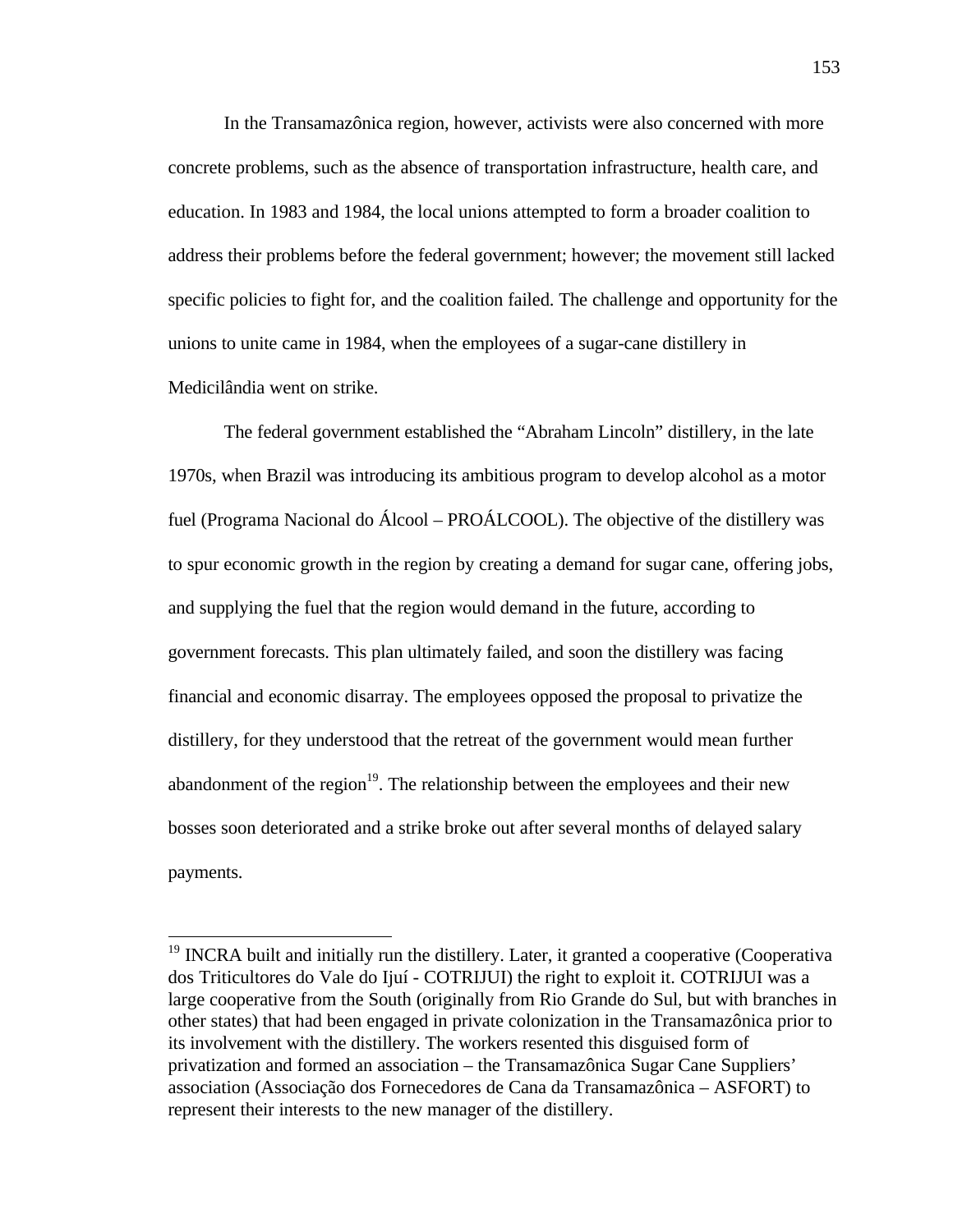The sugar-cane workers were not the only group who feared the abandonment of the region. The rural unions in the towns nearby came to support them, organizing protests in Medicilândia and extensive discussions about the social and economic problems of the Transamazônica region. To protest against working conditions in the distillery, the workers closed the road and the distillery, and confronted the state police, sent by the governor to disperse the protesters. In this episode, the workers were beaten and some protesters, including the bishop of Xingu diocese, were arrested. However, instead of annihilating the movement, the repression outraged the peasantry and their supporters, which provided them the cohesion they lacked.

This attempt to privatize the alcohol distillery in Medicilândia worked as a "microopportunity" for mobilization. By the time this issue erupted, the colonists were already concerned about their social and economic situation. They felt that the state was abandoning them, which they considered to be a form of treason, because it was the state that took them to the region in the first place. Initially, the conflict between the state and the peasantry was relatively subtle. The privatization of the distillery and the delay of payments to its workers and suppliers (sugar cane growers) was a real threat, rather than an abstract feeling – real enough to turn their grievances into action. Yet, the protest was quiet and involved mostly the distillery's employees and some leaders of the Church and unions. When state officials decided to resort to violence to dissolve the protest, this situation suddenly changed. As an interviewee declared<sup>20</sup>, "it was hard to make people feel angry about a "thing" that would not do anything for us, but it was much easier to get

 $^{20}$  Interview with a founder of MPST and state representative from the PT. Belém, February, 1998.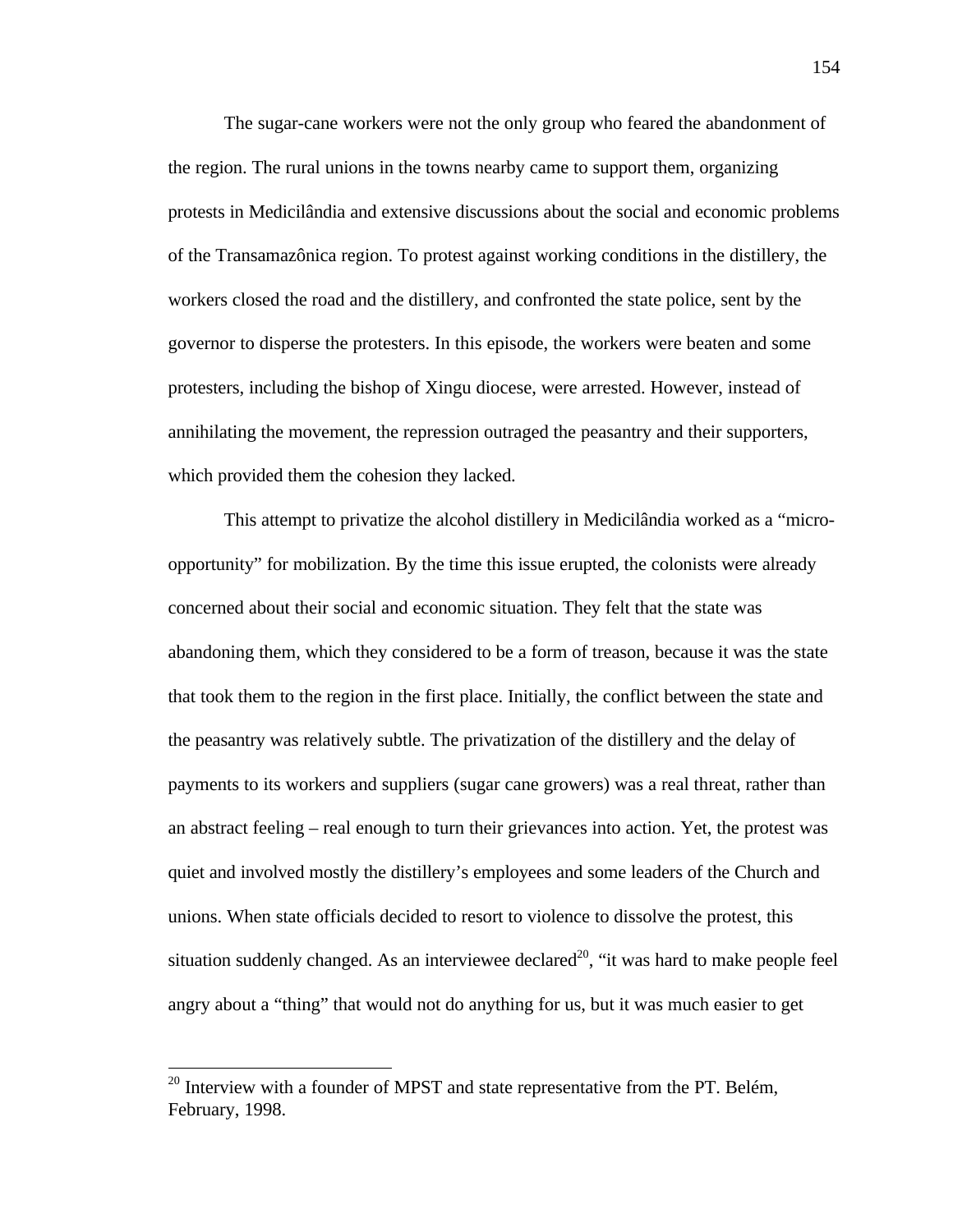them mad when their friends and some catholic priests got beaten by the police." The confrontation between the peasants and the policy ignited a vigorous wave of mobilization that united STRs and other grass roots organizations throughout the Transamazônica in an alliance that led to the creation of the MPST in 1990.

After this episode, the Unions in Uruará and Medicilândia began discussing regional development in broader terms. With help from other unions, they organized a meeting, in Altamira, to debate a regional development plan, as well as ways to press the federal government to resume original plans for the distillery. After almost a month of discussions in Altamira, about four hundred peasants went to Brasília to protest and to discuss their plans with representatives of the federal government. After twenty-two days, the colonists returned to their towns, but left a committee in the capital to negotiate with government officials, to lobby representatives from their state, and to forge new alliances with liberal politicians and representatives of the labor movement.

This was an important phase for the development of the labor movement in the Transamazônica. The mobilization, confrontation and negotiation served as fundamental "field training" for the leaders of the movement. Many of those who composed the bargaining committee that stayed in Brasília currently are prominent figures in the labor movement in the state, as well as in the country. Others have occupied or still occupy offices as either state representatives or mayors of their towns.

A second important consequence of this process was that the movement, although still supported by the Catholic Church, reached an unprecedented level of independence, if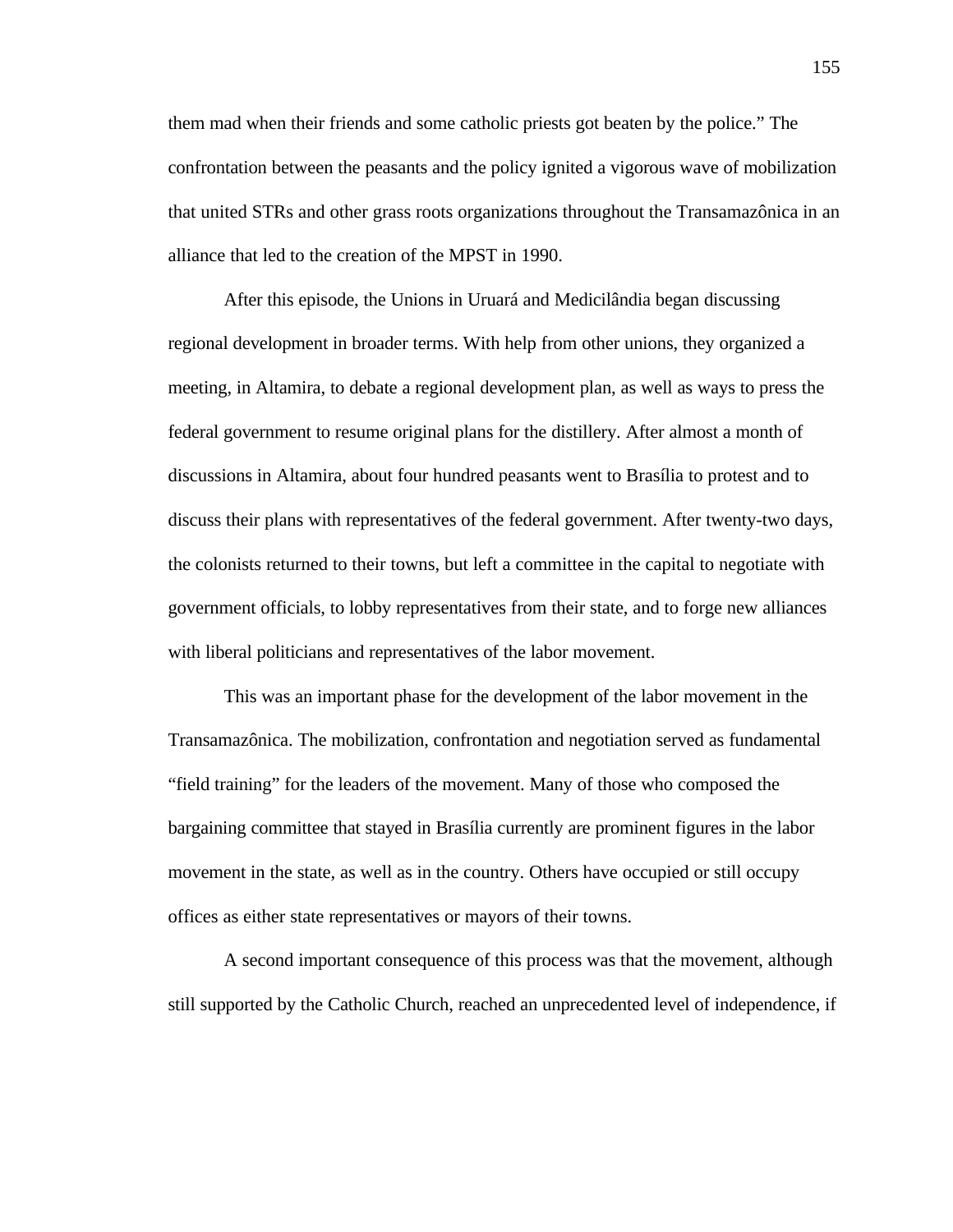not financially, at least politically.<sup>21</sup> Third, the movement found concrete issues to rally behind, which enabled the leaders of the movement to gain support from other workers that had not been attracted by the union's then dominant socialist discourse.

Besides the importance of this mobilization in strengthening the labor movement, the 1984/85 protests yielded substantive gains for the populations of the Transamazônica. The distillery paid its employees and resumed operating at full capacity. The federal government built one hundred fifty meters of wooden bridges and opened and renovated nine hundred kilometers of dirt roads. The state government built two large schools, eight health care centers, and one hospital in the region.

After this unexpected victory, the movement embraced a new cause: the struggle for the independence of the small towns in the Transamazônica. The distances between the villages and the main offices of municipal governments was a burden for the inhabitants of places like Uruará, Pacajá, Medicilândia, and Rurópolis, especially considering the precarious conditions of the roads in the region. Bringing the administration to the town and granting it independence was the best way to increase political participation and address pressing local issues<sup>22</sup>. In 1985 the unions began pressing the federal and the state

 $21$  As one of the union leaders pointed out, the STRs need to be independent from their allies too. The Catholic Church, for instance, has serious institutional limitations; it has not only different objectives, but also its own internal politics, and was susceptible to changes beyond the control of the workers.

 $22$  Martins (1994) stresses how distance has been used against the peasantry, particularly by the judiciary, to benefit the state and farmers in case of labor and land litigation. The distances between the home of the litigant and the courts are usually enormous, and the transportation conditions poor. Judges commonly postpone hearings for weeks, after the arrival of the litigant, knowing that he or she will not be able to stay way from home that long or to come back in few weeks. Sometimes they use legal technicalities such as noncompliance with deadlines to rule against peasants. These legal tricks frequently have huge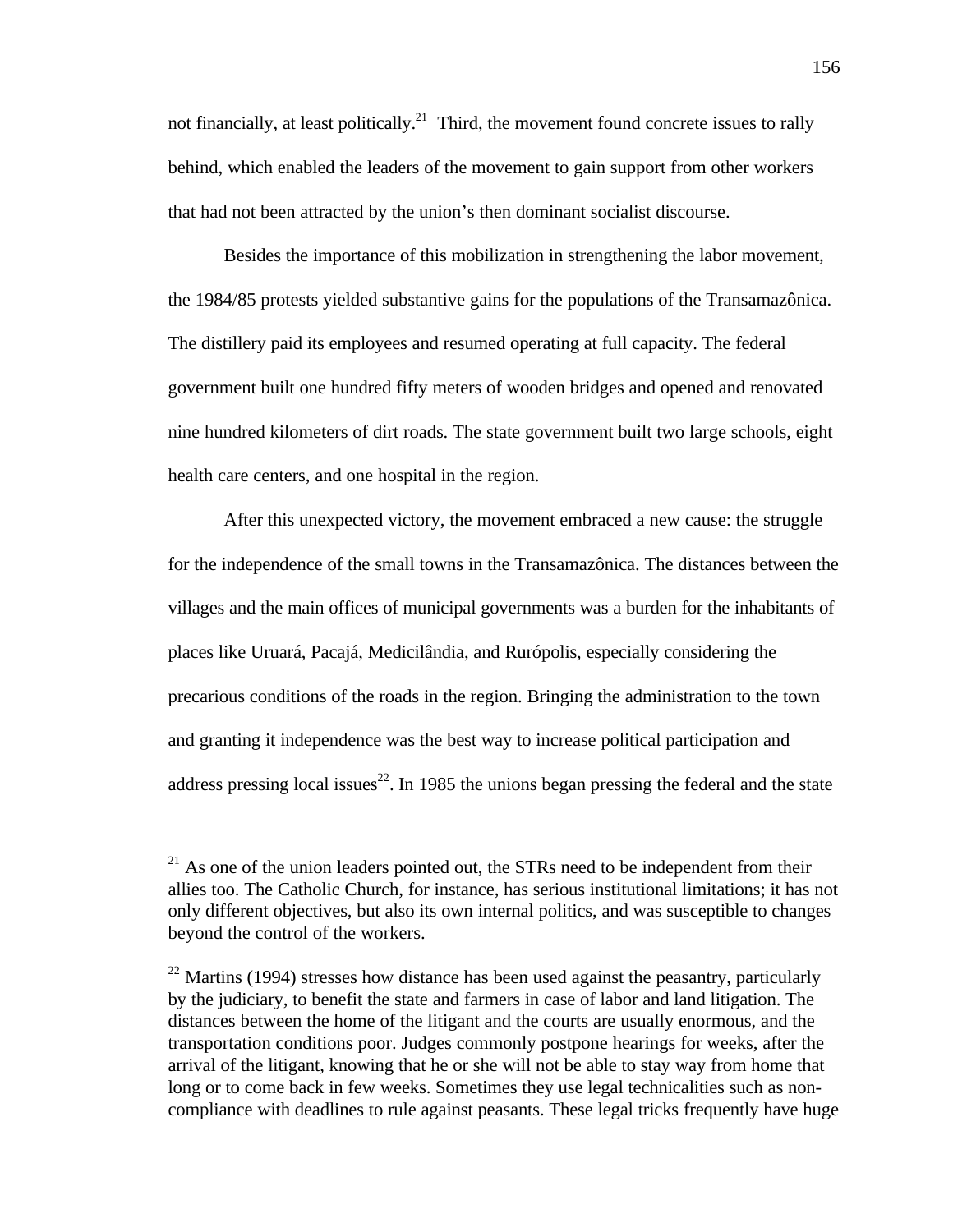government to create the new *municípios*. In 1986, this proposal was voted and approved in a popular referendum. When the new municípios came into being, the leaders of the labor movement created local offices – *diretórios municipais* – of the Worker's Party and started affiliating new members.

When the idea of emancipation of the villages in the Transamazônica gained momentum, the president of the Rural Worker's Union of Uruará was appointed district agent, a position with the status of sub-mayor. After the creation of the *município*, he and the president of Medicilândia's STR were appointed temporary mayors of these two towns. They stayed in office until the first election, scheduled for 1988, when all *municípios* in Brazil held elections to choose new mayors and city council members (*vereadores*).

Although the appointment of unions presidents to office may seem to be a great victory for the labor movement, it was not. The appointment of these labor leaders was due to the their personal alliances and commitments, which had not been discussed with other labor leaders. According to their foes, they had been working together with the governor, before they were appointed mayor. In exchange for their appointment to office they agreed to provide political support for the governor, who ran for senator in the 1990 election. At the same time, these leaders raised support for themselves and their allies by means of traditional clientelistic practices. After this setback, unionism experienced a period of stagnation.

costs for those who cannot hire a lawyer, like eviction from land, or the loss of welfare benefits.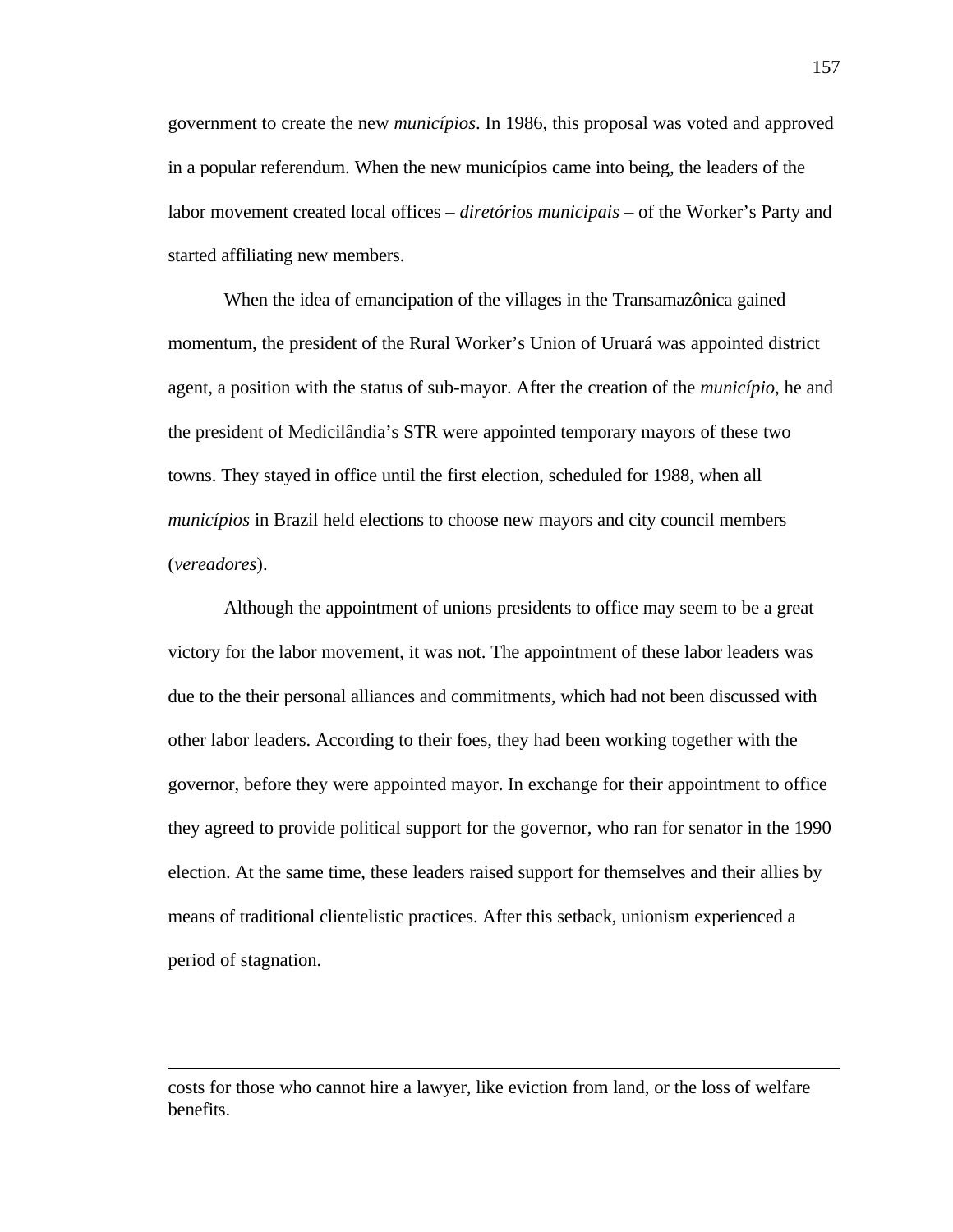The leaders of these movements and organizations, as well as some students of the labor movement in Pará (Monteiro, 1996; Tura, 1996) refer to the period between the take-over of FETAGRI and the second cycle of mobilization in Pará as one of crisis in the labor movement. On the one hand, the loyal leaders of the movement reached the top of the labor organizations in the state, but simply could not figure out what to do with this new power or how to connect these organizations to the grassroots. On the other hand, leaders with close ties to the grassroots abandoned the social movements to advance their personal interests. In spite of these setbacks, the workers in the Transamazônica did keep their political struggle alive and played a crucial role in the revival of the labor movement in the 1990s.

In 1990, peasants in the Transamazônica experienced another economic crisis, this time caused by an overall impoverishment of the agricultural sector as cacao and pepper (the most important cash crops in the region) prices dropped dramatically in the world market. To make matters worse, the conditions of the roads, particularly the Transamazônica highway, were miserable, and the colonists blamed the government for abandoning them once again.

This idea of abandonment was a very effective way of framing the grievances of the peasantry during the first cycle of mobilization. The protests against the privatization of the Alcohol distillery in Medicilândia were certainly tinted with some ideological bias of movement leaders and their allies. However, the idea that the state was retreating from the region was true. As shown in Chapter 3, the abandonment of the peasantry had started almost a decade before, when the government shifted its occupation strategy from colonization to large-scale private enterprises.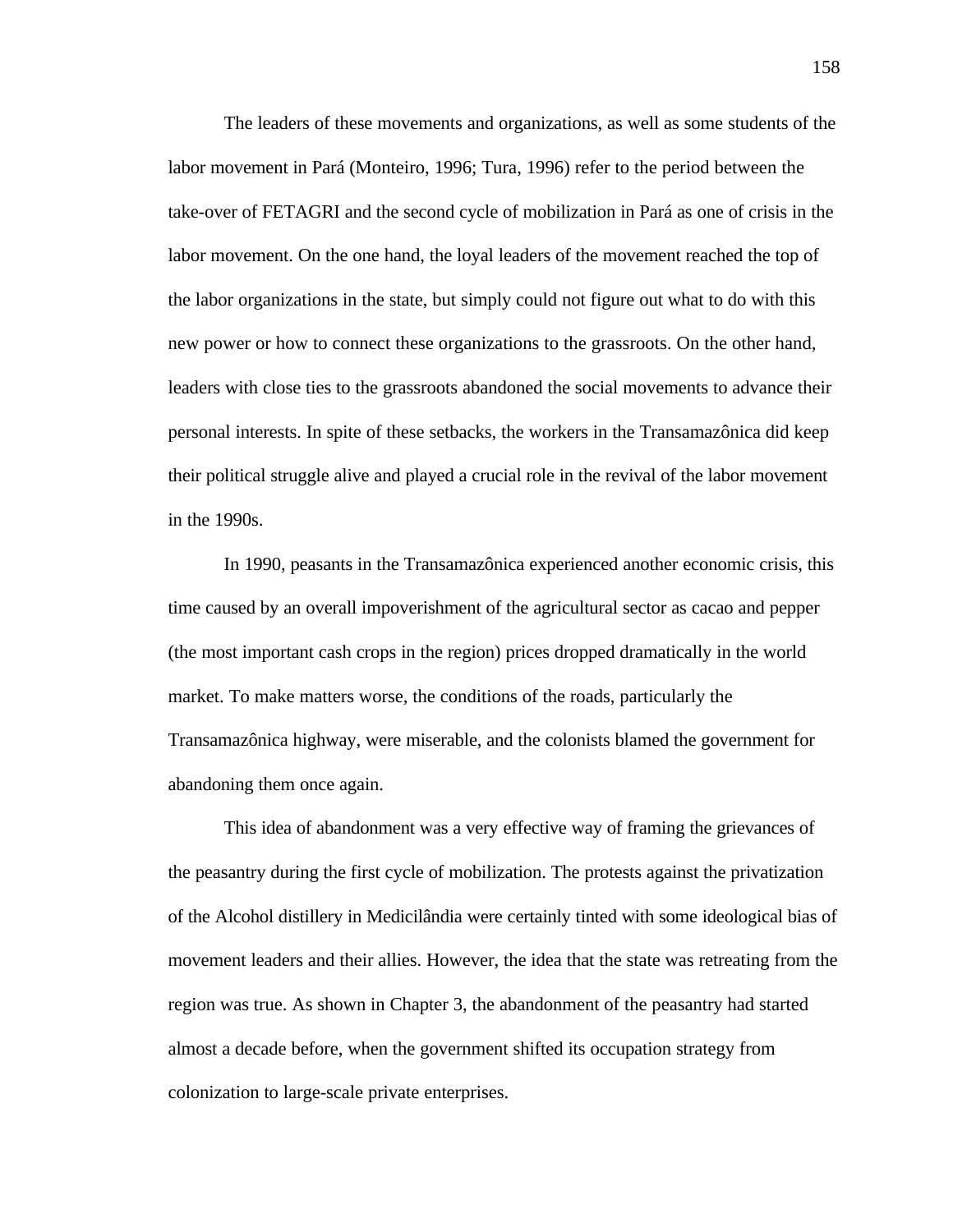In spite of the policy changes, the importance of the state in this region was still overwhelming during the 1980s. It is true that the state never fulfilled its original promises to provide education and health care services to the local population. However, the state always repaired road and bridges after the rainy season, when they were washed way  $- a$ basic service without which life became intolerable for the colonists. Another important function of the state was land surveying and the issuing of titles – the duties of INCRA, an agency that suffered a considerable loss of power and resources after 1976. As migration continued, even after the military government shut down the colonization programs, the pressure on the state to provide these services built up. Of course the state did not keep up with the demand, and the colonists realized that they were being abandoned.

The previous episode of the distillery was an opportunity for the leaders of the movement, as well as their allies – the catholic priests, members of the PT, researchers, and others – to spread their word and to mobilize large crowds of colonists. The way they framed their grievances was very successful, not only because the colonists mobilized to protest against the privatization of the distillery, but also because the colonists kept in mind the idea that the state could and would try to abandon them again. Indeed, the rural workers resorted to the same discourse of abandonment when they faced the 1990 crisis (and again the state failed to repair the road net). This framing was essential to organize the first *Grito do Campo,* the event that marked the inauguration of the second cycle of mobilization in Pará. The workers from the Transamazônica mobilized their community and "exported" this idea to other groups, like the workers from Southern Pará, who joined them to begin this second cycle of mobilization in the state.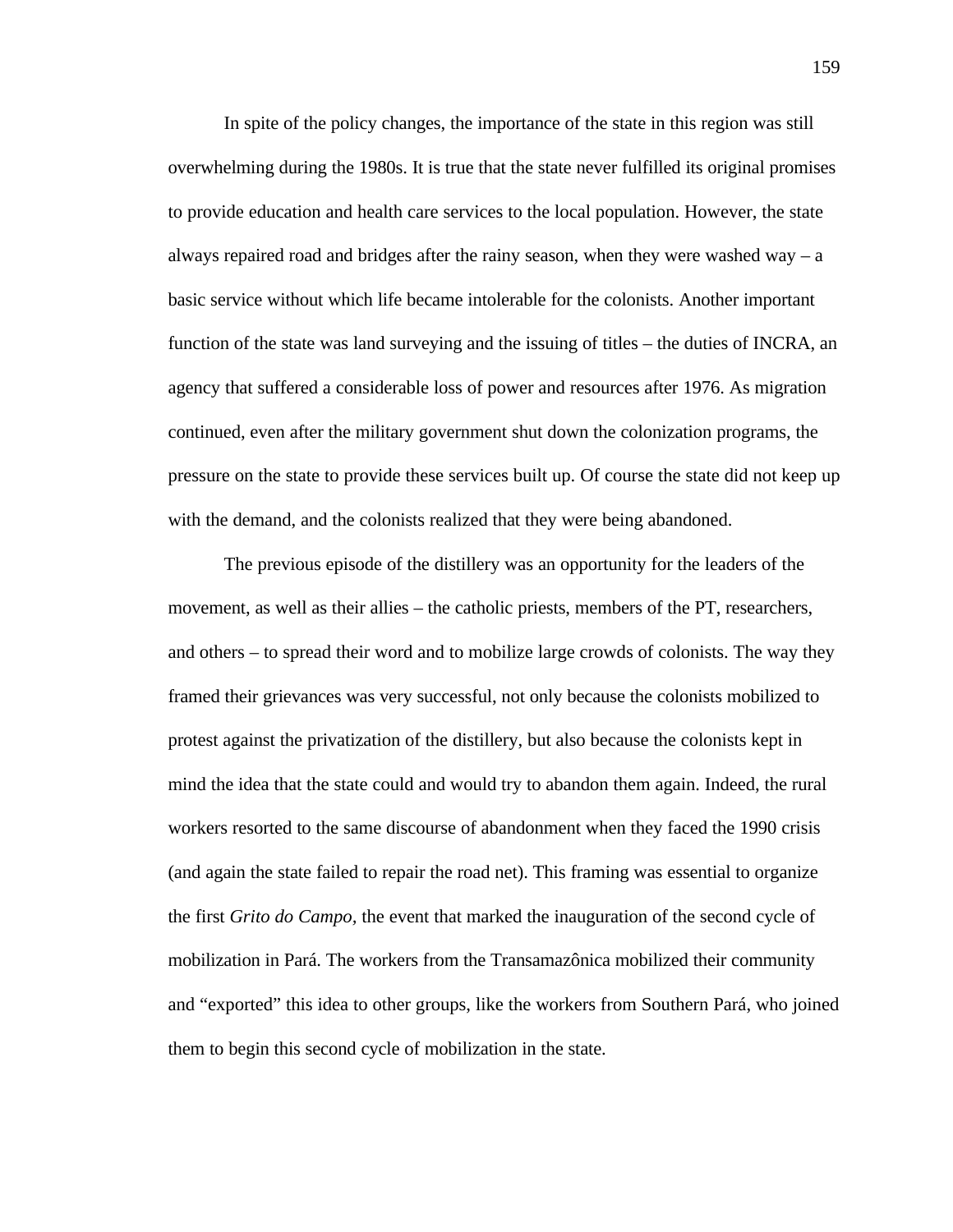During the mobilization in the 1980s', the workers realized that the problems they faced along the Transamazônica, were similar from Tucuruí to Itaituba. Also they learned that they had capacity to effect changes when acting collectively. After 1985, union leaders from several towns in the region met annually to discuss their living conditions, to propose solutions to their problems, and to demand action from the government. In the first regional meeting, leaders from Uruará and Rurópolis (the neighboring town to the west) decided to address their problems together. In 1987, these groups met again and debated the crisis of the union movement. As a result, they decided to invite leaders from other towns of the Transamazônica to their meetings. Finally, in 1988, representatives of the peasants from Itaituba, Santarém, and Altamira joined the original group and decided to take concrete measures.

In 1988 and 1989, about 30 members from each STR, from Novo Repartimento to Itaituba conducted a regional survey. They did not have any technical support to do the survey, but were able to cover, according to the coordinator of the MPST, "all the households and every kilometer of side-road in the region" The importance of this survey was to obtain more reliable data on the general condition of the roads, bridges, schools, and health centers in the region, as well as to gather economic information by interviewing farmers and colonists $^{23}$ .

In 1990, leaders of the group organized an open one-day debate in Altamira to discuss their findings. They invited officials from CUT, CONTAG, the Landless Workers Movement (Movimento dos Trabalhadores Sem Terra – MST), students' associations,

 $2<sup>23</sup>$  Interview with the General Coordinator of the MPST, Uruará, November, 1997.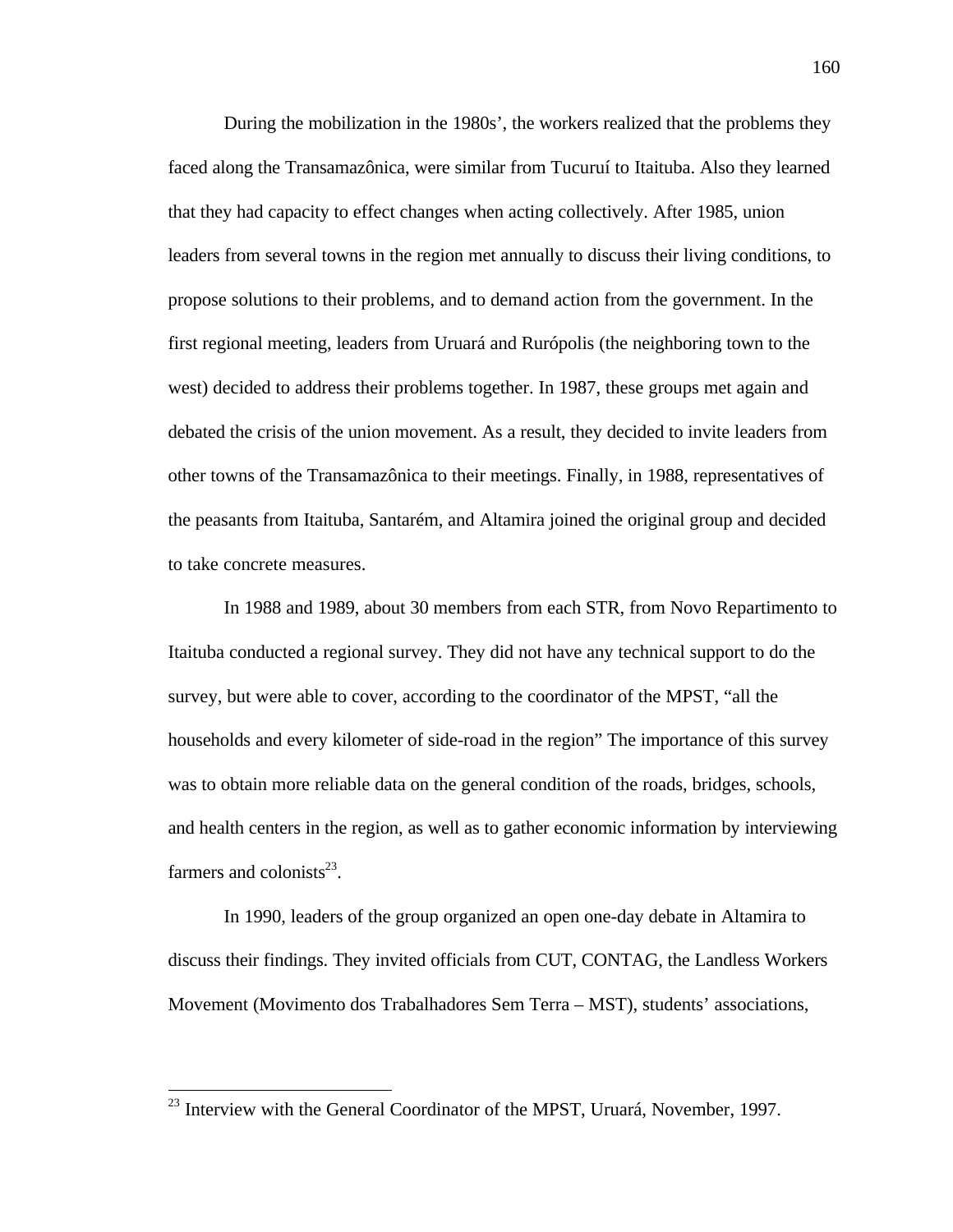women's associations, the teachers' union, Catholic base communities, and from the community of health-care professionals. In all, about 2,000 people attended the meeting.

Parallel to the workers meeting, local politicians tried to take advantage of the situation by forming their own movement, which they named SOS Transamazônica. As a response to this encroachment, the leaders of the Altamira debate officially created an independent umbrella organization to congregate the interests represented in the meeting. They named it "Movimento para a Sobrevivência da Transamazônica" (Movement for the Survival of the Transamazônica) – MPST.

The connection between the rural workers and their new allies got stronger in 1991, when the MPST organized another meeting in Altamira. This time, 2,300 people gathered and camped in the town for seven days to discuss their problems in a general assembly and in smaller workshops devoted to specific issues, such as agriculture, health, and education. In the general assembly, the participants discussed and approved a document entitled "PGDT – Projeto Global de Desenvolvimento da Região Transamazônica" (Global Development Plan for the Transamazônica Region). The goals of this plan were:

1-To insure the participation of the population in the overall development of the Transamazônica and to reduce the steady out migration of the people. 2- To stimulate a discussion within civil society aimed at promoting an alternative development program for the region that could bring social and economic benefits to the most dispossessed strata of the population without harming the environment. (MPST, 1991; quoted in Monteiro, 1996, my translation).

The document contained concrete proposals to improve healthcare, education, transportation, and, especially, electrification and rural credit. Although many leaders and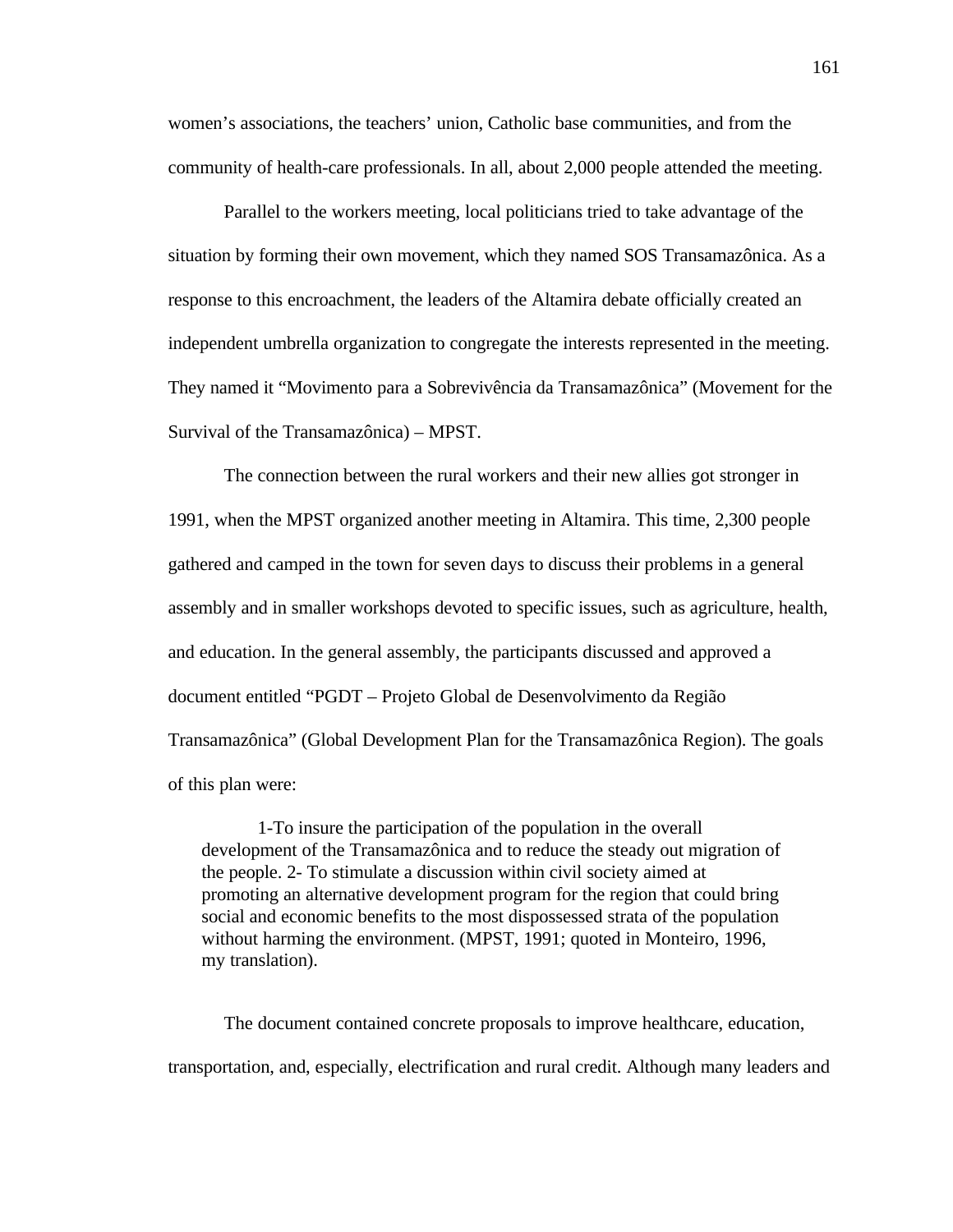founders of the MPST also militated in the labor movement, the mobilization in Altamira was the result of a broader coalition. Moreover, the concerns addressed in the PGDT emanated from the grassroots, rather than from the offices of the labor organizations recently conquered.

The mobilization was so impressive that it attracted the attention of several politicians. Most mayors of the Transamazônica towns participated, as well as state and federal representatives and senators. The movement also sought outside connections. A committee traveled around the country, visiting universities and state legislatures to publicize the crises they were experiencing and to attract further support. Some members of the MPST even traveled abroad to undergo training and to address foreign audiences.

## **The Second Cycle: Social Movements in Action – the** *Gritos da Terra*

After their one-week meeting in Altamira, representatives of the MPST departed to the state and federal capital cities to negotiate with government officials. Another committee camped for 30 days in Brasília. As a result of this mobilization, the MPST was able to have the federal government form an inter-ministerial committee to do a costbenefit analysis of bringing electricity from the Tucuruí dam to the Transamazônica towns. The federal government also agreed to repair the Transamazônica and Cuiabá-Santarém highways, to establish a new health program, and to build a junior agricultural college in Altamira. Also, the movement was able to get some important concessions from the state government. Even more important, however, was that other organized sectors, including many STRs outside the Transamazônica, joined the MPST in Belém.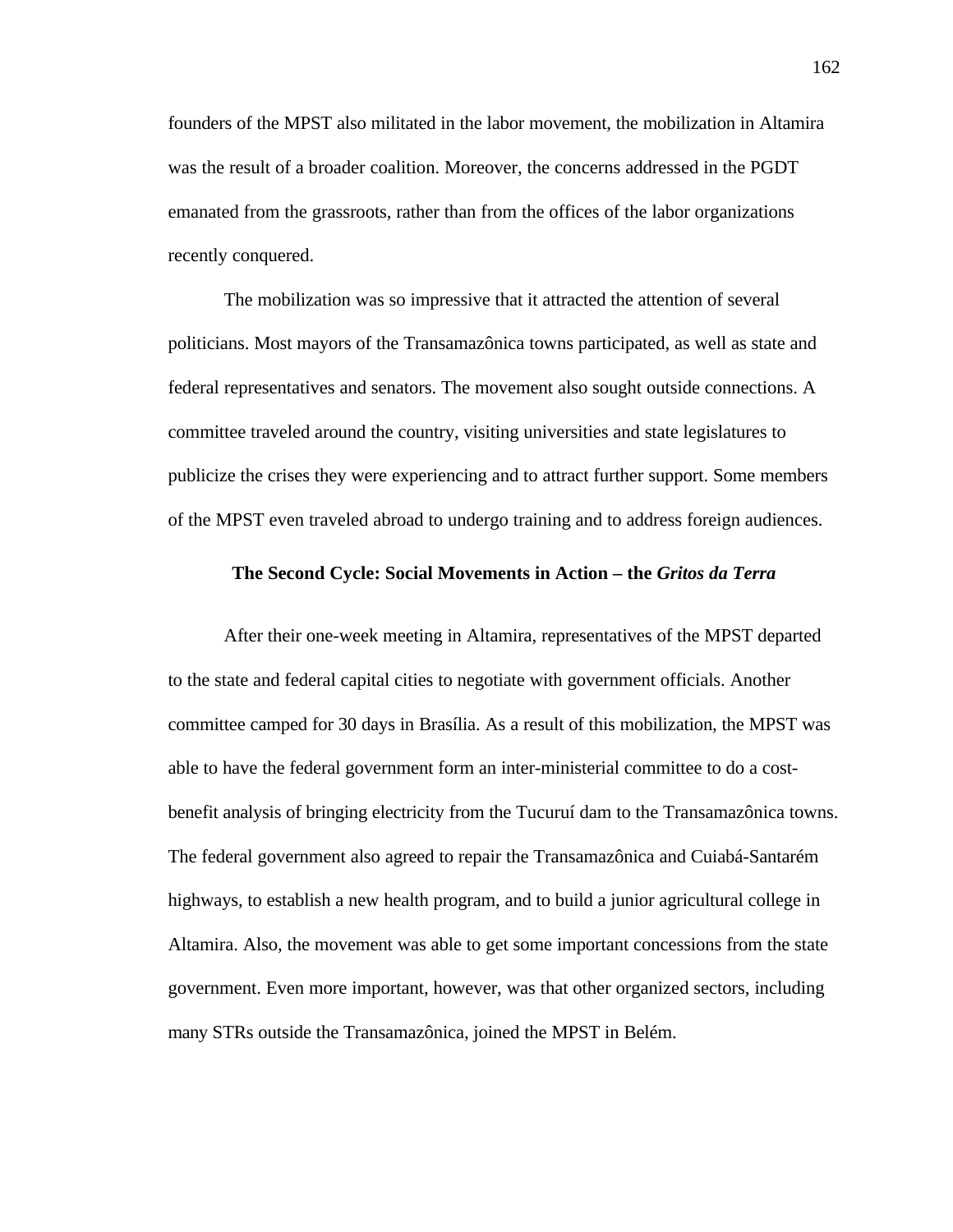# **I Grito do Campo**

The demonstration in Belém was the beginning of a new cycle of mobilization by rural workers in Pará, one that ended the crisis workers had been facing since they took over FETAGRI. Although unionism and mobilization persisted in Transamazônica, it would not be accurate to say that the MPST alone triggered this second cycle. An unexpected event in southern Pará provided a motive for rural workers to mobilize: the murder of the president of the STR of Rio Maria<sup>24</sup>.

| Region            | <b>Murders</b> | % of total |
|-------------------|----------------|------------|
| Lower Amazonas    | 8              | 1.3        |
| <b>Bragantina</b> | 121            | 19.7       |
| Guajarina         | 28             | 4.6        |
| <b>Islands</b>    | 5              | 0.8        |
| Salgado           | 8              | 1.3        |
| Southeast         | 122            | 19.9       |
| South             | 302            | 49.3       |
| Tocantina         | 3              | 0.5        |
| Transamazônica    | 15             | 2.4        |
| Belém             |                | 0.2        |
| Total             | 613            | 100.0      |

Table 4.2: Murders in the Pará countryside, by region, 1964-1994.

Source: Tura, 1996.

Violence in the countryside was pervasive in Pará, particularly in the South and Southeast portions of the state. As discussed in Chapter 4, violence reached such a dramatic level that the military government created the GETAT, in 1980, to reinforce its presence in the region. During the 1970s and 80s, a large number of squatters, colonists,

 $24$  A small town in the South of Pará state.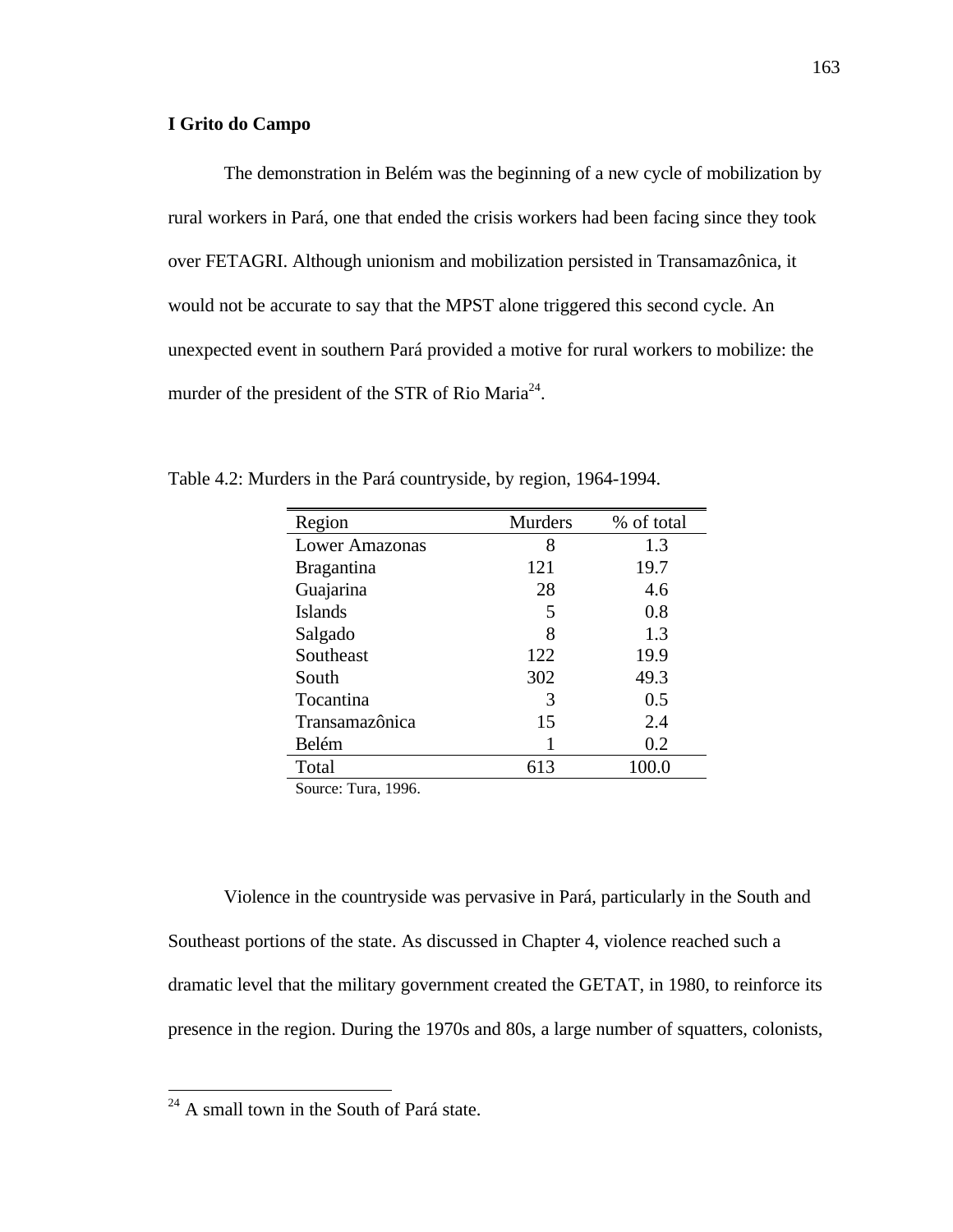small farmers, community leaders, unionists, and even priests were persecuted, tortured, and killed in this region. Table 4.2 shows the numbers of murders in Pará (according to FETAGRI's regional division of the state). About half the murders between 1964 and 1994 occurred in the South, and 19.9 % in the Southeast. In spite of the establishment of GETAT in 1981, violence continued to escalate, peaking in 1985, when 115 people were killed in the countryside. Table 4.3 shows the number of murders (in five-year intervals), between 1964 and 1994.

| Year      | <b>Murders</b> | % of total |
|-----------|----------------|------------|
| 1964      | 4              | 0.7        |
| 1965-69   | 11             | 1.8        |
| 1970-74   | 29             | 4.7        |
| 1975-79   | 44             | 7.2        |
| 1980-84   | 148            | 24.1       |
| 1985-1989 | 298            | 48.6       |
| 1990-94   | 79             | 12.9       |
| Total     | 613            | 100.0      |

Table 4.3: Murders in the Pará countryside, 1964-1994.

Source: Tura (1996).

Although there was a decrease in violence after 1989, the murders became more selective during the early 1990s, when gunslingers started targeting the leaders of unions and popular movements. Expedito Ribeiro de Souza, President of the Rio Maria's STR was the most well known victim of this cycle of violence, but not the only one. Soon after his death, many leaders were killed in the region. As a direct response to the killing of Expedito de Souza, local and state leaders formed an alliance to press the government and society to stop violence in the region.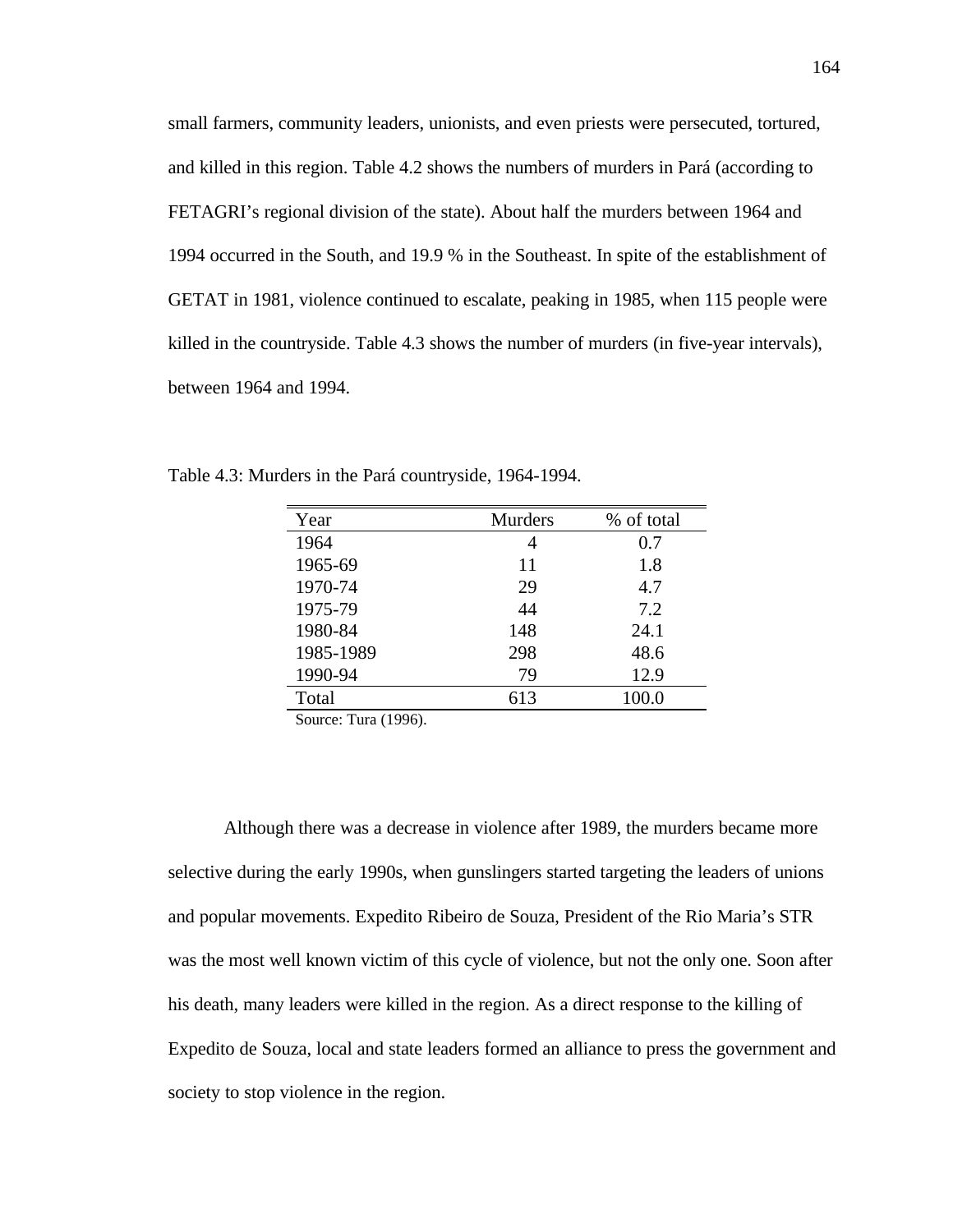The murder of Expedito de Souza was another "micro-opportunity" for mobilization. The impact of this episode on the labor movement in general was certainly greater than the distillery episode. Although the murder was allegedly committed by gunslingers hired by ranchers, the workers once again targeted the state in their protests. They felt that the police was not protecting them from private interests, and that justice was biased against the subordinate classes, particularly concerning issues of land ownership. This protest against violence happened in a very important moment, when the labor movement was facing a political crisis. The commotion that followed the murder of Expedito de Souza gave the workers an opportunity to express their anger and to demand some concrete policy changes that the MPST had been discussing in the two preceding years. This opportunity culminated in the *Grito do Campo*, which inaugurated a new cycle of mobilization in Pará that later spread throughout the country.

A multitude of organizations formed an alliance to protest the murder, which they named the "Comitê Rio Maria": CUT, FETAGRI, CNBB, the Pará' Bar Association (Ordem dos Advogados do Brasil – OAB-Pará), Pará's Society for the Defense of Human Rights (Sociedade Paraense de Defesa dos Direitos Humanos – SPDDH), the Lutheran Church, FASE, the Popular University (Universidade Popular – UNIPOP), the PT, the Socialist Party (Partido Socialista Brasileiro – PSB), the communist party (Partido Comunista do Brasil – PC do B) and the Social-Democratic Party (Partido da Social Democracia Brasileira – PSDB). This committee decided to go to the state capital to protest against violence during the celebration of Labor Day. They planned to meet with the governor, state representatives and members of the state Supreme Court in Belém (Tura, 1996).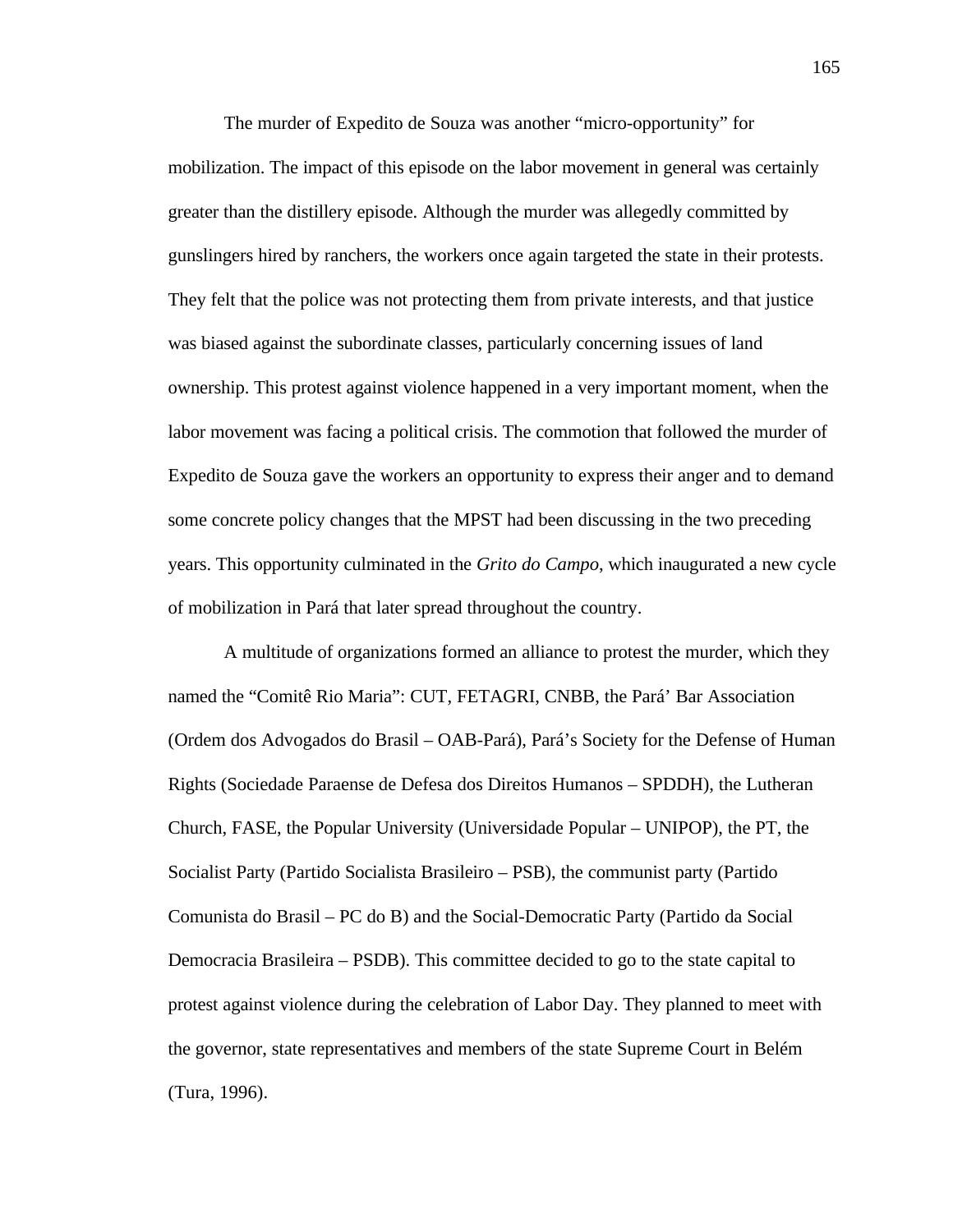In the capital, representatives of STRs from other regions of the state joined the Rio Maria Committee. The labor movement, however, was not the only sector of civil society to support this protest. Fishermen and rubber tappers came from rural areas of the state, and urban unions and organizations joined the movement. Moreover, since representatives of the MPST had already decided to march to the capital to negotiate their agenda with the state government, joining the Committee was a great opportunity to aggregate the powers of both groups.

The groups met for two days before the protest broke out, in a seminar entitled "Violence and Land Reform." Besides the protest against violence, they realized that it was important to make some specific demands; otherwise their interlocutors would pay lip service to their protests but make little, if any, concessions. This new approach was a response to the crisis that the labor movement had been experiencing, and it was certainly inspired by the MPST, which successfully had been addressing specific local problems in previous years.

The representatives from the Transamazônica were able to reap some substantive gains in the negotiations with the state government. An important demand in their agenda was the repair of side roads; while the federal government had committed itself to repair the Transamazônica, it claimed to have no jurisdiction over the side-roads. Their principal achievements, however, were related to education. The state government authorized and budgeted the implementation of a branch campus of the Pará State University in Altamira. Even more significant was the creation of the "Projeto Gavião," a training program for primary and secondary school teachers that was very successful and came to serve as a model for training programs all over the country.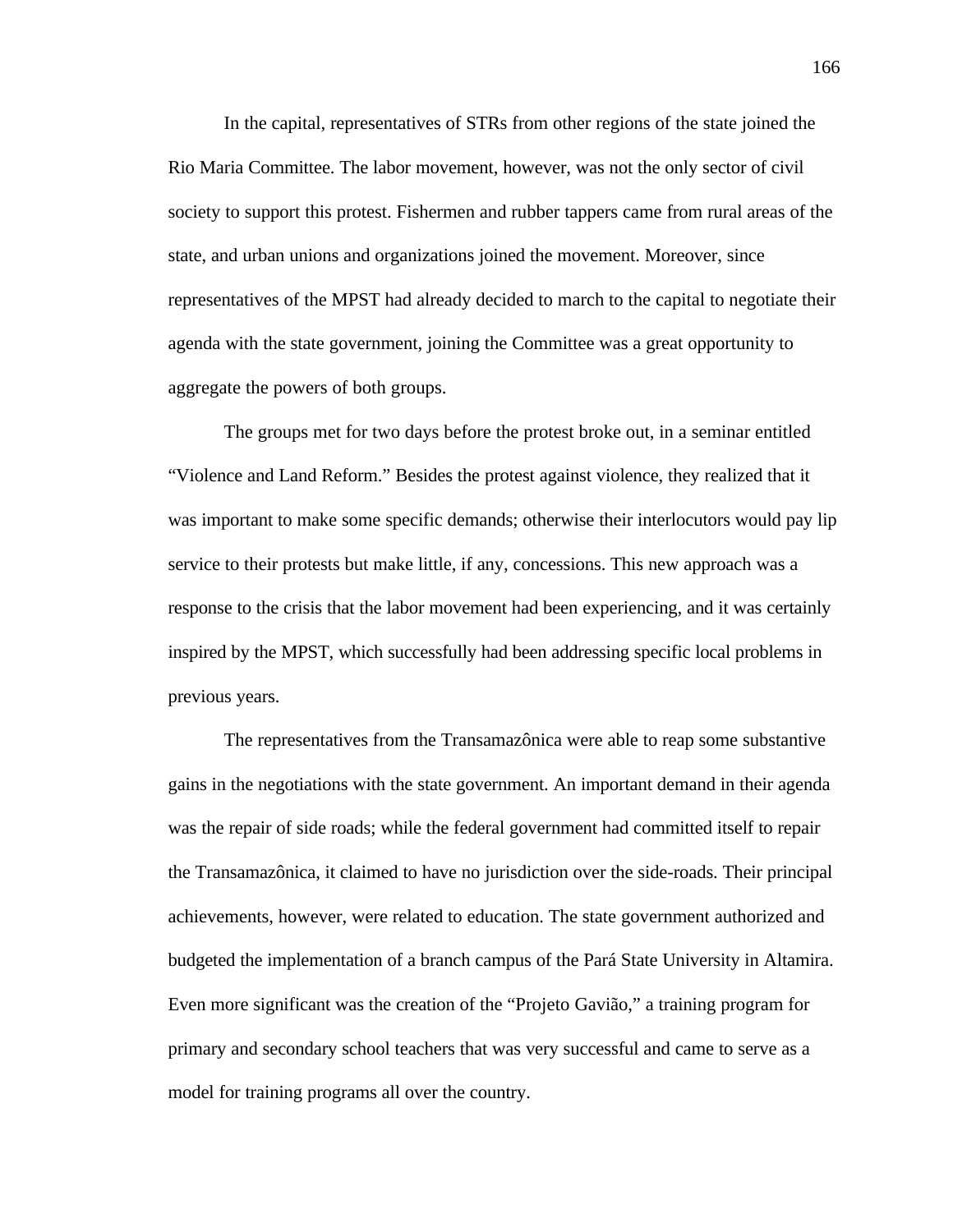Another important issue included in the agenda was access to rural credit. The demonstrations in Belém were a perfect opportunity to press state officials, since the headquarters of BASA were located there. BASA was the obvious target for the movement for two reasons. The First was because BASA had a key role in financing the development model that the authoritarian government chose for Amazonia. Yet, as leaders of the labor movement like to stress, in 1991 they were entering a new phase of activism (what they call *sindicalismo propositivo*<sup>25</sup>) and they knew that simply protesting against the banks' economic and political priorities would not do them any good. The second reason why they chose BASA as their main target was because the workers had just learned about the possibility of demanding a new credit policy from the bank.

## **Social Movements and the FNO**

-

The Brazilian Congress created three Constitutional Development Funds in 1988, when it approved the new constitution: FCO (Fundo Nacional de Desenvolvimento do Centro-Oeste), FNE (Fundo Nacional de Desenvolvimento do Nordeste), and FNO (Fundo Nacional de Desenvolvimento do Norte). The goal of these funds was to support development in the three poorest regions of the country (Central-West, Northeast, and North, respectively). In each of these regions the fund is managed by a state-owned bank according to the priorities set by the regional development agency. In the Northeast, the Bank of Northeastern Brazil (Banco do Nordeste Brasileiro – BNB) manages the fund, and the Superintendency for Development of the Northeast (Superintendência de

167

<sup>&</sup>lt;sup>25</sup> This new strategy was aimed at suggesting new policies instead of simply protesting against the existing ones. The *I Grito*, in 1991, represented the inauguration of this new phase.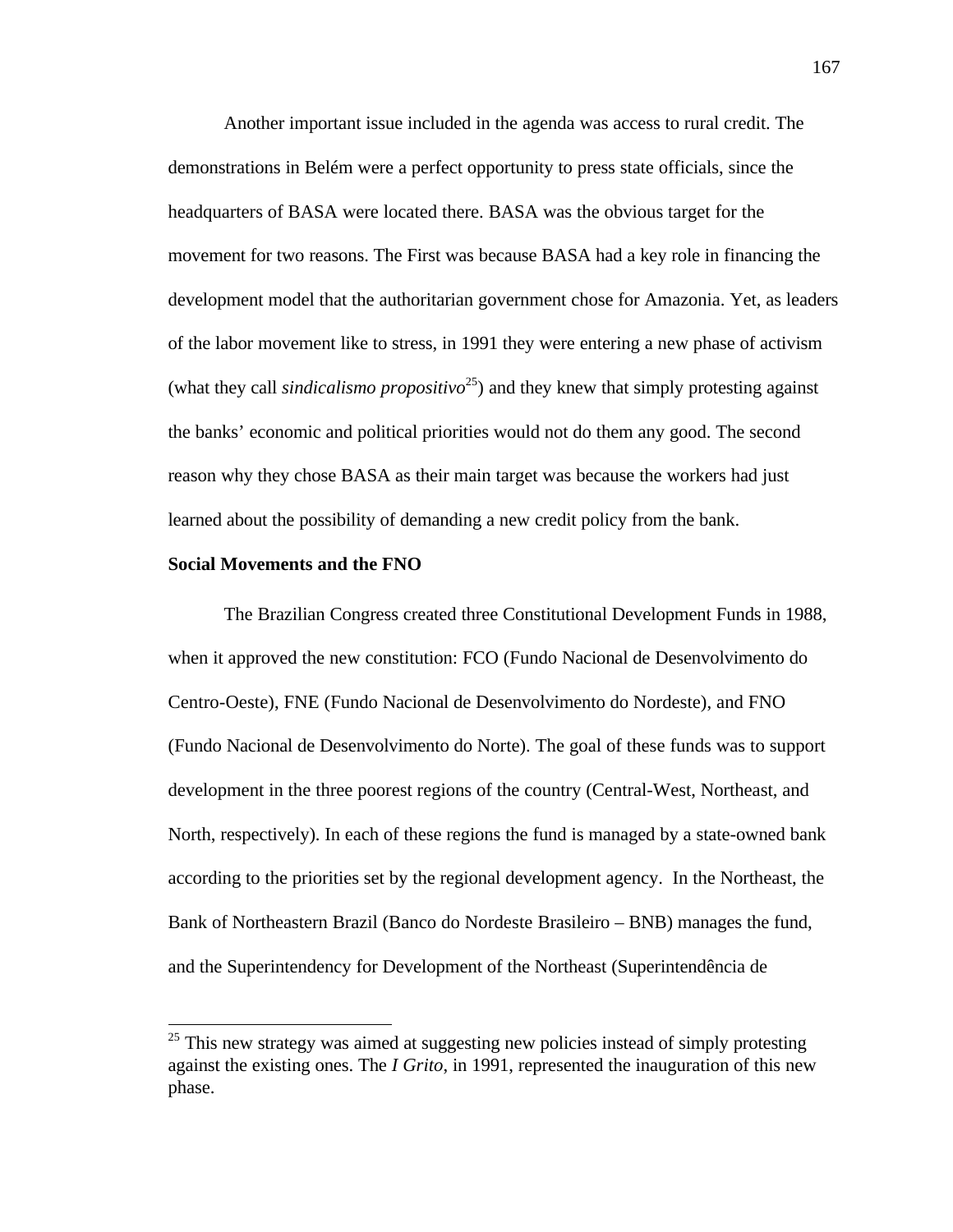Desenvolvimento do Nordeste – SUDENE) guides the use of the fund. In the Central-West region the agencies are the Brazilian Bank (Banco do Brasil – BB), and the superintendency for Development of the Central-West—SUDECO). In the North, BASA and SUDAM are in charge of the  $FNO^{26}$ .

During the early trips to Brasília, the leaders of the labor movement got help from a federal representative and former leader of the Santarém STR, who asked his staff to work on finding potential alternatives for financing development in the poor rural areas of Amazonia. The study pointed out that the FNO was the best source for financing smallscale economic activities, including, but not limited to agriculture. The law that regulates the Constitutional Funds states that:

- 1- They are restricted to finance productive sectors of the economy;
- 2- They should be used according to the policies proposed by other governmental agencies;
- 3- They should favor small farmers, micro and small industries, labor intensive activities, and the food production sectors;
- 4- Environmental preservation must be respected;

- 5- Interest rate and grace periods have to be based on social, economic, and geographic conditions of the enterprises;
- 6- Credit has to be followed by technical assistance in sectors presenting technological constraints;

<sup>&</sup>lt;sup>26</sup> These three funds collect 3% of the federal tax revenues. FNE gets 1.8%, and the other two funds get 0.6% each.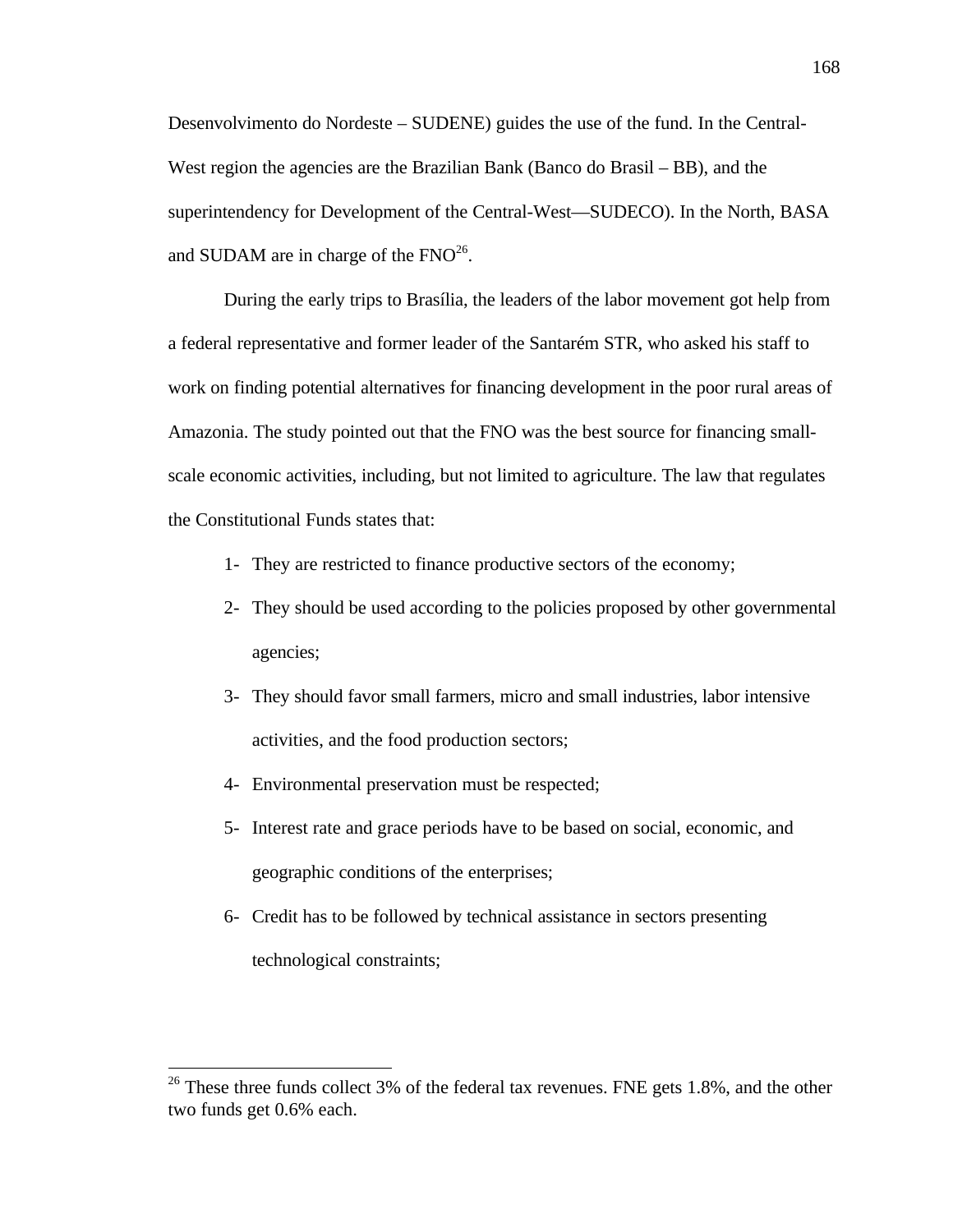- 7- Financing ought to create new productive poles to diminish regional income disparities;
- 8- The mangers of the funds (the banks) have to use it in a (financially) sustainable way (SUDAM, 1996).

The workers thought that the FNO could, at least in theory, reverse the development model that had always benefitted large-scale, capital-intensive farms and ranches. As soon as they identified this opportunity they started pressing BASA to start lending them money from the fund. The bank fiercely resisted the workers' pressure, unwilling to use the fund according to the law. Nevertheless, BASA officials claimed that the bank took the initiative to create a credit line designed to help small proprietors, "revolutionizing rural credit in Brazil," according to one of its top managers $27$ . Militant unionists deny these claims, arguing that every single concession from the bank was the result of popular protests, invasions, and patience against the banks' foot-dragging during the bargaining process. In the angry words of one union leader:

No way! Had BASA created the FNO-especial the way it is today, we would not have had to organize the *Gritos*, to mobilize the workers, to close President Vargas Avenue [Belém's main avenue, where BASA's headquarters are located], to confront the police, and to see fourteen of our pals getting hurt inside the Bank's headquarters. Had BASA created the FNO-especial as it is today, all of these would have been unnecessary. I am sure that without the unions we would have been excluded from the beneficiaries of the fund, no doubt. It was all about pressure, and not only here, in Belém, but also in Brasília, pressure on representatives…it was a heavy-weight fight, indeed. BASA said that we were irresponsible, but, fortunately, we had done our homework, and we showed them the numbers, proving that the big projects financed by BASA and SUDAM in the last thirty years owed money to the

 $27$  Interview with BASA's Rural Credit Department general manager. Belém, February, 1998.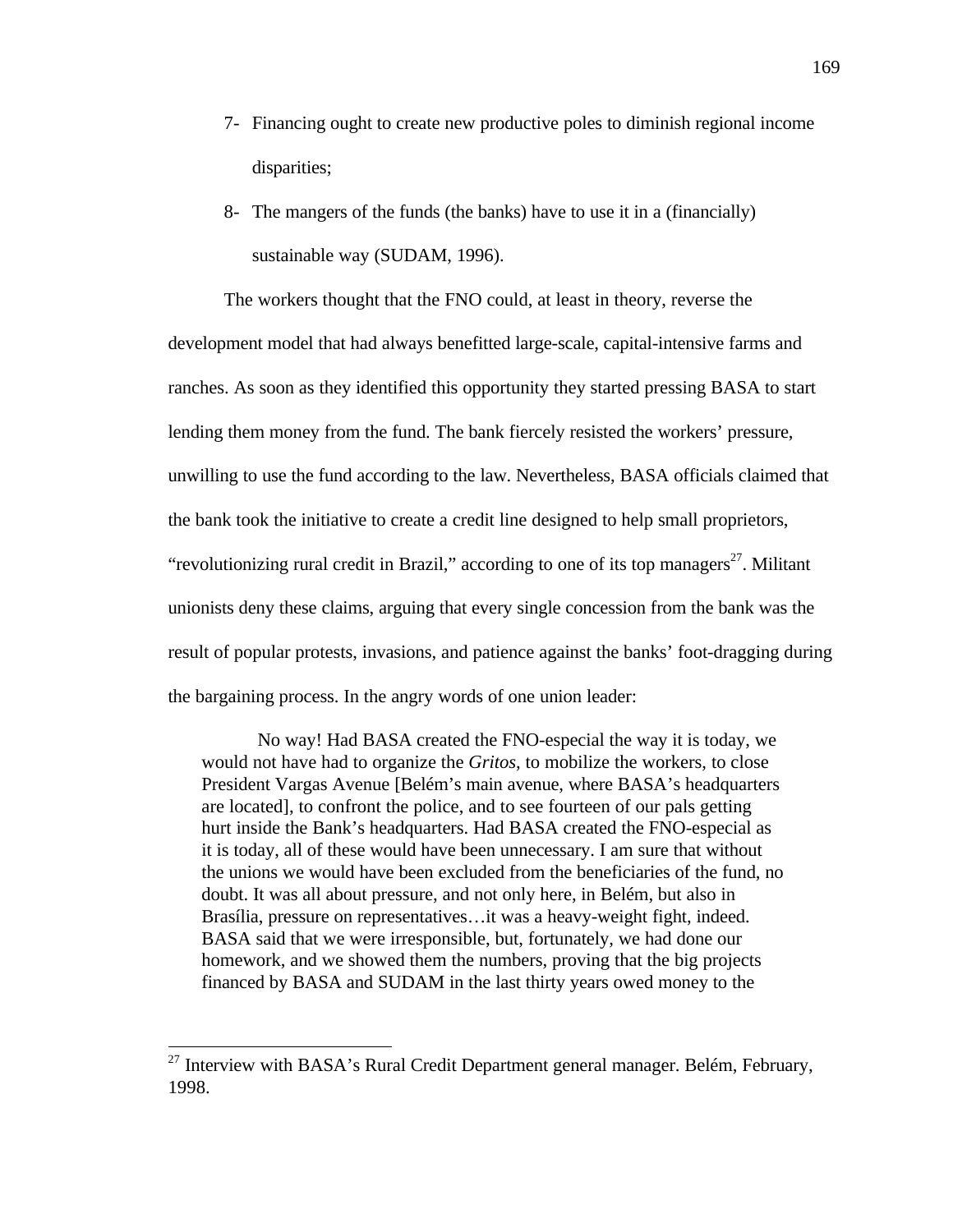bank, not the small proprietors…we made this counterpoint, showing who does not pay the bank back. That was how we got support from society<sup>28</sup>.

The complaints of this and other leaders of the labor movement are well founded. BASA had already taken the initiative to start using FNO before the workers demanded access to it; however, the Bank had different plans in mind. As the law determined that the managers of the fund had to start loaning the money in 1991, in 1990 BASA called a meeting to discuss the use of the fund. The Bank invited what the local press called "representatives of all the organizations involved in the process of regional development," which represented a "democratization of the use of the fund." These organizations involved with the regional development were SUDAM, SUFRAMA, CEPLAC, EMATER, and the states' secretaries of agriculture, planning, commerce, and industry. Representatives of the subordinate classes were conspicuously absent from the meeting, even though they were surprisingly well organized, at least in Pará. (Tura, 1996).

It comes as no surprise that the proposal BASA sent to SUDAM's Board (CONDEL) was extremely conservative, and advocated the use of the money according to the Bank's traditional guidelines. In other words, the document ignored the general priorities set by law no.7827. The proposal excluded most of the fund's potential clientele by requiring collateral for the loans. Moreover, it disregarded important criteria defined by the law, such as the prioritization of labor-intensive activities. BASA's proposal defended the primacy of economic efficiency over use of labor, which created the possibility of lending the money to larger businesses. To make the process more difficult, the Bank created a plethora of bureaucratic procedures and legal requirements to approve loans,

 $^{28}$  Interview with FETAGRI's Agricultural Policy Coordinator. Belém, February, 1998.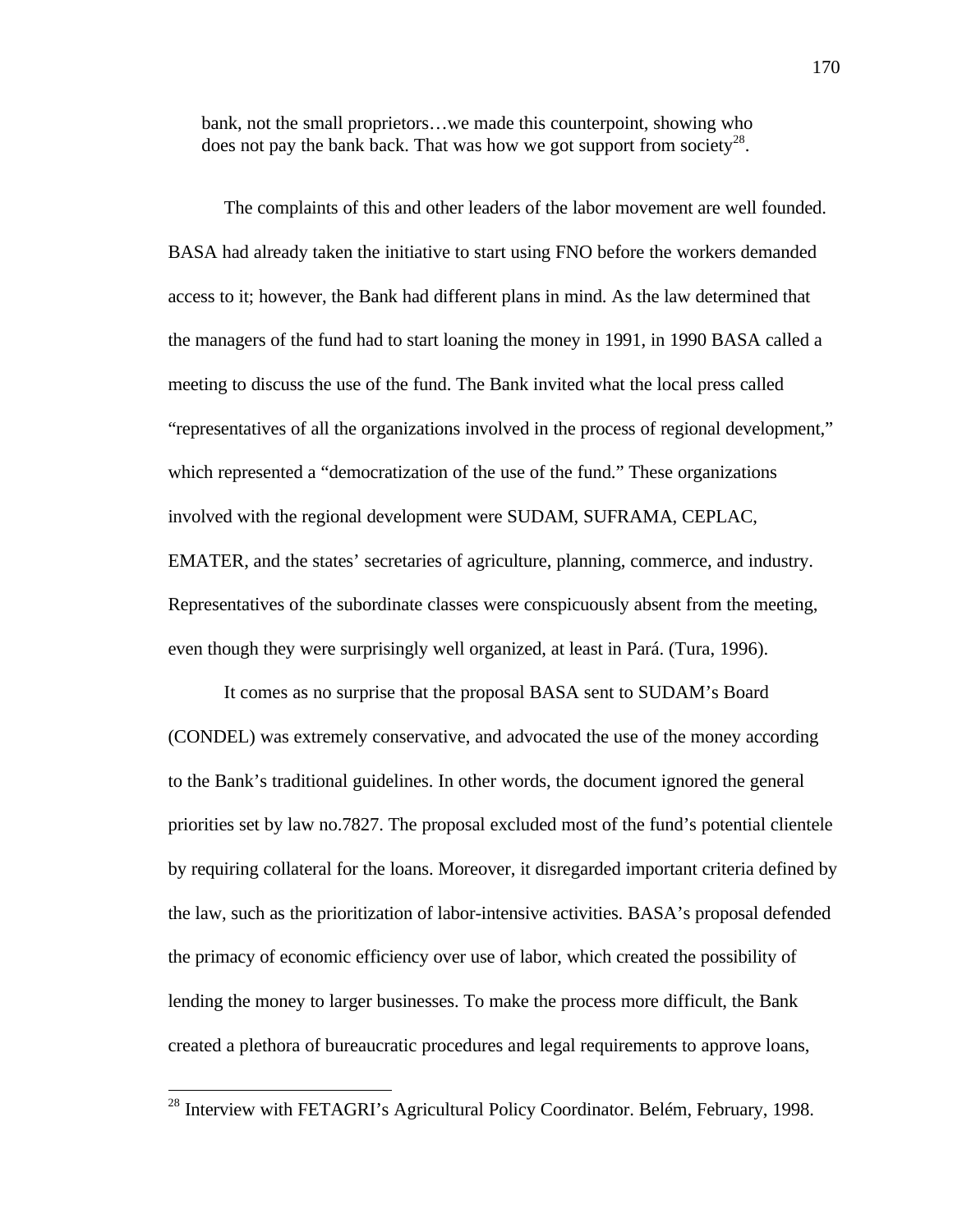turning the FNO into a fund practically inaccessible to those who could not afford paying an accountant or a lawyer.

Even before the public demonstrations during the *I Grito do Campo*, progressive politicians and representatives from several labor organizations, the Catholic Church, and even owners of private companies protested against the rules that BASA was trying to establish. The bank was not only resisting the democratization of rural credit, but also failing to use the money from the fund to promote development. In my interviews, critics of the banks pointed out the financial problems BASA was facing as an explanation for its behavior. BASA is a commercial bank, and its critics claimed that the bank had been using money from the fund in its daily commercial operations, which did not aim at any development purpose, but rather financial profits. As the constitution determines that constitutional funds are not subject to budget cuts, FNO was a sure way to reverse the bank's financial troubles.

It seems that BASA's resistance to change the rules governing the use of FNO only served to turn the workers against the bank. The participants of the Altamira meeting had already raised the idea of using FNO as a source of rural credit before the Bank established the rules for the use of FNO. The federal representative who helped the MPST to identify the FNO as a potential source of financial help, however, argue that few leaders of the labor movements were sanguine about the advantages of borrowing money from the bank. In his words:

There was a dispute going on behind the scenes. We kept doing what we had been doing since I took office: meeting with FETAGRI and CUT and passing all the information to them, but they did not understand our language. It was very hard to convince people to embrace the cause of FNO. (Former Federal Representative Valdir Ganzer, quoted in Tura, 1996: 60)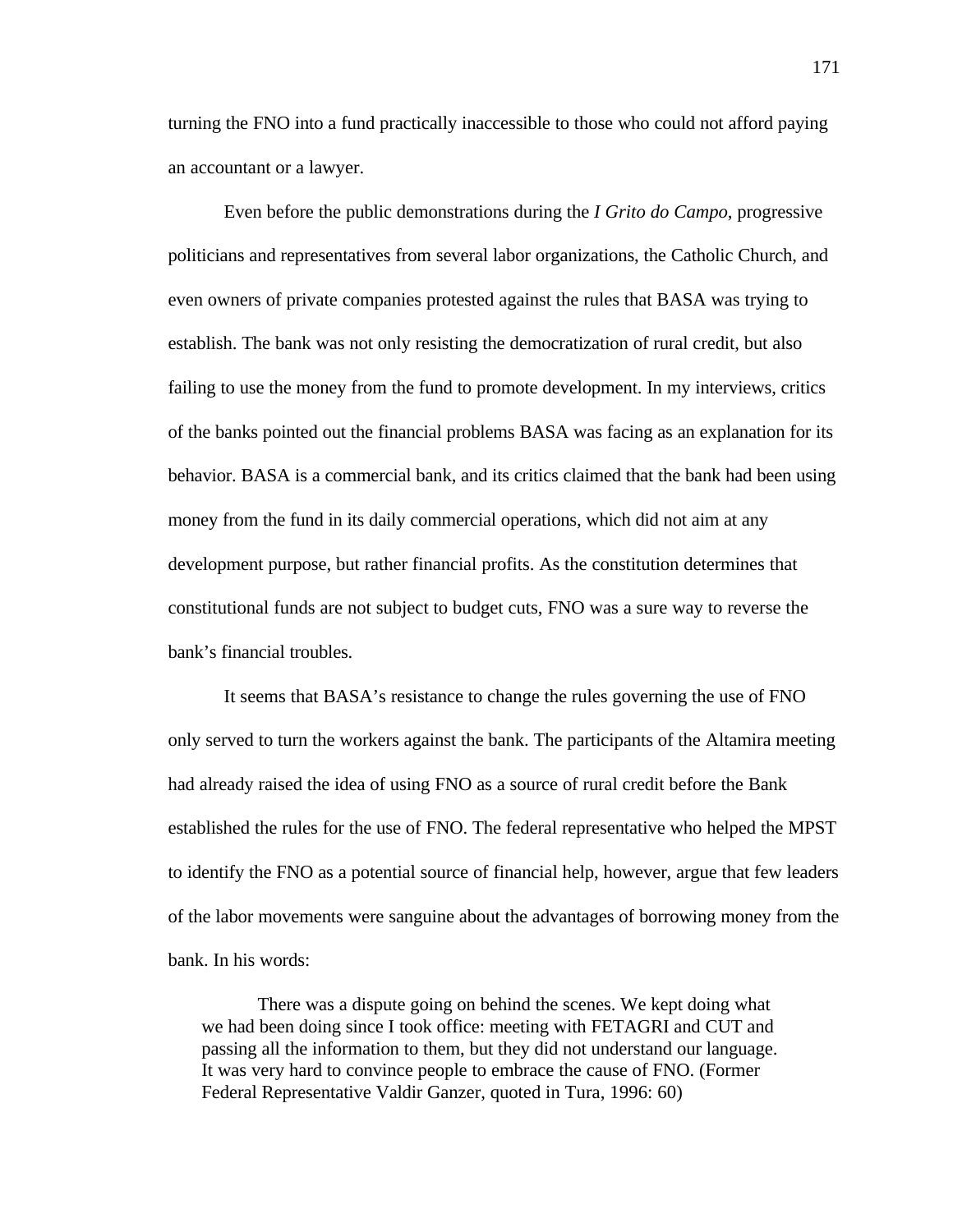According to other leaders, they were afraid of telling their rank and file to seek rural credit, because they knew they might become indebted to the bank and get in trouble, even lose everything they had if things went bad. Their concerns were rooted in the problematic nature of traditional rural credit, which required collateral and did not contain subsidies. When the bank purposefully excluded the small farmers from the FNO, the leaders of the movement felt that they had to try to change the very rules of rural credit.

Two main groups, with distinct, but not conflicting agendas, gave the I *Grito do Campo* its general political orientation. On the one hand, a large group of approximately 300 people came from southern Pará, bringing to the event its anti-violence agenda. The *Comitê Rio Maria* epitomized the coalition behind this side of the *Grito*. On the other hand, an equally large group came from the Transamazônica, proposing the improvement of infrastructure in the countryside (transportation and electrification), and extension of rural credit to poor farmers and colonists.

Although the protesters accomplished some tangible gains, they left Belém with a lot of promises from the state government, most of which were never fulfilled. The negotiation with BASA was even more disappointing. Bank officials reluctantly met with some leaders of the movement but refused to accept any of their demands. The workers left the bank without any hopes for a short-term compromise, but they already knew that the struggle was just beginning.

## **II Grito do Campo**

After the I *Grito*, the workers returned home and started discussing the idea of fighting for access to FNO with their colleagues who had not participated in the mobilization. In Santa Luzia do Pará, in the Bragantina region, the STR held a formal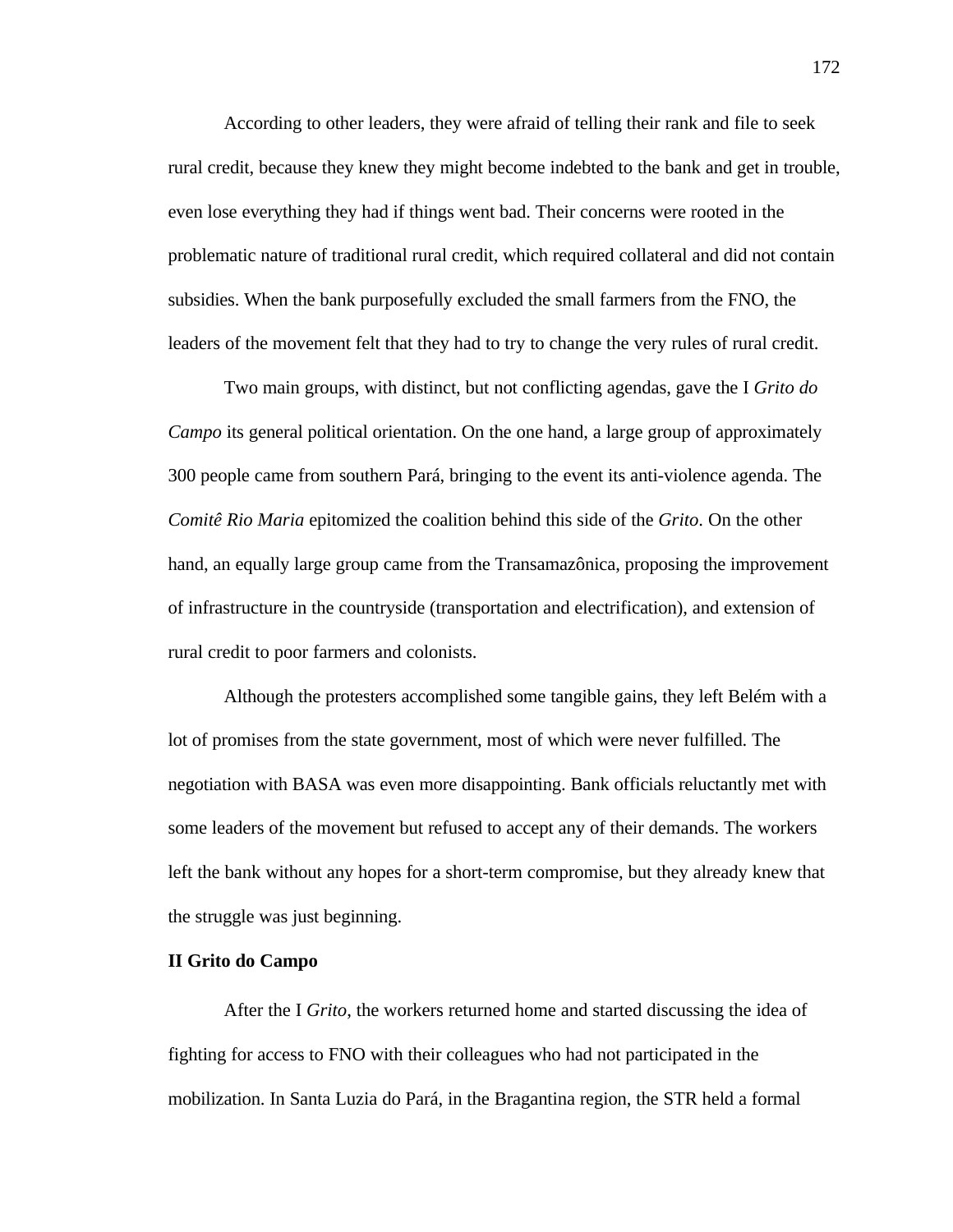meeting to discuss the issue with its members. In Santarém, the local STR and a group of fishermen met with the managers of the local branch of BASA to learn more about the fund. In Conceição do Araguaia, in the South, the directors of the local STR included the FNO in the agenda of their I Congress of Rural Workers. In Altamira, the MPST decided to take action and invaded the local branch of BASA as a means to force the bank to hear their requests (Tura, 1996). It was becoming evident for the leaders of the labor movement that the FNO could be an useful tool for the improvement of the livelihoods of small farmers. Moreover, it was clear that BASA would not come to their help spontaneously. If they wanted anything from the bank, or from the government, they would have to earn it.

The workers decided to organize a second *Grito do Campo* in that same year. In August, 1991, they went back to Belém. This time there were 1,000 protesters, and they focused their efforts on BASA, although they still scheduled meetings with representatives of the state executive, legislative, and judiciary powers. Their first meeting was with bank officials.<sup>29</sup> When the protesters arrived at BASA's headquarters, the police were already there, surrounding the bank. The protesters were not intimidated and occupied Belém's main square in front of the bank, where they camped for the next three days. This strategy had already worked when members of the MPST camped in Brasília. It was a way to ensure that the local population would notice them and learn about their problems and demands. Also, the leaders of the movement realized that it was more democratic and

-

<sup>29</sup> Although there were more rural workers in the second *Grito*, the total number of protesters was higher in the first *Grito* (about 5,000 people, according to the organizers) for they were backed by a broader alliance that included many groups from Belém and adjacencies.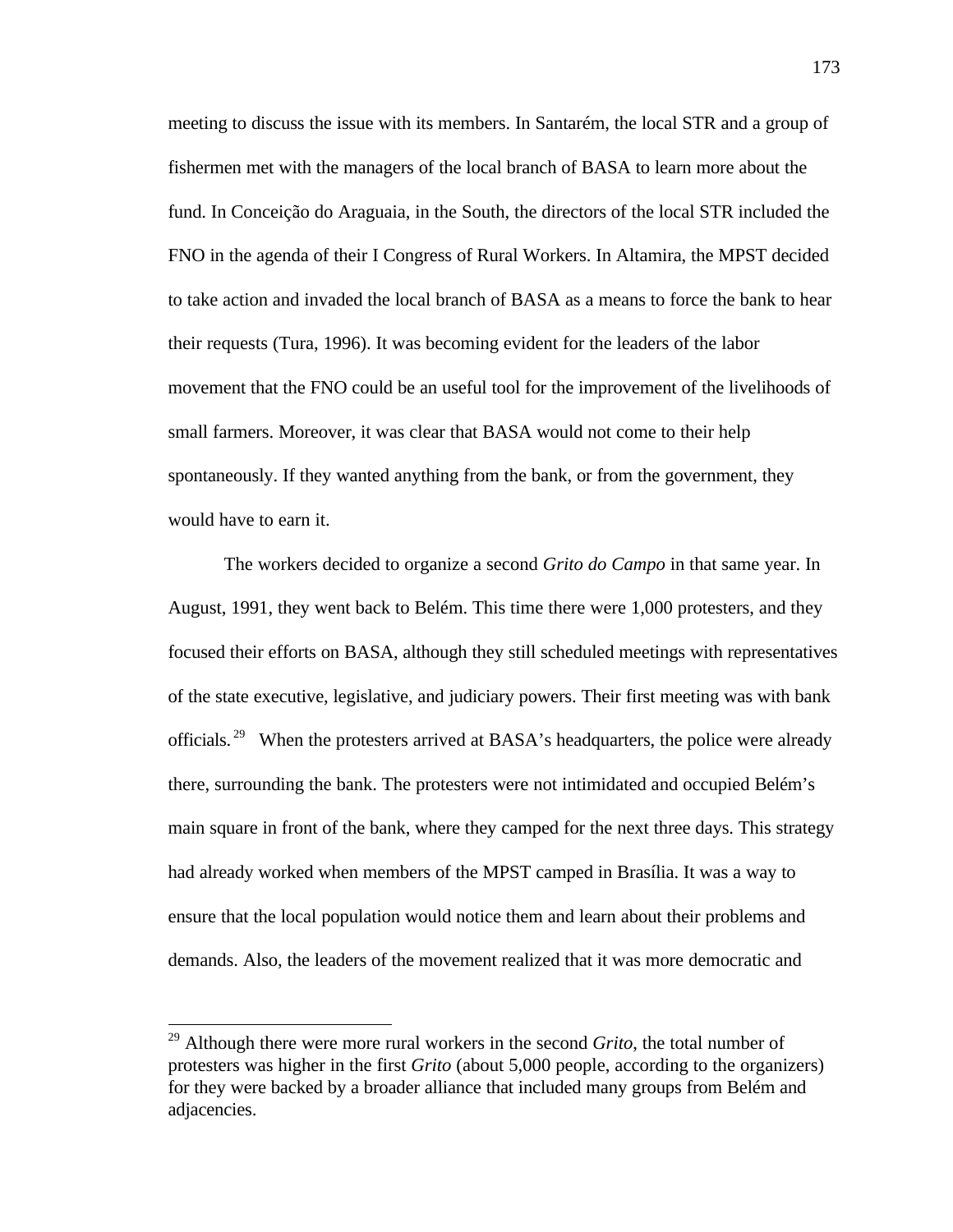efficient to update the rank and file after every round of negotiation with the bank. By doing so, it would be harder for the bank to trick the representatives of the workers by rushing any agreement. As the workers were camped just across the street, in a "permanent assembly", any agreement would have to be ratified by vote.

The protesters were also able to gain support from a group of public employees who had just gone on strike. The two movements formally supported each other's cause and together they occupied Belém's central square. This alliance with another protesting group was extremely important for the rural workers. Considering the size of the state and the and the financial constraints of the movements, it was very difficult to gather a large number of peasants in the state capital. The urban workers, on the other hand, lived in Belém, and added a large number of protesters to the mobilization. Together, these two groups increased their visibility and capacity to disrupt the lives of those who lived in Belém. By doing so they could draw the attention of state officials.

In the first *Grito*, representatives of the movement had delivered a document that contained their demands to the directors of BASA. Although the bank did not immediately attend to any of those demands, it promised to analyze the proposals and to subsequently respond to the representatives. During the II *Grito*, the directors of the bank felt the pressure more directly from the workers camped outside their headquarters. As a result of this pressure, they opened negotiations and offered a credit line for small farmers. Initially named FNO-*urgente*, this line was designed to attend the needs of those who could not offer collateral to the loans. The collateral, in this case, would be the goods financed by the bank, mostly cattle. Both workers and bank officials proposed, for different reasons, that the loans be made through farmers' associations. Union leaders thought that by doing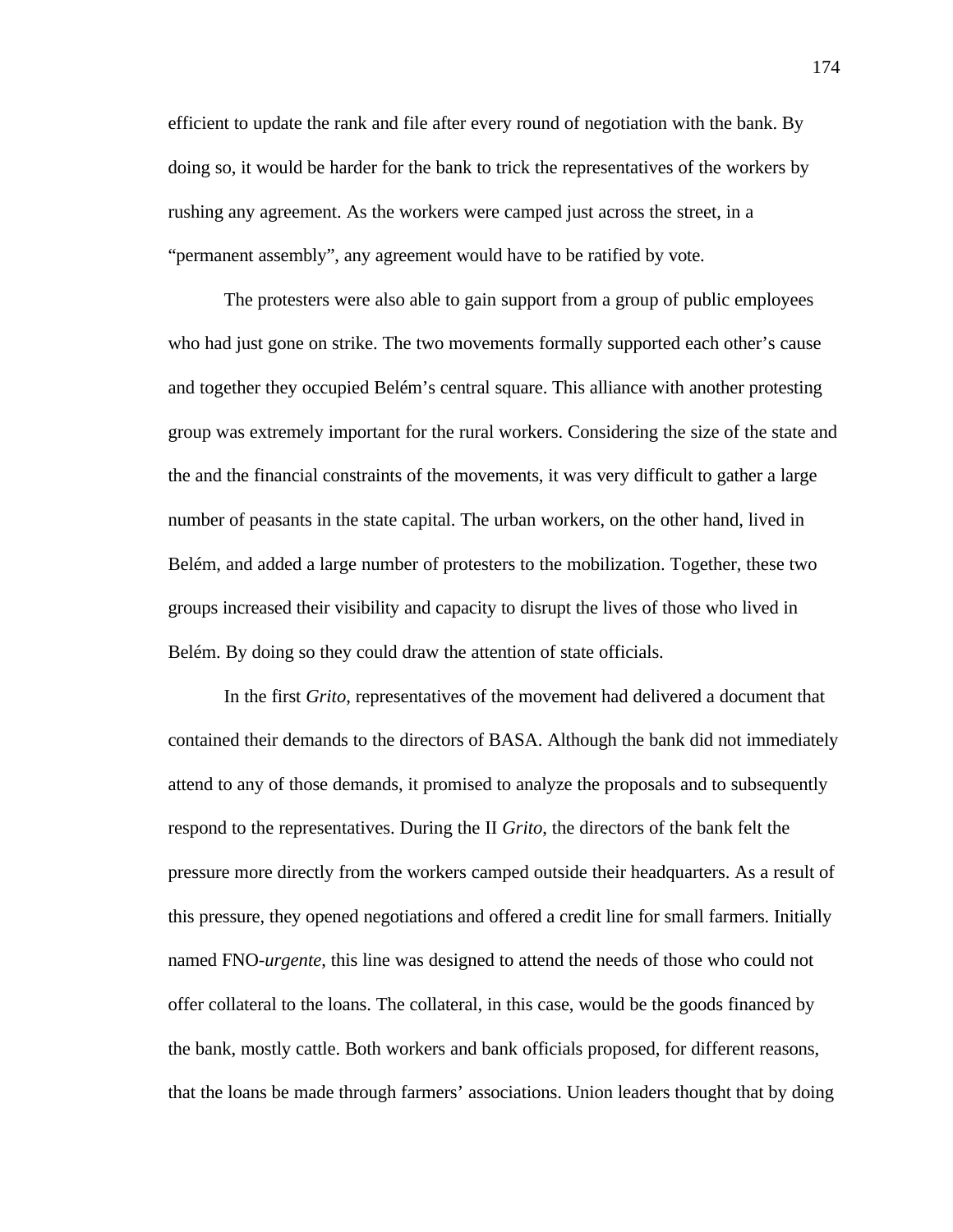so they would strengthen their movement, engaging more farmers in some form of collective action. Bank officials, on the other hand, thought that associations could be offer some kind of collateral, if not<sup>30</sup> tangible, at least moral. In other words, the association would keep an eye on those who had borrowed from the bank, and the borrowers would feel pressed not to forfeit payments or misuse the money. In retrospect, a leader of the movement interpreted this rule as a political safeguard for the bank's top managers: In case things went wrong, the bank would be able to blame the associations and hence the leaders of the workers for the failure.

Although the FNO-*urgente* represented a victory for the workers, it was a very small one. The bank offered to finance up to US\$ 3,500to 30 members of 5 cooperatives, which was virtually nothing, considering the actual demand and the amount of money already deposited in the fund. The workers considered the offer unacceptable and asked for an increase in the number of cooperatives and farmers that could get access to the fund. Also, they demanded that the groups be chosen by the FETAGRI, rather than by the bank. Other demands included a 1.5 % fee to be charged by the association or cooperative through which the loan was contracted, as well as insurance coverage and free technical assistance. The bank agreed to finance a larger number of farmers, but rejected all other demands. As the mobilization had reached its third day, and the workers had realized that they could not afford camping on the square much longer, they decided to avoid a stalemate and accepted the deal. The final decision was to finance up to 50 members of 25 associations and cooperatives selected by both the bank and the FETAGRI.

 $\overline{a}$ 

 $30$  Approximate value based on the 1997 exchange rate.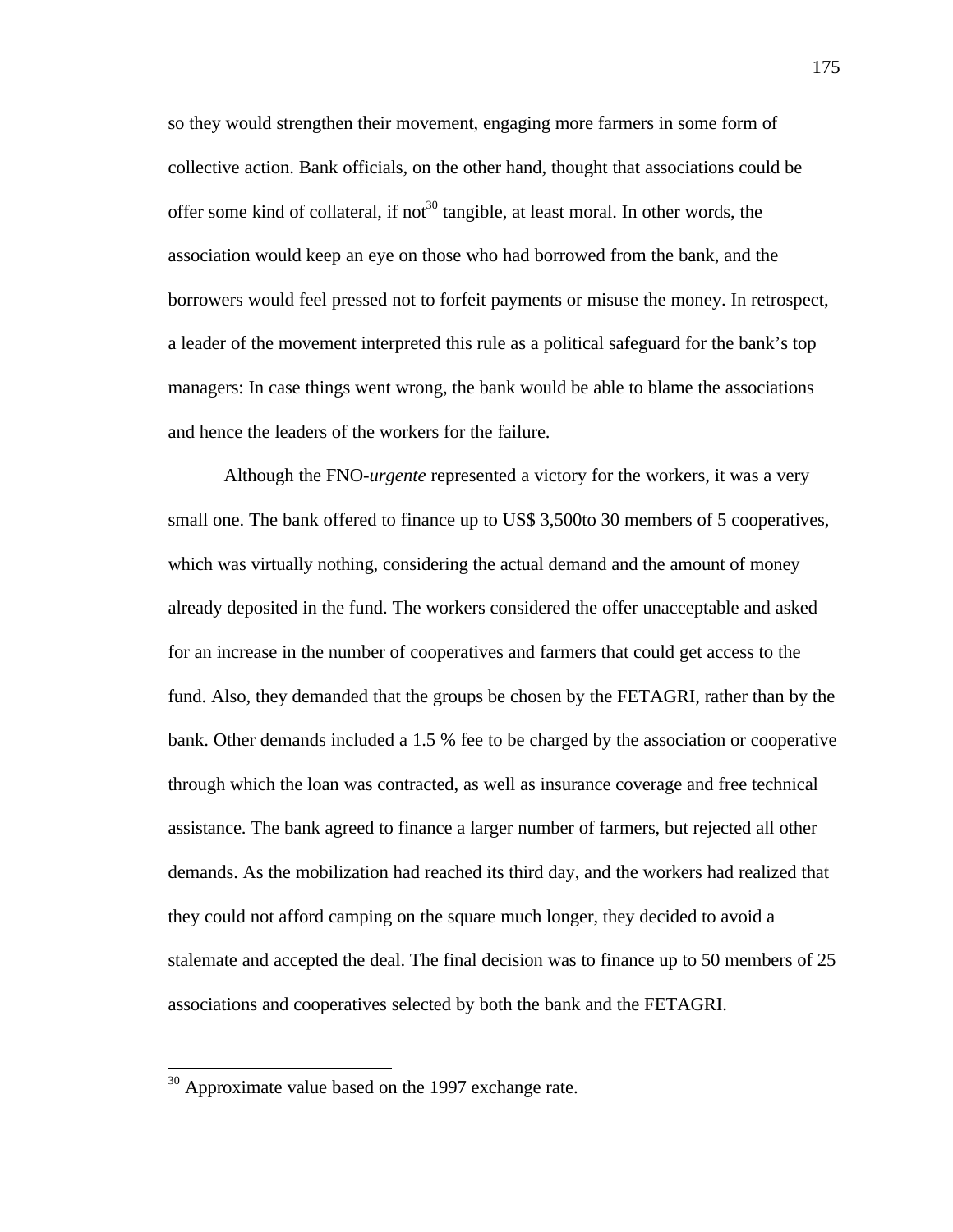### **III Grito do Campo**

 $\overline{a}$ 

It took the bank more than one year to release the loans approved in the *I Grito do Campo.* This delay was due to the bureaucratic intricacies of the credit line and, according to union leaders, to BASA's lack of motivation to help the peasantry. The workers had to keep pressure both on the bank and SUDAM, whose advisory board<sup>31</sup> – CONDEL – had to approve any policy concerning the use of FNO. It took time for SUDAM to call the council meeting and then for BASA to release the money. The FETAGRI and the CONTAG kept the pressure on state officials in Belém and in Brasília during this period, while the unions and other organizations, like the MPST and some peasant associations pressured BASA's regional offices.

In May of 1992, exactly one year after the first *Grito*, 1,600 rural workers from 84 *municípios* returned to Belém. Once again, they received support from another mobilized group, this time the employees of a state-owned ferry company that was about to be privatized. Also, the rural workers were able to broaden their network of alliances and supporters before the mobilization in Belém. First, they reached out to other FETAGs in Amazonia to convince them that the FNO should be available to small farmers anywhere in the region. They gained support from groups in Rondonia, Acre, and Tocantins. Besides dispatching delegations to Belém, the FETAGs in all states except Tocantins organized local rallies and protests during the three days of the *Grito*. Also, the CUT helped their fellow unionists from Amazonia by including the *Grito* in its *Jornada de Luta* (the organization's list of priorities).

 $31$  CONDEL is composed of representatives from the Ministries of Planning and Treasury, the governors of the northern states, and representatives of SUDAM and BASA.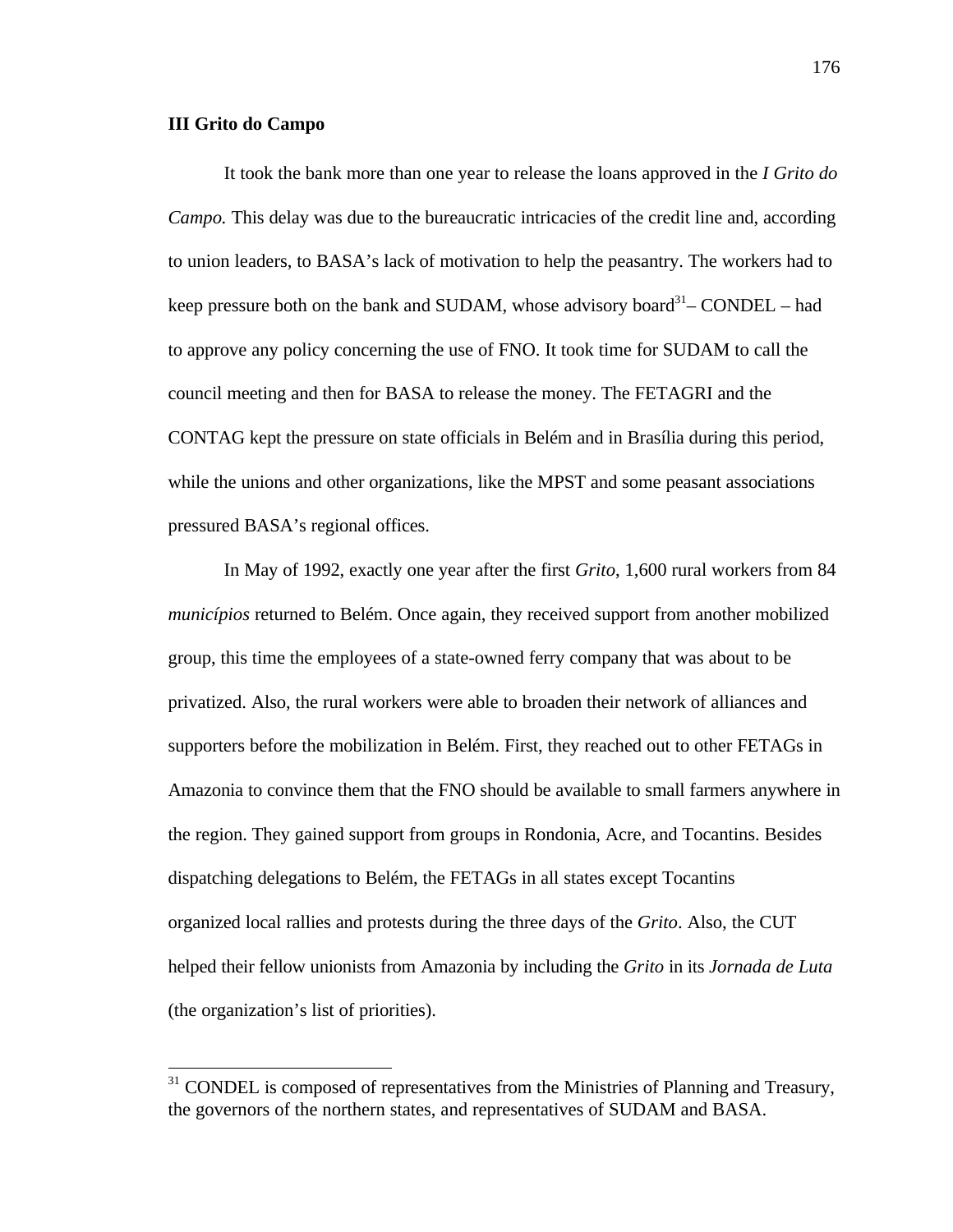The main points in the workers' agenda were the enforcement of the agreements made in the previous *Grito*, the extension of FNO to other states in Amazonia, and the simplification (*desburocratização*) of the rules of the FNO-*urgente*. One problematic issue concerning the simplification of the rules involved mandatory site visits by an extension agent every two months. As the state extension agency was financially strapped, these visits were impossible and effectively froze the release of new loans and the installments of the approved ones. The directors of the bank initially refused to negotiate with the protesters, who were again camped outside BASA. After two days of protests and intense mediation by some members of the state's *Assembléia Legislativa* (House of Representatives) the president of the bank received a committee in his office. The negotiations broke down, however, when the president asked for a 20-day period to reach a decision.

Frustrated with this response, the workers adopted a more radical posture. Although the police had shielded the bank from the protesters, the workers successfully executed an ingenious strategy to take over the bank. The protesters split into two groups. One of the groups quietly walked around the block and waited until the other group created a distraction in front of the bank. When the police tried to contain the loud protesters, the second group entered the bank through the back door. Once inside the bank, they set up camp and did not leave until the bank's top managers decided to hear them. This strategy surprised the directors of the bank, who had to reopen negotiations to avoid further embarrassment and any possible violent outcome.

The President of the bank and representatives of the workers ratified the commitments made in 1991 and extended FNO-*urgente* to other states. According to this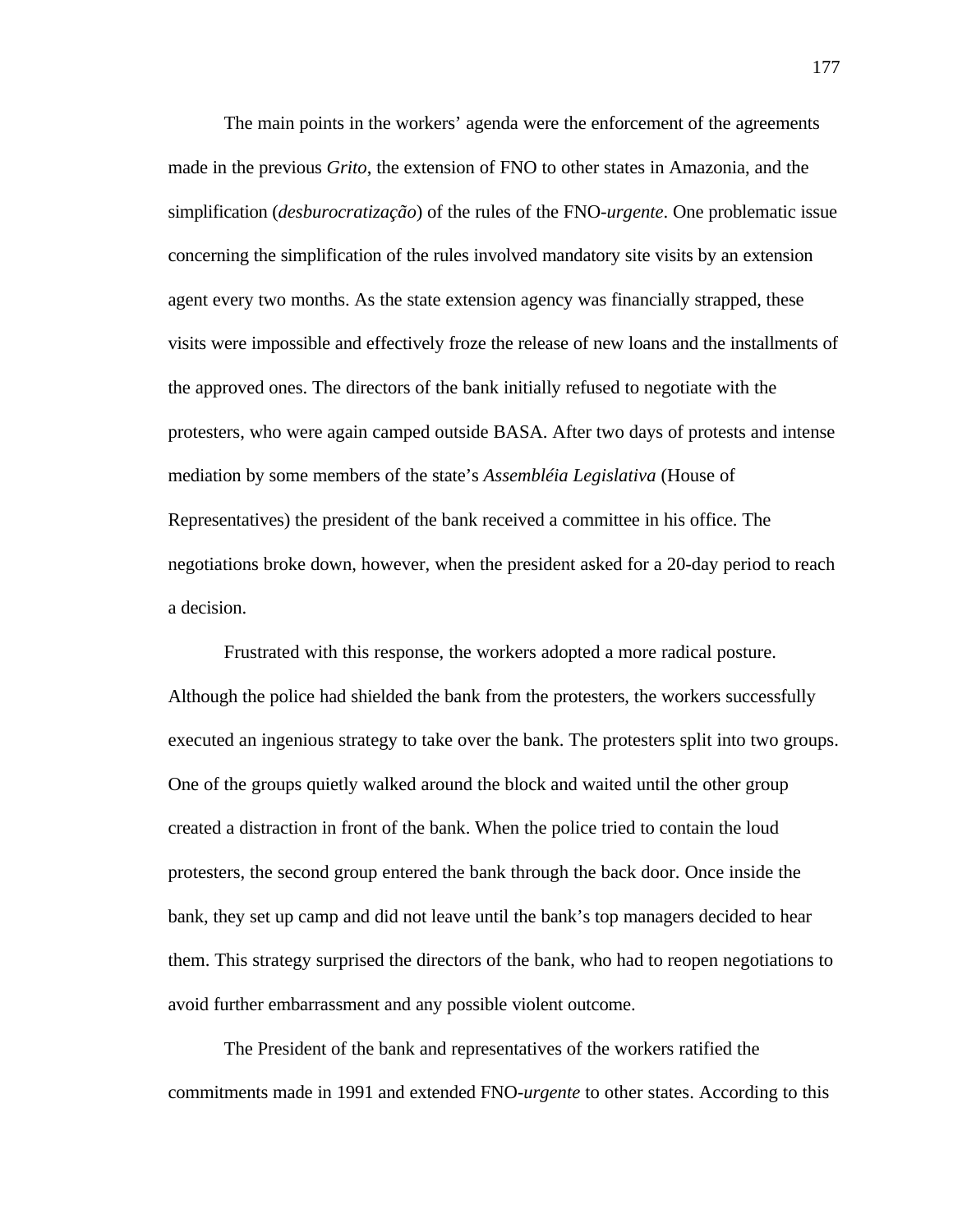new agreement, 50 cooperatives and associations would receive the loans in Pará, 12 in Acre, 12 in Tocantins, 15 in Rondonia, and 6 in Roraima. Again, the bank set a limit of 50 loans per organization. Another important victory for the workers was the possibility of getting technical assistance from agencies other than the State Extension Agency – EMATER. Finally, the two parts reached an agreement concerning the interest rates for the loans – a very good one for the borrower. The bank agreed to limit the annual nominal interest rate to 12.5% and to give a 25% rebate on the annual consumer price index. As inflation was high, this rebate meant a real and substantial subsidy.

Table 4.4 shows the overall interest rates for FNO loans between 1989-94. These numbers do not accurately reflect the subsidy for the FNO-*urgente*, for they include other credit programs that used money from the fund. The bank does not have the data for the FNO-*urgente* loans and the conditions established in the negotiations between BASA and FETAGRI do not reflect the actual terms of the loan. Both interest rates and grace periods were renegotiated later. Moreover, with the exception of the loans contracted in 1992, all other loans have not been paid back and their terms are still being negotiated. The numbers do suggest, however, that the loans contained significant subsidies, particularly during the early years, when inflation was higher.

The III *Grito* epitomizes the new framing strategy of the rural workers during the second cycle of mobilization. As they fought against the economic model that the state bureaucracy implemented in Amazonia, they constructed their own image as the antithesis of that model. State-subsidized large scale ranching caused environmental damage, unemployment, land, and income concentration, and failed to promote economic growth. The workers argued that small farmers were responsible for the supply of most food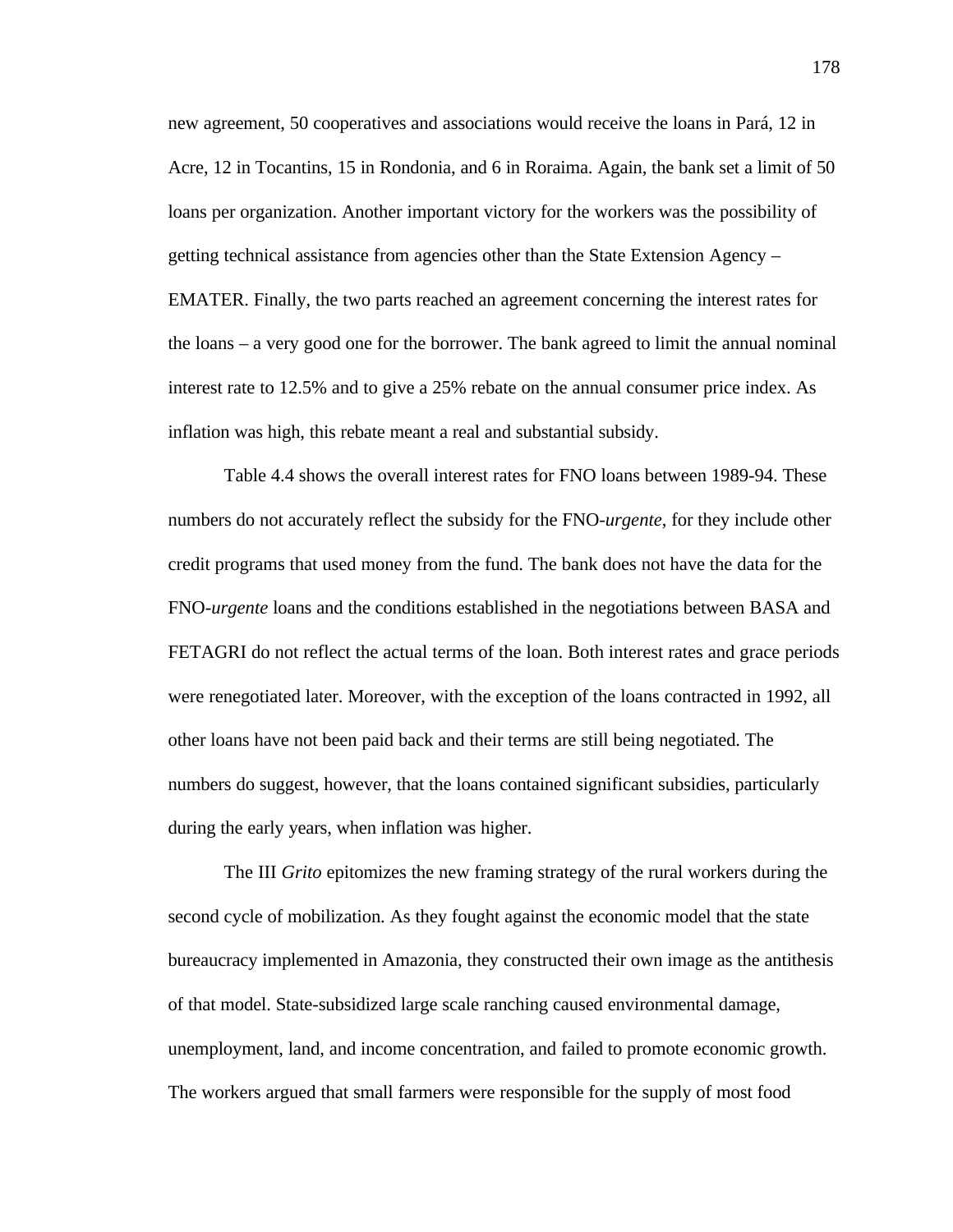| Year  | Total (US\$ 1,000)         | Interest rate |
|-------|----------------------------|---------------|
| 1989  | 2,180                      | n.a.          |
| 1990  | 108,570                    | $-34.77$      |
| 1991  | 92,214                     | $-14.92$      |
| 1992  | 27,986                     | $-4.84$       |
| 1993  | 82,986                     | $-2.19$       |
| 1994  | 242,285                    | $-3.86$       |
| 1995  | 234,695                    | n.a.          |
| Total | 790,916                    |               |
|       | Source: BASA/COTEC (1996). |               |

Table 4.4: FNO total disbursements and interest rates, 1989-95.

The emphasis on the sustainability of small-scale farming became particularly strong in 1992 because Brazil hosted the United Nations' Conference on Environment and Development (UNCED). The document that the workers presented to the press before the III *Grito do Campo* was entitled "Bases para o Desenvolvimento da Amazônia com Conservação Ambiental" (Foundation for the Development of Amazonia with

Environmental Conservation) (FETAGRI, 1992). The introduction to the document reads:

This document represents an attempt to compile the issues that have been debated and experienced in the countryside, and that are pointed out by researchers, political parties, and organizations in civil society as alternatives for the development of our region. (….) The destruction of nature calls for a response, a development model that harmonizes with nature. As a response to marginalization and violence against the bulk of our population, we need a development model in which all human beings have their own place. Our starting point is a model based on small and medium-size farming systems, aimed at breaking down the power of the *latifúndio* over land, therefore weakening the oligarchies – an enemy that has been tightening its grip on labor and spreading violence in the countryside. This is not only about who gets land, but also about how to advance toward a new model that could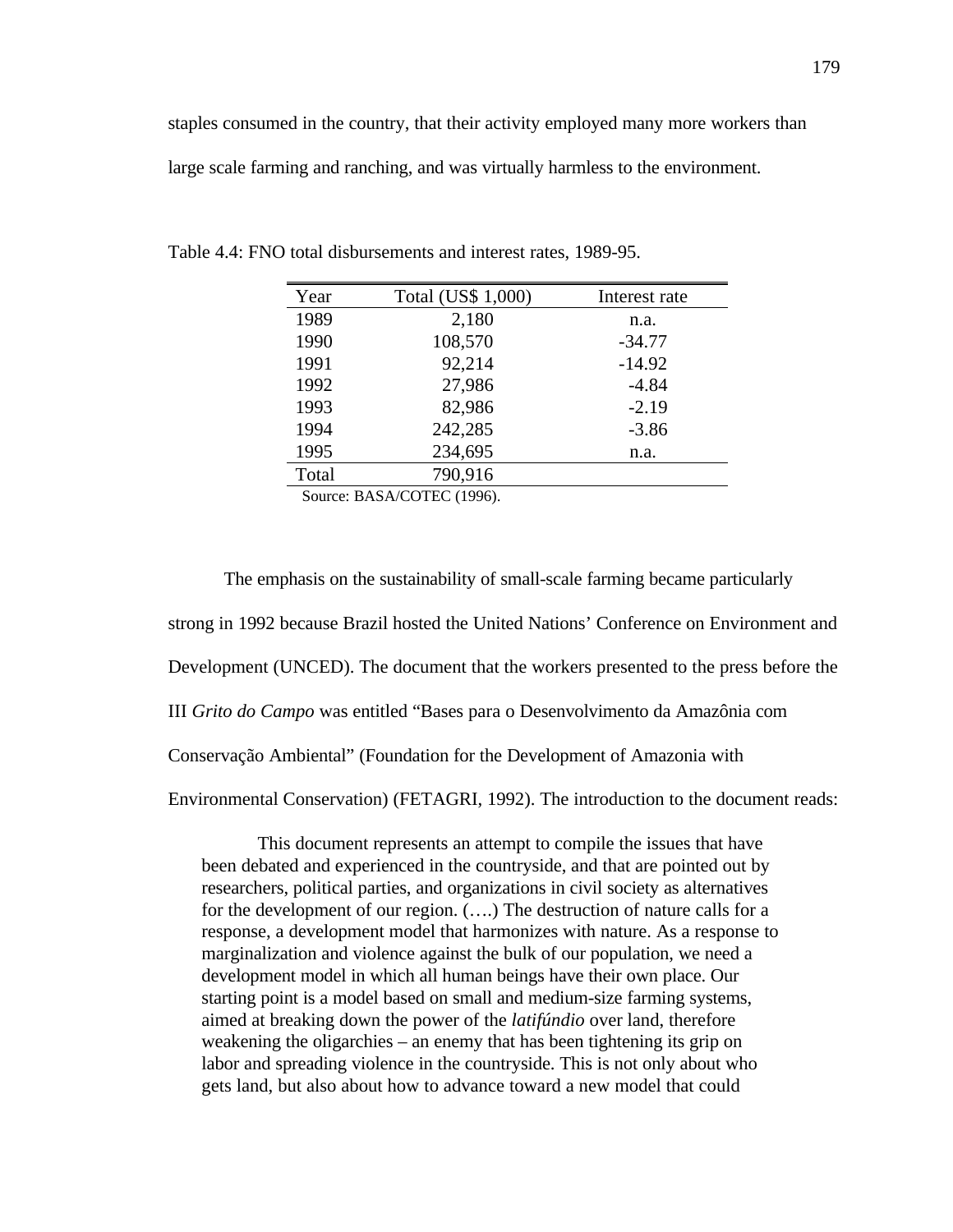develop production, a model in which agriculture and nature can coexist. (FETAGRI, 1992: i. The translation is mine)

These claims are true, at least partially. What is interesting, though, is that when they came to the forefront of the protests, the workers had already achieved a high level of organization. They used scientific research and literature on deforestation in Amazonia, produced during the 1980s, to support their claims. The workers not only had access to this literature, but also enlisted some of the researchers that produced it as their allies. Besides the rhetoric in the 1992 document, the workers backed their arguments with data extracted from published research. They used economic data collected by the United Nations Development Program (UNPD), to bash the traditional development model:

Only 102 out of 1,000 projects financed by FINAM between 1975 and 1985 are still working. Three quarters of these projects yielded poor results, with profitability around zero. The government invested US\$ 2 Billion (1985) in these activities and, for each dollar invested, only two cents returned as taxes. The government financed ranching activities that generated less than 1% of the employment in this sector in Amazonia. (FETAGRI, 1992: 05. The translation is mine)

They also used research carried out by the Brazilian Institute for Space Research (INPE) and EMBRAPA to make their point about the environmental consequences of this model:

According to recent research, 75% of the 40,000,000 Ha of forest cleared in Amazonia was due to the ranching projects implemented in the last three decades. Approximately 17,000,000 Ha of cleared forest correspond to pastures, and large proportions of these lands have already lost fertility or are loosing it very fast. The cost of recuperation of these areas would be US\$ 150.00/Ha, which would demand approximately US\$ 1.275 Billion, or 65% of the resources that FINAM has already invested in the region. (FETAGRI, 1992: 05. My translation)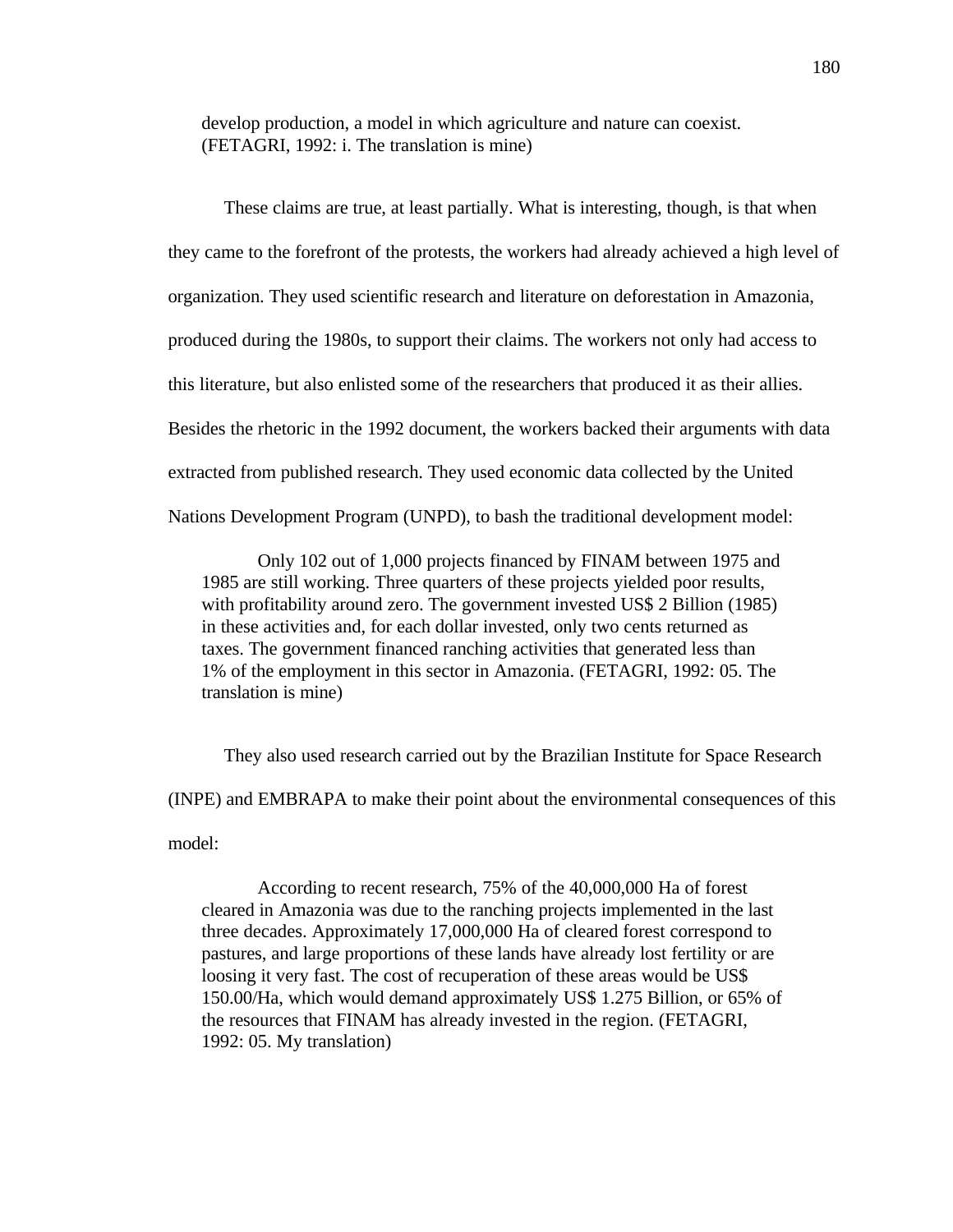Finally, the workers also used data collected by INCRA to illustrate their claim about the concentration of land, showing that 90.5% of the properties in Pará were small (0 - 500 Ha), but occupied only 18% of the area of the state. Properties larger than 10,000 Ha, on the other hand, covered 30.8% of the surface of the state, but were only 0.38% of total number of properties.

Although this framing process was important in broadening the scope and appeal of the movement, it was also crucial to strengthen the relations between the movement and their allies (real or potential), their interlocutors, and society in general, particularly through the press. In their negotiation with the state, the workers did not suggest that the subsidies for rural credit be banned. Rather, they wanted BASA to redirect fiscal incentives toward small farmers, and they succeeded, to a certain extent.

### **The Next Step:** *I Grito da Amazonia*

Since the first meetings, in 1991, the rural workers and their allies within the MPST worked to expand their coalition by supporting and asking for the support of other organized sectors of the society. The extension of FNO to small farmers outside Pará was of particular importance to FETAGRI as a way to attract more support for the movement. The STRs attracted other powerful groups to their coalition: the National Committee of People Displaced by Dams (*Comissão Nacional dos Atingidos por Barragens* – CABA) and the Kayapó Indians, who had successfully fought the powerful ELETRONORTE, a state-owned electricity company, to avoid the construction of a gigantic dam in their territory, near Altamira. With their new allies from inside as well as outside Pará, the workers organized the fourth *Grito*, in 1993. This time it was called the *Grito da Amazônia*.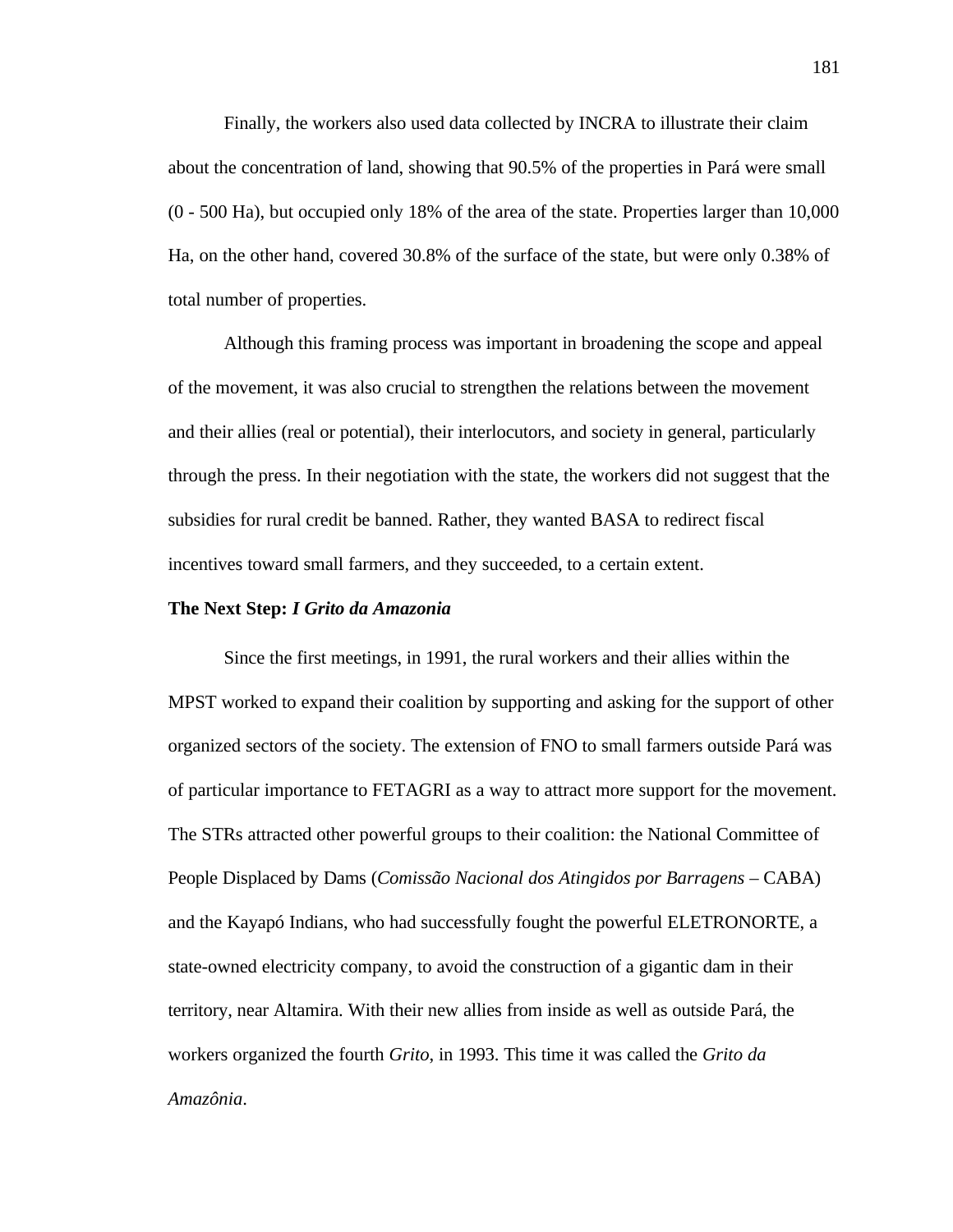Although the focus of the mobilization in the *Grito da Amazônia* was still Belém, there was intense mobilization in other capital cities and in several mid-size towns throughout Amazonia. The press announced that:

In the first follow up of the movement, yesterday in the afternoon, the organizers of the movement informed that more than a thousand people are concentrated in front of BASA's office in Rio Branco, Acre's capital. In this same state, more than a thousand rural workers are also on the streets of Tarauacá, Sena Madureira, Manoel Urbano, and Feijó. More than a thousand people are also on the streets of Porto Velho and Pimenta Bueno, in Rondonia. In Tocantins' capital city, Palmas, about seven hundred people are camped. In Pará, besides Belém, the organizers of the protest claim that almost two thousand protesters camped yesterday in Conceição do Araguaia, in the South. (FETAGRI, 1993. The translation is mine)

These numbers might well be a little inflated, but the point is that the movement had reached a mobilizational capacity much higher than just two years before, when the *Grito* was basically restricted to the members of the MPST and the *Comitê Rio Maria*. An important new ally for the rural workers was the Union of Rural Civil Servants of Pará (Sindicato dos Trabalhadores no Setor Público, Agrícola e Fundiário do Pará – STPFA). In 1991, these same extension agents had opposed the FNO-*urgente* as the bank and rural unions proposed it. They claimed that the small farmers were ill equipped to deal with rural credit, and that the extension service could not provide all the support they would need. As the bank had already claimed that the lack of technical assistance was hindering the FNO-*urgente*, bringing the extension agents to their side was crucial to the workers.

Besides forging broader alliances prior to the mobilization, the leaders of the movement organized a large meeting with representatives of several state agencies and private organizations to discuss the movement's agenda. Among these organizations were the State Secretary of Agriculture (Secretaria Estadual de Agricultura – SAGRI),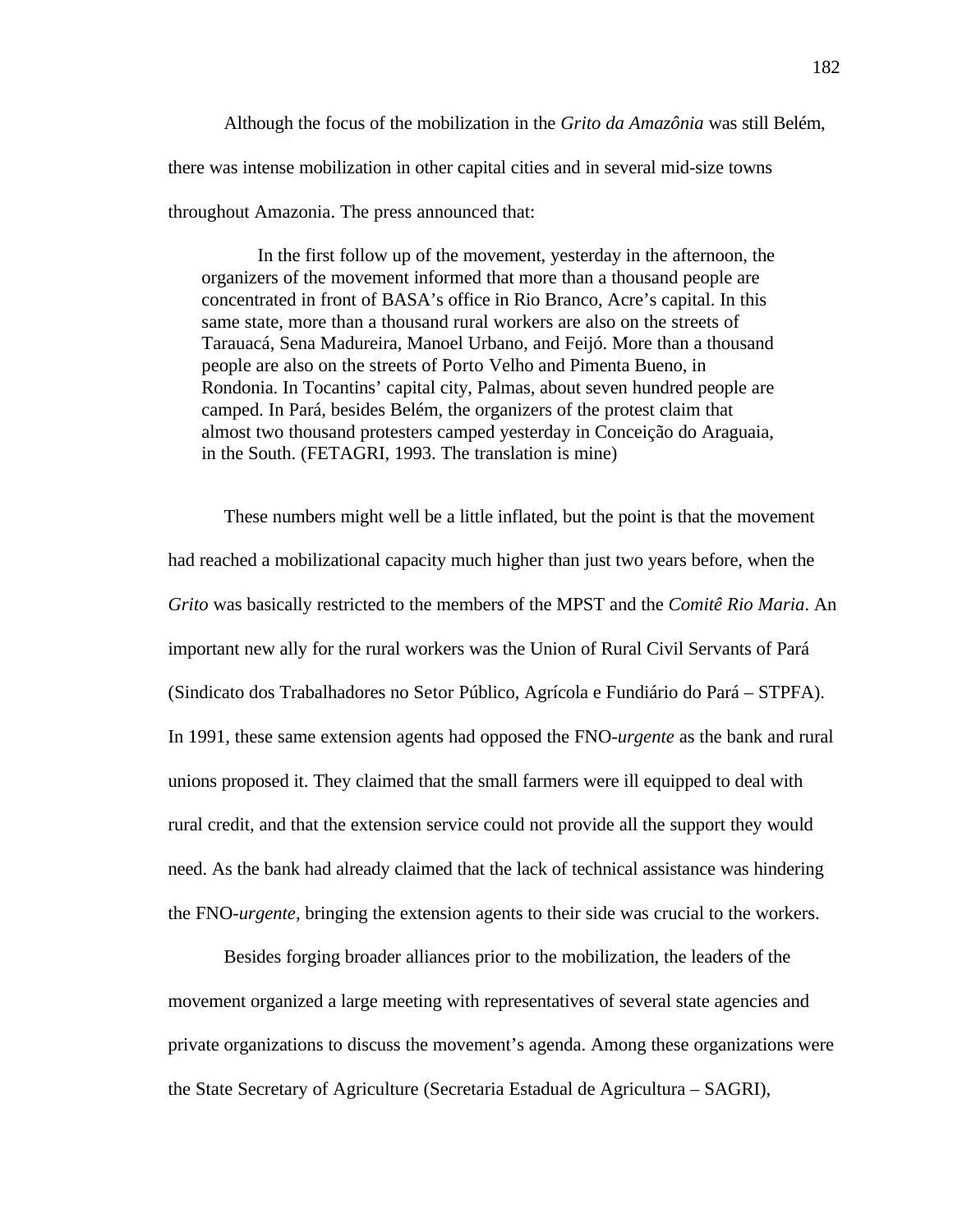EMATER, the State Federation of Farmers (Federação da Agricultura do Estado do Pará – FEAEP), the Association of Industrialists of Pará (Federação das Indústrias do Estado do Pará – FIEPA), INCRA, BASA, SUDAM, and the Brazilian Environmental Agency (Instituto Brasileiro do Meio Ambiente – IBAMA). The purpose of this meeting was to promote a discussion with all parties concerned with the development of the region, so that the rural workers could claim that they were fighting for a new mode of development, rather than simply access to public money.

An important point in the worker's agenda was the democratization of SUDAM's board – CONDEL. They felt that their lack of representation in this organization was costly, because CONDEL was, along with the Ministry of Planning, the locus of most important development policy-making for Amazonia. Despite the diverse interests represented in the alliance behind the *Grito da Amazonia*, the rural workers did have a more specific agenda to present to BASA. A key demand was that BASA set differentiated rules for the loans according to the size of the borrower's property. They suggested a 3% annual interest rate plus 70% of the inflation rate for "mini" farmers<sup>32</sup>. Small farmers, according to this proposal, would pay a 5% annual interest rate plus 80% of the variation of the inflation index. Finally, they also proposed the creation of a credit line for the associations and cooperatives, which would pay a 4% interest plus the full inflation rate, measured according to their formula. By gaining access to credit, the

 $\overline{a}$ 

 $32$  They fought for the use of an inflation index based solely on the prices of agricultural commodities planted in the region, instead of the traditional Consumer Prices Index (Índice de Preços ao Consumidor – GDP). This new formula would link the inflation index to their income, shielding them from any (likely) relative loss of income.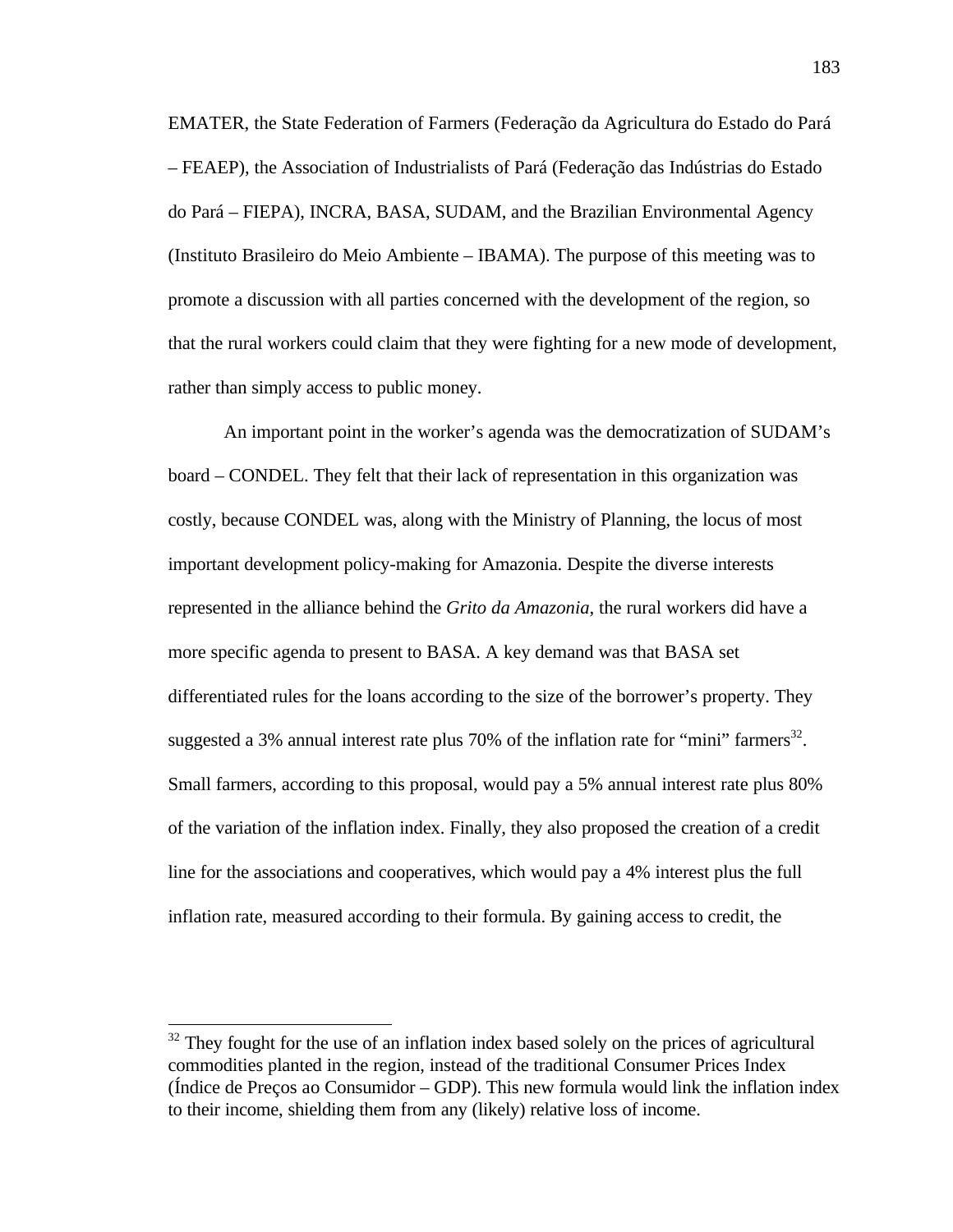cooperatives and associations would be able to invest in infrastructure projects and machinery that could benefit their members collectively.

The workers did not get the differentiated rule, nor the new formula for calculating the inflation rate; nonetheless, they got a substantial improvement over the conditions bargained in the previous negotiation with BASA, in 1992. The bank agreed to reduce the annual interest rates for FNO-*urgente* from 12.5% to 4% and to increase the rebate on the inflation rate from 25% to 50%, which drastically increased the subsidy to the loans. These rules would apply to both mini and small farmers. Also, they agreed that the cooperatives and associations could finance projects up to 80% of the total value of their members' individual loans. Another innovation was the creation of a 3% fee to be split equally between the association through which the loan was contracted and the rural extension agency (a demand the bank had refused in the II *Grito*).

The workers considered the agreement satisfactory. Their strategy to hold a seminar where they could bargain with the bank in front of other governmental agencies and the press apparently paid off. However, after the meeting, the president of BASA simply refused to sign the agreement. On the last day of the mobilization, the workers were concentrated in front of the state House of Representatives. When they learned that the president of BASA was stalling, they decided to dispatch a small group to the bank to pressure him. As the workers arrived, the police tried to contain them. The confrontation resulted in the destruction of the first floor of the bank's building. Moreover, the police shot one of the protesters and beat another dozen, who had to be hospitalized.

The president of the bank immediately felt the pressure and realized that if the other hundreds of peasants who were protesting a few kilometers away from the bank

184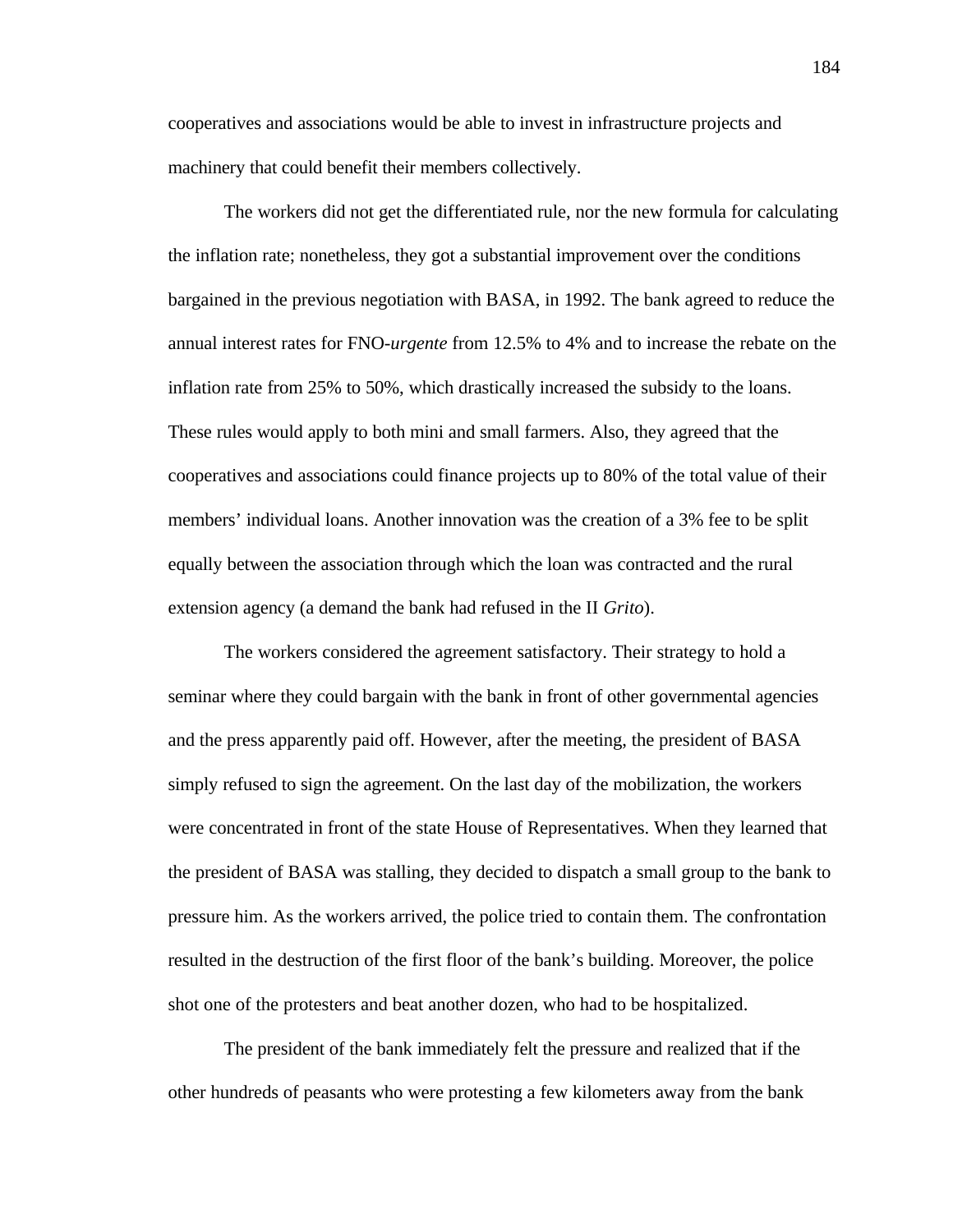decided to retaliate, a tragedy would take place. He immediately signed the agreement accepting all of the terms agreed to the day before. Even though the *Grito da Amazonia* was not a movement targeted at discussing rural credit, the developments in these four days in Belém characterized it as such. In spite of this narrowing of the agenda, the following mobilization significantly broadened its scope. In 1994, it became known as the *I Grito da Terra Brasil*.

## **Going National: The Gritos da Terra Brasil**

 $\overline{a}$ 

From 1994 on, the *Gritos* became a nation-wide protest, and were renamed *Grito da Terra Brasil*. The growth in the size and scope of the protest was in part due to the success of the previous rallies. More importantly, however, was the involvement of the national labor organizations in the movement. In 1994, the CUT and the CONTAG adopted the *Grito* as part of their agenda and promoted demonstration and protests in dozens of cities outside Amazonia. However, the organizers of the movement presented an agenda that was still focused on Amazonia, and particularly on the issue of rural credit. They kept attacking the model of development applied to the region, now fully incorporating the issues of sustainable development and conservation of natural resources into their rhetoric. This was clear in the introduction of the 1994 agenda:

Another typical example is credit for the agricultural sector, where the statistics show the economic, social, and ecological failure. Another indicator of the socially detrimental nature of public policies applied to the region [Amazonia] is the brutal process of land concentration that has happened in the last thirty years. It should be noted too the ecologically devastating nature of this model, which, according the data collected by  $INPE<sup>33</sup>$ , has already resulted in the deforestation of an area of more than forty million hectares in Amazonia. (FETAGRI, 1994: 1. The translation is mine)

<sup>&</sup>lt;sup>33</sup> The National Institute for Space Research – Instituto Nacional de Pesquisas Espaciais.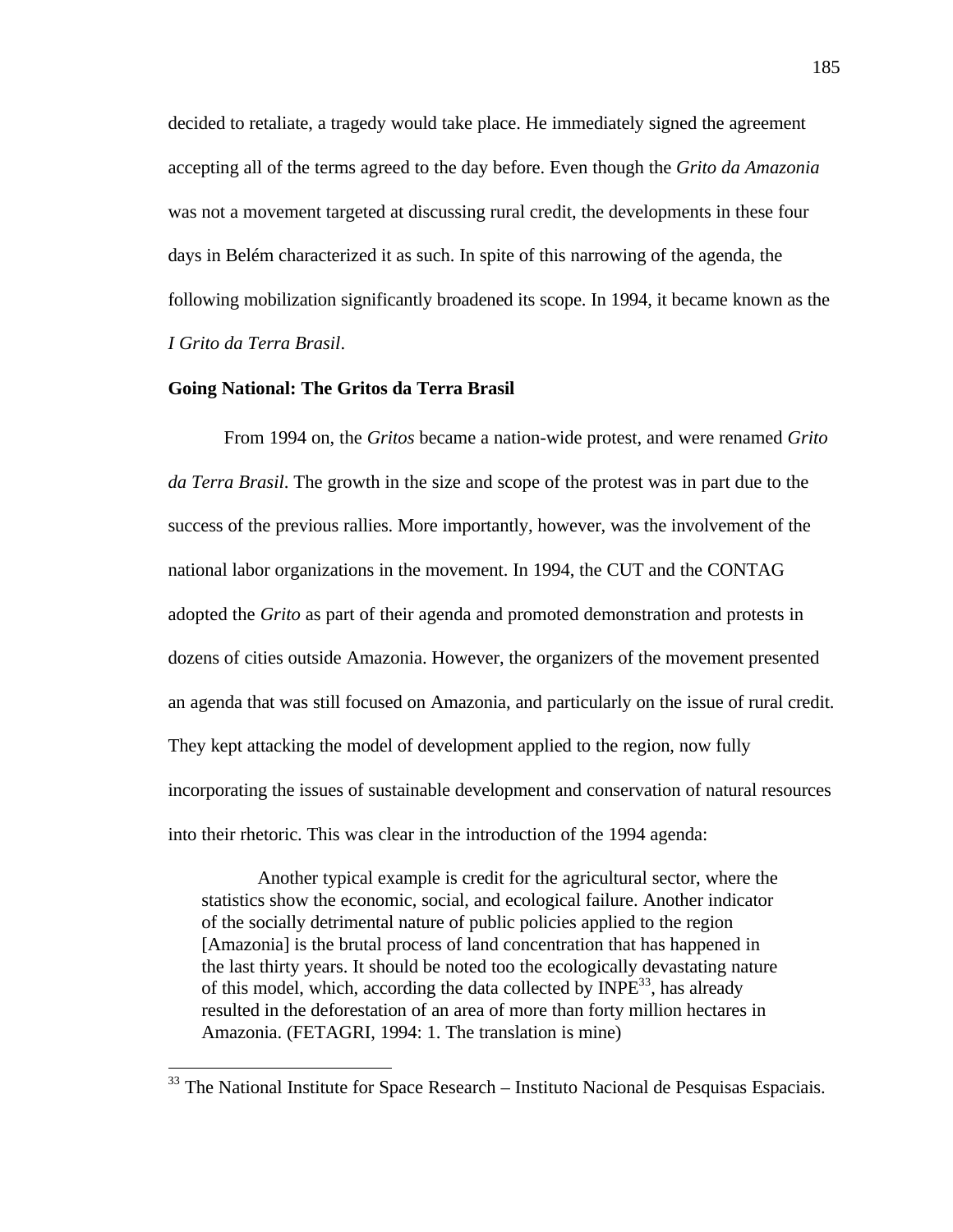Some of the demands the workers made in 1994 were:

- 1- A survey and legal demarcation of Indian reservations and *Quilombos* (the collective lands of the descendants of fugitive slaves);
- 2- A massive effort to issue title to small farmers and colonists in Pará, reopening filed lawsuits and investigations against the murderers of rural workers, unionists, and priests in the countryside;
- 3- Investigation of allegedly fraudulent issuing of titles in the state of Pará;
- 4- Revamping of the colonization projects in the region (PIN-PROTERRA);
- 5- Extension and simplification of credit lines (PROCERA<sup>34</sup> and FNO-*especial*);
- 6- Investments on rural electrification;

 $\overline{a}$ 

7- Improvement of rural extension, education, transportation, and health service.

Despite the breadth of the agenda, most of it addressed the issue of rural credit: Five out of its twelve pages proposed detailed changes in the rules governing the use of PROCERA and, particularly, FNO-*especial*. While no fewer than 66 items detailed the demands relative to credit, the authors of the document dedicated only five lines to both education and health care. Contrary to the expectations that such a broad national movement might have raised, the main victory for the protesters was an extension of the 2-year grace period on the loans. The grace period of the first loans, contracted in 1992, was about to expire, and the borrowers would be hard-pressed to pay them back.

In 1995, the national alliance that supported the *Grito da Terra* was consolidated. The FETAGRI's 1995 report acknowledged the involvement of a larger number of

 $34$  Programa Especial de Apoio à Reforma Agrária – a credit line to help colonists recently settled by official land reform programs.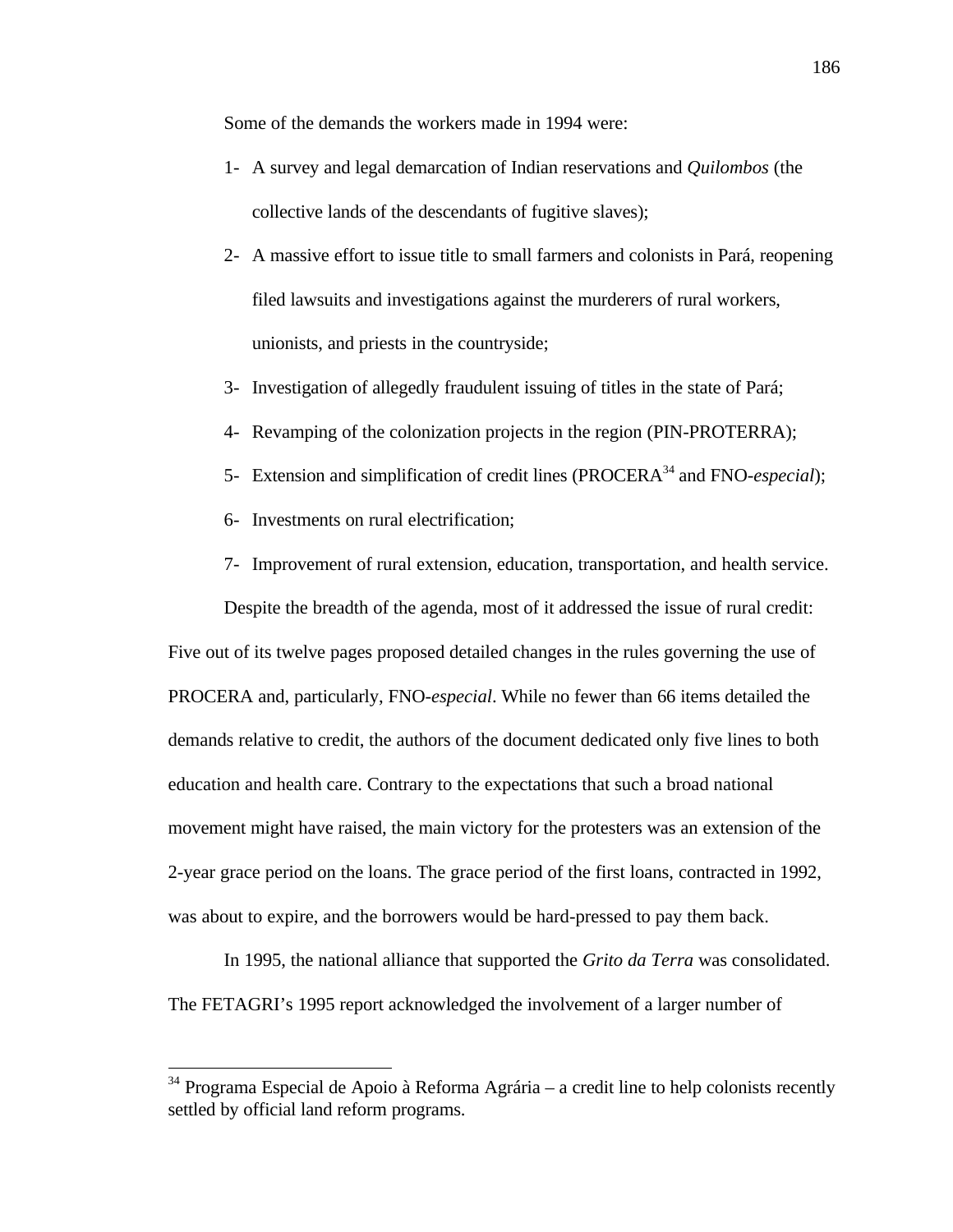organizations in the coordination of the event: CUT; CONTAG, MST, MAB, MONAPE, and  $CSN<sup>35</sup>$ . The organizers claimed that they mobilized 4,500 people in the state of Pará and about 6,000 in Amazonia. In Belém the movement focused their actions on BASA and on the state executive. In Brasília, they concentrated their efforts on the Ministries of Agriculture and Labor. They discussed a new rural credit program with the Ministry of Agriculture. Their main concern in the Ministry of Labor was the delay in the analysis of retirement claims by rural workers. The protesters wanted a faster and simpler process to substitute for the bureaucratic procedures required by the Brazilian Social Security Administration (the Instituto Nacional de Seguridade Social – INSS). Also, representatives of the MPST pressed the Ministry of Transportation to release resources to renovate the Transamazônica highway.

The rural credit issue did not dominate the agenda of the II *Grito da Terra Brasil* to the same extent that it did in the previous year. Instead of focusing on the minutiae of the FNO-e, the authors produced a balanced document that addressed other important issues, like transportation, education, tax policy, energy policy, environment, violence, land reform, technical assistance, and research. This agenda reflected the diverse interests of the groups that supported the movement; however, the rural workers were still the most powerful group in the coalition, and in practice credit still dominated the negotiations.

 $\overline{a}$ 

<sup>35</sup> CNS – Conselho Nacional dos Seringueiros (National Rubber Tapers Council); MAB – Movimento Nacional de Atingidos por Barragens (National Movement for the Displaced by Dams); MONAPE – National Movement of Independent Fishermen); MST – Movimento dos Trabalhadores sem Terra (Movement of the Landless Rural Workers).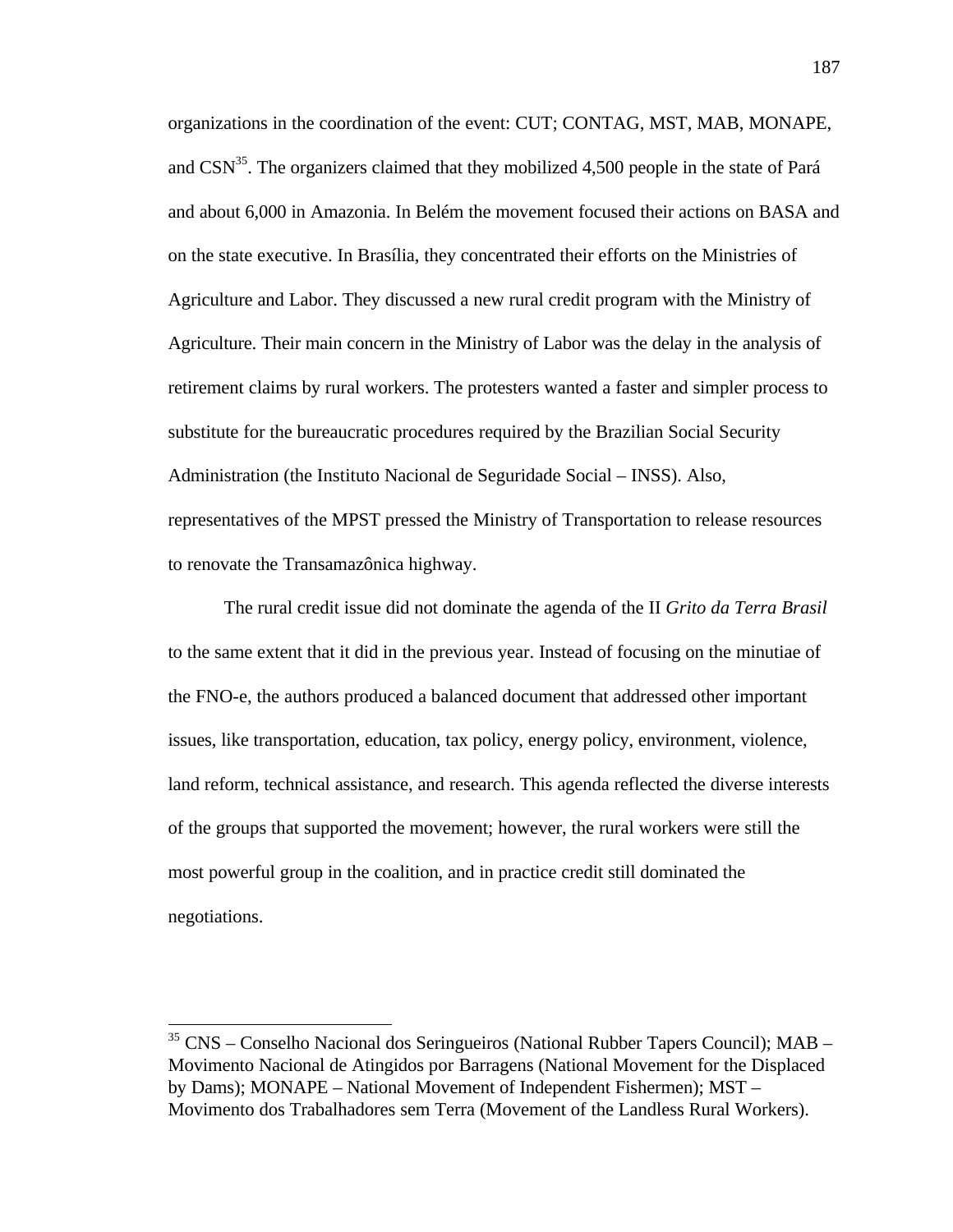There was a difference however, between the 1995 proposal and those the workers presented in 1992-94. This time they did not restrict their struggle to the FNO-e and BASA. Rather, they included PROCERA in their agenda (it was already included in the 1994 agenda, but it was never addressed in the negotiations with the government). This change reflected the greater role played by the MST in the alliance. Not only did it expand the demands related to credit, but also included a proposal for the settlement of landless workers in various sites inside and outside Amazonia. These proposals included the expropriation of private lands (and they even suggested which *latifúndios* should be targeted), the establishment of basic infrastructure (roads, schools, and healthcare centers), and the provision of credit and technical assistance to the settlers.

In spite of all these novelties, most of the movement's efforts went to the negotiations with BASA and, again, the results were changes in the rules of the credit policy and new promises by BASA. The bank assured the workers that they would extend the FNO-e to 25,000 small farmers and that the STRs would have some discretionary power over the choice of associations and cooperatives that would qualify for the program.

The bank, however, did not accept the proposal to increase the subsidies on the loans by not charging the inflation rate. Despite this loss, in the III *Grito da Terra Brasil*, in 1996, the workers proposed that the bank charge no interest rates at all, so that the only obligation by the borrower would be to return the principal to the bank (FETAGRI, 1996: 29). The bank obviously refused this proposal, arguing that it would deplete the fund in the long term.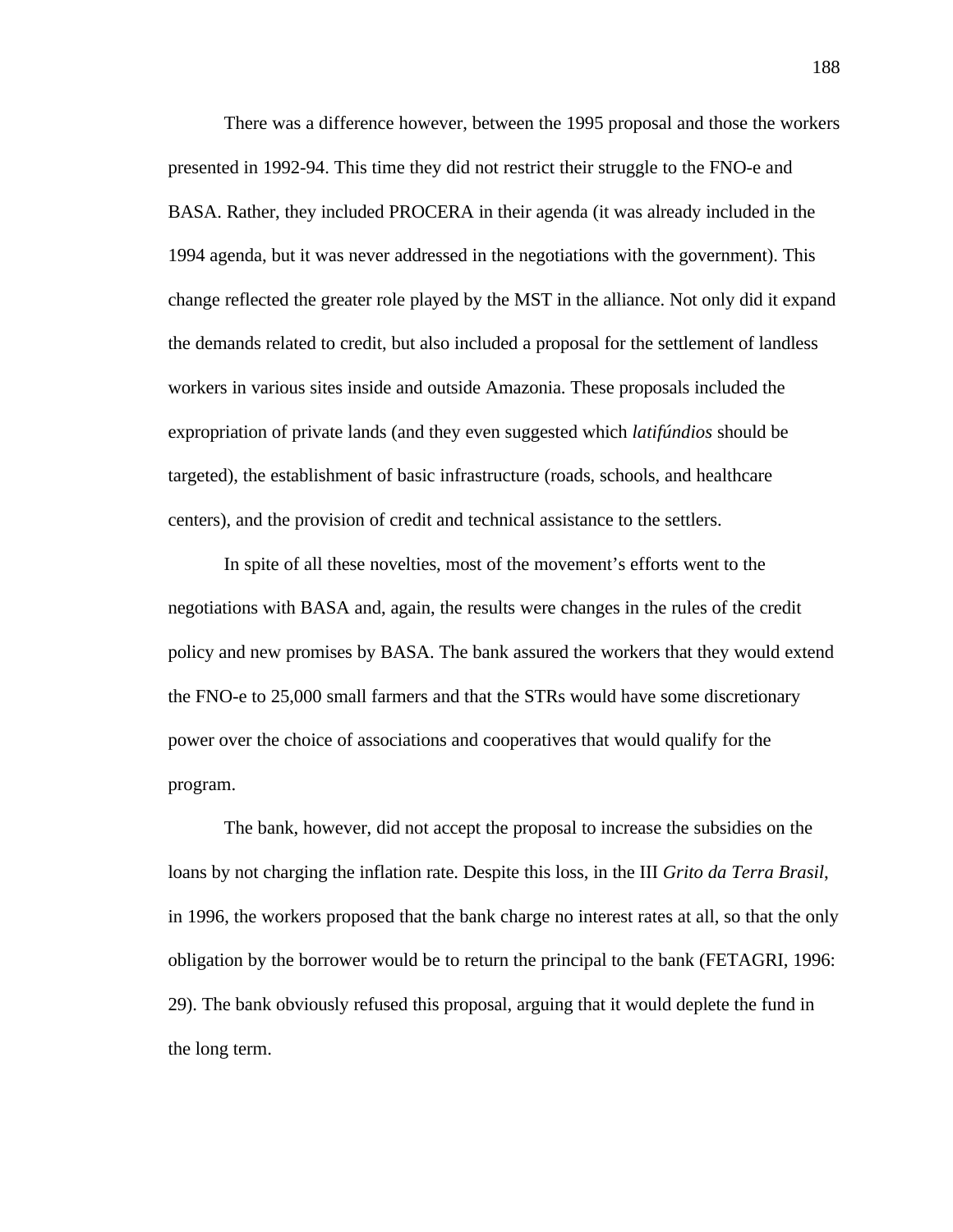The III *Grito* represented a radicalization of the movement, which was partly the result of the increased participation of the MST. The MST had been successfully promoting the invasion of private and public lands throughout the country. The press coverage suggests that outside Pará, the *Grito* was overwhelmed, if not commanded by the MST. Whereas 300 rural workers convened in Belém, newspapers announced that 1,200 members of the MST gathered in Alagoas, where they would invade a ranch; an other 2,000 members met in Curitiba, 400 in Porto Alegre, and 200 in Belo Horizonte (FETAGRI, 1996: 135).

The MST was not the only organization to adopt a radical posture. The workers in Pará blocked the highway that leads to the Tucuruí hydroelectric dam, and refused to leave until ELETRONORTE signed an agreement to extend the power lines to the West, and to supply energy to the towns of the Transamazônica and Tocantins regions. This was an old demand of the workers, but, as with most commitments reached in the *Gritos*, ELETRONORTE had been ignoring it.

Surely, the most important gain for the movement in the III *Grito* was the creation of a new credit line for small farmers by the federal government: the National Program for Support of Familial Agriculture (Programa Nacional de Apoio à Agricultura Familiar – PRONAF). The rural workers negotiated the creation of this program with the Ministry of Agriculture and the Banco do Brasil, which became the manager of the program. The federal government created the PRONAF, but did not respond to the workers' suggestion that the program receive a US\$1.5 billion budget.

In the following two years the participants of the *Gritos* continued to fight BASA for more advantageous conditions for the loans and the extension of the program (they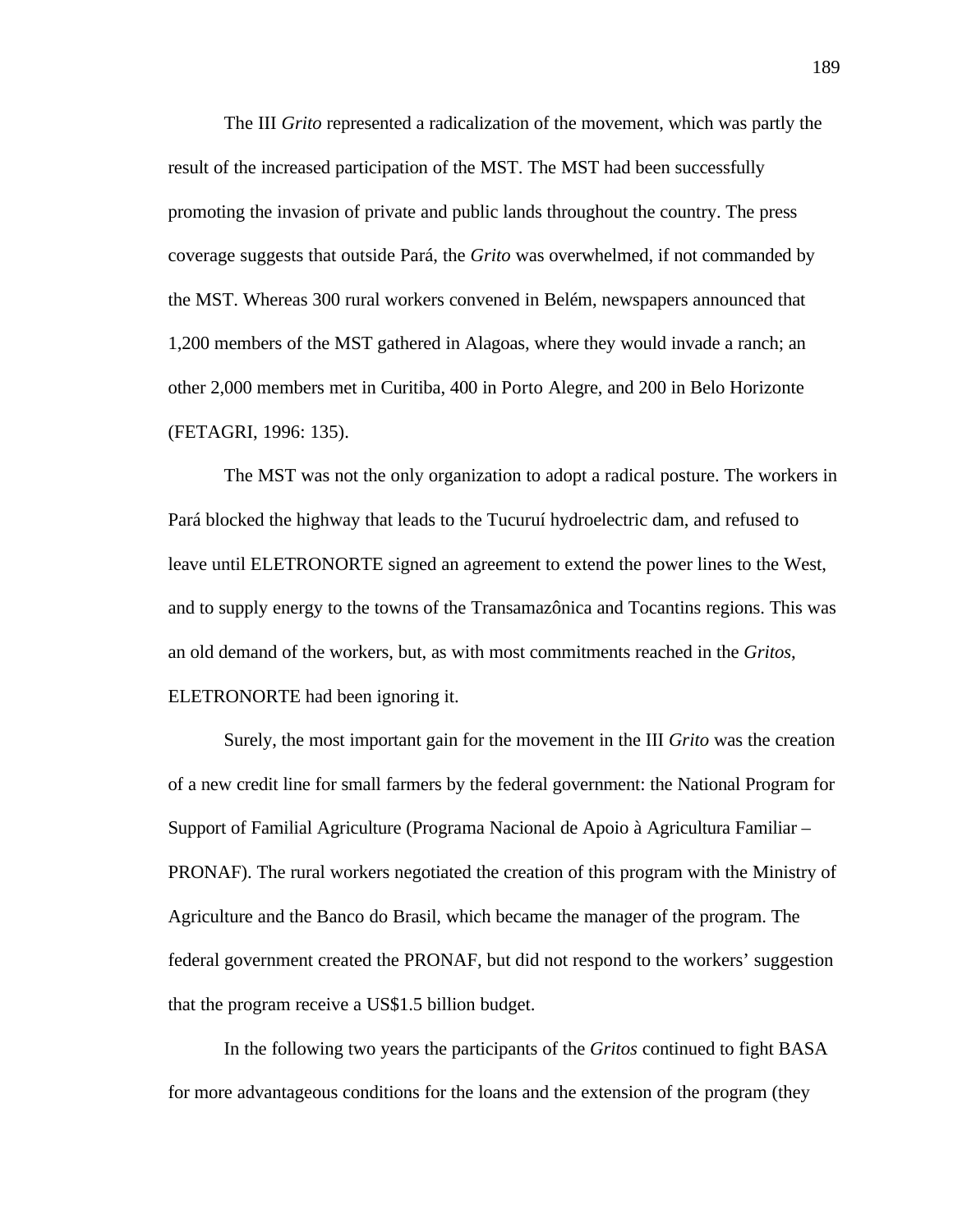had been pressing BASA, since 1992, to allocate a larger share of the fund to rural credit). Also, at the national level, they raised the PRONAF to the same priority as the FNO-e in their agenda.

Since 1996, rural workers in Pará and in other states have been pressing the federal government to simplify and to increase this credit policy. Banco do Brasil, however, was reluctant to contract the loans unless the individual proposals were technically sound, and the proponents offered some tangible collateral. Also, they refused to release money if there was no guarantee that the borrowers would receive technical assistance. This concern, as we shall see in the next chapter, was partially based on the initially unsatisfactory results of the FNO-e.

What is interesting in this struggle between the state and the workers is that the latter increased their efforts year after year, making their demonstrations more sensational, whereas their agenda became gradually narrower. The *Gritos da Terra Brasil* represented a consolidation of the alliances made by the workers during the previous mobilizations. Unfortunately, it also consolidated the supremacy of rural credit in their agenda of demands.

# **Conclusions: Movement Emergence and Transformation**

The process of social mobilization that culminated in the creation of FNO is a long and complex one. The five dimensions of the movement listed in the introduction to this chapter (*state capacity to repress, access to participation, policy implementation capacity of authorities, alliance structure, conflict structure*). In fact, these changes started before the onset of social mobilization in Amazonia and were essential preconditions for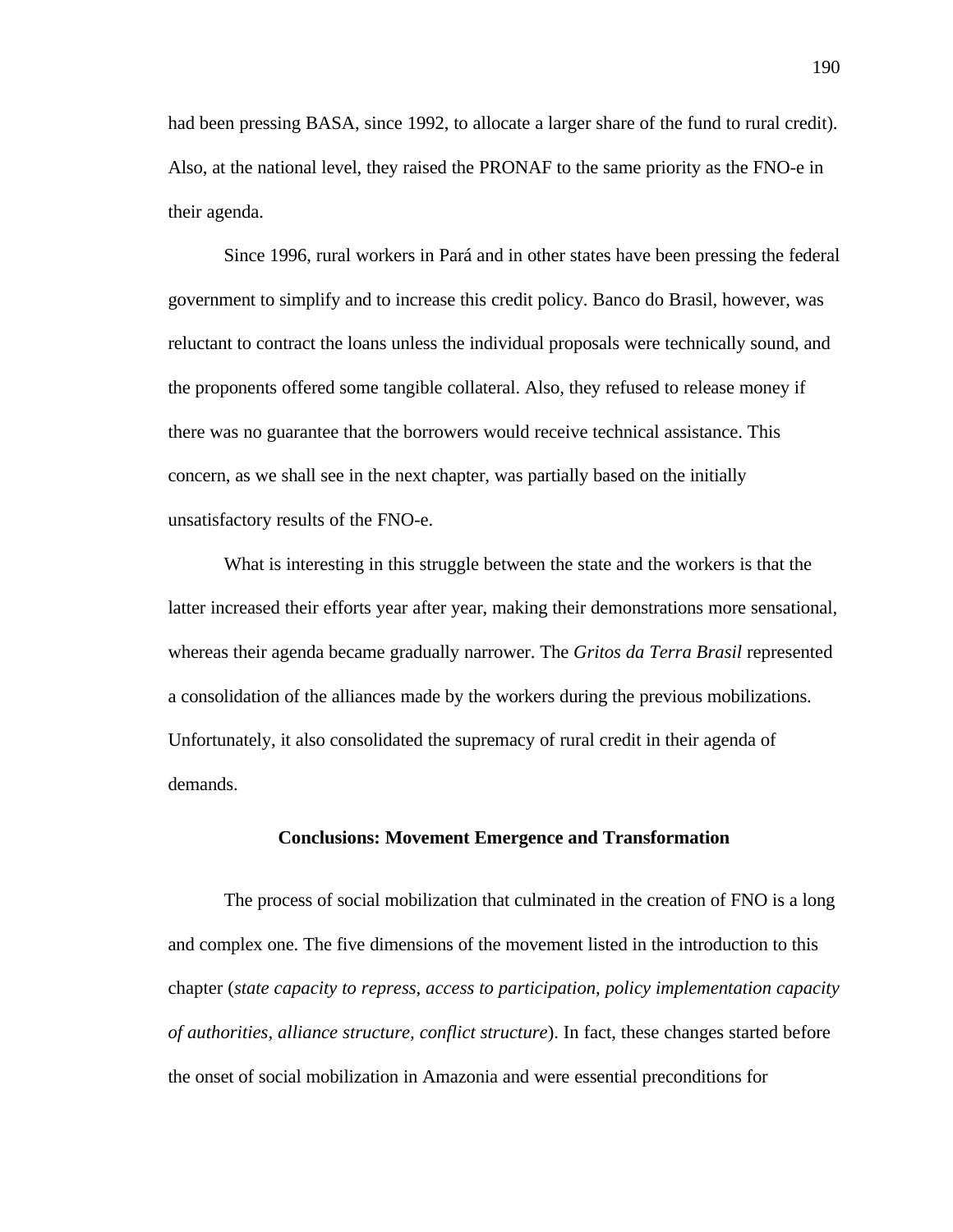mobilization. Other important changes occurred during the process of mobilization, though. Even the very goals of the movement changed during the period studied here. These changes, however, did not represent an instance of goal orientation in which the very maintenance of the organization becomes its main goal – a "conservative accommodation" according to Kriesi (1996, see Chapter 1). Rather, survival and a reorientation of the movement were important because the needs of the workers had not been addressed yet, and the ways to address their needs, as well as the needs themselves also changed.

In the first cycle of mobilization, the workers fought against a corporatist structure that hampered independent unionism and true class representation. In the second cycle, the movement had an important role in the consolidation of democracy in Brazil. As the state became less authoritarian, the movement had to adapt itself to more pluralistic rules – that is exactly what *sindicalismo propositivo* means.

Despite the changes in the goals of the movement, the most important mode of action was the same during both cycles: their disruptive capacity. Although the regime is more democratic today than it was during the military rule, many of the institutions and agencies that the workers deal with were created during the authoritarian period and are not well adapted to political participation. During both cycles the workers had to raise their voice and take the streets to be admitted into the offices of state officials. Although popular mobilization and protests are still the trademark of the movement, the workers added new forms of pressure to their repertoire of action. They increasingly engaged in formal politics: they lobbied congressmen, they elected their own representatives, and they sat in negotiation tables with ministers, secretaries, and lower rank officials.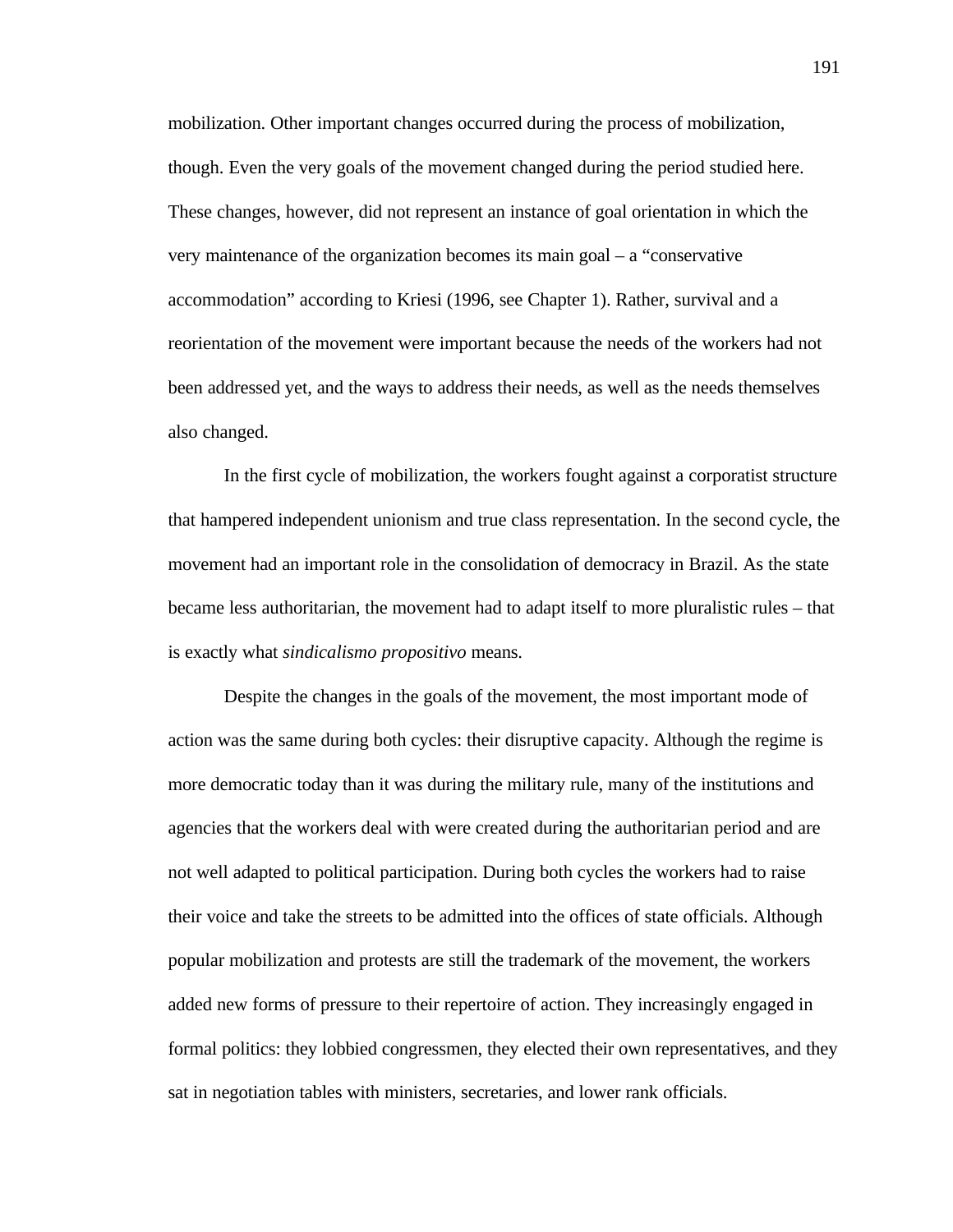Participation in formal politics requires organization and resources. Considering the relative poverty of the rural workers, their ability to make alliances was crucial to their success. The Catholic Church was always a reliable ally for the workers. Besides the work at the grass roots level and the importance of Catholicism as a component of the identity of the peasantry, the Church was also active in strategic alliances with the peasantry. Even those sectors of the Church that are not necessarily so connected to the rural workers – particularly the more urban parishes – supported the movement in an *ad hoc* way. An example of this support was the participation of the Bishop of the Diocese of Xingu in the protests against the privatization of the Medicilândia alcohol distillery, in 1984. Also, the Church gave the workers crucial support during the *Gritos* in Belém. This support was both political and material. Catholic bishops and fathers joined the workers in their protests and backed their demands in public. This kind of support was important because it gave more legitimacy and visibility to the workers' cause. The Church also helped supply the workers coming from the interior with food and shelter – two relatively expensive and fundamental items in long mass mobilizations.

Besides the alliances with the Catholic Church and NGOs, the workers have had several occasional allies during these two decades of mobilization and protests. The rural workers of the Transamazônica were particularly good at crafting these alliances. The MPST is the best example of their capacity to aggregate forces: Although controlled by the rural workers, this organization represents the interests of several other groups, such as teachers, health care professionals, and other professional categories that were also suffering from the lack of state resources.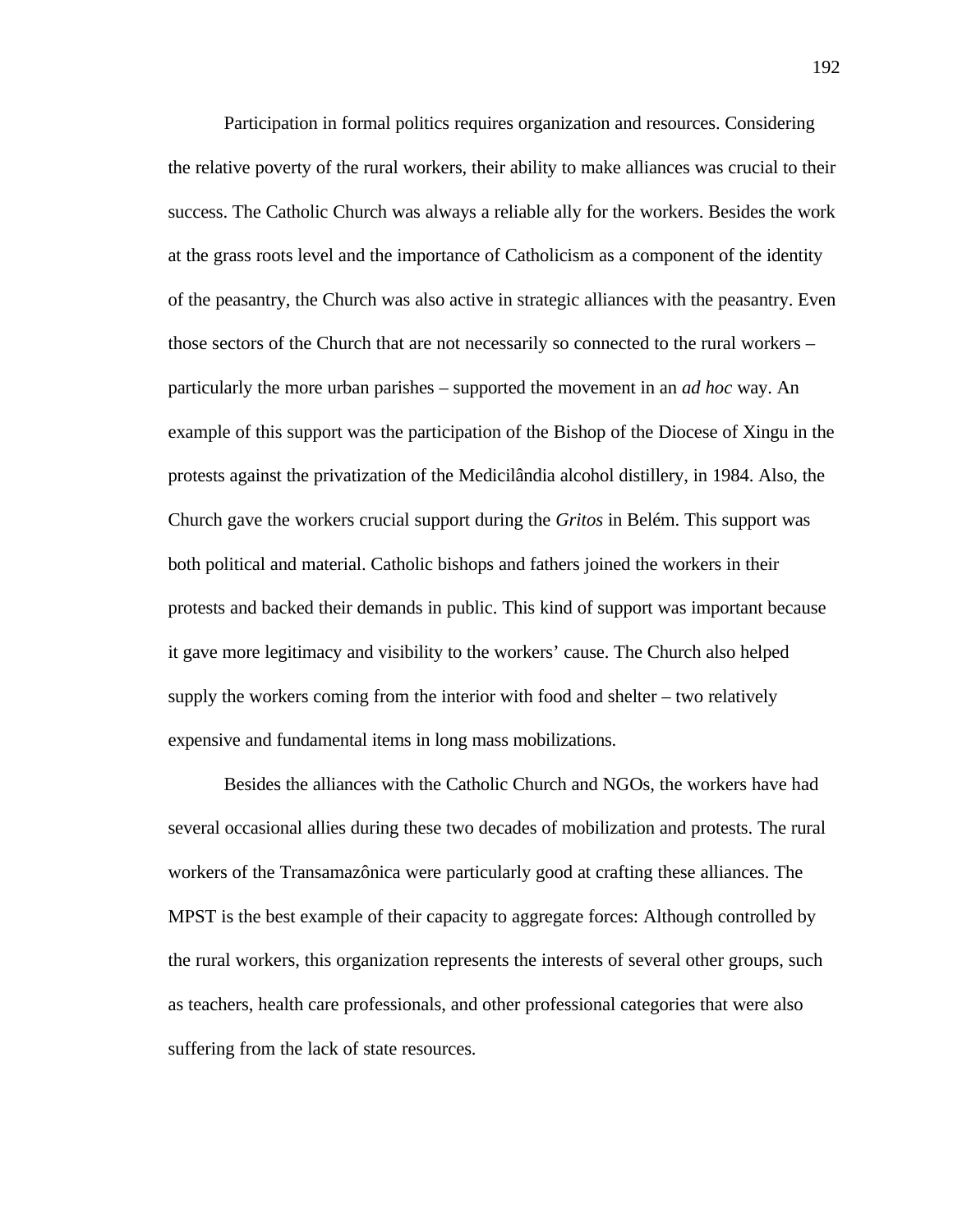The rural workers entered strategic and transitory alliances with other categories of workers during the *Gritos.* In 1992, for instance, rural workers exchanged support with the employees of ENASA (Empresa de Navegação do Amazonas) – a State-owned fluvial transportation company that was about to be privatized. In 1994, during the I *Grito da Amazonia*, the powerful STPFA joined the rural workers in their march. In 1995, the participation of other groups was even more intense, as the public servants of Pará went on strike and exchanged mutual support with the rural workers. In all these cases, the rural and urban workers were able to make their mobilization more conspicuous and to increase the pressure on their main opponent: the state.

During the first cycle the rural workers, particularly those from Transamazônica, nurtured their image as colonists that were brought to the region by the state and subsequently abandoned. This was a rudimentary framing of their grievances against the state. Yet, this image was true and the framing effective. In the second cycle, the workers framed their cause in much more sophisticated way. They did not portray themselves simply as victims of an unsustainable development model, but rather as an alternative to that model. The introduction of the FNO-e, and later the PRONAF, shows that this image was a powerful one. This framing allowed the workers to attract societal support to their cause and to gain significant concessions from the state. It is worth noting, however, that this image of the rural workers as sustainable alternative model of economic development is not consolidated. Neither is the support that the workers gained during the second cycle of mobilization and their achievements. In Chapter 5, I will show that the outcomes of FNO-e may challenge this identity that the workers constructed so carefully.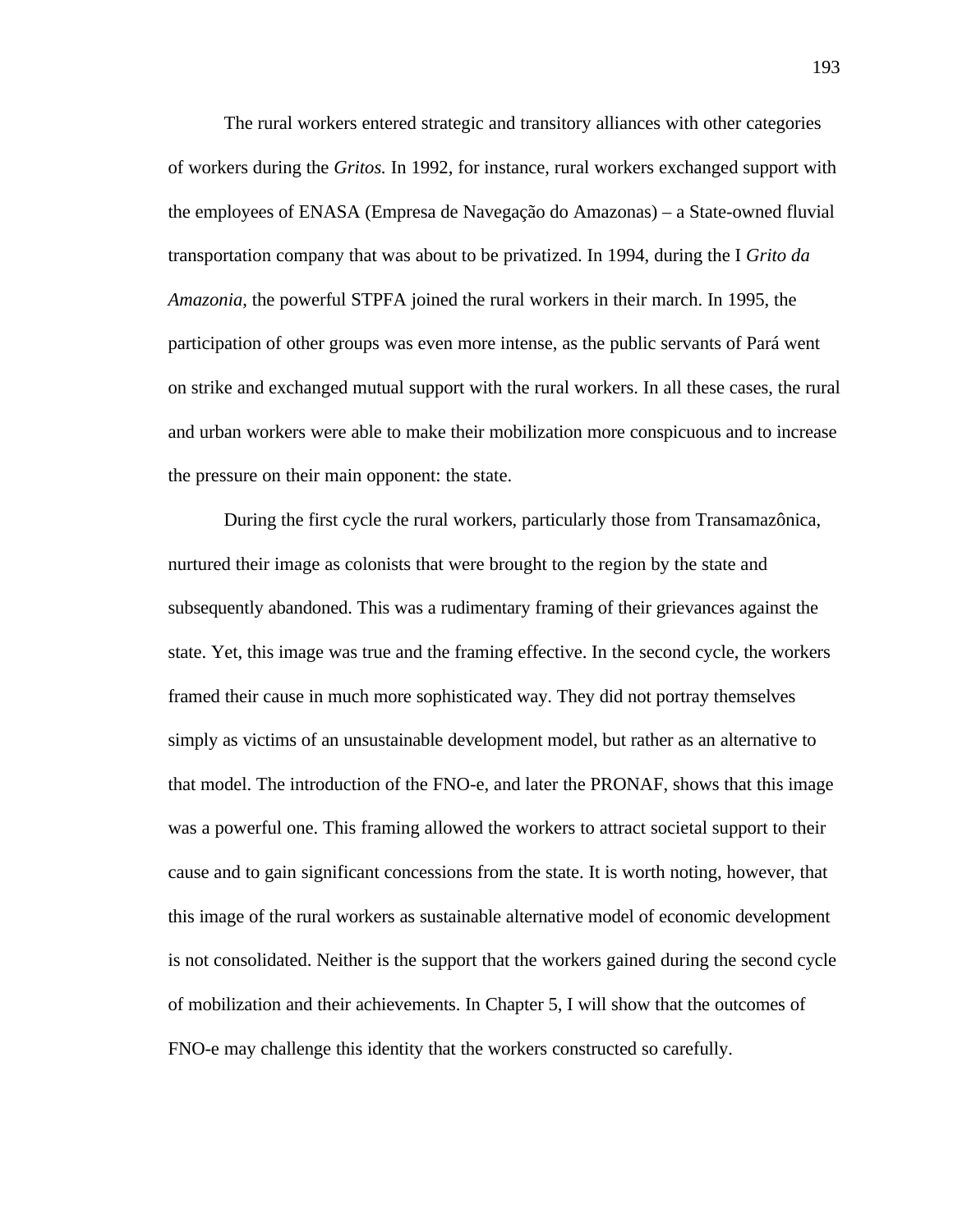# CHAPTER 5 THE OUTCOMES OF CREDIT POLICY

The FNO-e had several unanticipated consequences. Some were political and affected the organization of the peasantry, frustrating the expectations of some leaders of the movement. Other consequences were more technical – economic and ecological – but also had an indirect impact on the politics of peasant mobilization in Amazonia.

The clearest political outcome of the FNO-e was the appearance of hundreds of new peasant associations throughout Amazonia. Rural workers initially thought that channeling loans through the unions would strengthen their movement. As this was illegal, they managed to have associations perform the role of mediator between the bank and the peasantry. However, this strategy backfired. Instead of stronger unions, the FNO-e created new opportunities for clientelism and patronage with public money. As a result, a fragmented network of associations emerged, which increased the power of local bosses and state officials.

The credit policy also promoted an expansion of the cattle herds in the Transamazônica region, which had harmful consequences for the environment. As small farmers clear more forest for pasture, the workers' claim that familial agriculture is a sustainable economic activity will become too fragile. As a consequence, the workers stand to lose support for their cause.

In this chapter, I discuss these two consequences of the FNO-e, relying on semistructured interviews with key informants, as well as two surveys. The first is a survey of

194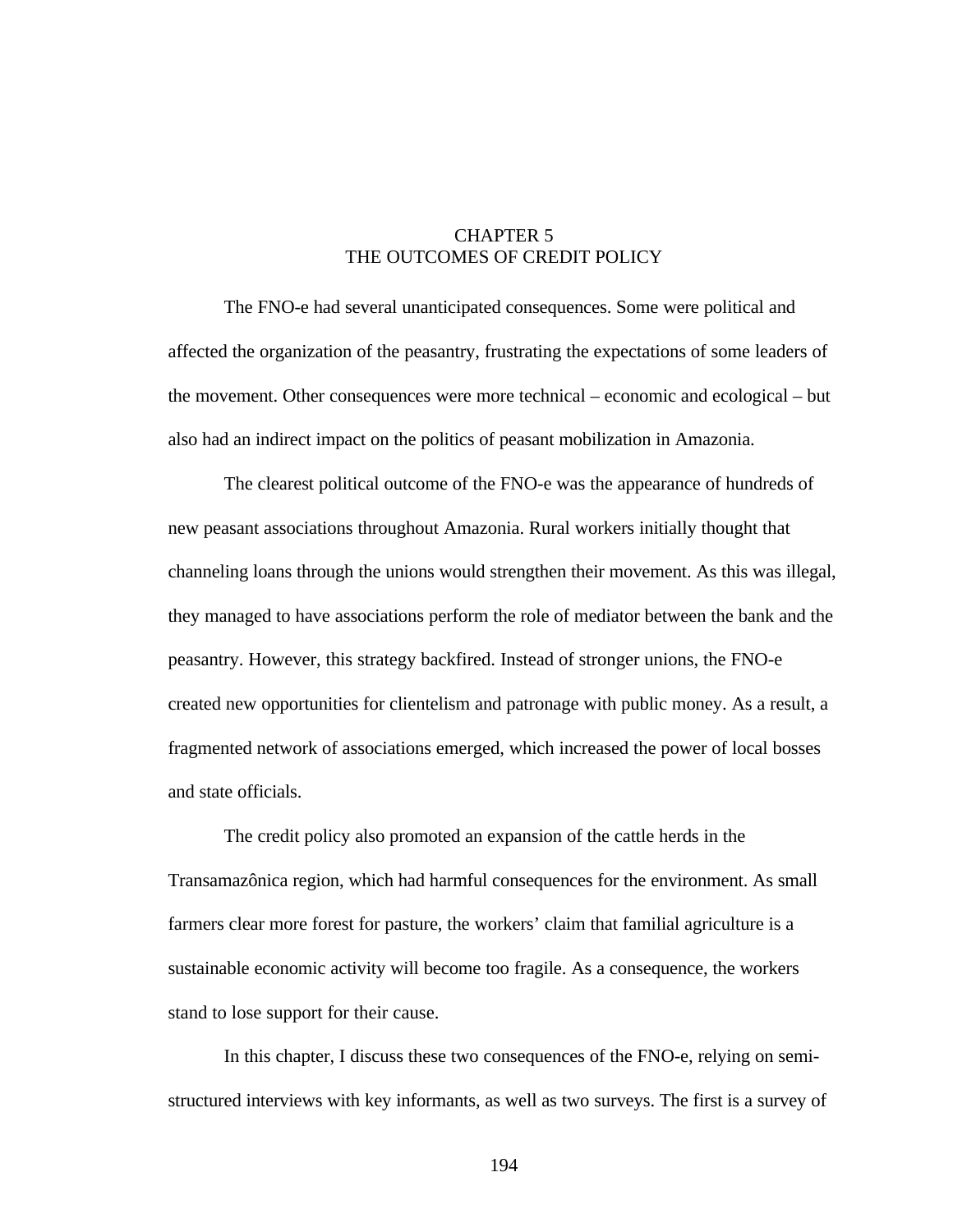60 colonists, which I conducted in Uruará between October and December of 1997. The second is a survey of 241 farmers, conducted in the summer of 1996, also in Uruará. Although the latter survey was not aimed at collecting data on the FNO-e, it contained valuable information on land use and credit in the *município*. 1 BASA also supplied limited (due to legal constraints) information on FNO-e disbursements.

### **The Associations**

Although the unions and FETAGRI could not legally select those who would qualify for BASA loans, the bank did agree to consult with the labor federation when selecting the associations and cooperatives that would receive the loans. Indeed, the bank and FETAGRI worked together in 1992, when the bank approved and released the first loans. There were no loans in 1993, thanks to BASA's foot-dragging. In 1994, the pressure on BASA to release more loans came not only from the rural workers, but also from politicians who wanted public money to go to their districts so they could mediate the release of the loans. This mediation could occur indirectly, by means of helping some association get the money, or directly, in cases when the politician was the president or one of the directors of an association.

Providing access to public money is a very effective tool to promote patron-client politics, a process that works all the way down to the grass-roots. Some associations were created or overtaken by local bosses, who used them to increase their popularity and political support. Most peasants do not give the unions credit for their struggle to create

 $\overline{a}$ 

<sup>&</sup>lt;sup>1</sup> This survey was funded by the National Science foundation and was aimed at collecting information on the effects of land tenure on land use. The project was led by Dr. Charles H. Wood, then professor at University of Texas, Austin.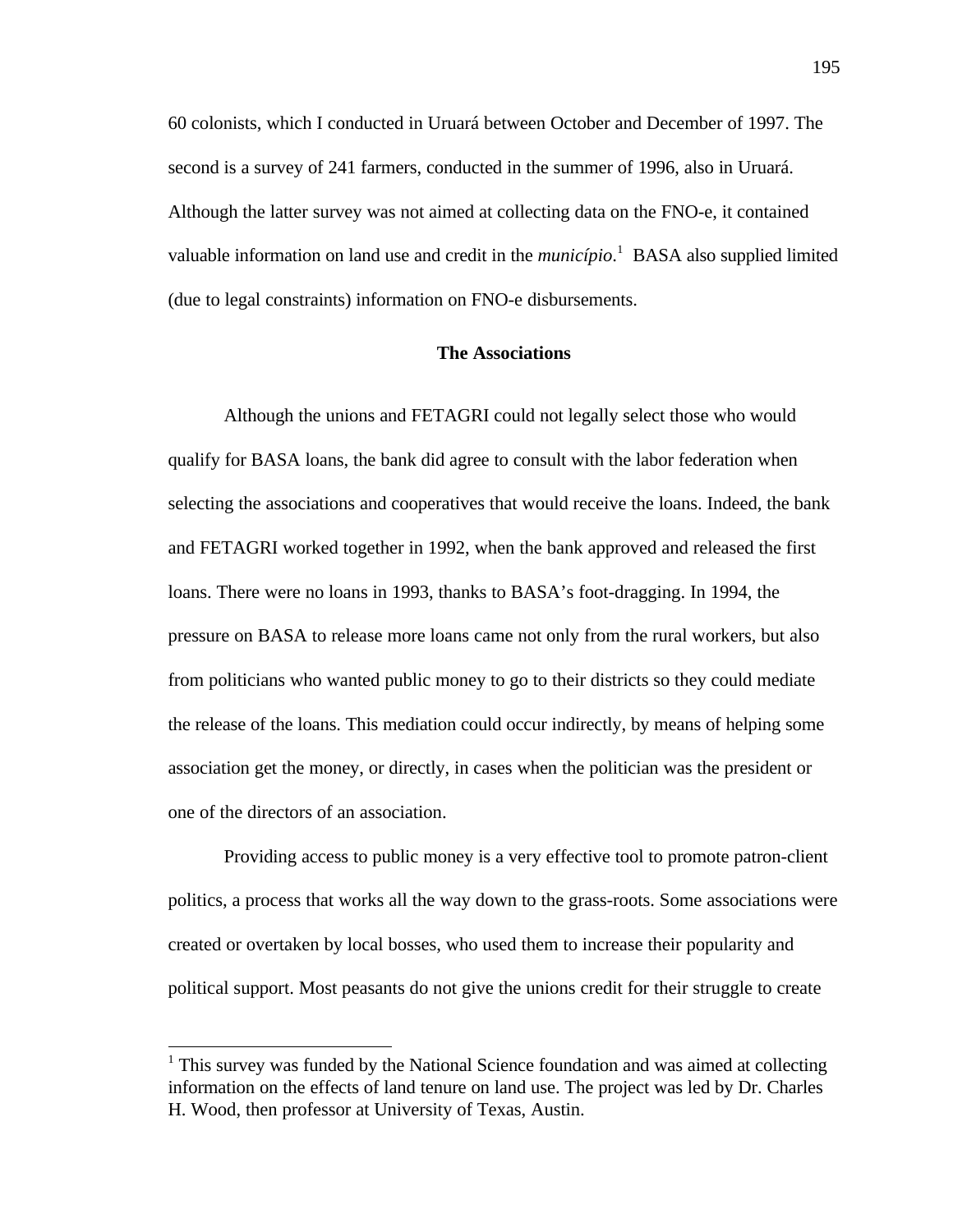the FNO-e. Less than 30% of the FNO-e beneficiaries in Uruará are members of the local union. In many instances, the leader of the association was the one who politically benefited most, for the peasantry perceived him or her as being, ultimately, the provider of credit, even though they understood that the money came from the bank. This kind of association leader is an exemplary free-rider, who has nothing to do with the mobilization process that culminated in the creation of FNO-e, but reaps its political rewards.

In 1994, Brazil held elections for president, governors, senators, and state and federal representatives, which made public money an even more valuable resource during the political campaigns. The president of BASA himself (the one who dragged his feet to sign the agreements that he had accepted in public, during the 1993 *Grito da Amazônia*) was running for federal representative. Giving access to credit only to members of associations that were linked to the unions was not a very popular idea. First, because it would restrain some politicians from promoting patronage with this money. Second, and even more importantly, most of these associations and the unions were linked to the PT. As the PT candidates were the main opponents of the conservative politicians, the last thing the conservatives wanted was to let the PT get credit and popular support for the FNO-e. Indeed, members of the unions claim that, in 1994, BASA released the loans in a very selective way. By doing so the bank benefited those associations whose leaders could or were willing to support the campaign of BASA's president. Accordingly, they kept the money away from his opponents – the more progressive associations, which supported candidates running under the PT's ballot.

Few colonists got FNO-e loans in 1992, because the bank did not budget much money for this credit line. It is important to note again that the colonists were also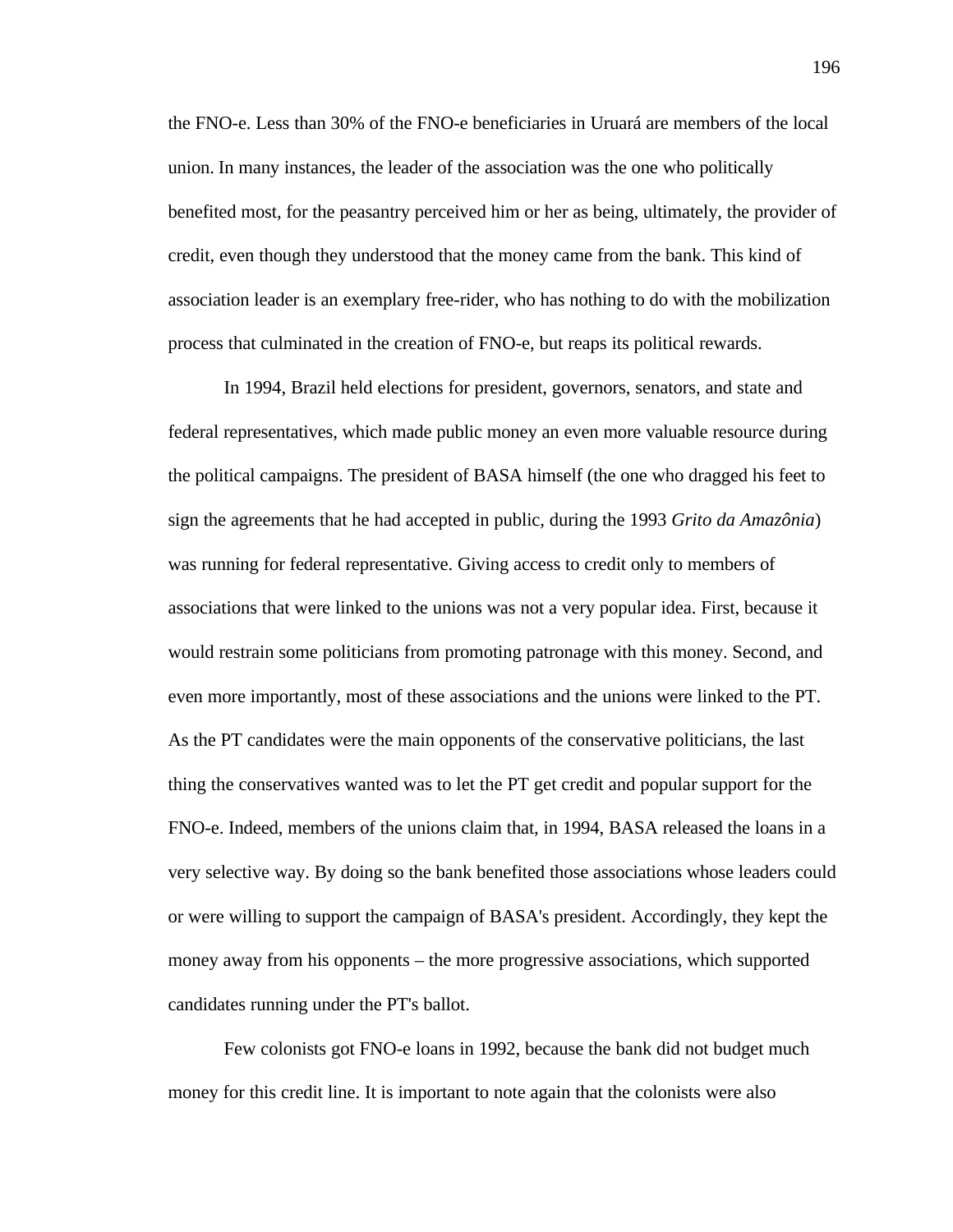reluctant to become involved with the bank, due to their ignorance of credit and financial operations. Another reason for their fear was that Brazil was still experiencing a period of economic turmoil, with out-of-control inflation reaching double digits every month. High inflation, however, proved to be a blessing for those who took their chances and got the loan from BASA in 1992. The conditions negotiated in 1991 and 1992 included a rebate of 25% of nominal inflation, which, after a 2-year grace period won by the workers, resulted in a substantial subsidy. Indeed, some colonists who got a loan in this first year reported that they bought from six to ten cows with the money and, after two years, they paid the bank back by selling just two or three animals.

These incredible conditions and the profits the few lucky colonists made were more than enough to mitigate the peasantry's suspicion of the bank. Soon, large numbers started applying for an FNO-e loan and the pressure on the unions and BASA built up from the bottom. As the bank decided to bypass the labor movement, associations mushroomed throughout the Transamazônica region.

In Uruará, the first recipients of FNO-e credit were the members of the local cooperative COOMAVUR. The cooperative had been administered by a coalition of unionized and non-unionized workers, until 1992, when the former left the cooperative to form APRUR – the largest local association linked to the union. In 1993, BASA did not budget any money for the FNO-e and the next release, in 1994, was under the new conditions, without the direct involvement of the unions and FETAGRI. The peasants ran to the associations to apply for credit, and the associations started competing among themselves to gather the largest possible number of applicants.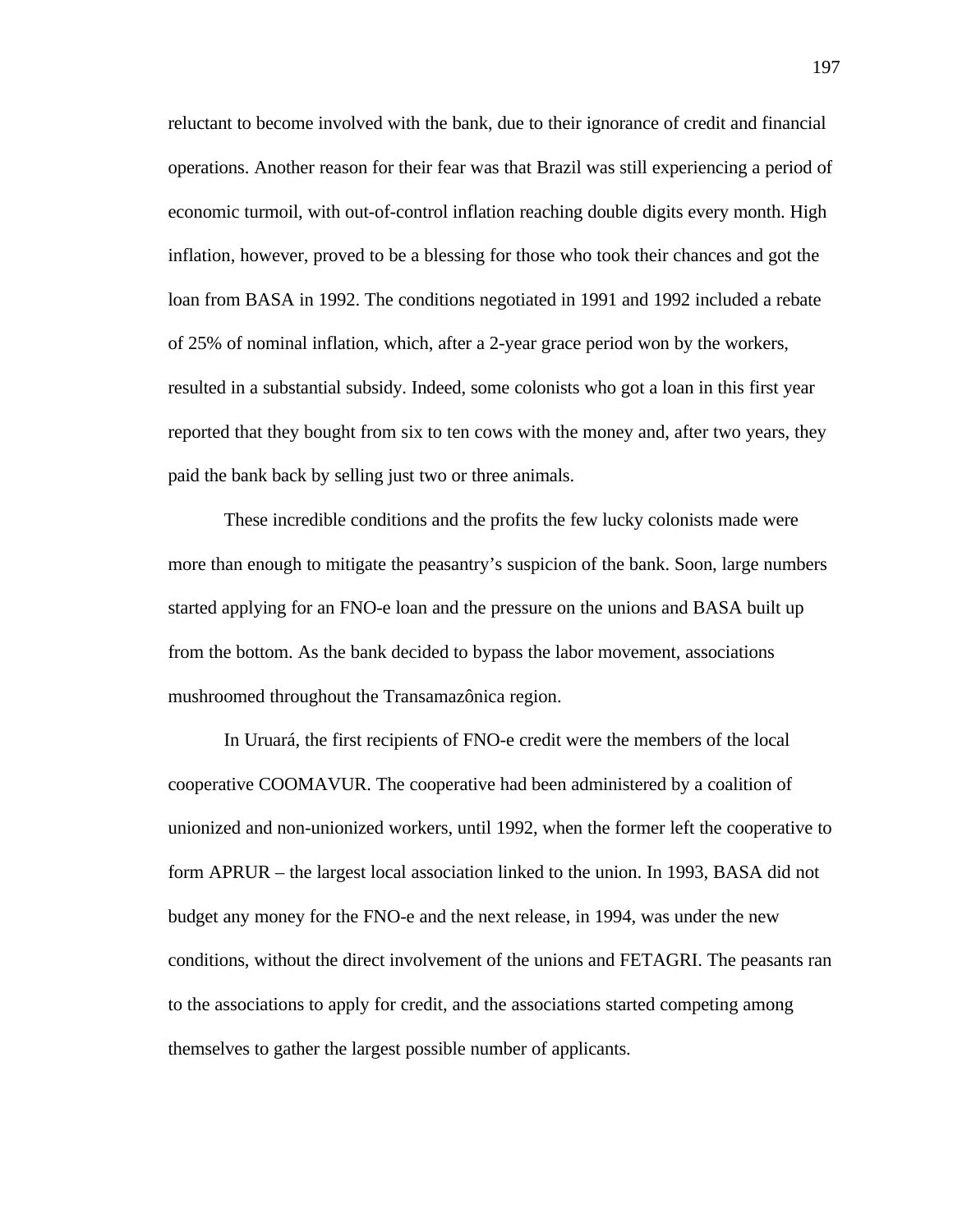The associations linked to the unions wanted to help as many peasants as they could. As their idea of strengthening unionism was rejected, they decided not to discriminate against non-unionized peasants, particularly because other associations would accept them as members anyway. Another important reason for liberally accepting new members was that the associations were entitled to charge a 3% fee on the projects financed by BASA, which represented an important source of money in a poor region like Transamazônica. Although this money should be saved as security against insolvency of the associations' members, some associations used this fee to increase their assets or to establish a cash flow that could support other projects.

In Uruará, the local cooperative and five associations were able to receive FNO-e money between 1992 and 1995, the last year that loans were released. If the bank had not suspended the program in 1996, more than ten new associations could have applied for credit in the following years. Two of those five associations are linked to the rural worker's union, to whom they voluntarily donate part of the revenues they collect through their fees. One of these associations, APRUR, was the largest association in town, with approximately four hundred recipients of FNO-e. Its size is not a good indicator of the strength of the labor movement, however. The president of APRUR admitted his frustration at not being able to be more selective when accepting new members. The pressure to liberalize access to credit was such that he and the other directors had to forget selection criteria that he and his colleagues within the labor movement considered so important when discussing the implementation of FNO-e.

The other association identified with the labor movement – ASSAVI – had a weaker relationship with the local union. Paradoxically, this association was much more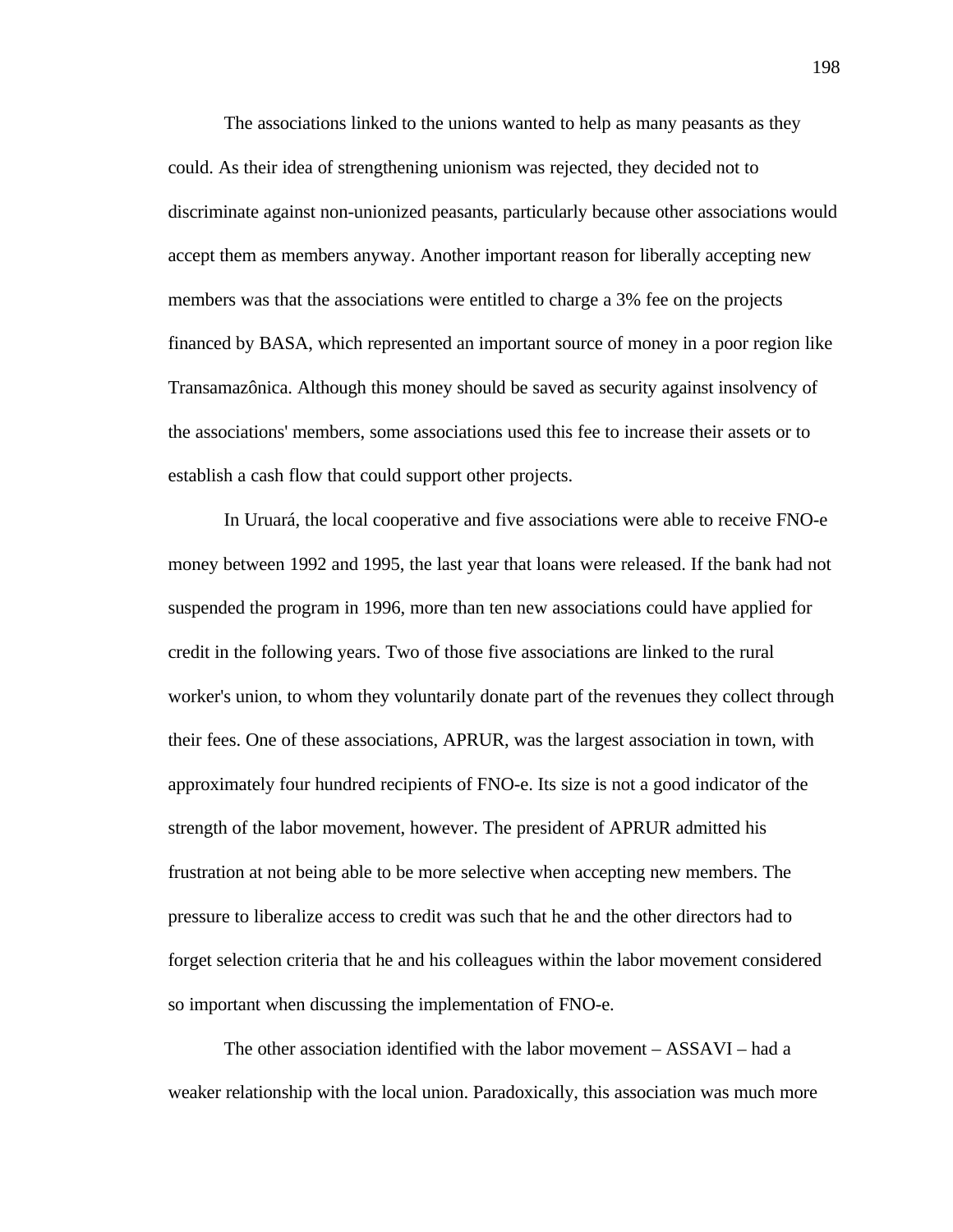selective when choosing its members than APRUR. The leaders of ASSAVI were less militant than those of APRUR in the union and were not linked to the PT at all. Despite their weaker linkage to the labor movement, ASSAVI kept more control over the financing process, and tried to use the FNO-e to strengthen their association by means other than collecting the 3% fee they were entitled to. The association decided to restrict membership to those living in their geographical area, which are the vicinities of two sideroads (160 and 165). By establishing this rule, the association may not have strengthened unionism as a whole, but, at least, it became more accountable to members. As most members live close to each other and to the directors, they are able to attend most association assemblies and to discuss its problems during their everyday casual meetings. For APRUR, this geographic restriction was impossible, for it was born amidst the union, whose members are spread all over the *município*. Also, ASSAVI is a small association, with only 58 members (all of them FNO-e recipients).

Two other associations are also geographically restricted, both of them located in the eastern border of the *município*. AGRASAMA is located on side roads 130 and 135 and has 48 members. ASSAGRIL is the association of the colonists from side roads 140 and 150, and has 40 members. Both associations were formed before the advent of FNOe, and tried to restrict membership to their micro-region, forwarding to the bank the credit proposals of those who were already members of the association before the credit opportunity appeared. Curiously, both associations were founded and presided by the same person until 1996, when the opposition took over AGRASAMA. Despite being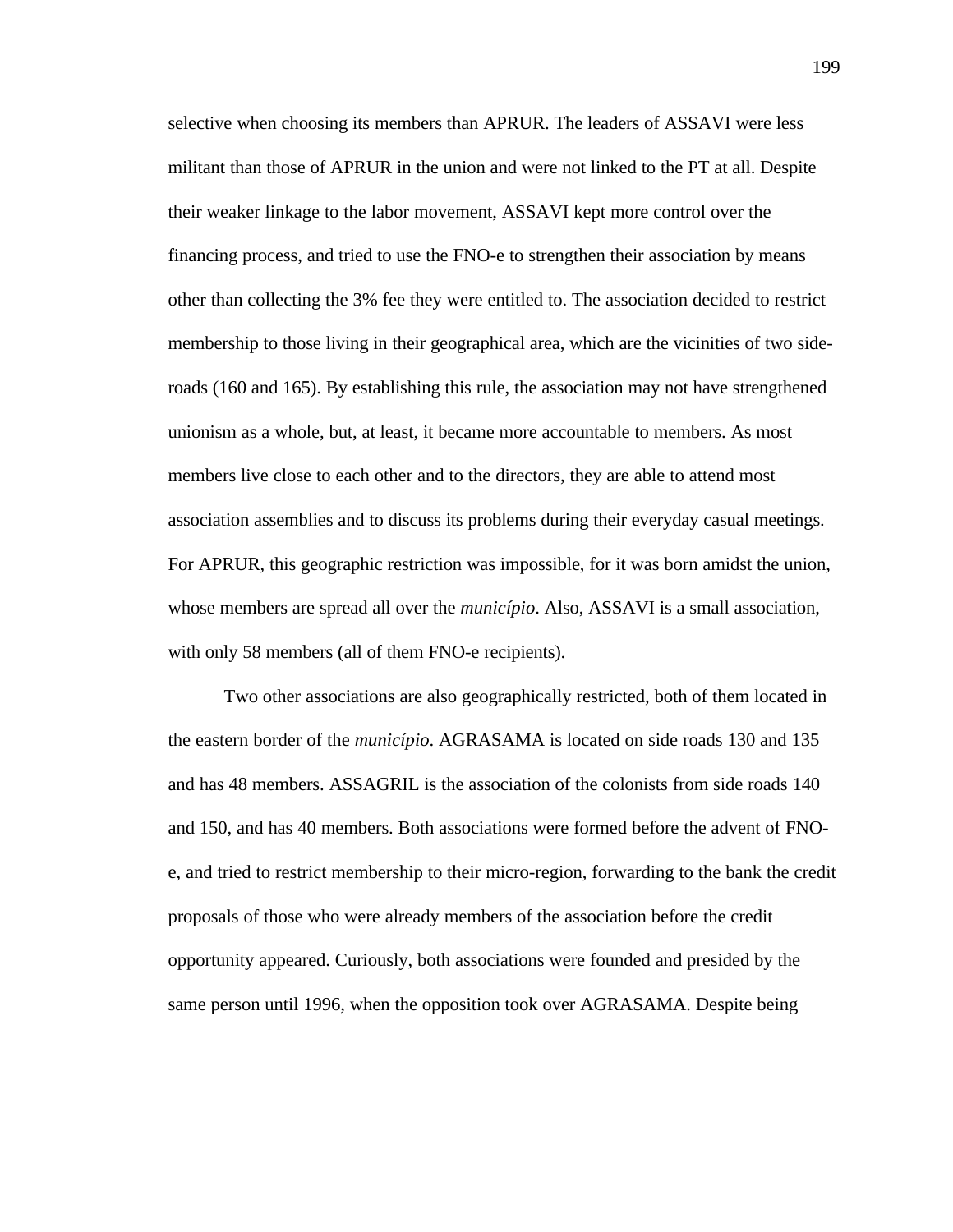geographically restricted and, in theory, subject to the same control mechanism as ASSAVI, these associations are not as democratic as the former<sup>2</sup>.

The founder of these associations is a perfect example of the free-rider leader described above. She has never participated in the unions or in the struggle for access to credit. In fact, she was not even a worker, but a large property owner, and a political foe of the union and the PT in Uruará. Besides, she was serving her second term as *vereadora* (member of the city council), and was elected speaker of the house in 1996. Her leadership and power over the members of the associations she created have multiple dimensions: political, economic, and cultural. She has an educational level well above the average and has worked as a teacher in the local (km 140) school. Without being involved with the workers' struggle for access to credit, she increased her popular power through FNO-e.

The other association able to provide its members with access to credit was ACAPU, which resembles APRUR in the sense that it was also large and its members were spread throughout Uruará. ACAPU, however, existed long before the introduction of FNO-e, and was created as a collective effort to solve a pressing problem for cacao growers. A few buyers controlled the cacao market in Uruará, dictating the prices and payment conditions. The average cacao price in Uruará was about 50% lower than the average price paid in southern Bahia, the main cacao-producing region in Brazil, for a product of equal grade. Farmers in the Transamazônica region could not sell their cacao in Bahia, due to phytosanitary restrictions on marketing. To resolve this problem, some cacao producers and CEPLAC (Comissão Econômica para o Planejamento da Lavoura

-

 $2$  Members of these "geographically restricted" associations participate more in meetings and assemblies and, in theory, have more control over their leaders.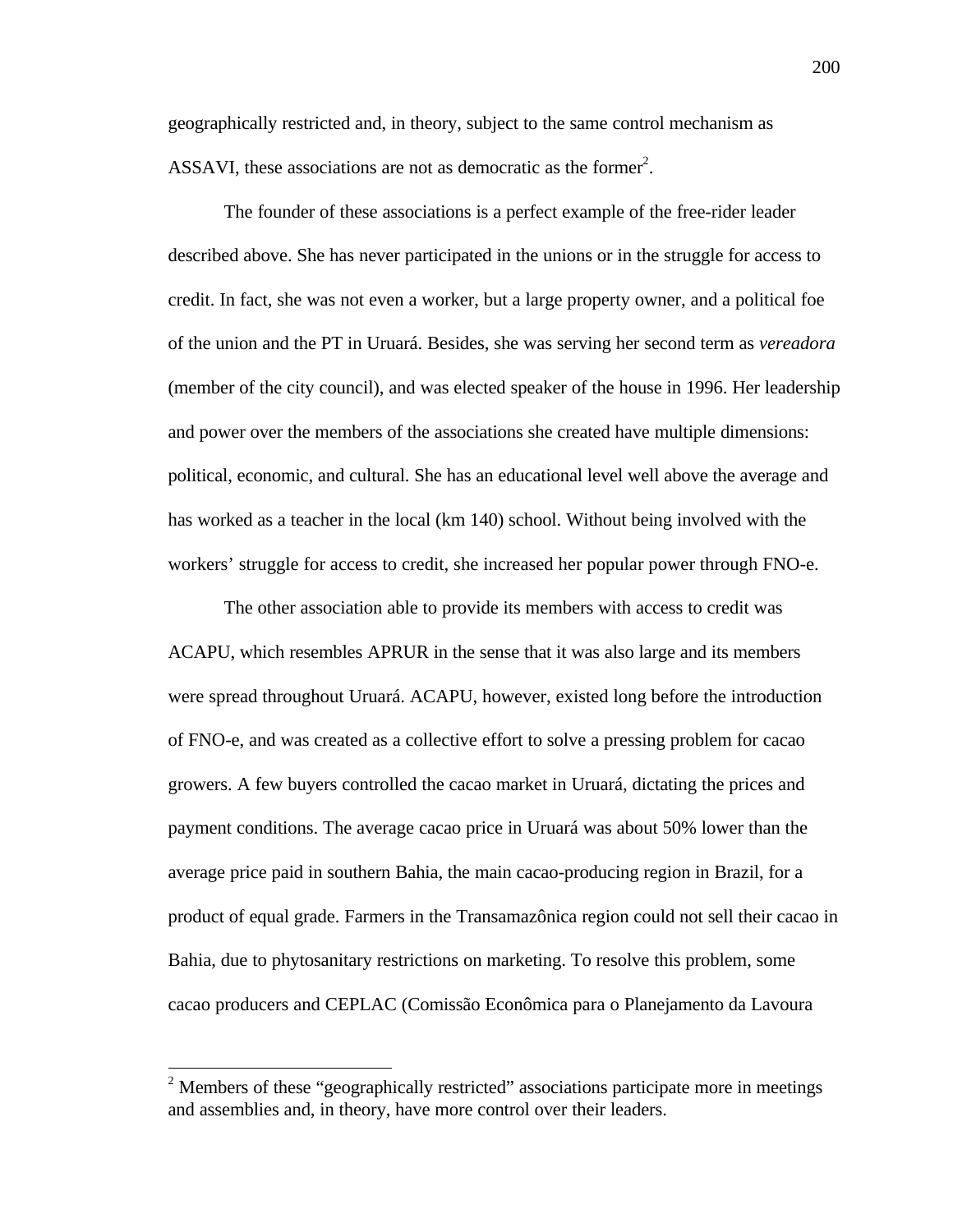Cacaueira – Executive Committee for Cacao) technicians decided to form an association to market their cacao and pepper, taking it directly to the nearest port. ACAPU (originally Association of Cacao and Pepper Growers of Uruará) was created then, and a few loads of cacao taken to the port and sold.

When local commodity traders realized that the new association would jeopardize their business, they immediately raised their buying prices to out-compete the association. ACAPU members, not realizing other potential benefits of being part of an association, soon abandoned it, preferring to sell their products to the traders and avoiding the risks and headaches involved in running their own business. In the short term, though, ACAPU did influence prices to the benefit of producers.

The association was left abandoned until 1992, when the introduction of FNO-e made it useful again. ACAPU aggressively recruited new members between 1992 and 1996, without any criteria, just to forward the largest possible number of credit proposals to the bank. At the time of the field work, this association had 400 members, all of them recipients of the FNO-e. Some union leaders consider ACAPU as a perfect example of an opportunistic association, for they not only recruited members to reinforce their bank account, but also clearly misused the money. When the messy financial situation of ACAPU became public, its members held an assembly to force out the directors, causing turmoil that alerted the members of other associations against possible misconduct of their leaders.

Along with the division between the associations linked to the union (APRUR and ASSAVI) and those that are not (AGRASSIL, AGRASAMA, ACAPU, and the cooperative – COOMAVUR), the associations are also divided according to the extension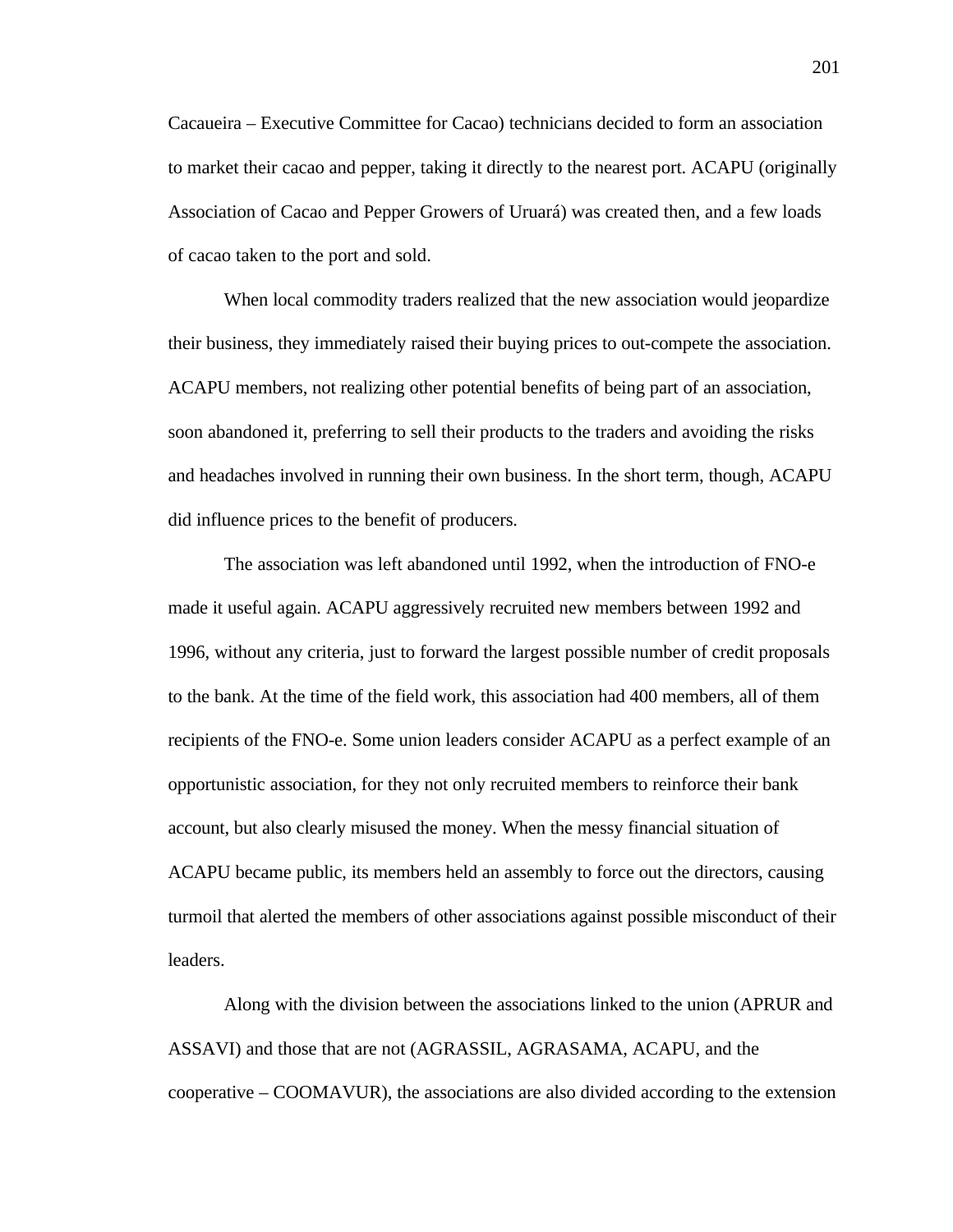agency that assists them. EMATER works with the two associations linked to the union, whereas CEPLAC attends to the others. This division is based on local politics. EMATER staff has some involvement with the PT, due to their constant labor struggles against their employer: the state government. Also the union has always been a critic of CEPLAC's working style. Besides, union leaders argue that some CEPLAC technicians have supported the creation of new associations to promote their private political and economic interests.

#### **The Relationship Between Peasants and Their Associations**

The problems with FNO-e are evident and almost everyone in Uruará has his own critiques of the credit program; however, there is strong sentiment that, in spite of all the problems, the credit injected money into a region that was desperately in need of resources. The credit came exactly when the local economy was experiencing a crisis caused by low agricultural prices and, especially, by two diseases that had devastated pepper and cacao, the main crops in the Transamazônica. If the FNO-e money did not revitalize the local economy, at least it gave the economy a breath of fresh air, postponing an economic collapse that seemed imminent in the early 1990s. Nonetheless, it is worth emphasizing that FNO-e has been, at best, a palliative against economic decline, not a sustainable solution at all.

Poor planning is an important cause of the failure of FNO-e. Farmers in the Transamazônica region live in 100-Ha plots, and, according to a federal law, must preserve 50% of the original forest(80% for those who settled after 1996). Perennial crops, like pepper, cacao, and coffee, are very suitable to the conditions and needs of the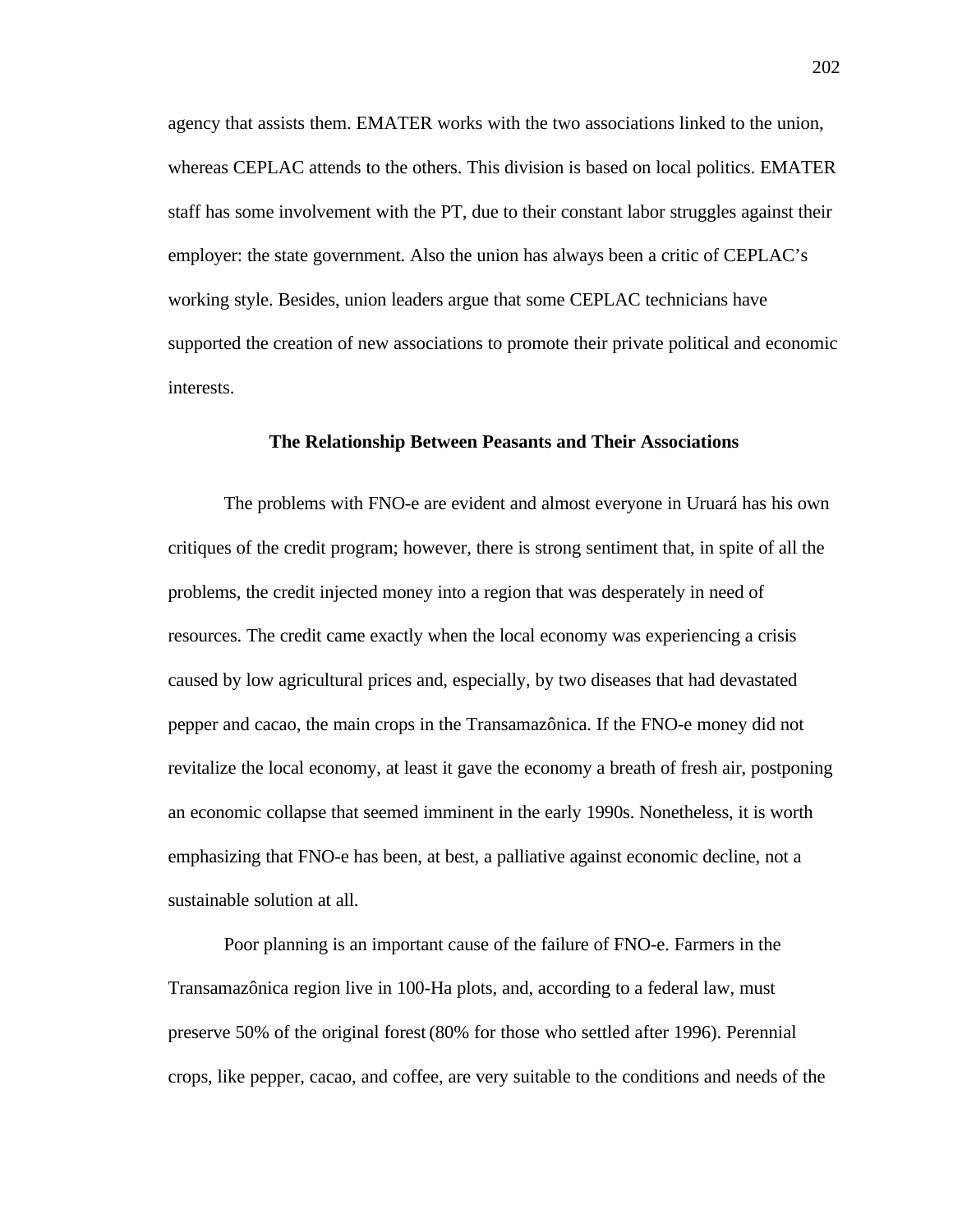peasantry in this region. A few hectares of each crop can provide a stable source of income, as the farmer can dry and store the crops on his property, selling them as needed throughout the year. These crops also employ family labor, helping to keep the peasants on their properties, rather than stimulating their going to town to seek informal jobs. When the crops demand more intensive labor, as during harvest or pruning season, colonists exchange labor with their neighbors, which enables them to do the required jobs without having to spend too much on paid labor. It is true that diseases have affected both cacao and pepper, but good management can still make these crops profitable, and appropriate management techniques are available to the colonists.

In spite of the advantages of supporting the cultivation of perennial crops, the FNO-e loans in the Transamazônica region promoted cattle ranching. The original idea was to finance the acquisition of dairy cows, so that the colonists could increase the supply of milk to their families and make some extra cash by selling the surplus. On average, the bank financed the acquisition of ten cows, one bull, a horse, and 1.6 km of fences per household. Also, the projects included one hectare of perennial crops in a consortium. In Uruará, the technicians chose consortia combining two of the following crops: coconut, cupuaçu, and banana. This idea came out of successive rounds of negotiation among the bank, EMATER, CEPLAC, and representatives of the labor movement. For BASA, cattle was an interesting option because the goods financed were the very collateral of the loans. In case of insolvency, the bank can recover the cattle, but could not do the same with crops, since they are worthless without the land and, in this case, land was not used as collateral.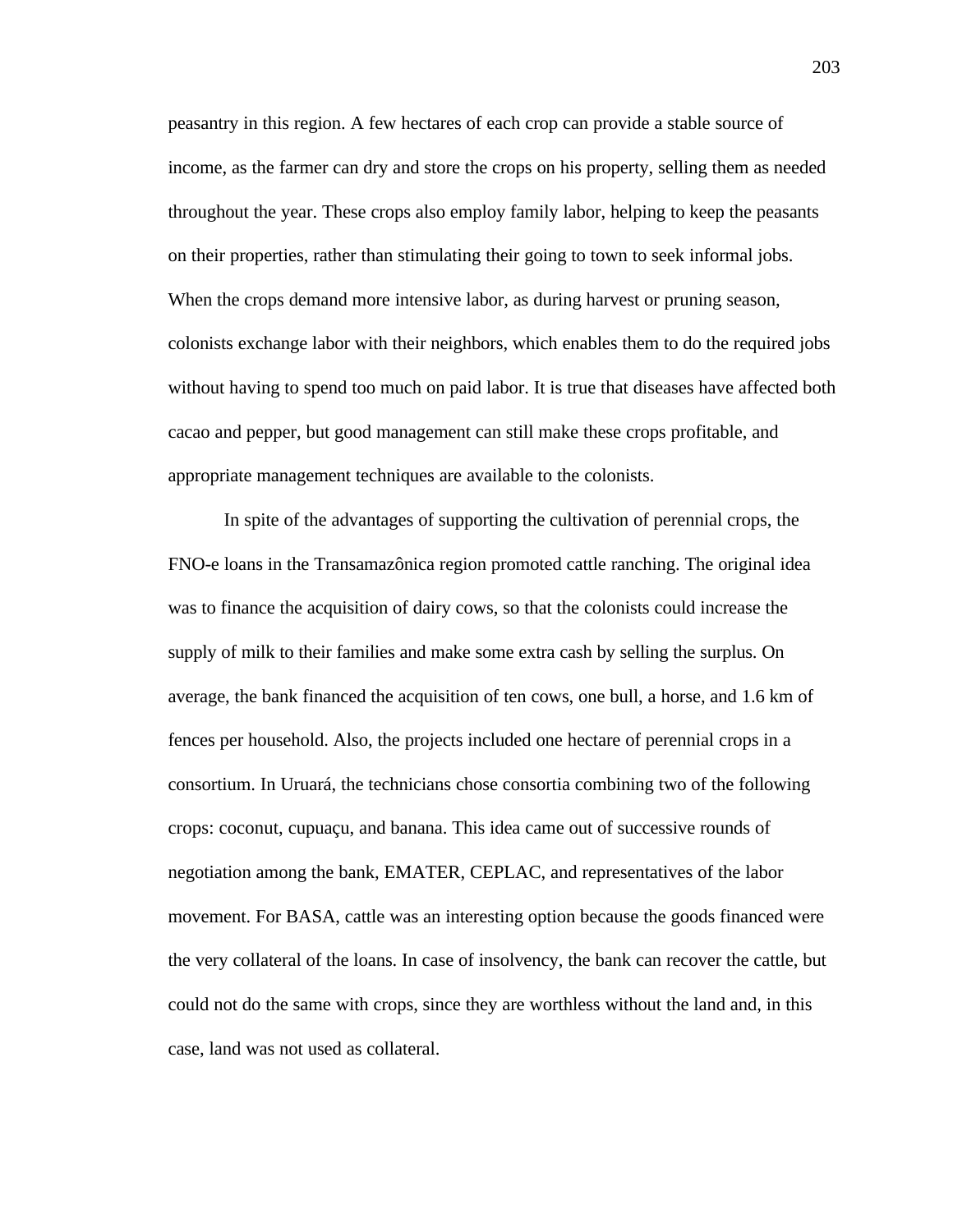Technicians and bank officials suggested the idea of promoting milk production and establishing the one-hectare consortia. To make their lives easier, they decided to write a standard package for all credit applicants. The most striking problem in this plan is that there is no market in the region for any of the products financed by the bank. Moreover, despite their proximity to the Tucuruí dam, the towns in the Transamazônica region do not have a reliable and affordable supply of electricity. Milk processing is impossible without refrigeration. Also, transportation from the farms to the town is precarious and expensive, and small-scale milk production in Brazil is economically challenging even in the South, where the infrastructure is better. Had the plan to introduce dairy cattle in the region succeeded in facing all these challenges, the milk surplus in the region might have been huge, for ten cows can provide much more milk than a family can possibly consume. Because small-scale dairy production is difficult and risky, this idea seems to have been a poor choice for FNO-e.

Introducing crops that are strange to the peasants was another flaw in the planning. Nobody in the region had ever planted coconut or cupuaçu (a local tropical fruit), and even worse, there was no marketing available for these products. Cupuaçu is used for juices and ice-cream, traditionally consumed in the larger cities of northern Brazil. Although considered a promising crop, little is known about its commercial cultivation, and the fruit is delicate and very perishable. As in the case of milk, lack of energy and reliable transportation makes cupuaçu a bad option for this region. Although not so perishable, coconut palms are also very difficult to grow in the Transamazônica, and there was no effective market for this fruit.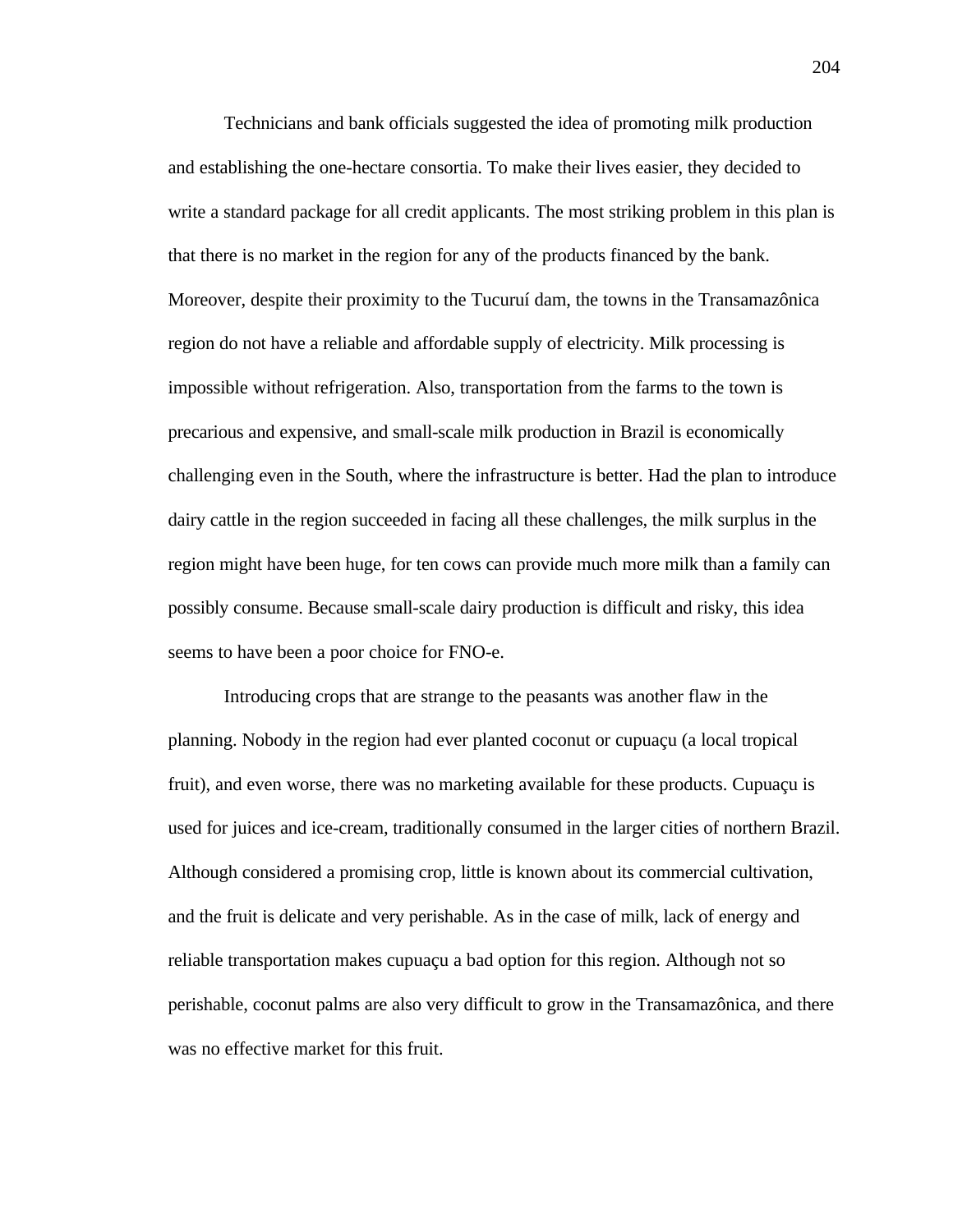If marketing decisions were equivocal, the technical aspects of the projects were even worse. The technicians not only recommended the same crops to everybody, but also had them buy the same kind and quantity of fertilizers and pesticides. Many times the colonists spent the money on groceries or other necessities, instead of buying fertilizers. In some cases, the farmers had to go to a pre-designated store, purchase the merchandise and take an invoice to the association, which would then reimburse the merchant. In this case, the farmer could negotiate a fake invoice, buying other goods while pretending to be following bank instructions. When neither option was possible, some farmers simply bought the merchandise to sell it later often at less than half the purchase price, so that they would at least make some cash. In fact, interviewees felt as if the bank imposed the consortium on them. They considered it a burden, not a potential source of income. As a result, many of them simply abandoned the consortium, realizing that, when it came time to pay back the bank, the consortium would represent a loss anyway, so they should not invest any money or effort into it.

In general, the peasants resented the fact that they could not shop around. The bank decided that the associations should have some control over the money, and some associations did not give their members any option but to buy from a specific vendor. Many members of the associations claimed that the directors of these associations took bribes from the vendors. Other associations were more flexible and allowed their members to shop anywhere, as long as the seller agreed to be reimbursed later. Besides fertilizers and pesticides, the loans also paid for fence wire that had to be bought under the same conditions.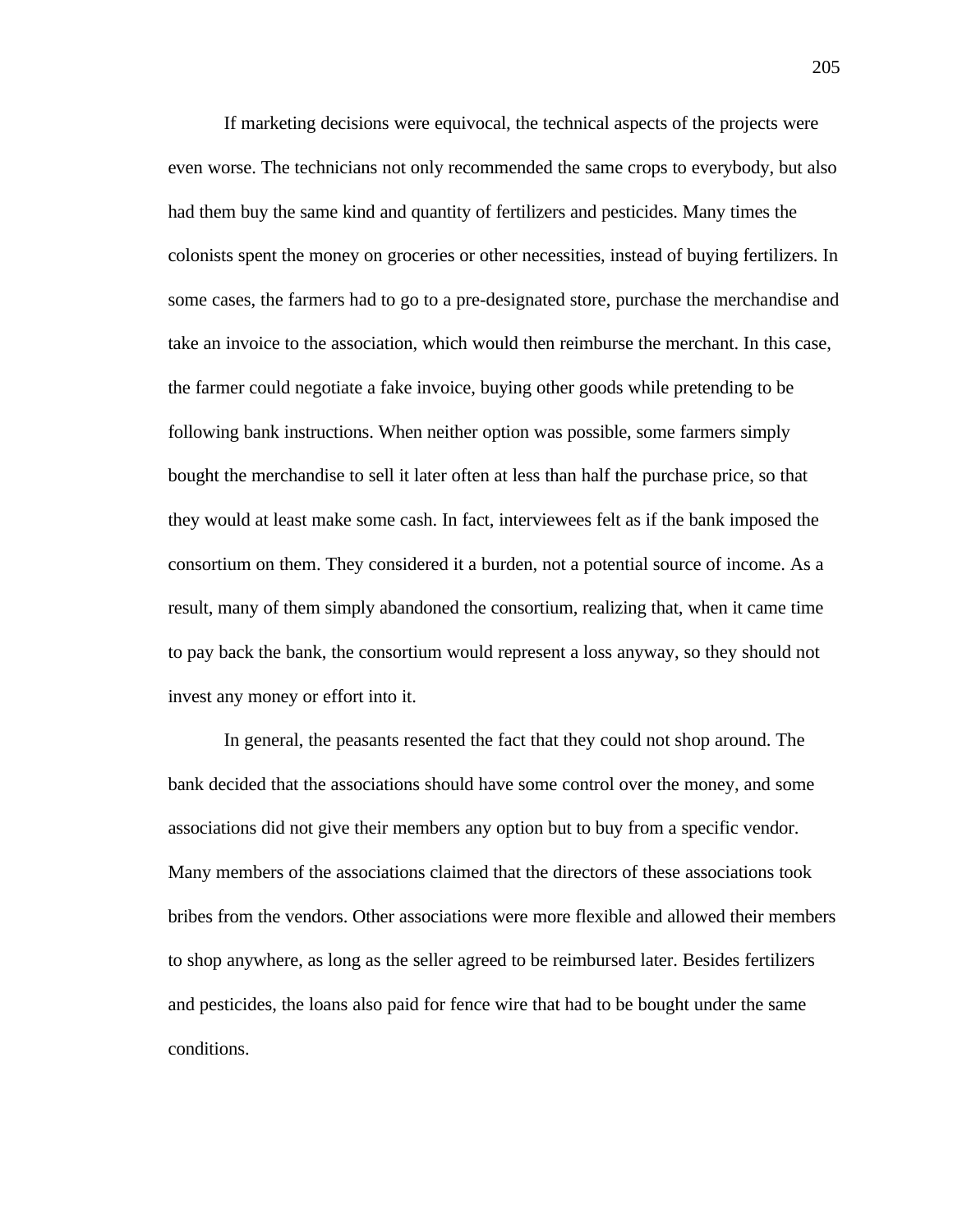The deal with cattle was even more disappointing to the recipients of FNO-e. As said before, few peasants in the region had any experience with dairy cattle, which meant they knew little about buying good animals. The average peasant may think that good beef cattle is normally white, because that is the color of Nelore, the dominant beef cattle breed in Brazil. Big ranchers in the region soon realized that they could sell any cattle that was not white as dairy cattle, without regard to the cattle's true purpose.

During negotiations among the workers, bank, and the extension agents, the latter suggested that the bank should increase the maximum buying price for the cattle, so the farmers could buy high quality animals. The projects, written by either CEPLAC's or EMATER's staff, and approved by a bank official, established the quantity and price of cattle each farmer was allowed to buy. Cattle sellers had no difficulty in changing the maximum allowed price into average price. Moreover, the prices established by the bank were high enough for the peasants to buy decent dairy cattle which, however, they could not differentiate from bad dairy cattle or from beef cattle. The drastic result of this combination of factors was that the sellers simply gathered low quality non-white cattle (usually referred to as *pé duro*, in Brazil), selling it dear, as if it were premium dairy cattle.

Also, the ranchers knew in advance when the money was going to be released by the bank, and the bank released all the loans at the same time, helping inflate cattle prices in the region. As transportation in this region is difficult and expensive, and the peasants did not have trucks to bring cattle from outside, they had to buy according to the sellers' terms. Some associations thought of mobilizing their members to rent trucks and to send representatives to southern Pará or to Mato Grosso state to buy cheaper and better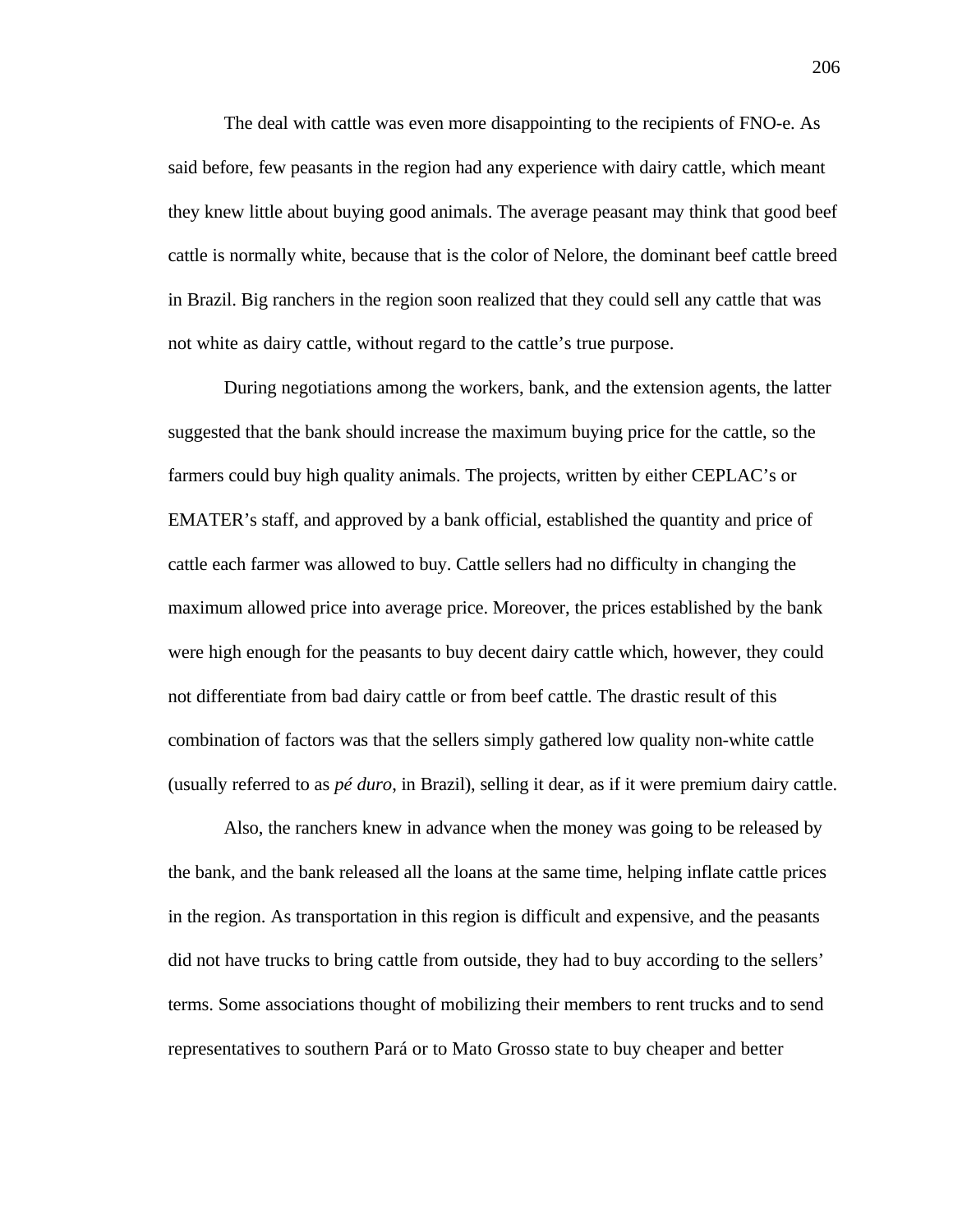animals; however, most colonists refused, arguing that they could get a better deal by themselves.

After official approval, the bank gave the associations eight days to sign the contracts and get the money. After that, the individual colonists had 90 days to buy their cattle and to send the receipts to the association, who would forward them to the bank. According to the peasants and the leaders of the associations, all the credit recipients rushed to buy their cattle as soon as the bank released the money. The ranchers were anxiously waiting for them. Anyone in Uruará describes the days after the money was released as a period of frenzy in town. Some ranchers sent their representatives to the side roads, to offer cattle to those who had just gotten their money. Curiously, the ranchers knew who the credit recipients were, although this was supposedly confidential information. Other ranchers sent trucks and vans to town to transport the colonists to their ranches where they offered them cattle, sometimes in auctions. As described by one of colonists:

It was incredible, all those *colonos* there, eating beef from the grill, as they never did before, drinking bottles and bottles of *cachaça* and beer. The ranchers calling them by their names, making them feel like they were ranchers too and, indeed, I think many thought that from that point on, things were going to be different, that they were going to become rich and powerful, just because they were going to own cattle. After a few hours, the rancher climbed the corral and started the auction. People were so excited that they would offer even more money than the rancher was asking for those horrible cows. It was a rip off<sup>3</sup>.

-

<sup>&</sup>lt;sup>3</sup> This was an unrequested declaration from one of the surveyed colonists. The translation is mine.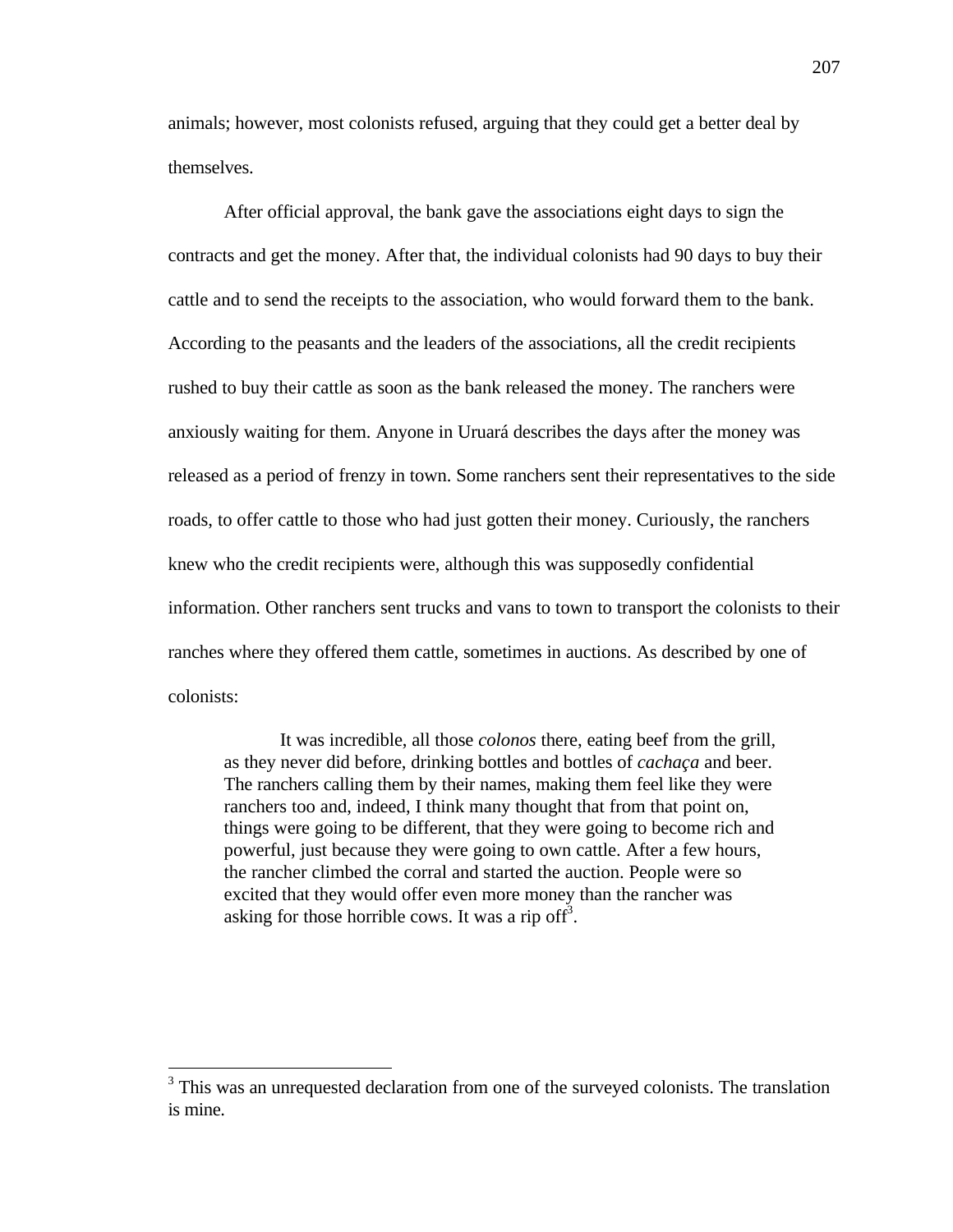This was not the only trick used by the ranchers. Other interviewees declared that when buying cattle they could not select their animals. Instead, the seller offered then lots of ten cows, mixing average animals with diseased or sterile ones. As was the case with fertilizers and pesticides, the directors of some associations forced their members to buy the cattle from a pre-determined rancher. In other instances the bank gave lists of credit recipients to the ranchers, who then dispatched their sales representatives to meet with the peasants. Also, bank clerks introduced cattle sellers to the peasants during their meetings to sign loan contracts<sup>4</sup>, and encouraged the peasants to buy from them, suggesting that the bank endorsed their cattle.

Table 5.1 presents a summary of the characteristics of the peasant organizations that had access to credit in Ururará. The number of effective members is also the number of FNO-e recipients. Since the 1.5 % fee was established by BASA, the associations decided to consider it as the only dues that members should pay. Potentially, these associations have more members, but they do not participate in the meetings, since the basnk turned down their credit applications. The interviewees were randomly selected.

| Organization     | Linked  | Tech. Assistance | Number of | <b>Members</b> |
|------------------|---------|------------------|-----------|----------------|
|                  | to STR. | Provider         | members   | interviewed    |
| <b>APRUR</b>     | yes     | <b>EMATER</b>    | 402       | 18             |
| <b>ASSAVI</b>    | yes     | <b>EMATER</b>    | 58        |                |
| <b>AGRASSAMA</b> | no      | <b>CEPLAC</b>    | 48        |                |
| <b>ASSAGRIL</b>  | no      | <b>CEPLAC</b>    | 40        | 6              |
| <b>ACAPU</b>     | no      | <b>CEPLAC</b>    | 296       | 15             |
| <b>COMAVUR</b>   | no      | <b>CEPLAC</b>    | 82        |                |

Table 5.1: Peasant organizations in Uruará.

 $\overline{a}$ 

<sup>&</sup>lt;sup>4</sup> These were collective meetings, usually held at the associations' office.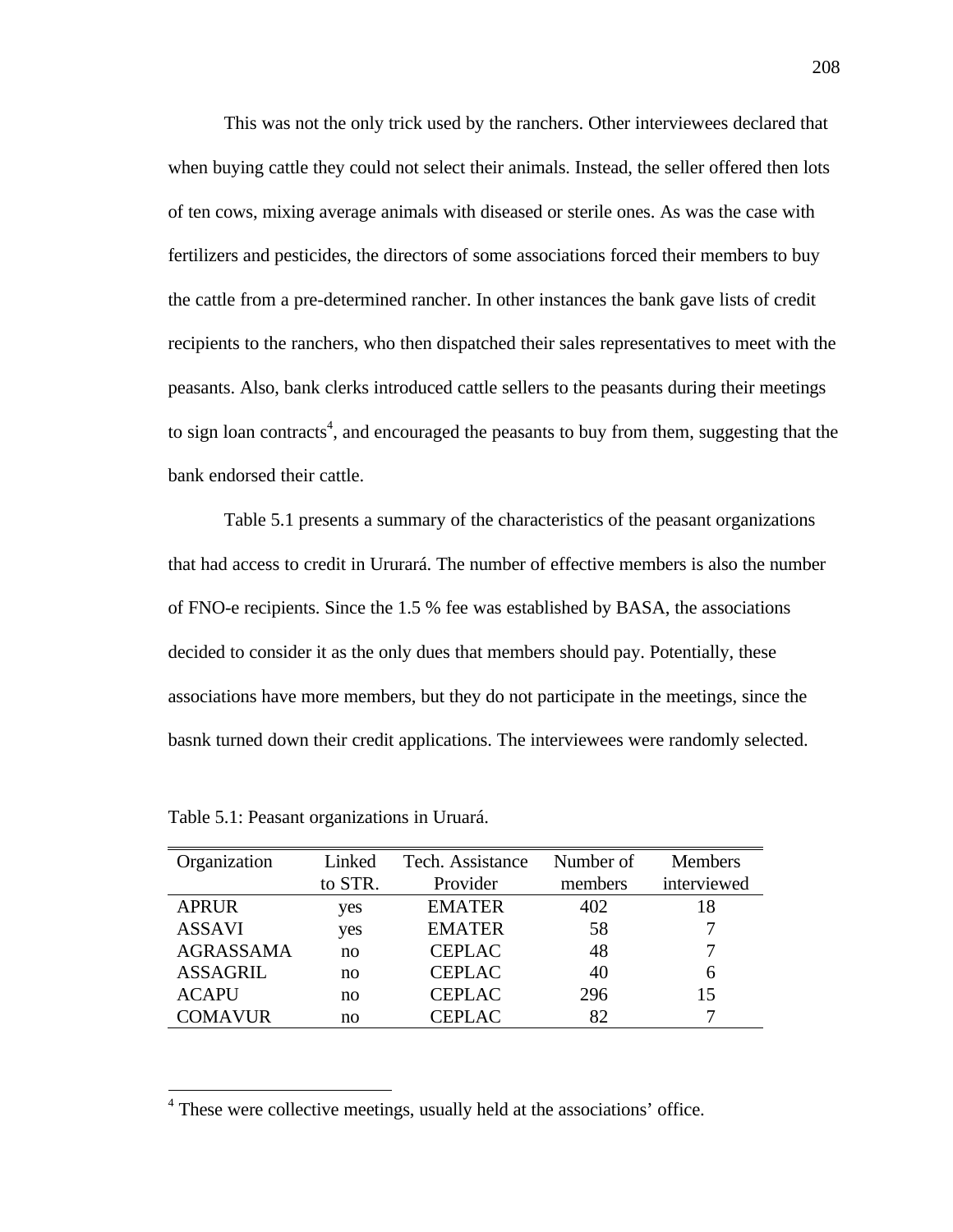The very fact that the effective members of the associations are the credit recipients says a lot about the impact of credit on the associations. Most interviewees (71.2%) declared that they joined the association for no reason other than getting an FNO-e loan, which is, of course, a legitimate reason. Indeed, the leaders of the labor movement thought that the credit could help not only those who already were members of the movement, but also attract new members. They did not anticipate, however, that they would face fierce competition from leaders who had other interests. Also, it is questionable whether the organizations linked to the labor movement did a better job than the other organizations in serving their members. The leaders of the movement claim that they have been more selective when choosing their members (although the president of APRUR disputed this claim) and more responsible when dealing with them, the bank, and the suppliers of inputs.

I made some comparisons to test whether or not there were significant differences between the associations concerning the relationship between leaders and members. As my sample size is small, I grouped the organizations in two clusters: progressive associations (those linked to the STR) and clientelistic ones. In both cases the majority of the members joined the association solely to get the loans (64% for the progressive associations, 76.5% for the clientelistic ones). It is true that only one member of the clientelistic associations was a member of the union, whereas 60% (15) members of the progressive associations were also members of the union. Out of these 15 unionized peasants, 60% (9) declared that they joined the union to strengthen the labor movement, and 5 said that the directors of the association encouraged them to join the union.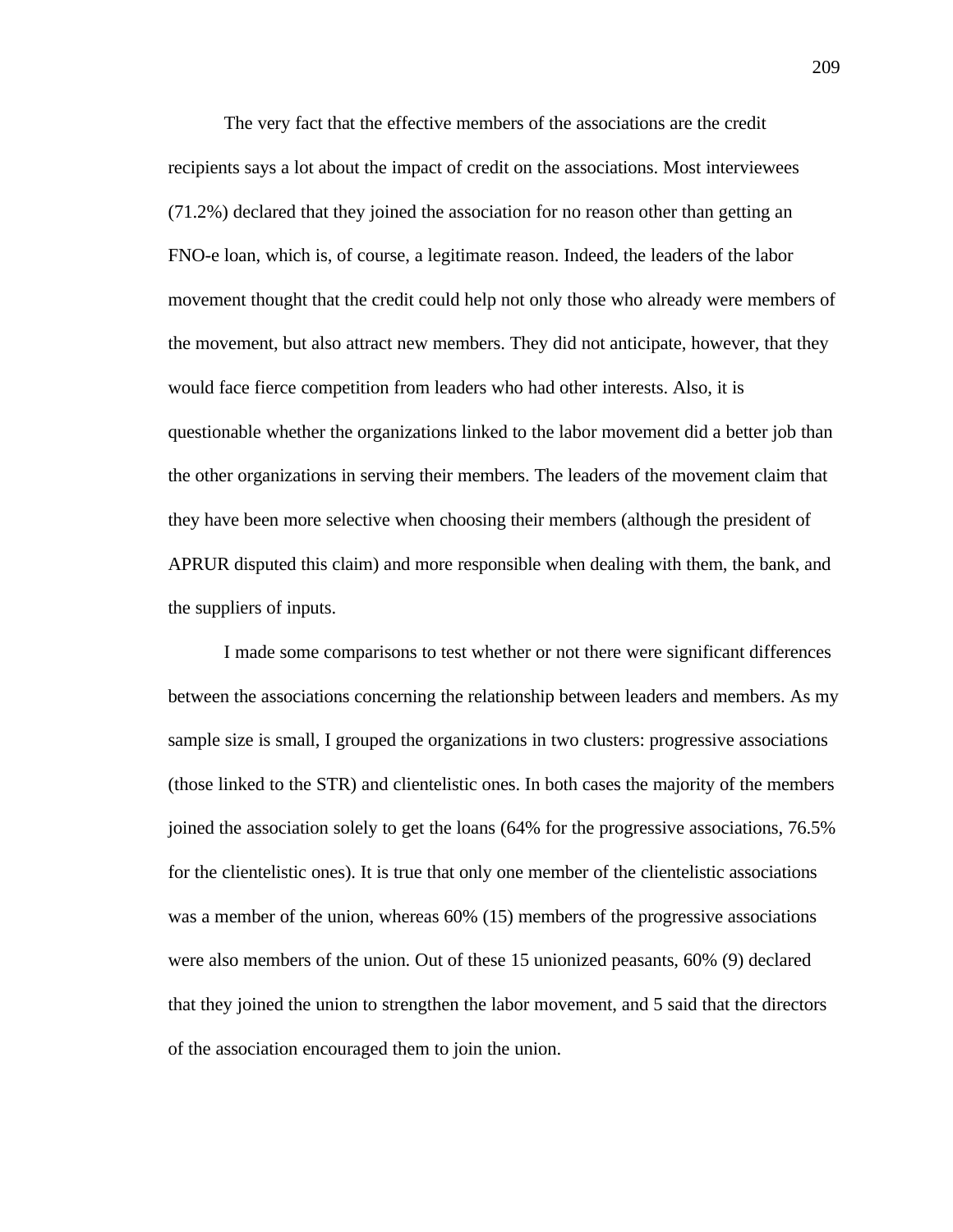These numbers are an indication that the progressive associations have had some success both at attracting more politicized peasants and at encouraging peasants to join the labor movement. These numbers also suggest that the directors of the clientelistic association were more aggressive in recruiting new members, whereas members of the progressive associations tended to join these groups without encouragement. This trend indicates that the progressive associations had a better reputation, at least for the more class-conscious peasants, or, conversely, that the clientelistic associations scared them away.

The leaders of the labor movement claimed that the members of the associations linked to the STRs were doing better than the members of the other associations. Indeed, all members of the progressive associations said that they had total freedom to buy their cattle, whereas a quarter of the members of the other associations could not chose the animals they were buying (Table 5.2, question 1). There is no support to the claim that the progressive associations gave more support to their members. According to the data, (Table 5.2, question 2), members and directors of all associations spent most of the time in meetings discussing the bureaucratic aspects of the loans, rather than passing along helpful technical information<sup>5</sup>.

It is hard to assess the economic and financial results of individual FNO-e recipients because most peasants had no financial records and, at the time I concluded the fieldwork, they were not yet repaying the bank. The only exception were those who got

-

<sup>&</sup>lt;sup>5</sup> The question was "What was the main subject of the meetings that the association called to discuss the FNO-e?" Most respondents said that these meetings were all about bureaucratic procedures to get the loans (56.5 % of the members of the progressive groups, and 58.1 % of the members of the clientelistic group).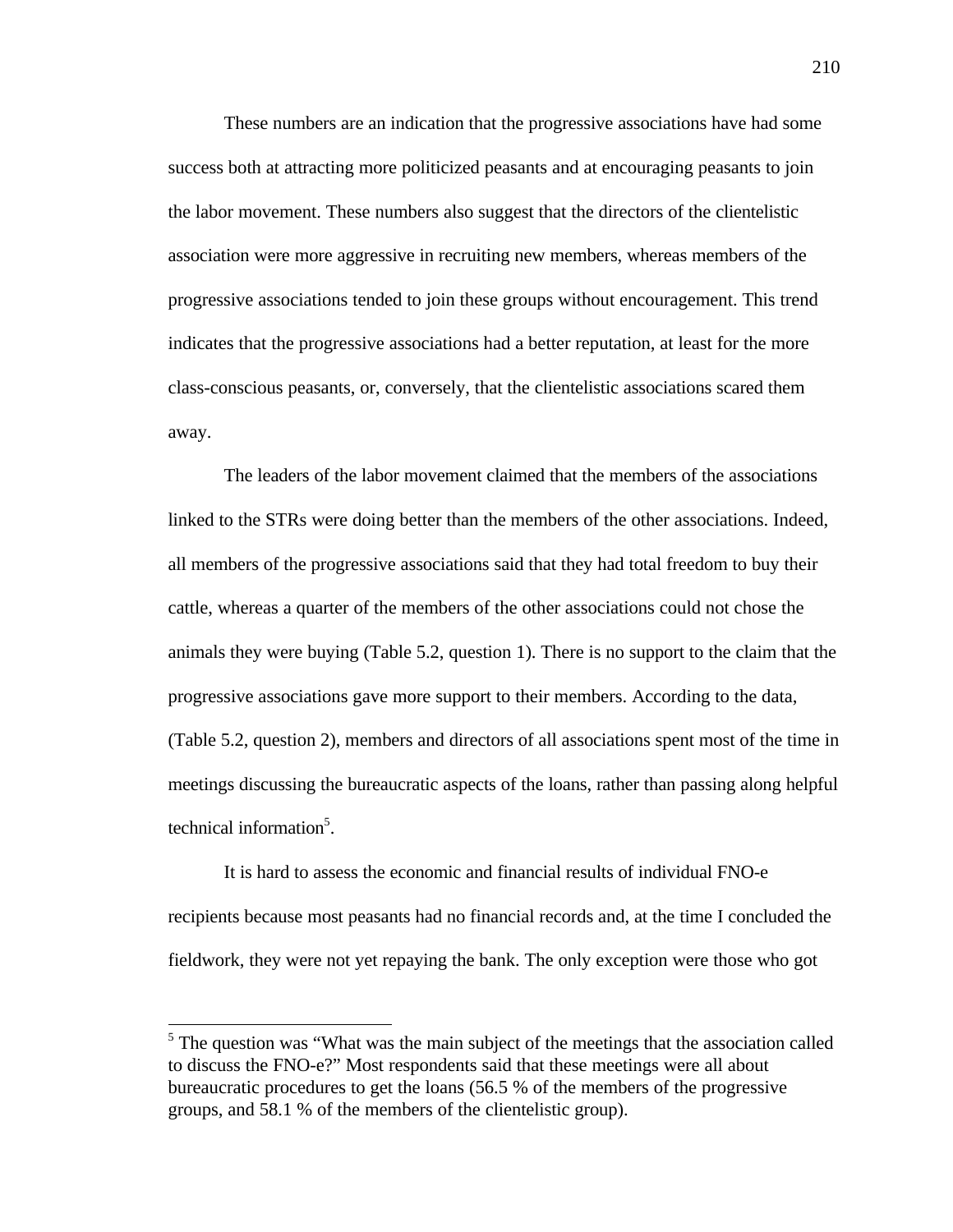credit in 1992, which included a tremendous subsidy – they paid off the loans and realized a considerable profit. Based on the personal assessment of the borrowers after 1992, however, it is possible to conclude that most of them are likely to be in financial distress when it comes time to repay the loans. In Table 5.2 (question 3) I show the numbers relative to the perception that the peasants have about the financial results of their loans. The question asked was simple: "When it is time to pay back the bank, do you think you will have made some profit or not?" Despite the lack of records, the peasants knew exactly what they had that was financed by BASA (most would say that they did not own the cattle, but the bank did), as well as the price they had paid for the cattle and the current price. Most peasants felt that they would not make any money out of these loans. There was no significant statistical difference between the two groups (progressive and clientelistic) to support the claims of the labor leaders that their members had done better. A related question, however, yielded slightly different results. When asked whether or not they would get another FNO-e loan, if they could; more members of the clientelistic associations answered that they would not. I will return to this point latter, but before doing so, it is necessary to consider some other differences between these two types of associations.

A comparison between these two groups of association also shows that there was no significant difference in the proportions of the members that had experience with cattle prior to getting the loans (Table 5.2, question 5). About a fifth of their members to, had never worked with either dairy or beef animals.

Questions 6 and 7 relate to how peasants joined these associations. Although not statistically significant, more members of the progressive associations tended to join their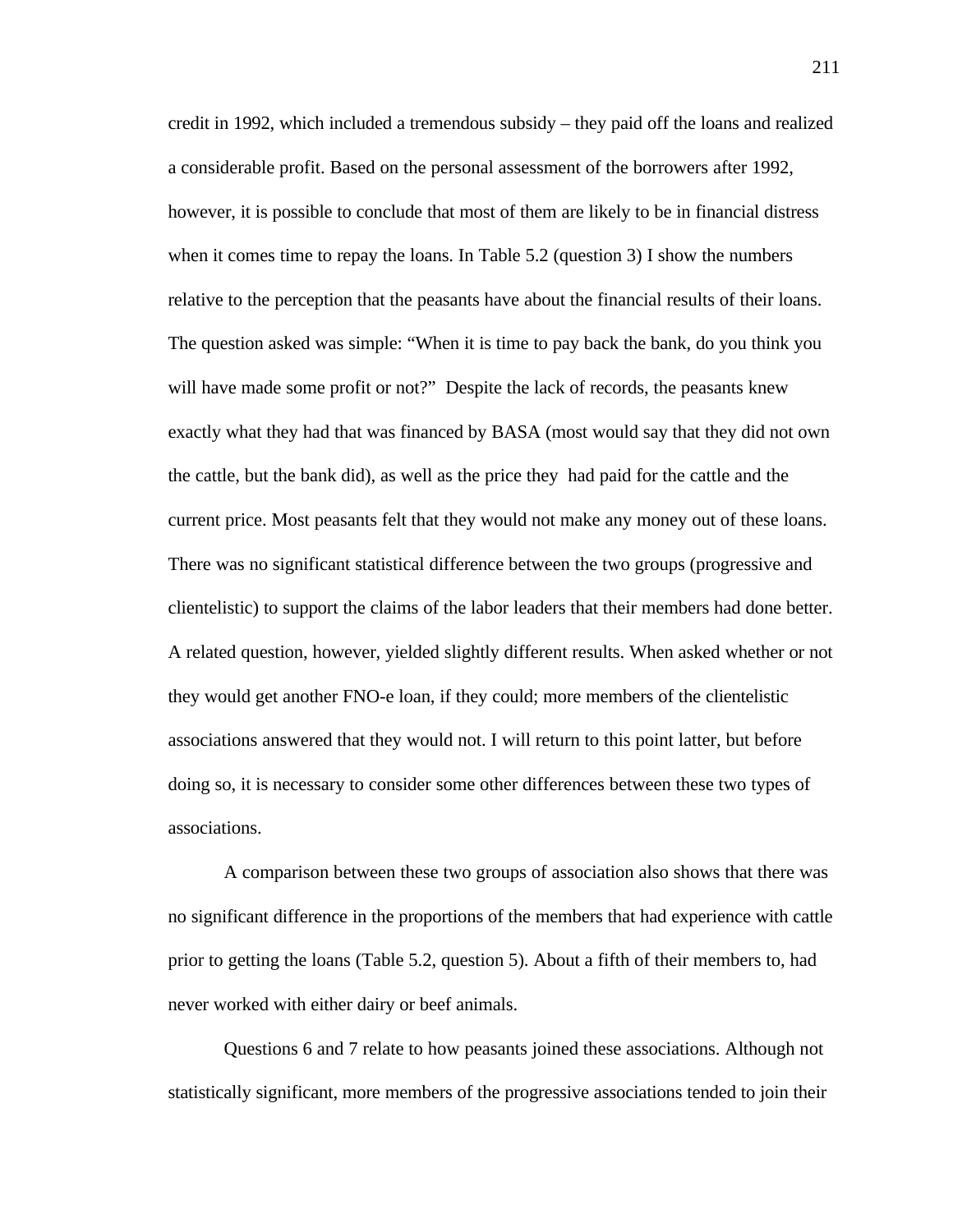groups spontaneously. More important, however, was the fact that the directors of the clientelistic associations recruited new members more aggressively than the directors of the progressive associations (statistically significant). Considering these results together, it is possible to draw a few observations about the differences between these two groups. The extensive recruiting by the directors of the clientelistic associations, and the fact that they induced the members of their associations to buy their cattle from specific sellers, suggest that they had private interests in these deals.

Table 5.2: Comparison between clientelistic and progressive associations (% responding yes to each question).

|               |                              | Type of association |                      |    |       |  |  |
|---------------|------------------------------|---------------------|----------------------|----|-------|--|--|
|               | Question                     | Progressive $(\%)$  | Clientelistic $(\%)$ | N  | Sig.  |  |  |
| 1             | Chose the cattle when buying | 100.00              | 74.29                | 60 | 0.005 |  |  |
| 2             | Recall technical meetings    | 26.09               | 22.58                | 54 | 0.771 |  |  |
| $\mathcal{F}$ | Positive assessment of       | 40.00               | 28.57                | 60 | 0.363 |  |  |
|               | profitability                |                     |                      |    |       |  |  |
| 4             | Would get another loan       | 52.00               | 20.59                | 59 | 0.011 |  |  |
| 5             | Had previous experience with | 80.00               | 77.17                | 60 | 0.795 |  |  |
|               | cattle                       |                     |                      |    |       |  |  |
| 6             | Joined the association       | 44.00               | 25.71                | 60 | 0.143 |  |  |
|               | spontaneously                |                     |                      |    |       |  |  |
| 7             | Was recruited by director of | 8.00                | 51.44                | 60 | 0.000 |  |  |
|               | association                  |                     |                      |    |       |  |  |
| 8             | Voted for director of your   | 45.00               | 17.65                | 37 | 0.080 |  |  |
|               | association                  |                     |                      |    |       |  |  |
| 9             | Meetings to discuss anything | 83.33               | 54.55                | 60 | 0.023 |  |  |
|               | other than FNO-e             |                     |                      |    |       |  |  |

Neither group was selective when accepting new members, and both failed to provide technical orientation to the recipients of rural credit. Many other factors have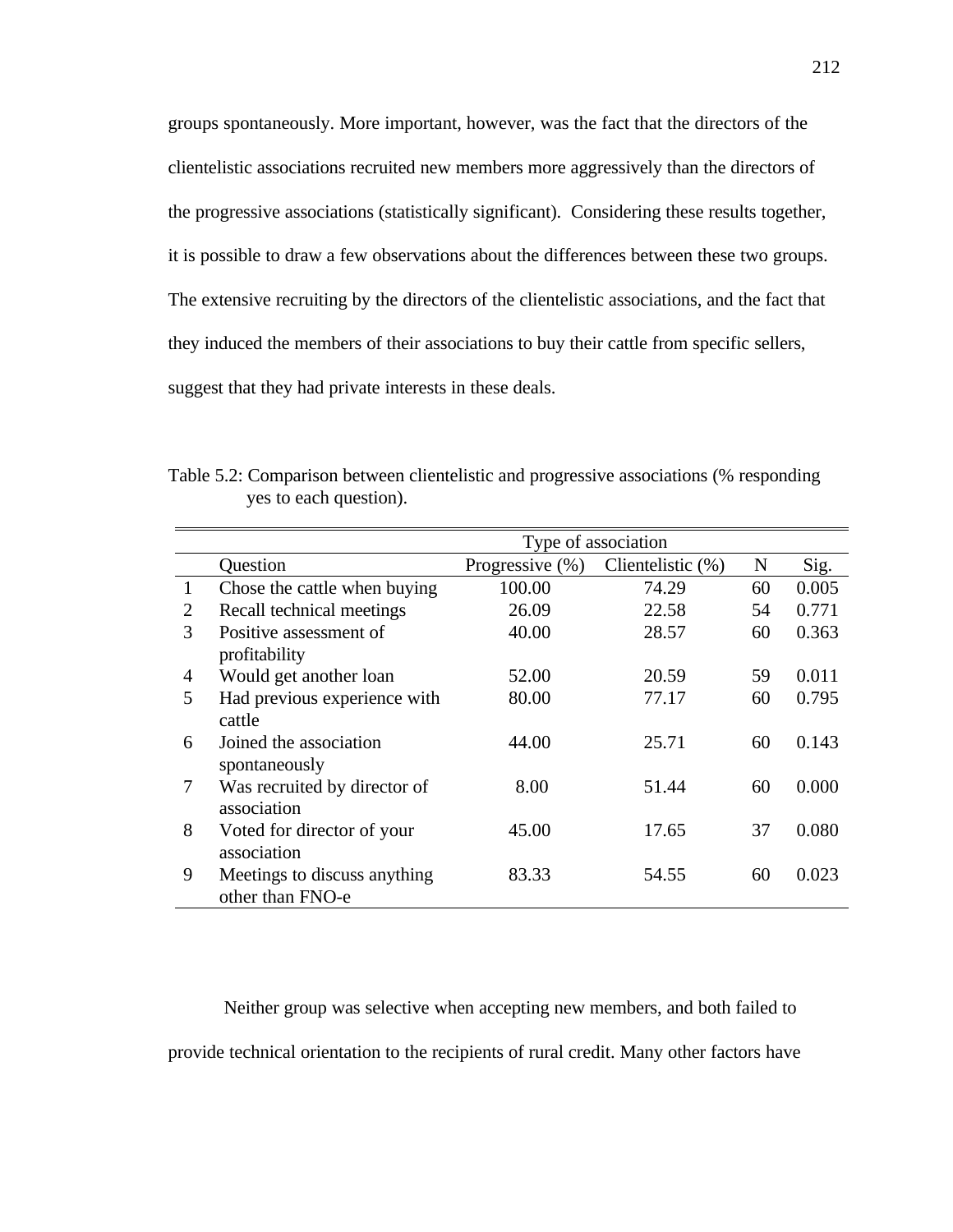certainly contributed to the apparent failure of this credit policy<sup>6</sup>. Nonetheless, the relatively higher proportion of members of the clientelistic group who claimed that they would not get another loan may be due not so much to their actual performance, but rather to the fact that they felt cheated by the directors of their organizations. Question 8 supports this conclusion. Members of the progressive group gave more support to their leaders when they ran in local elections (for mayor and *vereador*) than did members of the other group. Even though the progressive associations did not do much for their members, the members supported the associations and their leaders. They not only voted for them, but also attended meetings to discuss issues other than rural credit (question 9). In other words, the progressive associations did have a more involved rank and file compared to the other group.

Although the members of the progressive associations were slightly more satisfied with the loans (Table 5.2, question 4), when they got the money they had fewer heads of cattle than the members of the other associations. They still had less cattle in 1997, when the data were collected (Table 5.3, question 4). Another important bit of information was the number of calves that had died since the purchase of the cattle with the loan money. The cattle in both groups had high rates of mortality. Moreover, the number of deaths in one group was not significantly different from the number of deaths in the other. This

 $\overline{a}$ 

<sup>&</sup>lt;sup>6</sup> Unfortunately for the colonists, besides the problems they faced when buying cattle, they were surprised by a sudden decrease in Brazilian inflation rates, starting in July 1994, when a packet of economic measures, known as *Plano Rea,l* was launched. We have to bear in mind that what made the first loan under FNO-e a good deal for the peasants was the 25% rebate on the inflation rate, which meant a substantial subsidy during periods of high inflation. When inflation was brought down to less than 10% a year, the loans, for the first time, appreciated by real interest rates, leaving the credit recipients in a shaky financial situation.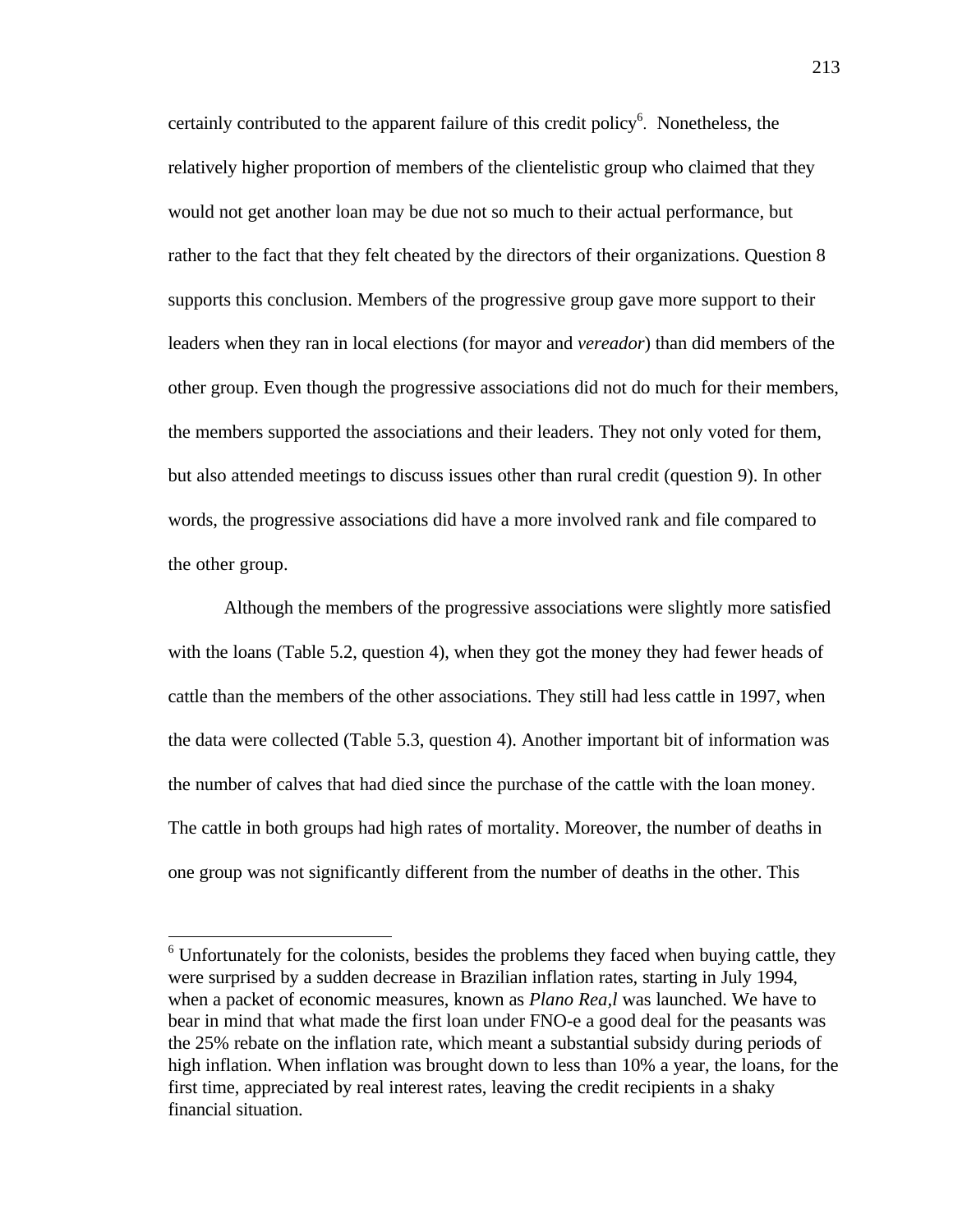information corroborates the idea that the type of association to which the peasant belongs did not affect his economic performance. In this case, the associations did not prevent their members from buying diseased cattle. A particularly important disease in the region is brucellosis, which affects the reproductive system of the animal, causing miscarriages and the death of young calves. All the cattle financed by the bank had to be tested against brucellosis and other important diseases; however, it did not happen. The cattle were not tested, even though the ranchers gave the colonists documents certifying that the animals they purchased were healthy<sup>7</sup>.

Table 5.3: Comparison of cattle herds (number of heads) between two types of associations.

|                                | Type of association |               |    |       |
|--------------------------------|---------------------|---------------|----|-------|
| Question                       | Progressive         | Clientelistic | N  | Sig.  |
| Head of cattle before the loan | 5.44                | 15.43         | 60 | 0.033 |
| Head bought with loan money    | 11.32               | 13.94         | 60 | 0.120 |
| Head lost since got the loan   | 4.61                | 5.42          | 56 | 0.615 |
| Total cattle today             | 34.32               | 56.80         | 60 | 0.070 |
| Cattle increase                | 28.88               | 41.37         | 60 | 0.086 |

Colonists in both groups had a relatively high number of cattle by the time of the interviews (Nov-Dec, 1997). This increase in the herds is important for two reasons. First, the capacity of the farmers to pay back the bank will depend directly on their assets; other things being equal, the more cattle one has, the higher are his chances of paying the bank back (and even making some profit). Second, the increase in cattle herds has important environmental consequences, which is the subject of the next section.

 $\overline{a}$ 

 $<sup>7</sup>$  Later, EMBRAPA technicians sampled this cattle and part tested positive for brucellosis.</sup>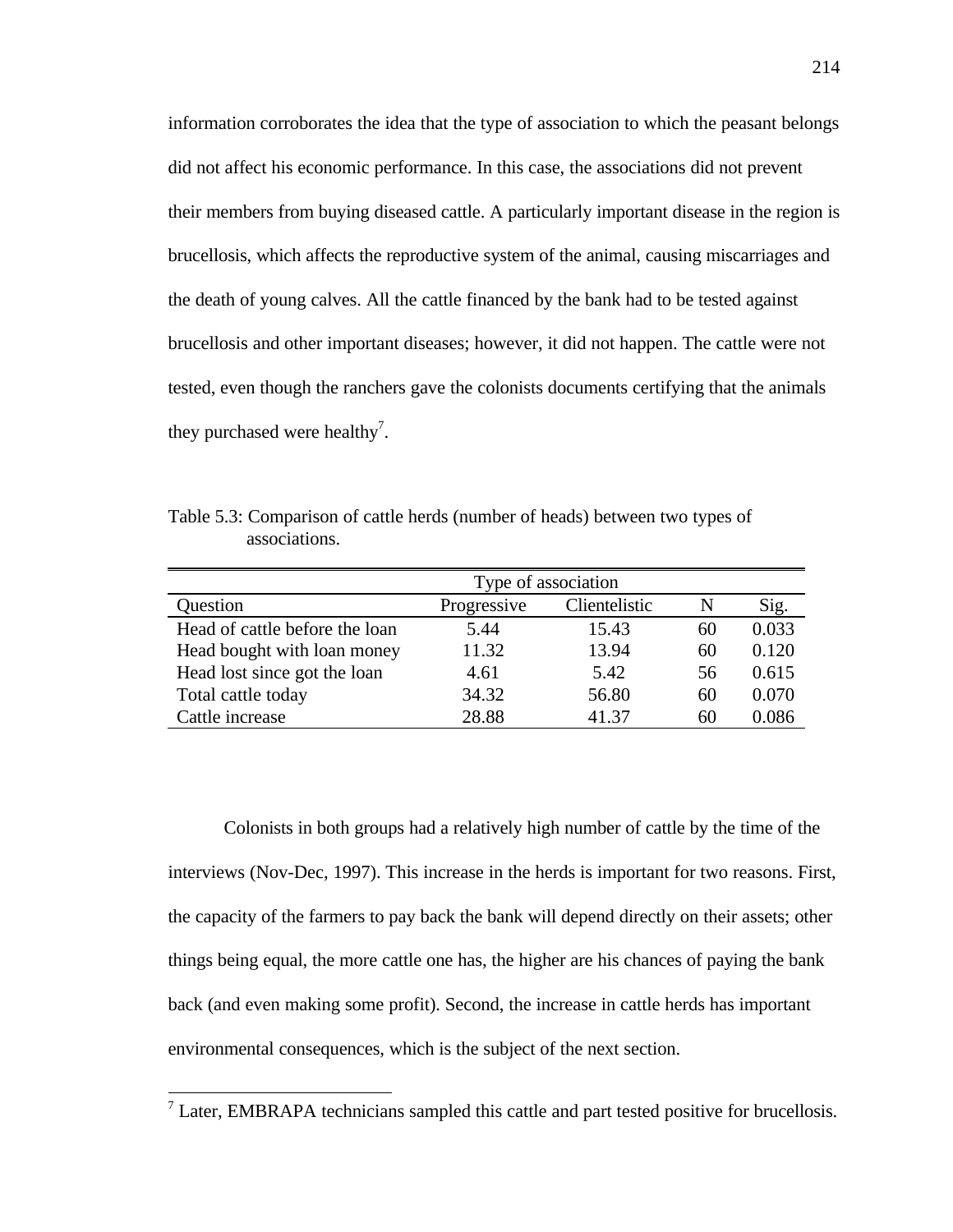As the total number of cattle directly affects the economic performance of the farmer, it is important to understand what affects the likelihood of someone's increasing his herd. Some factors that might explain success in cattle ranching in the context of Transamazônica are education, geographic origin of the head of the household, land tenure, distannce of the farm to the road, and the association through which the farmer got the loan. The importance of education is related to access to technical information. As the extension service is precarious, those who can read and an understand the technical bulletins that are (seldom) available at cooperatives, associations, and extension offices would, in theory, have better chances of succeeding<sup>8</sup>. Origin is relevant because there is a mix of migrants from the South and Northeast in the region, and southerners are usually assumed to be more experienced farmers and ranchers than northerners. Moreover, most of the migrants from the South came to the region with more resources than those from the Northeast. Land tenure refers to the legal and formal ownership of the land<sup>9</sup>. The closer one leaves to the road, the lower are his transportation costs. Also, the farms closer to the road are more developed than those that are farther way.

The only variable that was statistically significant in this model was the initial size of the herd (see Table 5.4). Disregarding how many years of formal education farmer had, whether or not he had title, his region of origin, the distance of his farm to the main road, and the association he belonged to, the only reliable predictor of the size of the herd in

-

<sup>&</sup>lt;sup>8</sup> In this case I treated education as a categorical variable, dividing the sample in three categories: no education, 1 - 3 years of school, 4 or more years of school.

<sup>&</sup>lt;sup>9</sup> This was treated as a dichotomous variable, measured according to possession of title to the land.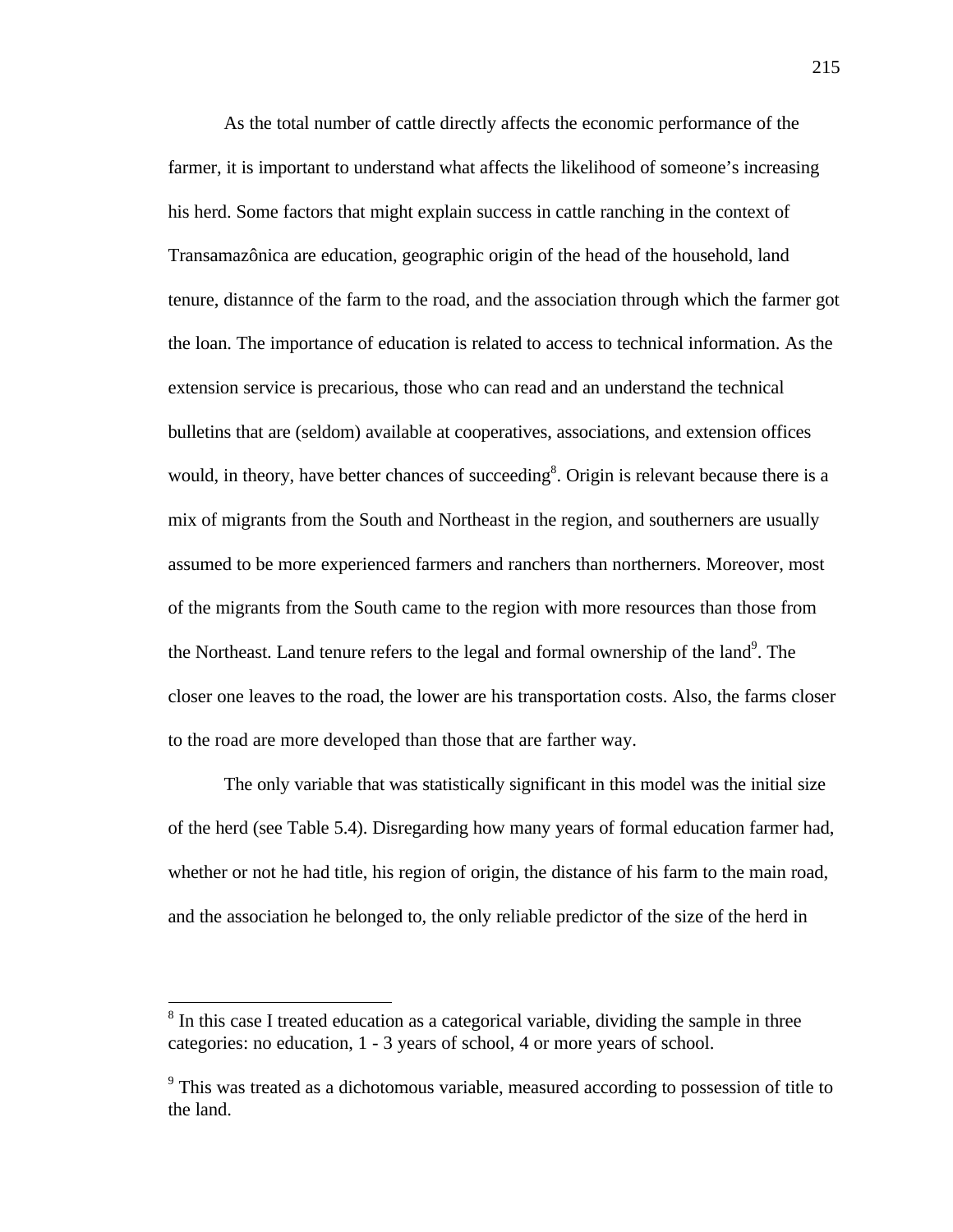1997 was the size of the herd before the FNO-e loan was contracted. People who already had more cattle were more likely to have larger herds by the time the field work was done.

| Variable                 | Unstandardized | Significance |
|--------------------------|----------------|--------------|
|                          | coeficients    |              |
| Constant                 | 43.255         | .003         |
| Type of association      |                |              |
| Progressive (reference)  |                |              |
| Clientelistic            | $-6.313$       | .496         |
| Yeas of school           | $-1.440$       | .422         |
| Region of origin         |                |              |
| Northeast (reference)    |                |              |
| South/Southeast          | 4.154          | .666         |
| Title                    |                |              |
| No (reference)           |                |              |
| Yes                      | $-12.888$      | .207         |
| Distance from the road   | $-.815$        | .146         |
| Initial size of the herd | 1.930          | .000         |
| R Squared                | .768           |              |

Table 5.4: Number of heads of cattle in 1997 regressed on selected indicators (unstandardized OLS coeficients)

What we can infer from the data is that, although there was little difference between the progressive and clientelistic associations with respect to the way they helped their members to manage the loans, peasants who owned more cattle were more likely to join the clientelistic associations. To further explore this idea, I selected the same variables used in the previous test, but used type of association as the dependent variable in a logistic regression<sup>10</sup> (Table 5.5).

-

 $\blacksquare$ 

 $10$  In this case I treated education as a categorical variable, dividing the sample in three categories : no education, 1 - 3 years of school, 4 or more years of school. I assigned values of one and zero to the two categories of each dichotomous variables For the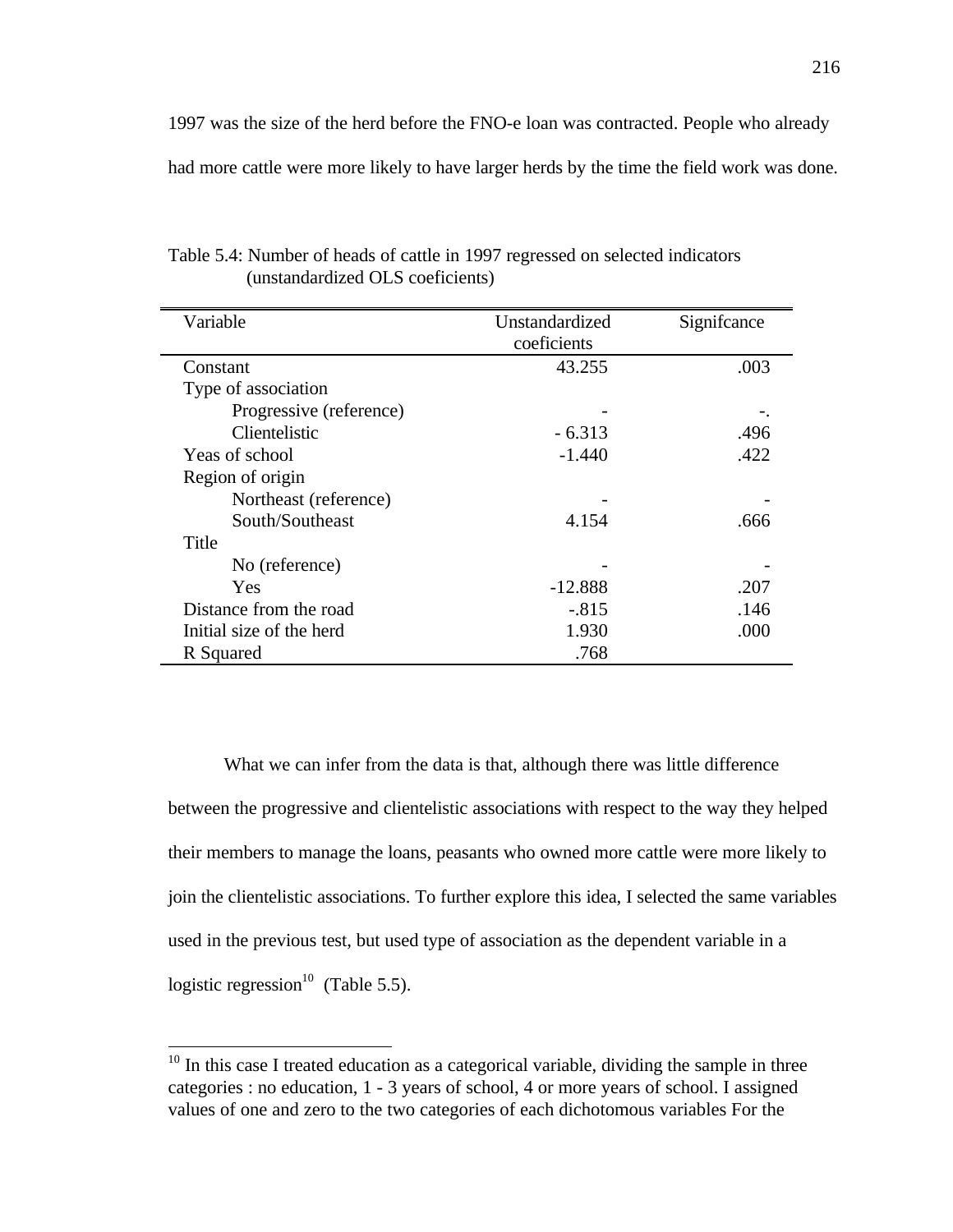| Variable             | Odds ratio | Sig    |
|----------------------|------------|--------|
| Distance to the road | 0.997      | 0.9546 |
| Size of the herd     | 1.098      | 0.0348 |
| Years of school      | 0.822      | 0.2964 |
| Region of Origin     |            |        |
| South                | 4.125      | 0.0979 |
| North (reference)    |            |        |
| Title                |            |        |
| Yes                  | 0.779      | 0.8008 |
| No (reference)       |            |        |
| Constant             | 0.262      | 0.7004 |

Table 5.5: Probability of belonging to a clientelistic association regressed on selected variables (Logistic Regression).

Being from South Brazil increased the probability of someone joining a clientelistic association by 4.12 times. Accordingly, ownership of every additional head of cattle before FNO-e increased the likelihood of joining this kind of association by 1.09. Even though cattle ownership may be linked to geographic origin, the model analyzes these variables independently. This finding runs against the commonly held idea that migrants from the Northeast are more likely to be conservative and to engage in patron-client relations. On the contrary, the poorer and the northeasterners are more likely to be members of associations linked to the labor movement than are the better-off southerners. Those who had more cattle sought membership in the clientelistic associations. These findings suggest that there is a class division within the colonists, and the richer colonists prefer to join the clientelistic associations, even if they dislike the director of these associations, than to indirectly support the labor movement.

variable "Title", title  $= 1$  and No title  $= 0$ . For "Geographic Origin", South  $= 1$  and Northeast  $= 0$ ).

 $\overline{a}$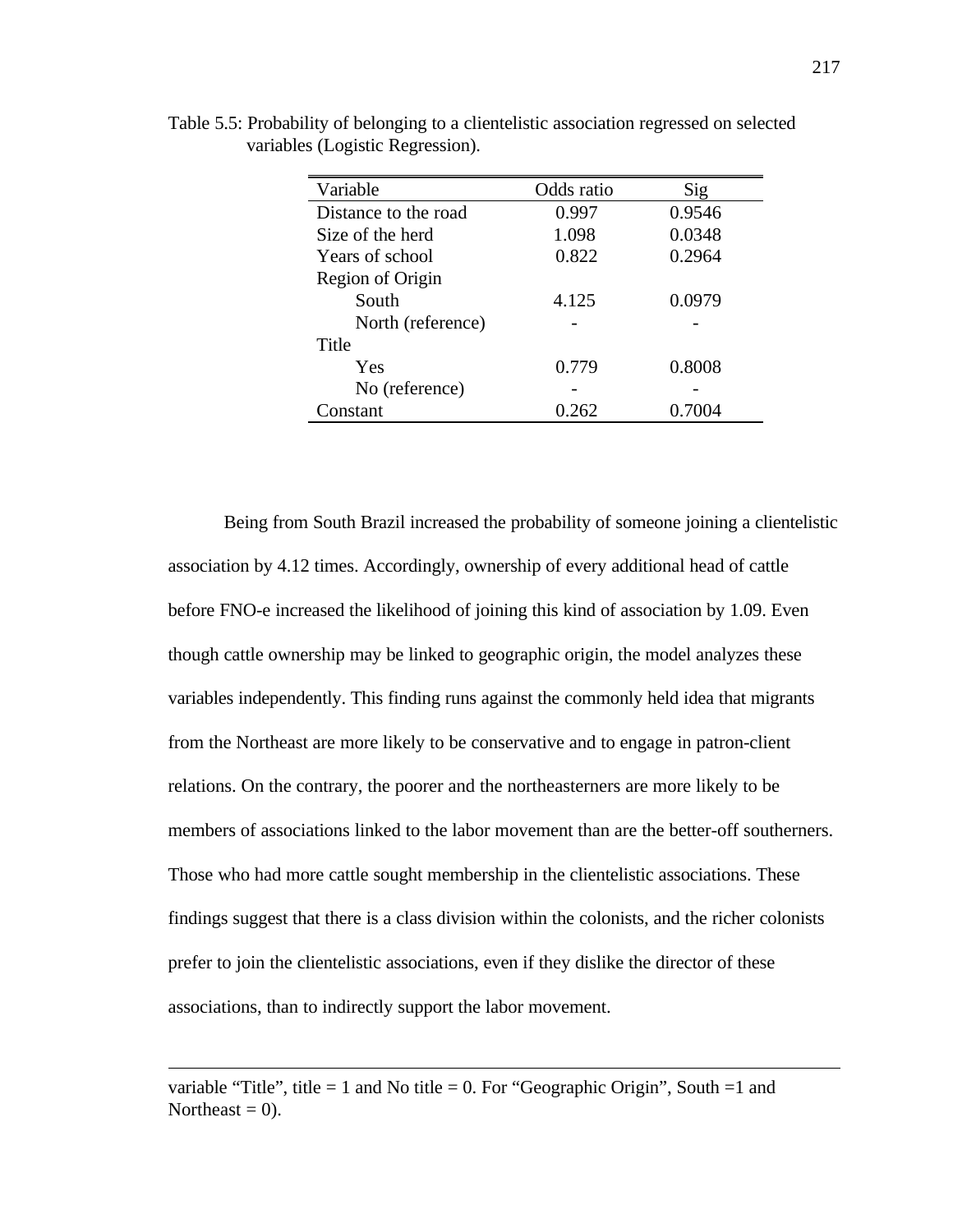Ironically, contrary to the initial expectations of the leaders of the labor movement, channeling the loans through associations and cooperatives does not seem to have strengthened the labor movement. Since the introduction of this credit policy, hundreds of associations have appeared throughout the Transamazônica and most of them are not linked to the STRs. The example of Uruará suggests that these opportunistic associations facilitated access to credit to those colonists who already had relatively large cattle herds (in comparison to the members of the progressive associations). Local bosses and politicians founded many of these clientelistic associations. Contrary to my initial hypothesis, the members of these associations do not tend to vote for their leaders in local elections (Table 5.2, question 8). Nonetheless, these leaders allegedly benefited from the FNO-e by associating with ranchers and cattle sellers<sup>11</sup>. By doing so they increased their economic power.

## **Environmental Consequences of the FNO-e**

Another negative outcome of this credit program was its environmental impact. The carrying capacity of unimproved pastures in the region is relatively low, usually less than one animal per hectare, which meant that those colonists who financed ten animals had to have at least ten hectares of pasture. This requirement worked as a stimulus for colonists to clear their land for pasture in order to qualify for credit in the following years. Those who will succeed technically and economically are likely to be the ones who stock more cattle, and, therefore, who put most pressure on the environment. Having fifty

 $\overline{a}$ 

 $11$  This was a recurrent accusation in the interviews. Leaders of the labor movement claim that those who benefited most from the FNO-e were a few ranchers and merchants who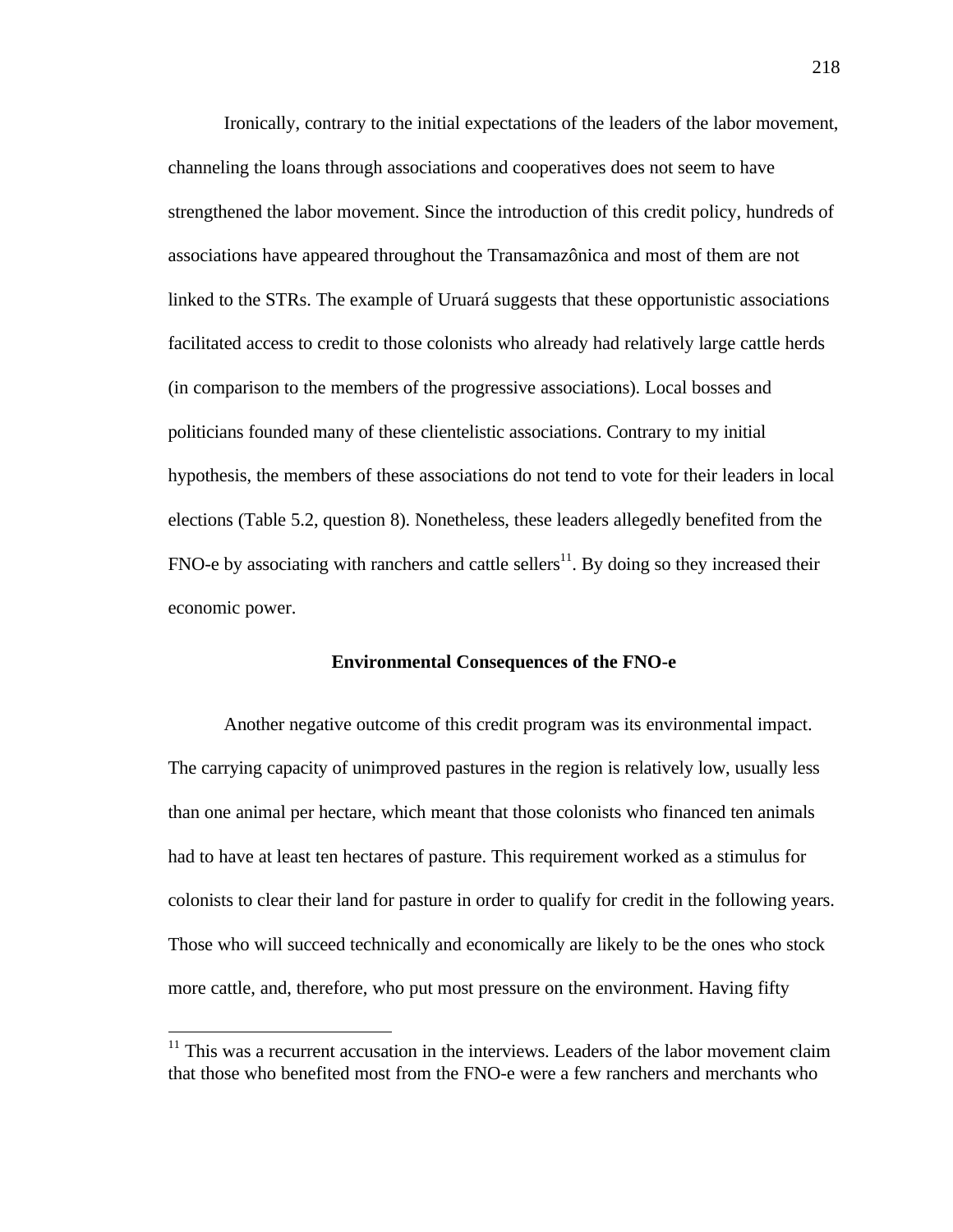animals today, for instance, also means having at least fifty hectares of pasture (the stocking rate is a little bellow 1 animal per Ha), which is the legal limit of deforestation for an average farm in the region (100 Ha). Keeping pastures clean in the Amazônia also requires the use of fire every year or at least every other year, which increases the emission of carbon dioxide and threatens the surrounding forested areas.

# **The Crisis of Agriculture**

 $\overline{a}$ 

The term "pecuarização" means the tendency of a given group of farmers, or an agricultural district, to adopt cattle ranching as its main economic activity (Veiga et al., 1996). Some authors argue that, in the Transamazônica, cattle ranching is already the main source of income for small farmers (Topall, 1991; Castellanet, 1995). Other authors who conducted research on farming systems in the Uruará region argue that perennial crops are the best economic option for small farmers to increase their income and capital (Walker et al., 1995). Be that as it may, cattle herds in this region have increased dramatically since the early 1990s, and the most important perennial crops in the region – cacao and black pepper – have become less important in the familial agricultural system.

Japanese immigrants brought black pepper (*Piper nigrum* L.) to Brazil in the 1930's when they started colonizing the município of Tomé Açu, in the state of Pará. Plants that descend from two clones form all pepper groves in the Brazilian Amazon (Albuquerque, 1968; Fearnside, 1980). As the plant is propagated vegetatively, the pepper population has a very narrow genetic variability. As a consequence, virtually all plants are equally susceptible to the same pests and diseases. In 1960, researchers identified the

associated with association directors and sold a large share of the cattle and agricultural inputs financed by the loans.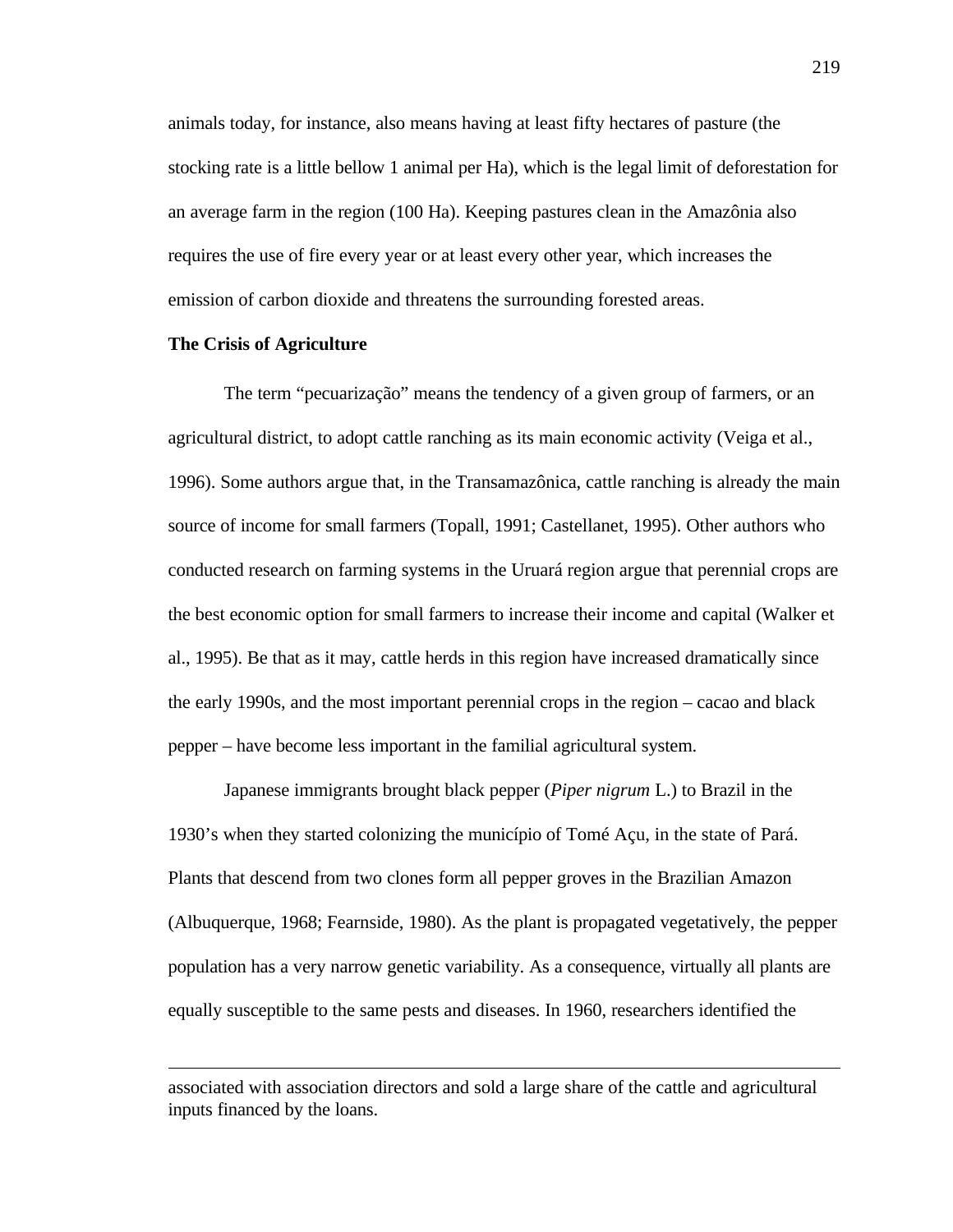fungus *Fusarium solani* f.sp. *piperis* as the pathogen causing severe damage and high mortality in pepper groves in the município of Tomé Açu. In the Altamira colonization area, settlers started planting black pepper in 1971, and the first cases of *Fusarium* attacks were reported in 1975.

The damage caused by the fungus was so severe that the productive life of the plant in Amazonia has been reduced from 15 to 8 years. Genetic breeding is already being conducted to increase pepper's resistance to *Fusarium*; however, commercially viable varieties are not likely to reach the market in the near future. The use of chemical fungicides may help to control the disease, but small farmers in the Transamazônica region cannot afford these products. There are some simple procedures for controlling the disease, which are more cost effective, such as the establishment of pepper groves on heavy clay soils where drainage is slow, disinfection of tools, and the use of healthy seedlings. In other words, this is a severe disease, but there are ways to control it.

Wealthier farmers, who have more access to technical information, in the region are already using these simple control techniques. Some are also purchasing healthy seedlings in Belém, but the smaller colonists do not have the means to buy these seedlings, and do not even know that they are available. As a result of this epidemic, peper production in the region has plunged. Figure 5.1 represents the decline of pepper production in Uruará and in the Altamira region between 1990-95.

The other important cash crop in the region is cacao, which has a relatively stable demand. It can be harvested year around and, like pepper, can be stored on the property, providing a regular cash flow to the farmer. Unfortunately for the local farmers, cacao has also been facing a serious disease problem, even more devastating than the black pepper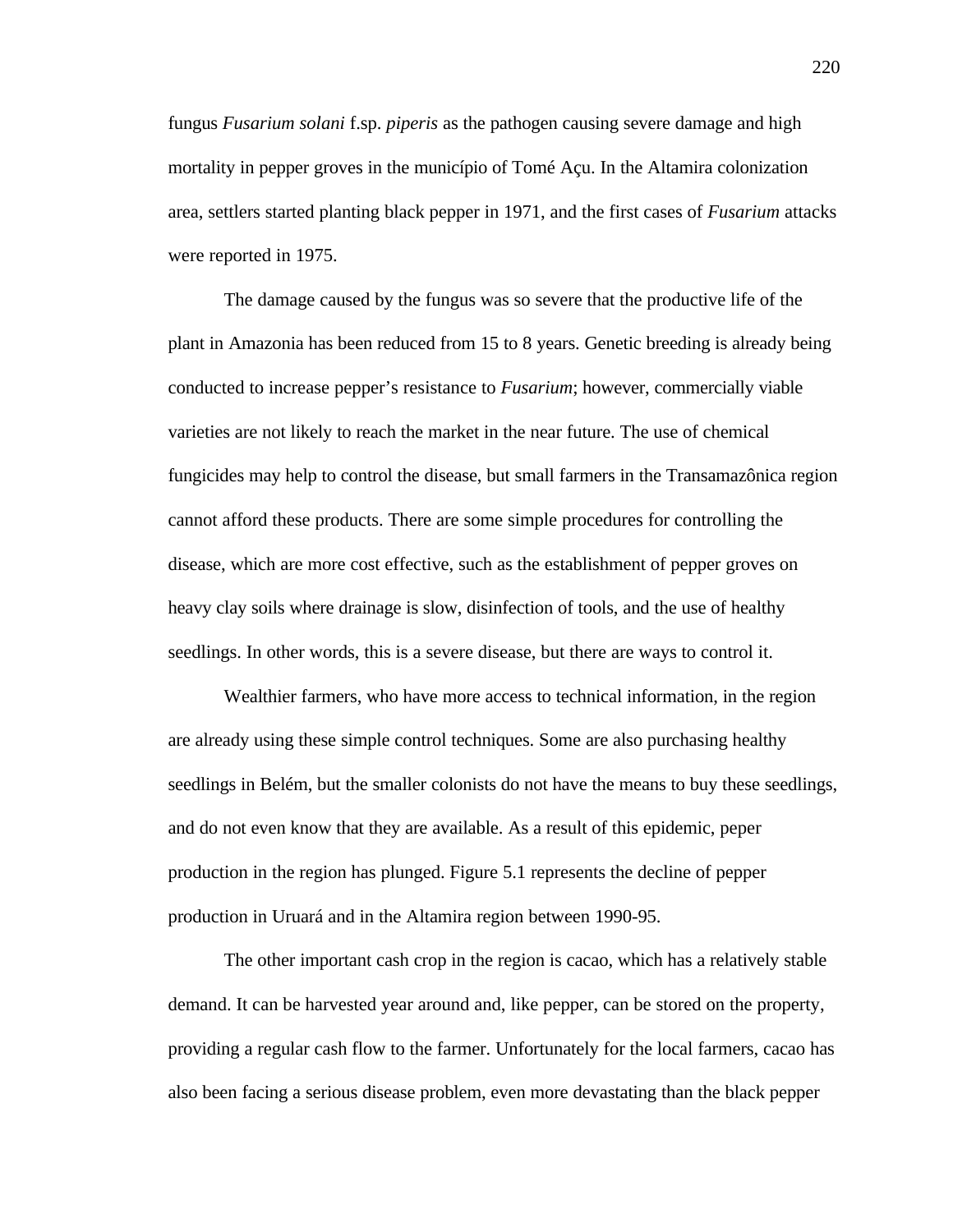wilt. This disease, named witches' broom, is caused by a fungus – *Crinipellis perniciosa* – native to the Amazonia region. It is also present in plantations in Surinam, Guyana, Ecuador, and Trinidad, where it has caused severe declines in cacao production (Lass, 1985). More recently, the fungus reached the extensive plantation areas of southern Bahia, the major cacao production zone in Brazil. Massive resources have been deployed to control the disease, but the results are not encouraging.



Figure 5.1: Pepper production in Uruará and in the Altamira region, 1990-95.

In Bahia, where eradication efforts were much more intensive than in Amazônia, pod loss ranges from 30 to 50%, with infection levels as high as 80-90%. These numbers seem to be higher in Uruará, where farmers are gradually abandoning the groves due to their total collapse.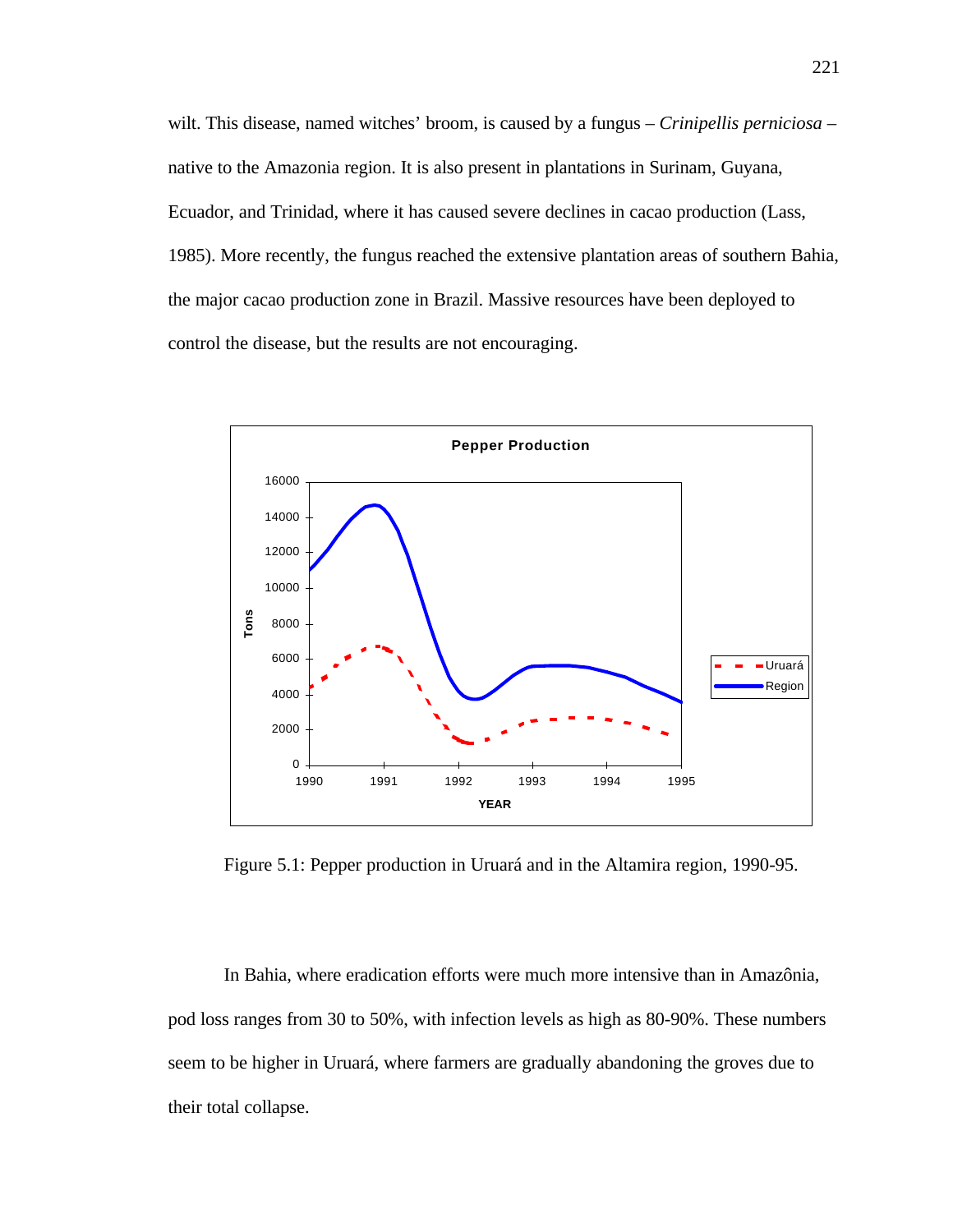CEPLAC and other national and international research centers have been conducting research on the control of this disease. No economically viable control is available. Even if control measures were available, they would be probably beyond the reach of small farmers in the Transamazônica region. Researchers recommend pruning diseased parts of the plants to limit the spread of the infection locally, but the results are too limited. Few farmers are following this advice due to the high labor cost. Even those who are pruning will not necessarily benefit from this technique, for neighboring abandoned and unpruned groves can jeopardize their effort, due to the high mobility of spores, which can travel 50-70 km in air currents (Lass, 1985).

Figure 5.2 represents cacao production in Uruará and in the Altamira region between 1990 and 1995. Unfortunately, IBGE does not have data for the late 1990s, when the decrease in production was more dramatic. However, it is worth noting that even if the production has been relatively stable during the 1990-95 period, the cost of production has increased due to the pruning process, which is very labor-intensive.

At the time of fieldwork, the cost of a day of labor (*diária*) in Uruará, in 1998, was around US\$ 5.00, plus meals. This cost is too high for local standards, especially when compared to the prices of the commodities produced in the region. All the agricultural activities found in the region require high inputs at least during some specific phase, like weeding annual crops, or harvesting the perennials. Farmers used to exchange their own labor to avoid paying *diárias*. This kind of arrangement is limited, however, for the labor demand is relatively high in most farms during the same specific periods of the year.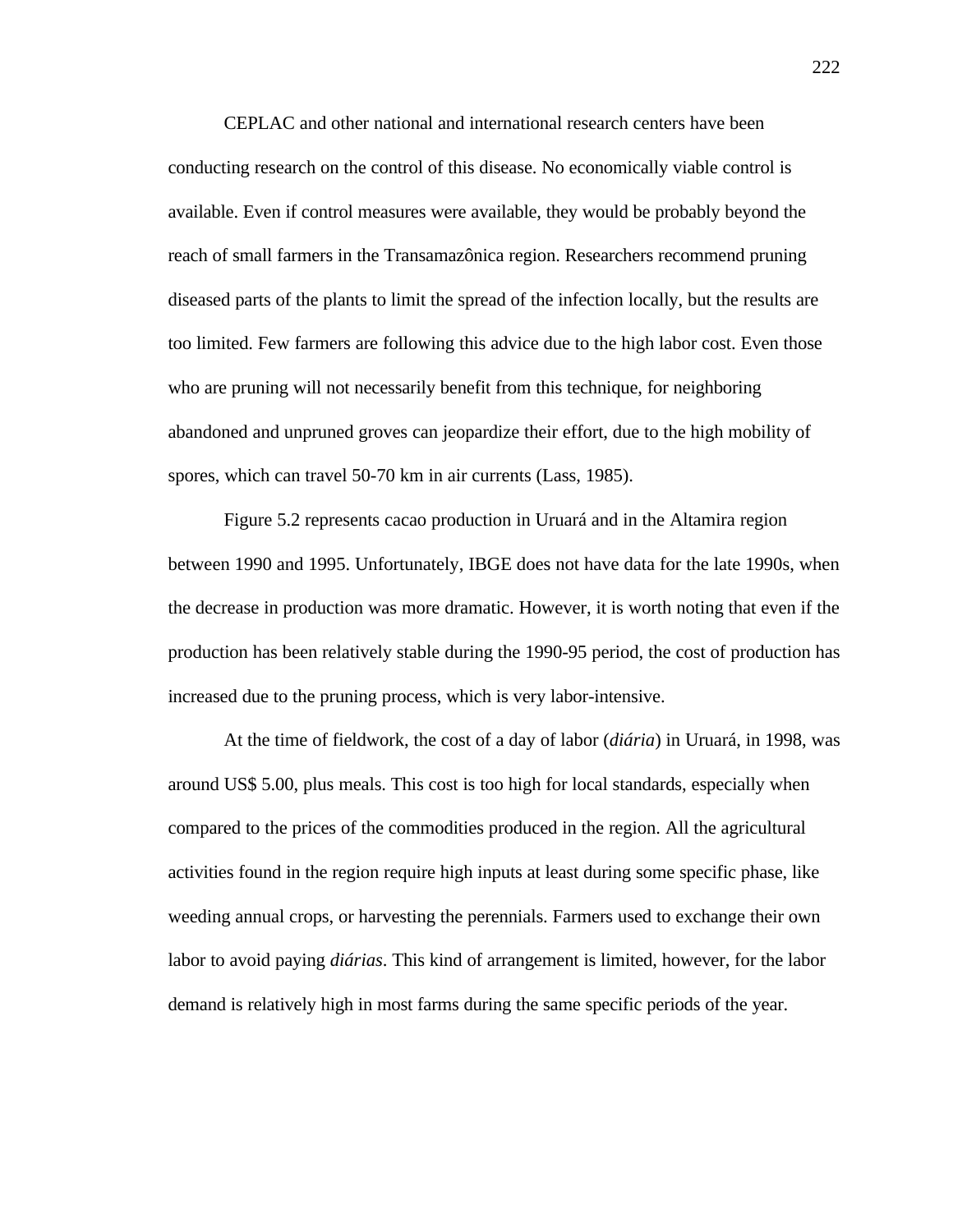

Figure 5.2: Cacao production in Uruará and Altamira region, 1990-95.

The cost of transportation in this region is also high, for farmers do not have trucks or cars and have to pay the services of independent truckers. There are more than three thousand families living in the rural area of Uruará. All these *colono*s have to go to town to sell most of their products, to buy essential products that are not produced on the property, or to have access to the scarce services provided by the state. The high demand and the limited supply create a situation of high price equilibrium. Moreover, the transportation sector is almost a monopolistic one, since there is usually just one truck that regularly enters each *travessão* (from two to six times a week, depending on the location and population). Furthermore, the conditions of the roads are precarious, and the trucks are often damaged. The costs of parts and repairs are high, contributing to the high cost of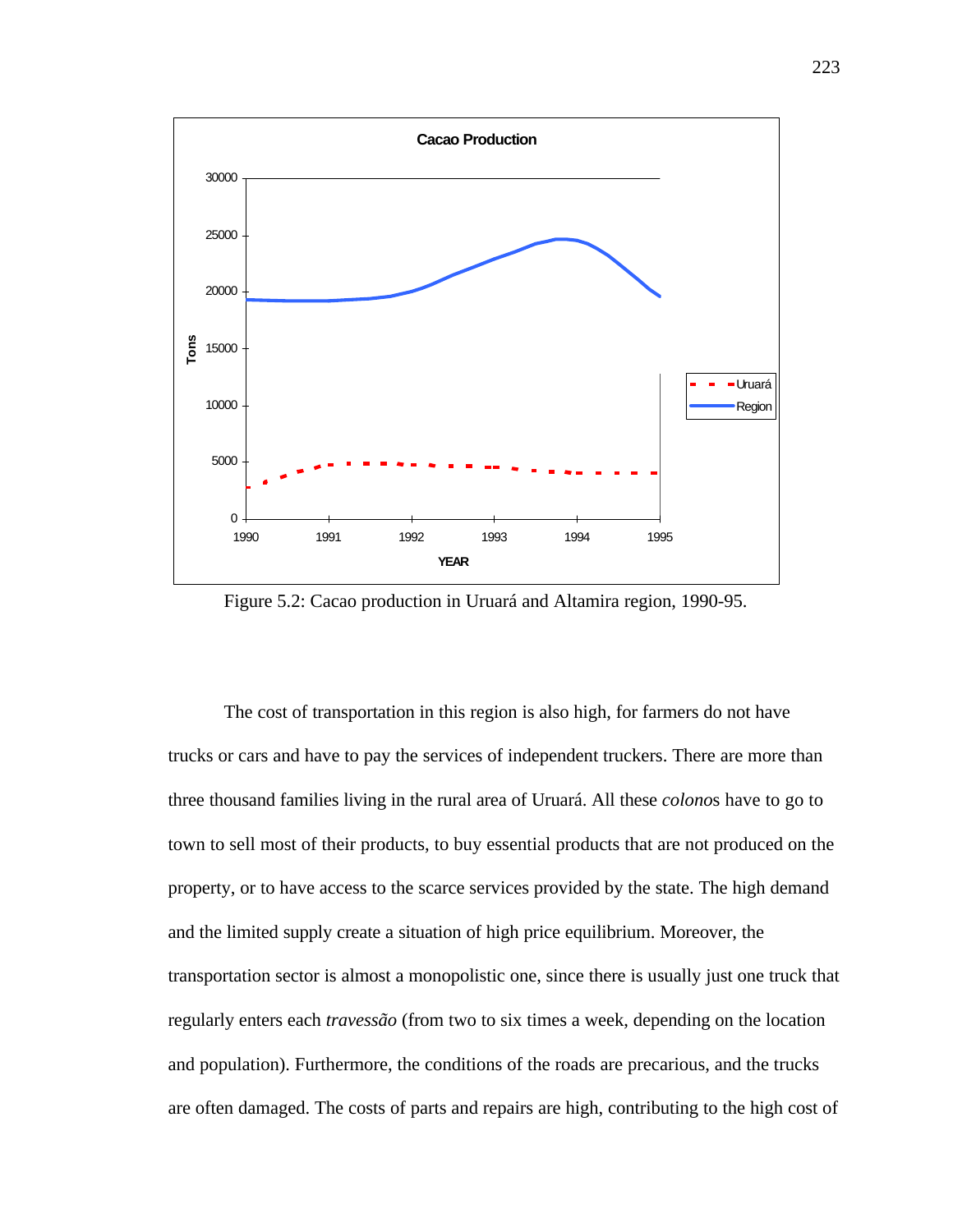transportation. The shipment of any volume and the fare for each person (children included) costs from US\$1.0 to US\$ 3.50. The price varies according to the distance between the farm and the town, which ranges from 5 to 150 km.

Considering the costs and prices, farmers prefer not to market food staples. A sack of rice (60 kg), for example, is worth US\$8.00 at the local market. A sack of beans can be sold at about the same price as rice. Corn is a little cheaper, about US\$ 6.00. Cassava is a very important item in the local diet; however, there is virtually no market for it, since most farmers plant it and have enough for consumption year around. Rice, beans, and corn, to a lesser extent, have a locally restricted market.

In contrast to pepper and cacao, rice, beans, and corn are not linked to a national or global market, and the demand for them is low. Considering the transportation costs and the smaller scale of commercialization (the farmers just sell what exceeds their expected consumption) merchants usually do not pick up these products at the farm gate. If they do so, they wait until there is a significant load nearby, and still charge the transportation (up to US\$2.00 a sack, in this case). Given the low profitability of these products, the farmers prefer to stock and use them in informal insurance arrangements, based on reciprocity, with their neighbors and relatives.

Pepper and cacao have a more stable demand and are much more profitable for merchants. Due to the scale of production, the cost of transportation for these products is lower, and merchants buy them at the farm gate. Nonetheless, these crops are important commodities in a global market and, therefore, subject to sudden fluctuations in the supply and price. The supply of cattle, on the other hand, is more stable and there is a relatively high domestic demand for beef in Brazil. Moreover, the very expansion of ranching in the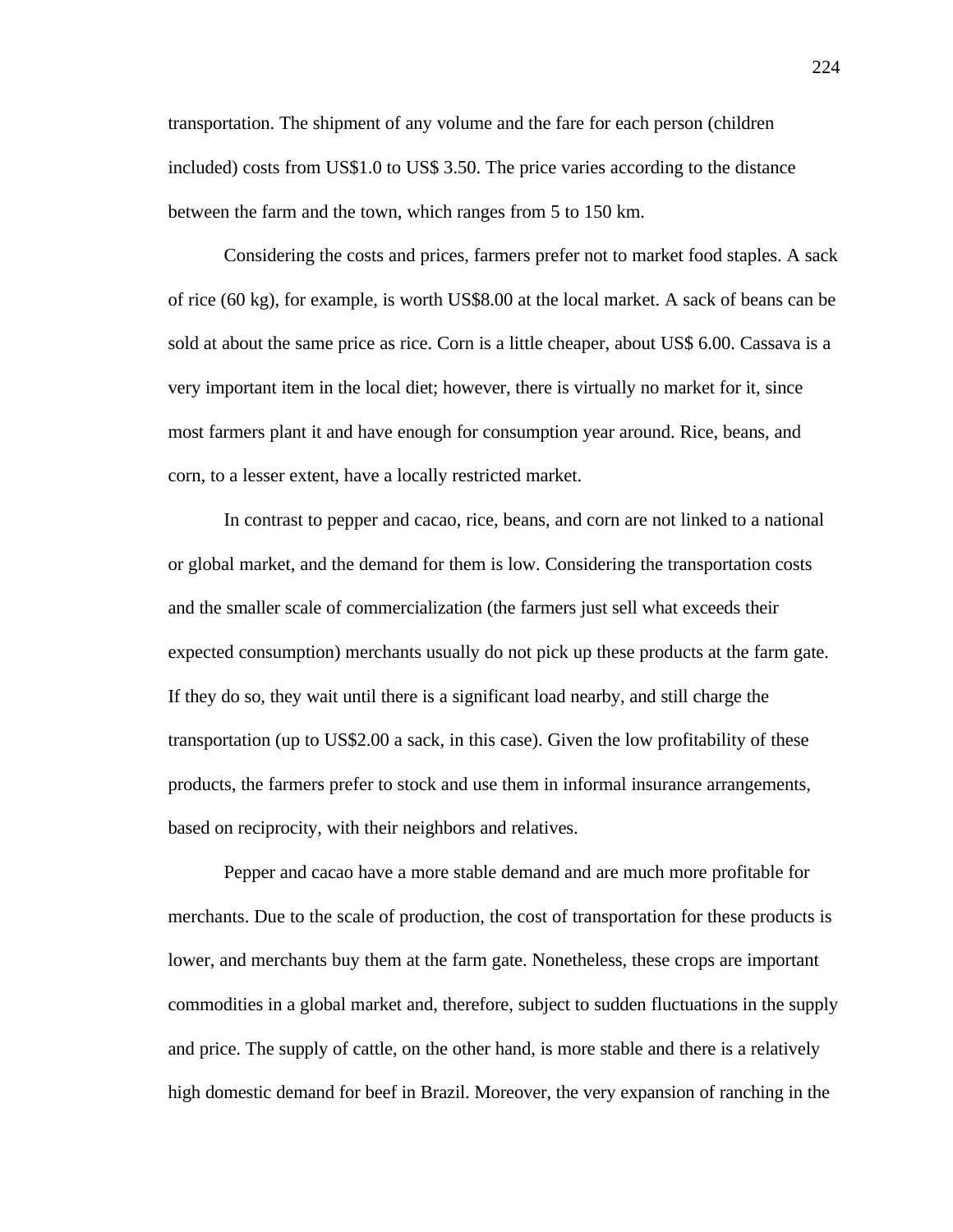region has increased the demand for cattle. In sum, cacao and pepper are risky crops, whereas cattle is safer, although not as profitable. Moreover, cattle is much more harmful to the environment than these two perennial crops.

The lack of technical assistance from governmental agencies is another barrier to the maintenance of cash crops. Fusarium wilt and witches' broom are severe diseases, but they can be managed. Farmers in this region lack basic and simple resources (like information) to deal with the diseases. Despite the existing institutional infrastructure supposed to provide some kind of technical assistance to the farmers in Uruará.

The state rural extension agency (EMATER) has a regional office staffed with three technicians who have two cars to visit the farmers. EMBRAPA has another technician working permanently in the *município* and some researchers from Belém conducting field trials and visiting the region frequently. Another important agency that has a local office is CEPLAC, whose institutional mission is to oversee matters related to the production and commercialization of cacao. The work of these agencies in the region, however, is hardly noticeable. This negligence causes much resentment among the farmers, particularly towards CEPLAC and EMATER.

## **The "Pecuarização" of Transamazônica**

The difficulties that peasants experienced with perennial crops made cattle a very attractive option. While cacao and pepper production dropped in the region, cattle herds increased above the rates observed at the national, regional, and state level. Table 5.6 displays the size of cattle herds in Brazil, the North region of the country, Pará, the microregion of Altamira, and Uruará. These numbers do not seem to be very accurate,

225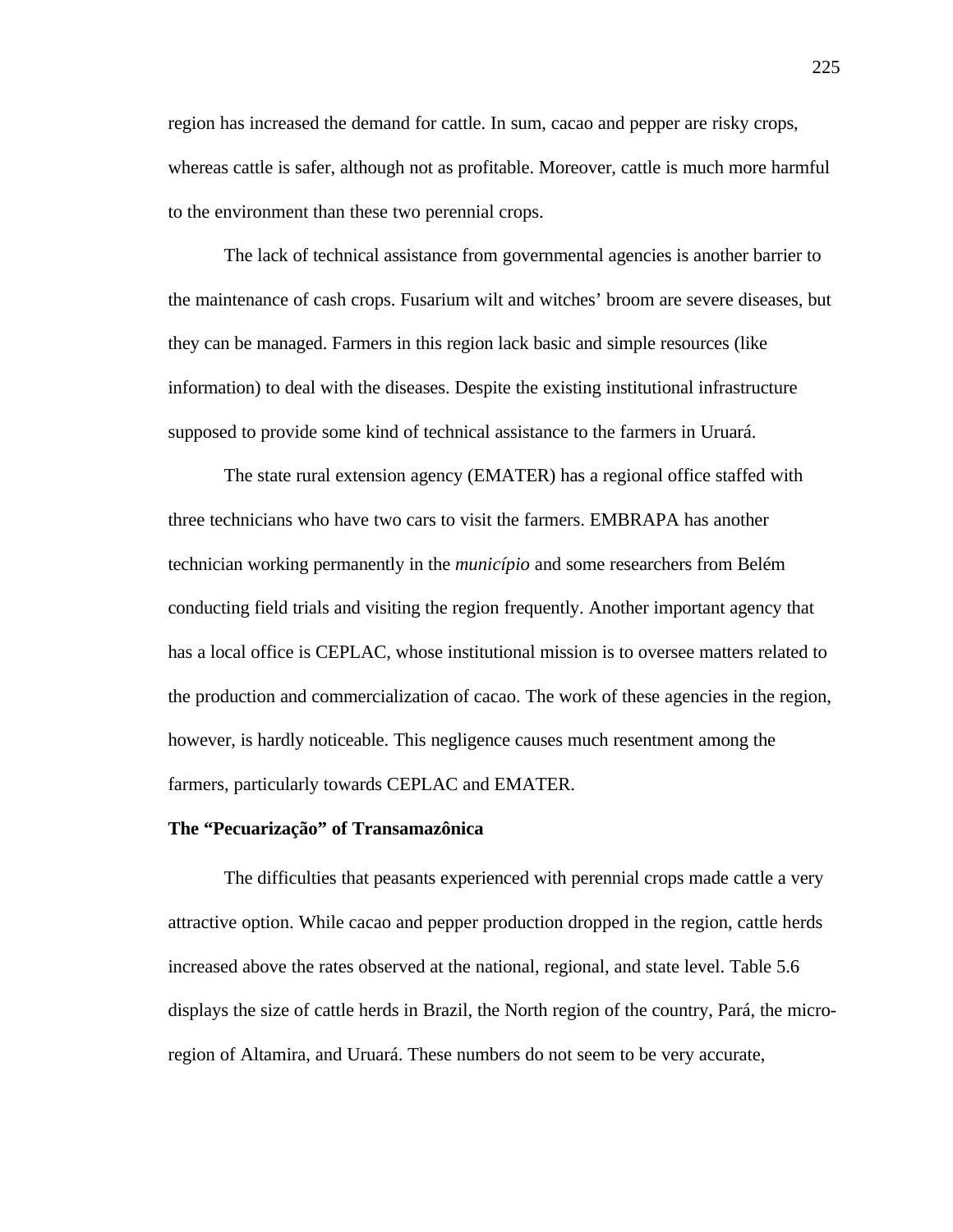considering the unusual variation in some intervals. However, they do reflect a strong trend of *pecuarizacão* in the North region as a whole, in Pará, and particularly in Uruará. On average, each colonist in Uruará bought 12.85 head of cattle (according to the standard proposal submitted to the bank, they should have bought 10). Before obtaining the loans, these farmers had, on average, 11.6 animals. In other words, the FNO-e loans enabled these farmers to double their herds immediately after the release of the first installment (the money for the cattle was released at once). In 1997, the average size of the herds was 48.1 animals, in spite of the high mortality (mostly due to *brucellosis*) of 5 animals per property since the introduction of the new cattle.

When extrapolated to all the recipients of FNO-e (947), the data suggest that cattle herds of the colonists who had access to credit has increased by a factor of four between 1992 and 1997, jumping from 11,038 animals to 45,587 animals. These numbers help explain the overall increase of the cattle herd in Uruará, shown in Table 5.1. Although the table reports data for a slightly different period, the highest growth rates (1993-95) reflect the periods when the bank released most FNO-e loans. The herds that the farmers purchased with the loan had a 10:1 female to male ratio. Moreover, most cows were bought before reproductive maturity, and did not produce their first offspring until 1996. Therefore, the increase in the herds after the period covered in Table 5.6 may be even more dramatic.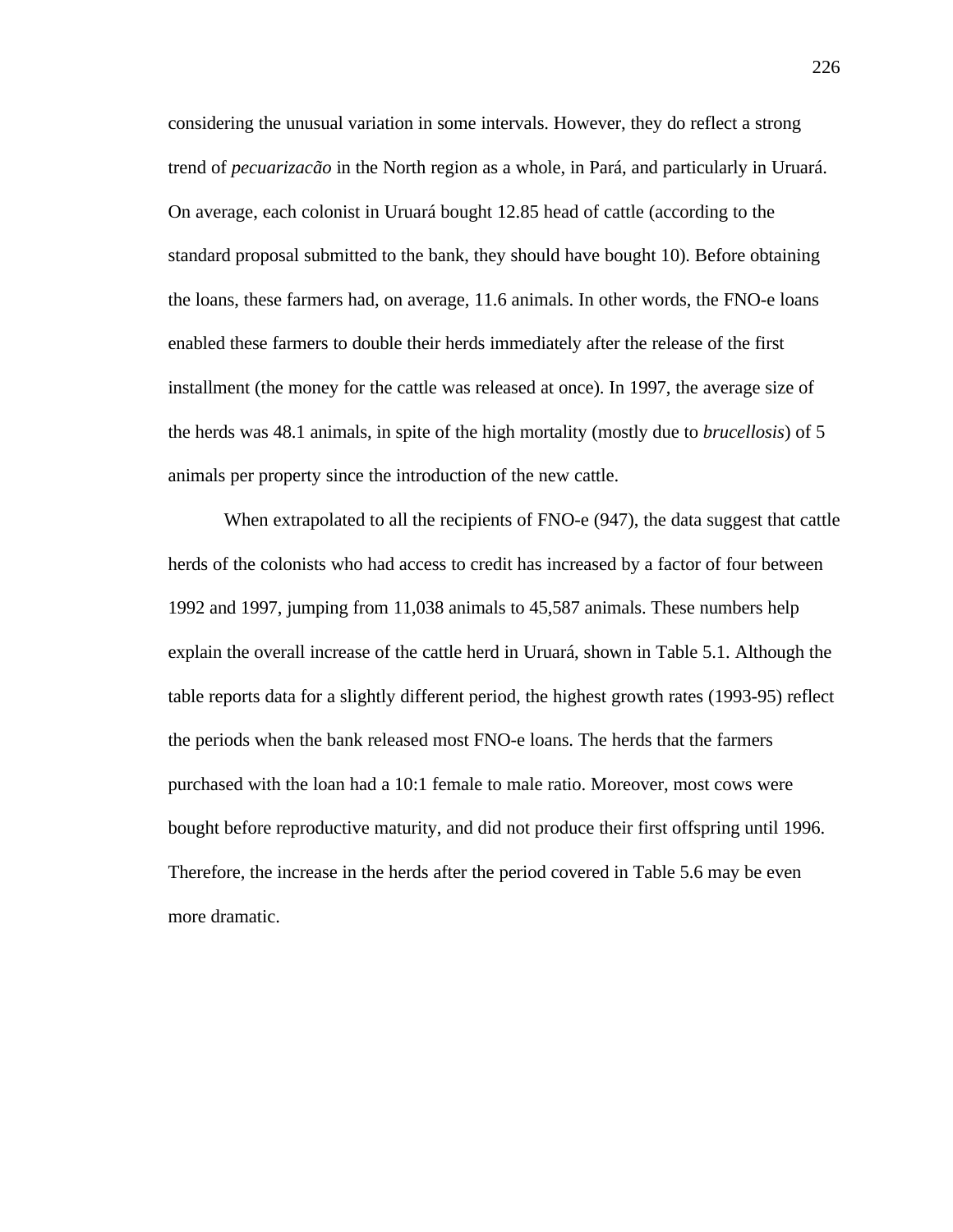|             | <b>BRASIL</b> |        |              | <b>NORTE</b> |        | <b>PARÁ</b> |        | <b>ALTAMIRA</b> |        | <b>URUARA</b> |  |
|-------------|---------------|--------|--------------|--------------|--------|-------------|--------|-----------------|--------|---------------|--|
| <b>YEAR</b> | x 1000        | $(\%)$ | x 1000       | (%)          | x 1000 | (96)        | x 1000 | $\gamma_{0}$    | x 1000 | (%)           |  |
| 1990        | 147100        |        | 13317        |              | 6182   |             | 409    |                 | 43     |               |  |
| 1991        | 152135 (3.4)  |        | 15362 (15.0) |              | 6626   | (7.2)       | 430    | (5.1)           | 45     | (4.7)         |  |
| 1992        | 154229        | (1.4)  | 15847        | (3.1)        | 6989   | (5.5)       | 442    | (2.8)           | 42     | $(-0.7)$      |  |
| 1993        | 155134        | (0.5)  | 17067        | (7.7)        | 7434   | (6.4)       | 446    | (0.9)           | 60     | (42.3)        |  |
| 1994        | 158243        | (2.0)  | 17966        | (5.3)        | 7539   | (1.4)       | 468    | (4.9)           | 75     | (25.0)        |  |
| 1995        | 161227        | (1.9)  | 19183        | (6.7)        | 8058   | (6.7)       | 591    | (26.3)          | 110    | (46.7)        |  |
| Period      |               | (9.6)  |              | (44.4)       |        | (30.34)     |        | (44.5)          |        | (115.8)       |  |

Table 5.6: Increase in cattle herds in selected geographic regions.

Source: IBGE – Pesquisa Pecuária Municipal. Numbers between parentheses mean percentual growth of the herd in relation to the previous year. The final row of the table shows the overall growth between 1990-95.

Credit may not be the only cause of *pecuarização* in the Transamazônica region. It may not even be the most important cause. All the farmers interviewed for this study were recipients of credit. To draw firm conclusions about the effects of FNO-e on *pecuarização*, it is necessary to compare farmers who received credit with farmers who did not receive it. This comparison was possible using data collected in a larger survey carried out in this region in 1996. In this survey, a team of researchers interviewed the owners of 346 randomly selected farms in the *município* of Uruará, and collected data on land use and farming systems. The questionnaires did not contain any question on the FNO-e. However, the interviewers asked questions about previous experience with credit and land tenure status. Using these two variables, I created a dummy variable –

TITLCRED – that accounts for the FNO-e. As the FNO-e is the only credit line available to farmers without title to the land, those who did not have title to their lands but received credit must have received an FNO-e loan. Figure 5.3 explains this variable schematically.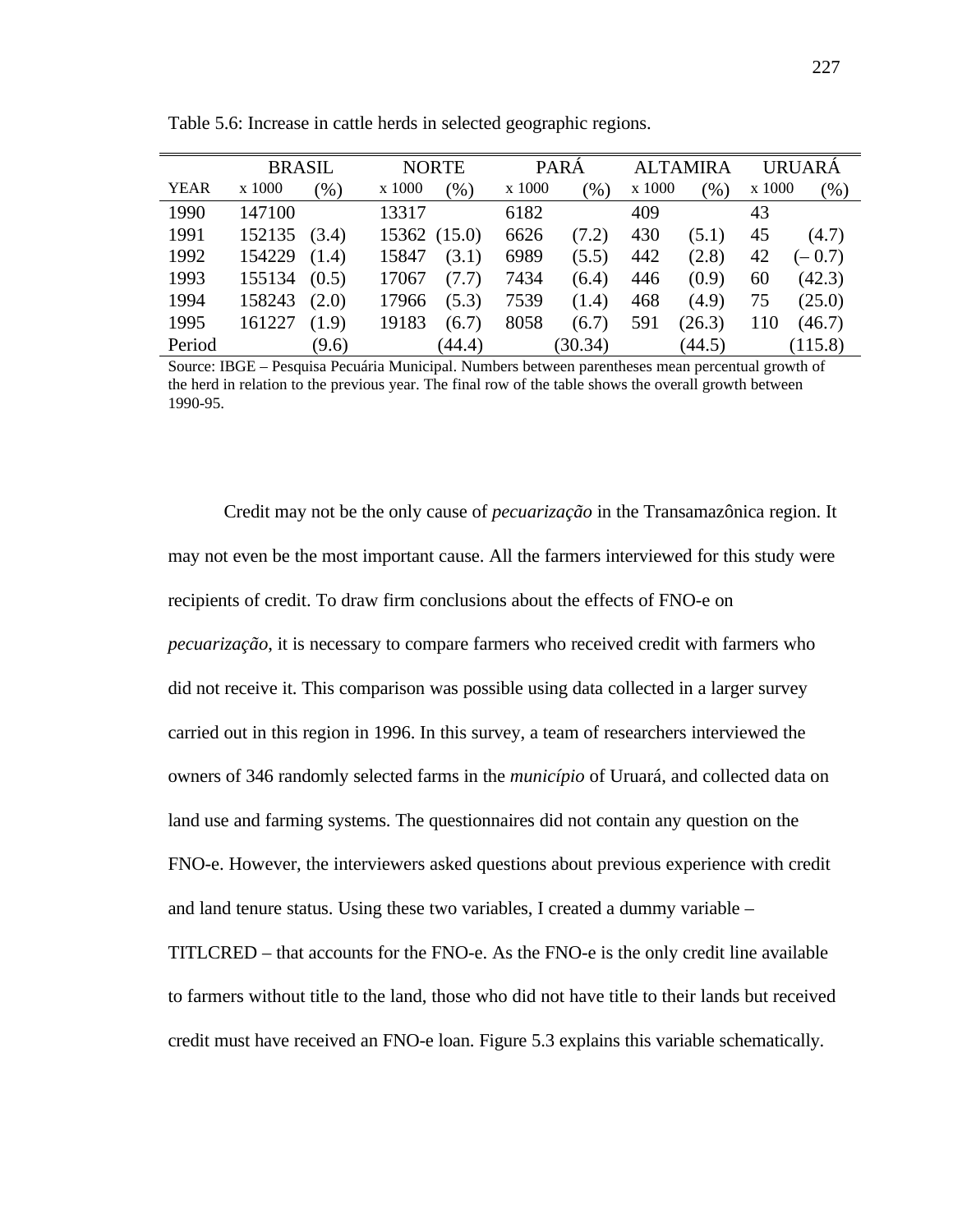

Figure 5.3: Dummy variable TITLCRED.

It is worth noting that those who had title to the land and also received credit, may be FNO-e recipients too, because the bank never restricted this credit policy to farmers without title. In fact, two-thirds of the recipients of the FNO-e that I interviewed in 1997 had title to their lands. The numbers on table 5.7 therefore underestimate the number of FNO-e recipients among the farmers interviewed in the 1996 survey. Be that as it may, this variable helped assess the impact of credit and title on *pecuarização* in Uruará. To measure *pecuarização* I used five variables related to land use and cattle: area of pasture, area of crops, length of fences, herd size, and forested area. The differences among the 4 categories are clear: those who had credit tended to have more cattle, more pasture, more fence, more crops, and less forest.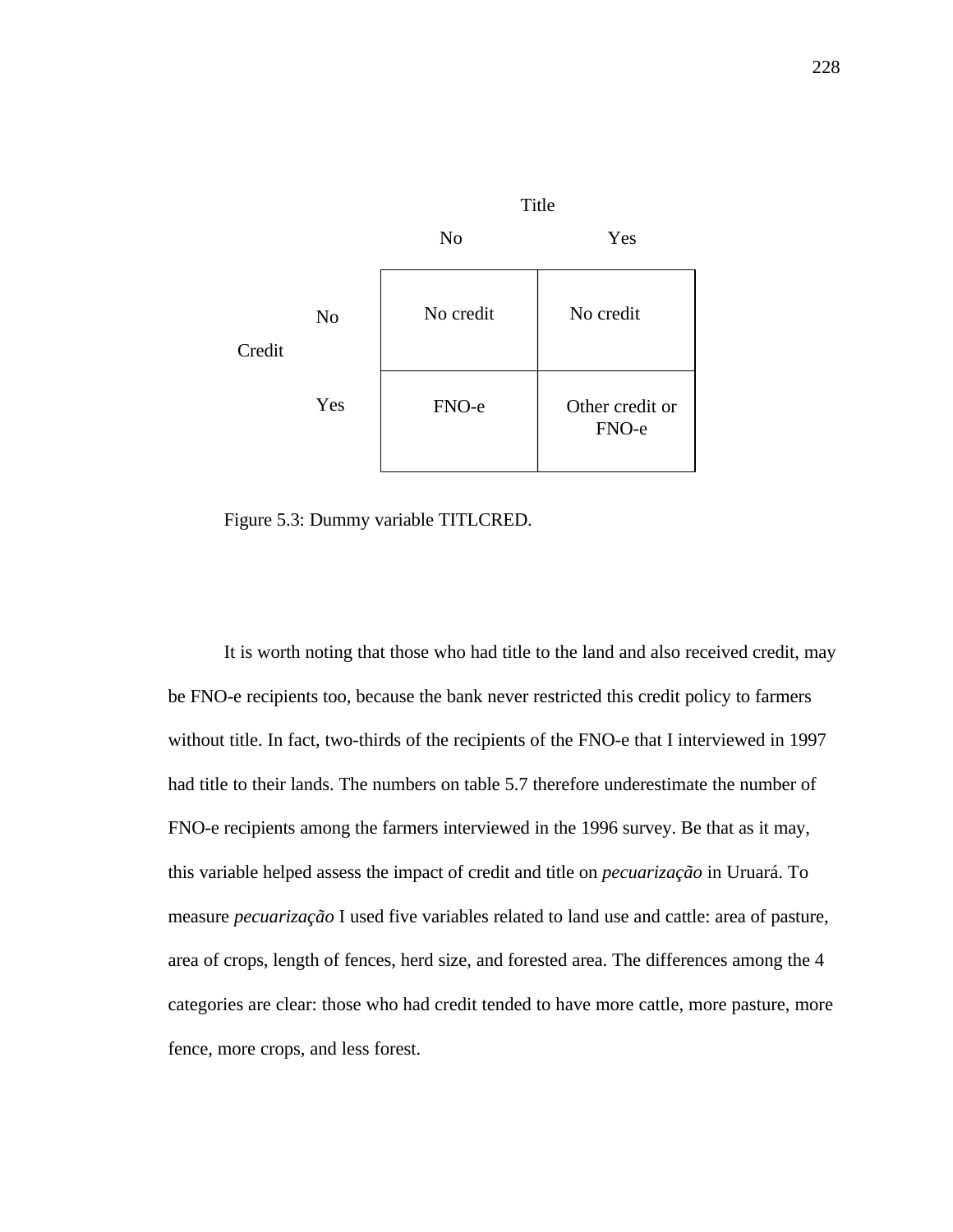An analysis of variance indicates that the differences among the 4 categories of the dummy variable are highly significant for all six dependent variables (Table 5.8). This difference, however, may be caused either by credit, title, or both. It is not unreasonable to suppose that farmers who have title are probably richer than those who do not have, or care more for their land and investment because of tenure security. To isolate one variable from the other, I ran an ANOVA test to analyze the effects of these two variables on deforestation. Not surprisingly, credit was highly significant, independently or combined with title.

| <b>TITLCRED</b>     |           | Forest | Crops | Pasture | Sec.    | Cattle   | Fence $(M)$ |
|---------------------|-----------|--------|-------|---------|---------|----------|-------------|
|                     |           | (HA)   | (HA)  | (HA)    | Growth  | (No.     |             |
|                     |           |        |       |         | (HA)    | animals) |             |
| No title, no credit | Mean      | 69.822 | 4.617 | 13.504  | 5.6096  | 6.52     | 554.42      |
|                     | N         | 114    | 114   | 114     | 114     | 114      | 113         |
|                     | Std. Dev. | 28.028 | 6.445 | 15.917  | 6.2317  | 19.22    | 954.35      |
| No credit           | Mean      | 72.893 | 6.566 | 19.233  | 6.4315  | 13.57    | 889.11      |
|                     | N         | 73     | 73    | 73      | 73      | 72       | 73          |
|                     | Std. Dev. | 41.456 | 7.572 | 17.256  | 9.7636  | 28.23    | 1178.01     |
| FNO-e               | Mean      | 63.140 | 6.317 | 24.767  | 3.5933  | 18.63    | 1312.10     |
|                     | N         | 30     | 30    | 30      | 30      | 30       | 29          |
|                     | Std. Dev. | 24.284 | 4.308 | 12.216  | 4.5364  | 26.00    | 982.08      |
| Other credit        | Mean      | 56.754 | 8.666 | 31.223  | 8.8617  | 29.89    | 2055.95     |
|                     | N         | 128    | 128   | 128     | 128     | 128      | 128         |
|                     | Std. Dev. | 33.712 | 8.678 | 16.803  | 10.1969 | 29.97    | 1386.88     |

Table 5.7: Effects of credit and title on land use.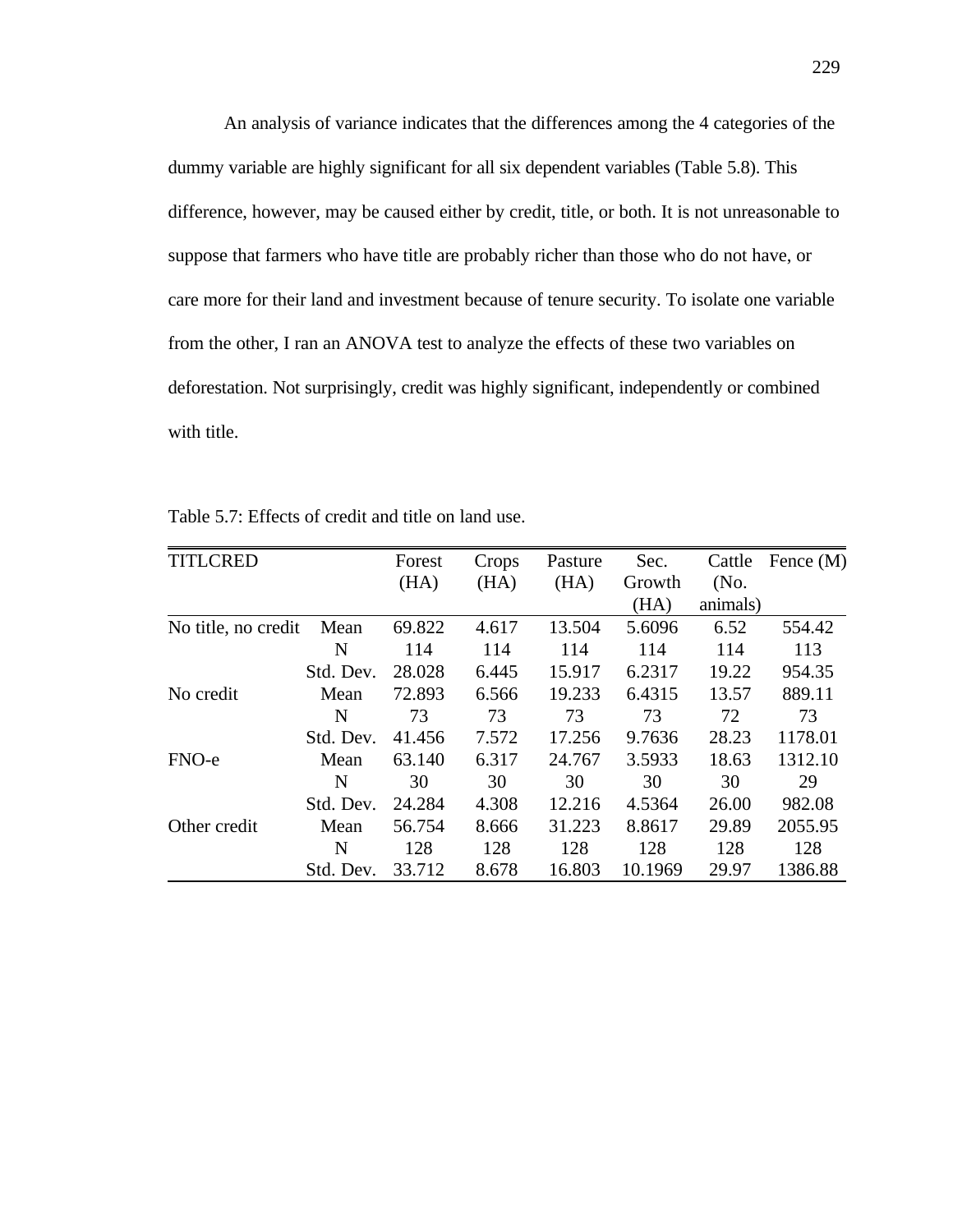| Correlation                        | Sig.  |
|------------------------------------|-------|
| FOREST area and TITLCRED           | 0.003 |
| Crop area and TITLCRED             | 0.001 |
| Pasture area and TITLCRED          | 0.000 |
| Secondary growth area and TITLCRED | 0.003 |
| Cattle and TITLCRED                | 0.000 |
| Km of fence and TITLCRED           | 0.000 |

Table 5.8: Significance of the correlation between TITLCRED and selected variables.

These findings indicate that the FNO-e, as well as other previous credit policies that existed in the region, contributed significantly to the *pecuarização* of the Transamazônica region. According to BASA's local agency in Altamira, the bank has approved 4,122 loans in the micro-region of Altamira (Table 5.9). According to the bank, the borrowers of this money should have acquired 38,913 heads of cattle. We know, however, that credit recipients in Uruará bought 28.5 % more cattle than established by original proposal. Assuming that colonists elsewhere did the same, the size of the herd financed by BASA may have reached 50,000 animals. Accordingly, the recipients of FNOe are likely to have increased their herd 4.22 times, that is, they had an average of 11.3 animals before FNO-e; they bought 12.85 animals; and, by the end of 1997, they had in average 47.43 animals.

This average increase of 36.13 animals per borrower translates to an increase of 148,928 animals to the regional herd. As the sample size in this analysis was small (60), it is necessary to be cautious when drawing these inferences. Nonetheless, the economic, social, and environmental conditions in the Altamira region are considerably homogeneous (the PIC-Altamira – an area of state-led colonization wherein most colonists are migrants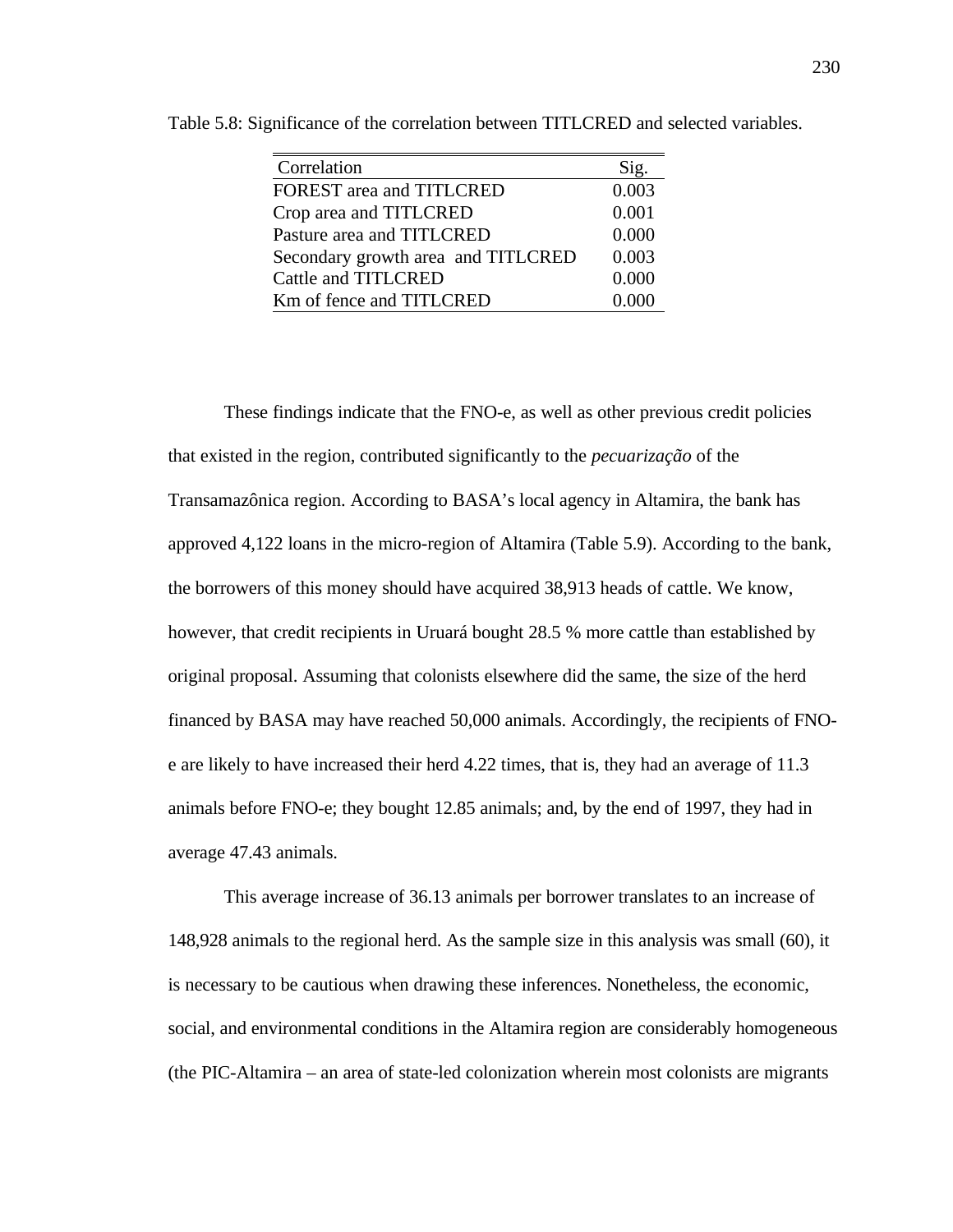who received one hundred-hectare land plots from INCRA. Moreover, the same bank

officials and cattle sellers delt with credit recipients in this region).

|                    | <b>YEAR</b> |        |         |        |         |        |         |        |       |        |
|--------------------|-------------|--------|---------|--------|---------|--------|---------|--------|-------|--------|
|                    | 1992-93     |        | 1993-94 |        | 1994-95 |        | 1995-96 |        | Total |        |
| Município          | Loans       | Cattle | Loans   | Cattle | Loans   | Cattle | Loans   | Cattle | Loans | Cattle |
| Uruará             | 47          | 385    | 236     | 2333   | 484     | 4760   | 180     | 1760   | 947   | 9238   |
| Pacajá             | 51          | 457    | 219     | 2004   | 785     | 7730   | 190     | 1840   | 1245  | 12031  |
| S. J. Porfírio     | 23          | 93     | 31      | 229    | 109     | 945    | 100     | 960    | 263   | 2227   |
| Medicilândia       | 59          | 496    | 119     | 967    | 432     | 4200   | 190     | 1840   | 800   | 7503   |
| <b>Brasil Novo</b> | 15          | 115    | 28      | 177    | 84      | 785    | 60      | 550    | 187   | 1627   |
| Altamira           | 16          | 120    | 16      | 103    | 311     | 3030   | 191     | 1752   | 534   | 5005   |
| V. do Xingu        | 06          | 53     | 08      | 67     | 22      | 152    | 60      | 550    | 96    | 822    |
| P. de Moz          |             |        |         |        |         |        | 50      | 460    | 50    | 460    |
| Region             | 217         | 1719   | 657     | 5880   | 2227    | 21602  | 1021    | 9712   | 4122  | 38913  |

Table 5.9: Projects financed by BASA in the Altamira region.

## **Conclusions**

The rural labor movement has carefully constructed the image of family-based agriculture as a sustainable and environment friendly economic activity. This image was important for the movement to attract allies and to gain societal support that granted legitimacy to their demands. Since the early 1990s, rural credit has been the number one priority among these demands, and, thanks to the labor movement, poor peasants gained access to credit. The rationale for establishing a credit policy like the FNO-e was multiple. First, the leaders of the labor movement wanted to revert a historical trend in credit policy, which benefited large farms and ranches. Second, by reverting this trend, the new credit policy would also revert its environmental consequences (deforestation). Third, this policy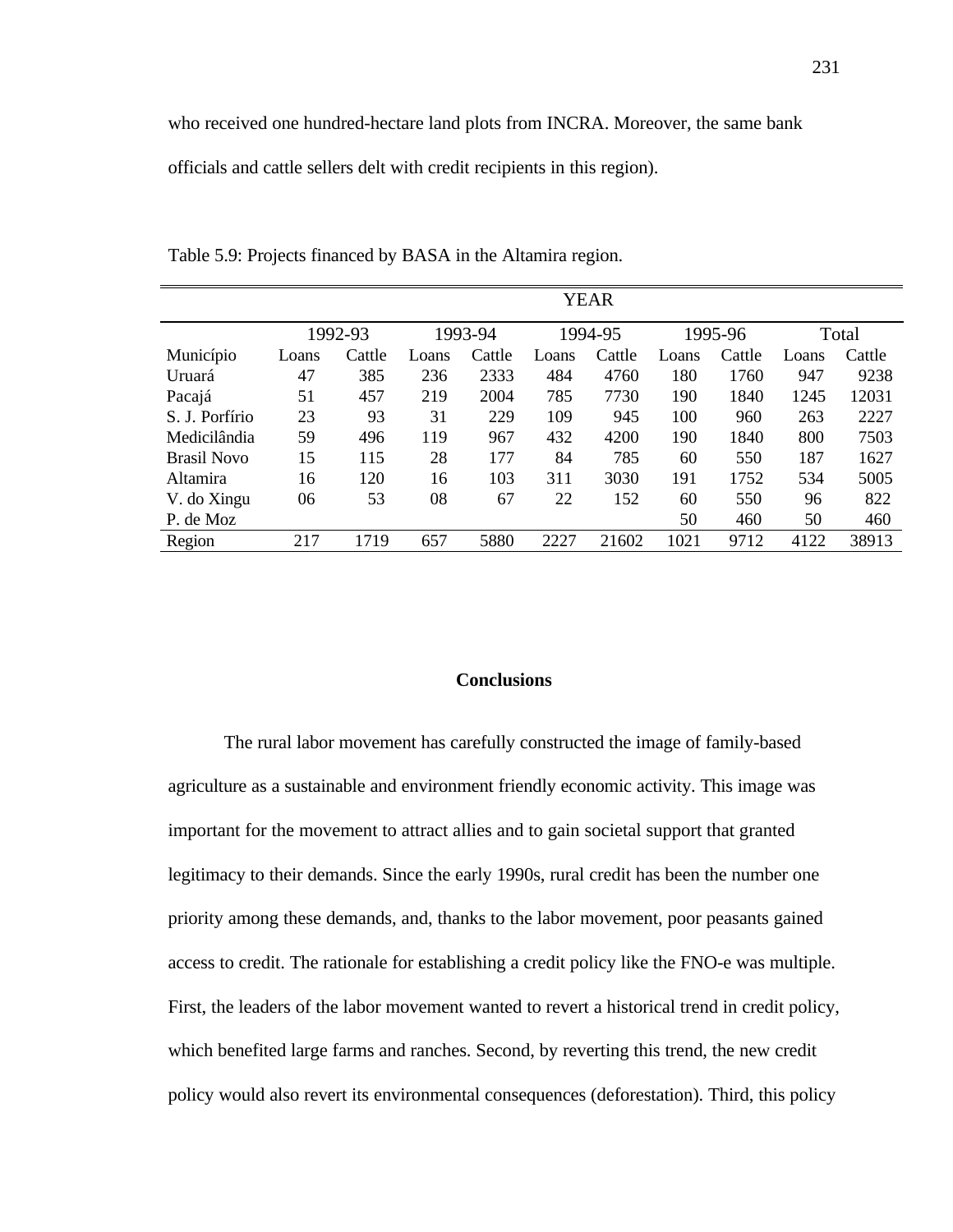was aimed at attending the needs of those who do not have title to their lands, and, thus, cannot offer their properties as collateral to the loans. Finally, the leaders of the movement thought that channeling the loans through associations and cooperatives would facilitate collective action and strengthen the labor movement in the countryside.

Since the introduction of the FNO-e, associations have been mushrooming in the Transamazônica region. The case of Uruará gives one little hope to expect that this increase in the number of associations will strengthen collective action or the labor movement. On the contrary, the necessity of applying for credit through an association has created new opportunities for patronage and increased the power of local bosses who command the associations that I called clientelistic. On the other hand, the struggle for the implementation of this credit policy was a major victory for the rural workers. Even though the outcomes of the credit policy are mixed, the organized groups behind its creation have open the doors to affect policy making in Amazonia.

Giving peasants access to credit was a remarkable achievement of the labor movement. However, it is worth noting that a higher stratum of the peasantry – those who had title to their lands and more cattle – had ample access to the FNO-e too. The clientelistic associations served the interests of those peasants who, in average, had more cattle, whereas the associations linked to the labor movement, in general, helped a minority of poorer peasants to get the loans. Ideally, the bank should have lent most of the money to the poorest. Nonetheless, a peasant is still a peasant, not a large rancher, and the FNO-e injected financial resources into familial agriculture.

There is little evidence to sustain the workers' claim that familial agriculture is an environmental friendly activity. Cattle ranching is an activity that requires large amounts of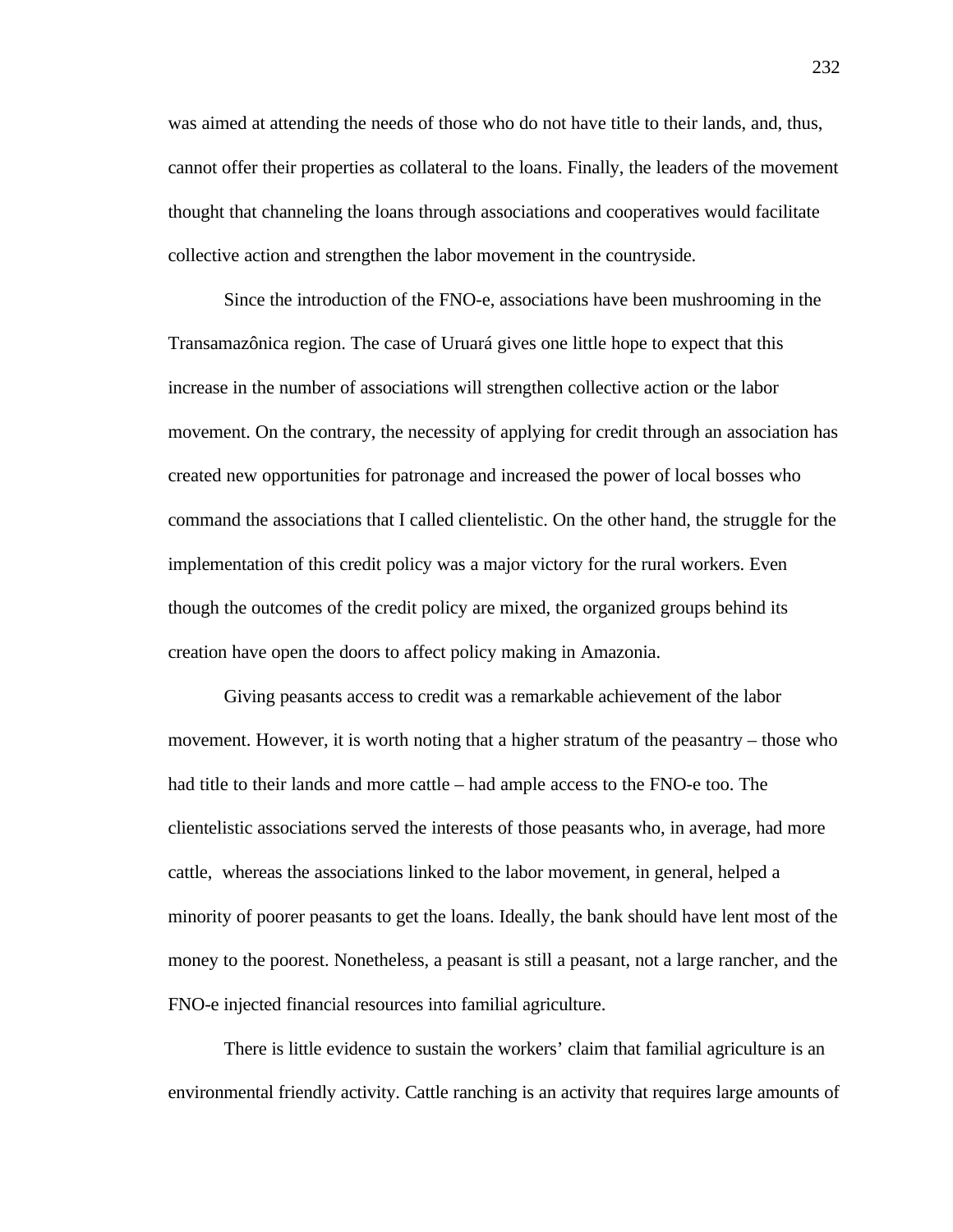land, particularly in Amazonia, where the carrying capacity of the pastures is low and soil degradation is fast. Moreover, the law requires that the colonist leave 50% of their farms covered with original forest. As the farmers who received the FNO-e have, in average, 50 animals, and the carrying capacity of the pastures is lower than 1 animal/ha, these peasants are likely clearing forest illegally to feed their cattle (the average farm is 100 Ha) or else overstocking, or else overstocking.

Vale (1996) reports that 94% of the 144 farmers they interviewed in Uruará, in 1996 said that cattle is a good option for the small farmers. However, 49% of the respondents also showed concern about the expansion of ranching in the region, claiming that it can diminish food production and increase land concentration in the long run. It is important to stress that cattle was a very rational option for these peasants between 1992- 95, due to the crisis in the agricultural sector. Even though ranching normally is not as lucrative as perennial crops, the diseases that attacked pepper and cacao turned cattle into a very attractive alternative for the peasants. Moreover, according to the rules of the FNO-e, the goods that BASA financed are the only collateral to the loans. That is, the cattle purchased with the FNO-e money, but not their offspring, are the only thing that the bank can seize in case of insolvency. It makes sense for the FNO-e borrowers to focus their efforts and resources (including money they diverted from the consortium that most never planted) on the cattle, to increase their herds before starting to pay back the loans.

The growth of cattle ranching may indeed hurt familial agriculture in the long run. In the short term, however, it is very likely to hurt the image of familial agriculture that the leaders of the labor movement have constructed. This image has been crucial for the movement to gain the support they needed to bargain the creation of the FNO-e,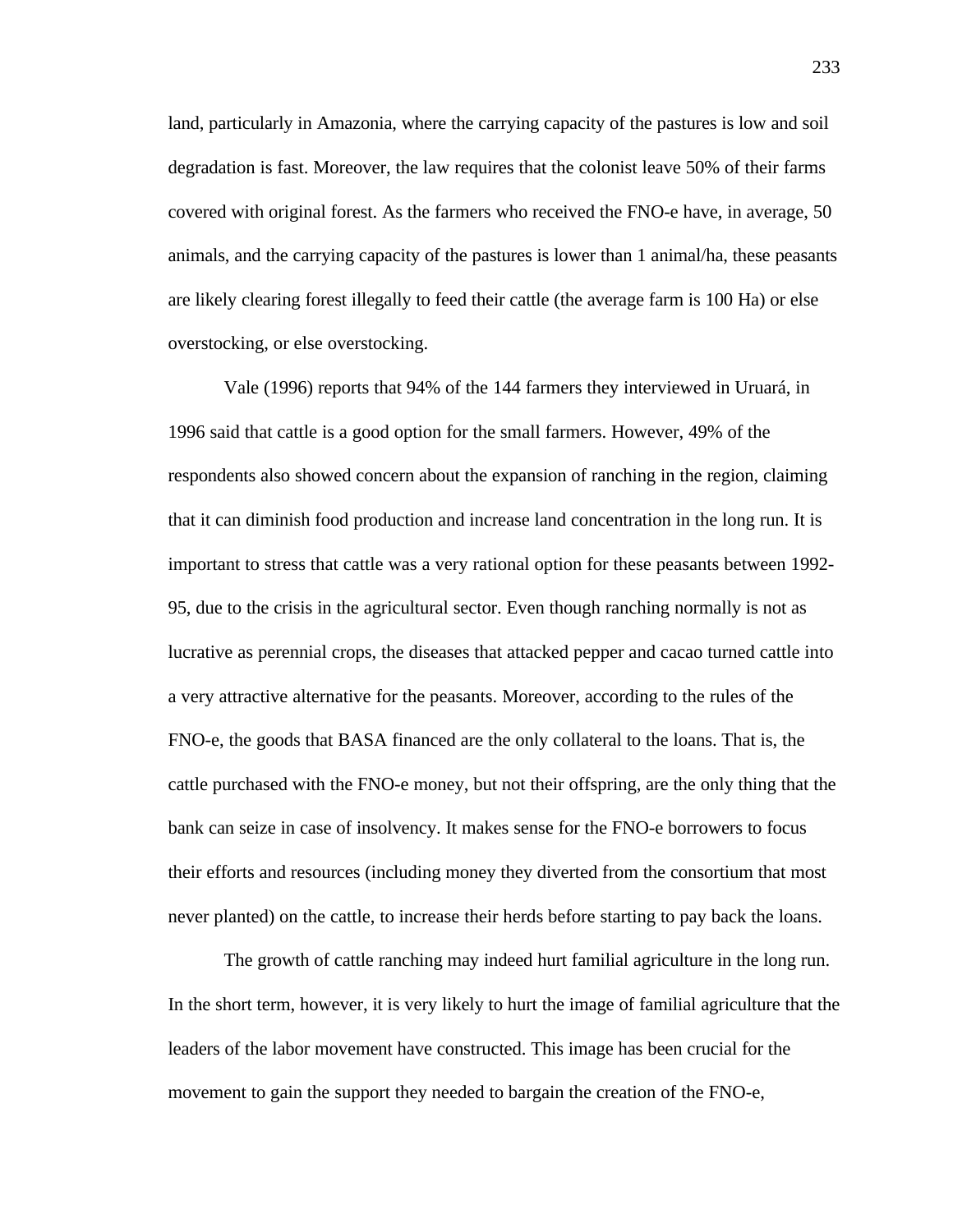PRONAF, and other policies that have benefited them. As it becomes clear that these small farmers are contributing to deforestation of Amazonia, many allies may withdraw their support to the movement. Even if the negative aspects of the FNO-e do not affect the workers' allies, it will certain affect their opponents. The directors of BASA, who never felt comfortable lending money to poor farmers are already using these negative outcomes against the peasants. It is important for the leaders of the labor movement to stress that the bank has its share of responsibility, since it was not the peasants alone who decided to use the credit policy to finance cattle.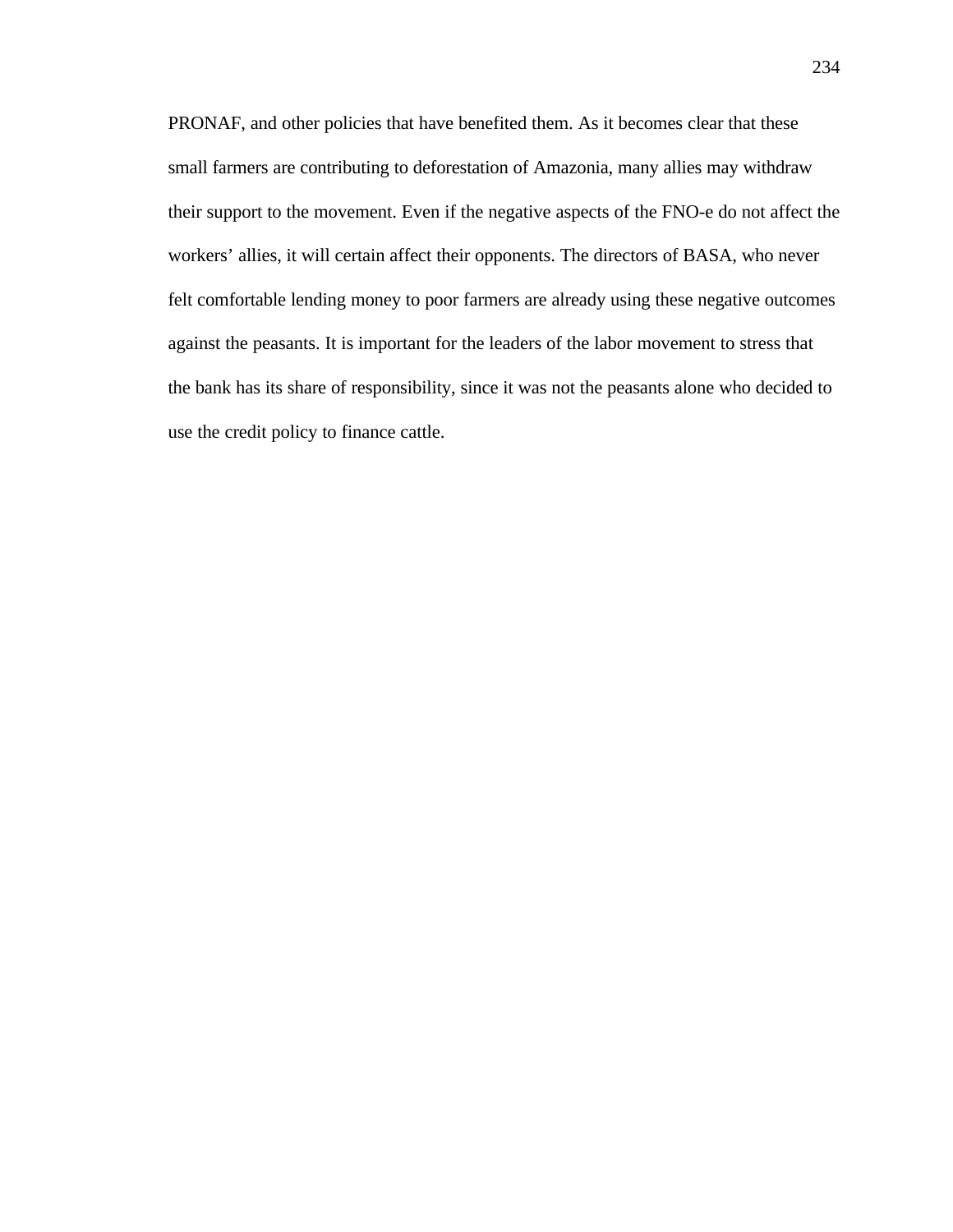## CONCLUSIONS

The case of peasant mobilization that culminated in the creation of the FNO-e is deeply embedded in the general context of Brazilian politics during the past thirty-five years; however, many conditions that affected the emergence and development of this social movement are unique to Amazonia.

Social movements emerged throughout the country in the late 1970s as a consequence of the weakening of the authoritarian state. The labor movement was particularly strong in this context of political changes. Workers in industrial poles were the strongest and most conspicuous group during this phase of mobilization and protest against the military government. Although not as strong and organized as the urban workers, rural workers also benefited from this shift in the political environment and increased their efforts to organize and mobilize. To do that, however, they had to face spectacular obstacles, such as the transportation and communication problems in the countryside, their lack of material resources, the repressive capacity (and willingness to use it) of federal and state authorities in Amazonia, and violent opposition from ranchers and other powerful private actors.

These obstacles partly explain why rural workers lagged behind urban workers in the mobilization process. Nonetheless, even though these obstacles were probably stronger in Amazonia than anywhere else in the country, the peasants from this region led a remarkable struggle to create an independent (from the state and employers) structure of

235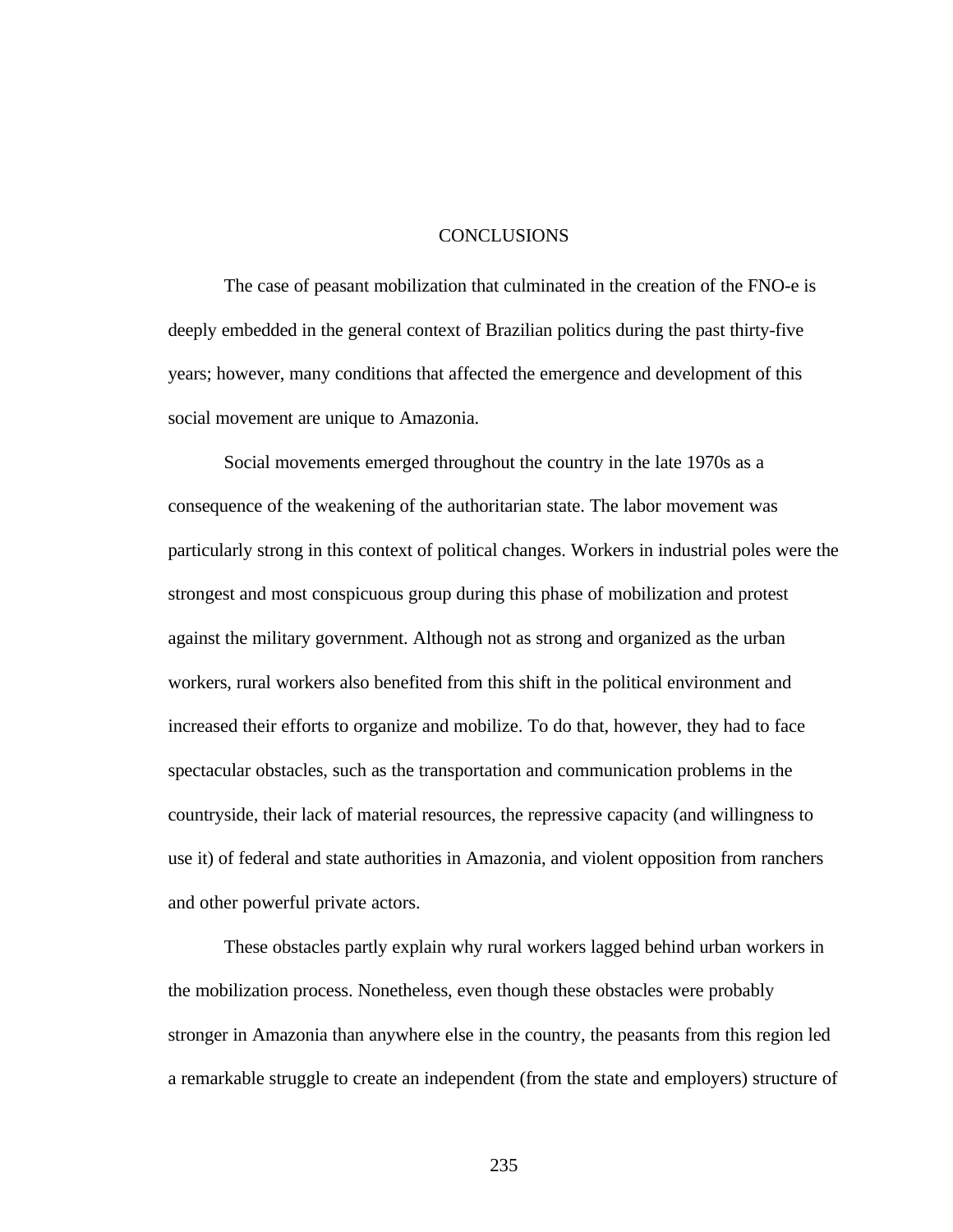rural labor representation. The establishment of independent rural unions and the takeover of unions under the control of *pelegos* were the first goals of the rural workers in Amazonia. After that they took control of the state federation of rural unions and created a new national structure of representation to compete with the still conservative CONTAG. Just a few years later the progressive rural workers seized CONTAG itself and consolidated their control over the majority of the rural labor unions in the country.

If rural workers from Amazonia led this cycle of mobilization, despite the adversities that they faced, some conditions that were unique to this region may have facilitated mobilization. The historical account of mobilization in the region, presented in Chapter 4, corroborated this idea. To interpret these local conditions and how they affected peasant mobilization, I used a framework based on the resource mobilization and political opportunity approaches to social movements. These approaches emphasize the importance of strategic alliances, accumulation of resources (material or otherwise), and social and political changes on popular mobilization.

As shown in Chapter 4, the Catholic Church played a crucial role in supporting the rural workers' movement in its early years. Thanks to the work of progressive priests in Catholic communities, an industrious generation of leaders emerged and took on the job of establishing an independent structure of labor representation. These priests taught the peasants the importance of true class representation and gave them hope of improving their conditions by engaging in collective action. Also, they provided rural workers with basic organizational skills and material resources that allowed them to take the first steps in their struggle to remove the shackles of the existing corporatist labor structure.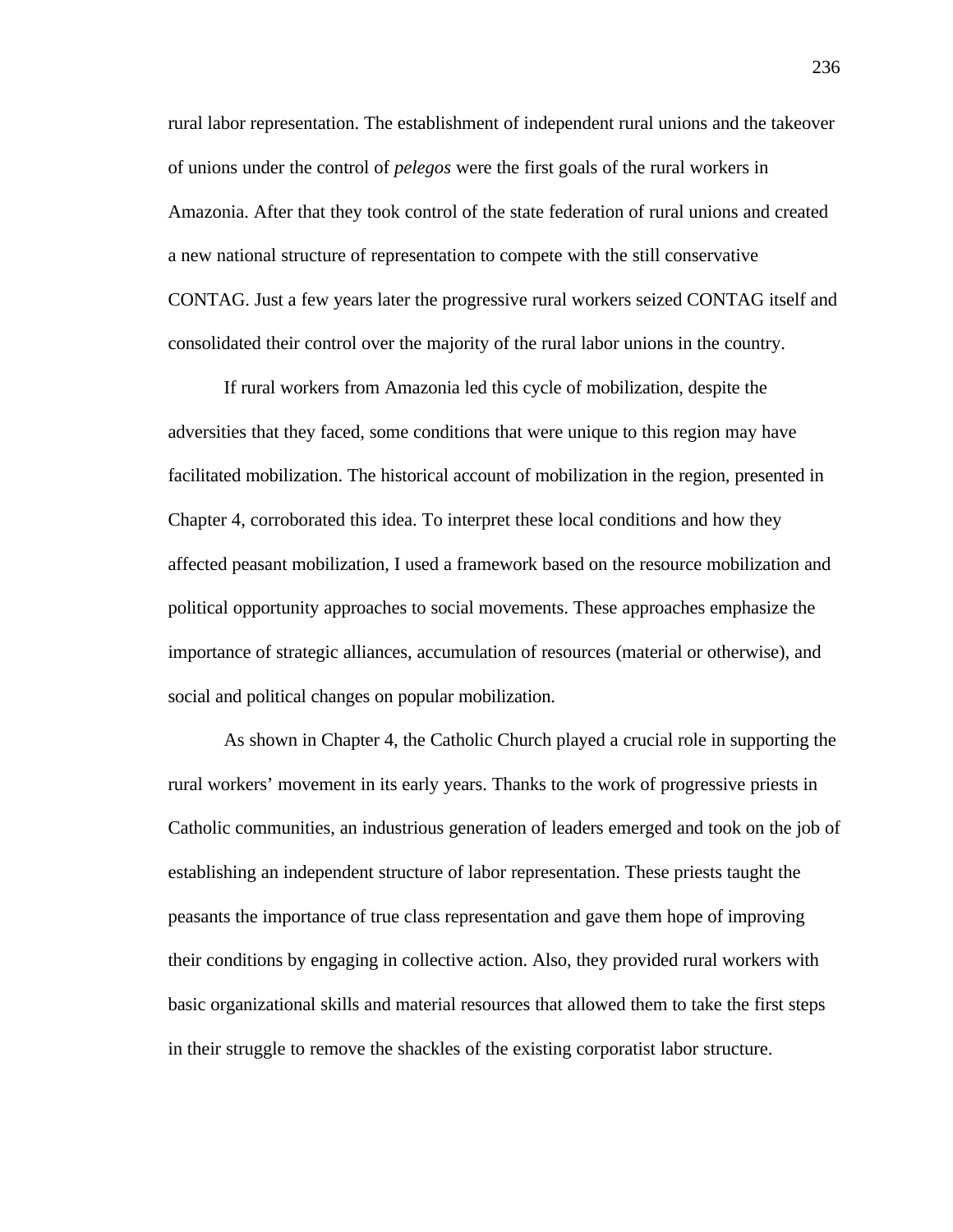The idea of political opportunity helps explain why workers (rural and urban) mobilized in the first place. As seen in Chapter 1, students within this approach argue that grievances exist prior to mobilization, so mobilization is contingent on some other factors that make people collectively react to those grievances. In Brazil, the principal factor that triggered widespread mobilization was the gradual liberalization of the authoritarian regime coupled with the weakening of the military during the mid and late 1970s.

Even if the process of *abertura* helps explain when mobilization happened, it still does not explain how it happened. An analysis of the development of the movement that paid close attention to its availability of resources and alliances was extremely effective in the interpretation of this case. Members of the Catholic Church were certainly the most important allies of the rural workers in the early years of mobilization, and even before that, in a phase of "pre-mobilization." The church gave the workers resources that were crucial to their success. In other words, the *abertura* of the Brazilian regime was a necessary but not sufficient condition for mobilization in the countryside. Given the fragile conditions of rural dwellers, these external alliances and sources of resources were much more important to them than to urban workers (although they also had important allies, including the Catholic Church).

Using the terminology proposed by Kriesi (1996), this first cycle of mobilization in Pará resulted in the *institutionalization* of the movement. Kriesi argues that institutionalized movements resemble pressure groups and political parties. Indeed, the rural workers took control of a relatively powerful political structure that allowed them to exert considerable pressure on local, state, and even federal governments. Also, they developed very close links to the Workers Party, which frequently defended their interests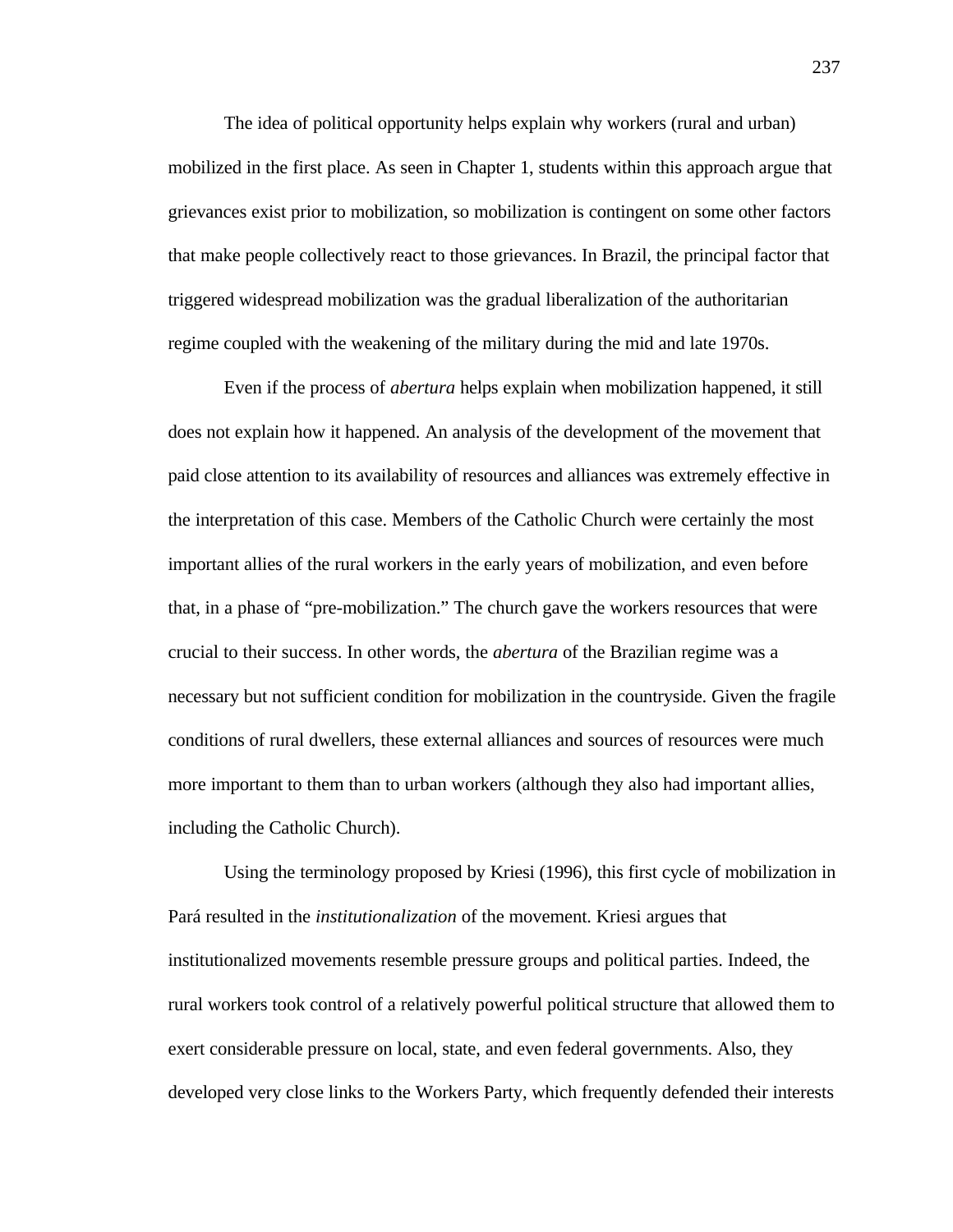in the legislature. This institutionalization was possible due to the intense organizational growth that the movement experienced during this phase.

The increasing flow of resources allowed the workers to professionalize the movement. Many workers became full time paid employees of the unions, in clerical and managerial positions. Also, the workers established and equipped offices to facilitate their job. This is what Kriesi calls *internal structuration*. At the same time, the workers expanded their constituency and slowly sought new allies (*external structuration*). The main goal of rural workers in this phase was to democratize the structure of labor representation and, not surprisingly, once they accomplished that, they felt disoriented and experienced a brief period of crisis.

At this point, the movement had to seek new goals to survive. The workers from the Transamazônica region played a distinguished role in the re-orientation of the movement. Although these workers were active participants in the first cycle of mobilization, they had their own agenda and kept pressuring the government to address some of their pressing local needs. By means of popular mobilization and protests, these workers were able to affect public policy in their region. This involvement with policy represented a shift toward a more issue-specific approach. After the structure of labor representation came under control of the progressive workers, and particularly after the transition to democracy, protesting against corporatist representation and authoritarianism became an anachronistic course of action. The more goal-oriented orientation of the workers from Transamazônica, which became known as *sindicalismo propositivo*, set the tone of the second cycle of mobilization in Amazonia.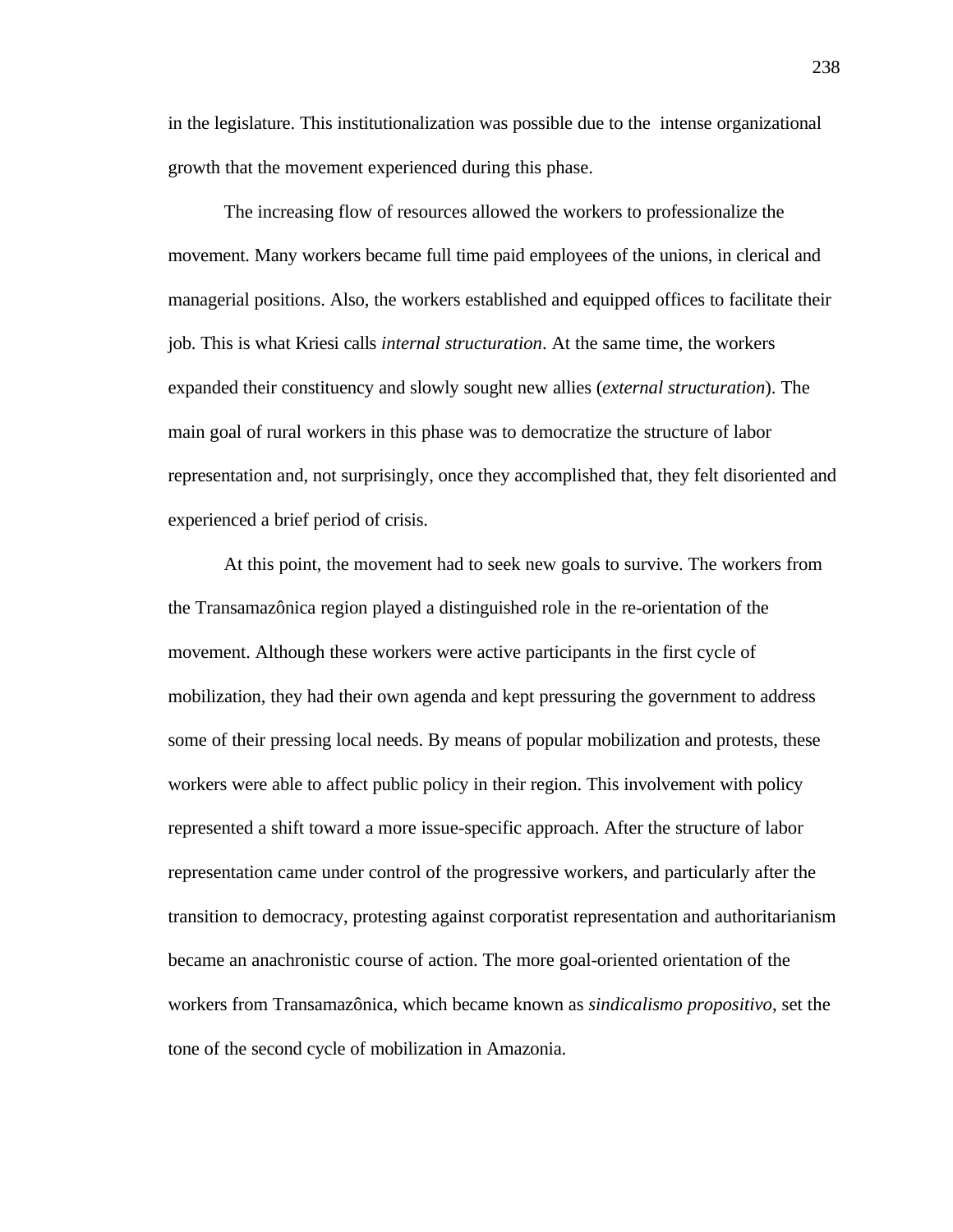What triggered this second cycle, however, was what I called a "microopportunity," in this case, the murder of a labor leader in South Pará, in 1991. When workers from this region went to Belém to protest, their colleagues from the Transamazônica region, who were pressuring the government to attend some of their demands, joined them and organized the *I Grito do Campo*, a mass demonstration that has been held every year, since 1991, in Belém and other capital cities in Brazil. This second cycle was a period of intense *external structuration* of the movement. The movement was already institutionalized and had a professional structure backing it. With the onset of the annual *Gritos*, the workers broadened their alliances and worked on their relationship with state authorities. To draw the attention of these authorities and to force them to negotiate, movement leaders used their lobbying power and, most importantly, their disruptive capacity.

The workers' demands in this second cycle were very specific, and they always tried to pressure those authorities that had jurisdiction over the policy issues that concerned them. Among those authorities were the state secretariats of agriculture and education, the ministry of transportation, ELETRONORTE, and, especially, SUDAM and BASA, which were directly involved with the policy issue that became the most prominent in the movement's agenda: rural credit. The workers were successful in negotiating with BASA and SUDAM to create the FNO-e – an unique credit line that, for the first time, gave poor peasants access to rural credit.

The success of the movement in this second cycle has much to do with the new strategies and alliances that the workers sought and the way they framed their grievances. The idea of strategic framing is another contribution that came from the resource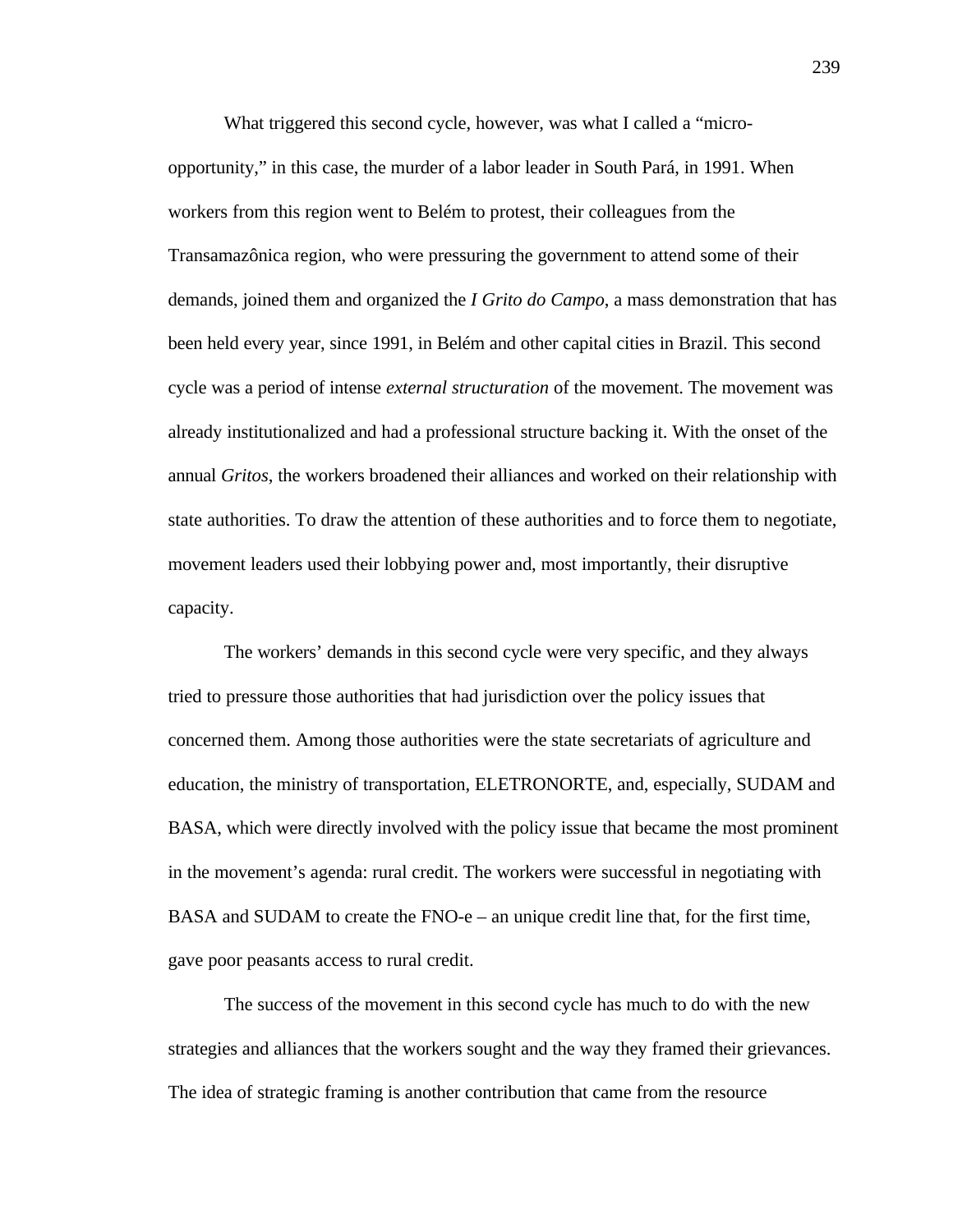mobilization and political process approaches to social movements. In the case studied here, the workers from Transamazônica were the first group to use framing in a strategic way. They took advantage of their identity as colonists to protest against the government. According to their interpretation, they were taken to this region by the government, which offered them land, education, health, and, ultimately, a better life. After a few years, however, the government abandoned the colonists and left its promises unfulfilled. This framing directed the frustrations of the colonists against the government.

Later, during the second cycle, the rural workers framed their struggle as one against an unsustainable development model that was established by the authoritarian regime. This model led the region to unprecedented levels of environmental degradation, land concentration, and violence. The workers identified themselves not only as victims of this model, but also as an alternative to it. Again, this framing proved to be very useful, particularly to attract new allies to the movement.

The resource mobilization and political opportunity approaches provided a very useful framework for the analysis of peasant mobilization in Amazonia. Curiously, this fact runs against the most common critiques to these approaches, namely, that they are context-specific. In other words, critics argue that these approaches were developed under circumstances that are unique to advanced pluralist political systems, particularly the United States and, therefore, do not apply to developing countries. Brazil during the period analyzed (1964-1997) was anything but a pluralist democracy. Yet, by crafting strategies, amassing resources, and framing their grievances in strategic ways, the rural workers conquered access to state resources and to policy making circles. This struggle certainly represented an important step toward deepening democracy in the country.

240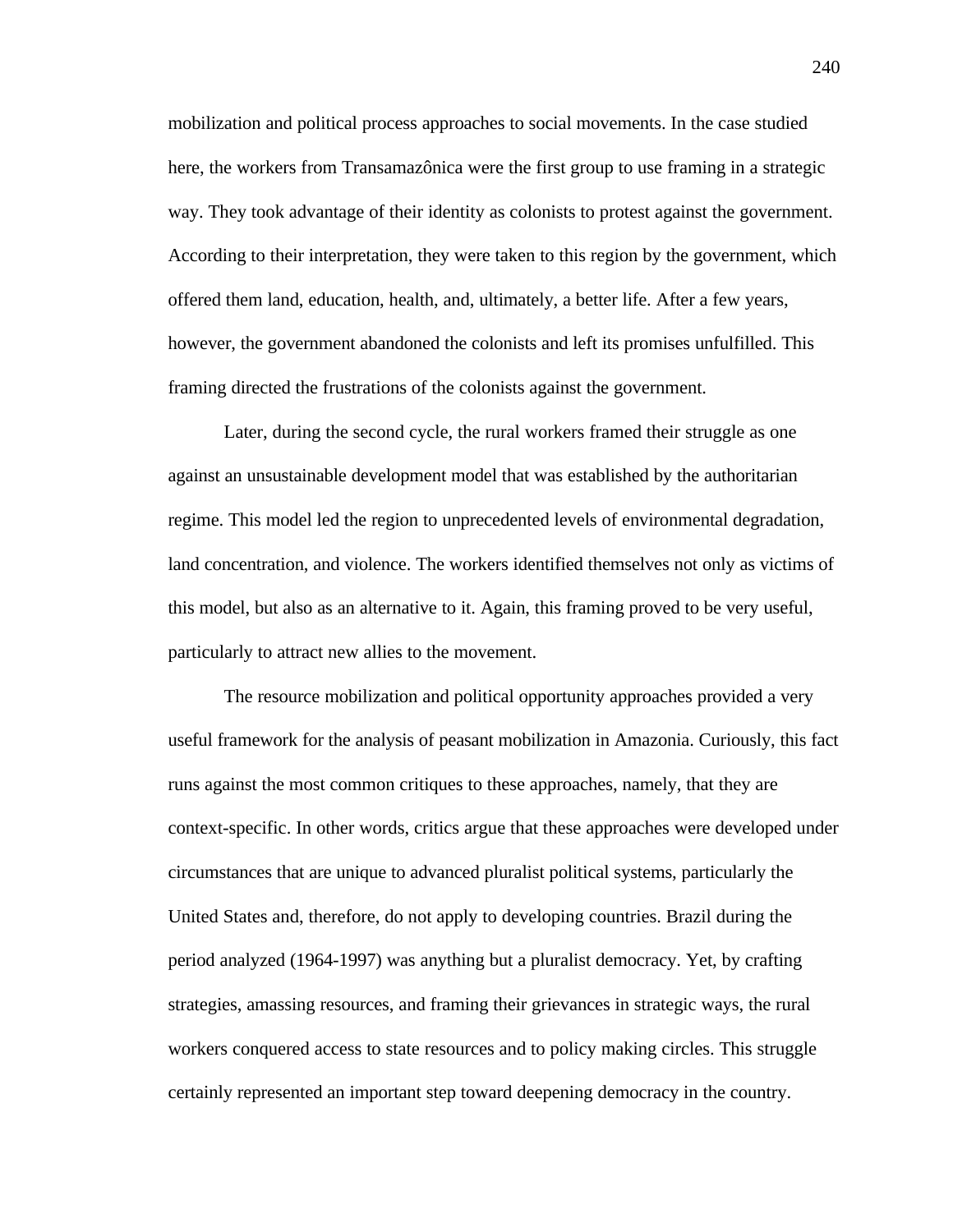In Chapter 5 we saw that this credit policy had some negative outcomes. First, the beneficiaries of the credit invested most of the money in cattle ranching, which requires forest clearing and, thus, contradicts the image of environmentally friendly farmers that the workers constructed of themselves. The impact that ranching has on the environment is likely to make the workers lose some allies and societal support. It is important, however, to stress that cattle was a very rational option for the peasants, considering the economic and ecological constraints that they faced when the credit was released. The diseases that infected cacao and pepper coupled with low prices for these commodities turned cattle into the best economic option for the peasants at that time. Although BASA has already opposed the release of new loans on the grounds that the FNO-e has had a negative environmental impact, it is important to stress that the bank was ultimately responsible for this option for cattle. Bank technicians and state extension agents made the decisions concerning the technical aspects of the loans, including the decision to promote cattle to the detriment of perennials.

The other negative outcome of the FNO-e discussed in Chapter 5 was the increase of opportunities for promotion of clientelism. As the FNO-e loans had to be channeled through peasants associations, myriad new associations were created. Some of these were linked to the rural unions and were aimed at helping individual peasants as well as strengthening the labor movement. The majority of the new associations, however, were controlled by local bosses who sought their private interests. This unexpected outcome frustrated the expectations of the leaders of the labor movement, who were the ones who suggested that the credit be given through the associations.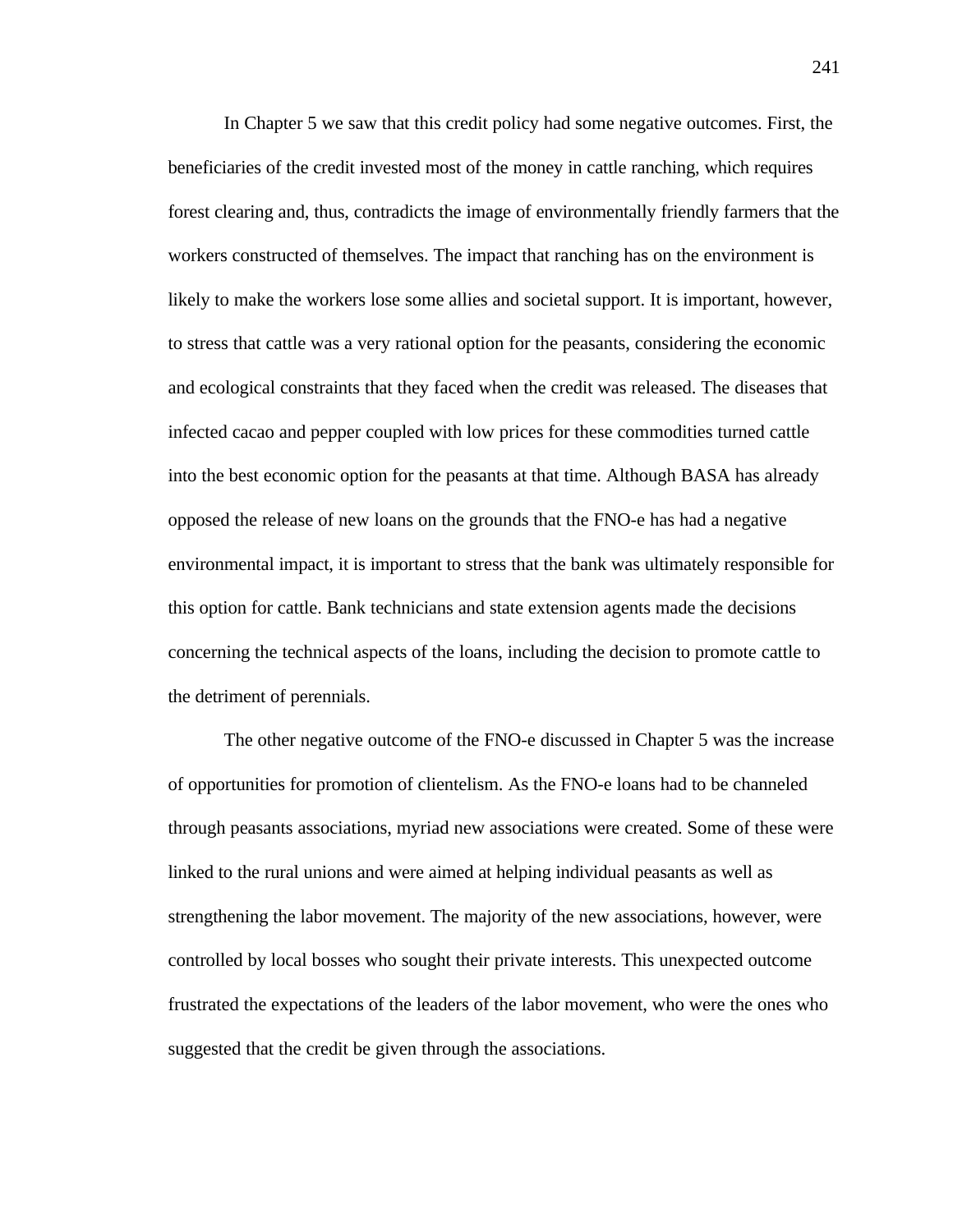It is important to stress, however, that those associations linked to the rural union in Uruará were not co-opted. These associations increased their membership and used part of the fees that they collected through the loans to support the union. Also, as seen in Chapter 5, these were the associations that, in general, helped the peasants who were apparently worse off (measured by the size of their cattle herds). These associations kept some money from the loans to implement their own projects, which were selected by the rank and file. Even in the worst cases, when the association leaders were accused of cheating on their members, the rank and file reacted and mobilized in protest. The members of two associations in Uruará removed the presidents of the associations from office and elected new ones. This indicates that most of these peasants were interested in their associations and did not want to simply engage in patron-client relations to get money from the bank. Rather, they wanted to have a voice in their associations.

It is important, therefore, not to underestimate the peasants' capacity to make decisions. Many, perhaps most of them distrusted the leaders of some associations; yet, if joining those associations was the surest way to get the loans, they did that. Considering the apparently favorable conditions of the loans, this was a rational decision for those peasants.

One might argue that this exercise of democracy in the associations came at a very high cost, considering that these loans were subsidized. It may well be the case; however, considering BASA's history, the real issue here is not financial soundness, but rather allocation of state subsidized resources. Since its creation, BASA has primarily financed large enterprises under the auspices of SUDAM. Most of these projects, as seen in Chapter 3, had a poor economic performance. Also, the large-scale ranching projects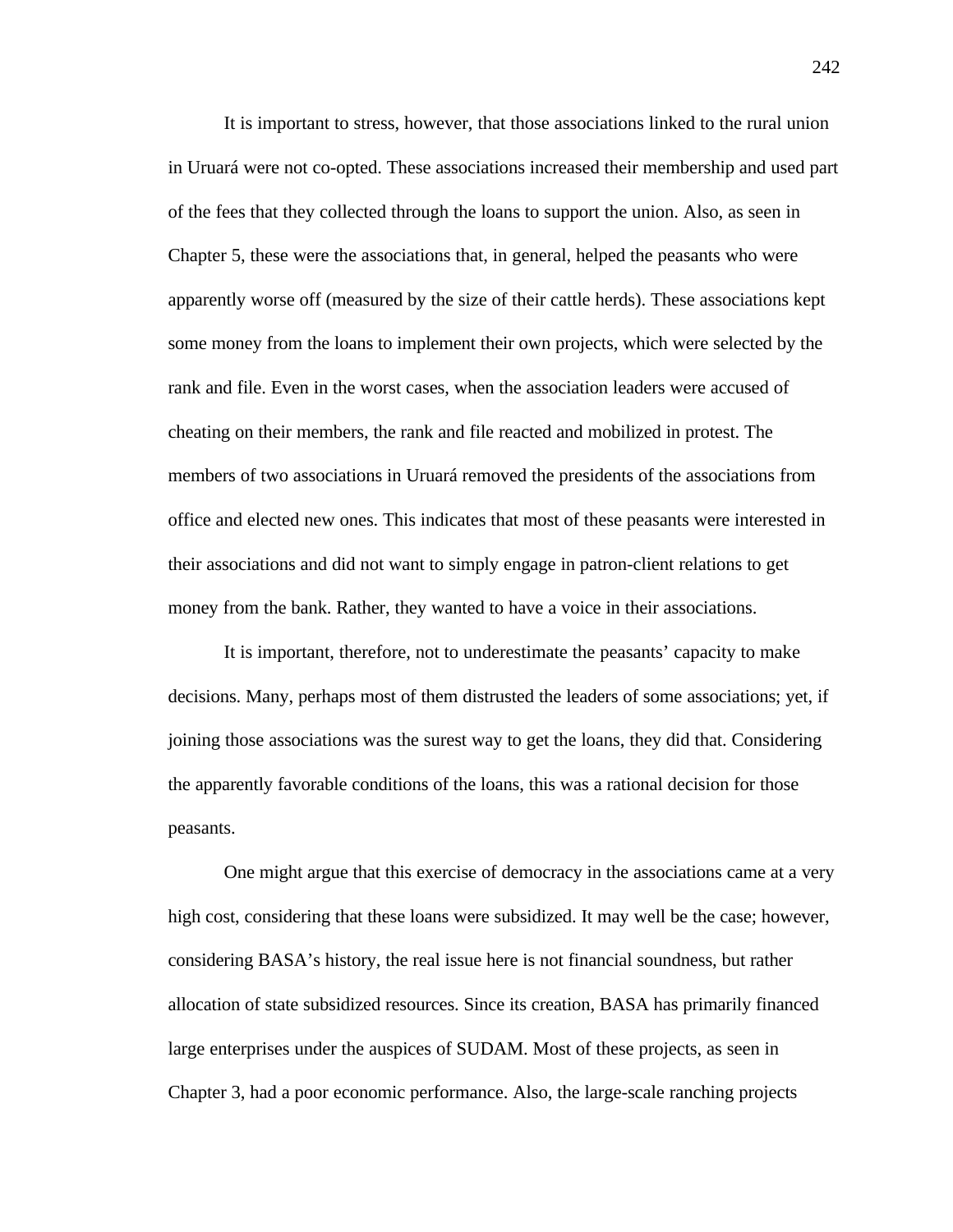subsidized by this bank were responsible for a large share of the deforestation that has taken place in Amazonia in the last thirty years.

The literature on the state discussed in Chapter 2 sheds some light on the role of the governmental organizations that the workers had to deal with in their struggle. Rather than the Marxist and pluralists interpretations, or Nordlinger's idea of state autonomy as vectors of preferences of state officials, the most useful approach to explain the case was the one Skocpol (1985) named "Toquevillian." According to the followers of this approach (Evans, 1989; Skocpol, 1985; Stepan, 1978) institutional and evolutionary aspects of the state affect the way policies are crafted. Frequently, the state implements policies that contradict both societal preferences and the preferences of elected officials.

BASA and SUDAM are state organizations that were created by the military to implement a specific model of development. As seen in Chapter 3, this model aimed to promote large-scale capitalist enterprises in Amazonia, particularly logging, mining, and ranching operations. Peasants clearly did not fit into BASA's and SUDAM's plans, and these organizations have always had difficulties in dealing with the peasantry, which makes the implementation of FNO-e all the more remarkable. It comes as no surprise, therefore, that the directors of the bank refused to bargain with the workers at several points and dragged their feet to implement the FNO-e. Conversely, bank officials acted quickly to interrupt the release of new loans when they realized that this credit policy was yielding some negative financial and environmental outcomes.

The idea of an autonomous and centralized state seeking to implement policies in a harmonious way becomes too unrealistic when one considers the fights between SUDAM and INCRA for control of resources in Amazonia. In many instances these agencies failed

243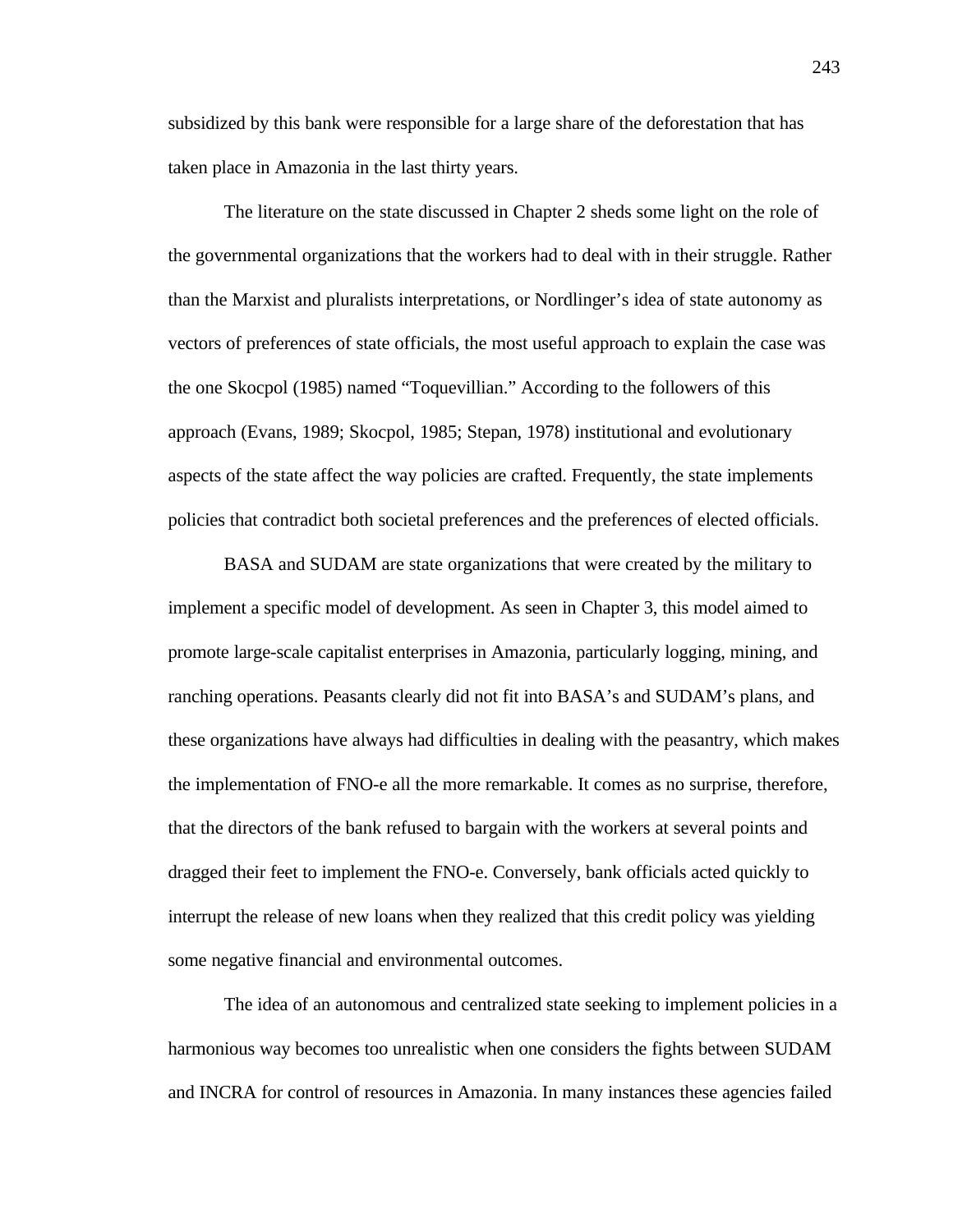to accomplish the goals of the state because they had their own separate agendas. They represented not only the interests of some private actors outside the state apparatus, but also the interests of the bureaucracy itself. As Migdal explains,

Top personnel in agencies seek to maintain or create clout for their bureaus by linking with a particular constituency and creating internal loyalty among the bureaucrats. These actions only reinforce the distinctive perspective of those within the agency. The common, particular views in a given agency, which develop over time among its top officials about the purposes and functioning of the entire state apparatus, threaten the coherence and, indeed, the stability of the state. (1992: 208)

This lack of coherence among state agencies and officials is contrary to Nordlinger's concept of state autonomy (Nordlinger, 1981). The barriers that exist within the state apparatus are very likely to hinder the capability of the state to turn the preferences of its officials into policies. Officials, however, are not the only ones who face resistance to turn their preferences into policies. This kind of resistance is likely to emerge anyway, no matter whether the source of the new policies is the state or society (as was the case of the FNO-e). The state is not a neutral actor in the political process, a simple "cash register," as pluralists have it. State agencies and institutions can hurt the interests of elected officials as well as those of societal actors. Therefore, the historical, structural, and institutional aspects of the state are particularly important to understand state autonomy.

These institutional aspects of the state represent a serious challenge to the rural workers of Amazonia. If they want to effectively influence policy making, they will need to fight for changes in the state institutions that operate in the region. It seems that they have already realized that. Their struggle during the *Gritos* to gain a seat in SUDAM's advisory board was a small but important step in this direction. The mixed outcomes of the FNO-e placed the workers movement at a crossroads. They invested a great share of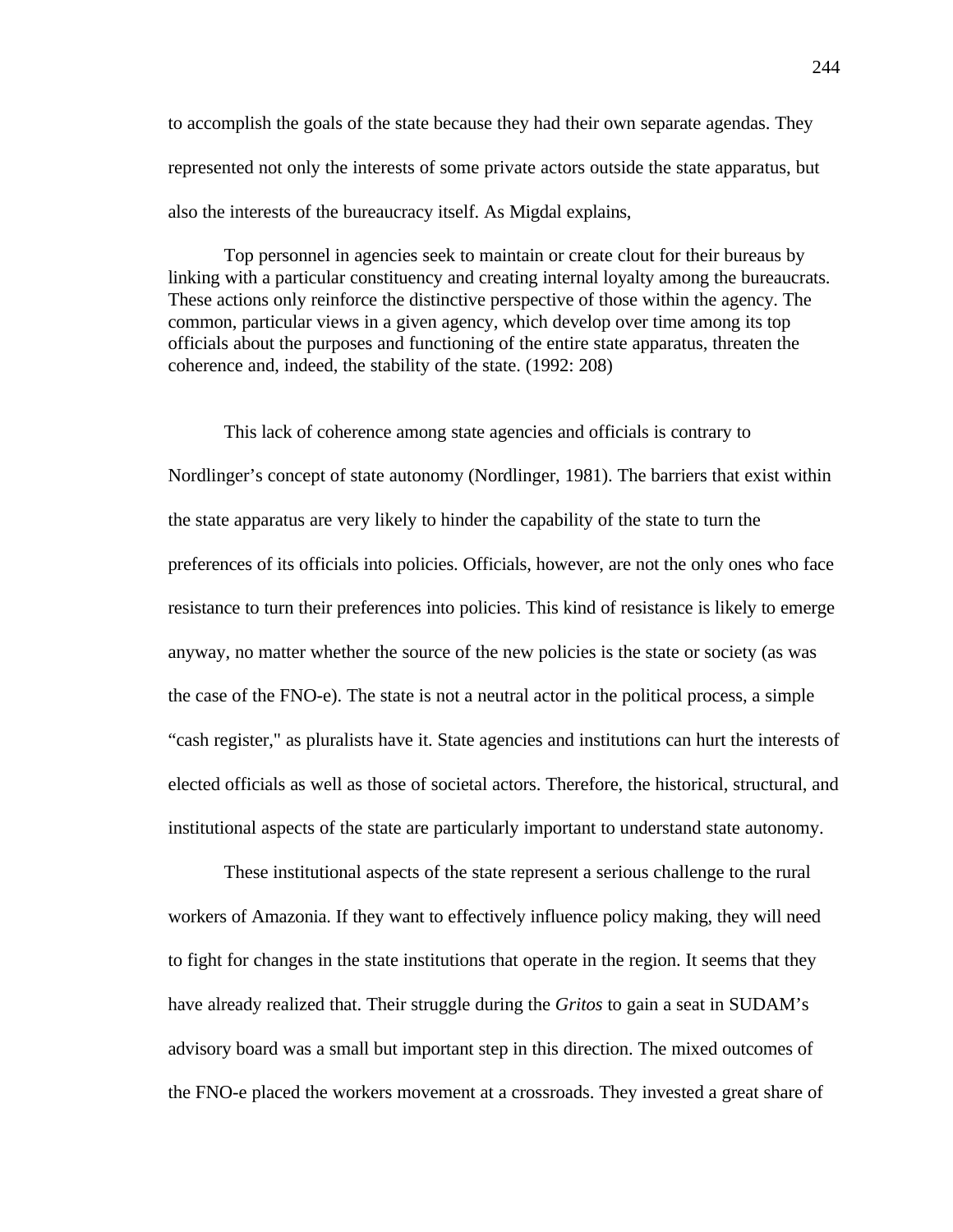their time and resources in a policy that has yielded limited results. Now it may be time for them to reorient their goals once more, craft new alliances, and plan new strategies to accomplish those goals.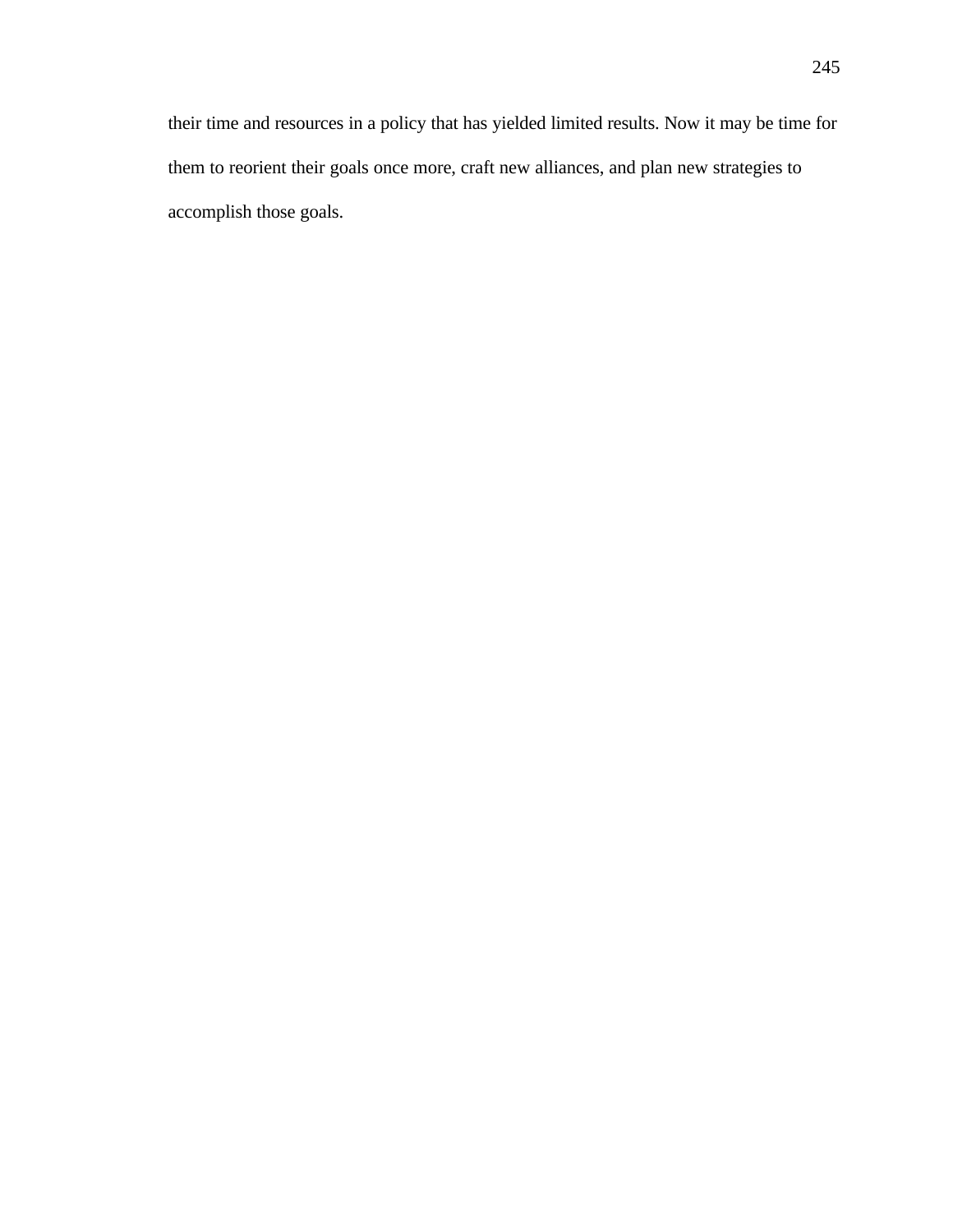### **REFERENCES**

- Albuquerque, F.C. 1968. "Pimenta-do-Reino." In *Livro Anual da Agricultura*, ed. Ministério da Agricultura. Brasília: Governo Federal do Brasil.
- Almeida, A.L.O. 1992. *The Colonization of the Amazon*. Austin: University of Texas Press.
- Almond, G. 1988. "The Return to the State." *American Political Science Review* 82: 853- 874.
- Alvarez, S.E.; E. Dagnino; A. Escobar 1998. "Introduction: The Cultural and the Political in Latin American Social Movements." In *Culture of Politics/Politics of Cultures: Re-visioning Latin American Social Movements*, eds. S.E Alvarez; E. Dagnino; A. Escobar. pp. 1 - 29. Boulder: Westview Press.
- Anderson, L. 1997. "Introduction." *Comparative Politics* 26: 253-261.
- Anderson, P. 1977. "The Antinomies of Antonio Gramsci." *New Left Review* 100: 5-78.
- Block, F. 1977. "The Ruling Class Does Not Rule: Notes on the Marxist Theory of the State." *Socialist Revolution* 33: 6-28.
- Broom, L. 1959. "Social Differentiation and Stratification" In *Sociology Today,* ed*.* R.K Merton; L. Broom; and L.S. Cottrell, eds. pp. 429-41. New York: Basic Books.
- Buechler, S.M. 1993. "Beyond Resource Mobilization? Emerging Trends in Social Movement Theory." *The Sociological Quarterly* 34: 217 - 235.
- Bunker,S.G. 1985. *Underdeveloping the Amazon: Extraction, Unequal Exchange, and the Failure of the Modern State*. Urbana and Chicago: University of Illinois Press.
- Calderón, F.; A. Piscitelli; and J.L. Reyna 1992. "Social Movements: Actors, Theories, Expectations." In *The Making of Social Movements in Latin America: Identity, Strategy, and Democracy,* ed*.* A. Escobar and S.E. Alvarez. pp. 19-36. Boulder: Westview Press.
- Cardoso, F.H. 1979. "On the Characterization of Authoritarian Regimes in Latin America." In *The New Authoritarianism in Latin America*, ed. D. Collier. pp. 33- 57. Princeton: Princeton University Press.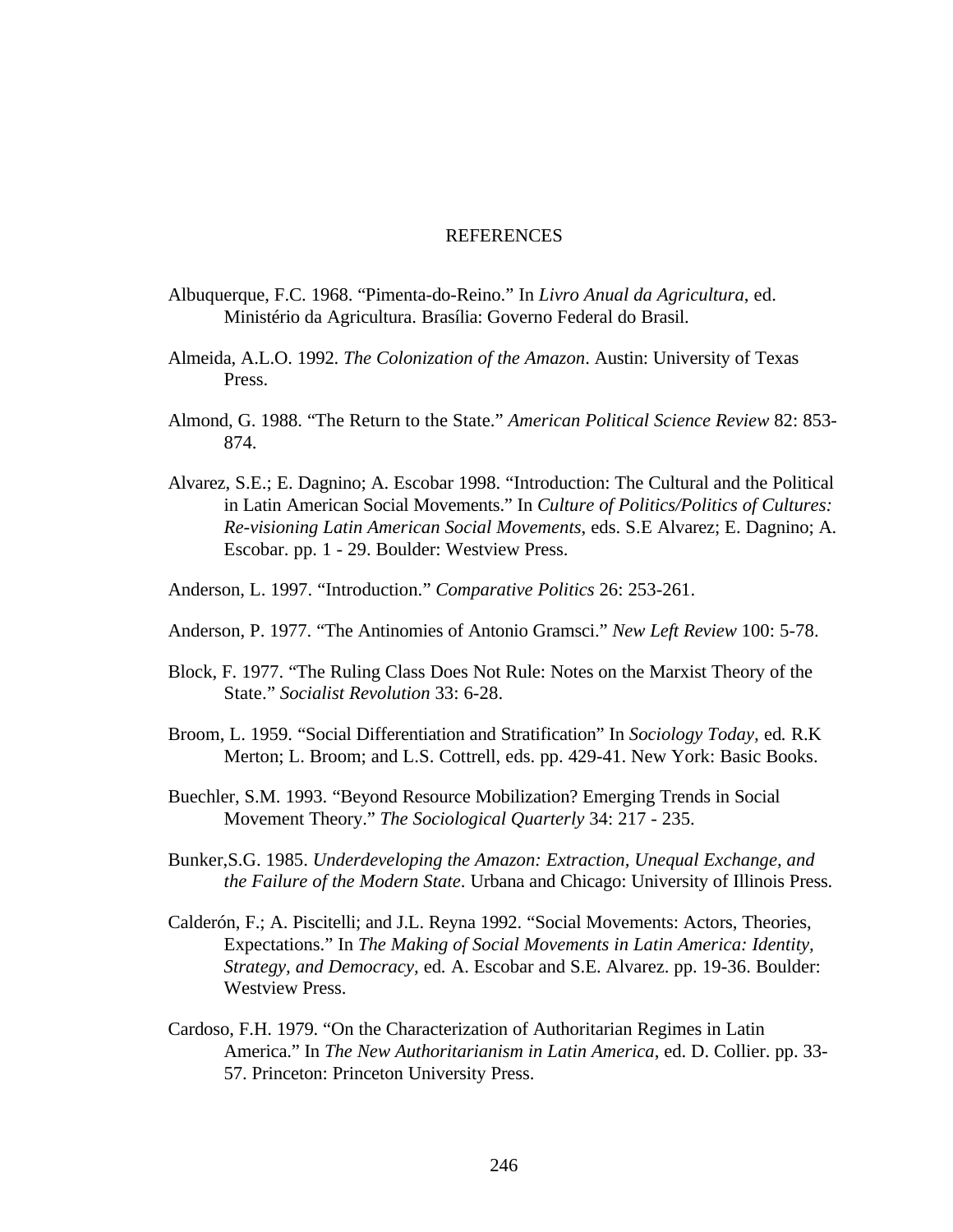- Cardoso, F.H. and G. Müller 1977. *Amazônia: Expansão do Capitalismo*. São Paulo: Ed, Brasiliense.
- Carnoy, M. 1994. *The State and Political Theory*. Princeton: Princeton University Press.
- Castellanet, C.; A. Simões; and P. Celestino-Filho. 1995. *Diagnóstico Preliminar da Agricultura Familiar na Transamazônica: Pistas para Pesquisa-Desenvolvimento*. Belém: EMBRAPA- CPATU.
- Cohen, J.L. 1985. "Strategy or Identity: New Theoretical Paradigms and Contemporary Social Movements." *Social Research* 52: 663-716.
- CPT 1996. *Conflitos no Campo Brasil 1996*. Goiânia: Comissão Pastoral da Terra.
- Dagnino, A. 1998. "Culture, Citizenship, and Democracy: Changing Discourses and Practices in Latin American Left." In *Culture of Politics/Politics of Cultures: Revisioning Latin American Social Movements*, eds. S.E. Alvarez; E. Dagnino; A. Escobar. pp. 33-63. Boulder: Westview Press.
- Davies, J.C. 1969. "Toward a Theory of Revolution" In *Studies in Social Movements*, ed. B*.* McLaughlin. pp. 85-109. New York: The Free Press.
- Draper, H. 1977. *Karl Marx's Theory of Revolution. Vol.1, State and Bureaucracy*. New York: Monthly Review Press.
- Dreifuss, R.A. 1981. *1964*: *A Conquista do Estado: Ação política, Poder e Golpe de Classe*. Petrópolis: Editora Vozes.
- Engels, F. 1844. *The Condition of England: The English Constitution*. MECW, iii.
- Escobar, A. 1992. "Culture, Economics, and Politics in Latin American Social Movements Theory and research." In *The Making of Social Movements in Latin America: Identity, Strategy, and Democracy,* ed. A. Escobar and S.E. Alvarez. pp. 62-85. Boulder: Westview Press.
- Escobar, A. and S.E. Alvarez 1992. "Introduction: Theory and Protests in Latin America Today." In *The Making of Social Movements in Latin America: Identity, Strategy, and Democracy,* ed. A. Escobar and S.E. Alvarez. pp. 1-15. Boulder: Westview Press.
- Evans, P. 1979. *Dependent Development: The Alliance of Multinational, State, and Local Capital in Brazil*. Princeton, New Jersey: Princeton University Press.
- Evans, P.B. 1989. "Predatory, Developmental, and Other Apparatuses: A Comparative Political Economy Perspective on the Third World State." *Sociological Forum* 4: 561-586.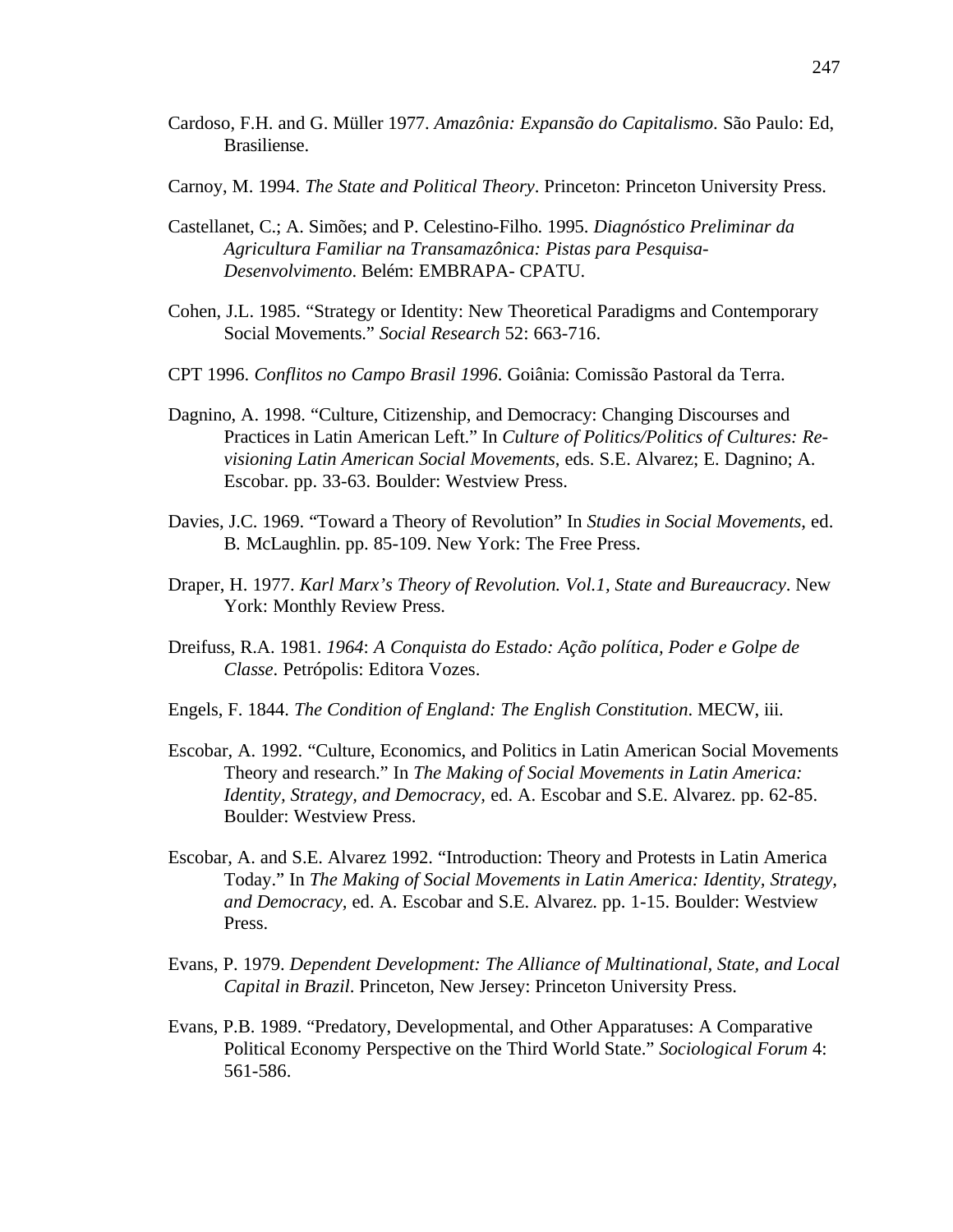- Evans, P. 1995. *Embedded Autonomy: States & Industrial Transformation*. Princeton: Princeton University Press.
- Fearnside, P. M. 1980. "Black pepper yield prediction for the Transamazon highway of Brazil." *Turrialba* 30: 35-42.
- FETAGRI 1992a. *Bases para o Desenvolvimento da Amazônia com Conservação Ambiental: Terceiro Grito do Campo*. Belém: Federação dos Trabalhadores da Agricultura dos Estados do Pará e Amapá.
- FETAGRI 1992b. *Terceiro Grito do Campo: Dossiê*. Belém: Federação dos Trabalhadores da Agricultura dos Estados do Pará e Amapá.
- FETAGRI 1993. *Dossiê 1<sup>°</sup> Grito da Amazônia: Por Cidadania e Desenvolvimento.* Belém: Federação dos Trabalhadores da Agricultura dos Estados do Pará e Amapá.
- FETAGRI 1994. *Dossiê 1<sup>o</sup> Grito da Terra Brasil:Contra a Fome, a Miséria e pelo Emprego*. Belém: Federação dos Trabalhadores da Agricultura dos Estados do Pará e Amapá.
- FETAGRI 1995. *Dossiê 2<sup>o</sup> Grito da Terra Brasil: Por Um Brasil sem Fome, sem Violência e com Trabalho*. Belém: Federação dos Trabalhadores da Agricultura dos Estados do Pará e Amapá.
- FETAGRI 1996. *Dossiê 3<sup>o</sup> Grito da Terra Brasil: Pela Valorização da Agricultura Familiar, Reforma Agrária e Emprego.* Belém: Federação dos Trabalhadores da Agricultura dos Estados do Pará e Amapá.
- Foweraker, J. 1995. *Theorizing Social Movements*. London and Boulder: Pluto Press.
- Garson, G.D. 1974. "On the Origins of Interest Group Theory: A Critique of a Process." *American Political Science Review* 68: 1505-1519.
- Gerschwender, J.A. 1971. "Explorations in the Theory of Social Movements and Revolutions" In *The Black Revolt*, ed. J.A Gerschwender. pp. 33-43. Englewood Cliffs: Prentice Hall.
- Gonçalves Neto, W. 1997. *Estado e Agricultura no Brasil: Política Agrícola e Modernização Brasileira.* 1960-1980. São Paulo: Editora Hucitec.
- Gruppi, L. 1978. *O Conceito de Hegemonia em Gramsci*. Rio de Janeiro: Edições Graal.
- Gurr, T. 1970. *Why Men Rebel*. Princeton: Princeton University Press.

Gusfield, J.R. 1970. *Protest, Reform, and Revolt*. New York: John Wiley and Sons.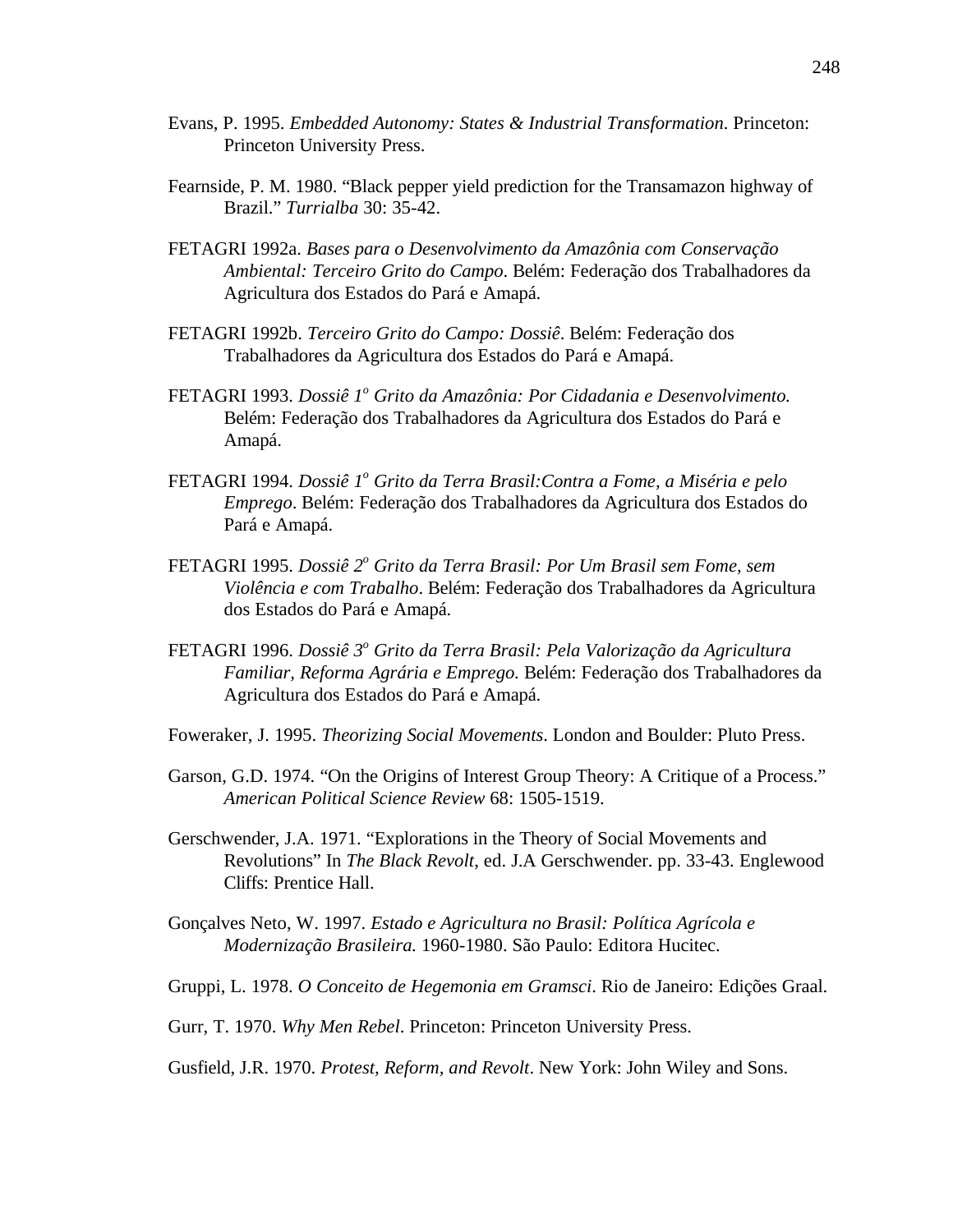- Grzybowski, C. 1990. "Rural Workers' Movement and Democratization in Brazil" *Journal of Developing Studies*. 26 (4): 19-43.
- Hirschman, A.O. 1982. *Shifting Involvements: Private Interest and Public Action*. Princeton: Princeton University Press.
- Ianni, O. 1979. *Colonização e Contra-Reforma Agrária na Amazônia.* Petrópolis: Editora Vozes.

Ireland, R. 1991. *Kingdoms Come: Religion and Politic in Brazil.* Pittsburgh University of Pittsburgh Press.

- Jenkins, J.C. 1995. "Social Movements, Political Representation, and the State: An Agenda and Comparative Framework." In *The Politics of Social Protest: Comparative Perspectives on States and Social Movements*, eds. J.C. Jenkins and B. Klandermans. pp. 14 -35. Minneapolis: University of Minnesota Press.
- Jenkins, J.C. and C. Perrow 1977. "Insurgency of the Powerless:" Farm Worker Movements 1946 - 1972." *American Sociological Review* 42: 249 - 68.
- Jessop, B. 1982. *The Capitalist State: Marxist Theories and Methods*. New York and London: New York University Press.
- Jessop, B. 1990. *State Theory: Putting the Capitalist State in its Place*. Universsity Park: Pennsylvania University Press.
- Katzenstein, P.J. 1985. *Small States in World Markets: Industrial Policy in Europe*. Ithaca and London: Cornell University Press.
- Kornhauser, W. 1959. *The Politics of Mass Society*. Glencoe, IL: The Free Press.
- Krasner, S.D. 1984. "Approaches to the State: Alternative Conceptions and Historical Dynamics." *Comparative Politics* 16: 223-246.
- Kriesi, H. 1996. "The Organizational Structure of New Social Movements in a Political Context." In *Comparative Perspectives on Social Movements: Political Opportunities, Mobilizing Structures, and Cultural Framings*, eds. D. McAdam; J.D. McCarthy; M.N. Zald. pp. 152 - 184. Cambridge: Cambridge University Press.
- Landauer, C. 1983. *Corporate State Ideologies: Historical Roots and Philosophical Origins.* Berkeley: Institute of International Studies.
- Lass, R.A. 1985. "Diseases" In. *Cocoa*, eds. G.A.R. Wood and R.A. Lass*.* pp. 265 -357. London and New York: Longman.
- Lenin, N. 1929. *Imperialism, The State and Revolution*. New York: The Vanguard Press.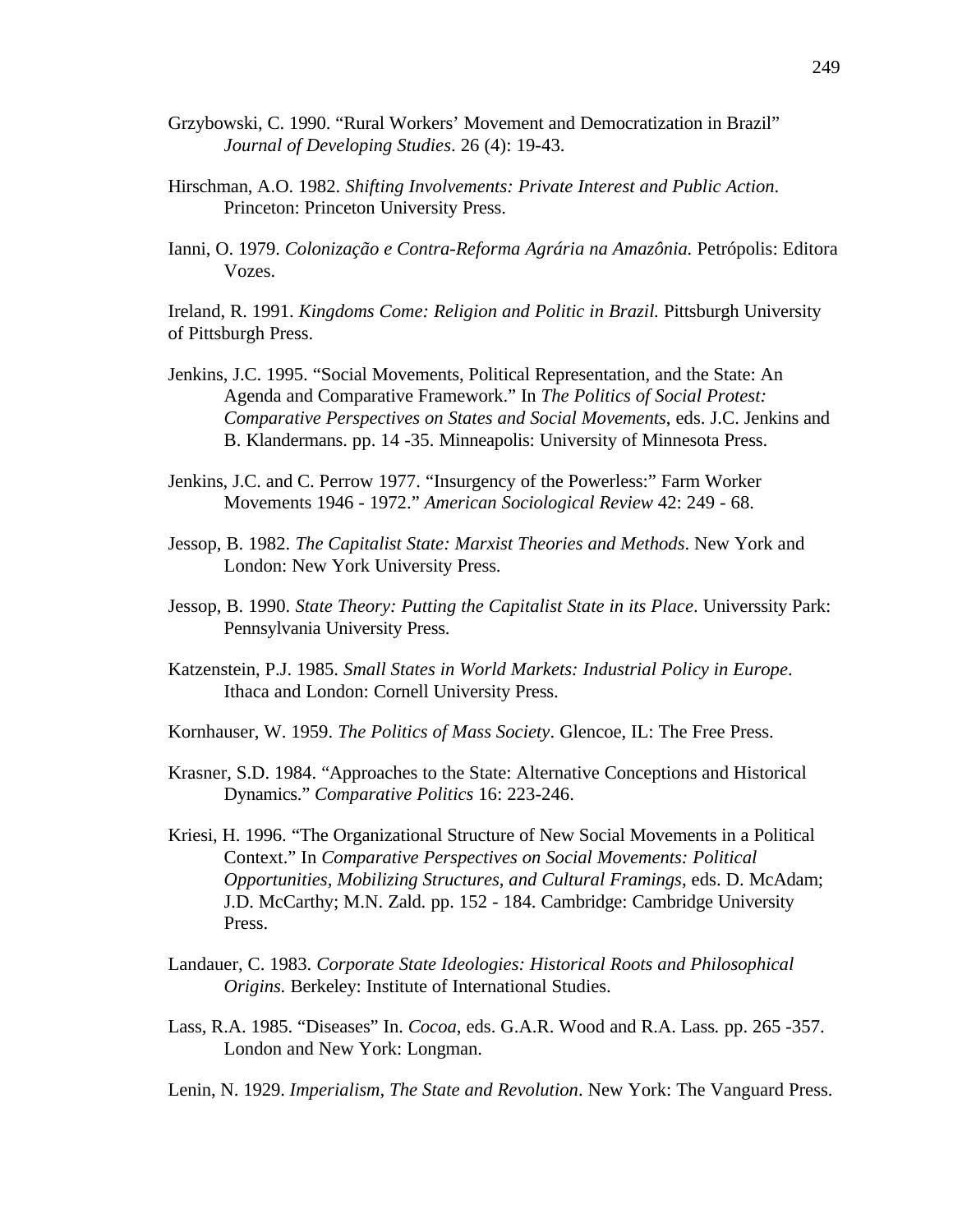- Lowi, T.J. 1969. *The End of Liberalism: Ideology, Policy, and the Crisis of Public Authority*. New York: W. W. Norton & Company Inc.
- Mahar, D. J. 1978. *Desenvolvimento Econômico da Amazônia: Uma análise das Politicas Governamentais*. Rio de Janeiro: IPEAS/INPES.
- Marques, V.A. 1994. *A Organização Sindical da CUT no Campo. Texto para Discussão No 7*. São Paulo: DESEO/CUT.
- Martine, G. 1980. "Recent Colonization Experiences in Brazil: Expectations Versus Reality." In *Land People and Planning in Contemporary Amazonia. Proceedings of the Conference on the Development of Amazonia in Seven Countries,* ed. F. Barbira-Scazzocchio. pp. 80-94. Cambridge, UK: Center for Latin American Studies, University of Cambridge.
- Martins, J.S. 1984. "The State and the Militarization of the Agrarian Question in Brazil." In *Frontier Expansion in Amazonia*, eds. M. Schmink and C.H. Wood. pp. 463- 490. Gainesville: University of Florida Press.
- Martins, J.S. 1994. *O Poder do Atraso: Ensaios de Sociologia da História Lenta*. São Paulo: Editora Hucitec.
- Martins, L. 1986. "The 'Liberalization' of Authoritarian Rule in Brazil." In *Transitions from Authoritarian Rule: Latin America*, eds. G. O'Donnel; P.C. Schmitter; and L. Whitehead, pp. 72-94. Baltimore and London: Johns Hopkins University Press.
- Mayer, M. 1991. "Social Movement Research in the United States: A European Perspective" *International Journal of Politics, Culture, and Society* 4: 459-80.
- McAdam, D.1982**.** *Political Process and the Development of Black Insurgency, 1930- 1970.* Chicago: University of Chicago Press.
- McAdam, D.; J.D. McCarthy; and M.N. Zald 1996. "Introduction: Opportunities, Mobilizing Structures and Framing Process – Toward a Synthetic, Comparative Perspective on Social Movements." In *Comparative Perspectives on Social Movements: Political Opportunities, Mobilizing Structures, and Cultural Framings*, eds. D. McAdam; J.D. McCarthy; and M.N. Zald. pp.1 - 20. Cambridge: Cambridge University Press.
- McCarthy, J.D. and M.N. Zald 1973. *The Trend of Social Movements in America: Professionalization and Resource Mobilization*. Morristown, NJ: General Learning Press.
- McCarthy, J.D. and M.N. Zald 1977. "Resource Mobilization and Social Movements: A Partial Theory" *American Journal of Sociology* 82: 1212-1241.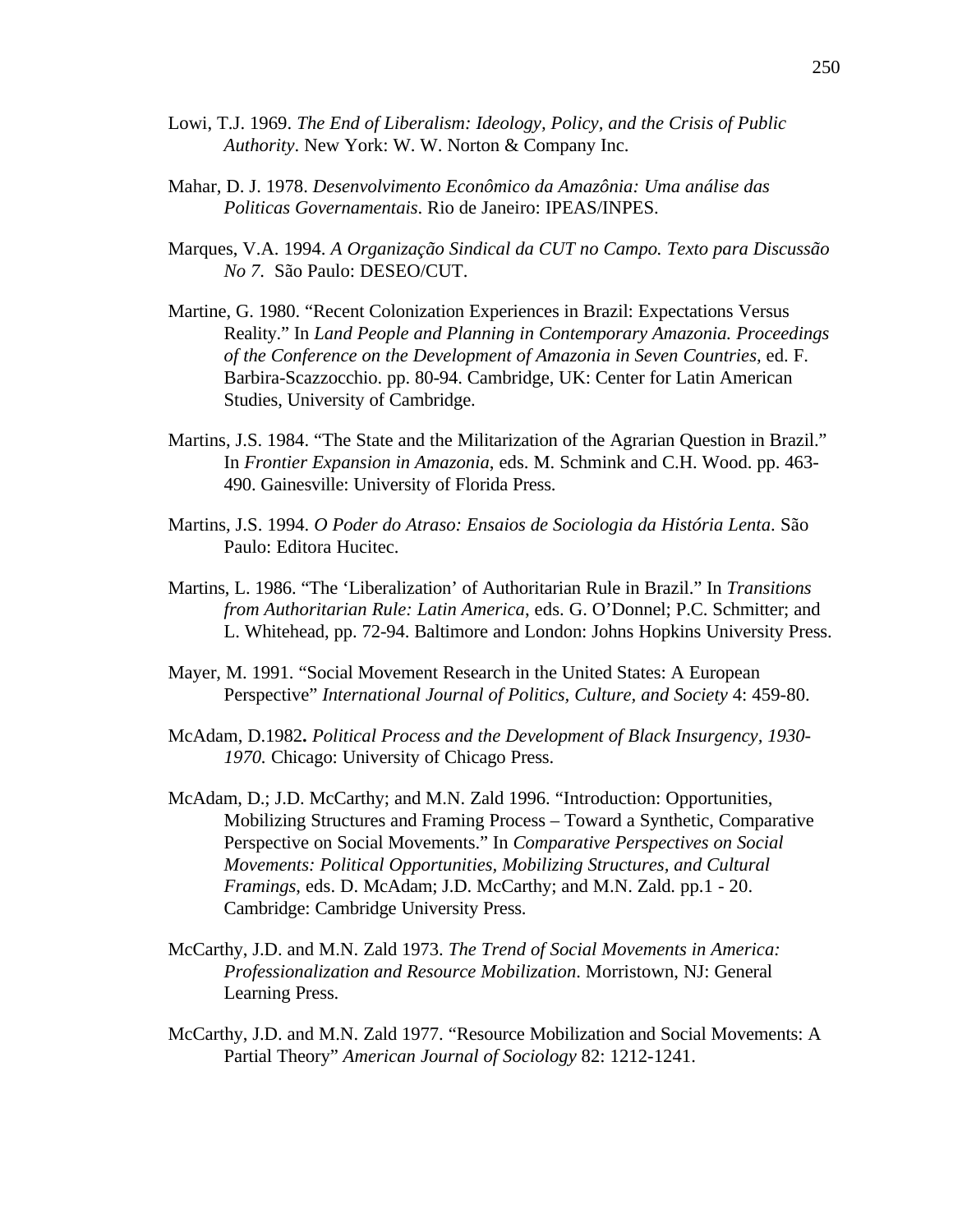- Melucci, A. 1989. *Nomads of the Present: Social Movements and Individual Needs in Contemporary Society*. Philadelphia: Temple University Press.
- Migdal, J.S. 1998. *Strong Societies and Weak States: State-Society Relations and State Capabilities in the Third World.* Princeton: Princeton University Press.
- Miller, A.H.; L.H. Bolce; and M. Halligan 1977. "The J-Curve Theory and the Black Urban Riots: an Empirical Test of Progressive Relative Deprivation Theory." *The American Political Science Review* 71: 964-982.
- Monteiro, R. 1996. *Informação e Redes de Interação no Novo Ciclo de Mobilizações dos Pequenos Agricultores da Transamazônica*. Dissertação de Mestrado. Belém: Núcleo de Altos Estudos Amazônicos, Universidade Federal do Pará.
- MPST 1991. *Proposta de Projeto Global de Desenvolvimento da Região da Transamazônica*. Altamira: Movimento pela Sobrevivência da Transamazônica.
- Nettl, J.P. 1968. "The State as a Conceptual Variable." *World Politics* 20: 559-592.
- Nordlinger, E.A. 1981. *On the Autonomy of the Democratic State.* Cambridge: Harvard University Press.
- O'Donnell, G. 1973. *Modernization and Bureaucratic Authoritarianism: Studies in South American Politics*. Berkeley: Institute of International Studies, University of California, Berkeley.
- O'Donnell, G. 1978. "Reflections on the Patterns of Change in the Bureaucratic-Authoritarian State." *Latin America Research Review* 13: 3-38.
- Offe, C. 1973. "The Capitalist State and the Problem of Policy Formation." In *Stress and Contradiction in Modern Capitalism,* eds. L.N. Lindberg; R. Alford; C. Crouch; C. Offe. Lexington, MA: D.C. Heath.
- Oxhorn, P.D. 1995. *Organizing Civil Society: The Popular Sectors and the Struggle for Democracy in Chile.* University Park: Pennsylvania State University Press.
- Perani, C. 1985. Comissão Pastoral da Terra: Novidades e Questionamentos." In Conquistar a Terra, Reconstruir a Vida: CPT – Dez Anos de Caminhada. pp. 67- 90. Petrópolis: Editora Vozes.
- Poletto, I. 1985. "A CPT, a Igreja e os Camponeses." In Conquistar a Terra, Reconstruir a Vida: CPT – Dez Anos de Caminhada. pp. 29-66. Petrópolis: Editora Vozes.
- Pompermayer, M.J. 1984. "Strategies of Private Capital in the Brazilian Amazon." In. *Frontier Expansion in Amazonia*, eds. M. Schmink and C.H. Wood. pp. 419-438. Gainesville: University of Florida Press.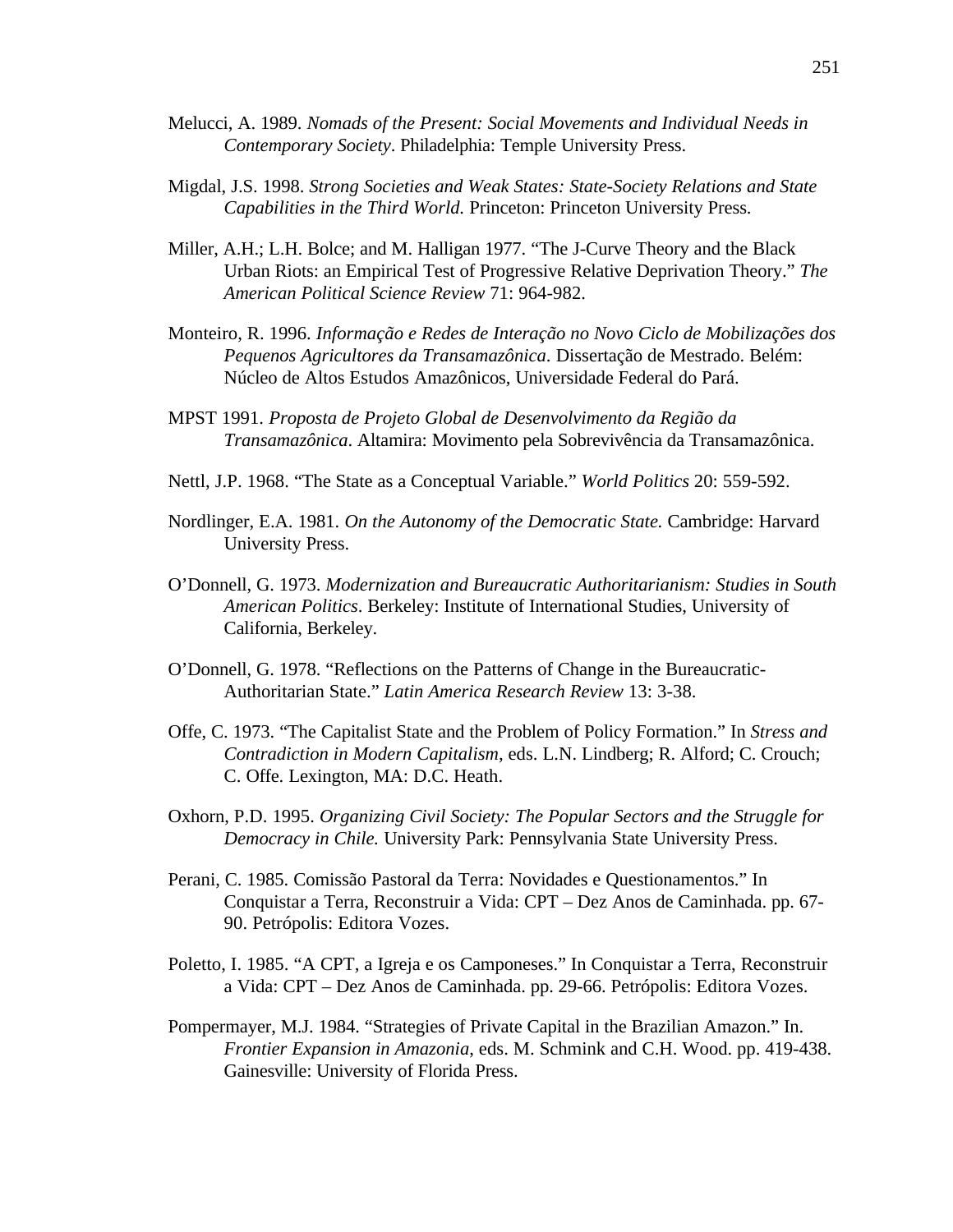Poulantzas, N. 1978." On Social Classes." *New Left Review*. 8: pp. 27-54.

- Przeworski, A. and M. Wallerstein 1988. "Structural Dependence of the State on Capital." *American Political Science Review* 82: 11-29.
- Roberts, K.M. 1997. "Beyond Romanticism: Social Movements and the Study of Political Change in Latin America" *Latin America Research Review* 32: 137-151.
- Rogowski, R. and L. Wasserspring 1971. *Does Political Development Exist? Corporatism in Old and New Societies*. Beverly Hill: Sage Publications
- Rucht, D. 1996. "The Impact of National Contexts on Social Movement Structures: A Cross-Movement and Cross-National Comparison." In. *Comparative Perspectives on Social Movements: Political Opportunities, Mobilizing Structures, and Cultural Framings*, eds. D. McAdam; J.D. McCarthy; and M.N. Zald. pp. 185 - 204. Cambridge: Cambridge University Press.
- Schmink, M. and C. H. Wood 1992. *Contested Frontiers in Amazonia*. New York and Oxford: Columbia University Press.
- Schmitter, P.C. 1974. "Still the Century of Corporatism?:" In *The New Corporatism*, eds. F. Pike and T. Stritch. pp. 85-131. Notre Dame: Notre Dame University Press.
- Schneider, C.L. 1995. *Shantytown Protest in Pinochet's Chile*. Philadelphia: Temple University Press.
- Schwantes, M. 1985. "Proclamar o Ano Aceitável do Senhor: Pistas para a 'Teologia Bíblica da Terra'no Contexto da 'Pastoral da Terra.'." In Conquistar a Terra, Reconstruir a Vida: CPT – Dez Anos de Caminhada. pp. 11-28. Petrópolis: Editora Vozes.
- Skidmore, T. E. 1973. "Politics and Economic Policy Making in Authoritarian Brazil, 1937-71." In *Authoritarian Brazil: Origins, Policies, and Future*. Ed. Alfred Stepan. pp. 3-46. New Haven and London: Yale University Press.
- Skocpol, T. 1976. *States and Social Revolutions: A Comparative Analysis of France, Russia, China*. Cambridge: Cambridge University Press.
- Skocpol, T. 1979. "France, Russia, China: A Structural Analysis of Social Revolutions." *Comparative Studies in Society and History* 18: 175-210.
- Skocpol, T. 1985. "Bringing the State Back In; Strategies of Analysis in Current Research." In *Bringing the State Back In,* eds. P. Evans; D. Rueschemeyer; and T. Skocpol. pp. 33-43. Cambridge: Cambridge University Press.

Smelser, N.J.1962. *Theory of Collective Behavior*. New York: The Free Press.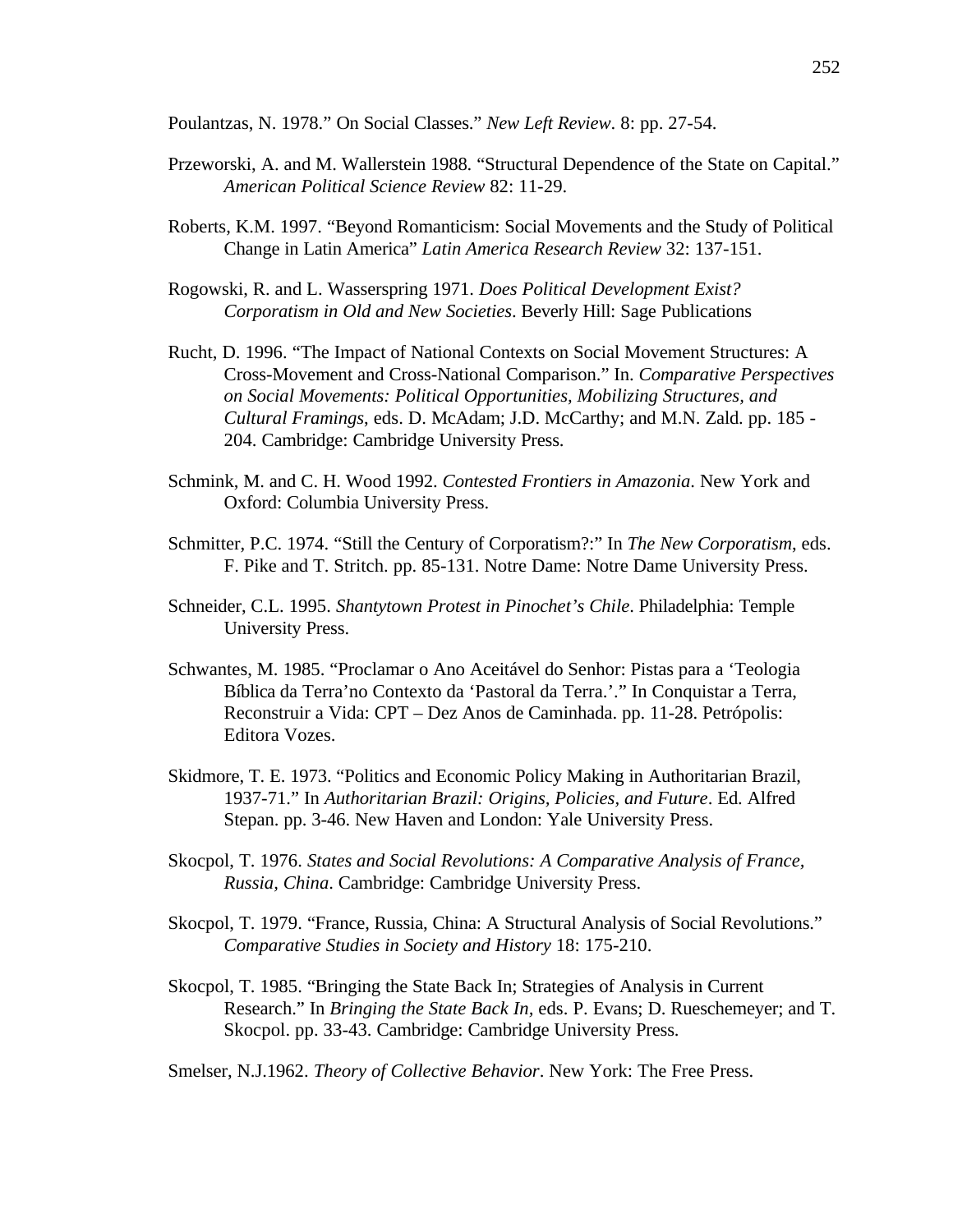- Sorj, B. 1980. *Estado e Classes Sociais na Agricultura Brasileira*. Rio de Janeiro: Zahar Editores.
- Stepan, A. 1978. *The State and Society: Peru in Comparative Perspective*. Princeton: Princeton University Press.
- Stepan, A. 1973. "The New Professionalism of Internal Warfare and Military Role Expansion." In *Authoritarian Brazil: Origin, Policies, and Future*, ed. A.Stepan. pp. 47-65. New Haven and London: Yale University Press.
- Stokes, S.C. 1995. *Cultures in Conflict: Social Movements and the State in Peru*. Berkeley: University of California Press.
- SUDAM 1996. *Avaliação do Desempenho do Fundo Constitucional de Financiamento do Norte - FNO, 1989/94*. Belém: Ministéro do Planejamento e Orçamento, Secretaria Especial de Políticas Regionais, Superintendência de Desenvolvimento da Amazônia.
- Tarrow, S. 1994. *Power in Movement: Social Movements, Collective Action and Politics.* Cambridge, Cambridge University Press.
- Tarrow, S.1996. "State and Opportunities: the Political Structuring of Social Movements." In *Comparative Perspectives on Social Movements: Political Opportunities, Mobilizing Structures, and Cultural Framings,* eds*.* D. McAdam; J.D. McCarthy; and M.N. Zald. pp. 41 - 61. Cambridge: Cambridge University Press.
- Tarrow, S. 1998. *Power in Movement: Social Movements, Collective Action and Politics.* Cambridge, Cambridge University Press.
- Thery, H.1980. "State and Entrepreneurs in the Development of Brazilian Amazonia." In *Land People and Planning in Contemporary Amazonia*. *Proceedings of the Conference on the Development of Amazonia in Seven Countries,* ed. F. Barbira-Scazzocchio. pp. 72-79. Cambridge, UK: Center for Latin American Studies, University of Cambridge.

Thomas, P. 1994. *Alien Politics: Marxist State Theory Retrieved*. London: Routledge.

- Tilly, C. 1978. *From Mobilization to Revolution*. London: McGraw Hill.
- Toppal, O. 1991. "O Sistema de Criação de Bovinos nos Lotes da Colonização Oficial da Transamazônica , Região de Marabá." In *Seminário Agricultura Familiar e Desenvolvimento Rural na Amazônia Oriental.* Anais. p. 203 - 226. Point-à-Pitre, Guadeloupe:
- Touraine, A. 1985. "An Introduction to the Study of Social Movements" *Social Research* 52: 749-7787.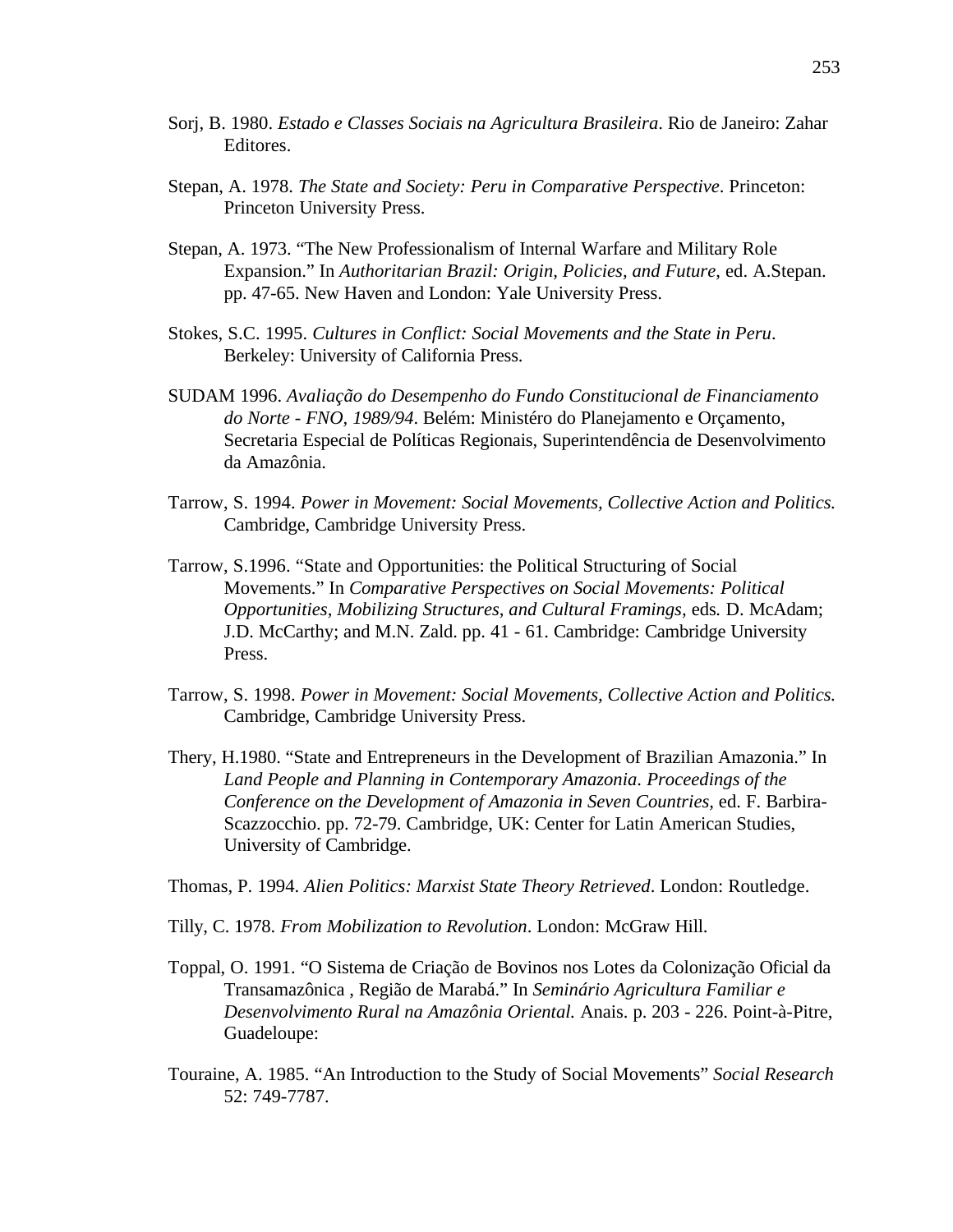- Tura, L.R. 1996. *Gitos do Campo: Reconhecimento Político e Exercício de Cidadania no Pará*. Dissertação de Mestrado. Rio de Janeiro: Instituto de Filosofia e Ciências Sociais, Universidade Federal do Rio de Janeiro.
- Vale, W.G. 1996. "Animal Husbandry on the Agricultural Frontiers of Brazilian Amazon." *Animal Research and Development* 43/44: 80 - 97.
- Valenzuela, J.S. 1992. "Democratic Consolidation in Post-Transitional Settings: Notion, Process, and Facilitating Conditions." In *Issues in Democratic Consolidation: The New South American Democracies in Comparative Perspective*, eds. S. Mainwaring, G. O'Donnell, J.S. Valenzuela. pp.57-104. Notre Dame: Notre Dame University Press.
- Veiga, J.B.; J. Tourrand; and D. Quanz 1996. *A Pecuária na Fronteira Agrícola da Amazônia: o Caso do Município de Uruará, PA, na Região da Transamazônica*. Belém: EMBRAPA-CPATU.
- Walker, R.T.; A.K.O. Homma; A.J. Conto; R.A Carvalho; C.A.P. Ferreira; A.I.M. Santos; A.C.P.N. Rocha, P.M. Oliveira; and C.D.R. Pedraza 1995*. Dinâmica dos Sistemas de Produção na Transamazônica.* Belém: EMPRAPA-CPATU.
- Watkins, F.M. 1934. The State as a Concept of Political Science. New York and London:
- Wiarda, H. 1973. "Towards a Framework for the Study of Political Change in the Iberic-Latin Tradition: The Corporative Model." *World Politics* 25: 206 - 235.
- Wiarda, H. 1997. *Corporatism and Comparative Politics: The Other Great "Ism."* Armonk and London: M.E. Sharp.
- Wood, C.H. and M. Schmink. 1978. "Blaming the Victim: Small Farmer Production in an Amazon Colonization Project." *Studies in Third World Societies* 7: 77-98.
- Zald, M.N 1996. "Culture, Ideology, and Strategic Framing." In *Comparative Perspectives on Social Movements: Political Opportunities, Mobilizing Structures, and Cultural Framings*, eds. D. McAdam; J.D. McCarthy; and M.N. Zald. pp. 261 -274. Cambridge: Cambridge University Press.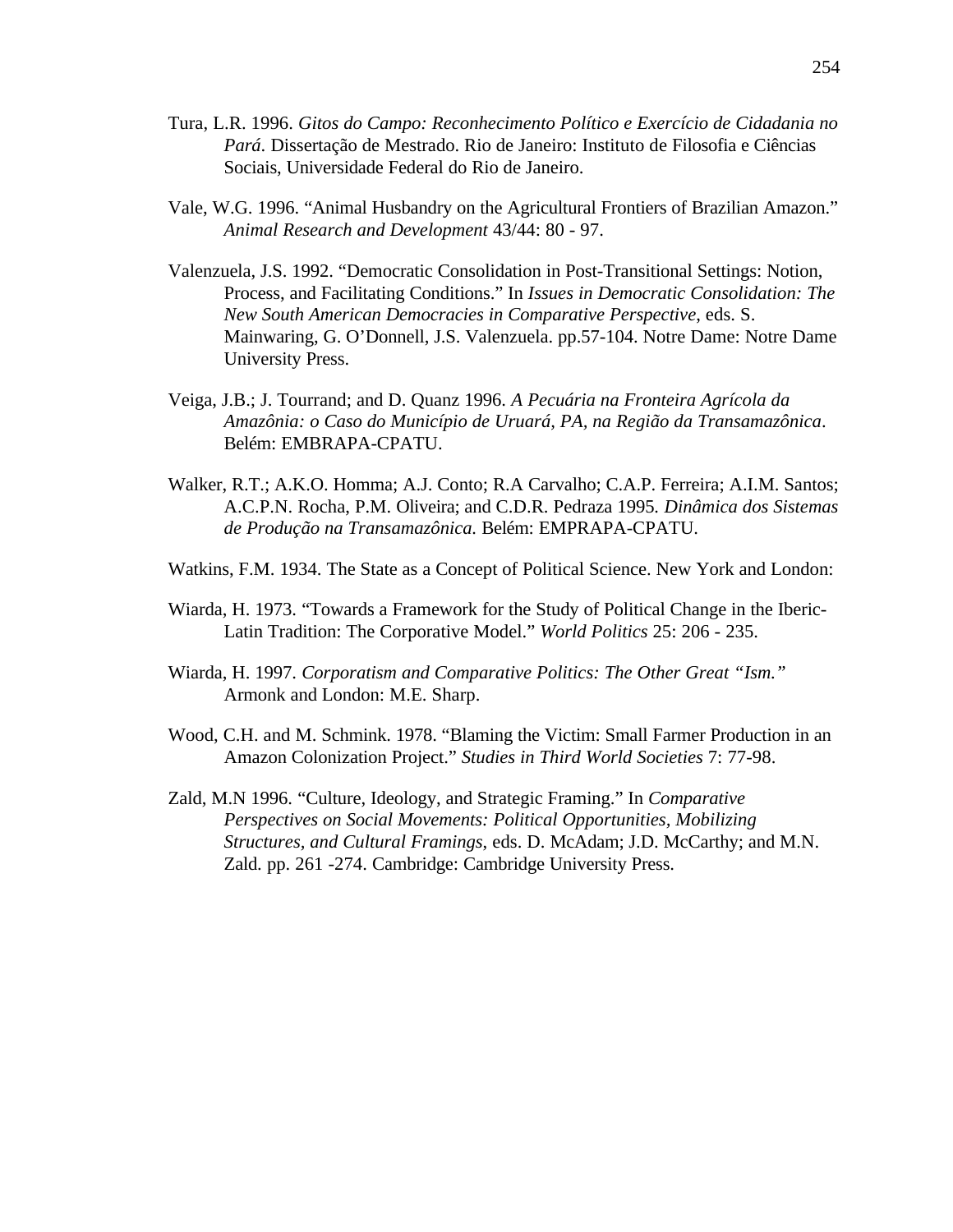## APPENDIX A GLOSSARY OF ACRONYMS

| <b>ACAPU</b>    | Associação dos Cacauicultores e Pepericultores de Ururará<br>(Association of Cacao and Pepper Growers of Uruará)       |
|-----------------|------------------------------------------------------------------------------------------------------------------------|
| <b>AEA</b>      | Associação de Empresários da Amazônia (Association of<br>Amazonian Entrepreneurs)                                      |
| <b>AGRASAMA</b> | Associação dos Agricultores do Rio Santa Marina (Association<br>of the Farmers of the Santa Marina River Valley)       |
| <b>AMUTI</b>    | Associação dos Municípios da Transamazônica (Association of<br>Transamazonica Towns)                                   |
| <b>APRUR</b>    | Associação dos Produtores Rurais de Uruará (Association of<br>Farmers of Uruará)                                       |
| <b>ASFORT</b>   | Associação dos Fornecedores de Cana da Transamazônica<br>(Association of the Sugar Cane Growers of the Transamazonica) |
| <b>ASSAGRIL</b> | Associação dos Agricultores do Vale do Rio Ligeirinho<br>(Association of Farmers of the Ligeirinho River Valley)       |
| <b>ASSAVI</b>   | Associação dos Agricultores do Vale do Ipiranga (Association of<br>the Farmers of the Ipiranga River Valley)           |
| <b>BASA</b>     | Banco da Amazônia (Bank of Amazonia)                                                                                   |
| <b>BCA</b>      | Banco de Crédito da Amazônia (Amazonia Credit Bank)                                                                    |
| <b>BNB</b>      | Banco do Nordeste do Brasil (Bank of Northern Brazil)                                                                  |
| <b>CABA</b>     | Comissão dos Atingidos por Barragens (Committee for People<br>Displaced by Dams)                                       |
| <b>CEPLAC</b>   | Comissão Executiva do Planejamento da Lavoura Cacaueira<br>(Executive Committee for the Cacao Sector)                  |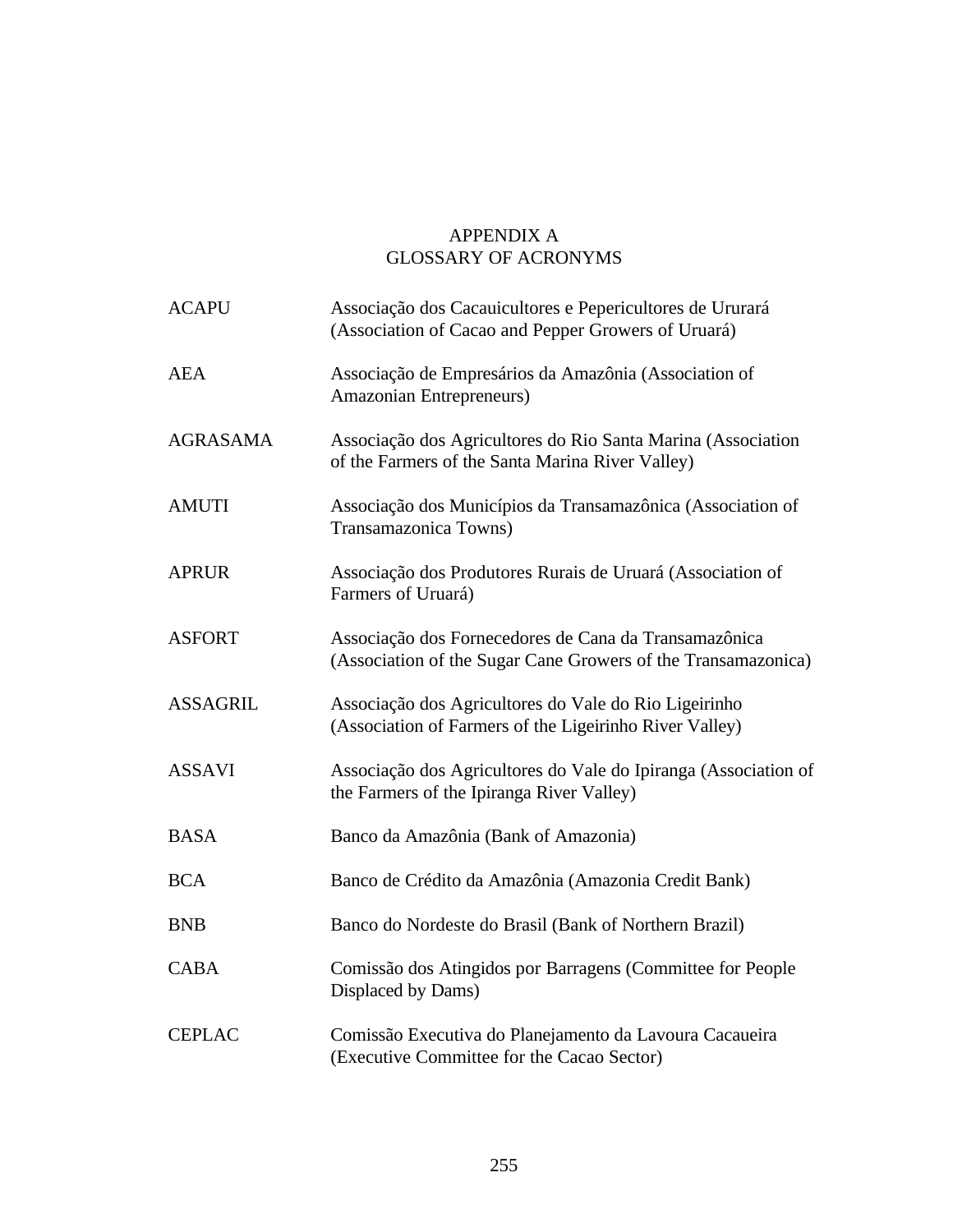| <b>CGT</b>         | Central Geral dos Trabalhadores (General Confederation of<br>Workers)                                                           |
|--------------------|---------------------------------------------------------------------------------------------------------------------------------|
| <b>CNBB</b>        | Comissão Nacional dos Bispos do Brasil (National Committee of<br><b>Brazilian Bishops)</b>                                      |
| <b>CNS</b>         | Conselho Nacional dos Seringueiros (National Rubber Tapers<br>Council)                                                          |
| <b>CONDEL</b>      | Conselho Deliberativo – SUDAM (Advisory Board – SUDAM)                                                                          |
| <b>CONTAG</b>      | Confederação Nacional dos Trabalhadores da Agricultura<br>(National Confederation of Rural Workers)                             |
| <b>COOMAVUR</b>    | Cooperativa Mista Agropecuária Vale do Uruará (Cooperative of<br>Farmers and Ranchers Vale do Uruará)                           |
| <b>COTRIJUI</b>    | Cooperativa dos Triticultores de Ijuí (Cooperative of the Wheat<br>Growers from Ijuí)                                           |
| <b>CPT</b>         | Comissão Pastoral da Terra (Land Pastoral Committee)                                                                            |
| <b>CSN</b>         | Conselho Nacional de Seringueiros (National Council of Rubber<br>Tappers)                                                       |
| <b>CUT</b>         | Central Única dos Trabalhadores (Workers' Unified<br>Confederation)                                                             |
| <b>ELETRONORTE</b> | Central Elétricas do Norte do Brasil (North Brazil Electricity                                                                  |
| <b>EMATER</b>      | Company)<br>Empresa Estadual de Assistência Técnica e Extensão Rural (State<br><b>Rural Extension Agency</b> )                  |
| <b>EMBRAPA</b>     | Empresa Brasileira de Pesquisa Agropecuária (Brazilian National<br><b>Agricultural Research Institue)</b>                       |
| <b>ENASA</b>       | Empresa de Navegação da Amazônia (Amazonia Ferryboat<br>Company)                                                                |
| <b>FASE</b>        | Federação de Órgãos para Assistência Social e Educacional<br>(Federation of Social Assistance and Educational Organizations)    |
| <b>FCO</b>         | Fundo Constitucional de Desenvolvimento do Centro-Oeste<br>(National Fund for the Development of the Central-Western<br>Region) |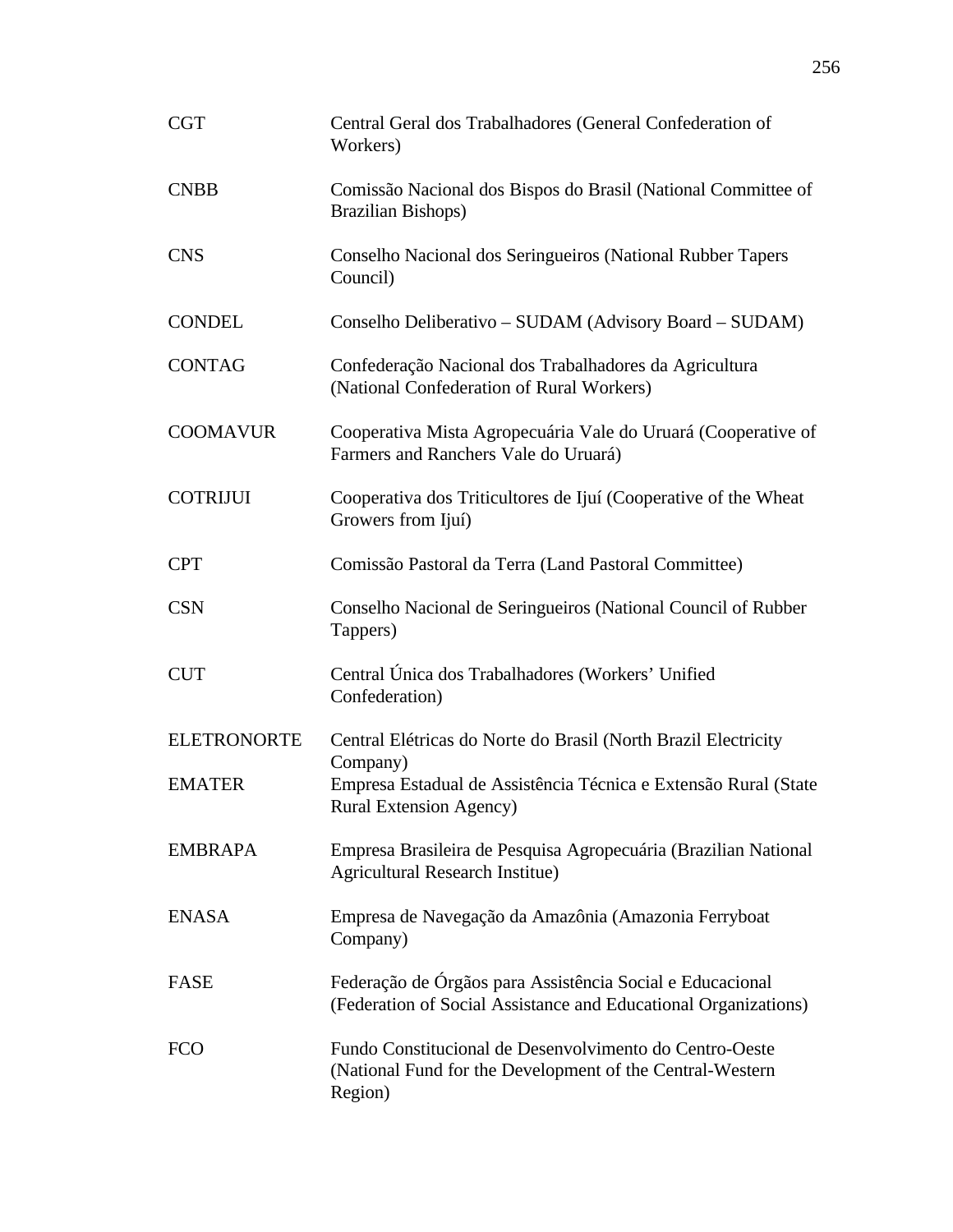| <b>FEAEP</b>    | Federação da Agricultura do Estado do Pará (Pará State<br>Federation of Farmers)                                                                        |
|-----------------|---------------------------------------------------------------------------------------------------------------------------------------------------------|
| <b>FETAG</b>    | Federação Estadual dos Trabalhadores da Agricultura (State<br>Federation of Rural Workers)                                                              |
| <b>FETAGRI</b>  | Federação Estadual dos Trabalhadores da Agricultura dos<br>Estados do Pará e Amapá (Federation of Rural Workers from<br>Pará and Amapá)                 |
| <b>FIEPA</b>    | Federação das Indústrias do Estado do Pará (Association of<br>Industrialists of Pará)                                                                   |
| <b>FNE</b>      | Fundo Constitucional de Desenvolvimento do Nordeste (National<br>Fund for the Development of the Northeast Region)                                      |
| <b>FNO</b>      | Fundo Constitucional de Desenvolvimento do Norte (National<br>Fund for the Development of the North Region)                                             |
| <b>FUNRURAL</b> | Fundo de Assistência ao Trabalhador Rural (Assistance Fund for<br>Rural Workers)                                                                        |
| <b>GERA</b>     | Grupo Executivo de Reforma Agrária (Executive Group for Land<br>Reform)                                                                                 |
| <b>GETAT</b>    | Grupo Executivo de Terras do Araguaia e Tocantins (Executive<br>Group for the Araguaia Tocantins Lands)                                                 |
| <b>IBAMA</b>    | Instituto Brasileiro de Recursos Naturais Renováveis e do Meio<br>Ambiente (Brazilian Institute for Renewable Natural Resources<br>and the Environment) |
| <b>IBRA</b>     | Instituto Brasileiro de Reforma Agrária (Brazilian Institute for<br>Land Reform)                                                                        |
| <b>INCRA</b>    | Instituto Nacional de Colonização e Reforma Agrária (National<br>Institute for Colonization and Land Reform)                                            |
| <b>INDA</b>     | Instituto Nacional de Desenvolvimento Agrário, (National<br><b>Institute for Agrarian Development)</b>                                                  |
| <b>INSS</b>     | Instituto Nacional de Seguridade Social (National Institute of<br>Social Security)                                                                      |
| <b>JOC</b>      | Juventude Católica (Catholic Youth Group)                                                                                                               |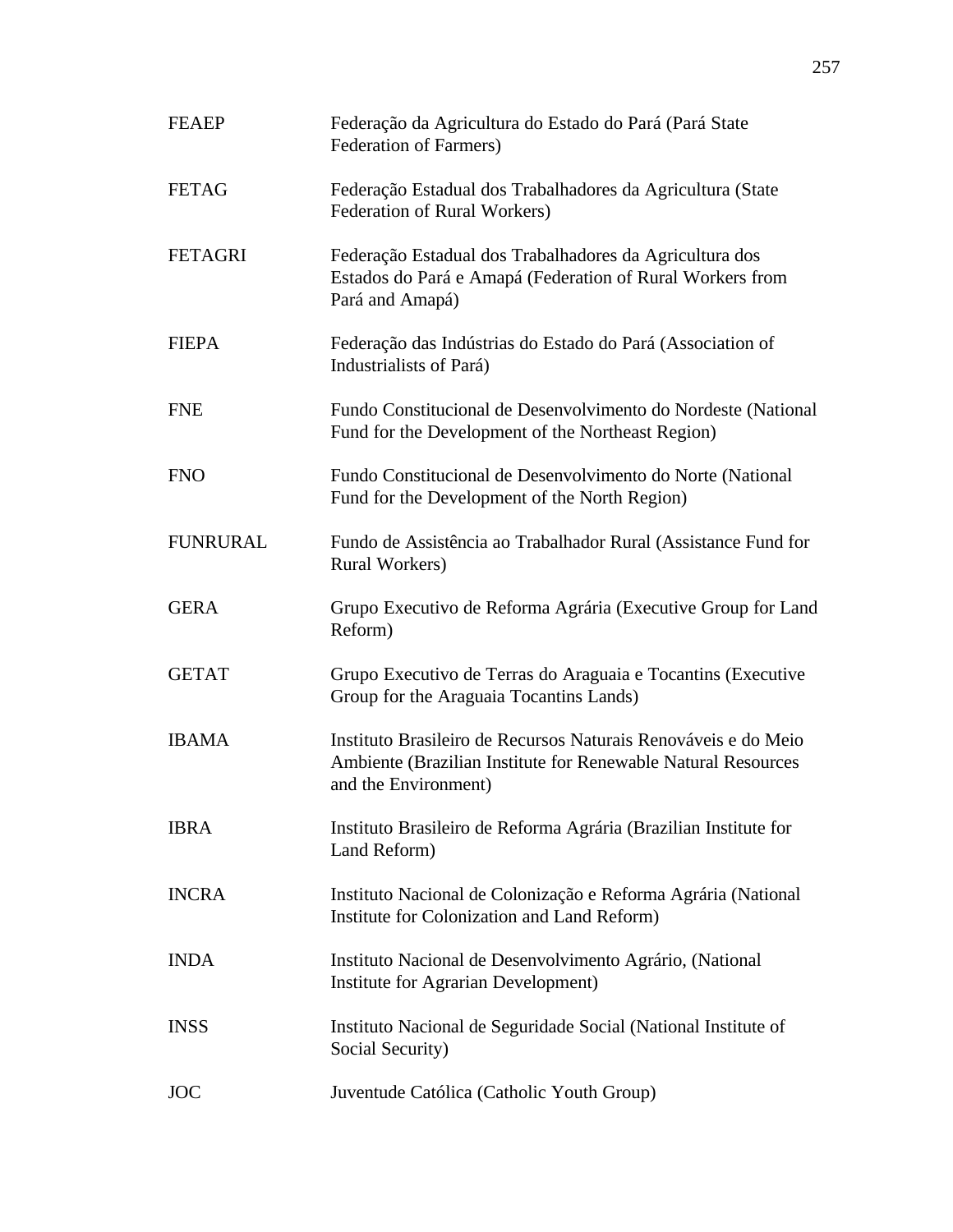| <b>MAB</b>         | Movimento dos Atingidos por Barragens (Movement of the<br>People Displaced by Dams)                                    |
|--------------------|------------------------------------------------------------------------------------------------------------------------|
| <b>MONAPE</b>      | Movimento Nacional dos Pescadores Artesanais (National<br>Movement of Independent Fishermen)                           |
| <b>MPST</b>        | Movimento para a Sobrevivência da Transamazônica (Movement<br>for the Survival of the Transamazonica)                  |
| <b>MST</b>         | Movimento dos Trabalhadores Sem Terra (Movement of the<br><b>Landless Peasants)</b>                                    |
| <b>OAB</b>         | Ordem dos Advogados do Brasil (Brazilian Bar Association)                                                              |
| <b>PAEG</b>        | Programa de Ação Econômica Governamental (Governmental<br>Economic Action Program)                                     |
| PC do B            | Partido Comunista do Brasil (Communist Party of Brazil)                                                                |
| PIN                | Programa de Integração Nacional (National Integration Program)                                                         |
| <b>POLAMAZONIA</b> | Programa de Polos Agropecuários e Agrominerais da Amazôniia<br>(Program of Agricultural and Mineral Poles in Amazônia) |
| <b>PROALCOOL</b>   | Programa Nacional do Álcool (National Program for Alcohol)                                                             |
| <b>PROCERA</b>     | Programa Especial de Apoio à Reforma Agrária (Especial<br>Program for the Support of Land Refrom)                      |
| <b>PRONAF</b>      | Programa Nacional de Apoio à Agricultura Familiar (National<br>Program for Support of Familial Agriculture)            |
| <b>PROTERRA</b>    | Programa de Redistribuição de Terras (Land Redistribution<br>Program)                                                  |
| <b>PSB</b>         | Partido Socialista Brasileiro (Brazilian Socialist Party)                                                              |
| <b>PSDB</b>        | Partido da Social Democracia Brasileira (Brazilian Social<br><b>Democrat Party</b> )                                   |
| <b>PVA</b>         | Plano de Valorização da Amazonia (Amazon Economic<br>Valorization Plan)                                                |
| <b>SAGRI</b>       | Secretaria de Agricultura do Estado doPará (Secretariat of<br>Agriculture)                                             |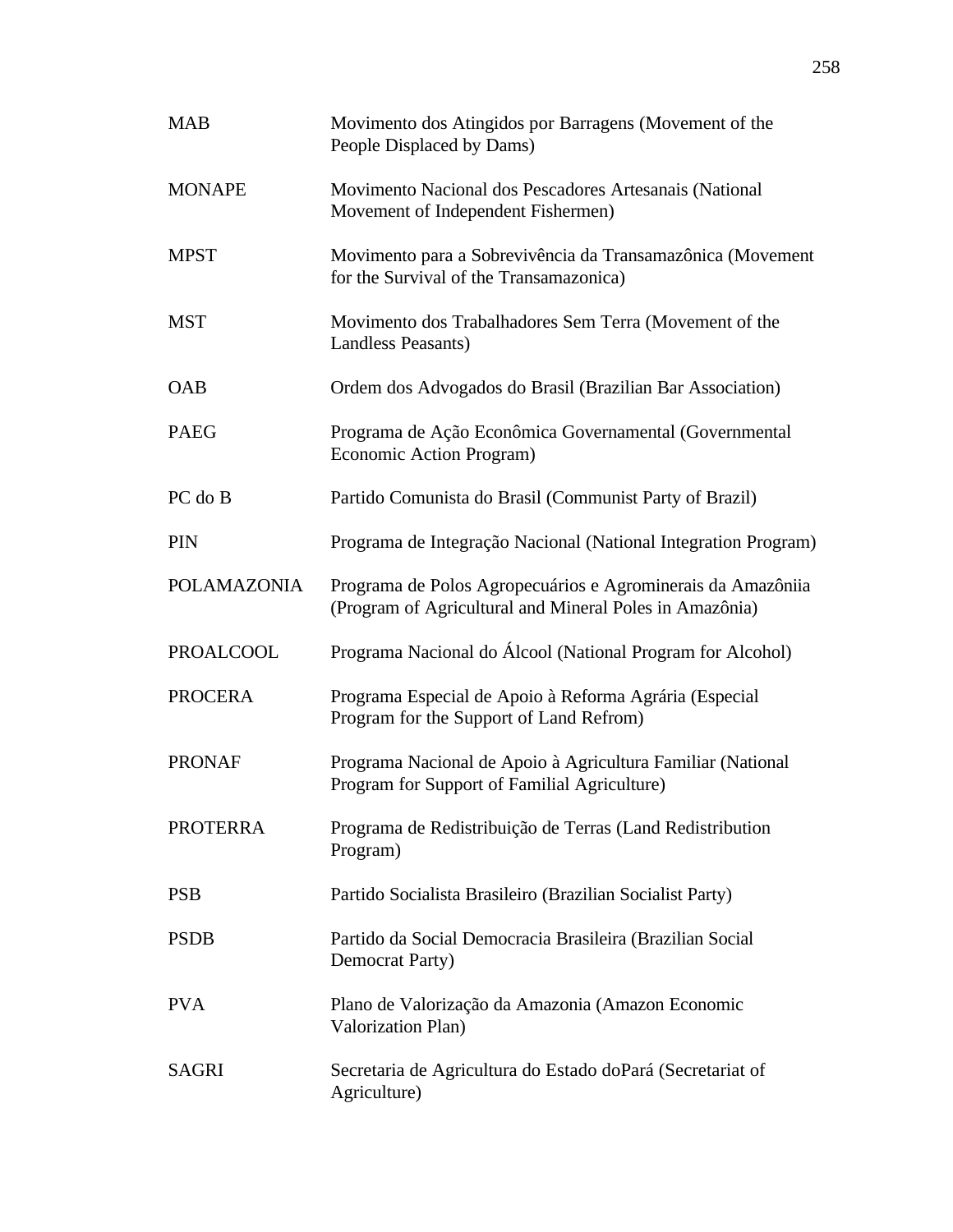| <b>SPDDH</b>   | Sociedade Paraense de Defesa dos Direitos Humanos (Pará 's<br>Society forHuman Rights)                                           |
|----------------|----------------------------------------------------------------------------------------------------------------------------------|
| <b>SPVEA</b>   | Superintendência do Plano de Valorização Econômica da<br>Amazônia (Superintendency for the Economic valorization of<br>Amazonia) |
| <b>STR</b>     | Sindicato Municipal dos Trabalhadores Rurais (Municipal Rural<br>Union)                                                          |
| <b>SUDAM</b>   | Superintendência para o Desenvolvimmento da Amazônia<br>(Superintendency for Development of Amazonia)                            |
| <b>SUDECO</b>  | Superintendência para o Desenvolvimento do Centro Oeste<br>(Superintendency for Development of the Center-West)                  |
| <b>SUDENE</b>  | Superintendência para o Desenvolvimento do Nordeste<br>(Superintendency for Development of the Northeast)                        |
| <b>SUFRAMA</b> | Superintendência da Zona Franca de Manaus (Superintendency<br>of the Manaus Free-Trade Zone)                                     |
| <b>UNIPOP</b>  | Universidade Popular (Popular University)                                                                                        |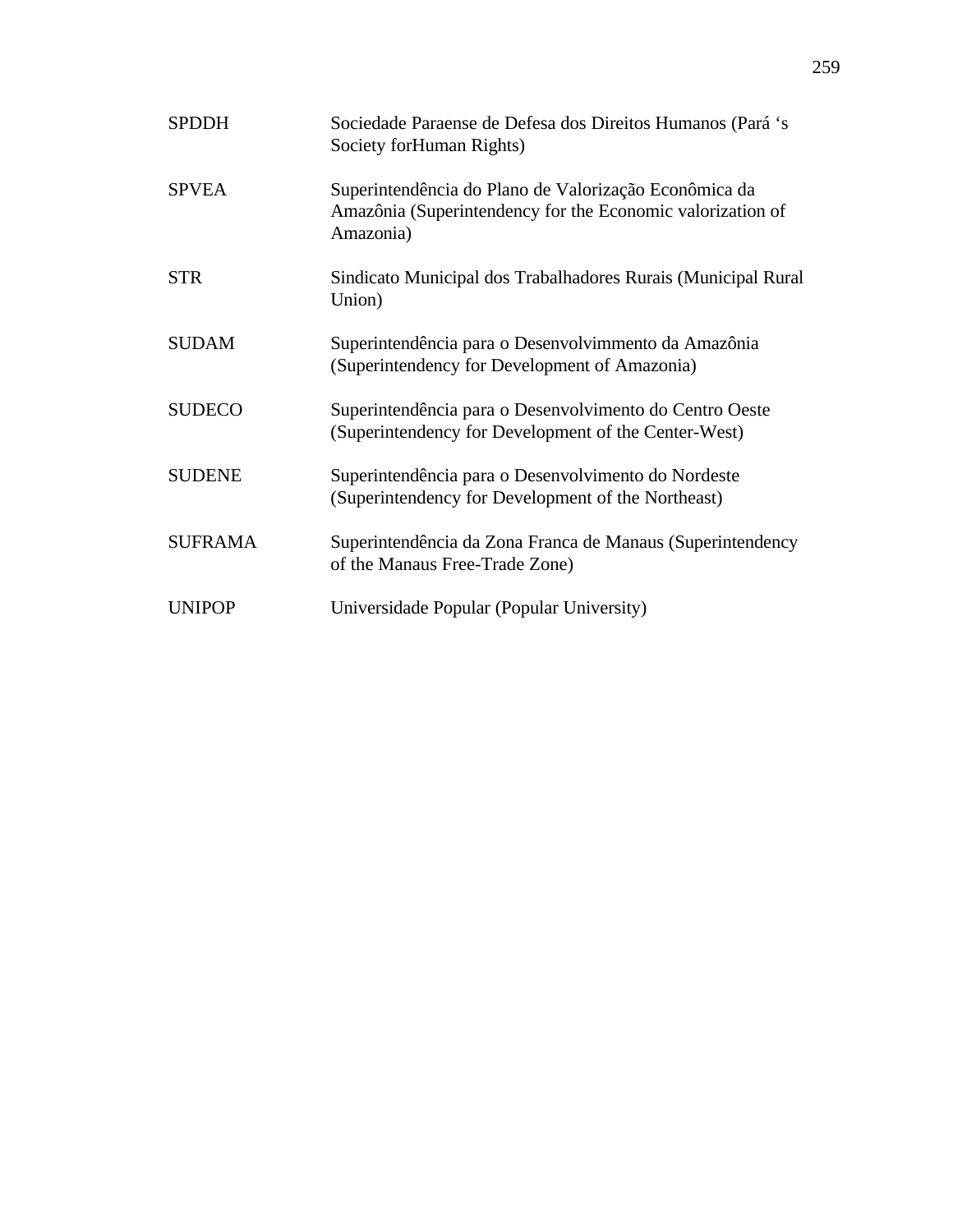## APPENDIX B LIST OF KEY INFORMANTS

- President of the Rural Union of Uruará.
- General Manager of the Uruará Cooperative COOMAVUR.
- President of AGRASSIL.
- Former President of AGRASAMA.
- Former President and treasurer of ASAGRIL.
- President of ACAPU.
- Former President of ACAPU and current member of the board of the Rural Union of

Land Owner's of Pará – RURAPRA.

- President of APRUR.
- General Coordinator of the Movement for the Survival of the Transamazônica –

MPST.

- Co-founder of MPST and State Representative elected by the Worker's Party PT.
- Coordinator for Agricultural Policy of the Pará State's Federation of Rural Unions –

### FETAGRI.

- General Manager of Banco da Amazônia's (BASA) Rural Credit Department.
- Rural Credit manager of BASA's agency in Altamira.
- Uruará's catholic priest and coordinator of the CPT's northern chapter.
- Former Mayor of Uruará and CEPLAC's agronomist.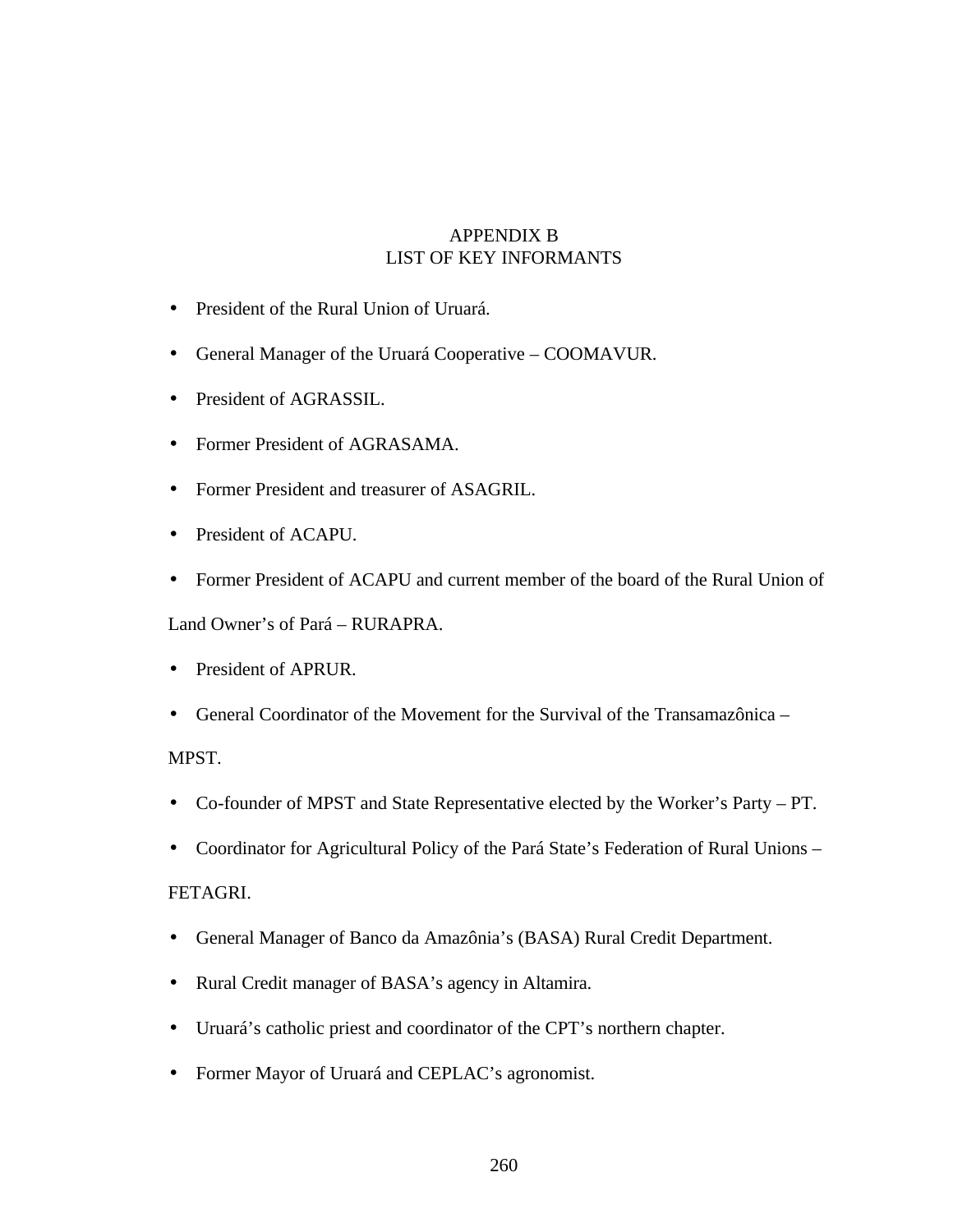- Chief of the EMATER office in Uruará.
- EMBRAPA's research assistant and field coordinator in Uruará.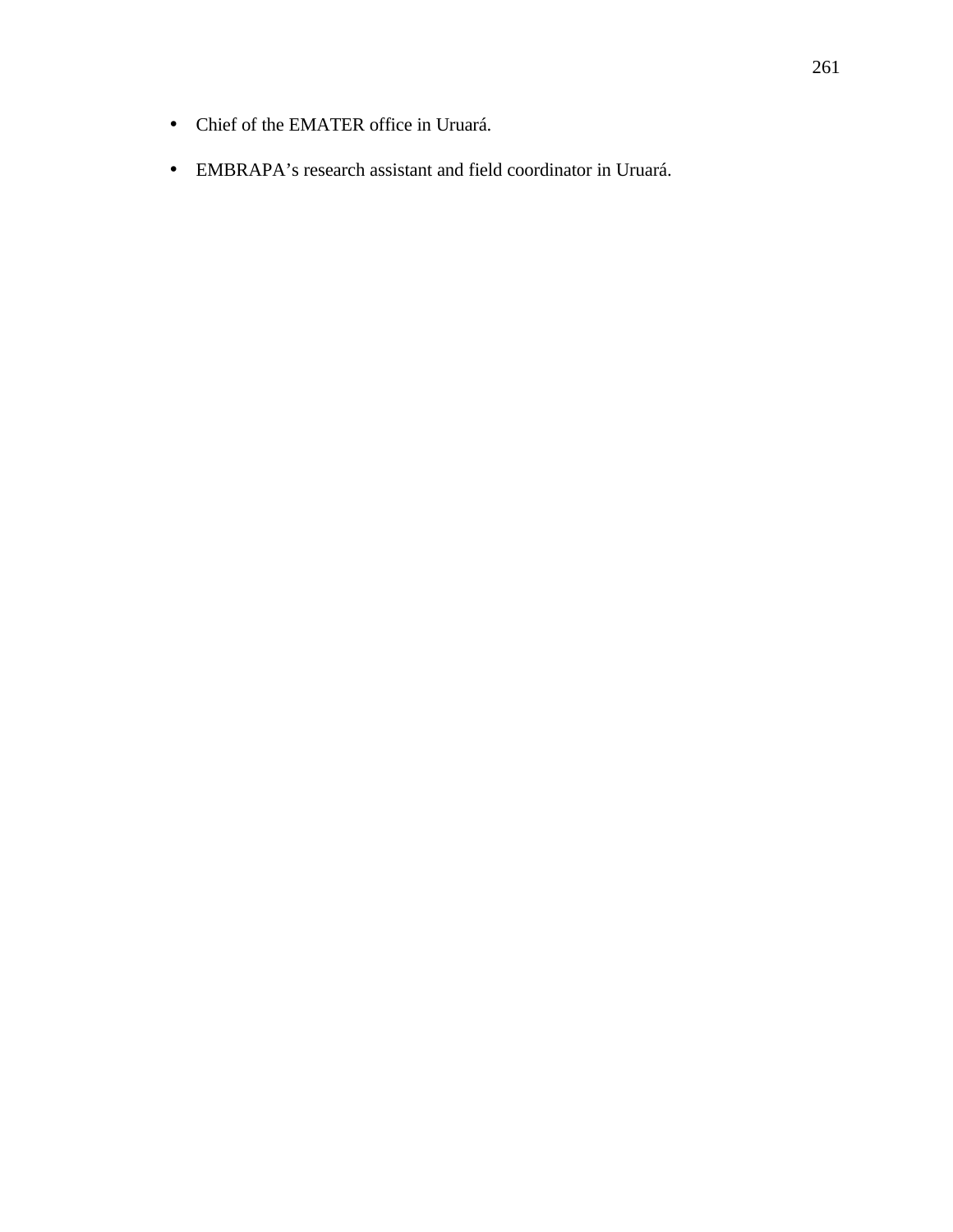# APPENDIX C QUESTIONNAIRE

| Years of School:                                                                              |                                                                  |            |                                                                                                      |                   |
|-----------------------------------------------------------------------------------------------|------------------------------------------------------------------|------------|------------------------------------------------------------------------------------------------------|-------------------|
| Religion:                                                                                     |                                                                  |            |                                                                                                      |                   |
|                                                                                               | Groups to which belong (union, association, cooperative, etc.):  |            |                                                                                                      |                   |
| Why did you join this (these) $group(s)?$                                                     |                                                                  |            |                                                                                                      |                   |
|                                                                                               |                                                                  |            | Association through which you got the FNO-e loan:                                                    |                   |
|                                                                                               |                                                                  |            | When did you join this association/cooperative? When did you sign the loan contract?: ______________ |                   |
| Why did you chose this association?                                                           |                                                                  |            |                                                                                                      |                   |
|                                                                                               |                                                                  |            |                                                                                                      |                   |
|                                                                                               | Did you quit another association after you joined this one? Why? |            |                                                                                                      |                   |
|                                                                                               | How did you join this association/cooperative?                   |            | Did you use to participate in the association                                                        |                   |
| invited by a director                                                                         |                                                                  | ( )        | meetings?                                                                                            |                   |
| invited by neighbors<br>spontaneously                                                         |                                                                  | ( )<br>( ) | before release of the loans<br>a)<br>b)                                                              |                   |
|                                                                                               | an extension agent (specify)_recommended ()                      |            | after loans were released<br>c)<br>never                                                             |                   |
| a)<br>b)<br>c)<br>d)<br>union directors recommended<br>e)<br>Catholic priest recommended<br>f |                                                                  | ( )<br>( ) |                                                                                                      | ( )<br>( )<br>( ) |

What was discussed in the meetings on the FNO-e loans?

What was discussed in the general meetings?

Did you know the directors of the assoc. before you joined it? Yes ( ) no ( ) Who?\_\_\_\_\_\_\_\_\_\_\_\_\_\_\_\_\_\_\_\_\_\_\_\_\_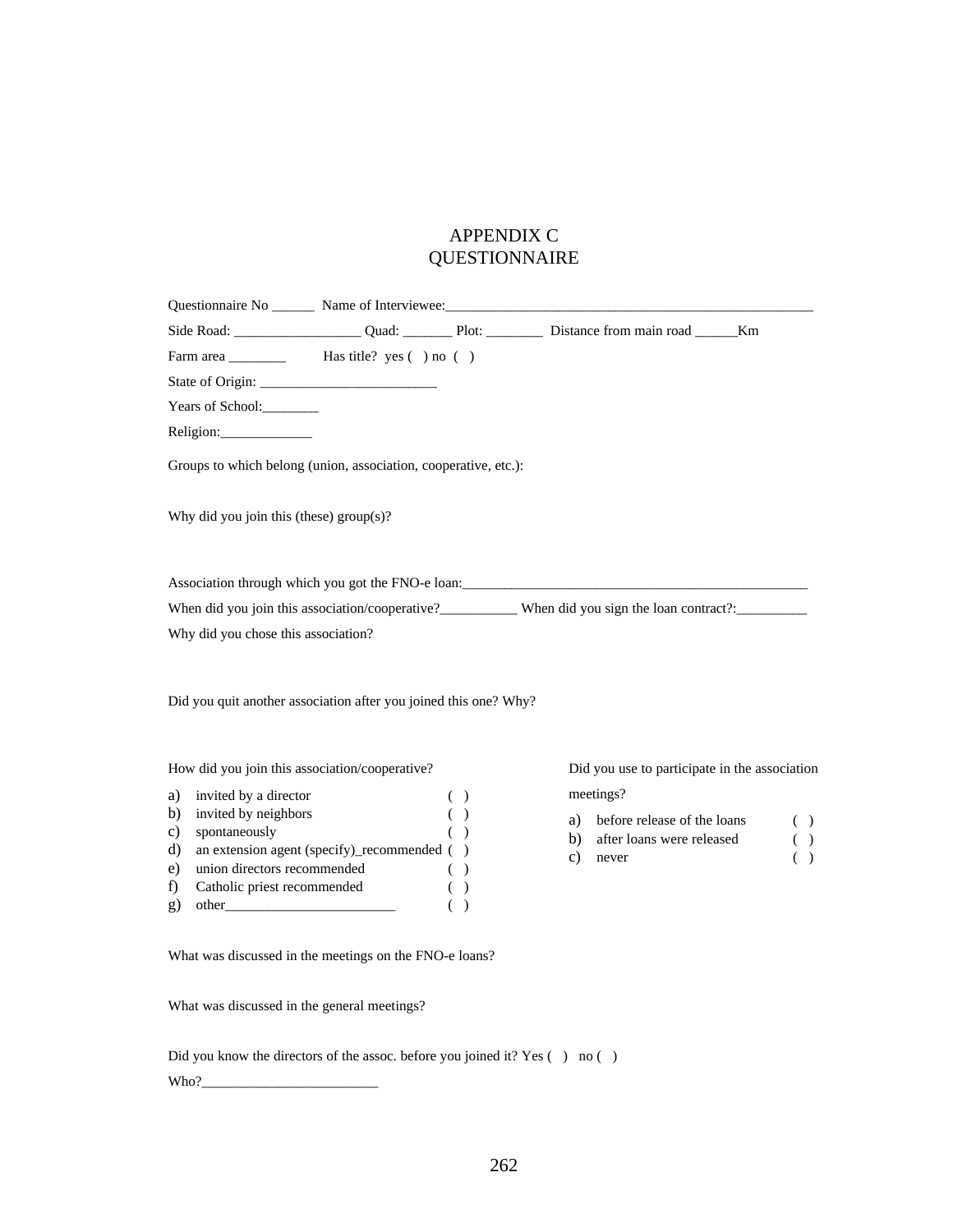Do you know the current directors of the assoc.? Yes () No ()  $Who?$ 

Do you know and interact with other members? Yes ( ) No ( ) How?

Did the association keep part of the loan money?

a) Yes ( ) b) No ( ) c) Not that I know ( )

If yes, do you agree with that, why?

The money was: a) Given to you ( ) b) Managed by the assoc. ( ) How did you buy your cattle? a) chose the animals ( ) b) chose a group of animals () c) could not choose anything ( )

Dou you agree with this, why?

Amount financed Due on:

How did you spend the loan money?

| cows                                                                           | a R\$ | each |  |  |
|--------------------------------------------------------------------------------|-------|------|--|--|
| bulls                                                                          | a R\$ | each |  |  |
| calves                                                                         | a R\$ | each |  |  |
| donkey/horse                                                                   | a R\$ | each |  |  |
| Km of fence                                                                    |       |      |  |  |
| Ha of consortia ( ) cupu $x$ ( )café $x$ ( ) coco $x$ ( ) banana $x$ ( ) other |       |      |  |  |
| Ha of forest clearing                                                          |       |      |  |  |
| other                                                                          |       |      |  |  |

Did you have previous experience with cattle?

a) Yes ( ) b) No ( )

b) No ( )

Already had cattle in your farm?

| a) Yes |  | $( )$ animals |
|--------|--|---------------|
| b) No  |  |               |

Personal assessment of the loan

- a) Profiting ( )
- b) Breaking even ( )
- c) Loosing money ( )

How many animals do you have today?\_\_\_\_\_\_\_\_\_\_\_

Would you get another FNO-e loan? Yes () No () Why?

Have you lost any animals since the arrival of the new cattle? a) Yes ( ) \_\_\_\_\_cows\_\_\_\_\_\_ calves \_\_\_\_\_\_bulls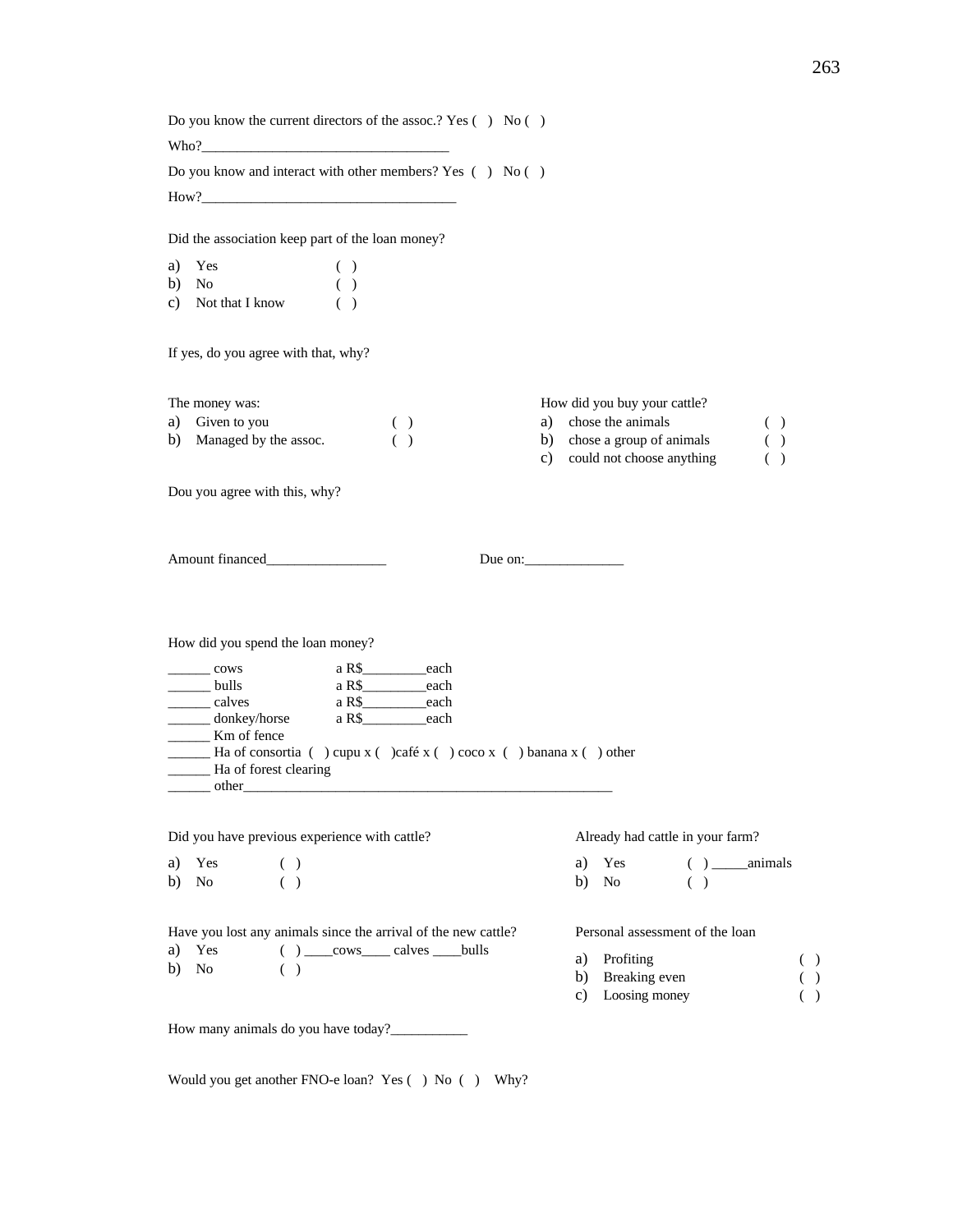When you have financial problems, you seek help from:

| a) | Assoc./coop                                            |  | f) | Family      |  |
|----|--------------------------------------------------------|--|----|-------------|--|
| b) | Union                                                  |  | g) | Friends     |  |
| C) | Church                                                 |  | h) | Shopkeepers |  |
| d) | <b>Neighbors</b>                                       |  | 1) | Politicians |  |
| e) | Government                                             |  | J) | Other       |  |
| a) | Who should help the colonists?<br>$\text{Assoc./coop}$ |  | f) | Family      |  |
|    |                                                        |  |    |             |  |
| b) | Union                                                  |  | g) | Friends     |  |
| C) | Church                                                 |  | h) | Shopkeepers |  |
| d) | <b>Neighbors</b>                                       |  | 1) | Politicians |  |
| e) | Government                                             |  | J) | Other       |  |

Did the directors run in the last local elections (mayor and *vereador*)? If yes, did you vote for them?

Do you remember who you voted for?

| Position | N | Name of the<br>Candidate | Why? |
|----------|---|--------------------------|------|
| Mayor    |   |                          |      |
| Vereador |   |                          |      |

Comments: